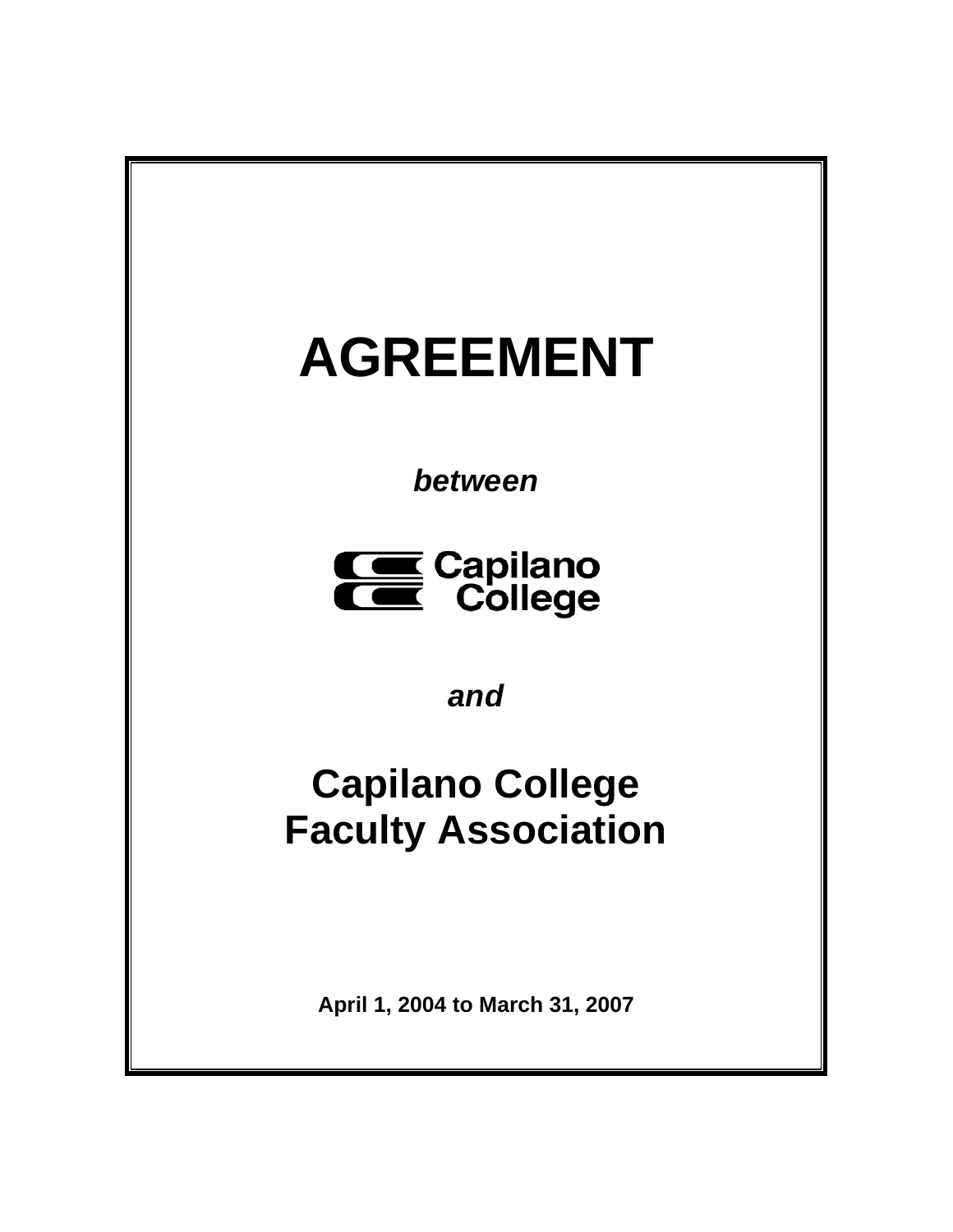# **TABLE OF CONTENTS**

| <b>ARTICLE 1</b> |  |
|------------------|--|
| 1.1              |  |
| 1.1.1            |  |
| 1.2              |  |
| 1.3              |  |
| 1.4              |  |
| 1.5              |  |
| 1.6              |  |
| 1.7              |  |
| <b>ARTICLE 2</b> |  |
|                  |  |
| 2.1.1            |  |
| 2.1.2            |  |
| 2.1.3            |  |
| 2.1.4            |  |
| 2.1.5            |  |
| 2.1.6            |  |
| 2.1.7            |  |
| 2.1.8            |  |
| 2.1.9            |  |
| 2.1.10           |  |
| 2.2              |  |
| 2.3              |  |
| 2.4              |  |
| 2.4.1            |  |
| 2.4.2            |  |
| 2.5              |  |
| 2.6              |  |
| 2.7              |  |
| 2.8              |  |
| 2.8.2            |  |
| 2.8.2.5          |  |
| 2.8.2.6          |  |
| 2.8.2.6.2        |  |
| 2.8.2.7          |  |
| 2.8.2.7.1        |  |
| 2.8.2.7.2        |  |
| 2.8.2.7.3        |  |
| 2.8.2.7.4        |  |
| 2.8.2.7.5        |  |
| 2.8.2.7.6        |  |
| 2.8.2.7.7        |  |
| 2.8.2.7.8        |  |
| <b>ARTICLE 3</b> |  |
| 3.1              |  |
| 3.2              |  |
| 3.3              |  |
| 3.4              |  |
|                  |  |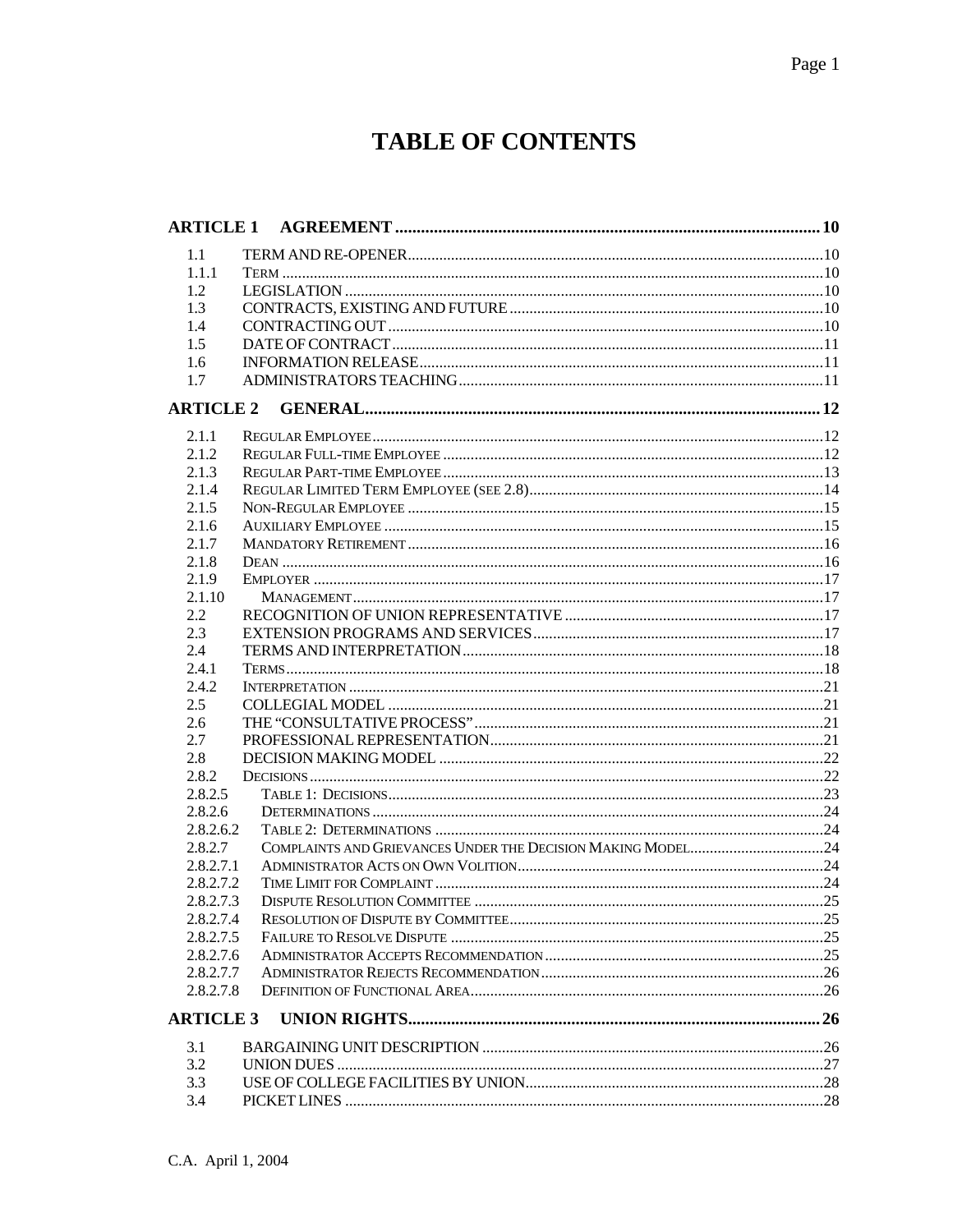| 3.5              |                                                                 |  |
|------------------|-----------------------------------------------------------------|--|
| 3.6              |                                                                 |  |
| 3.7              |                                                                 |  |
| 3.8              |                                                                 |  |
| 3.9              |                                                                 |  |
| 3.10             |                                                                 |  |
| <b>ARTICLE 4</b> |                                                                 |  |
| <b>ARTICLE 5</b> |                                                                 |  |
| 5.1              |                                                                 |  |
| 5.2              |                                                                 |  |
| 5.2.1            |                                                                 |  |
| 5.2.2            |                                                                 |  |
| 5.2.3            |                                                                 |  |
| 5.2.4            |                                                                 |  |
| 5.3              |                                                                 |  |
| 5.3.1            |                                                                 |  |
| 5.3.2            |                                                                 |  |
| 5.4              |                                                                 |  |
| 5.5              |                                                                 |  |
| 5.6              | HANDLING OF AND PARTICIPATION IN GRIEVANCES AND ARBITRATIONS 35 |  |
|                  |                                                                 |  |
| <b>ARTICLE 6</b> | EMPLOYEES: CLASSIFICATION, DUTIES, RESPONSIBILITIES,            |  |
|                  | WORKLOAD, RIGHTS, PROFESSIONAL DEVELOPMENT 36                   |  |
| 6.1              |                                                                 |  |
| 6.1.1            |                                                                 |  |
| 6.1.2            |                                                                 |  |
| 6.2              |                                                                 |  |
| 6.2.1            |                                                                 |  |
| 6.2.2            |                                                                 |  |
| 6.2.2.1          |                                                                 |  |
| 6.2.2.2          |                                                                 |  |
| 6.2.2.2.1        |                                                                 |  |
| 6.2.2.3          |                                                                 |  |
| 6.2.2.4          |                                                                 |  |
| 6.2.2.5          |                                                                 |  |
| 6.2.2.6          |                                                                 |  |
| 6.2.2.7          |                                                                 |  |
| 6.3              |                                                                 |  |
| 6.3.1            |                                                                 |  |
| 6.3.1.1<br>6.3.2 |                                                                 |  |
| 6.3.2.1          |                                                                 |  |
| 6.3.3            |                                                                 |  |
| 6.4              |                                                                 |  |
| 6.4.1            |                                                                 |  |
| 6.4.2            |                                                                 |  |
| 6.4A             |                                                                 |  |
| 6.4A.1           |                                                                 |  |
| 6.4A.2           |                                                                 |  |
| 6.5              |                                                                 |  |
| 6.5.1            |                                                                 |  |
| 6.5.2            |                                                                 |  |
| 6.6              |                                                                 |  |
| 6.6.1            |                                                                 |  |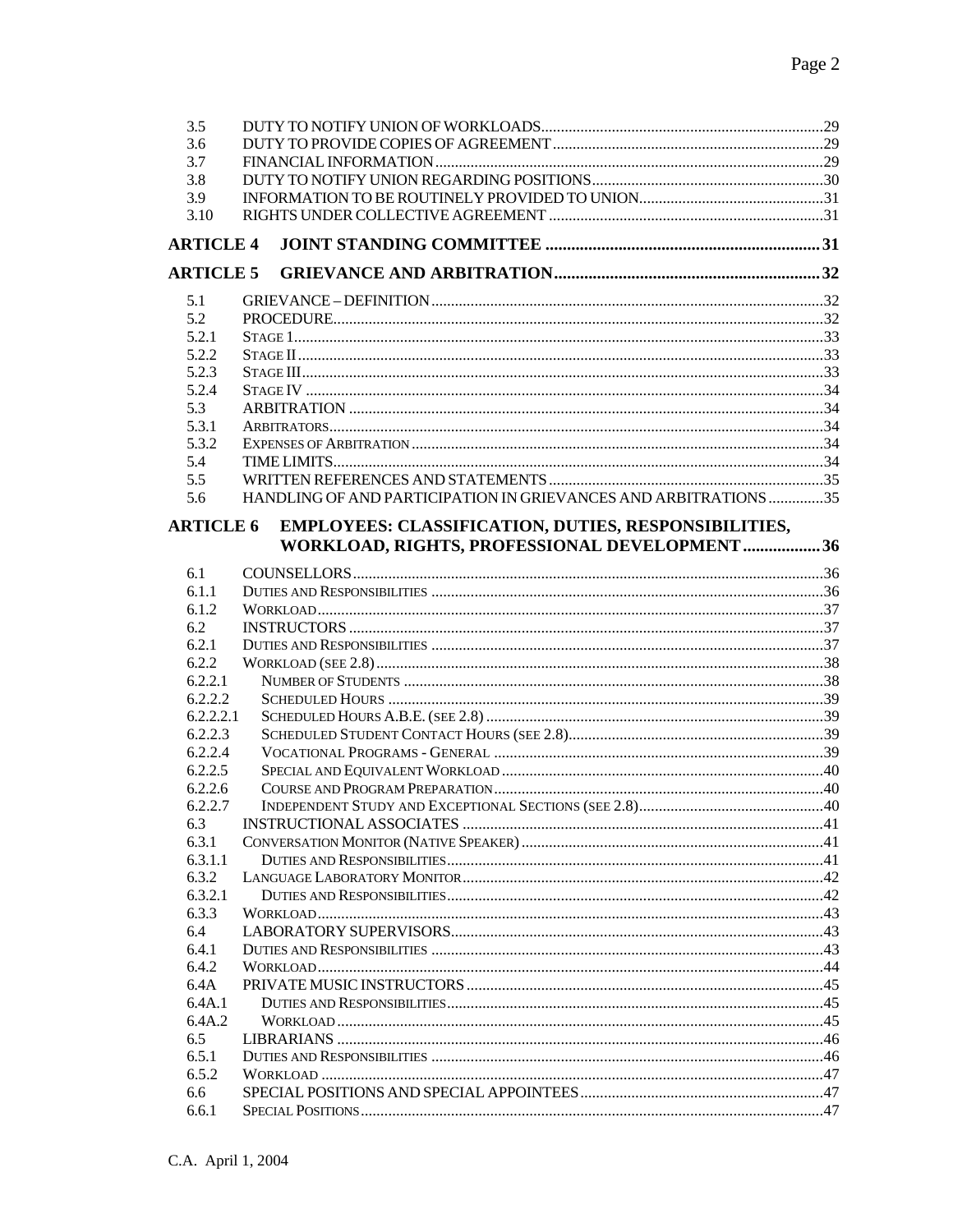| 6.6.2            |                                                      |  |
|------------------|------------------------------------------------------|--|
| 6.6.3            |                                                      |  |
| 6.7              |                                                      |  |
| 6.7.1            |                                                      |  |
| 6.7.2            |                                                      |  |
| 6.7.3            |                                                      |  |
| 6.8              |                                                      |  |
| 6.8.8            |                                                      |  |
| 6.9              |                                                      |  |
| 6.10             |                                                      |  |
| 6.11             |                                                      |  |
| 6.11.1           |                                                      |  |
| 6.11.2           |                                                      |  |
| 6.12             |                                                      |  |
| 6.13             |                                                      |  |
| 6.14             |                                                      |  |
| 6.15             |                                                      |  |
| 6.15.1           |                                                      |  |
| 6.15.2           |                                                      |  |
| 6.15.3           |                                                      |  |
| 6.15.4           |                                                      |  |
| <b>ARTICLE 7</b> |                                                      |  |
|                  |                                                      |  |
| 7.1              |                                                      |  |
| 7.2              |                                                      |  |
| 7.3              |                                                      |  |
| 7.3.1            |                                                      |  |
| 7.3.2            |                                                      |  |
| 7.3.3            |                                                      |  |
| 7.3A             |                                                      |  |
| 7.3A.1           |                                                      |  |
| 7.3A.2<br>7.3A.3 |                                                      |  |
|                  |                                                      |  |
| 7.4<br>7.5       |                                                      |  |
| 7.5.1            |                                                      |  |
| 7.5.2            |                                                      |  |
| 7.5.3            |                                                      |  |
| 7.5.4            |                                                      |  |
| 7.6              |                                                      |  |
| 7.6.4            |                                                      |  |
| 7.7              |                                                      |  |
| 7.8              |                                                      |  |
| 7.9              |                                                      |  |
| 7.10             |                                                      |  |
|                  |                                                      |  |
| <b>ARTICLE 8</b> |                                                      |  |
| 8.1              | REGULAR EMPLOYEES OTHER THAN LABORATORY SUPERVISORS, |  |
|                  |                                                      |  |
| 8.1.2            |                                                      |  |
| 8.1.3            |                                                      |  |
| 8.2              |                                                      |  |
| 8.3              |                                                      |  |
| 8.4              |                                                      |  |
| 8.4.1            |                                                      |  |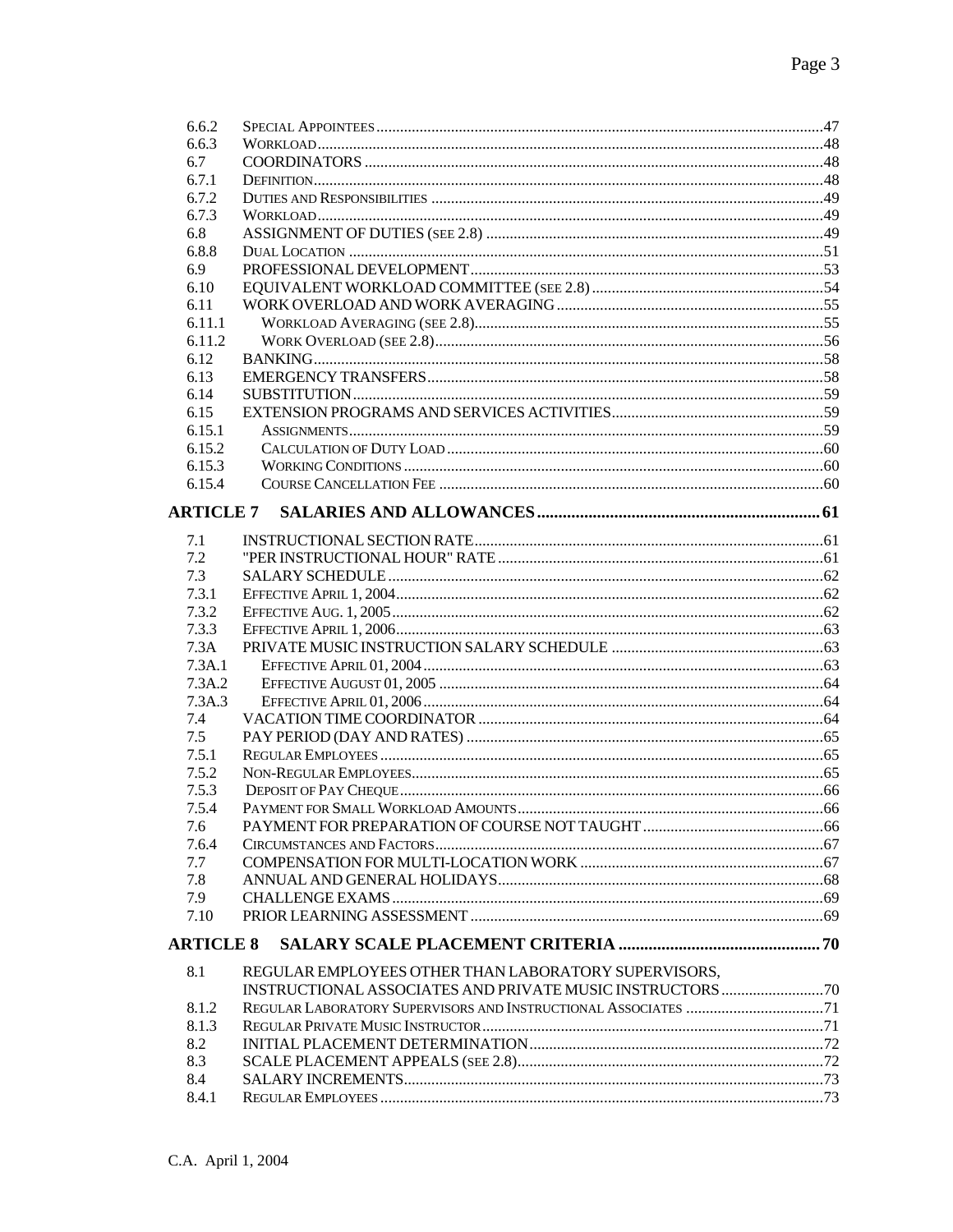| 8.4.2            |                                                                           |  |
|------------------|---------------------------------------------------------------------------|--|
| 8.4.3            |                                                                           |  |
| 8.4.4            |                                                                           |  |
| 8.4.5            |                                                                           |  |
| 8.4.6            |                                                                           |  |
| <b>ARTICLE 9</b> |                                                                           |  |
|                  |                                                                           |  |
| 9.1              |                                                                           |  |
| 9.2              |                                                                           |  |
| 9.3              |                                                                           |  |
| 9.4              |                                                                           |  |
| 9.4.2            |                                                                           |  |
| 9.4.2.1          |                                                                           |  |
| 9.4.2.2          |                                                                           |  |
| 9.4.2.3          |                                                                           |  |
| 9.4.3            |                                                                           |  |
| 9.4.4            |                                                                           |  |
| 9.4.5            |                                                                           |  |
| 9.4.6            |                                                                           |  |
| 9.4.7            |                                                                           |  |
| 9.4.7.1          |                                                                           |  |
| 9.4.7.2          | ACCIDENTAL DEATH AND DISABLEMENT INSURANCE - TO A MAXIMUM OF AGE OF 65 82 |  |
| 9.4.7.3          |                                                                           |  |
| 9.4.7.4          |                                                                           |  |
| 9.4.7.5          |                                                                           |  |
| 9.4.7.6          |                                                                           |  |
| 9.4.7.6.2        |                                                                           |  |
| 9.4.7.6.3        |                                                                           |  |
| 9.4.7.6.4        |                                                                           |  |
| 9.4.7.6.5        |                                                                           |  |
| 9.4.7.6.6        |                                                                           |  |
| 9.4.7.6.7        |                                                                           |  |
| 9.5              |                                                                           |  |
| 9.5.1            |                                                                           |  |
| 9.5.2            |                                                                           |  |
| 9.5.2.2          |                                                                           |  |
| 9.5.2.2.2        |                                                                           |  |
| 9.5.2.2.3        |                                                                           |  |
| 9.5.2.2.4        |                                                                           |  |
| 9.5.3            |                                                                           |  |
| 9.6              |                                                                           |  |
| 9.6.1            |                                                                           |  |
| 9.6.2            |                                                                           |  |
| 9.6.3            |                                                                           |  |
| 9.7              |                                                                           |  |
| 9.8              |                                                                           |  |
| 9.9              |                                                                           |  |
| 9.10             |                                                                           |  |
| 9.10.1           |                                                                           |  |
| 9.10.2           |                                                                           |  |
| 9.10.3           |                                                                           |  |
| 9.10.4           |                                                                           |  |
| 9.10.4.2         |                                                                           |  |
| 9.11             |                                                                           |  |
| 9.12             |                                                                           |  |
|                  |                                                                           |  |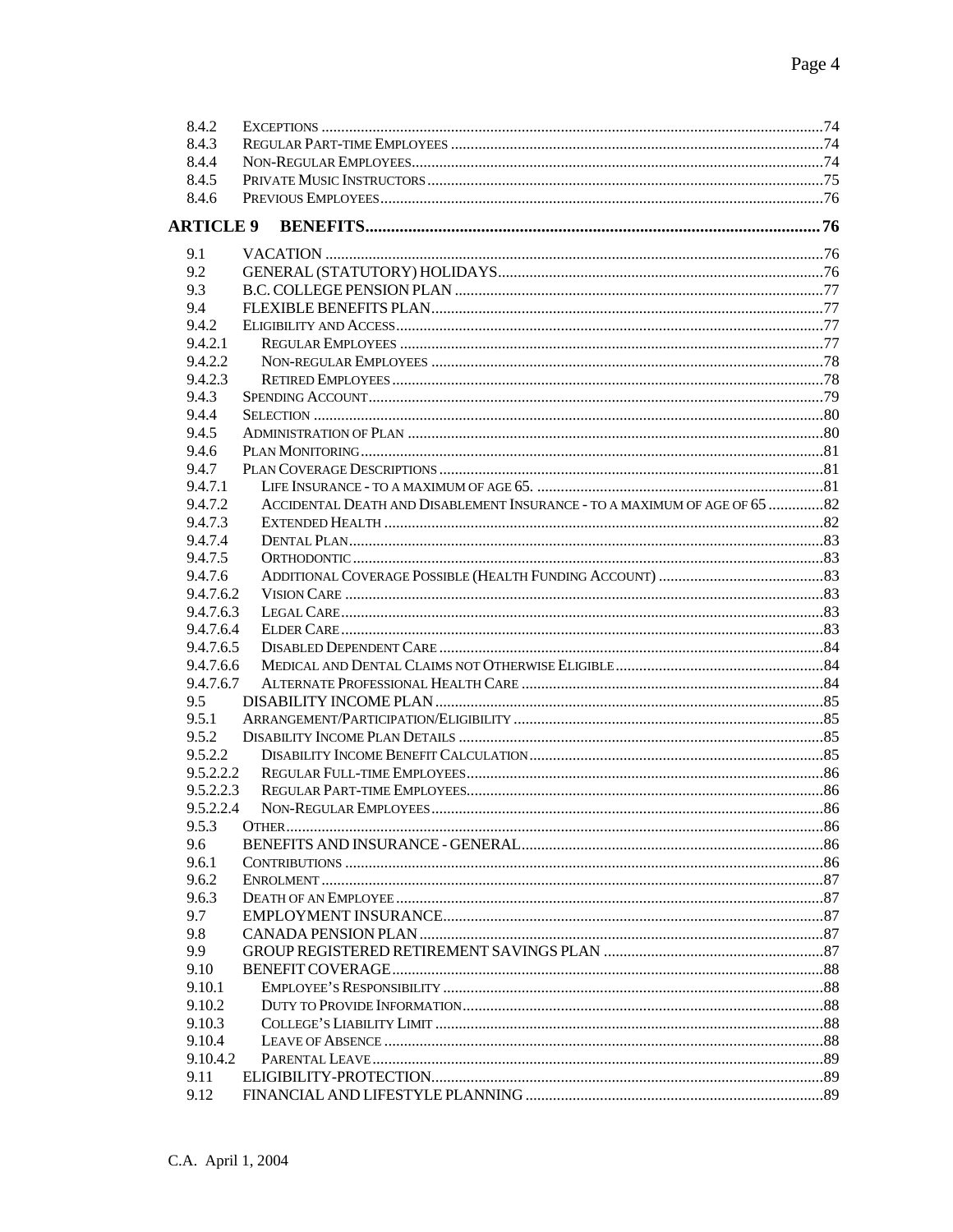| 9.13                 |                                                                      |  |
|----------------------|----------------------------------------------------------------------|--|
| <b>ARTICLE 10</b>    |                                                                      |  |
| 10.1                 |                                                                      |  |
| 10.2                 |                                                                      |  |
| 10.2.1               |                                                                      |  |
| 10.2.2               |                                                                      |  |
| 10.2.2.1             |                                                                      |  |
| 10.2.2.2             |                                                                      |  |
| 10.2.2.3             |                                                                      |  |
| 10.2.3               |                                                                      |  |
| 10.2.4               |                                                                      |  |
| 10.2.5               |                                                                      |  |
| 10.2.6<br>10.3       |                                                                      |  |
| 10.4                 |                                                                      |  |
| 10.4.1               |                                                                      |  |
| 10.4.2               |                                                                      |  |
| 10.4.3               |                                                                      |  |
| 10.4.4               |                                                                      |  |
| 10.5                 |                                                                      |  |
| 10.5.1               |                                                                      |  |
| 10.5.2               |                                                                      |  |
| 10.5.3               |                                                                      |  |
| 10.5.4               |                                                                      |  |
| 10.5.5               |                                                                      |  |
| 10.6                 |                                                                      |  |
|                      |                                                                      |  |
| 10.7                 |                                                                      |  |
|                      | ARTICLE 11 APPOINTMENTS, EVALUATION, TERMINATION AND SUSPENSION,     |  |
|                      |                                                                      |  |
| 11.1                 |                                                                      |  |
| 11.2                 |                                                                      |  |
| 11.2.1               |                                                                      |  |
| 11.2.2               |                                                                      |  |
| 11.2.3               |                                                                      |  |
| 11.3<br>11.3.4       |                                                                      |  |
|                      |                                                                      |  |
| 11.3.5<br>11.3.6     |                                                                      |  |
| 11.4                 |                                                                      |  |
| 11.4.1               |                                                                      |  |
| 11.4.2               |                                                                      |  |
| 11.4.3               |                                                                      |  |
| 11.4.4               |                                                                      |  |
| 11.4.5               |                                                                      |  |
| 11.4.5.2             |                                                                      |  |
| 11.4.6               |                                                                      |  |
| 11.5                 |                                                                      |  |
| 11.5.1               |                                                                      |  |
| 11.5.2               |                                                                      |  |
| 11.5.2.2             |                                                                      |  |
| 11.5.2.3<br>11.5.2.4 | THE EMPLOYEE IN RELATION TO HIS/HER SUBJECT OR AREA OF SPECIALTY 112 |  |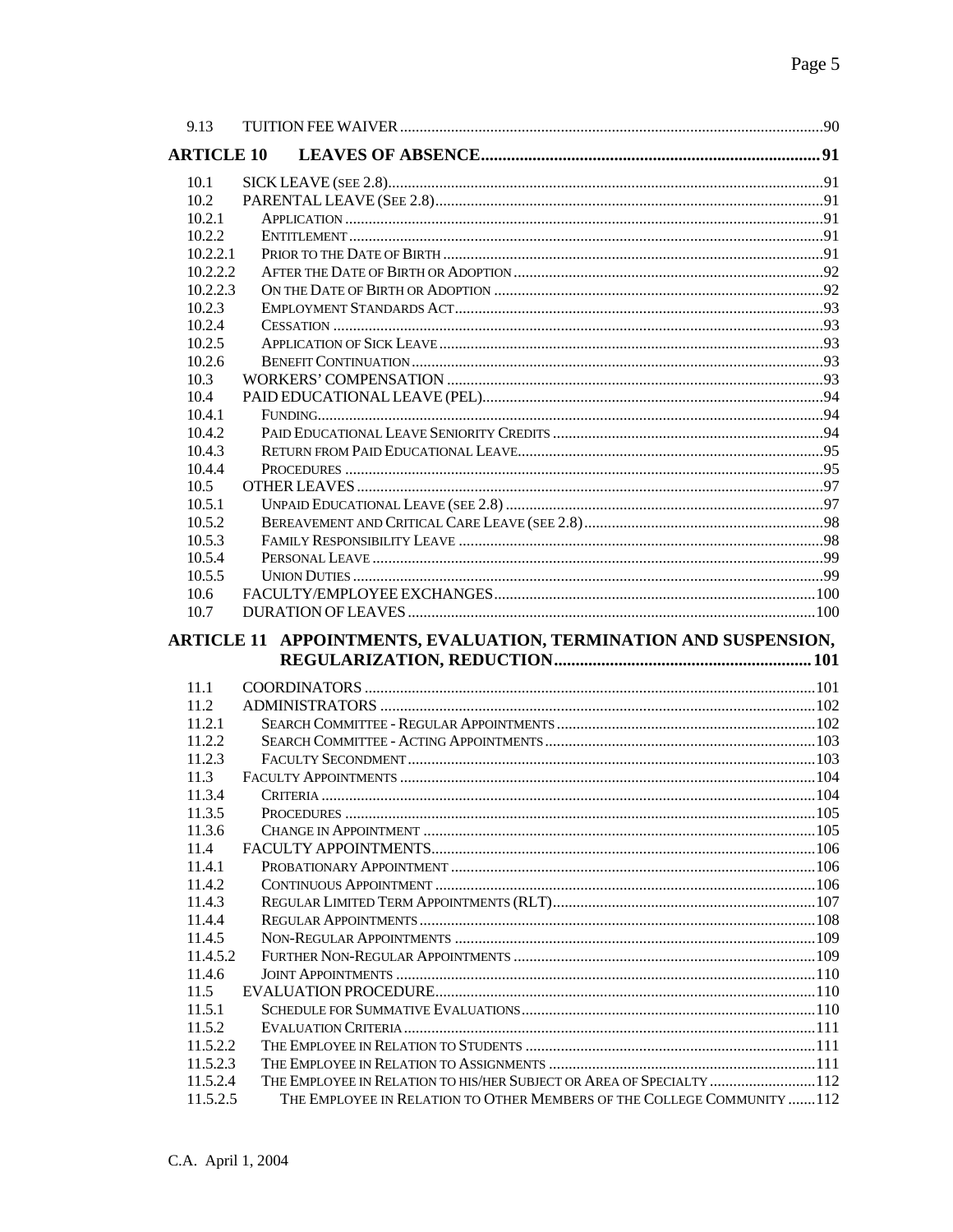| 11.5.2.6          |                                                                               |  |
|-------------------|-------------------------------------------------------------------------------|--|
| 11.5.3            |                                                                               |  |
| 11.5.4            |                                                                               |  |
| 11.5.5            |                                                                               |  |
| 11.5.6            |                                                                               |  |
| 11.5.6.3          |                                                                               |  |
| 11.5.6.4          |                                                                               |  |
| 11.5.6.5          |                                                                               |  |
| 11.5.7            |                                                                               |  |
| 11.5.8            |                                                                               |  |
| 11.6              |                                                                               |  |
| 11.6.1            |                                                                               |  |
| 11.6.2            |                                                                               |  |
| 11.6.3            |                                                                               |  |
| 11.6.4            |                                                                               |  |
| 11.6.5            |                                                                               |  |
| 11.6.6            |                                                                               |  |
| 11.6.7            | PROCEDURE FOR SUSPENSION OR TERMINATION OF NON-PROBATIONARY EMPLOYEE120       |  |
| 11.7              |                                                                               |  |
| 11.7.1            |                                                                               |  |
| 11.7.2            | LIMITATIONS ON IMPACT OF REGULARIZATION OF THE POSITION THROUGH WORK 122      |  |
| 11.7.3            |                                                                               |  |
|                   |                                                                               |  |
| 11.7.4            |                                                                               |  |
| 11.7.5            |                                                                               |  |
| 11.7.6            |                                                                               |  |
| 11.7.7            |                                                                               |  |
| 11.7.8            | REGULAR PART-TIME EMPLOYEE ELIGIBILITY FOR NEW REGULAR FULL-TIME POSITIONS124 |  |
| 11.8              |                                                                               |  |
| 11.8.4            |                                                                               |  |
| 11.8.5            |                                                                               |  |
| 11.8.5.2          |                                                                               |  |
| 11.8.5.3          |                                                                               |  |
| 11.8.5.4          |                                                                               |  |
| 11.8.5.5          |                                                                               |  |
| 11.8.5.6          |                                                                               |  |
| 11.8.6            |                                                                               |  |
| <b>ARTICLE 12</b> | <b>INSTRUCTIONAL MATERIALS CREATED WITHIN COLLEGE  132</b>                    |  |
| 12.2              |                                                                               |  |
| 12.3              |                                                                               |  |
| 12.4              |                                                                               |  |
|                   |                                                                               |  |
| <b>ARTICLE 13</b> |                                                                               |  |
| 13.1              |                                                                               |  |
| 13.2              |                                                                               |  |
| <b>ARTICLE 14</b> |                                                                               |  |
| 14.1              |                                                                               |  |
| 14.2              |                                                                               |  |
| 14.3              |                                                                               |  |
| 14.4              |                                                                               |  |
| 14.5              |                                                                               |  |
| 14.6              |                                                                               |  |
| 14.7              |                                                                               |  |
|                   |                                                                               |  |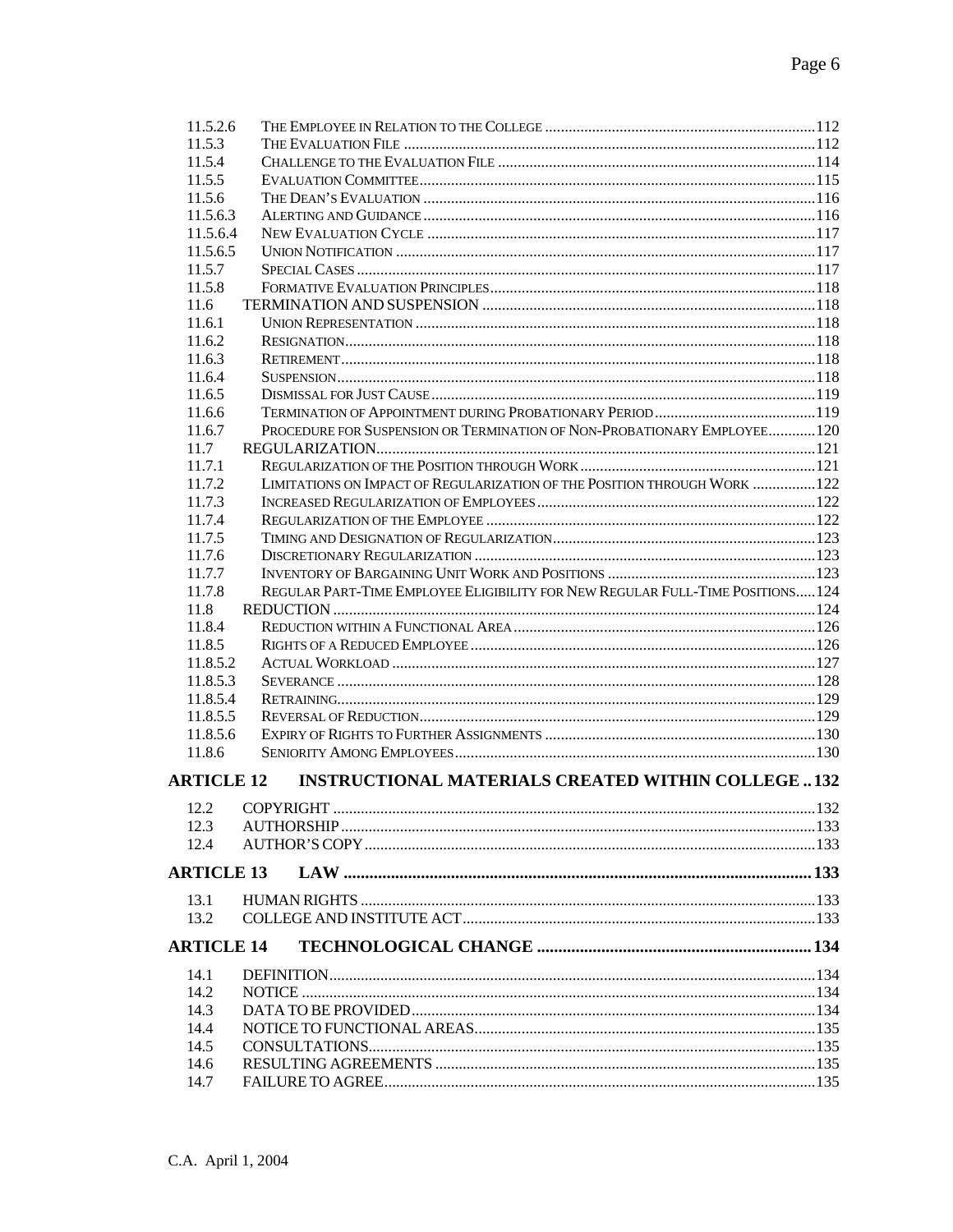| 14.8              | EFFECT OF DISPUTE RESOLUTION ON INTRODUCTION OF TECHNOLOGICAL           |  |
|-------------------|-------------------------------------------------------------------------|--|
| 14.9              | REDUCTION IN NUMBER OF REGULAR EMPLOYEES AS A RESULT OF                 |  |
|                   |                                                                         |  |
| 14.10             |                                                                         |  |
| <b>ARTICLE 15</b> |                                                                         |  |
| <b>ARTICLE 16</b> |                                                                         |  |
| <b>ARTICLE 17</b> |                                                                         |  |
| <b>ARTICLE 18</b> |                                                                         |  |
| 18.1.1            |                                                                         |  |
| 18.2              |                                                                         |  |
| 18.3              |                                                                         |  |
| 18.3.1            |                                                                         |  |
| 18.3.2            |                                                                         |  |
| 18.4<br>18.5      |                                                                         |  |
| <b>ARTICLE 19</b> |                                                                         |  |
| <b>ARTICLE 20</b> |                                                                         |  |
| 20.1              |                                                                         |  |
| <b>ARTICLE 21</b> |                                                                         |  |
|                   |                                                                         |  |
| 21.2<br>21.3      |                                                                         |  |
| 21.3.3            |                                                                         |  |
| 21.4              |                                                                         |  |
| <b>ARTICLE 22</b> |                                                                         |  |
| <b>ARTICLE 23</b> |                                                                         |  |
| <b>ARTICLE 24</b> |                                                                         |  |
| 24.1              |                                                                         |  |
| 24.2              |                                                                         |  |
| 24.3              |                                                                         |  |
|                   |                                                                         |  |
| RE:               |                                                                         |  |
|                   |                                                                         |  |
|                   | SALARY SCHEDULE FOR LABORATORY SUPERVISORS AND INSTRUCTIONAL ASSOCIATES |  |
|                   |                                                                         |  |
|                   |                                                                         |  |
|                   |                                                                         |  |
|                   |                                                                         |  |
|                   |                                                                         |  |
|                   |                                                                         |  |
|                   |                                                                         |  |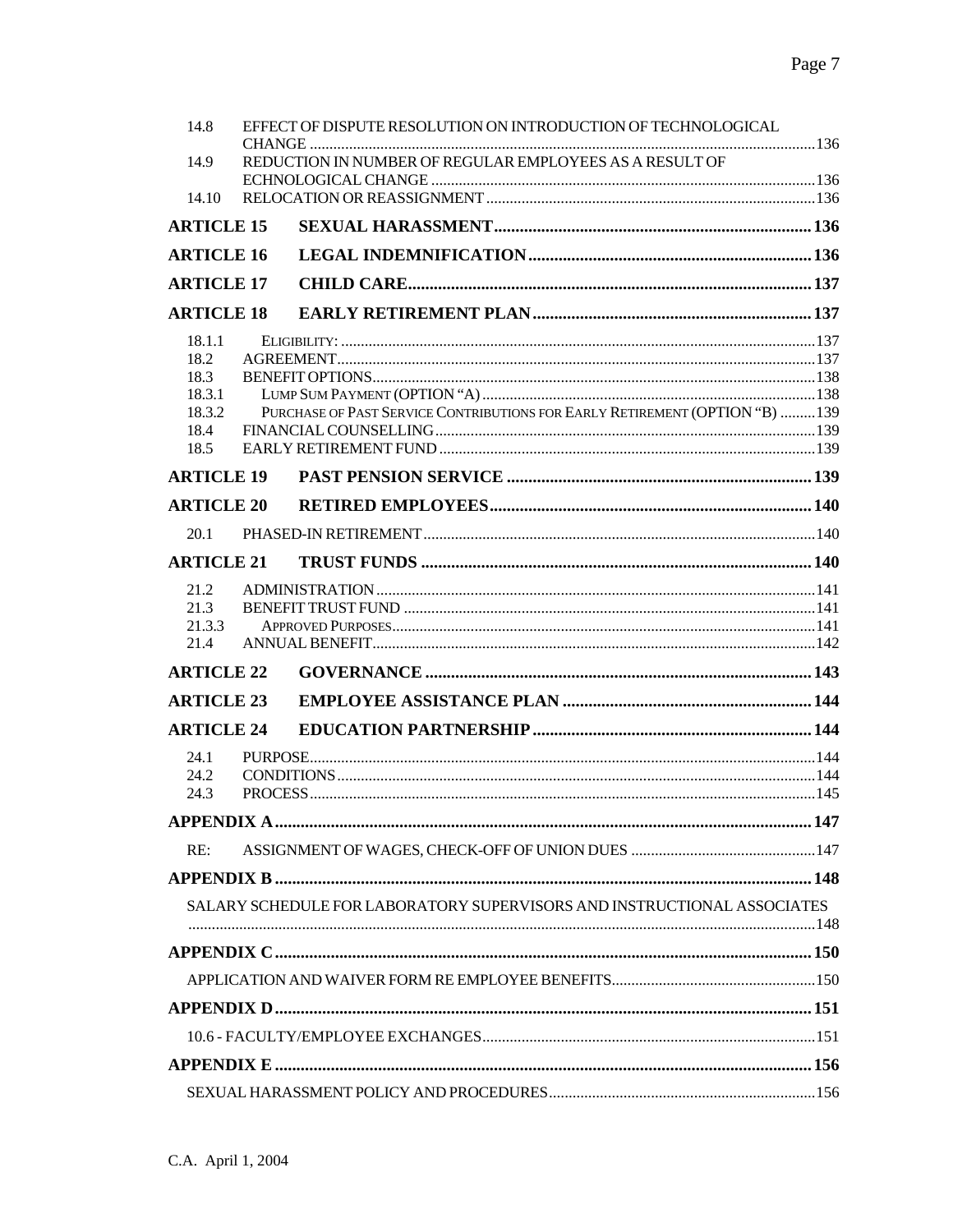| SHORT TERM DISABILITY PREMIUM REIMBURSEMENT AND TRUST FUNDS (ARTICLE 21).173 |
|------------------------------------------------------------------------------|
|                                                                              |
|                                                                              |
|                                                                              |
|                                                                              |
|                                                                              |
| IMPROVE TERMS OF REFERENCE AND PROVIDE TRAINING FOR THE ALERTING AND         |
|                                                                              |
|                                                                              |
|                                                                              |
| LINKAGES TO THE COORDINATORS' MANUAL, COLLEGE POLICY AND PAST PRACTICE184    |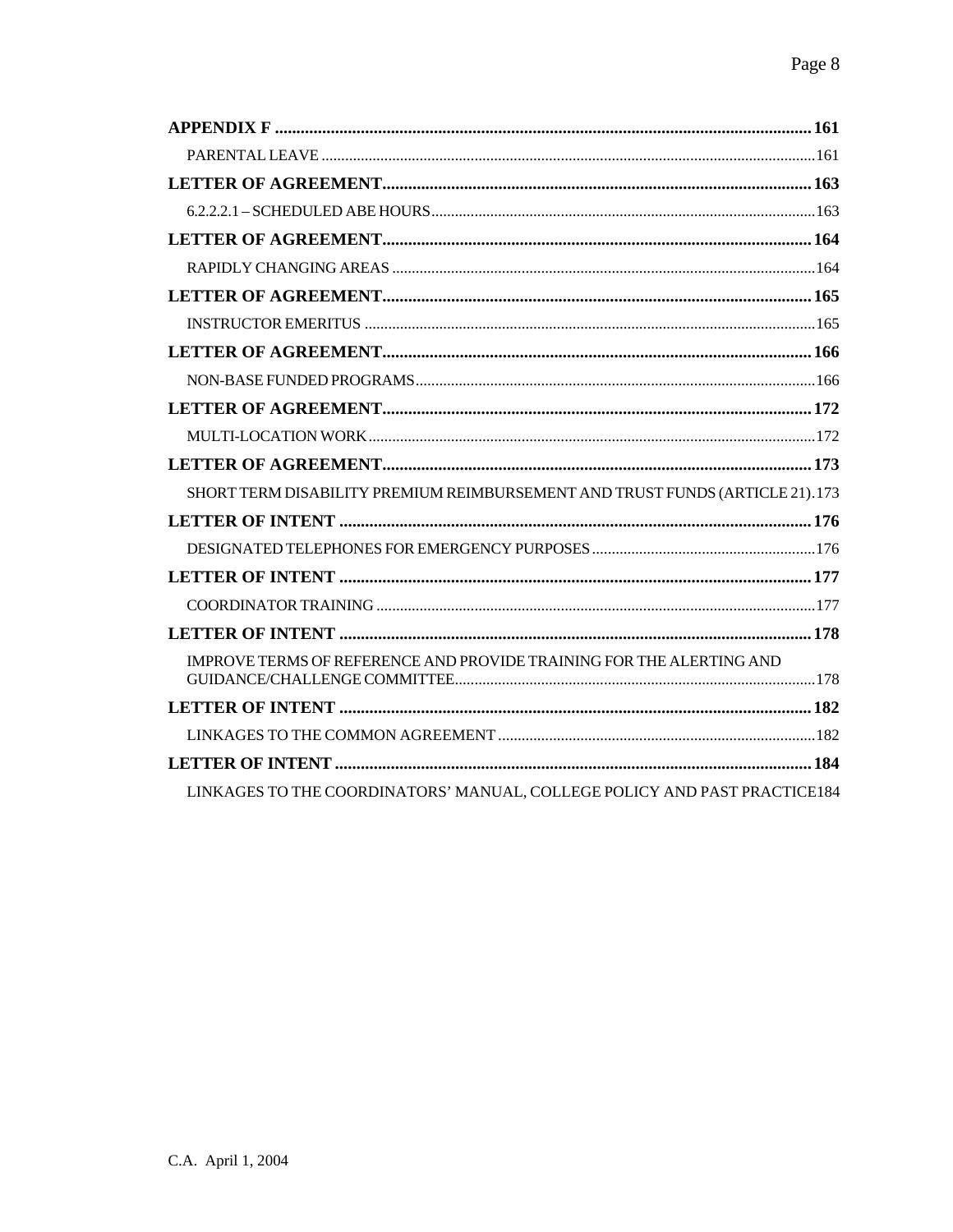#### **COLLECTIVE AGREEMENT**

 THIS AGREEMENT, effective April 1, 2004 and entered into on March 17, 2005. BETWEEN:

> CAPILANO COLLEGE, in the Province of British Columbia, (hereinafter called "THE COLLEGE" or "THE COLLEGE BOARD") OF THE FIRST PART

AND:

 THE CAPILANO COLLEGE FACULTY ASSOCIATION, in the Province of British Columbia,

(hereinafter called "THE UNION")

OF THE SECOND PART

 WHEREAS the College Board is an employer within the meaning of the *Labour Code of British Columbia*;

 AND WHEREAS the Association is a Trade Union within the meaning of the said Code and is the bargaining authority for that group of employees engaged as instructors, instructional associates including language laboratory monitors and native speakers, laboratory supervisors, librarians and advisors, including division chairpersons and coordinators, at Capilano College and its various centres;

 NOW THIS AGREEMENT WITNESSES that the parties hereto agree each with the other as follows: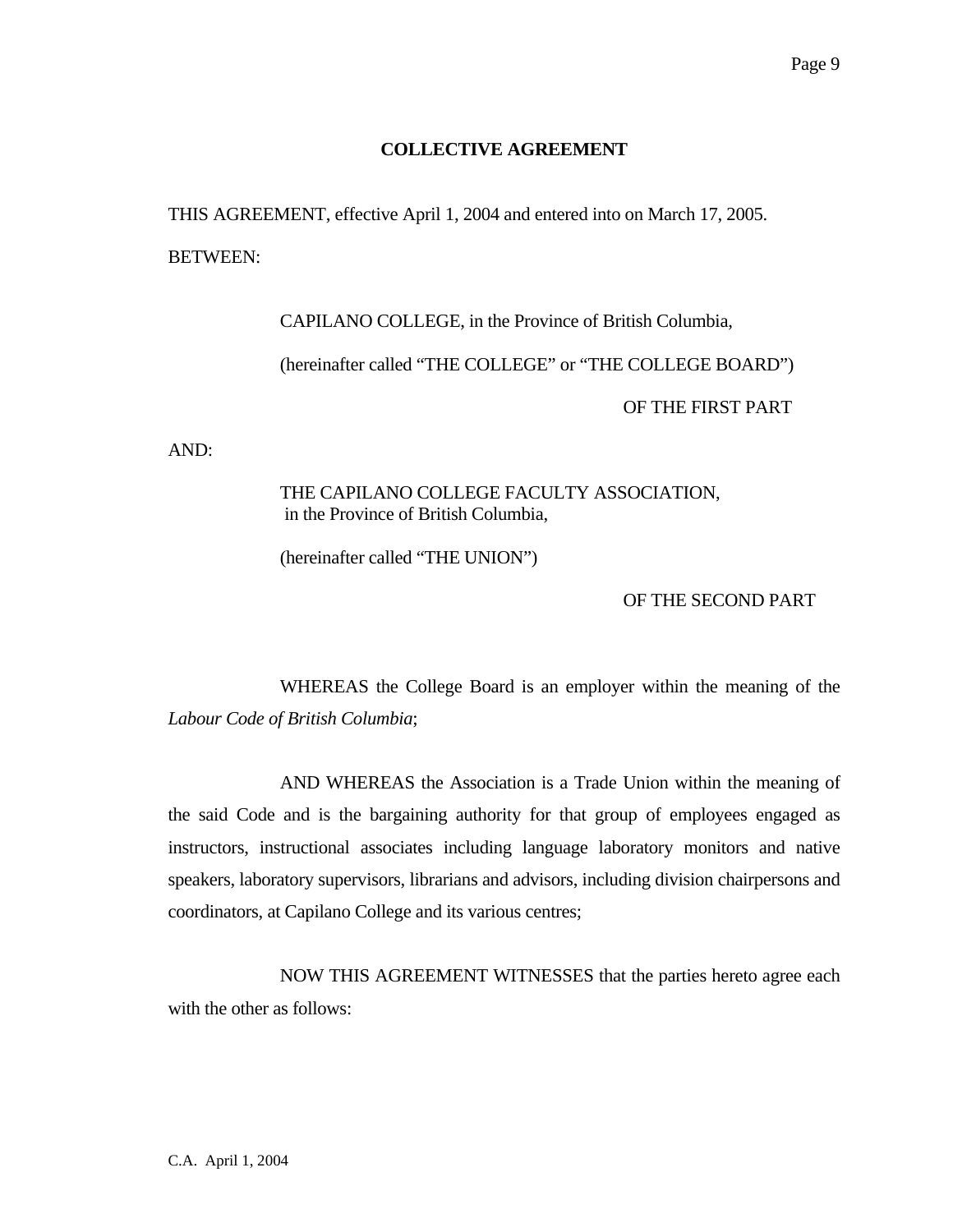# **Article 1 AGREEMENT**

#### **1.1 TERM AND RE-OPENER**

#### 1.1.1 **Term**

 This Agreement shall be binding on the respective parties from April 1, 2004 to March 31, 2007. If no Agreement is reached at the expiration of this Agreement, this Agreement shall remain in force up to the time a strike or lockout commences, or until a new or renewed Agreement is entered into.

#### **1.2 LEGISLATION**

Section 50 (2) of the *Labour Relations Code* shall not apply.

#### **1.3 CONTRACTS, EXISTING AND FUTURE**

 All faculty contracts signed prior to the signing of this Agreement shall continue in force for the term agreed upon in said contracts. Following signature of this Agreement, all its parts shall apply to such contracts.

#### **1.4 CONTRACTING OUT**

- 1.4.1 The College Board shall not contract out any of the duties and responsibilities reserved by this Agreement to the bargaining unit, except as herein provided.
- 1.4.2 The parties recognize and agree that there may be special situations or programs which require supplementary or special expertise, and which necessitate the contracting out of work otherwise normally performed within the bargaining unit. In such cases, the contracting out will be undertaken only after discussion and agreement between the parties.
- 1.4.3 For purposes of this article, the parties agree that the duties and responsibilities reserved to the bargaining unit do not include the conducting of non-credit programs except as provided for in 2.3.2 and 6.15. These excluded programs involve learning activities, which do not fall, by nature of objectives or depth of content, within the area of post-secondary programs offered by the Academic and Career/Vocational Divisions of the College.
- 1.4.4 Once annually, the College shall provide the Union with information on all subleasing or renting of space. Such information shall include anticipated subleasing or renting as known at the time of the report.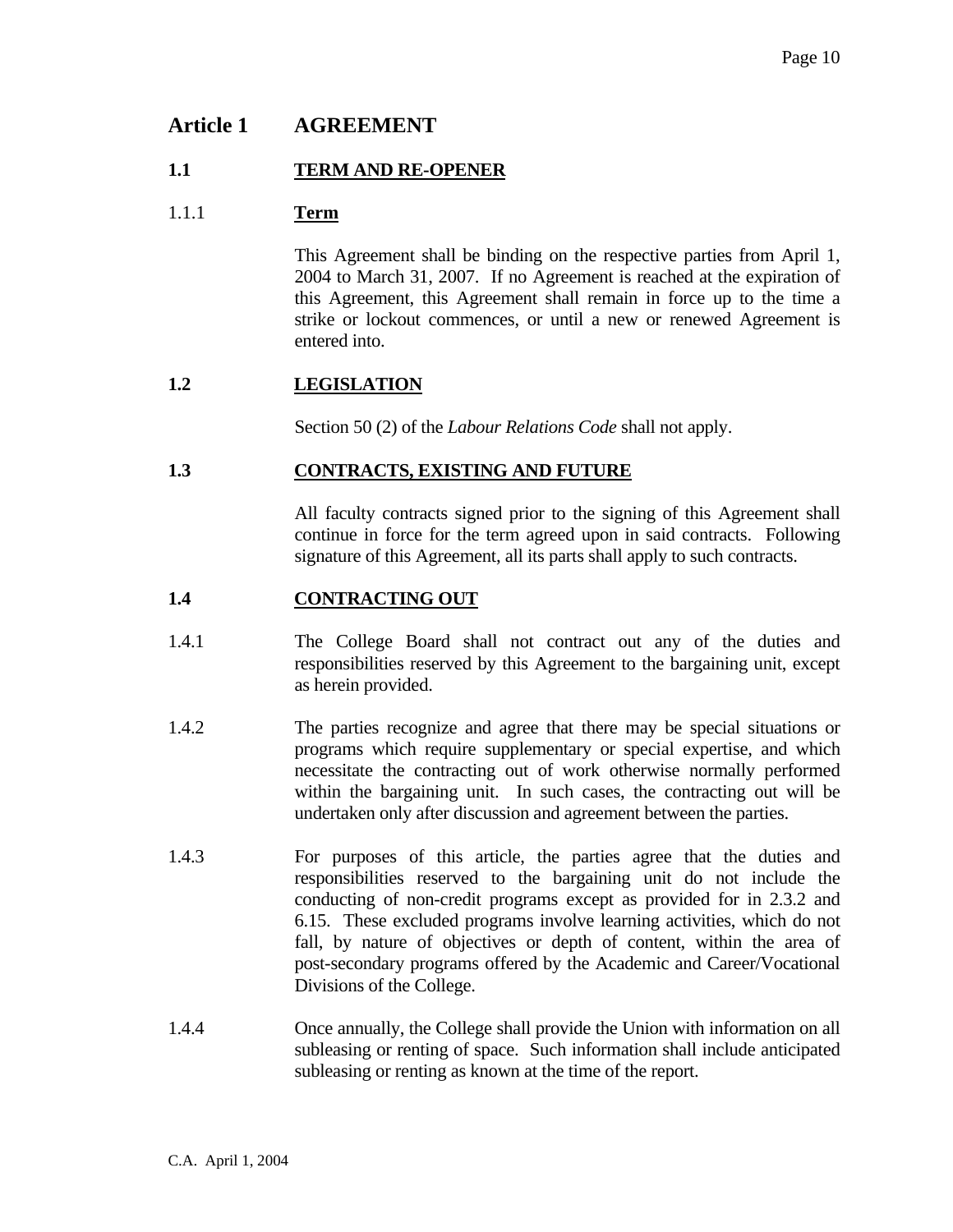# **1.5 DATE OF CONTRACT**

 Notwithstanding the provisions of 1.1.1 above, where this Agreement contains terms and conditions which are changed from those contained in the prior Agreement, such terms and conditions shall become effective on April 1, 2004, except where such changes are effective on the dates indicated in the particular article.

1.5.1 The amount allocated to employees under Paid Educational Leaves (10.4) shall be in accordance with the contract provisions in effect when the paid educational leave proposal was received and approved.

# **1.6 INFORMATION RELEASE**

- 1.6.1 The College shall not release information contained within individual personnel or evaluation files without the written authority of the individual employee. In the case of information, the release of which is necessary to obtain bank loans and mortgages, the employee may provide the College with prior written authorization for such release.
- 1.6.2 Nothing in the above provision shall restrict the College in furtherance of the proper administration of this Agreement or in the reasonable and proper conduct of the College's affairs, and shall include, but not be limited to, from the supply of statistical data to the Ministry of Education or other government bodies to which it is accountable, and the supply of information to other educational institutions.

#### **1.7 ADMINISTRATORS TEACHING**

- 1.7.1 Administrators may be assigned instructional duties with the following provisions:
- 1.7.1.1 functional areas must have received their budgeted section allocations for the coming year prior to an administrator teaching proposal being made;
- 1.7.1.2 work that would otherwise be assigned within the bargaining unit may not be assigned to an administrator;
- 1.7.1.3 such assignments shall be made in accordance with the provisions of 6.7.2.5 without the participation of the administrator in the consultative process;
- 1.7.1.4 administrator's instructional qualifications shall be assessed through a search like process which, to the extent possible, will parallel that used for the hiring of instructional faculty;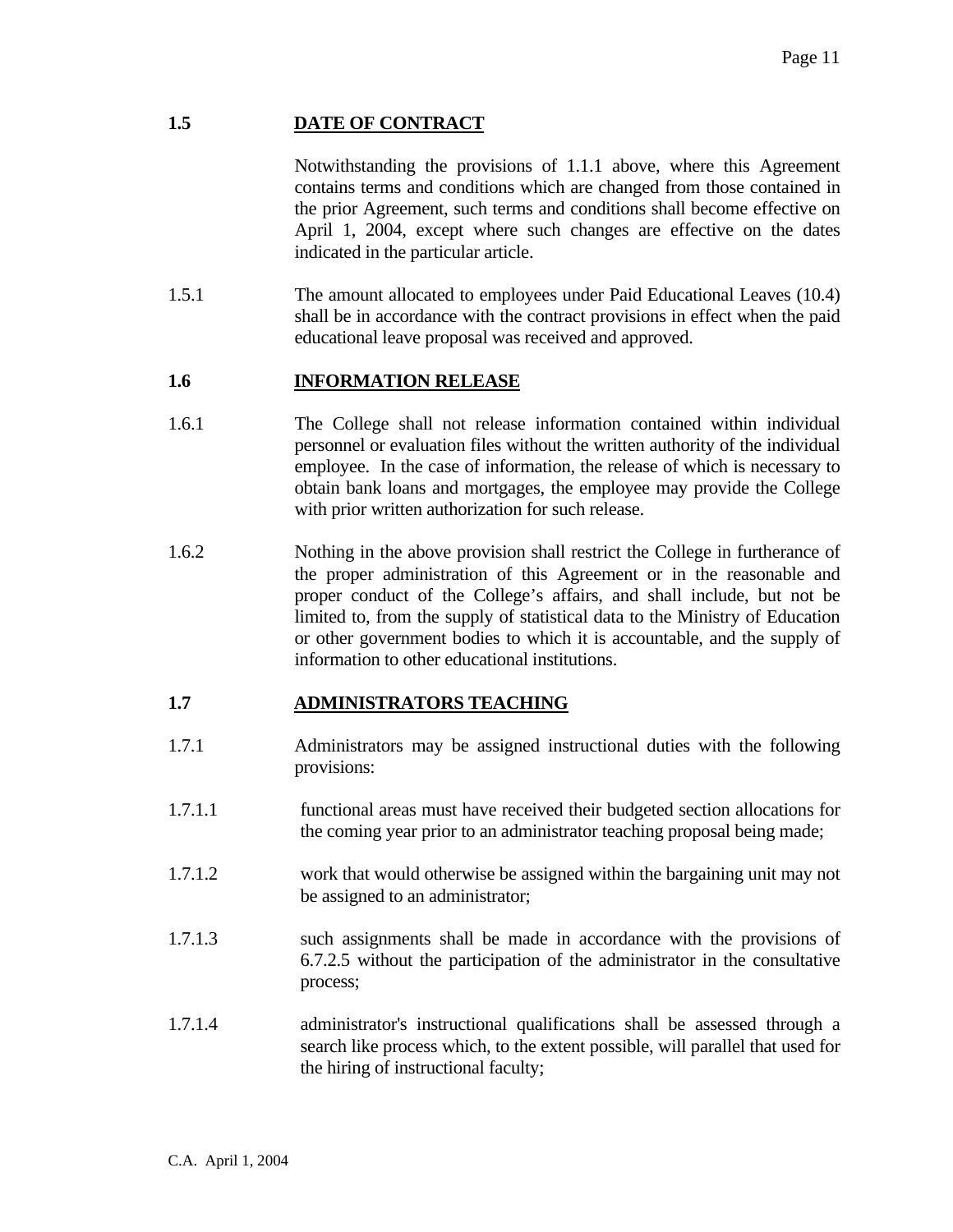- 1.7.1.5 administrators holding instructional assignments shall be evaluated for those assignments in accordance with 11.5 and recommendations of the evaluation committee shall be forwarded to the Union;
- 1.7.1.6 such assignments shall not constitute contracting out as contemplated under 1.4 of the Collective Agreement;
- 1.7.1.7 such assignments shall not carry remuneration or benefits beyond the release from an equivalent amount of administrator duties. Such release is at the discretion of the College.
- 1.7.1.8 instructional assignments to administrators will only occur after discussion and agreement between the Union and the College. The union will not unreasonably withhold its agreement to such assignments.

# **Article 2 GENERAL**

For purposes of this Agreement, the following shall apply:

# **2.1.1 Regular Employee**

 A regular employee is an employee appointed to one of the terms defined in 11.4.1 and 11.4.2 of this Agreement.

#### **2.1.2 Regular Full-time Employee**

- 2.1.2.1 A regular full-time employee (RFT) shall be employed at a full duty load of 8 instructional sections or the equivalent, over an academic year, unless the Reduction Sequence in 11.8 is employed.
- 2.1.2.2 A regular full-time employee may opt for a duty load pursuant to 2.1.2.3.1.

#### 2.1.2.3 **Underloads**

- 2.1.2.3.1 Less than a full duty load may be assigned on a basis agreed between the employee, the Coordinator and the Dean. Except as provided in 2.1.2.3.2, less than a full duty load cannot be assigned for more than two consecutive academic years. Release time provided under 10.5.5.2 is part of a duty load for the purposes of this clause (see 2.8).
- 2.1.2.3.2 Primary Care Giver Underload: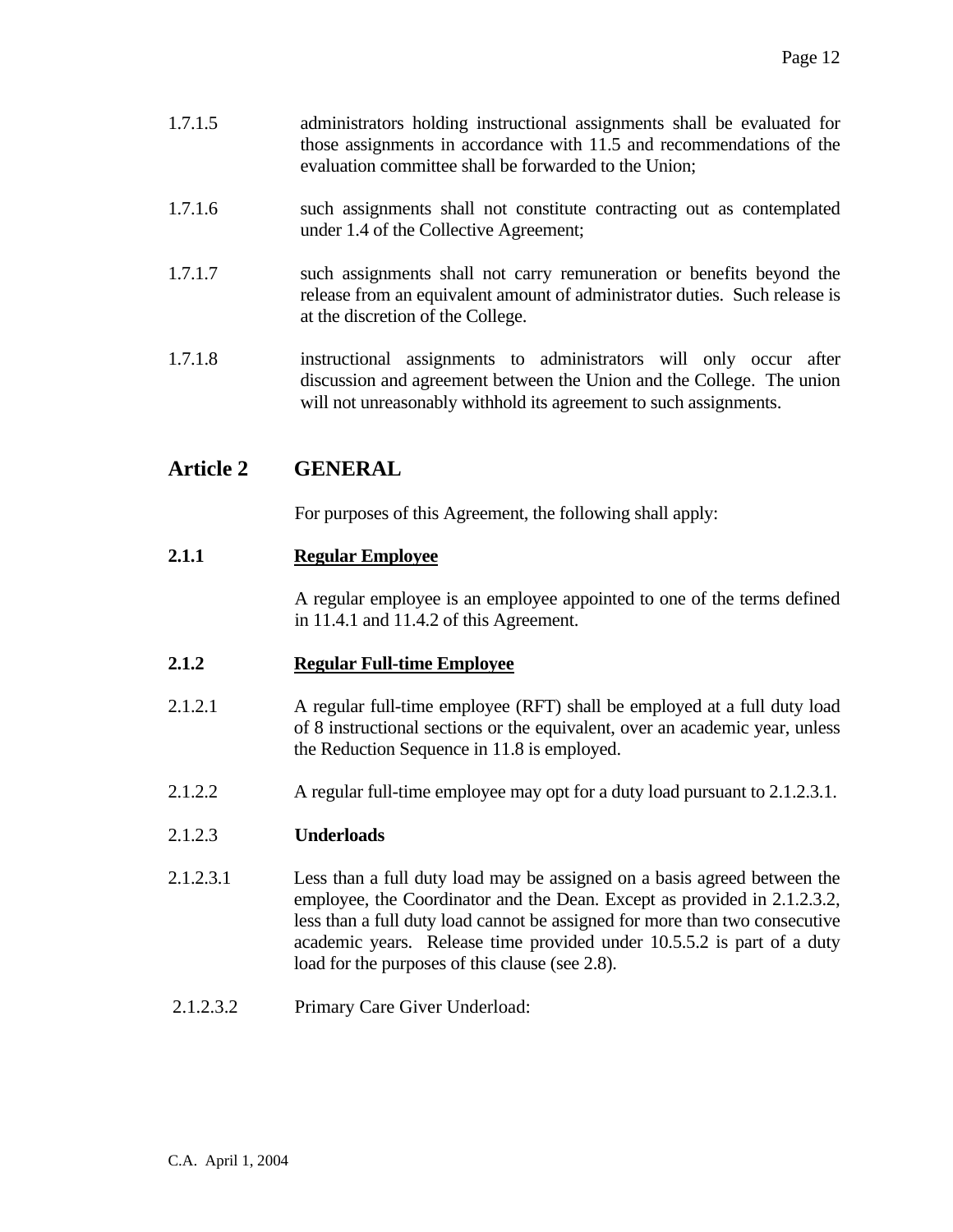Less than a full duty load may be assigned for up to three consecutive academic years following the birth of an employee's child. Such assignment is only available to the child's primary care giver.

#### 2.1.2.4 **Change in Status from RFT to RPT**

- 2.1.2.4.1 With the permission of the Union and the College, an RFT employee may convert his/her status to RPT at an appointment level agreed to in writing by the employee, the Coordinator and the Dean. The reduction to RPT status must not result in an RPT position with an appointment level below four (4) sections (see 2.8).
- 2.1.2.4.2 An RFT employee who is approaching retirement, and who has had his/her appointment status converted to RPT under 2.1.2.4.1, shall continue to accrue seniority as if a RFT (see 2.8).

#### **2.1.3 Regular Part-time Employee**

- 2.1.3.1 A regular part-time employee (RPT) shall be employed for a minimum of one half of a full duty load over an academic year. Less than this minimum duty load may be assigned on a basis agreed between the employee, the Coordinator and the Dean. A duty load less than the regularized level of an RPT cannot be assigned for more than two consecutive academic years (see 2.8).
- 2.1.3.2 A RPT employee's commitment level shall not be changed unless the Regularization process in 11.7.3, the Reduction Sequence in 11.8, or a request of the RPT employee for a permanent reduction is approved by their functional area, Dean and the Union.
- 2.1.3.3 The parties agree that the College is under no obligation to continue RPT appointments for more than the minimum number of sections detailed above.

#### 2.1.3.4 **Underloads**

- 2.1.3.4.1 A duty load of less than the commitment level may be assigned on a basis agreed between the employee, the Coordinator and the Dean. Except as provided in 2.1.3.4.2, less than a full duty load cannot be assigned for more than two consecutive academic years. Release time provided under 10.5.5.2 is part of a duty load for the purposes of this clause (see 2.8).
- 2.1.3.4.2 Primary Care Giver Underload: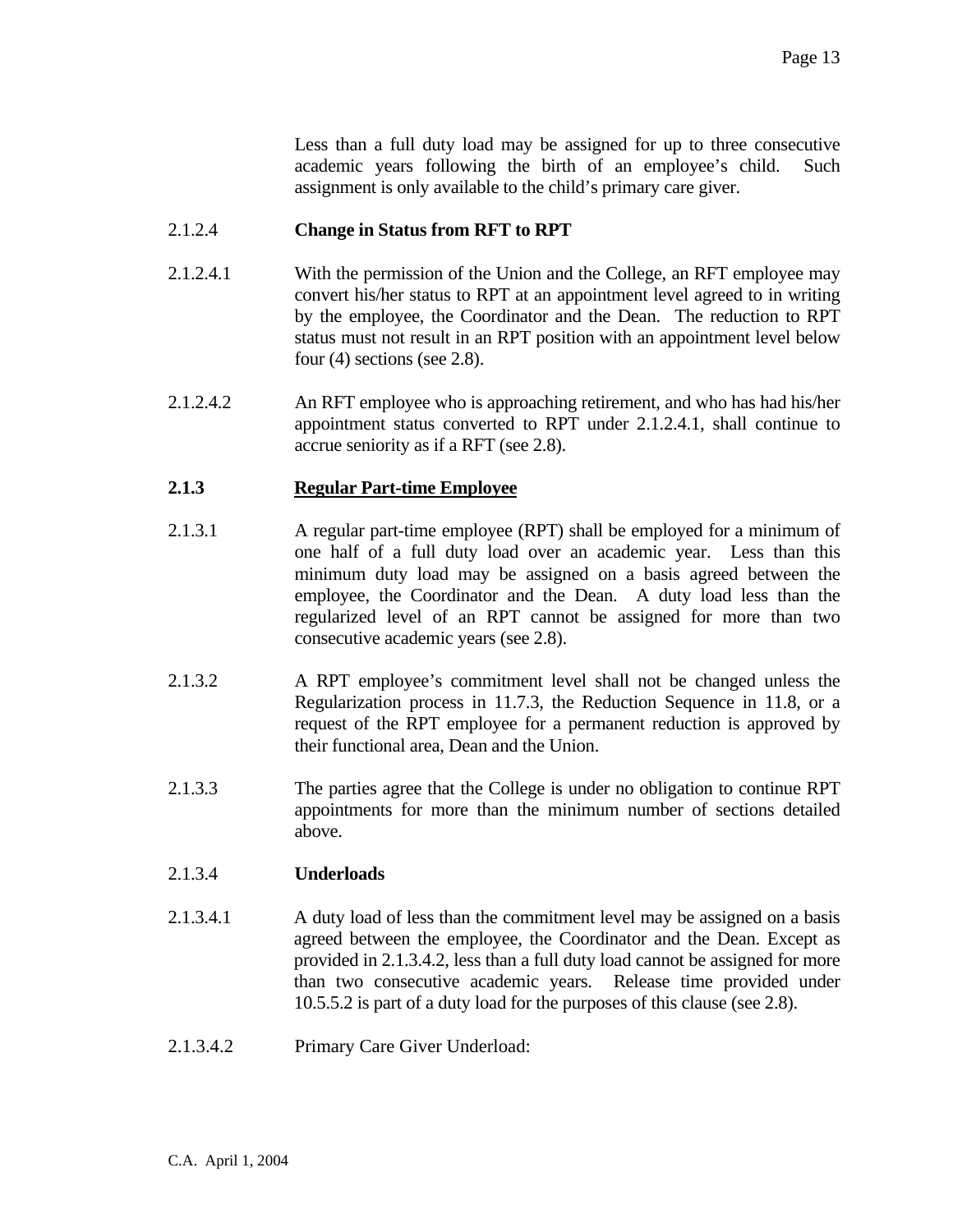A duty load of less than the commitment level may be assigned for up to three consecutive academic years following the birth of an employee's child. Such assignment is only available to the child's primary care giver.

2.1.3.5 With the permission of the Union and the College, an RPT employee may reduce his/her status to a lower appointment level agreed to in writing by the employee, the Coordinator and the Dean. The reduction must not result in an RPT position with an appointment level below four (4) sections (see 2.8).

#### **2.1.4 Regular Limited Term Employee (see 2.8)**

- 2.1.4.1 Subject to the provisions of 11.4, a regular appointment, not to be governed by 11.4.4 and 11.8, may be made for the purpose of replacing an employee who has been granted a leave of absence for one year or longer, or who has been reassigned to duties in another functional area within the College. Such regular limited term (RLT) appointments shall not be unreasonably withheld.
- 2.1.4.1.1 In exceptional circumstances where a program or department requires unusual skills, credentials or experience on the part of faculty (e.g. a post baccalaureate program), an RLT appointment may be created with a term workload of one section or more. Such RLT appointments shall not be unreasonably withheld.
- 2.1.4.2 Appointments made pursuant to this article are recognized as being for a limited term, the expiry of which is not subject to grievance.
- 2.1.4.3 Where an RLT position carries more sections than are available to existing RPT employees, an RPT employee who has the required subject competency and/or qualifications shall be offered the RLT position.
- 2.1.4.4 In the event that an RPT position is vacated by the operation of 2.1.4.3, an additional RLT position, with the same number of sections as the vacated RPT position, shall be created for the duration of the RLT position created under 2.1.4.3.
- 2.1.4.5 At the option of the functional area, and with the approval of the Dean, an RLT position which is not automatically filled by an RPT employee shall be filled after consideration of existing non-regular employees only. If the position cannot be filled in this way, the normal search and selection processes shall occur.
- 2.1.4.6 Any RLT employee who has vacated an RPT position for the purpose of assuming an RLT position is entitled, upon the expiration of the RLT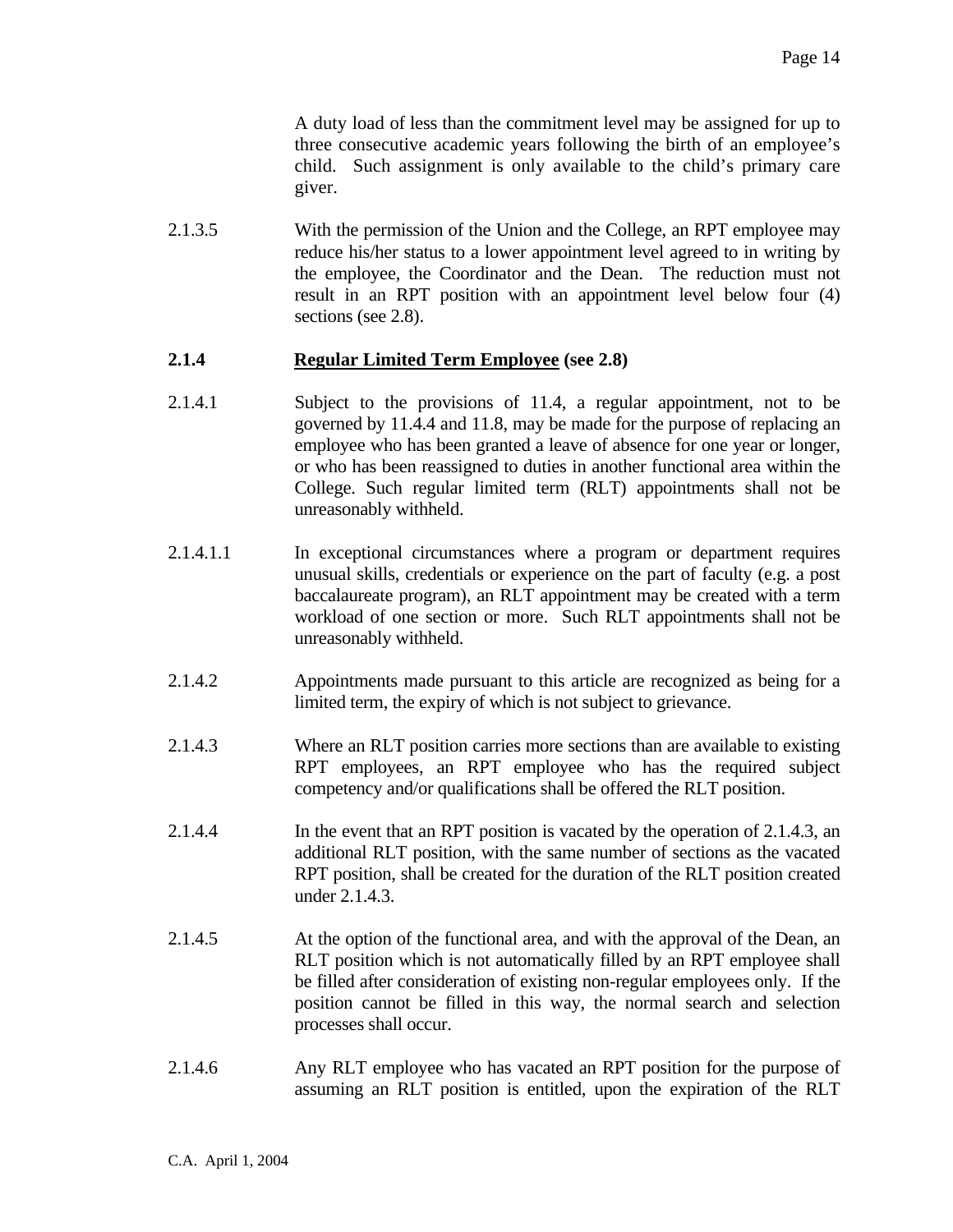position, to revert to his/her original RPT status. Any non-regular employee who has filled an RLT position is likewise entitled to revert to non-regular status upon the expiry of the RLT position.

- 2.1.4.7 If an RPT position is not reassumed as a consequence of 2.1.4.6, the resulting RPT vacancy shall be filled by the normal search and selection processes.
- 2.1.4.8 See also 11.4.3.
- 2.1.4.9 See 2.1.5.2.

#### **2.1.5 Non-Regular Employee**

- 2.1.5.1 A non-regular employee is one employed pursuant to 11.4.5 of this Agreement.
- 2.1.5.2 At the option of the functional area and with the approval of the Dean, the search process to fill a vacant regular position shall first consider only those non-regular employees who have rights to a reappointment, RLT employees or employees having had a combination of work as a nonregular and RLT employee. The non-regular, RLT, or the RLT/non-regular combination employee must have the required subject competency and/or qualifications for the position. If the position is not filled by this search, then the normal search and selection processes shall apply. The Dean's approval as above-mentioned shall not unreasonably be withheld.

#### **2.1.6 Auxiliary Employee**

- 2.1.6.1 An Auxiliary Employee is a member of the bargaining unit employed exclusively for the purposes of substitution for another employee for reasons of illness or other short-term emergency circumstances mutually agreed on between the Union and the College. The auxiliary employee's appointment shall run no longer than the end of the term in which the employee is appointed.
- 2.1.6.2 Auxiliary employees are paid an hourly rate at Step 13 until March 31, 2002 and Step 10 from April 1, 2002 onward pursuant to Article 7.
- 2.1.6.3 Normal processes of appointment, evaluation and reappointment are not required for auxiliary employees.
- 2.1.6.4 Auxiliary employees subsequently hired as non-regular or regular employees are to have their auxiliary workload recognized for scale placement and PEL credits. Auxiliary employees subsequently hired as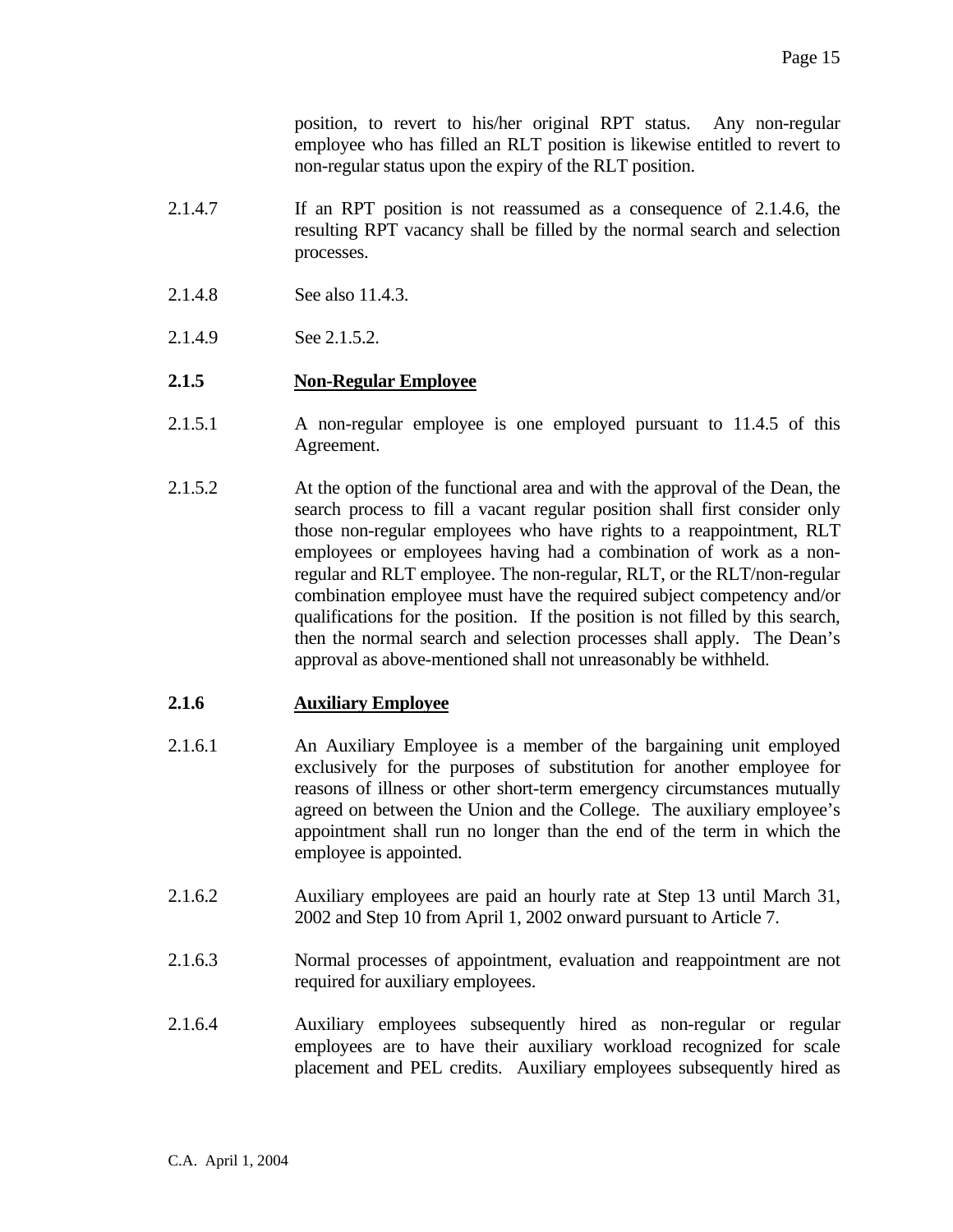regular employees are to have their auxiliary workload recognized for seniority under 11.8.6.

# **2.1.7 Mandatory Retirement**

- 2.1.7.1 The mandatory retirement age for an employee is the greater of age 70 or the age compounded by adding 5 to the earliest age for qualifying for an unreduced Canada Pension.
- 2.1.7.2 An employee who meets the mandatory retirement age shall lose his or her employment status except for the purposes of temporary substitution. This clause will not affect current employees who are age 65 or older as of April 1, 2001.
- 2.1.7.3 In exceptional circumstances, the functional area and Dean may agree to hire for one academic year at a time, a past employee over the mandatory retirement age.

# **2.1.8 Dean**

2.1.8.1 Where the term "Dean" is used in the following specific articles, it shall be deemed to mean only an instructional Vice President, appropriate Dean or a person specifically designated by the Vice President or Dean to deal with specific situations:

| 2.1.2 | 6.8.9 | 8.3    |
|-------|-------|--------|
| 2.1.3 | 6.10  | 10.5.2 |
| 2.1.4 | 6.11  | 11.1   |
| 5.6   | 6.12  | 11.3   |
| 6.2.2 | 6.15  | 11.4   |
| 6.4   | 7.4   | 11.6   |
| 6.7   | 7.6   | 11.7   |
| 6.8.3 |       |        |

- 2.1.8.2 Where the term "appropriate Dean" is used in 11.5.3.2.5, it shall be deemed to include the instructional Vice President, appropriate Dean or the College Librarian for the job classification described in 6.5 or for special appointees within the Media Centre.
- 2.1.8.3 Where the term "Vice President" is used in any provision of this Agreement not listed in 2.1.8.1 above, it shall be deemed to mean and include the President, appropriate Vice President, or other administrator not in the bargaining unit, as the context may require.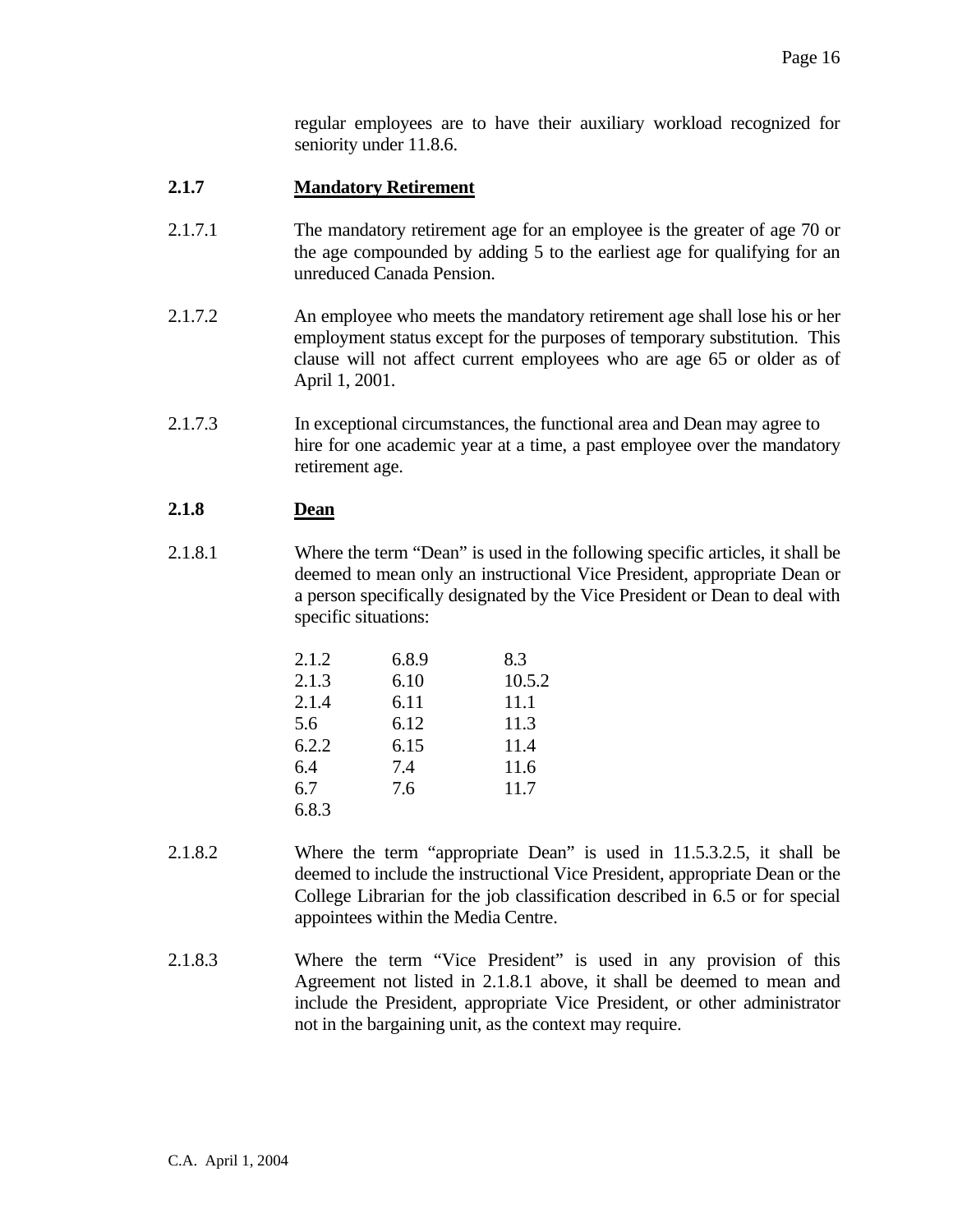#### **2.1.9 Employer**

 It is understood and agreed that for all purposes of this Agreement the Board of Capilano College is the Employer of all Capilano College employees.

#### **2.1.10 Management**

 It is understood and agreed that for all purposes of this Agreement the Management of the College shall be deemed to mean the Board of Capilano College collectively, and any and all of the duly appointed administrators outside of the Union's bargaining unit.

#### **2.2 RECOGNITION OF UNION REPRESENTATIVE**

 The College shall recognize the members of the Union Executive, Union stewards, members of the Mediation Committee (5.2.2), and all persons authorized to act on behalf of the Union and shall not discriminate against those persons for lawfully carrying out duties proper to those positions.

#### **2.3 EXTENSION PROGRAMS AND SERVICES**

- 2.3.1 Save and except as provided for in 2.3.2 and 6.15 this Agreement does not apply within Extension Programs and Services (EPS) to any person receiving an honorarium from the College for services rendered within EPS.
- 2.3.2 Notwithstanding the above, and recognizing that EPS courses, programs and activities form part of the College curriculum, the College and the Union agree to the following operating principles:
- 2.3.2.1 EPS courses, programs and activities form part of the College curriculum and as such are subject to constraints, responsibilities, time lines, review, and standards consistent with those applied to the credit curriculum of the College. The College undertakes to provide a standard of administrative and instructional support consistent with that provided for other offerings of the College.
- 2.3.2.2 Those activities designated as EPS which are related to the disciplines within bargaining unit work must undergo an approval process to ensure course quality and to ensure that such activities do not duplicate or supplant existing courses which compose bargaining unit work. Activities will be vetted by instructional areas and will be subject to recommendation by the Educational Council or its successor.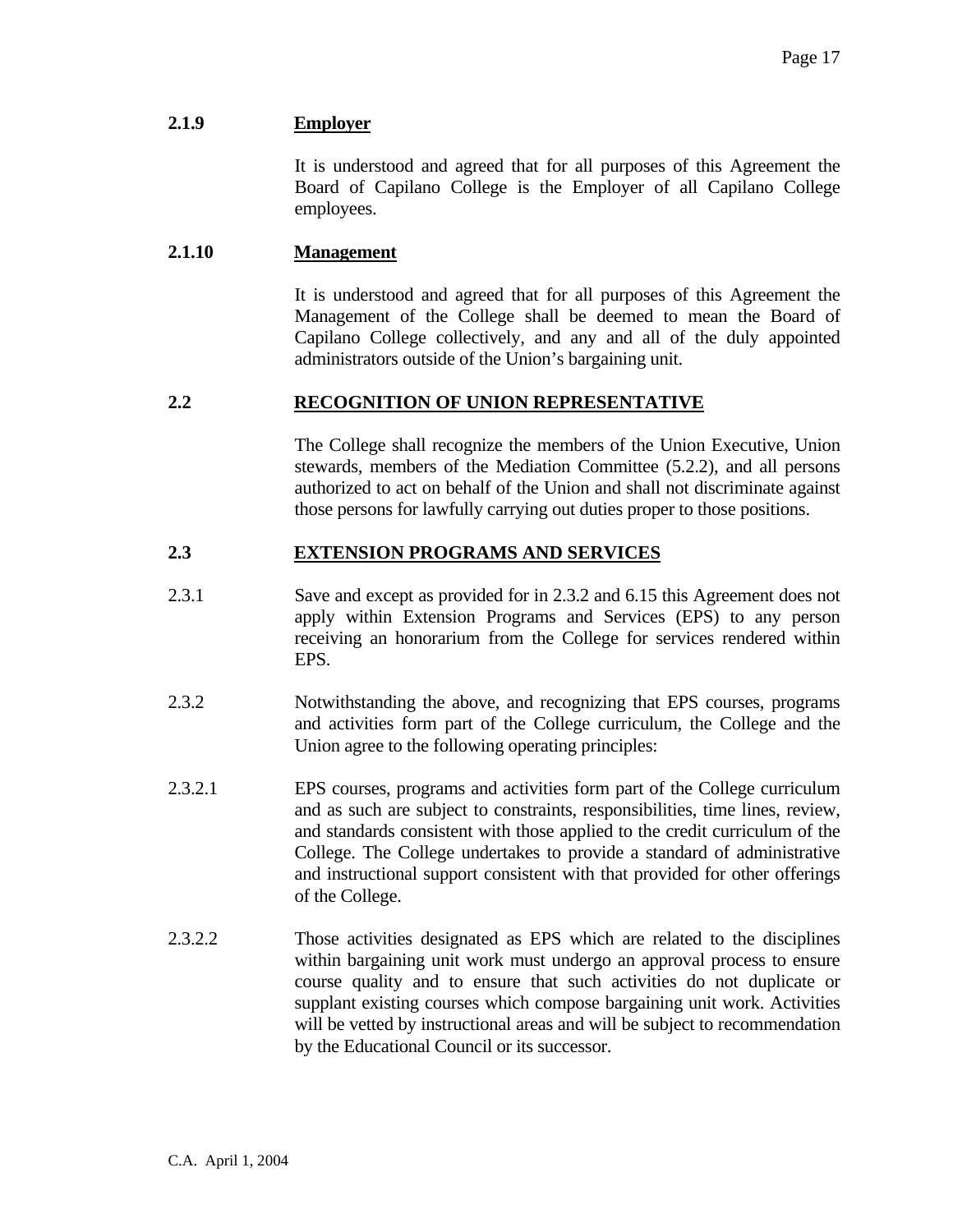- 2.3.2.3 For EPS activities, which are related to the disciplines within the bargaining unit work, the processes of staffing and assignment of duties shall be consistent with the processes specified in 11.3 and 6.8 respectively. The procedures for selection of instructors shall be consistent with that which is applicable to other offerings of the College.
- 2.3.2.4 The evaluation of instructors of EPS activities which are related to the disciplines within bargaining unit work shall be consistent with the criteria in 11.5.2. Evaluations of EPS instructors shall have effect only with respect to reappointment to EPS activities.

# **2.4 TERMS AND INTERPRETATION**

#### **2.4.1 Terms**

 Except where specific definitions of words, terms or phrases are expressly provided within the specific provisions of this Agreement, the following definitions shall be used to establish the intent and meaning of the language of this Agreement:

 *"academic year"* - shall be defined as the period from August 1st to the following July 31st.

 *"agreement"* - means the entirety of the current Collective Agreement entered into between the Union and the College, including the appendices and any alteration or amendment which may from time to time be mutually agreed to by the parties and specifically incorporated into the Agreement.

 *"appointment"* - a commitment by the College to employ an individual in a position. The outcome of an appointment is that an employee occupies or continues to occupy a position as a result of 11.3, 11.4 and 11.5 (Faculty Appointments, Appointments, and Evaluation Procedures)

 *"approaching retirement"* - means an employee with ten (10) full time equivalent years' experience in the British Columbia community college system and who is age 55 or older.

 *"assignments"* - means the workload assigned to an employee measured in sections or section equivalencies.

 *"auxiliary employee"* - has the meaning of 2.1.6.1.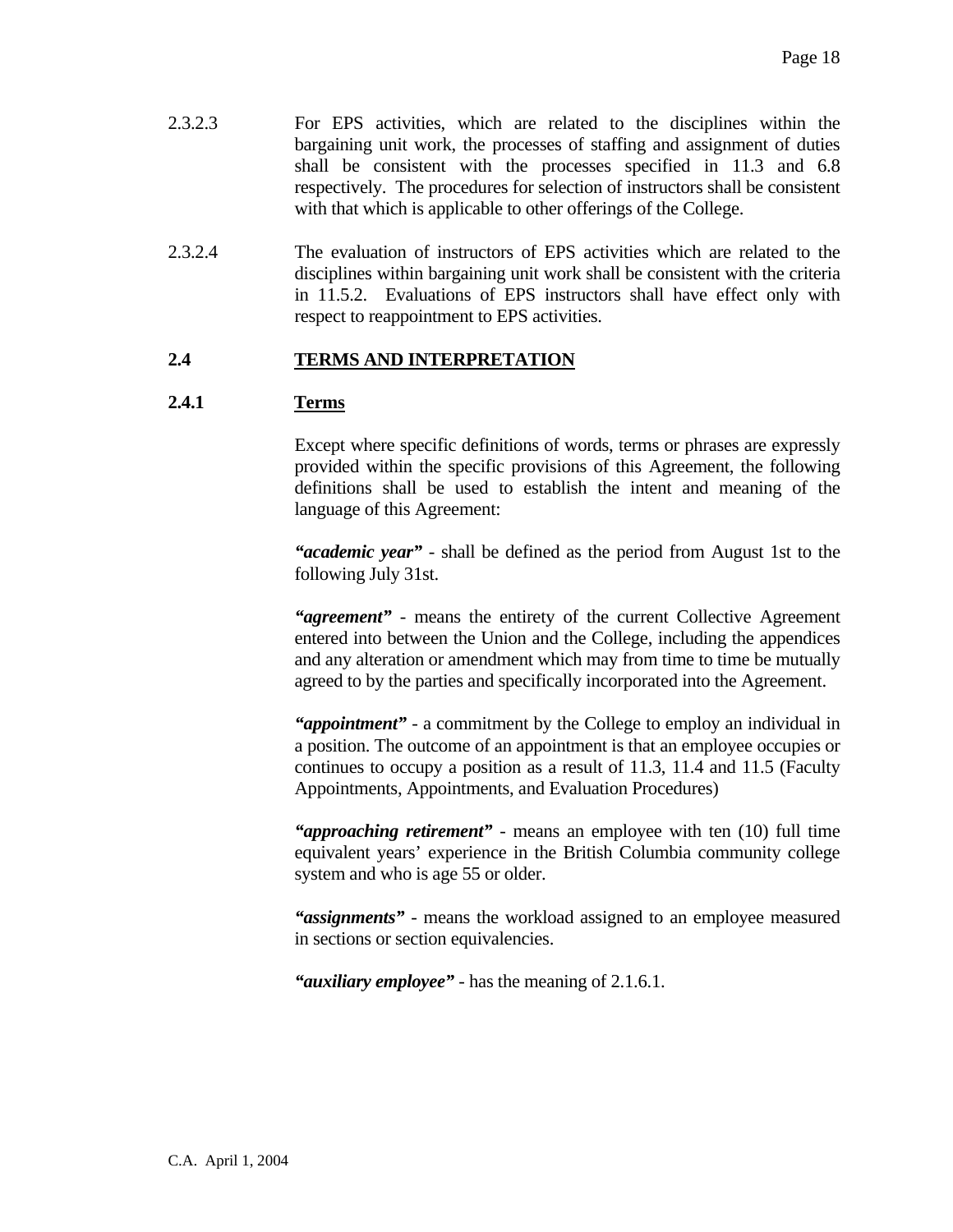*"commitment level"* - for regular employees "commitment level" means the minimum assignment to be given on an ongoing basis each academic year, unless altered through the use of 11.5, 11.6, 11.7 or 11.8 (Evaluation, Termination and Suspension, Regularization and Reduction).

 *"department consultation"* - means consultation by the Coordinator of a functional area with the members of that functional area in order to achieve a consensus from those members.

 *"discharge or dismissal"* - means the bringing to an end of employment for disciplinary reasons.

 *"employee"* - means only those employees of the College who are within the scope of the bargaining unit as described in 3.1 including any nonregular employee not currently assigned who has reappointment rights. An employee does not cease to be an employee by virtue of being on any authorized leave under this Agreement.

 *"Extension Programs and Services (EPS)"* - is the successor term to define that part of the College's operation previously known as "Community Education."

 *"full duty load"* - means eight (8) instructional sections, or the equivalent, over an academic year.

 *"instructional term"* or *"academic term"* - means the time from the first day of regularly-scheduled classes to the day final grades are due, a period not to exceed sixteen weeks. This period may be extended by the Dean for the purposes of submission of final grades.

 *"position"* - a job or amount of work being performed, or expected to be performed, by an employee. A position is qualified by status (auxiliary, non-regular, or regular), classification (see Article 6), commitment level, and functional area. A position occupied by an employee does not necessarily cease to exist as a result of that employee ceasing to have an employment relationship with the College.

 *"present"* - means a state of being of a fact or circumstance which existed at the time of execution of the Agreement.

 *"programs"* - an organized and distinct group of related courses.

*"reduction-generated appointment" –* RGA – an appointment given to a regular employee reduced in the functional area to which s/he is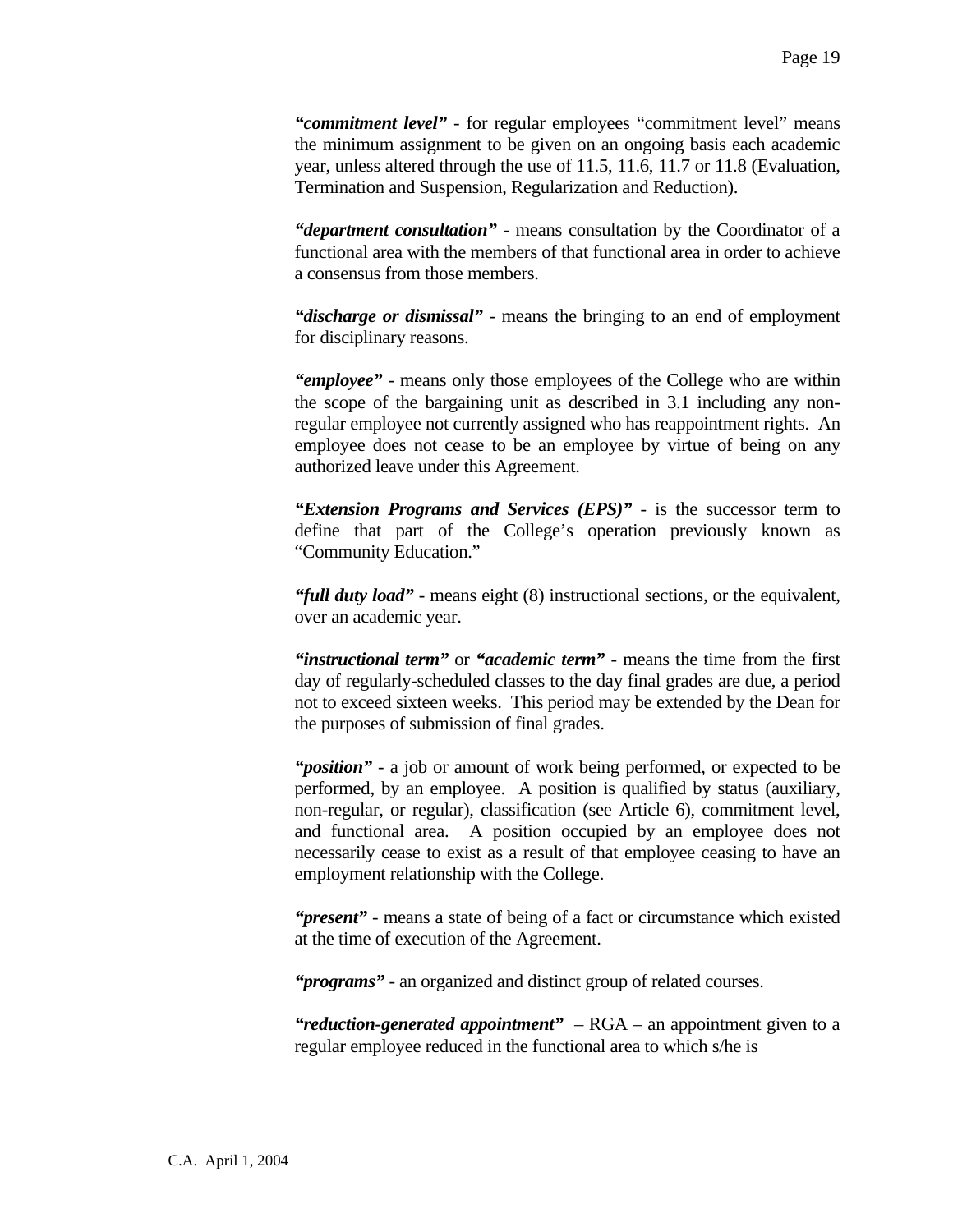appointed and given an appointment (RGA) through a bump (see Article 11.8).

 *"regular employee"* - has the meaning of 2.1.1.

 *"regular full-time employee" (RFT)* - means a regular employee with a commitment level of a full duty load.

 *"regular limited term employee" (RLT)* - means a regular employee appointed to a regular limited term appointment as described in 2.1.4 and 11.4.3. Regular limited term employees are either full-time (RLTFT) or part-time (RLTPT).

 *"regular part-time employee (RPT)"* - means a regular employee with a minimum commitment level of one half of a full duty load, but less than a full duty load, over an academic year.

 *"regularization"* - has the meaning of 11.7.

 *"retiree"* - means a recipient of a pension under the *College Pension Act* who was previously employed by Capilano College, or a former employee of Capilano College, with a minimum period of employment at the College of ten (10) FTE years, who has retired from work.

 *"satisfactory evaluation"* – for a non-probationary employee means an evaluation without alerting and guidance, or termination, and for a probationary employee means the employee has met the standard required to be hired as a regular employee.

 *"sub-administrator"* - shall mean the members of the bargaining unit who serve as Coordinators.

 *"suspension"* - means the temporary removal of an employee from active employment for disciplinary reasons.

 *"non-regular employee"* - has the meaning of 2.1.5.1.

 *"working days"* - where this phrase is used to designate a time span for purposes of giving a notice, or relative to specific action or a required response by the parties to the Agreement, it shall be taken to intend the exclusion of calendar weekends and all statutory holidays included in 9.2.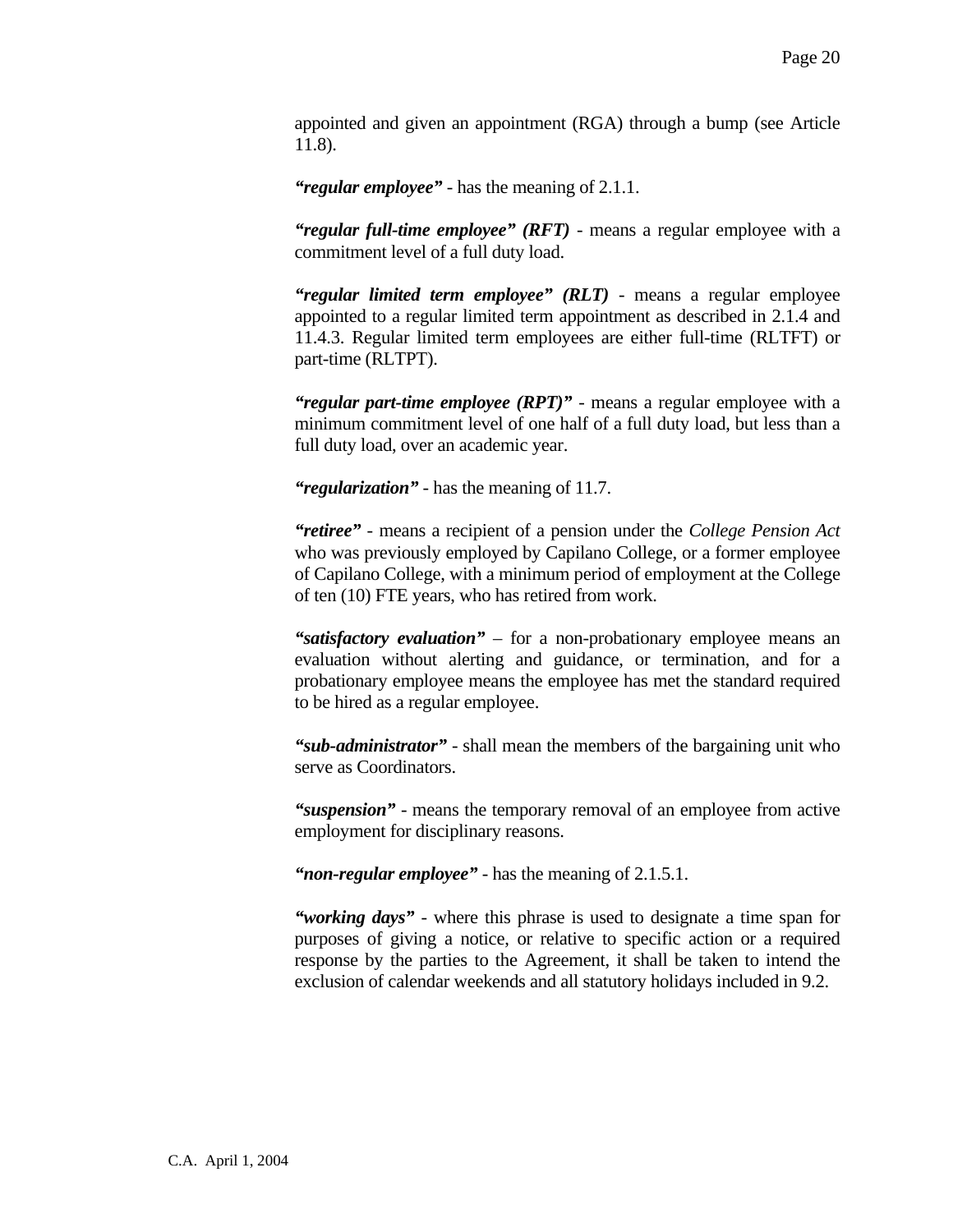# **2.4.2 Interpretation**

- 2.4.2.1 Where no specific definition of a word, term or phrase is expressly provided in this Agreement, such word, term, or phrase shall be interpreted objectively, not subjectively, and according to common and normal grammatical usage.
- 2.4.2.2 Where an article includes a reference to 2.8, the requirements of 2.8 shall have priority.

# **2.5 COLLEGIAL MODEL**

- 2.5.1 The College supports a collegial model of administration, which encourages decisions to be made by appropriate functional areas. The College supports a sub-administrative structure of Coordinator positions to facilitate effective decision making at the functional area level and to enable the views of faculty to be known and considered with respect to educational policies and practices, and decisions made by the College.
- 2.5.2 The College endorses a collegial working environment whereby faculty and management personnel endeavour to work collectively to serve the overall best interest and needs of the College Community. Therefore, the College shall fund a reasonable number of sub-administrative release sections for coordination to be assigned pursuant to 11.1 in order that a collegial working environment be facilitated and that the duties and responsibilities of Coordinators, as set out in 6.7 and other applicable articles, be properly discharged.
- 2.5.3 The Vice President and Deans shall consult with a functional area through the Coordinator of the functional area.

# **2.6 THE "CONSULTATIVE PROCESS"**

- 2.6.1 Where the "consultative process" is referred to in this Agreement, it shall be understood to mean the following process:
- 2.6.1.1 A meeting to consult, to discuss and, where possible to resolve, the issue for which the meeting is called. The announcement of that meeting shall be issued to all who have a right to attend the meeting.
- 2.6.2 Should an employee be unable to attend the meeting, the Coordinator and the employee may consult on the issue in advance of the meeting.
- 2.6.3 The results of the meeting will be communicated to the appropriate Dean.

# **2.7 PROFESSIONAL REPRESENTATION**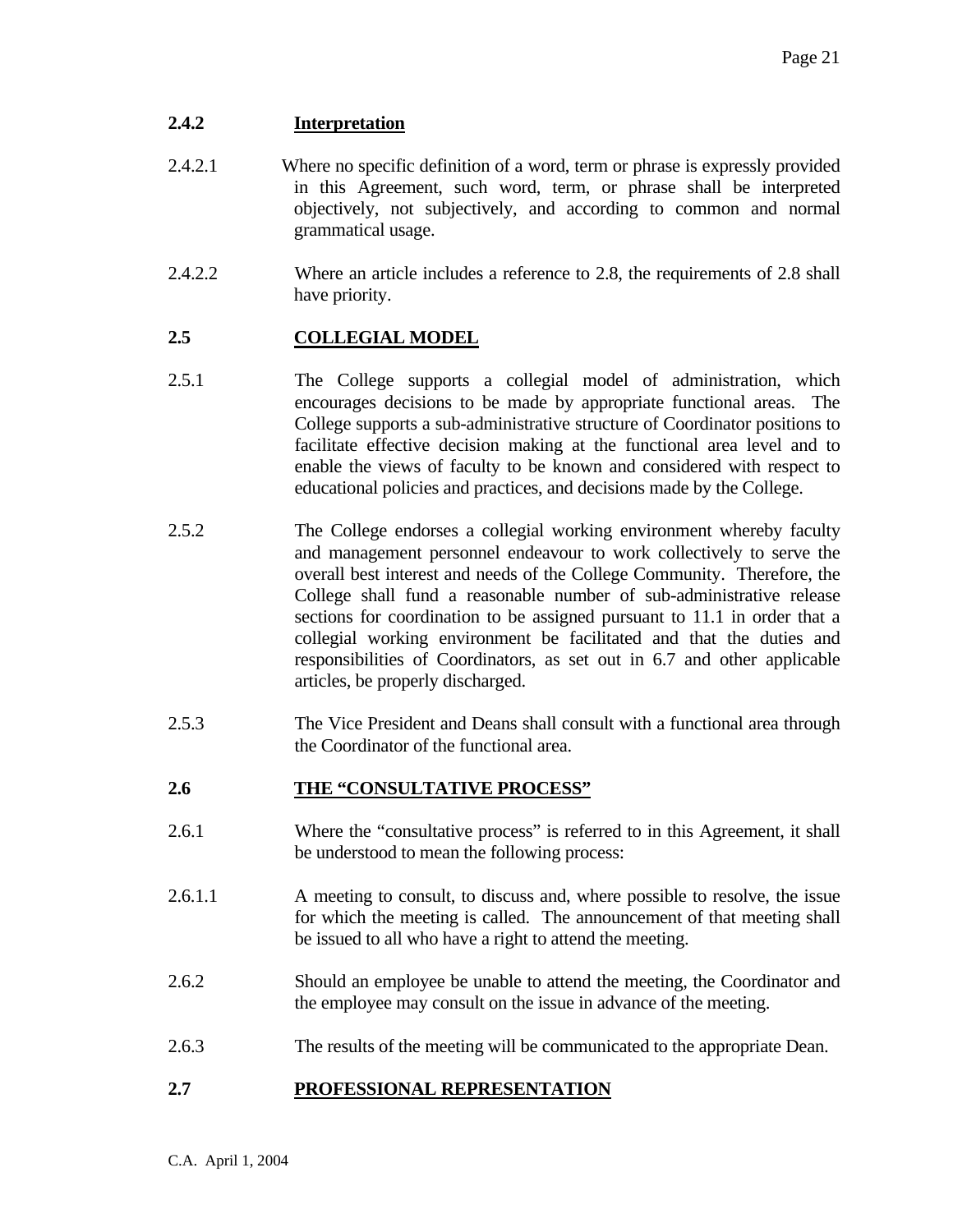The Union is recognized as having an interest in the professional lives of its members.

#### **2.8 DECISION MAKING MODEL**

- 2.8.1 This model applies only to those decisions and determinations listed in tables 1 and 2 below. Other decisions or determinations may be added to these tables by agreement of the Joint Standing Committee.
- 2.8.1.1 This model is predicated upon a belief that indicated recommending bodies are usually best positioned and qualified to make the following decisions and determinations. It is in the interests of both parties to ensure a timely process for making fair and reasoned decisions that are in accordance with statutory obligations, Collective Agreements, and established College policies.

#### **2.8.2 Decisions**

- 2.8.2.1 Recommendations of a functional area, Coordinator or a committee created under the Collective Agreement shall become binding decisions unless the appropriate administrator intervenes to refuse them. It is the responsibility of the functional area, Coordinator or committee to notify the appropriate administrator of the decision in a timely fashion. The default recommendation shall indicate the date of the decision, the date of expected implementation, and the date the notice was forwarded to the appropriate Dean. The appropriate administrator may intervene in a timely fashion to refuse such a recommendation only if s/he determines that the recommendation is contrary to one, or more, of the following:
	- a. the collective agreements
	- b. established College policies
	- c. established functional area policies (see 2.8.2.7.8)
	- d. established functional area budgets
	- e. College statutory obligations
	- f. time tabling requirements
	- g. space/facility/equipment limitations
	- h. essential program requirements
	- i. competency requirements
	- j. established committee policies (see table 1 below for committees)
- 2.8.2.1.1 In addition to the above criteria, the appropriate administrator may also act without a recommendation when such a recommendation is not available, or cannot be available, in a timely manner.
- 2.8.2.1.2 The appropriate administrator may also refuse a recommendation of a functional area, Coordinator or committee if s/he believes it to be unreasonable.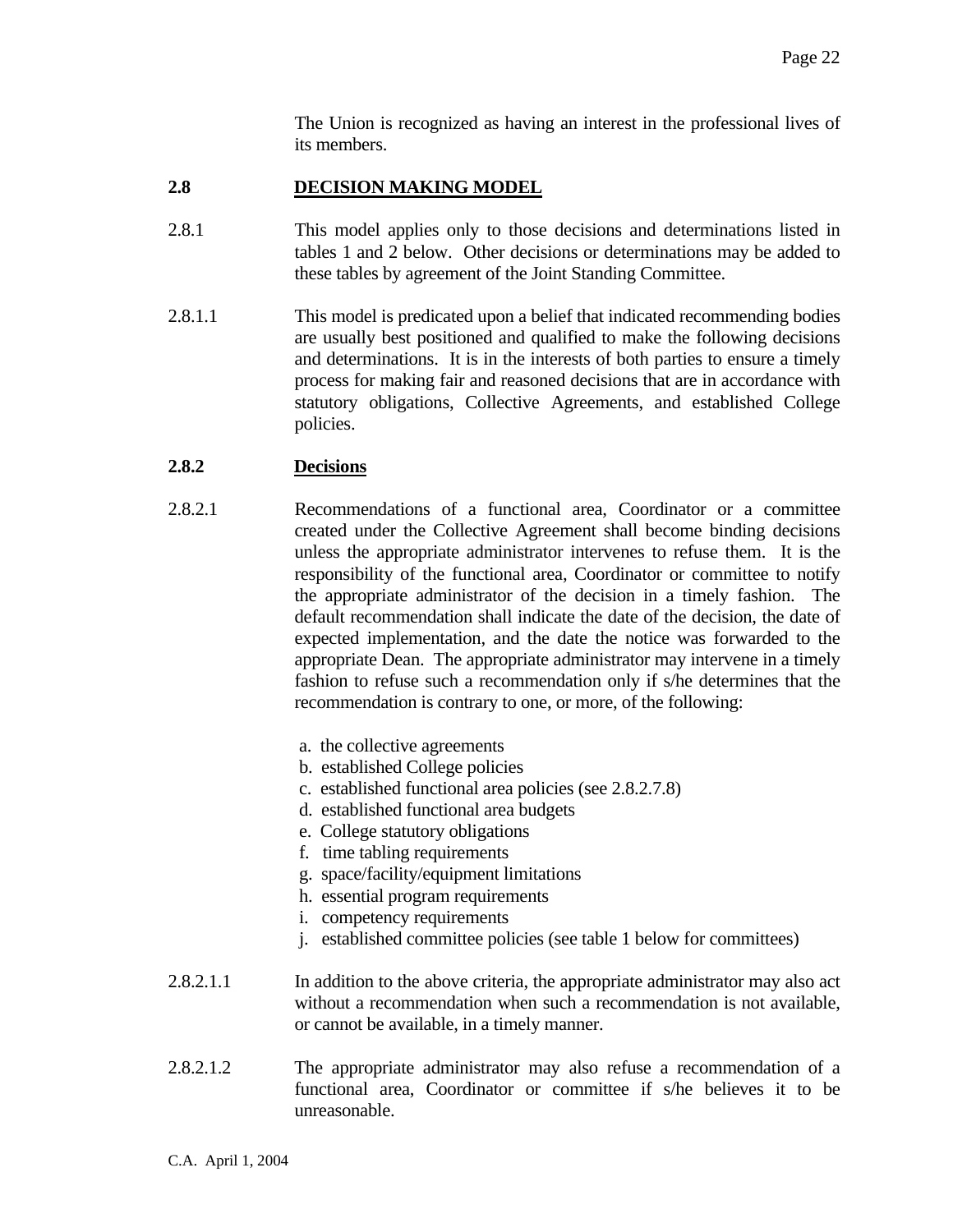- 2.8.2.1.3 In this Article, a timely fashion is one that, as applicable, allows a sufficient period of time for the administrator to review the recommendation and, if necessary, refuse it before the recommendation is implemented, while ensuring that the operational needs of the College are met, or that allows the functional area, Coordinator, or committee to proceed to implement the recommendation within a reasonable time period in order to meet the operational needs of the College.
- 2.8.2.2 Functional areas with six, or fewer, members shall not have access to this decision making model for those decisions identified by asterisks (\*) in Table 1 below.
- 2.8.2.3 For the purposes of 2.8, established College Policies may only be created or changed after full consultation under the Collective Agreement.
- 2.8.2.4 Functional area policies may only be created or changed by the functional area after full consultation with the appropriate administrator.

#### 2.8.2.5 **Table 1: Decisions**

| <b>Recommendation Concerning</b>                | <b>Recommending Body</b>       |
|-------------------------------------------------|--------------------------------|
| Assignment                                      | <b>Functional Area</b>         |
| <b>Challenge Decision</b>                       | <b>Challenge Committee</b>     |
| <b>Committee Policy Creation and Changes</b>    | Committees (per Table 1)       |
| <b>Coordinator Removal</b>                      | <b>Functional Area</b>         |
| <b>Coordinator Selection</b>                    | <b>Functional Area</b>         |
| <b>Course Cancellation Allowance</b>            | Coordinator                    |
| <b>Course Outlines</b>                          | Coordinator                    |
| <b>Exceptional Sections</b>                     | <b>Functional Area</b>         |
| Faculty Exchanges *                             | <b>Functional Area</b>         |
| <b>Functional Area Operating Expense Budget</b> | <b>Functional Area</b>         |
| <b>Distribution</b>                             |                                |
| Functional Area Policy Creation and Changes     | <b>Functional Area</b>         |
| <b>Increased RPT Commitment Level</b>           | <b>Functional Area</b>         |
| <b>Independent Study Sections</b>               | <b>Functional Area</b>         |
| Number of Different Preparations                | Coordinator                    |
| <b>Office Hour Scheduling</b>                   | Coordinator                    |
| Overloads                                       | <b>Functional Area</b>         |
| PEL Awarding                                    | <b>PEL Committee</b>           |
| Personal Leave Approval *                       | <b>Functional Area</b>         |
| <b>Posting Content</b>                          | Coordinator                    |
| Professional Development Proposal               | <b>Functional Area</b>         |
| Professional Development Report                 | <b>Functional Area</b>         |
| Reassignment                                    | <b>Functional Area</b>         |
| <b>RLT</b> Creation *                           | <b>Functional Area</b>         |
| RLT Selection *                                 | <b>Functional Area</b>         |
| <b>Scale Placement Appeals</b>                  | <b>Placement Review Cttee.</b> |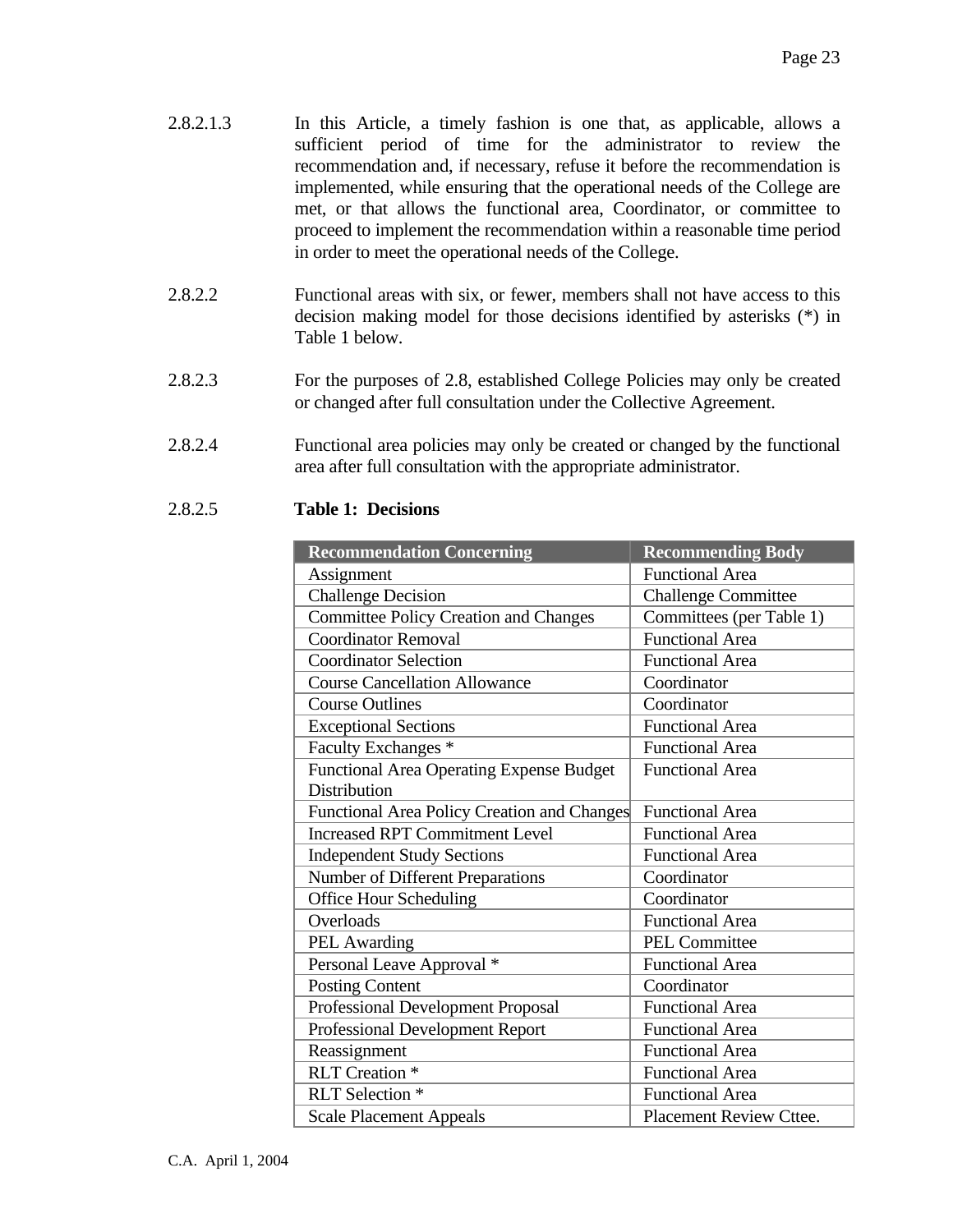| <b>Recommendation Concerning</b>             | <b>Recommending Body</b>   |
|----------------------------------------------|----------------------------|
| Scheduled Hours Delivered *                  | <b>Functional Area</b>     |
| Search Committee Est.                        | Coordinator                |
| Special and Equivalent Workloads             | <b>Functional Area</b>     |
| Student Overload Comp.                       | Coordinator                |
| Timetabling                                  | <b>Functional Area</b>     |
| Underloads                                   | <b>Functional Area</b>     |
| Unpaid Educational Leave Approval *          | <b>Functional Area</b>     |
| <b>Vacation Scheduling</b>                   | Coordinator                |
| <b>Voluntary Reduction in Regular Status</b> | <b>Functional Area</b>     |
| <b>Waiver of Hour Restrictions</b>           | Coordinator                |
| <b>Workload Averaging</b>                    | Coordinator                |
| <b>Workload Review</b>                       | Equivalent Workload Cttee. |

\* see 2.8.2.2

#### 2.8.2.6 **Determinations**

 Some areas of the Collective Agreement require a determination to be made rather than a decision. When a recommending body makes a recommendation about a determination to the appropriate administrator, the administrator may refuse the recommendation only when s/he can demonstrate that the determination of the functional area was incorrect.

#### 2.8.2.6.2 **Table 2: Determinations**

| <b>Determination Concerning</b> | <b>Determiner</b> |
|---------------------------------|-------------------|
| <b>Bereavement Leave</b>        | Coordinator       |
| Parental Leave (all)            | Coordinator       |
| Sick Leave                      | Coordinator       |

#### 2.8.2.7 **Complaints and Grievances Under the Decision Making Model**

#### 2.8.2.7.1 **Administrator Acts on Own Volition**

 When an administrator acts on his/her own volition to refuse a recommendation or determination above, or acts without a recommendation, the refusal or action is subject to review through the provisions of the grievance/arbitration language of the Collective Agreement. In such a case, the onus rests with the College to show that the recommendation was contrary to one or more of the specified criteria; unreasonable; absent or untimely.

#### 2.8.2.7.2 **Time Limit for Complaint**

 If an affected employee disagrees with a recommendation s/he may file a formal complaint against the recommendation with the appropriate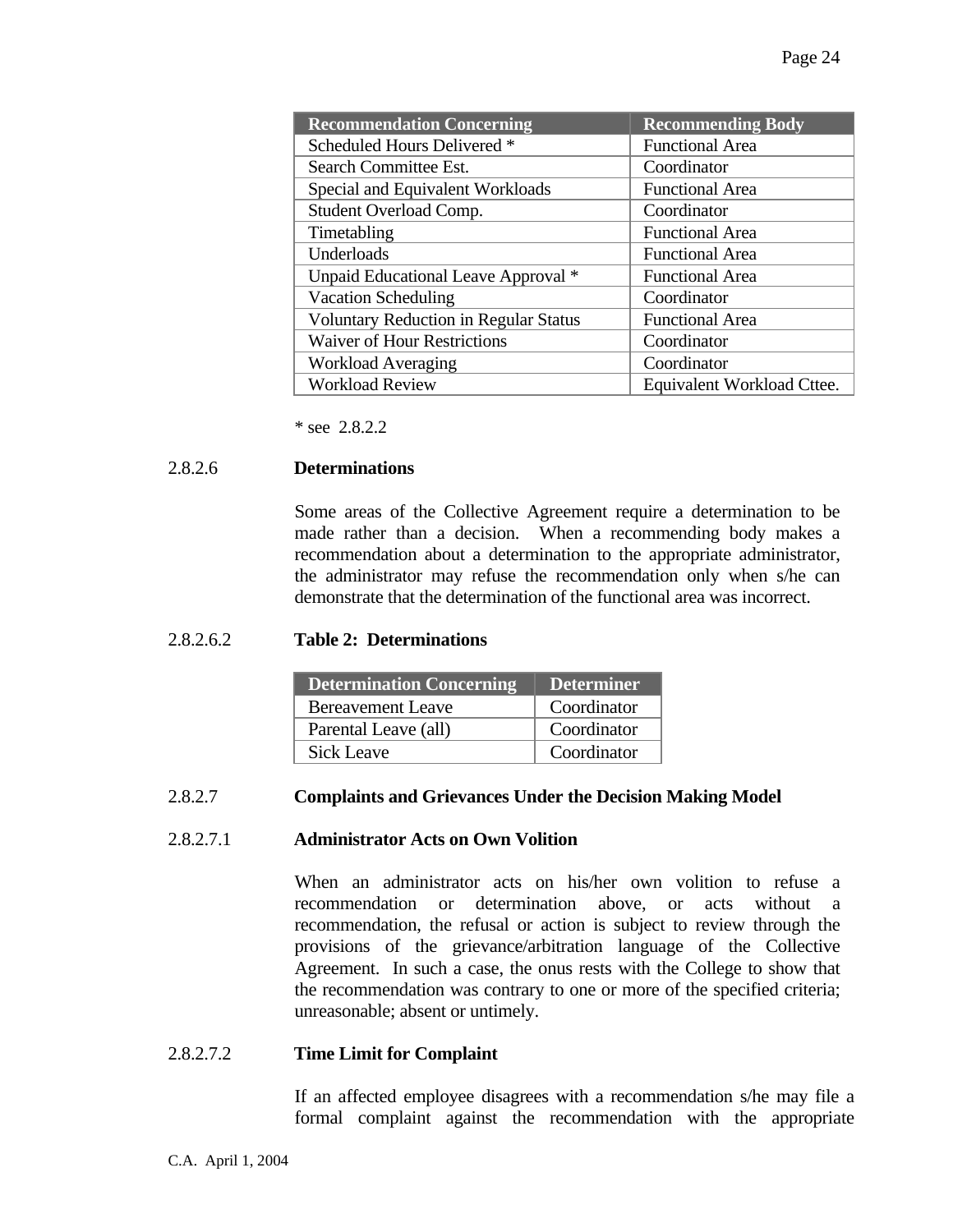administrator. Such a complaint must be filed within ten working days of the employee first becoming aware of the decision, or within ten working days of the date upon which the employee could reasonably have been expected to have been aware of the decision. If the employee does not file a formal complaint within the ten working days s/he cannot grieve.

#### 2.8.2.7.3 **Dispute Resolution Committee**

- 2.8.2.7.3.1 When the appropriate administrator receives a formal complaint within the ten working days cited above, s/he will refer the complaint to the faculty Dispute Resolution Committee and will advise the Committee of the necessary timelines for resolution of the complaint. The CCFA shall appoint all members to the Committee. The Committee shall attempt to resolve the disagreement between the faculty member and the recommending body.
- 2.8.2.7.3.2 Timelines for filing a grievance on the dispute will be suspended while the Committee attempts to resolve the disagreement. The College will delay acting upon the recommendation until the committee reports its outcomes or recommendations, unless it is operationally unable to do so.

#### 2.8.2.7.4 **Resolution of Dispute by Committee**

 The recommending body and the complainant may agree to resolve the dispute by agreeing with or changing the recommendation. When a dispute is so resolved by changing a recommendation, it becomes a new recommendation, which the original complainant may not dispute. No further action is required on the complaint by the appropriate administrator unless another employee files a complaint against the new recommendation.

#### 2.8.2.7.5 **Failure to Resolve Dispute**

 When the Committee reports that no mutually agreeable resolution is possible between the complainant and the recommending body, or when no report is forthcoming within the prescribed period of time, the appropriate administrator shall refer the matter back to the recommending body for review. The recommending body shall review the recommendation in light of the formal complaint, the comments, if any, of the Committee and comments, if any, from the appropriate administrator. Upon completion of the review, the recommending body shall make a new recommendation or confirm the original recommendation.

#### 2.8.2.7.6 **Administrator Accepts Recommendation**

 If, after the second review, the appropriate administrator accepts the recommendation of the recommending body, the affected employee may grieve the decision. When the complaint process, as outlined in 2.8.2.7.3,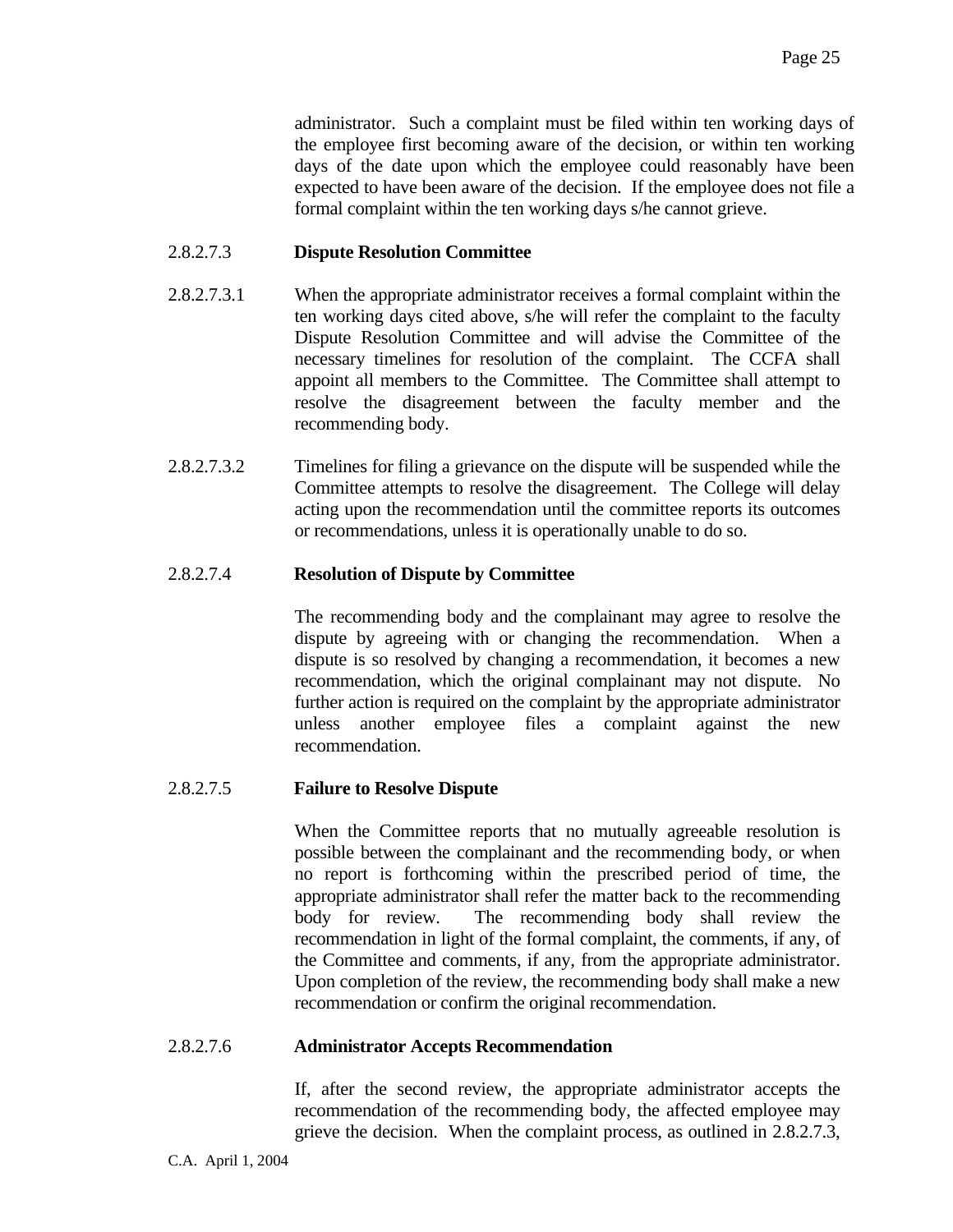2.8.2.7.4 and 2.8.2.7.5 has been followed, the grounds for such a grievance are limited to an allegation that the Collective Agreement has been violated by the final decision. The process of reaching the original decision is not grievable. The College's failure to properly follow the Complaint Process is grievable. In any grievance arising under this provision the onus rests with the employee. Information gathered as part of the Complaint Process is admissible as part of a subsequent grievance.

#### 2.8.2.7.7 **Administrator Rejects Recommendation**

 If, after the second review, the appropriate administrator's decision differs from the recommendation of the recommending body and there is a resulting grievance, the onus of showing that the recommendation was contrary to the criteria in 2.8.2.1, or was unreasonable, rests with the College.

#### 2.8.2.7.8 **Definition of Functional Area**

 For the purposes of this decision making model, the term "functional area" is intended to denote the largest area directly involved with and impacted by the decision. "Functional areas" include, but are not limited to, the following:

**Divisions**  Minor Divisions Coordinated Areas **Departments** 

# **Article 3 UNION RIGHTS**

# **3.1 BARGAINING UNIT DESCRIPTION**

 Except where otherwise expressly provided in this Agreement, the bargaining unit shall comprise all employees included in the bargaining unit as in the Certification issued by the Labour Relations Board of British Columbia on November 27, 1973 as well as those employees not covered by the certification of the Office and Professional Employees' International Union, Local No. 378, or excluded from either union certification under the provisions of the Labour Relations Code. The College recognizes the Union as the sole bargaining agent for all such employees.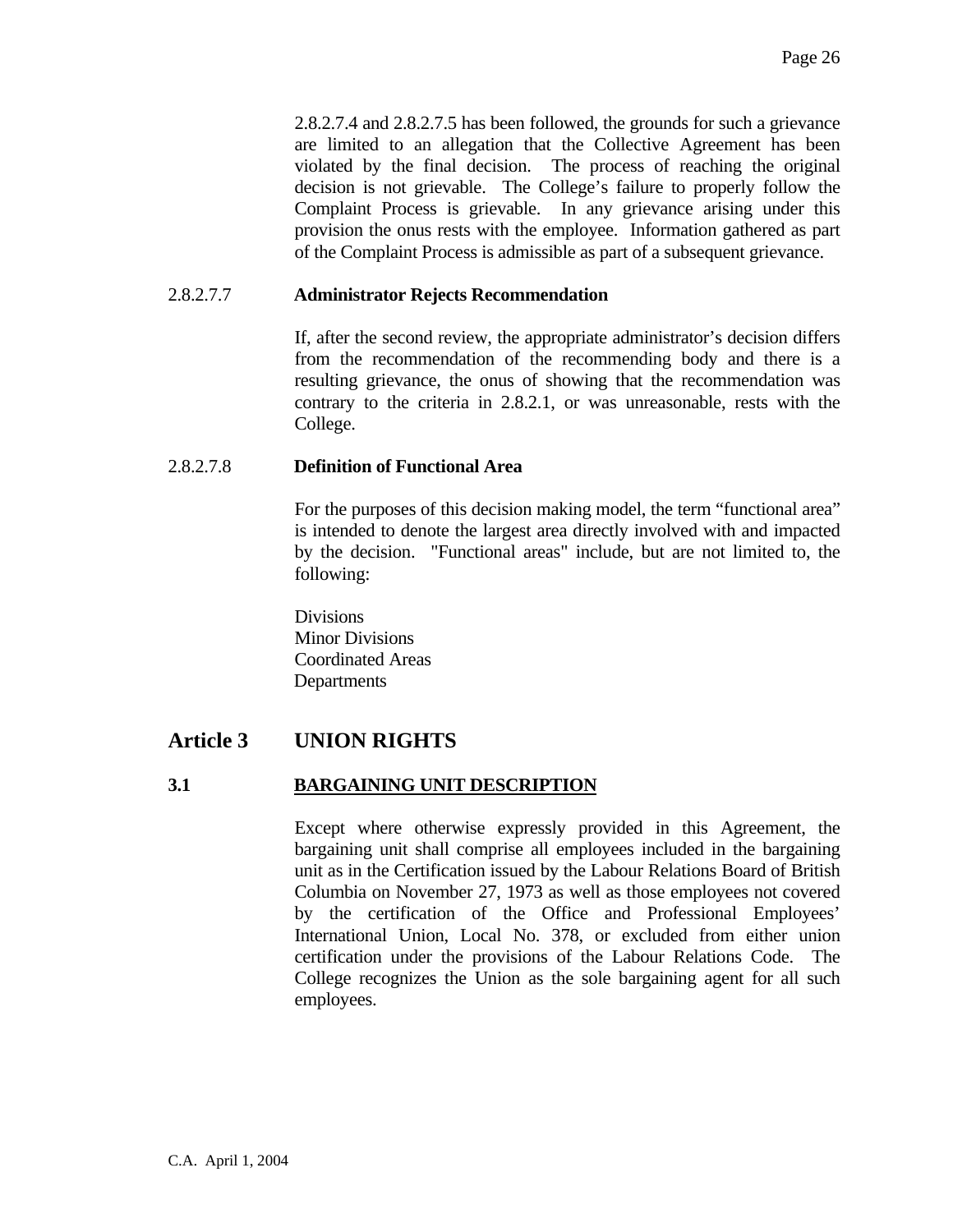# **3.2 UNION DUES**

- 3.2.1 Upon receipt of a written assignment for this purpose from the employee (see Appendix A, "Assignment of Wages, Check-Off of Union Dues and Assessments"), the College shall deduct from all employees an amount equal to the monthly dues of the Union.
- 3.2.2 No person shall be deemed to be an employee unless the letter of acceptance and aforementioned Assignment of Wages has been completed, signed and received by the College within ten (10) working days of the commencement of duties.
- 3.2.3 The College shall deduct the monthly dues as authorized following the employee's authorization. The College shall forward the collected dues, by cheque, to the Treasurer of the Union by the fifteenth of the month following the deduction.
- 3.2.4 The Union shall advise the College in writing of all dues required by the Union. The Union recognizes and agrees that the College's obligation to deduct such dues is expressly restricted to making only such deductions as are permitted by law and by the valid assignment of each employee. Further, when any change is made by the Union in the amount of dues to be deducted, the College shall not be obliged to make the new deductions until the pay period following that in which written notice of the change was received.
- 3.2.5 The Union agrees that should any employee revoke his/her Assignment of Wages, the College must forthwith cease to make such deductions. The College will provide the Union with a copy of any revocation of Assignment of Wages received. Any action other than that specified in 3.2.7 taken as a consequence of such revocation shall be taken only upon the written instructions of the Union.
- 3.2.6 The Union shall indemnify the College and hold it harmless against any and all suits, claims, demands and liabilities that shall arise out of, or by reason of any action taken or not taken by the College for the purposes of complying with any provision of this Article.
- 3.2.7 The College agrees that where an existing employee refuses to pay dues to the Union, or revokes his/her authorization, or refuses to provide such an authorization, the employee's appointment cannot continue beyond the end of the current semester.
- 3.2.8 Employees are at liberty to apply to join the Union or not.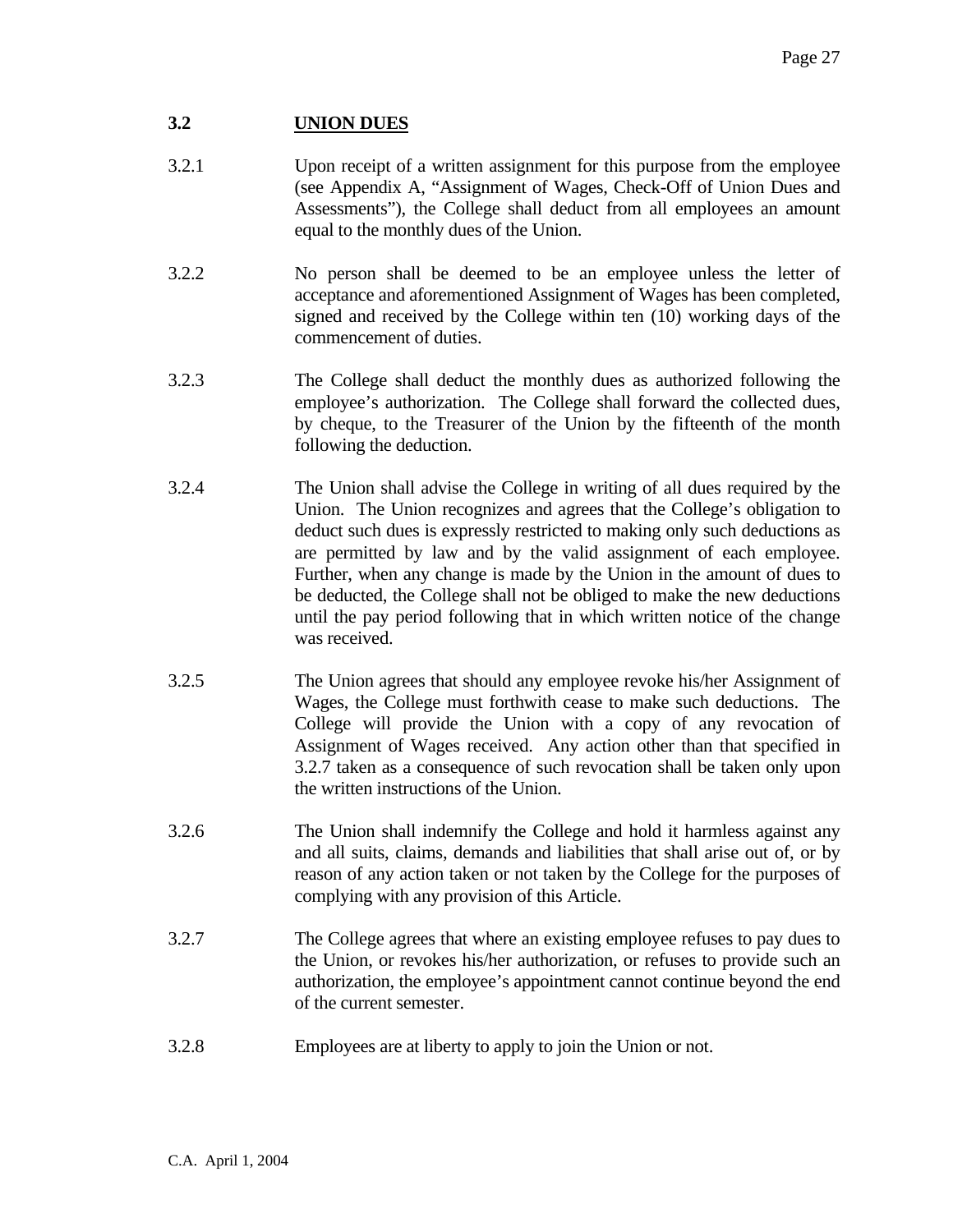#### **3.3 USE OF COLLEGE FACILITIES BY UNION**

- 3.3.1 Meeting space will be provided free of charge on a basis of booking priority, subject to *bona fide* educational requirements of the institution.
- 3.3.2 Subject to the *bona fide* educational priorities of the College, other facilities such as the use of equipment and services will be charged to the Union on the same basis as the cost of similar facilities are charged against the departments or instructional areas.
- 3.3.3 Instructional activities and duties shall be scheduled in a manner which ensures Tuesdays from Noon to 1:00 p.m., or from 12:30 – 1:30 p.m. being free to allow employees to attend Union meetings. The Union shall be advised by the College of instructional activities schedule by March 1 of each year.
- 3.3.4 The College shall make every reasonable effort to provide equipment and software to individual CCFA executive members' offices so that they may access the College computer network.

# **3.4 PICKET LINES**

- 3.4.1 All employees have the right to refuse to cross a picket line which has not been declared illegal by a court or the Labour Relations Board, which arises out of a dispute as defined in the *Labour Relations Code*. An employee refusing to cross such a picket line shall not be reprimanded, penalized or dismissed for such refusal. If an employee is apprehensive for his/her personal safety there shall not be any reprimand, penalty or dismissal for failure to cross an illegal picket line.
- 3.4.2 Failure to cross a picket line encountered in carrying out College business away from the College shall not be considered a violation of this Agreement or be grounds for disciplinary action.
- 3.4.3 Employees should not expect to receive pay for work not performed in exercising any right given by this Article.
- 3.4.4 Subject to 9.10, and in the following manner, the College shall maintain benefit plan coverages (per 9.4, 9.5, and 9.9) where employees are not actively working by reason for any strike or lockout affecting the College:
- 3.4.4.1 for the first continuous one (1) month, based on a continuation of the contractually based premium cost ratio;
- 3.4.4.2 Thereafter, for so long as employees remit to the College on a monthly basis 100% of premium costs.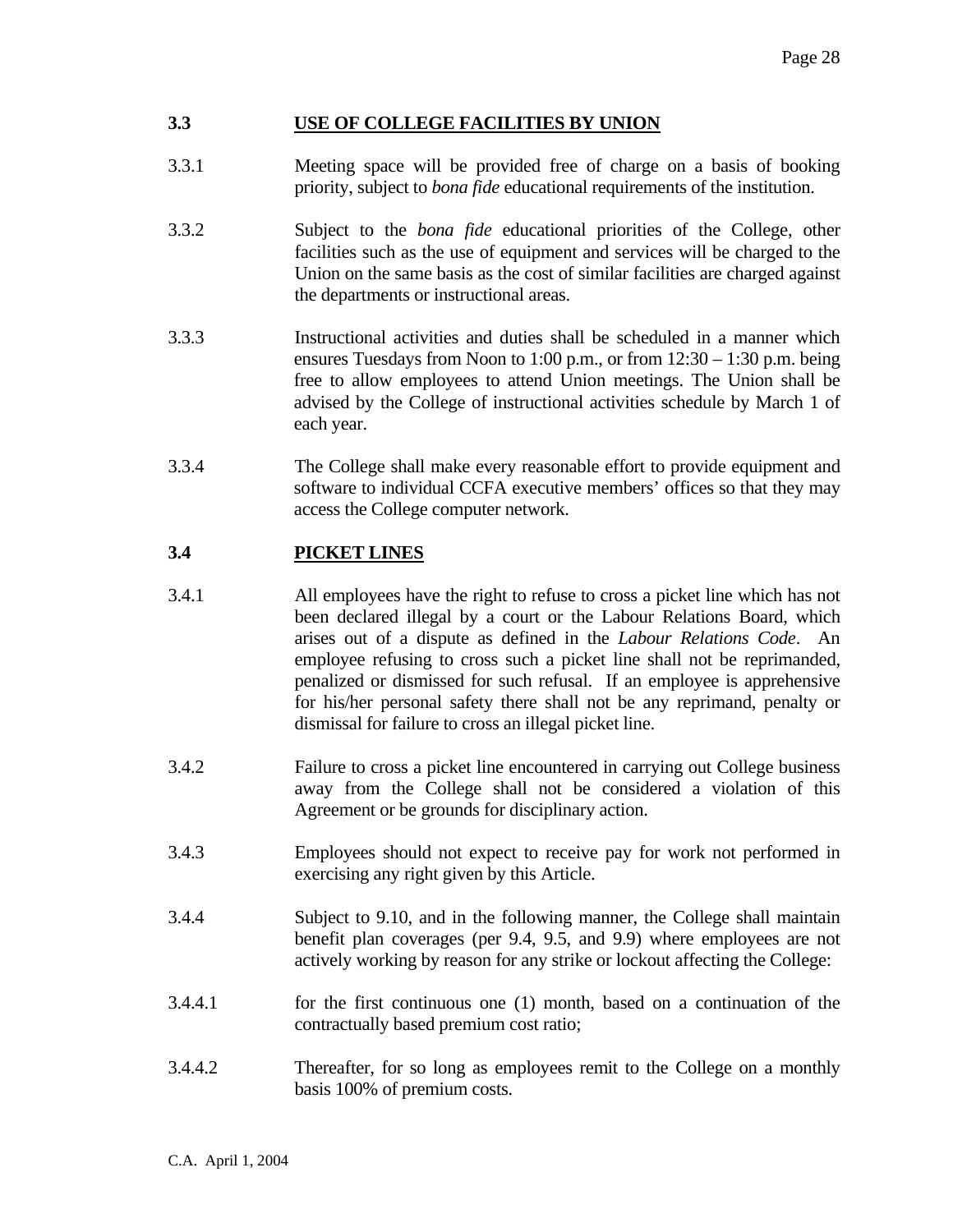#### **3.5 DUTY TO NOTIFY UNION OF WORKLOADS**

- 3.5.1 The College shall provide the Union with the workload assignment for each employee within eight (8) weeks of the commencement of each term, and shall provide a revised workload assignment for each employee whose workload is changed.
- 3.5.2 The notification to the union of the workload assignment shall indicate the employee's appointment status and those individual arrangements made with an employee pursuant to the provisions contained within 2.1.2, 2.1.3, 6.2.2.1, 6.2.2.3, 6.2.2.6, 6.2.2.7, 6.8.6, 6.13, and 6.14.
- 3.5.3 Where individual arrangements are made with an employee pursuant to the foregoing provisions, the arrangements will be confirmed in writing by the College to the employee.
- 3.5.4 Notwithstanding the above, the College shall provide the Union with a copy of the appointment letter for Special Appointees.

# **3.6 DUTY TO PROVIDE COPIES OF AGREEMENT**

- 3.6.1 Within sixty (60) days of execution of the Collective Agreement the College shall provide a copy of the Agreement to each member of the bargaining unit.
- 3.6.2 The College shall provide a copy of the current Collective Agreement to each prospective employee at such time as the prospective employee is requested to sign the "Assignment of Wages" mentioned in 3.2.
- 3.6.3 The College will provide 500 copies of the Collective Agreement at its cost, the Union will pay \$5.00 per copy thereafter.

# **3.7 FINANCIAL INFORMATION**

- 3.7.1 The College and the Union agree that, in the interests of open administration, the College will not unreasonably withhold financial information from the Union.
- 3.7.1.1 Without limiting the generality of the foregoing, the College will provide financial documents of public record and documentation relative to the preparation of budgets; this provision will be coincident with the provision of this documentation to internal consultative bodies.
- 3.7.1.2 Additional financial information requested by the Union will be provided without unreasonable delay.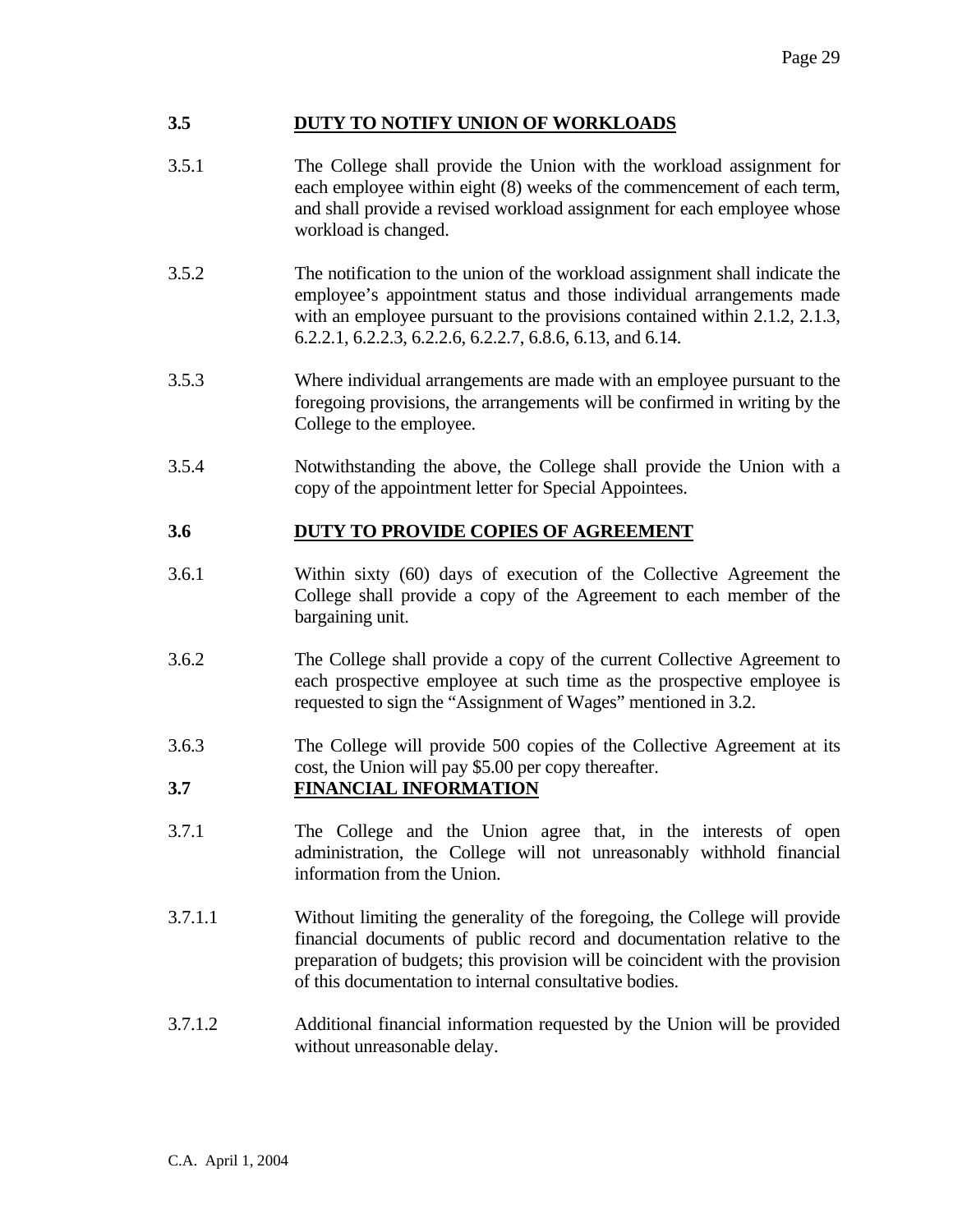#### **3.8 DUTY TO NOTIFY UNION REGARDING POSITIONS**

- 3.8.1 The College shall provide the Union with notices of all vacancies in positions within the bargaining unit as they arise, and notice of all appointments as they are made.
- 3.8.1.1 Notification of vacancies shall be forwarded to the union at the time of or before the publication date; notices of vacancies shall also be posted on College notice boards.
- 3.8.1.2 If a position is not to be filled or is not to be continued, the College shall so advise the Union with explanation.
- 3.8.1.3 Notification of College-wide positions to be filled by assignment or reassignment shall be given to the Union and shall be posted on College notice boards.
- 3.8.2 When release sections become available within a functional area or Division for duties other than those of the Coordinator, all members of the functional area shall be notified and shall be eligible to apply for assignments or reassignment to these sections.
- 3.8.2.1 The appropriate Coordinator and/or Dean shall ensure a consultative process for the assignment or reassignment of these release sections.
- 3.8.3 All notices and postings shall include the following information(see 2.8.2):
- 3.8.3.1 The status of the position (i.e., whether it is regular, regular limited term, non-regular, or auxiliary).
- 3.8.3.2 The classification of the position (i.e. whether it is instructor, counsellor, instructional associate (conversation monitor or language laboratory monitor), private music instructor, laboratory supervisor, librarian or special appointee).
- 3.8.3.3 The functional area, title, and a short description of the duties of the position.
- 3.8.3.4 The required qualifications.
- 3.8.3.5 The minimum level of work and whether or not it is full-time or part-time and, if part-time, the proportion of a full-time position.
- 3.8.3.6 The start date, deadline for applications, and any other relevant information.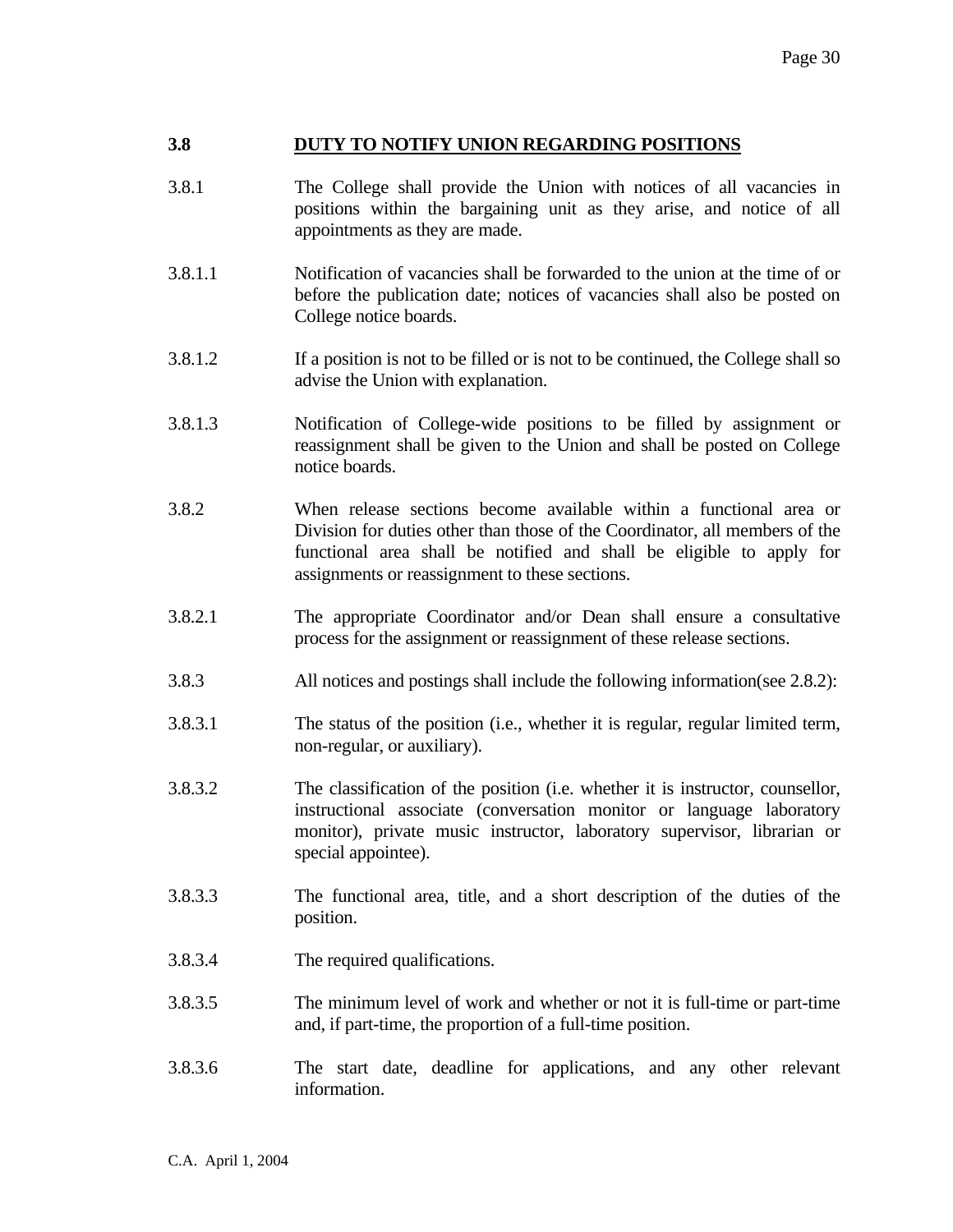# **3.9 INFORMATION TO BE ROUTINELY PROVIDED TO UNION**

- 3.9.1 Once per term the College shall provide to the Union a list of employees within the bargaining unit setting out the employees:
	- address
	- telephone number
	- payroll number
	- pay grade and job classification
	- department.
- 3.9.2 Once per month the College shall provide to the Union the names of employees hired, promoted, transferred, discharged, on Workers' Compensation, absent due to illness or injury and all employees who have left the employ of the College who fall within the bargaining unit description. With respect to employees who have been hired or promoted, the College shall also submit a list of the employee's academic and job qualifications.
- 3.9.3 Once per year the College shall provide the Union with a list of employees within the bargaining unit setting out their seniority in terms of sections worked.

# **3.10 RIGHTS UNDER COLLECTIVE AGREEMENT**

- 3.10.1 The College shall not discriminate against employees for exercising their rights under this Collective Agreement.
- 3.10.2 The College shall not discriminate against Union stewards for carrying out their duties.

# **Article 4 JOINT STANDING COMMITTEE**

4.1 There shall be established for the life of this Agreement a Joint Standing Committee composed of the President of the College or his/her designate and the President of the Union or his/her designate and one additional member appointed by the College and the Union. In addition, there shall be one alternate representing each party. At each meeting of the Committee, the parties shall each designate which of their two representatives shall be their voting member for that meeting.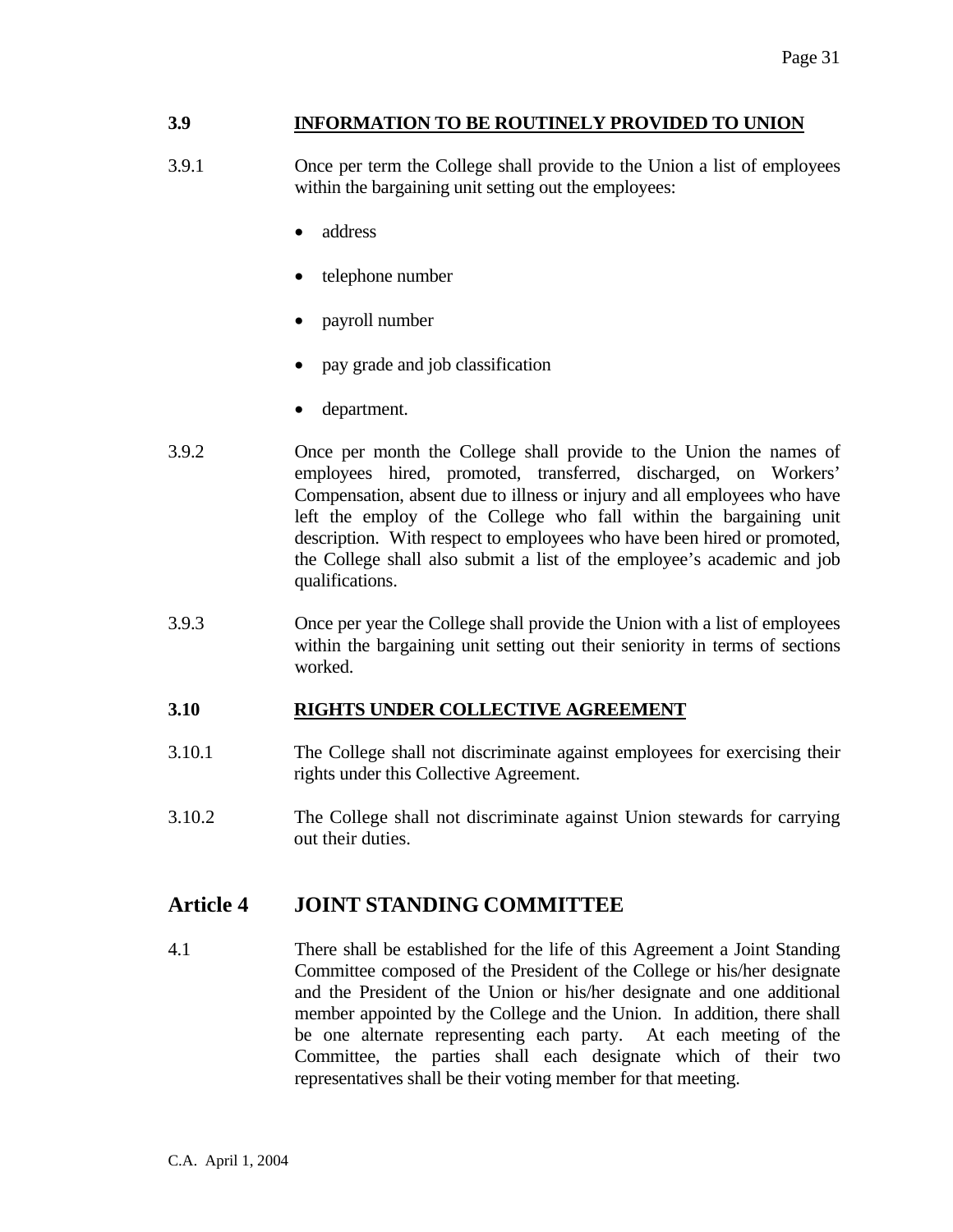- 4.2 Of the two representatives representing each party, one shall be a co-chairperson and another an alternate co-chairperson. The College co-chairperson and the Union co-chairperson shall alternate in presiding over meetings.
- 4.3 The Committee may, by an affirmative vote, call upon additional persons for technical information or advice. The Committee may also establish ad hoc subcommittees as it deems necessary, and shall set guidelines and operating procedures for such subcommittees.
- 4.4 All decisions, including 4.3 above, of the Committee shall be by majority vote.
- 4.5 The Committee shall meet at the call of either party at a mutually agreeable time and place. The quorum for a meeting shall be one College representative and one Union representative.
- 4.6 The Committee shall have the power to make final and binding decisions only on matters specifically agreed to in this Agreement and on any other matters specifically referred to it by mutual agreement of the College and the Union. Where the Committee cannot agree, the matter shall be referred back to the parties.
- 4.7 The Committee shall submit recommendations to the parties on other matters specifically referred to it by mutual agreement of the College and the Union, including reviewing matters, other than grievances or complaints under statutes, relating to the maintenance of good relations between the parties.

# **Article 5 GRIEVANCE AND ARBITRATION**

# **5.1 GRIEVANCE – DEFINITION**

 A grievance shall be defined as any dispute or controversy between the College and the Union, or between the College and one or more of its employees covered by this Agreement, in respect to any matter involving the interpretation, application or administration of any provision of this Agreement; any matter involving the alleged violation of this Agreement; any matter affecting or involving employees covered by and arising out of this Agreement; or any question as to whether any matter is grievable or arbitrable.

# **5.2 PROCEDURE**

 All grievances shall be resolved without work stoppage, and the stages will be undertaken without delay, as hereinafter provided: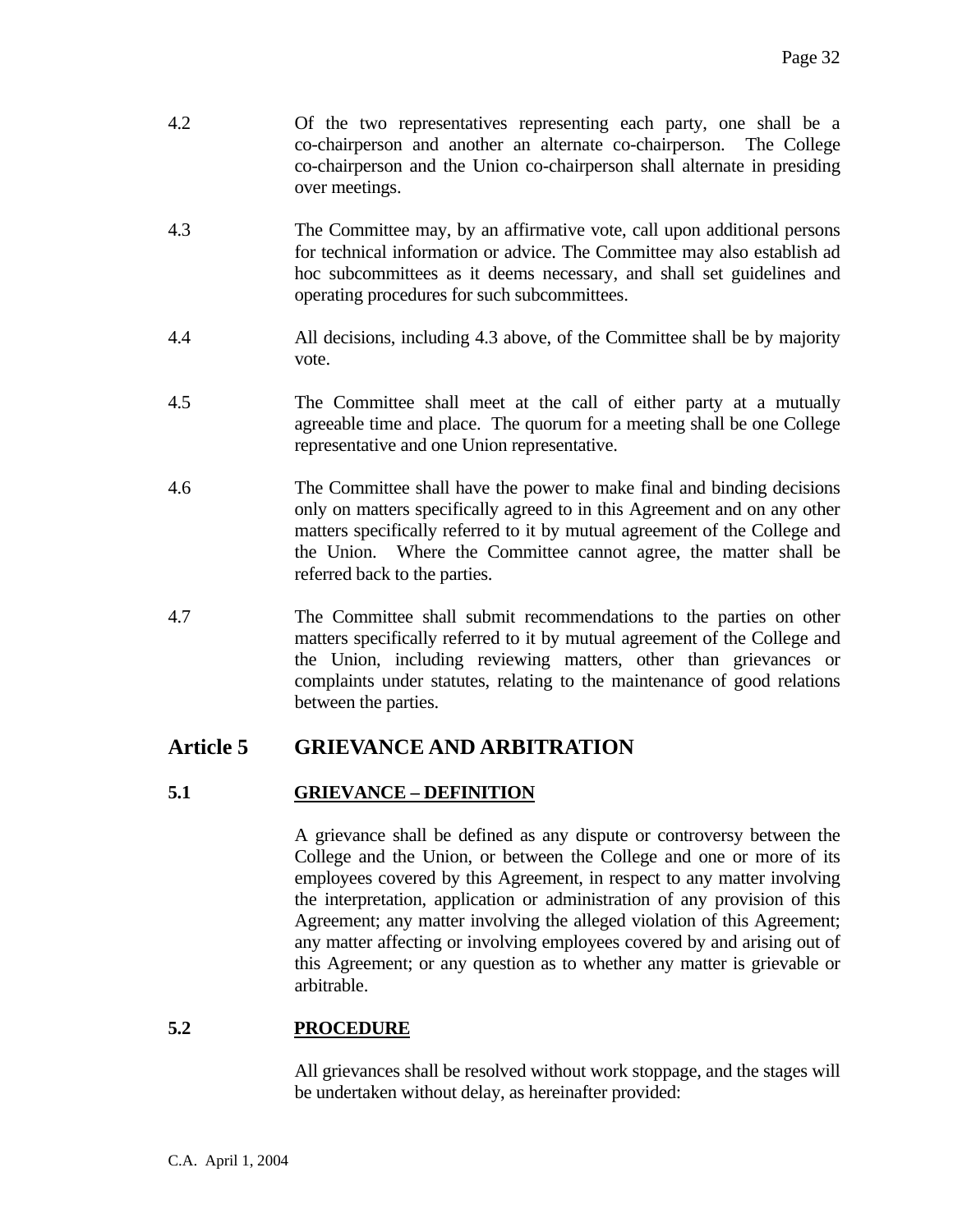# **5.2.1 Stage 1**

- 5.2.1.1 Any attempt to settle any difference shall be made by discussion between the grievor and the appropriate Administrator (or the Union if the College is the Grievor). This stage shall not exceed seven (7) calendar days and shall be commenced within thirty (30) calendar days after the cause of difference. An individual employee must be accompanied by a Union representative in the conduct of his/her grievance. For the purposes of this clause, the term "Union representative" means a member of the Union executive or Union steward.
- 5.2.1.2 Stage I for Group, Union and Policy grievances shall be a referral to the Joint Standing Committee. The time limit for initiating a Group, Union or Policy grievance shall be ninety (90) working days after the cause of the difference. This stage shall not exceed fourteen (14) calendar days.

# **5.2.2 Stage II**

- 5.2.2.1 If the grievance is not resolved at Stage I, the grievance may be referred to the Mediation Committee in writing by the grievor, the Union or the College. The purpose of the Committee is to resolve the grievance to the satisfaction of both parties. To this end, the Committee shall bring the parties together and shall actively pursue possible compromises without jeopardizing the rights of parties under the Agreement. This stage shall not exceed fourteen (14) calendar days from the date of referral.
- 5.2.2.2 An individual employee must be accompanied by a Union representative in the conduct of his/her grievance. For the purposes of this clause, the term "Union representative" means a member of the Union executive or Union steward.
- 5.2.2.3 The Mediation Committee shall consist of two (2) nominees of the President and two (2) nominees of the Union. The Committee shall state its findings in writing to the grievor and shall include the positions of the majority and the minority where applicable. The Committee's findings shall not be binding on any party to the grievance.

# **5.2.3 Stage III**

5.2.3.1 If the grievance is not resolved at Stage II, the grievance may be referred by either party to this Agreement to the President of the Union or his/her delegate and to the President or his/her delegate who shall endeavour to settle the grievance. If such reference is made, the referring party shall present to them a statement in writing setting out what the party considers the grievance to be. This stage shall not exceed seven (7) calendar days and shall conclude with a brief written statement or statements of position.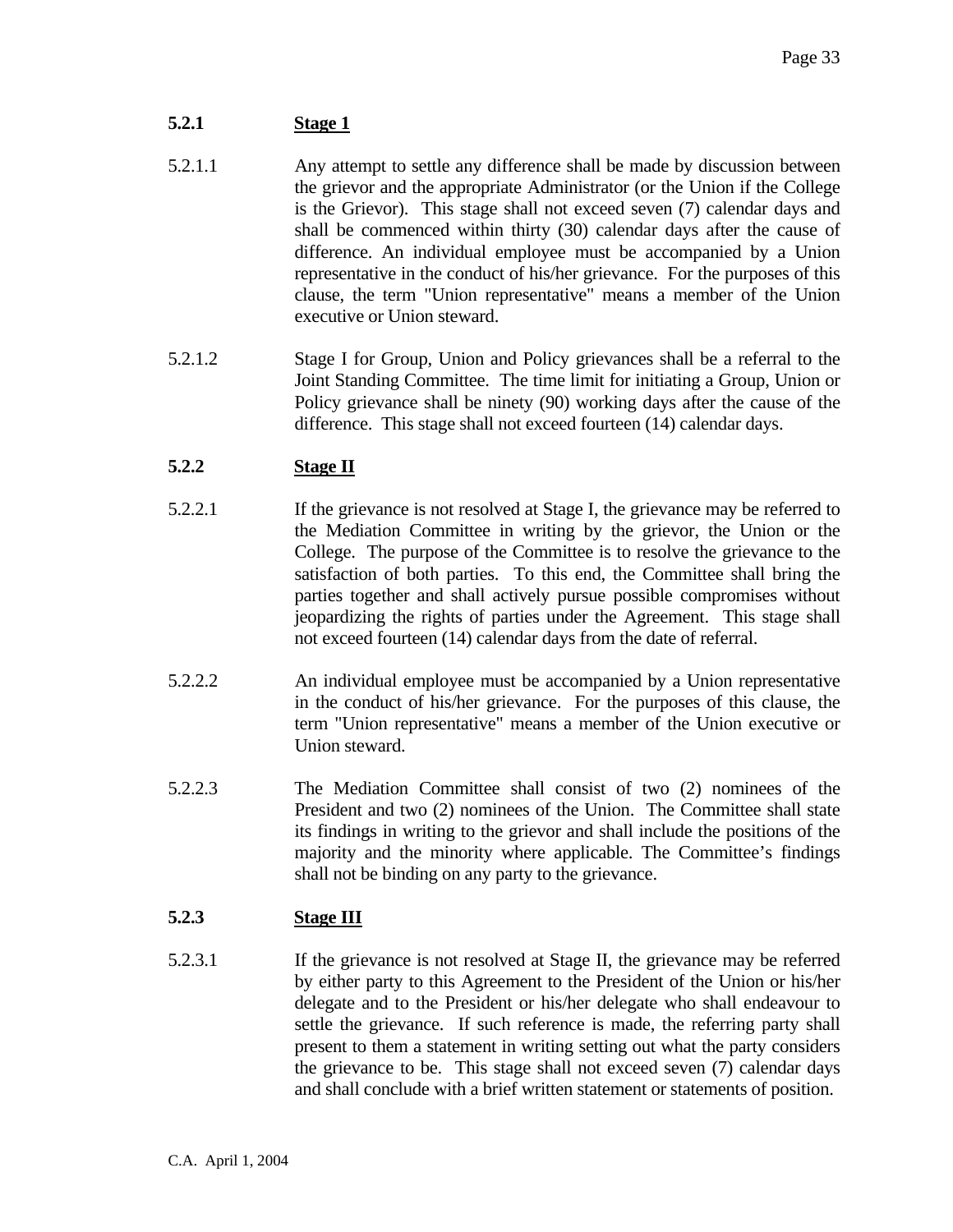5.2.3.2 For the purposes of Stage III, the referral must be initiated by the Union on behalf of the employee.

# **5.2.4 Stage IV**

- 5.2.4.1 If the grievance is not resolved at Stage III, either party to the Agreement may elect to settle the dispute by arbitration. An individual employee may not refer a matter to arbitration.
- 5.2.4.2 If the grievance is referred to arbitration, the referring party shall notify the other party of its intention to submit the matter to arbitration by sending, via registered mail, the questions it will submit to arbitration to both the arbitrator and the other party.

# **5.3 ARBITRATION**

# **5.3.1 Arbitrators**

5.3.1.1 The arbitration shall consist of a single arbitrator selected by the agreement between the parties. The arbitrator shall be selected on a rotational basis, depending on availability, from the following list of "Arbitrators and Appeal Board Chairpersons":

| Mark Thompson      | John Kinzie        |
|--------------------|--------------------|
| <b>Emily Burke</b> | <b>Bob Diebolt</b> |

5.3.1.2 The decision of the Arbitrator, to be made in writing, shall be final and binding on both parties. This decision shall be made and transmitted to both parties within twenty-one (21) calendar days from the completion of the arbitration hearings, unless otherwise agreed by the parties.

# **5.3.2 Expenses of Arbitration**

 Each party shall pay its own expenses and costs of arbitration; the remuneration and disbursements of the Arbitrator, and of stenographic and other expenses of the Arbitration Board, shall be paid equally by the Union and the College.

# **5.4 TIME LIMITS**

- 5.4.1 The party wishing to advance the grievance to a succeeding step shall do so by notifying the other party in writing. The time limits applicable to such notices are as follows:
- 5.4.1.1 From Stage I to Stage II Not later than seven (7) calendar days from the expiration of the previous stage.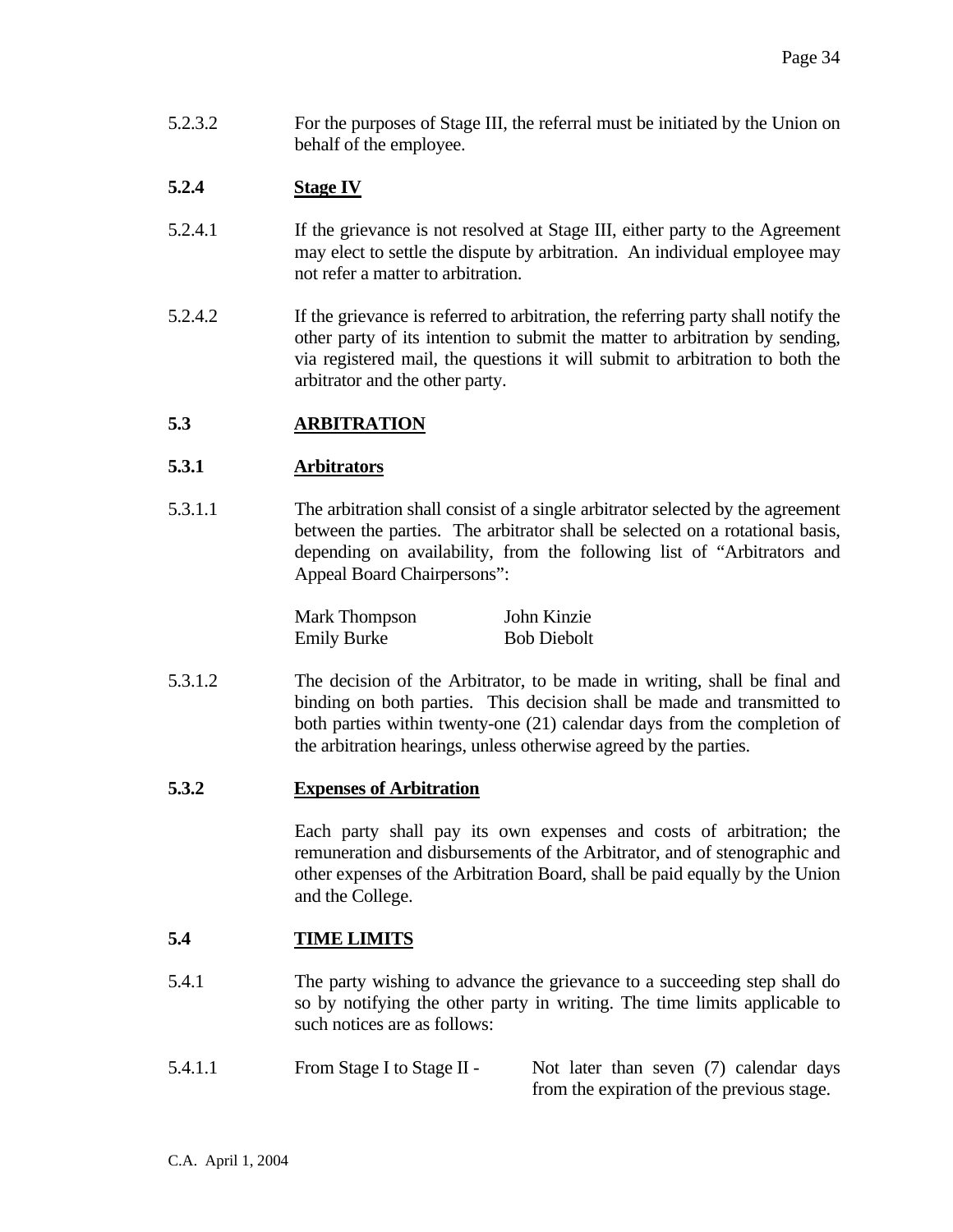- 5.4.1.2 From Stage II to Stage III Not later than fourteen (14) calendar days from the expiration of the previous stage.
- 5.4.1.3 From Stage III to Stage IV Not later than fourteen (14) calendar days from the expiration of the previous stage.
- 5.4.2 The succeeding stage shall commence the day following receipt of such notice. If such notice is not given, the grievance shall be deemed to be abandoned and all recourse to the grievance procedure shall be at an end.
- 5.4.3 The time limits prescribed for the performance of any step in the grievance procedure must be adhered to by all parties to this Agreement and may be extended by mutual agreement between the Union and the College. The days after May 31, and before September 1, shall not be counted as part of the working days for the purposes of applying the time limits in a grievance.
- 5.4.4 If a grievance has not been resolved within the time period specified for any step of the grievance procedure and the time limit has not been extended by mutual agreement, the grievance shall proceed immediately to the next step in the Grievance Procedure by delivery of the notice specified in 5.4 above.

# **5.5 WRITTEN REFERENCES AND STATEMENTS**

- 5.5.1 In the pre-grievance period, written references to a potential grievance are without prejudice in any arbitration of the issue.
- 5.5.2 Written references of the grievance from one stage to another and statements and replies thereto are without prejudice in any arbitration of the issue.

#### **5.6 HANDLING OF AND PARTICIPATION IN GRIEVANCES AND ARBITRATIONS**

- 5.6.1 Absence from duties shall be permitted where it is required in connection with the handling of, or participation in, a grievance or arbitration provided that permission is received in advance from the appropriate Coordinator and Dean. Such permission shall not be unreasonably withheld. Time spent in the handling of, or participation in, grievances or arbitrations shall be considered time worked.
- 5.6.2 The provisions of 5.6.1 apply only to those members expressly identified as being involved in and integral to the procedures of grievance and arbitration, including witnesses.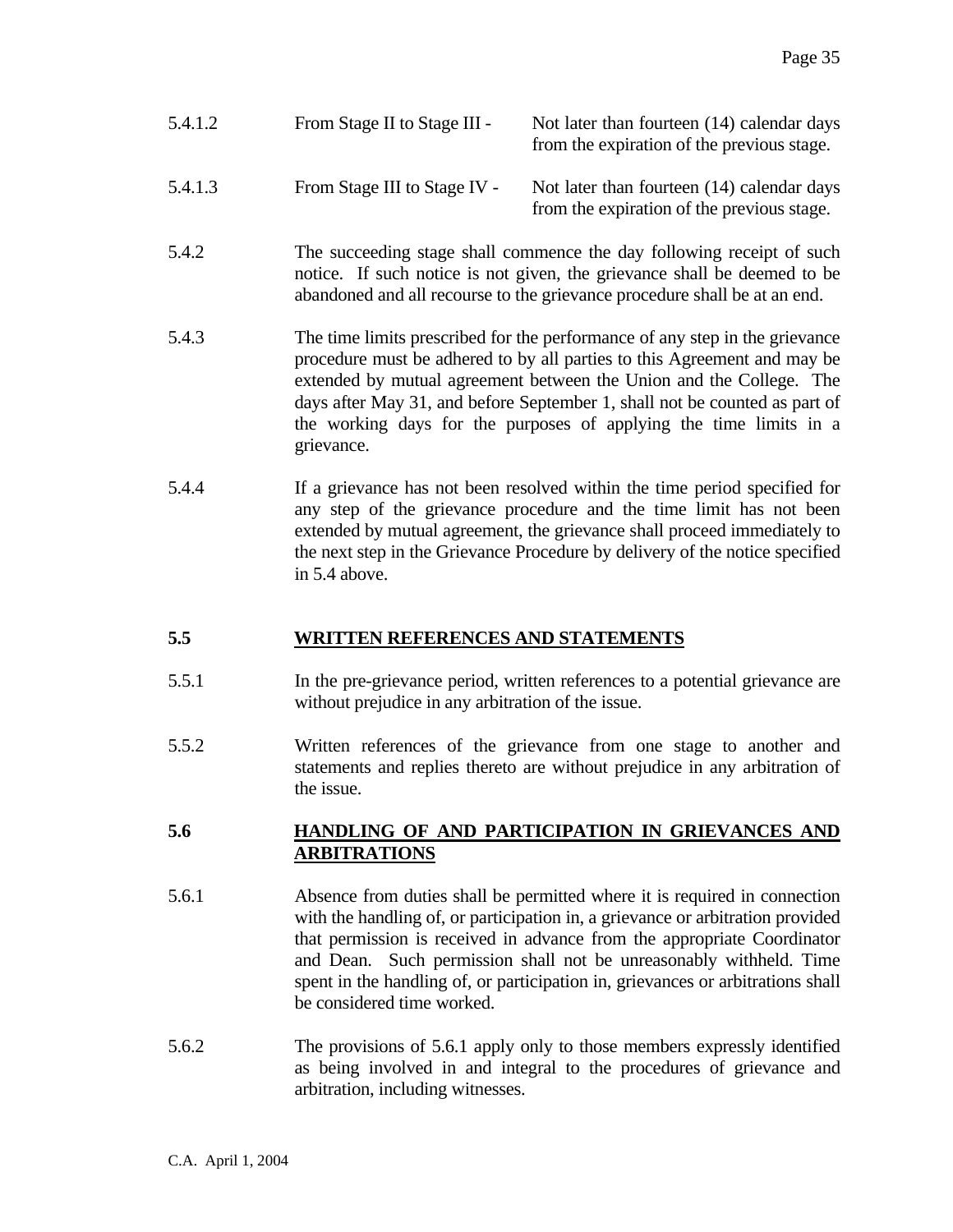# **Article 6 EMPLOYEES: CLASSIFICATION, DUTIES, RESPONSIBILITIES, WORKLOAD, RIGHTS, PROFESSIONAL DEVELOPMENT**

# **6.1 COUNSELLORS**

## **6.1.1 Duties and Responsibilities**

 The following functions are included in the duties and responsibilities of a Counsellor:

- 6.1.1.1 Perform individual vocational, academic, personal and group counselling with:
- 6.1.1.1.1 all students who seek assistance;
- 6.1.1.1.2 students referred by College staff, employees, administrators and other students;
- 6.1.1.1.3 members of the community.
- 6.1.1.2 Provide vocational and academic information to students, staff and employees within the College and to secondary school students in the College District.
- 6.1.1.3 Identify the need of individual students and advise and/or arrange for an appropriate referral as circumstances require.
- 6.1.1.4 Conduct various group counselling programs.
- 6.1.1.5 Counsel referrals from instructors or admission staff during pre-registration.
- 6.1.1.6 Undertake professional development.
- 6.1.1.7 Undertake assignments during day and/or evening hours in Lynnmour and non-Lynnmour locations as part of the normal counselling duties.
- 6.1.1.8 Fulfil individual and/or collective responsibilities in furthering the aims and objectives of the College.
- 6.1.1.9 Participate in functional area meetings.
- 6.1.1.10 Perform other functions and responsibilities ancillary to the above as assigned.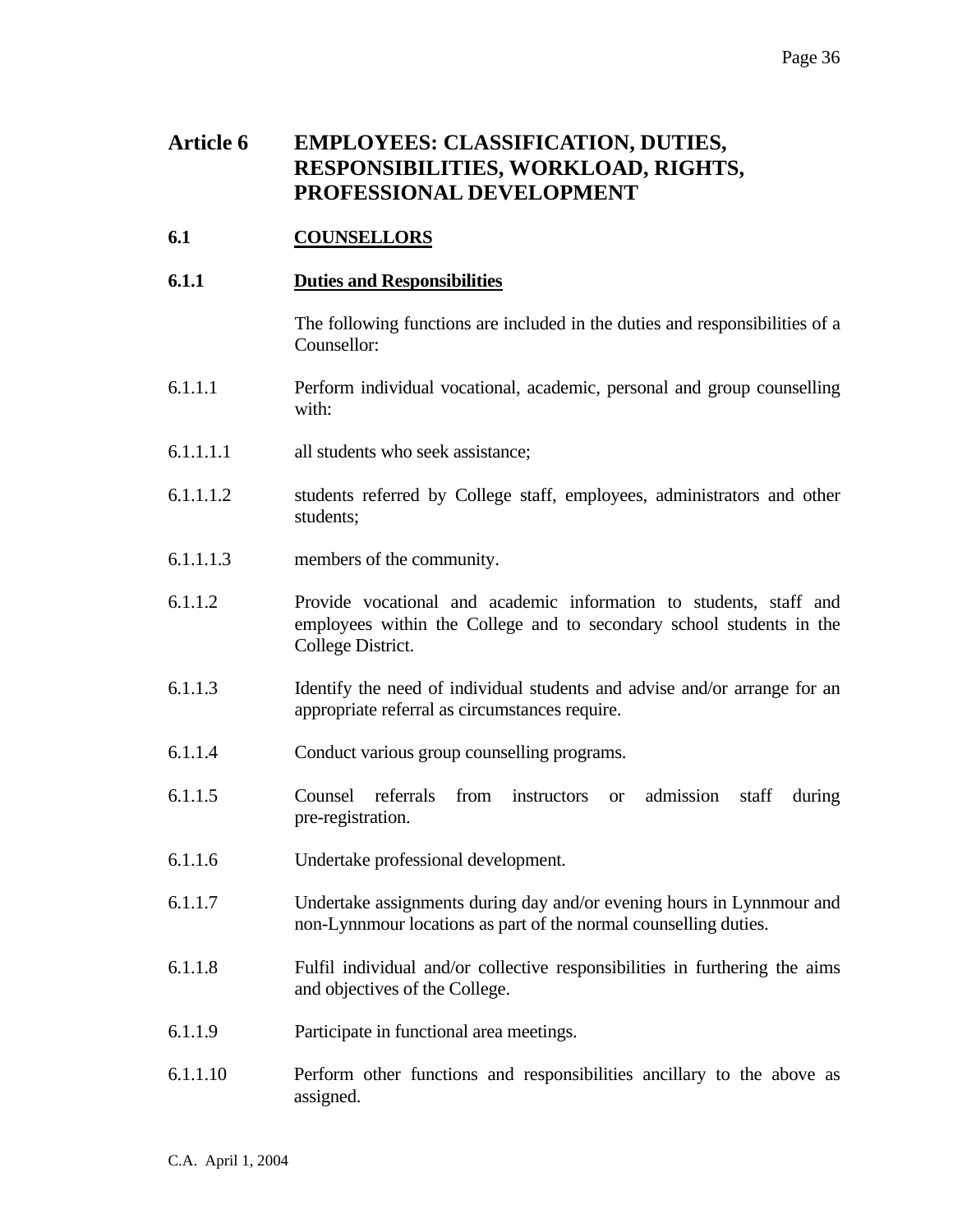#### **6.1.2 Workload**

 Counsellors shall have a maximum scheduled duty period of thirty-five (35) hours per week, inclusive of time for professional development.

# **6.2 INSTRUCTORS**

#### **6.2.1 Duties and Responsibilities**

 The following functions are included in the duties and responsibilities of instructors:

- 6.2.1.1 Teach within their areas of competency, the subject matter and/or skills required in College programs.
- 6.2.1.2 Be available to students for consultation and/or discussion outside of classroom hours.
- 6.2.1.3 Undertake scheduled instructional assignments, course and program preparation, student tutorials, marking, assessing, and advising.
- 6.2.1.4 Make such evaluation and/or appraisals of students as may be required, using only such criteria as are relevant to the course objectives, and to keep any records required for this purpose.
- 6.2.1.5 Maintain professional competence and qualifications in appropriate fields of study, and keep up to date with developments in these fields.
- 6.2.1.6 Recommend library and other acquisitions and/or where appropriate, to ensure the maintenance of inventory, equipment, or laboratory facilities at an appropriate standard.
- 6.2.1.7 Fulfil individual and/or collective responsibilities in furthering the aims and objectives of the College.
- 6.2.1.8 Undertake assignments during day and/or evening classes in Lynnmour and non-Lynnmour locations as part of the regular teaching load.
- 6.2.1.9 Participate in functional area meetings
- 6.2.1.10 Perform other functions and responsibilities ancillary to the above as assigned.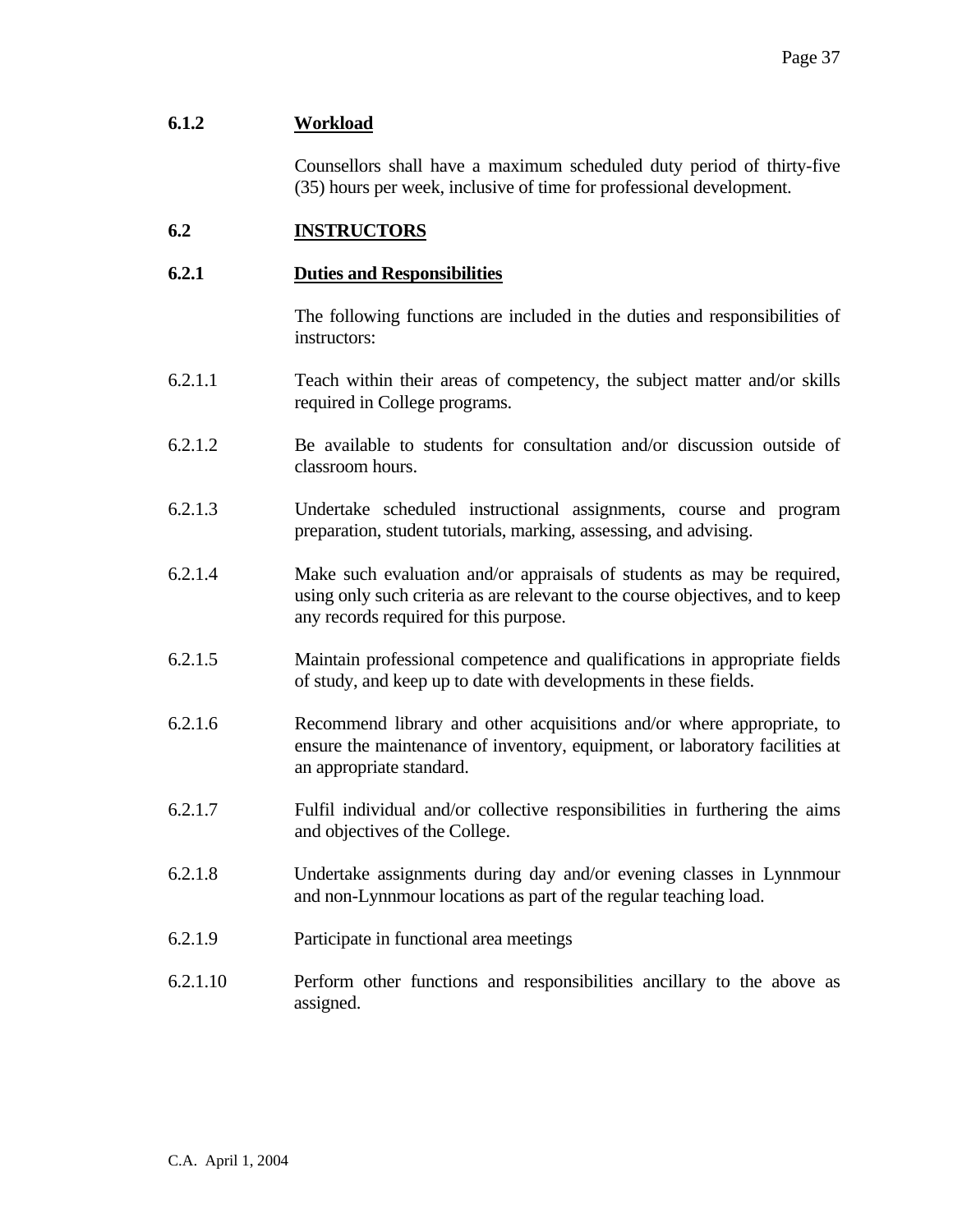**6.2.2 Workload** (see 2.8)

# 6.2.2.1 **Number of Students**

- 6.2.2.1.1 Except as herein provided, Instructors shall have at any time no more than an average of thirty-five (35) students per instructional section, averaged over all instructional sections assigned to the instructor.
- 6.2.2.1.2 The parties agree that every effort will be made to eliminate overload arrangements, which require an Instructor to have more than the maximum average number of students provided above. Where an overload arrangement is necessary, the arrangements must be agreeable to the Instructor, the Coordinator and the Dean. Such arrangement may or may not include an agreement that the student overload will be compensated. The College will not be liable for any overload payments to instructors unless a specific agreement to make such payments has been made by the Dean in advance of the overload occurring. An instructor may not admit overload students without the prior approval of the Dean.
- 6.2.2.1.3 Where overload arrangements are made pursuant to this Article, Instructors with less than a normal section duty load will be compensated as set out in 6.2.2.1.3.1 below up to a normal duty load, after which any excess must be banked as per 6.11 and 6.12. Instructors with a normal section duty load will be compensated as set out in 6.2.2.1.3.2 below. In both cases, the overload compensation will be calculated on the basis of a monthly audit of the number of students, which the Instructor had during that month.
- 6.2.2.1.3.1 For each month of the overload, the stipend is computed as follows:

$$
Stipend = \frac{Salary \, per \, section \, per \, term}{4} \, x \, \left(\frac{4}{5} \, x \, \frac{2n}{35}\right)
$$

 where *n* is the number of students over the allowed maximum. The accumulated stipend will be paid at the end of the academic term.

6.2.2.1.3.2 For each month of the overload, the section equivalency is computed as follows:

Section Equivalency = 
$$
\frac{1}{4}x(\frac{4}{5}x\frac{2n}{35})
$$

 where *n* is the number of students over the allowed maximum. The accumulated section equivalency is banked, or paid per 6.11 and 6.12 at the end of the academic term.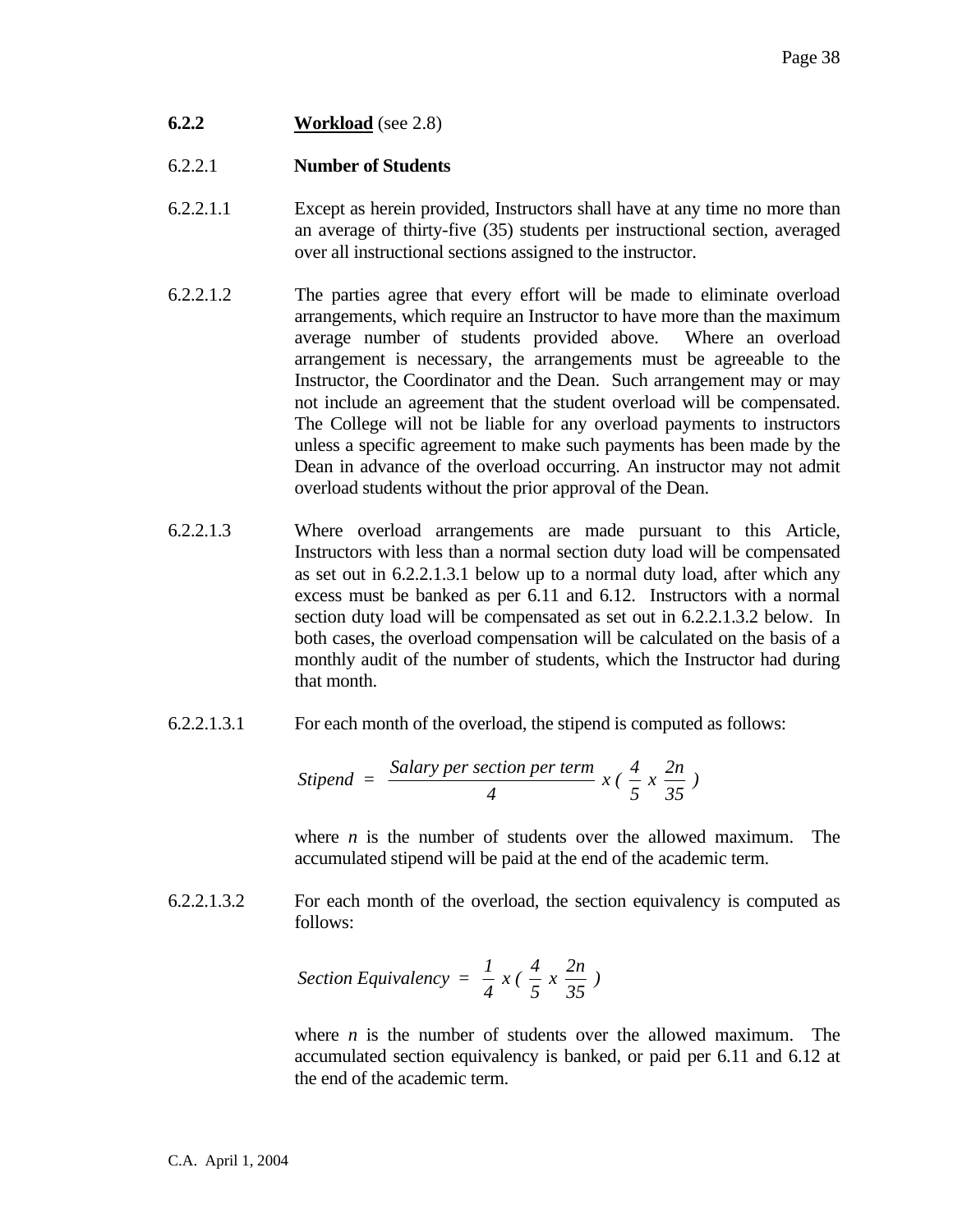## **6.2.2.2 Scheduled Hours**

 Except where otherwise specifically provided in this Agreement, an Instructor's scheduled hours shall not exceed four (4) scheduled student contact hours per section and one and one half (1.5) office hours per section. A department or functional area may, with the agreement of the Dean, opt for the conversion of one (1) hour of the scheduled student contact hours per section to other scheduled instructional activities appropriate to the course being taught. Such hours may be combined to provide one or more longer periods for those activities.

# 6.2.2.2.1 **Scheduled Hours A.B.E**. (see 2.8)

 Notwithstanding 6.2.2.2, in the generic area of Adult Basic Education it may be necessary that the one and one half (1.5) office hours per section be converted to additional scheduled student contact hours per week. Such conversion will be undertaken in consultation with the department in order that a reasonable number of office hours may be provided. If agreement is not reached, the Vice President will make a final determination as to the need.

#### **6.2.2.3 Scheduled Student Contact Hours** (see 2.8)

- 6.2.2.3.1 One scheduled student contact hour is defined as:
- 6.2.2.3.1.1 one hour scheduled in the College's course timetable for the primary purpose of direct instruction in the subject matter of an approved course; or
- 6.2.2.3.1.2 two laboratory or like hours, the primary purpose of which is not direct instruction of the student in the subject matter of an approved course.
- 6.2.2.3.2 Where agreement cannot be reached on the appropriate definition as it applies to existing or new programs or courses, the appropriate student contact hour, not less than 6.2.2.3.1.1 above and not more than 6.2.2.3.1.2 above, shall be referred to the Equivalent Workload Committee.

#### **6.2.2.4 Vocational Programs - General**

 The normal duty load for an instructor with a full-time assignment in any vocational curriculum, save for the vocational curriculum within the generic areas of Business Management, Office Administration, Health/Nursing, Adult Basic Education, and Media Resources, shall be limited as follows:

• the number of student contact hours per section is capped at 2240;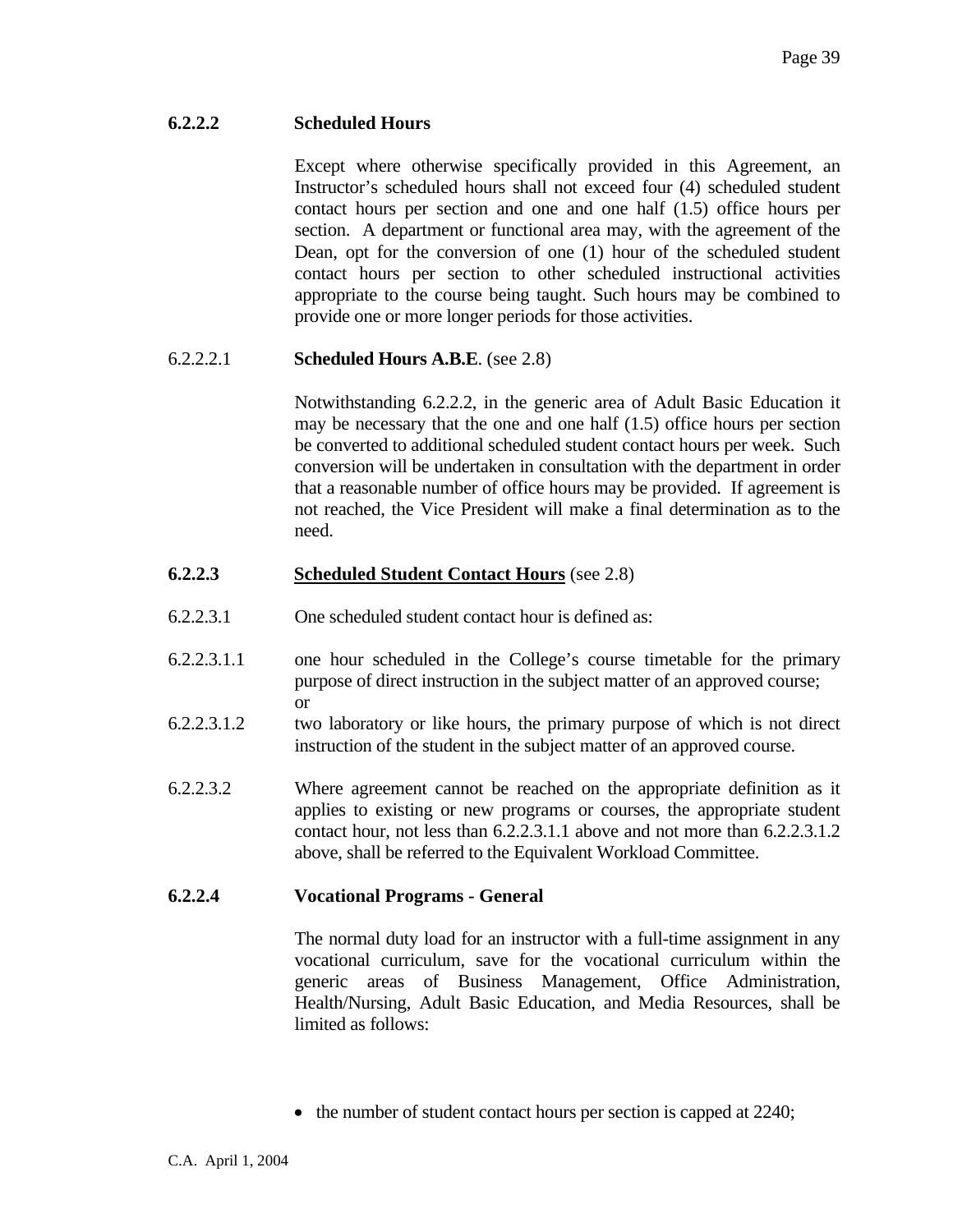- the number of student contact hours for a full workload is capped at 17,920;
- the number of contact hours is capped at 24 per week;
- the number of contact hours for a full workload is capped at 936 per year;
- the number of instructional weeks is capped at 39 per year;
- the number of students is capped at 35 per section.

#### 6.2.2.5 **Special and Equivalent Workload**

 Special and equivalent workload arrangements may be made, if agreeable to the Instructor, Coordinator and Dean, only in accordance with the Collective Agreement. Such arrangements must be in writing and a copy must be provided to the Union once agreement has been reached.

#### 6.2.2.6 **Course and Program Preparation**

- 6.2.2.6.1 The development of new programs and modes of delivery shall be part of workload. An employee requested to commence teaching a new course or program without adequate preparation time shall have recourse to the provisions for reassignment of duties (6.8.6) and the Equivalent Workload Committee (6.10).
- 6.2.2.6.2 No Instructor shall have more than three (3) different course preparations per term, unless arrangements satisfactory to the Instructor, Coordinator and the appropriate Dean are made (see 2.8).
- 6.2.2.6.3 The College shall make every reasonable effort to provide, prior to the start of term, equipment and software to an individual faculty office where the faculty are required to teach or answer questions about a particular software package used in a course or as part of assigned student contact hours. Coordinated areas shall make every reasonable effort to provide the College with sufficient advance notice of the computer/software requirements to allow it to provide this equipment.

#### **6.2.2.7 Independent Study and Exceptional Sections** (see 2.8)

- 6.2.2.7.1 In cases of independent study or exceptional sections, a special salary formula pertains.
- 6.2.2.7.2 Exceptional sections are additional sections offered by the College to enable a small number of students to complete courses necessary to their program. These sections shall not enrol more than six (6) students per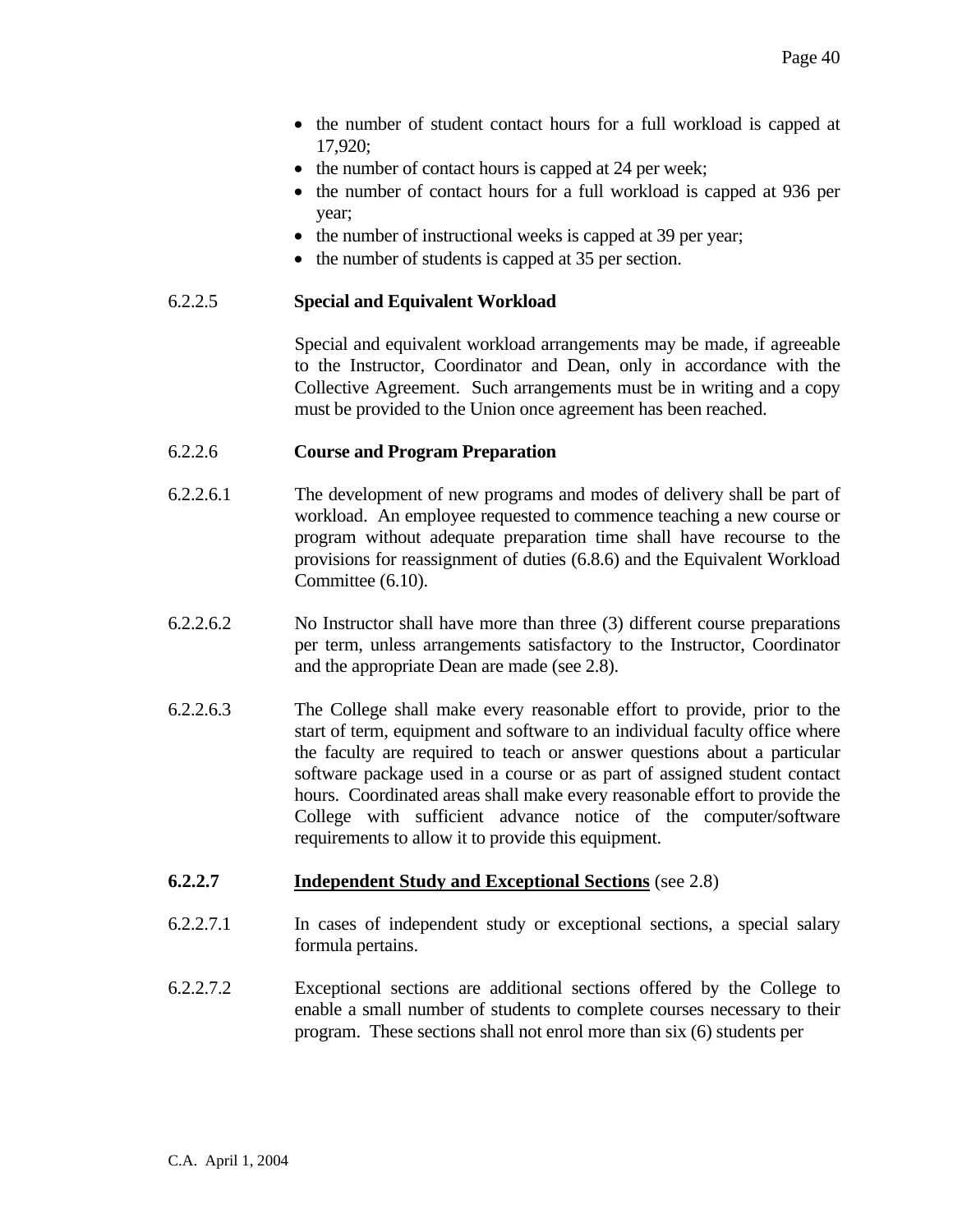section. Such sections and their manner of delivery may be arranged with the agreement of the Dean, Coordinator and employee involved.

- 6.2.2.7.3 An independent study course is a special course tailored to permit an individual student to pursue specific in-depth studies under the supervision and instruction of an Instructor. Such courses and their manner of delivery may be arranged with agreement of the Dean, Coordinator and employee involved. Instructors shall not supervise more than one (1) Independent Study course per term.
- 6.2.2.7.4 The amount of compensation for these sections will be computed by either of the following formulas, depending upon whether compensation is paid or section equivalent banked;

$$
Stipend in dollars = \frac{s}{5} + (\frac{4s}{5}x\frac{x}{22})
$$

or

*Section equivalent =*  $0.2 + \frac{0.8x}{2}$ *22*

where:

 $s =$  salary rate in accordance with the appropriate step for the Instructor.  $x =$  number of students in section.

6.2.2.7.5 This article does not apply to EPS activities (see 6.15)

# **6.3 INSTRUCTIONAL ASSOCIATES**

- **6.3.1 Conversation Monitor (Native Speaker)**
- 6.3.1.1 **Duties and Responsibilities**

 The following functions are included in the duties and responsibilities of a Native Speaker:

- 6.3.1.1.1 Instruct within their areas of competency the subject matter and/or skills required in College programs.
- 6.3.1.1.2 Direct conversation seminars, developing student confidence in the oral-aural use of the language.
- 6.3.1.1.3 Undertake the necessary preparation for conducting conversation seminars.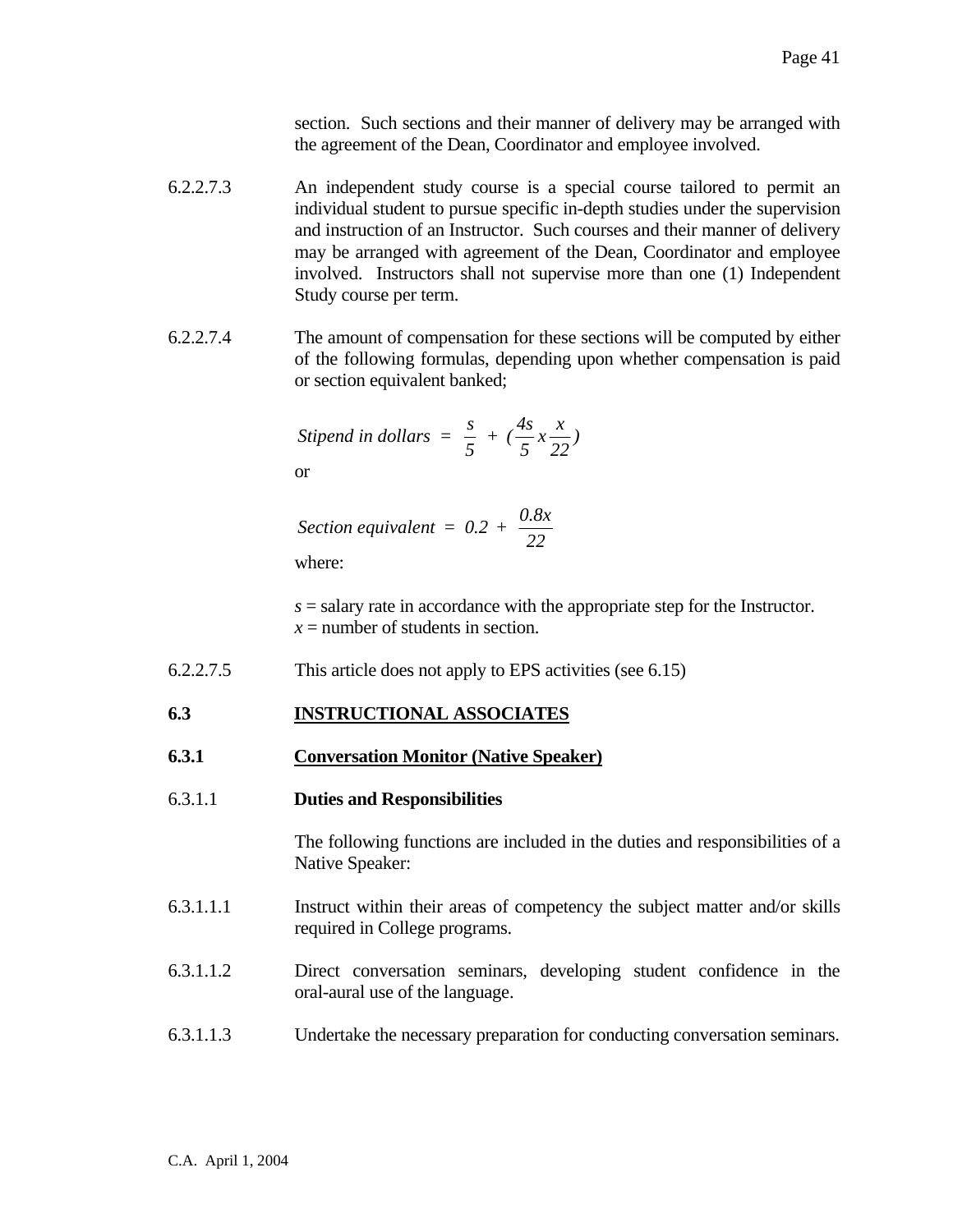- 6.3.1.1.4 Make evaluations and/or appraisals of students as required and to keep any records required for this purpose.
- 6.3.1.1.5 Be available for consultation and/or discussion outside of classroom hours.
- 6.3.1.1.6 Maintain competence and qualifications in appropriate fields of study and to update skills and techniques in these fields.
- 6.3.1.1.7 Support instructors in development of courses and preparation of course materials and to provide for students, in liaison with instructors, outlines for conversation seminars under their jurisdiction.
- 6.3.1.1.8 Fulfil individual and/or collective responsibilities in furthering the aims and objectives of the College.
- 6.3.1.1.9 Undertake assignments to day and/or evening classes, including weekends in Lynnmour and non-Lynnmour locations as part of the regular load.
- 6.3.1.1.10 Conduct field trips as required.
- 6.3.1.1.11 Participate in functional area meetings.
- 6.3.1.1.12 Perform other functions and responsibilities to the above as assigned..

# **6.3.2 Language Laboratory Monitor**

# 6.3.2.1 **Duties and Responsibilities**

 The following functions are included in the duties and responsibilities of a Language Laboratory Monitor:

- 6.3.2.1.1 Conduct language labs, developing student confidence in the oral-aural use of the language.
- 6.3.2.1.2 Instruct within their areas of competency the subject matter and/or skills required in College programs.
- 6.3.2.1.3 Mark lab books or other assignments as required and to keep any records required for this purpose.
- 6.3.2.1.4 Make such evaluation and/or appraisals of students as may be required using only such criteria as are relevant to the course objectives, and to keep any records required for this purpose.
- 6.3.2.1.5 Demonstrate lab techniques and the correct use of equipment to students.
- 6.3.2.1.6 Be available for consultation and/or discussion outside of classroom hours.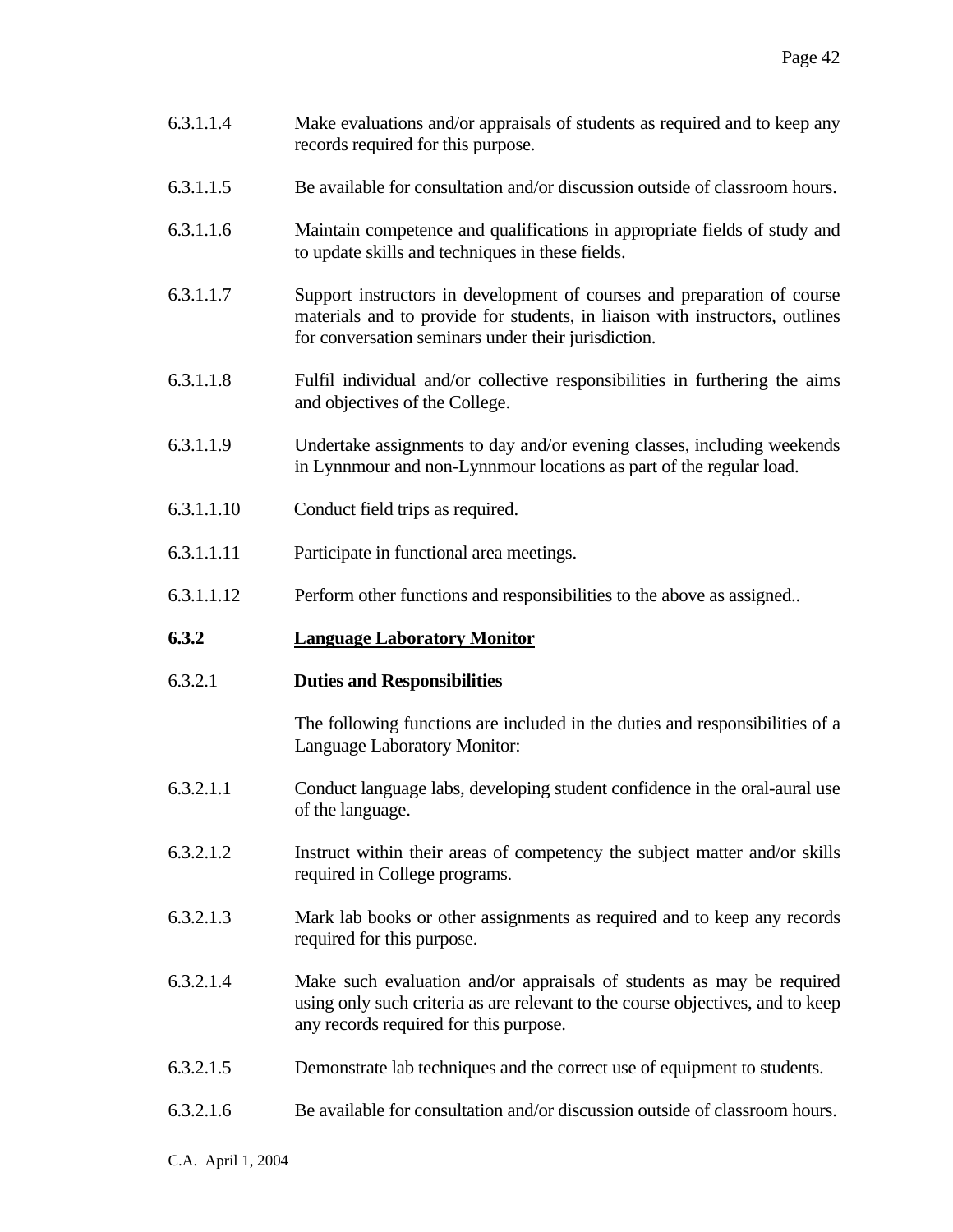- 6.3.2.1.7 Maintain competence and qualifications in appropriate fields of study and to update skills and techniques in these fields.
- 6.3.2.1.8 Support instructors in development of courses and preparation of course materials and to provide for students, in liaison with instructors, outlines for lab seminars under their jurisdiction.
- 6.3.2.1.9 Fulfill individual and/or collective responsibilities in furthering the aims and objectives of the College.
- 6.3.2.1.10 Undertake assignments to day and/or evening classes, including weekends in Lynnmour and non-Lynnmour locations as part of the regular load.
- 6.3.2.1.11 Conduct field trips as required.
- 6.3.2.1.12 Participate in functional area meetings.
- 6.3.2.1.13 Perform other functions and responsibilities to the above as assigned.

# **6.3.3 Workload**

 Instructional Associates shall have a maximum duty period of thirty-five (35) hours per week, composed of a maximum of twenty-five (25) scheduled duty hours with the remaining hours to be for associated duties. At the beginning of each term, and not later than three (3) weeks after the commencement of classes, the number of students, as well as the combination of the Instructional Associates' hours and their associated duties, will be assigned after consultation between the individual employee, the Coordinator and the Dean. In cases of dispute, the Dean may assign the duties. If for any reason it is necessary to change the assignment of duties to a specific Instructional Associate. Such reassignment must be discussed with the employee's Coordinator and the Dean, with the intent of settling the reassignment by consent. The Dean may make the reassignment and the employee may grieve the reassignment.

# **6.4 LABORATORY SUPERVISORS**

# **6.4.1 Duties and Responsibilities**

- 6.4.1.1 Laboratory Supervisors will provide practical and applied knowledge and skills derived from the content of courses to which the laboratory sessions are intended to relate. Laboratory Supervisors will not be required to present new course material which is the primary responsibility of an instructor of a course.
- 6.4.1.2 The following functions, under the delegated authority of the Coordinator, are included in the duties and responsibilities of a Laboratory Supervisor: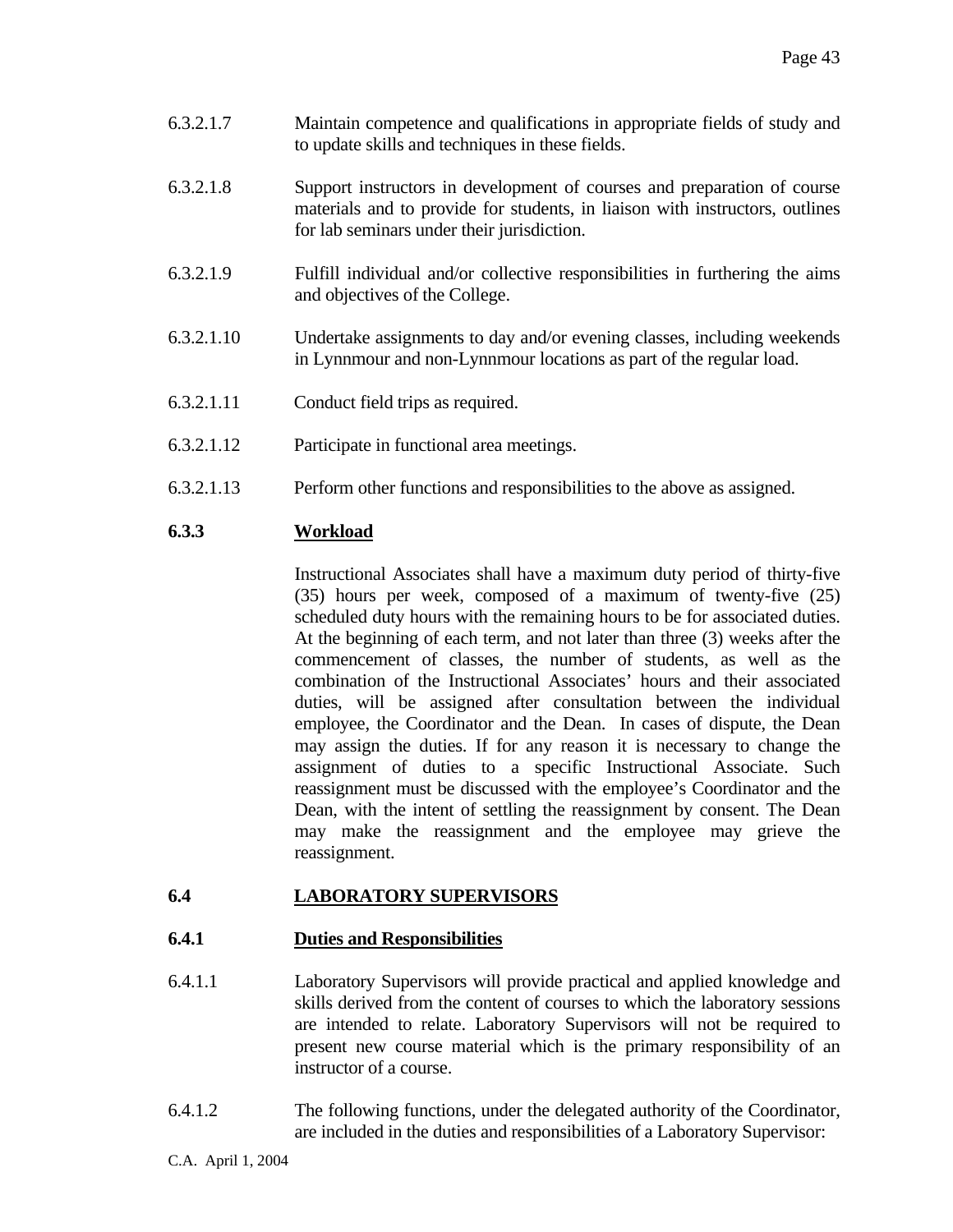- 6.4.1.2.1 Supervise and organize a laboratory.
- 6.4.1.2.2 Instruct where assigned, and within their areas of competency, the subject matter and/or techniques and skills required in the laboratory portion of the College programs.
- 6.4.1.2.3 When required, recommend and develop, in consultation with the instructor, materials and/or subject matter for the laboratory portion of the courses.
- 6.4.1.2.4 Provide, where applicable, assistance to and work with instructors in the operation of assigned laboratory sessions.
- 6.4.1.2.5 Maintain competence in the appropriate fields of study and to update skills and techniques in these fields.
- 6.4.1.2.6 Make evaluations and/or appraisals of students as may be required, using only such criteria as are relevant to the course objectives and to keep any records required for this purpose.
- 6.4.1.2.7 Conduct or assist on field trips where assigned.
- 6.4.1.2.8 Supervise the work of technicians.
- 6.4.1.2.9 Recommend library and other acquisitions such as operating and capital items pertaining to the operations of the labs.
- 6.4.1.2.10 Fulfill individual and/or collective responsibilities in furthering the aims and objectives of the College.
- 6.4.1.2.11 Participate in functional area meetings.
- 6.4.1.2.12 Perform other functions and responsibilities ancillary to the above as assigned.

#### **6.4.2 Workload**

- 6.4.2.1 Laboratory Supervisors shall have a maximum duty period of thirty-five (35) hours per week, composed of a maximum of twenty-five (25) scheduled duty hours with the remaining hours to be for associated duties.
- 6.4.2.2 Temporary Laboratory Supervisors shall have an assignment of the maximum number of duty hours possible, commensurate with their expertise and the requirements of the functional area. These hours should be assigned in blocks of at least two (2) consecutive hours in any duty day. Assignments under this section shall be made on the basis of section equivalents.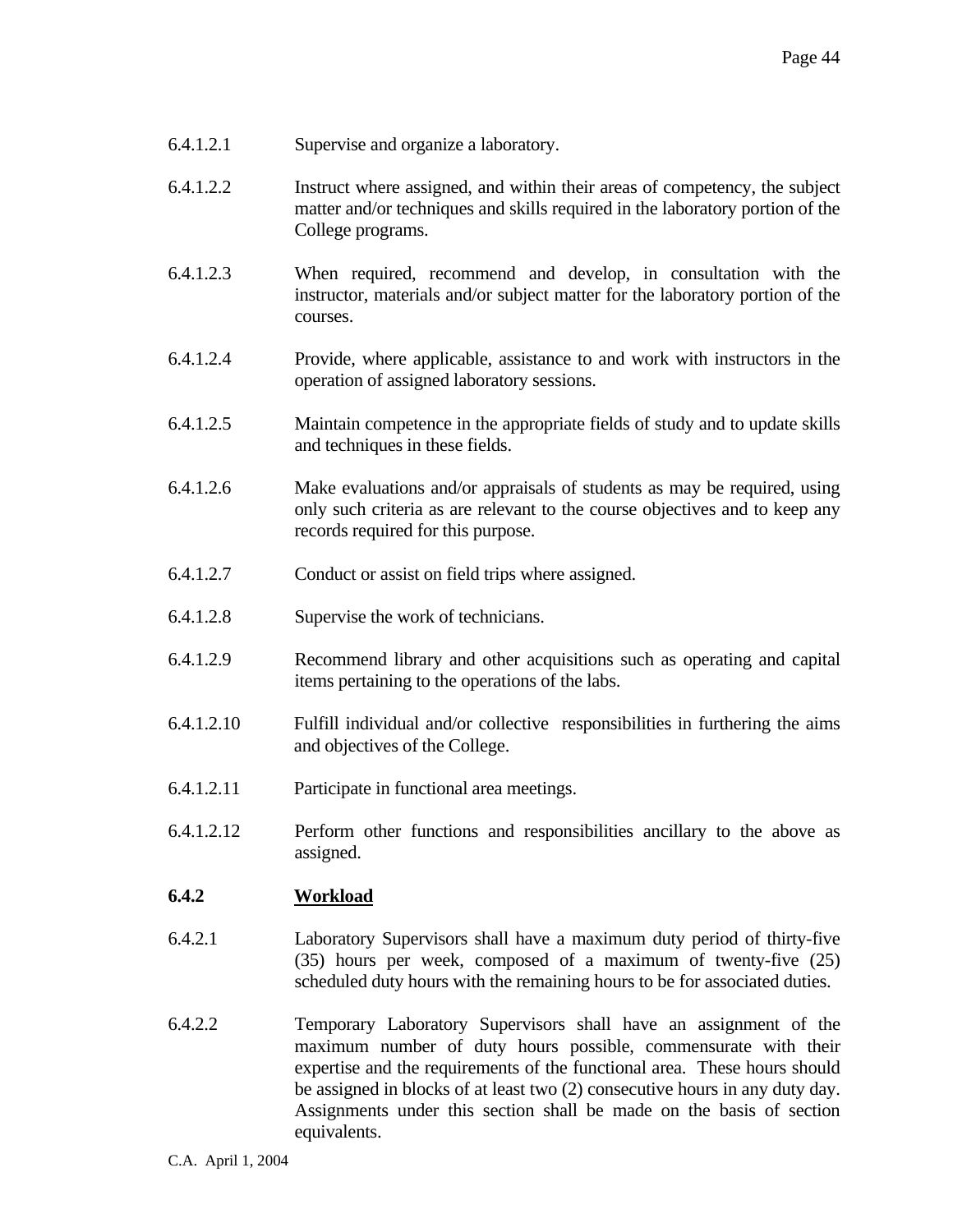- 6.4.2.3 At the beginning of each term, the combination of laboratory supervisory contact hours, preparation and marking duties will be assigned after consultation between the individual employee and the Coordinator, and is subject to the approval of the Dean.
- 6.4.2.4 Laboratory Supervisors shall have no more than a maximum average of thirty-five (35) students per laboratory class, averaged over all laboratory classes assigned at any time to the laboratory supervisor. The safety of the employee and/or students will be a factor in determining class size.
- 6.4.2.5 A Laboratory Supervisor who believes that his/her assignment is contrary to the requirements of 6.4.2 may refer the matter to the Equivalent Workload Committee for its review.

# **6.4A PRIVATE MUSIC INSTRUCTORS**

#### **6.4A.1 Duties and Responsibilities**

The following functions are included in the duties and responsibilities of a Private Music Instructor:

- 6.4A.1.1 Conduct private music lessons for individual students.
- 6.4A.1.2 Undertake the necessary preparation for conducting such private music lessons.
- 6.4A.1.3 Participate in student performance evaluations and appraisals including juried evaluations of students.
- 6.4A.1.4 Undertake assignments to day and/or evening classes, including weekends in Lynnmour and non-Lynnmour locations as part of the regular load.
- 6.4A.1.5 Maintain competence and qualifications in appropriate fields of study and update skills and techniques in these fields.
- 6.4A.1.6 Fulfill individual and/or collective responsibilities in furthering the aims and objectives of the College.

# **6.4A.2 Workload**

- 6.4A.2.1 Private Music Instructors shall be assigned on an hourly basis commensurate with their expertise.
- 6.4A.2.1.1 Private Music Instructors shall not be assigned more than an average of 26 private music instructional hours per week, with the remaining time to be for associated duties.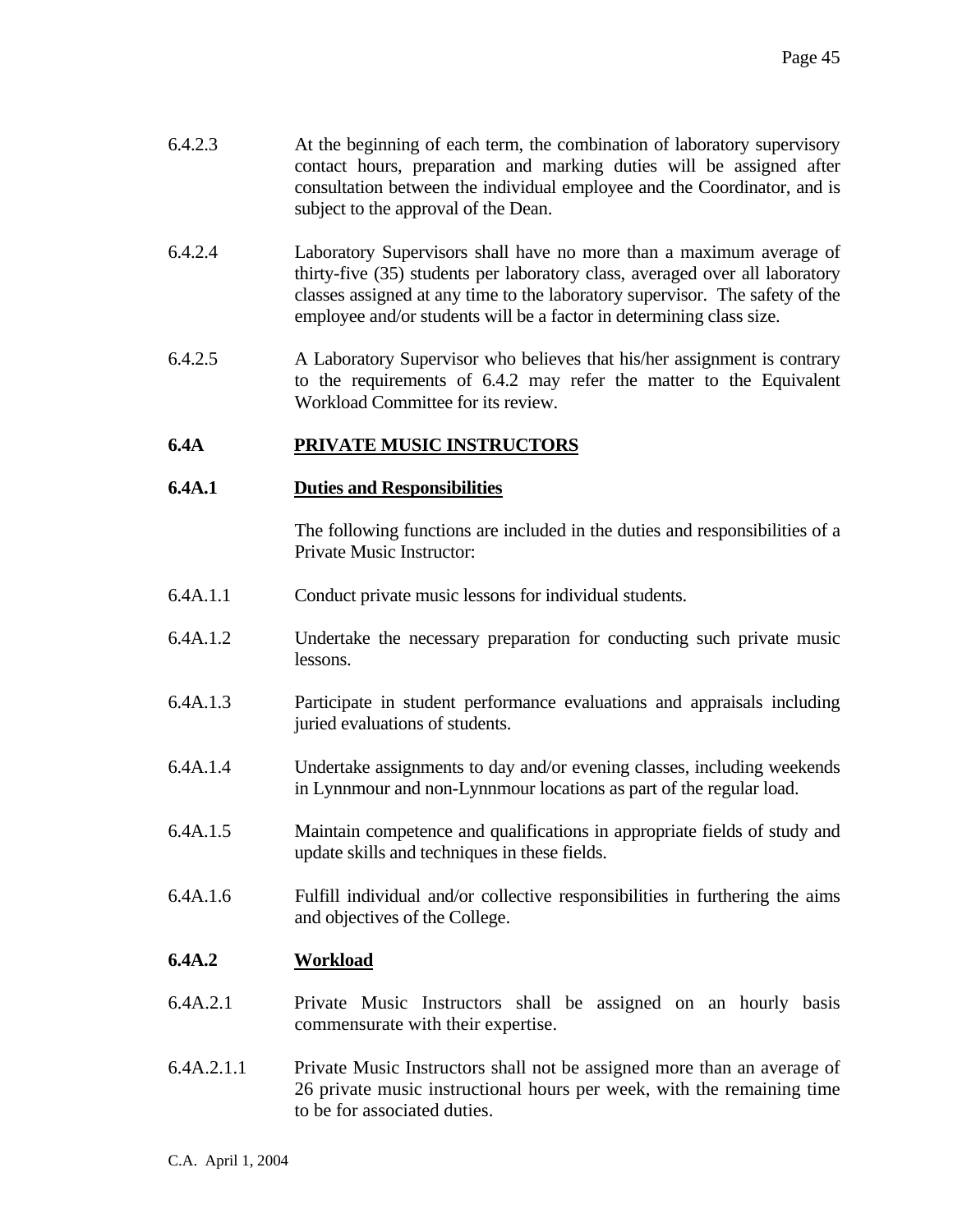- 6.4A.2.2 For the purpose of defining a duty load, seniority, severance, scale advancement and step placement, one hundred (100) instructional hours of private music instruction shall equal one section. This ratio shall apply to any employee who undertakes private music instruction regardless of their job classification or appointment status.
- 6.4A.2.3 No regular employee shall be permitted to undertake private music instruction as part of their non-private music instruction committed duty load.
- 6.4A.2.4 Private music instruction section equivalencies shall count for seniority (including Paid Educational Leave Seniority credits), severance, scale adjustment and salary scale step placement pursuant to Article 8.
- 6.4A.2.5 For the purposes of determining eligibility for regularization onehundred hours equals one section. These sections cannot be combined with any other sections for the purpose of regularization.

# **6.5 LIBRARIANS**

# **6.5.1 Duties and Responsibilities**

 The following functions are included in the duties and responsibilities of a Librarian:

- 6.5.1.1 Provide professional library services including, but not limited to, instruction in research methods, library orientation, and reference services to students, employees, and members of the community.
- 6.5.1.2 Provide professional library services to the College including, but not limited to, development of collections, development and implementation of library systems that facilitate the organization of library materials, all with the purpose of providing educational resources and effective access to those resources for the College community.
- 6.5.1.3 Maintain professional competence and qualifications in appropriate fields of study, and to keep up to date with developments in these fields.
- 6.5.1.4 Fulfill individual and/or collective responsibilities in furthering the aims and objectives of the College.
- 6.5.1.5 Participate in functional area meetings.
- 6.5.1.6 Perform other functions and responsibilities ancillary to the above assigned duties and responsibilities.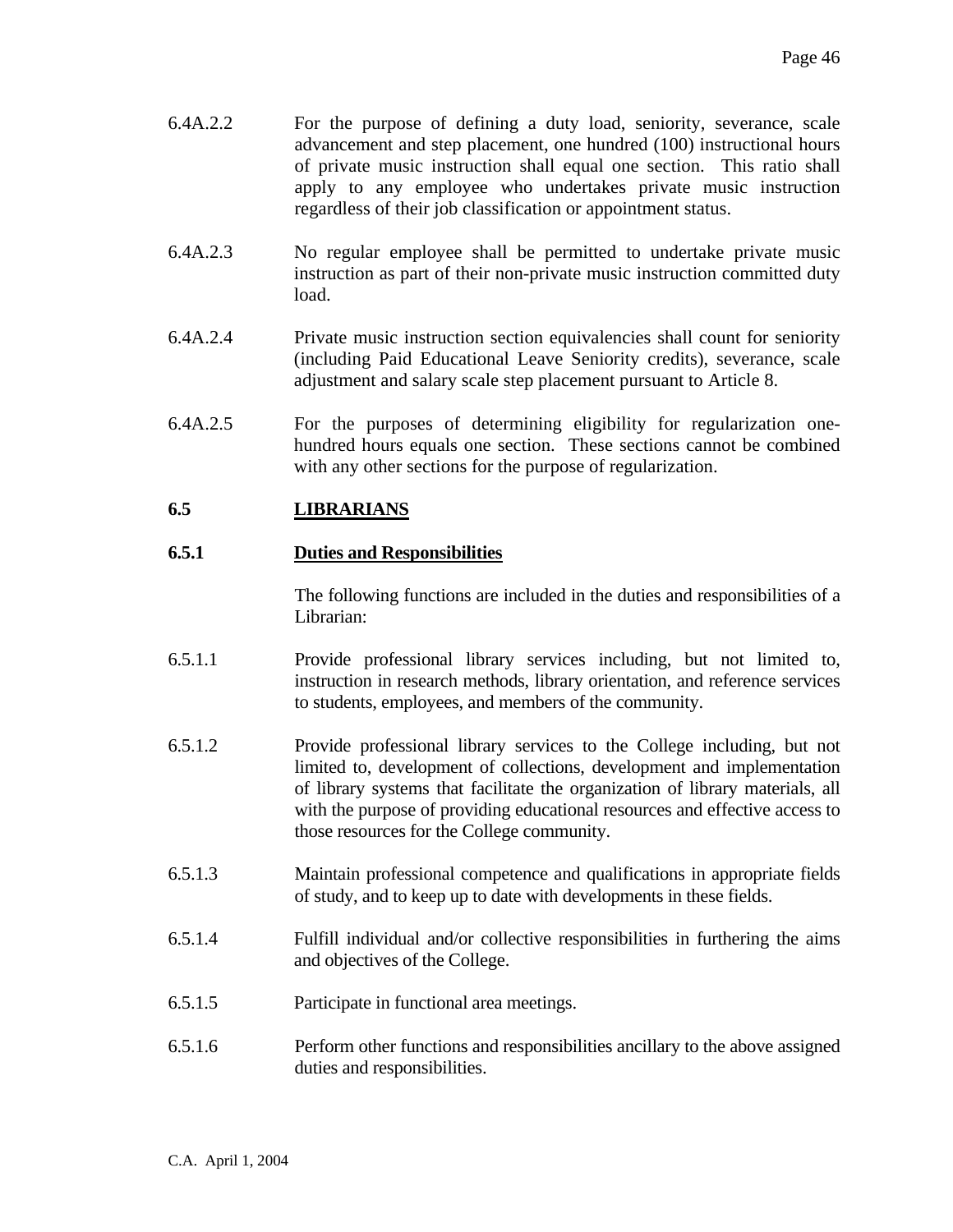#### **6.5.2 Workload**

 Librarians shall have a maximum scheduled duty period of thirty-five (35) hours per week, inclusive of time for professional development. Their duties shall be scheduled as in 6.8.

# **6.6 SPECIAL POSITIONS AND SPECIAL APPOINTEES**

#### **6.6.1 Special Positions**

6.6.1.1 Where it is necessary to establish positions for which the duties and responsibilities fall within the scope of the certification granted to the Union but do not include duties and responsibilities of other classifications of employees listed in Article 6, the positions may be established only after consultation with the Union. The Union shall be consulted on the duties and responsibilities of the positions, on the criteria for evaluation (11.5.2 to the extent that it is applicable), on professional development responsibilities, on workload and hours of work, and on related terms and conditions of the positions.

> The Union shall notify the College within fourteen (14) days of its agreement or disagreement with the establishment of special positions. The establishment of a special position may be grieved by the Union.

- 6.6.1.1.1 Once a special appointment job description has been agreed between the College and the Union that job description shall apply to all other Special Appointees doing the same or substantially the same work without the need for further consultation with the Union under 6.6.1.1. The special appointee position job description of Project Manager, Program Developer and Campus Developer are as previously agreed.
- 6.6.1.2 Special Positions may be filled in either of the following ways:
- 6.6.1.2.1 By assignment or reassignment of duties of current members of the bargaining unit, after notice of the position (3.8) has been posted.
- 6.6.1.2.2 By appointment. In such cases, the normal appointment, evaluation, and reappointment processes shall apply.
- 6.6.1.3 Special Positions shall be eligible for regularization (11.7).

#### **6.6.2 Special Appointees**

6.6.2.1 Employees filling special positions are Special Appointees and have all rights, privileges, and prerogatives of all other members of the bargaining unit. Employees appointed, assigned or reassigned to such positions shall have their duties and responsibilities outlined and the basis of their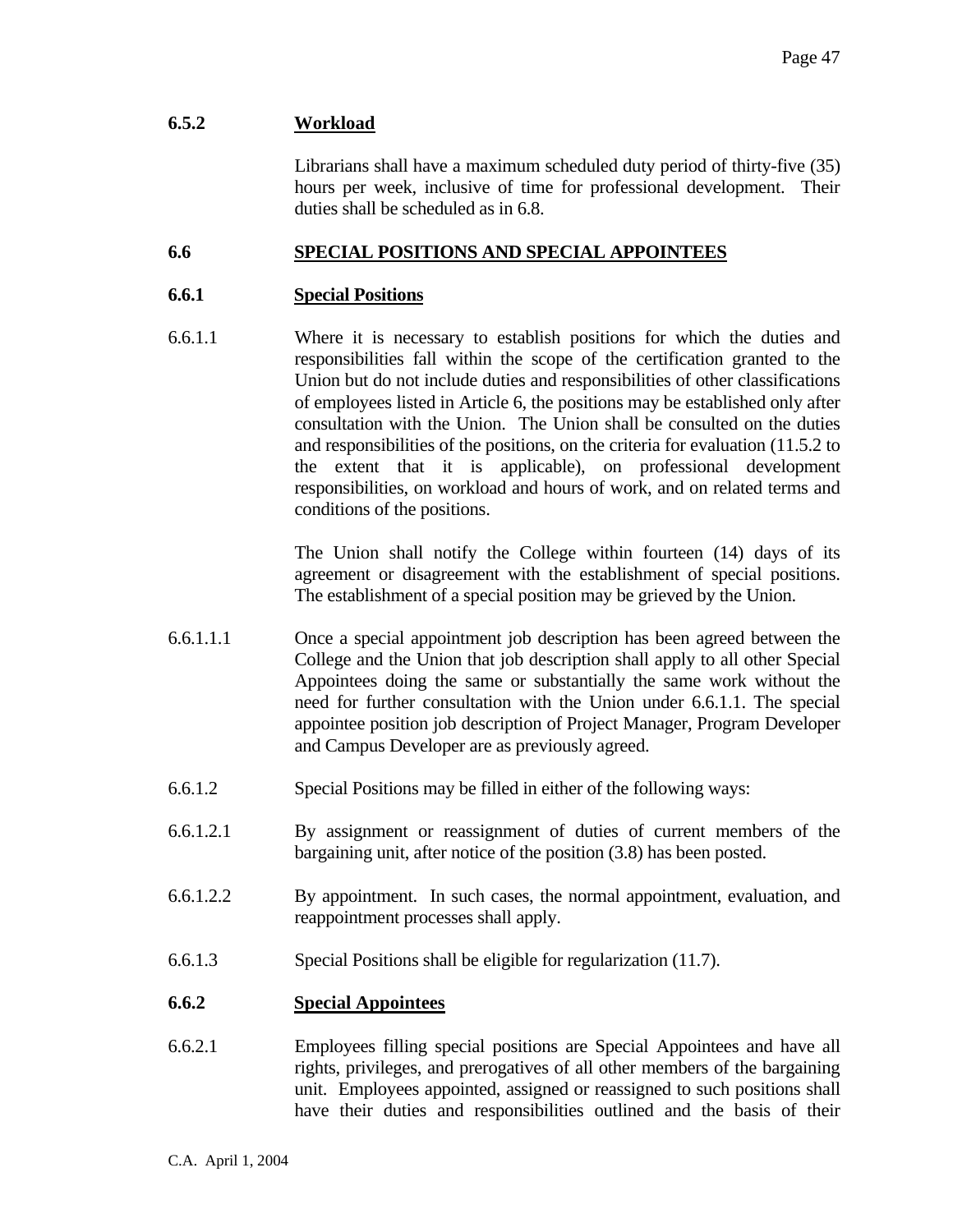evaluation indicated in their letters of appointment or in the identification of their assignment/ reassignment.

- 6.6.2.2 Conditions of employment (seniority, placement, benefits, workload, professional development, reduction, etc.) for Special Appointees shall be consistent with those for other members of the bargaining unit.
- 6.6.2.3 The criteria for the evaluation of Special Appointees shall be as indicated in 11.5.2 as applicable to the duties and responsibilities of the Special Position. The evaluation of Special Appointees shall be limited to the requirements of the Special Position and shall have no bearing on any other position previously held by the Special Appointee.
- 6.6.2.4 In the event of reduction (11.8), the seniority of a Special Appointee shall be calculated from the employee's primary appointment, and the Special Appointee shall have the right to return to his/her primary appointment.

# **6.6.3 Workload**

 Special Appointees shall have a maximum scheduled duty period of thirty-five (35) hours per week, inclusive of time for professional development. Their duties shall be scheduled as in 6.8.

# **6.7 COORDINATORS**

# **6.7.1 Definition**

- 6.7.1.1 The duties and responsibilities of Coordinators include sub-administrative functions for which they report to the Dean on behalf of the functional area. Coordinators perform a liaison function with the employees of the functional area and with the Dean in the performance of their duties and responsibilities.
- 6.7.1.2 The parties recognize that different forms for organizing these functions have evolved within the College, to the mutual satisfaction of the Deans and the functional areas concerned. This tradition may continue and is the proper concern of the Deans and functional areas.
- 6.7.1.3 This Agreement often refers to functions to be performed by "the Coordinator". Any duties required of Coordinators in accordance with the provisions of this Agreement will be assigned to specific Coordinators to the satisfaction, wherever possible, of the parties immediately concerned.
- 6.7.1.4 The term "Coordinator" shall not be used to describe employees other than those performing the functions within 6.7.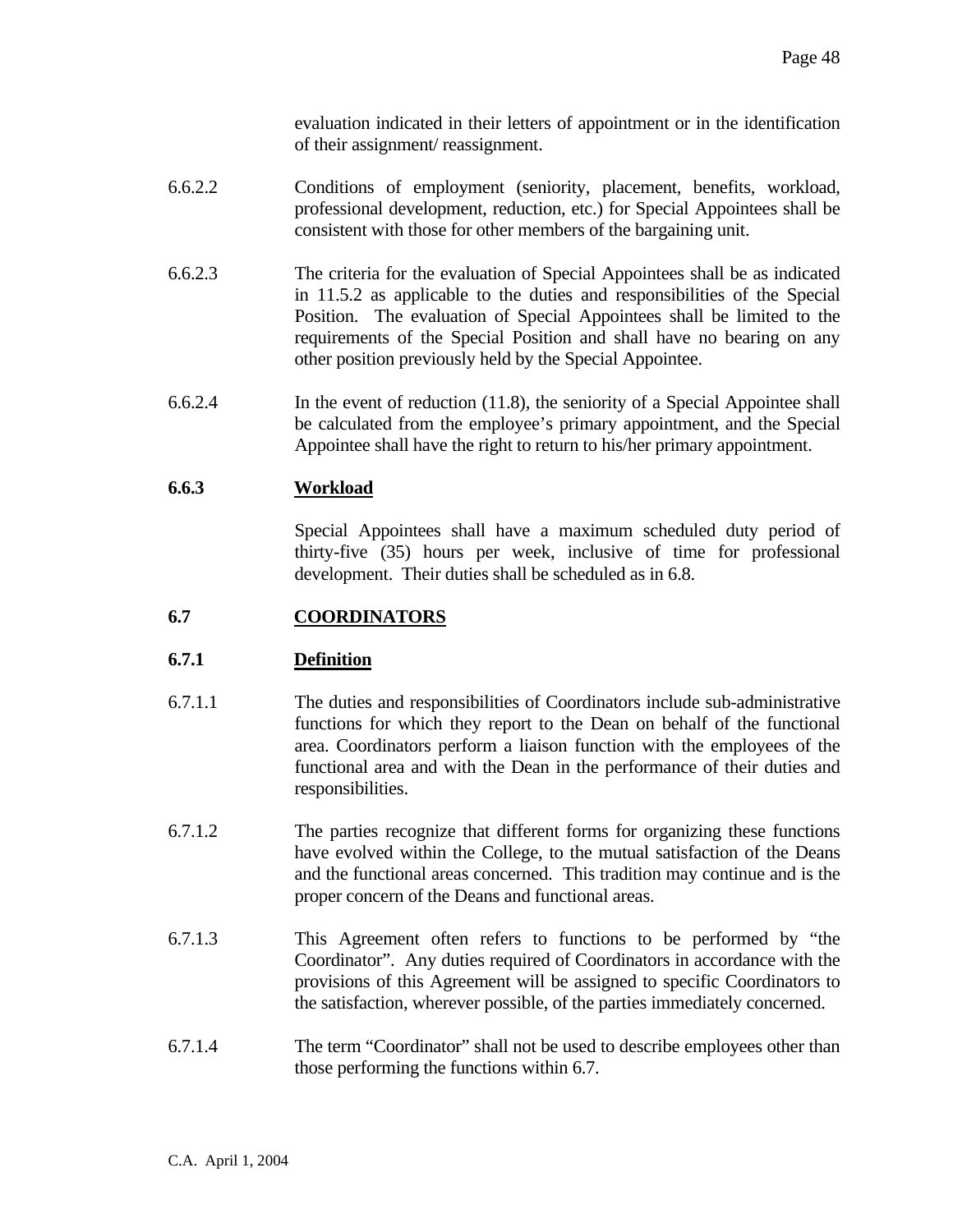# **6.7.2 Duties and Responsibilities**

 Coordinators are members of the bargaining unit appointed to perform a range of functions in the College which include the following:

- 6.7.2.1 Assist employees in the carrying out of their College assignments.
- 6.7.2.2 Coordinate matters internal to functional areas.
- 6.7.2.3 Represent functional areas in relations with other parts of the College.
- 6.7.2.4 Participate in matters concerning personnel selection and evaluation.
- 6.7.2.5 Ensure a consultative process for the assignment or reassignment of duties within the coordinated area after full consultation with employees of the functional area.
- 6.7.2.6 Advise and assist the Dean in budget expenditures and the day-to-day administration of the College's educational program.
- 6.7.2.7 Where appropriate to a program's objectives, maintain contacts with the appropriate business, industry or agency to assist with the placement of students in "on-the-job" (practicum) experience.
- 6.7.2.8 Where appropriate to a program's objectives, assist students to secure employment.
- 6.7.2.9 Ensure that accurate inventories and ongoing maintenance schedules are maintained.
- 6.7.2.10 Encourage all members of their functional area to participate in functional area meetings and to ensure regular functional area meetings are called.
- 6.7.2.11 Coordinators are not required to advise on and interpret the Collective Agreement.

#### **6.7.3 Workload**

- 6.7.3.1 The combined instructional and coordinating duties of an employee should not result in a demonstrable workload which is in excess of the total of the duties performed in an equivalent instructional workload.
- 6.7.3.2 A Coordinator may have his/her workload referred to an Equivalent Workload Committee established under 6.10 of this Agreement.
- **6.8 ASSIGNMENT OF DUTIES** (see 2.8)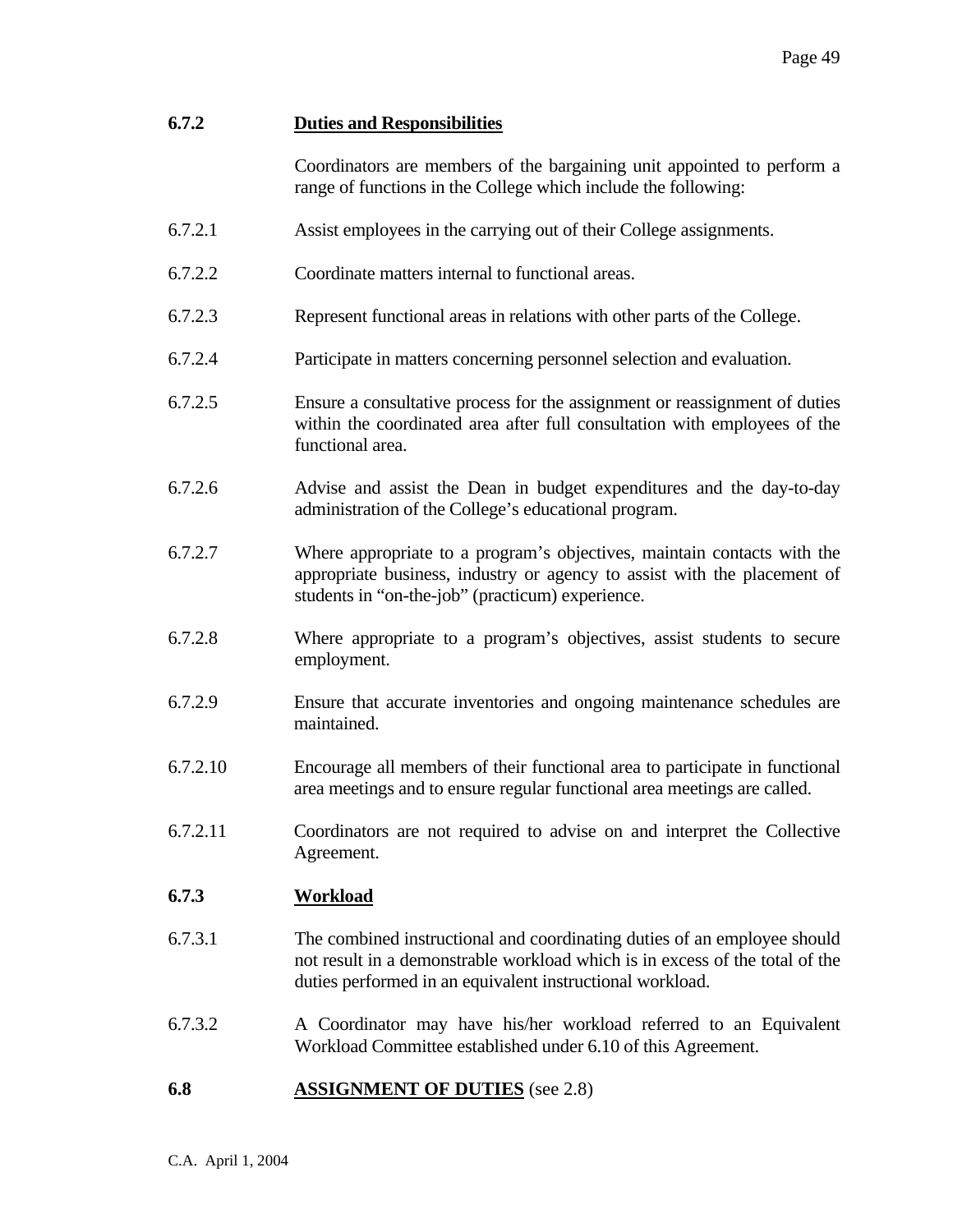- 6.8.1 All employees shall be considered to be on duty unless absent in accordance with the provisions of this Agreement.
- 6.8.2 There will be not more than five (5) days of scheduled duty per calendar week. Employees are entitled to two (2) consecutive days per week free of scheduled duties.
- 6.8.3 Except during vacation periods and for approved professional development activities, employees carrying a full duty load shall not take other employment, consulting or teaching activity for remuneration during the hours of 0830 to 1630 Monday to Friday, nor shall they enrol as a full-time student in a program of studies that requires attendance at classes in excess of 10 hours per week, except with the prior written consent of the appropriate Dean. Such consent shall not be unreasonably withheld. This prohibition also applies to times outside those set out above if those times are duty times for the employee with a full duty load.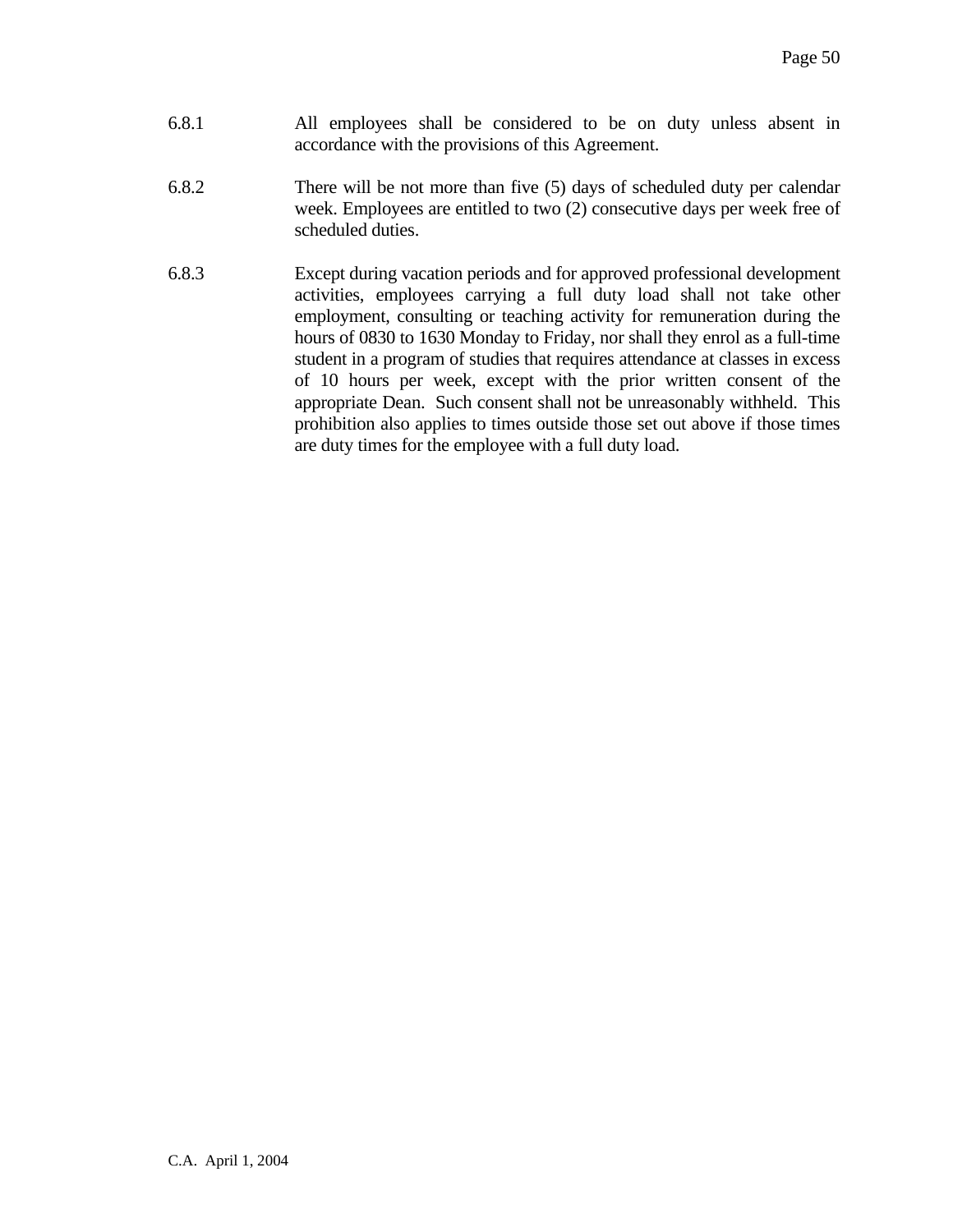- 6.8.4 Establishment of assignments and related duties, responsibilities and schedules (including office hours and vacation) of employees is the responsibility of the employees' Coordinator (6.7.2.5), and is subject to the approval of the Dean.
- 6.8.5 Employees must be advised of their assignment of duties and responsibilities for each term no later than thirty (30) days before their assignment is to begin.
- 6.8.6 If for any reason it is necessary to change the assignment of duties to a specific employee, such re-assignment must be done through a consultative process, providing the operational needs of the College can still be met.
- 6.8.7 In the event of special program funding, assignments of duties, as above, shall be made within thirty (30) days of the College receiving the written confirmation of the program funding allocation.

# **6.8.8 Dual Location**

 An employee may be assigned to work at any one location of the College. An employee cannot demand, and the College cannot insist, that an employee be assigned to work concurrently in more than one location of the College. For the purposes of this article, the locations of the College shall be deemed to be:

- Lynnmour (all sites within North Vancouver, West Vancouver, Vancouver and Burnaby)
- Sechelt
- Squamish
- Pemberton

 An employee cannot demand, and the College cannot insist, that an employee be assigned to work concurrently at more than two sites within the Lynnmour location.

- 6.8.9 An employee assigned to duties ending after 1730 but before 2000 hours shall not be assigned duties commencing before 1000 hours the following day. An employee assigned to duties to be performed wholly or in part after 2000 hours shall not be assigned duties commencing before 1300 hours the following day. This provision may be waived in writing by the employee and the Dean.
- 6.8.10 Duties assigned to an employee on any one working day, excluding the one-hour lunch period and meetings, shall be scheduled within an eighthour consecutive period, unless this provision is waived in writing by the employee.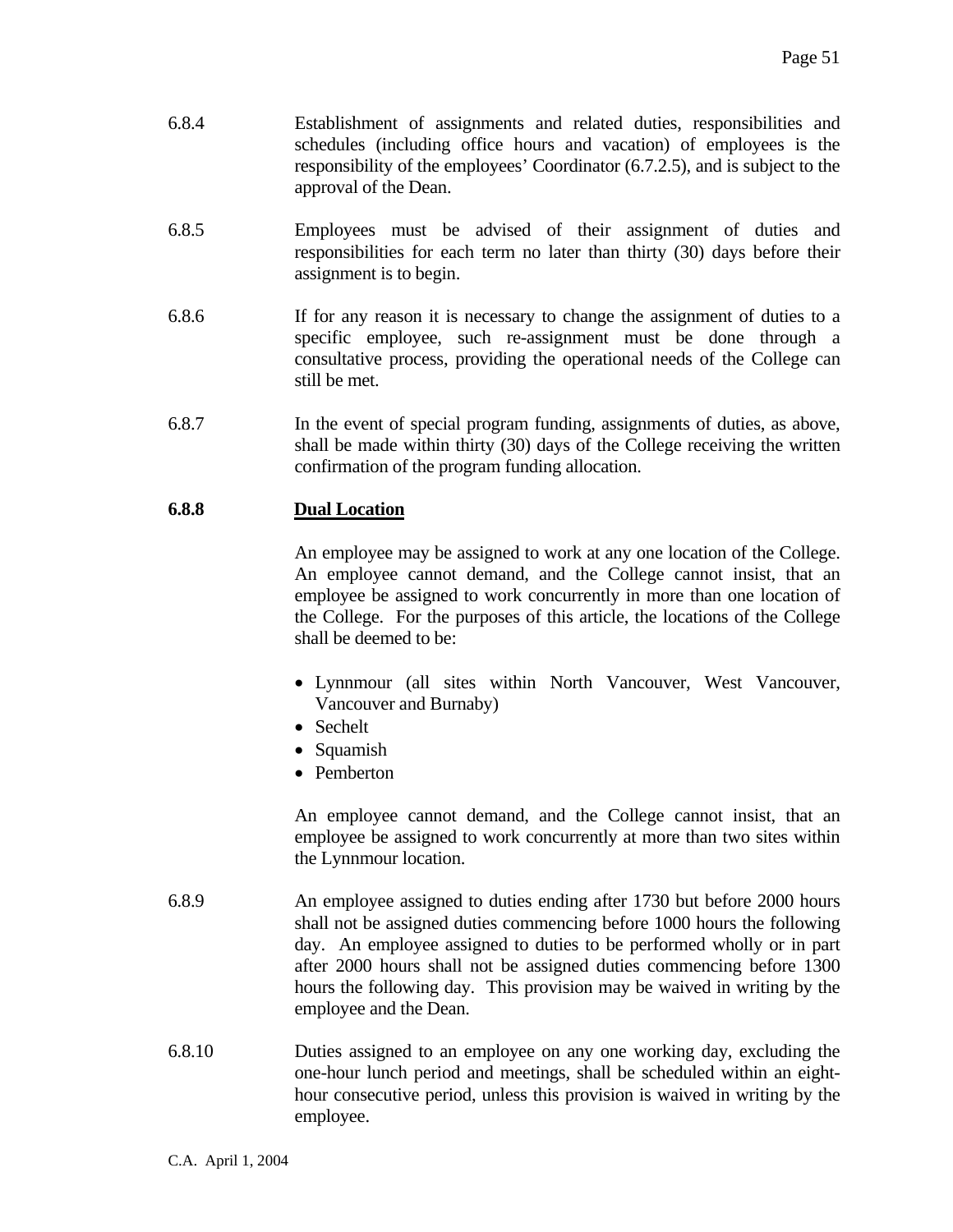- 6.8.11 An employee may not perform duties exceeding five (5) sections or section equivalents in any term within the British Columbia post-secondary system, unless this provision is waived in writing by the employee, the Coordinator and the Dean. In all cases where employees are to work in excess of five (5) sections or section equivalents in a term, the College shall provide evidence to the Union that such a workload has not caused any employee to have an involuntary reduction in his/her previous normal workload.
- 6.8.11.1 For the purposes of administering 6.8.11 the term "normal" shall have the same meaning as 6.11.2.4.
- 6.8.11.2 An employee may not perform duties exceeding ten (10) sections or section equivalents in any academic year within the British Columbia postsecondary system, unless this provision is waived in writing by the employee, the Coordinator, the Dean and the Union.
- 6.8.12 An employee who has been placed on scale for any bargaining unit work and who is assigned work in an employee classification for which an increased scale applies, shall be placed on that scale according to the criteria contained in 8.1 and paid pro rata to the amount of work assigned.
- 6.8.13 When an employee is assigned work in two or more job classifications during the term in which s/he is assigned Coordinator duties, the highest salary schedule of the two or more job classifications shall apply to the Coordinator duties.
- 6.8.14 No employee may be required to teach in more than two (2) terms per year. In offering a regular appointment to an employee, the College agrees to provide the duty load stipulated in the offer of appointment within those two (2) terms (see 11.4.3.3 and 11.4.5.2.2).
- 6.8.15 Notwithstanding 6.8.14, the number of instructional weeks in any academic year for the vocational generic areas of Business Management, Office Administration, Health/Nursing, Media Resources, and A.B.E. shall be extended to a maximum of thirty-six (36) weeks for bona fide curriculum or workload-scheduling requirements as determined by the College in consultation with the department or area.
- 6.8.16 Notwithstanding 6.8.15, the number of instructional weeks in an academic year for the vocational generic area of Early Childhood Education shall not exceed forty-one (41) weeks.
- 6.8.17 In departments which offer their programs on a twelve (12) month basis, an employee may accept an assignment to perform duties over a twelve (12) month period. Such an assignment will be followed by at least some portion of the accumulated professional development and vacation, the amount of time to be agreeable to the employee, Coordinator and the Dean.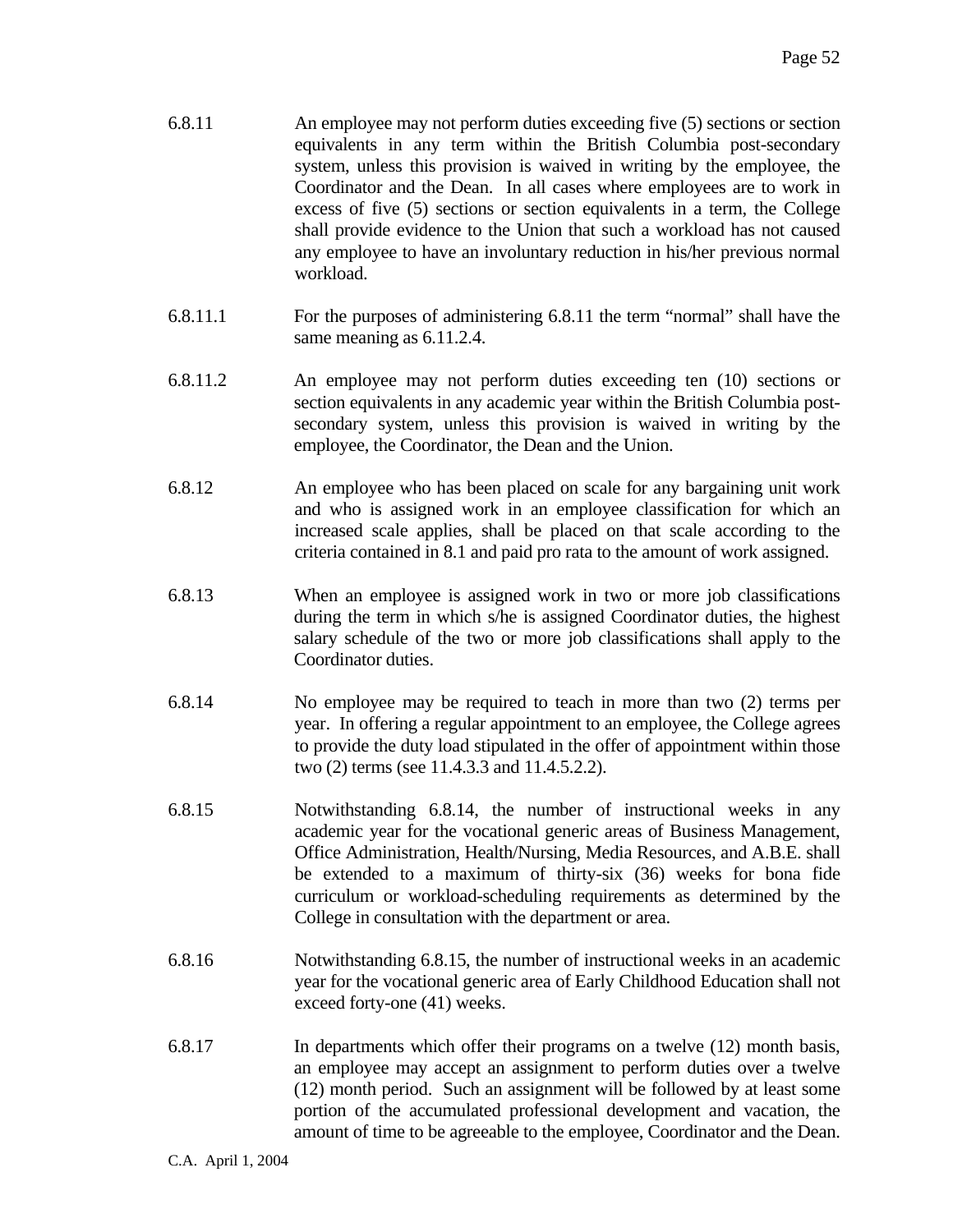In no case will the employee carry forward accumulated professional development and vacation beyond two terms beginning at the end of the term in which the duties were performed.

#### **6.9 PROFESSIONAL DEVELOPMENT**

- 6.9.1 The College encourages employees to maintain current contacts with their discipline areas, and to improve and expand their effectiveness and awareness of the many facets of the College.
- 6.9.2.1 All employees shall submit written proposals for professional development activities to their Coordinator and Dean for approval.
- 6.9.2.1.1 Employees in category 6.9.4.1 (Instructors) shall submit one written proposal for their annual professional development activities.
- 6.9.2.1.2 Employees in category 6.9.4.2 (Counsellors, Librarians and Special Appointees) shall submit two written proposals for their annual professional development activities. One proposal shall be for the single block of professional development time and the other proposal shall be for the equivalent amount of time booked throughout the remaining duty period.
- 6.9.2.1.3 Employees in category 6.9.4.3 (Other) shall submit one written proposal for their annual professional development activities.
- 6.9.3 At the end of the professional development period the employee will report in writing to the Coordinator and the Dean on his/her professional development achievements during the professional development period. The functional area and Dean shall review professional development reports and decide whether or not the employee's professional development responsibility has been fulfilled (see 2.8).
- 6.9.4 Upon recommendation of the appropriate Coordinator, and with the approval of the Dean, approved professional development activities may be conducted at any time during the academic year. Such recommendation and approval shall not be unreasonably withheld.
- 6.9.4.1 Instructors with a full duty load shall have two calendar months annually for professional development activities which may include committee assignments, course planning and other assigned and non-instructional duties.
- 6.9.4.2 Counsellors, Librarians and Special Appointees with a full duty load shall normally have one calendar month of professional development activities scheduled in a single block of time and an equivalent amount of time booked throughout the remaining duty period. Such activities may include committee assignments, preparation, planning and other activities.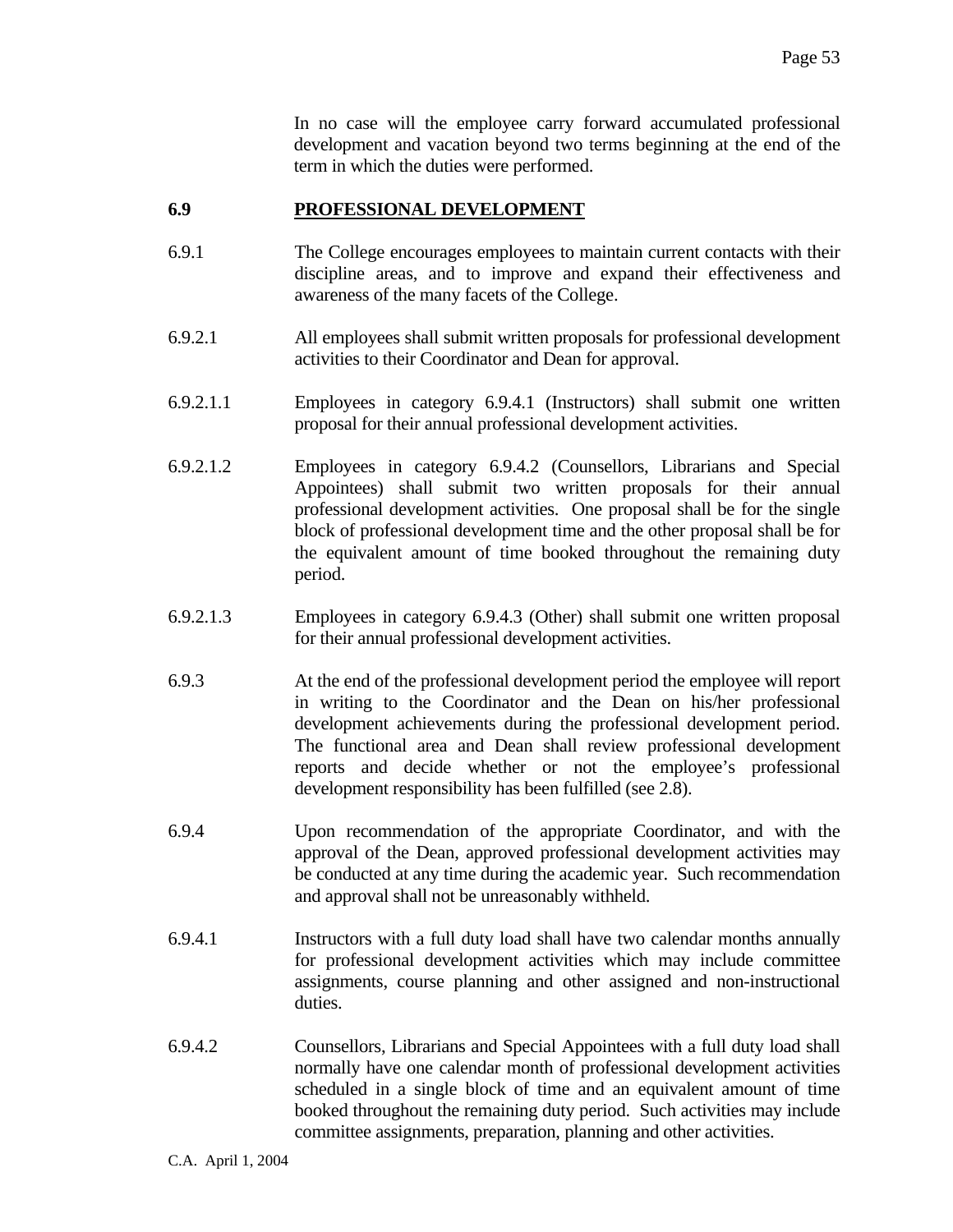- 6.9.4.3 Other employees are encouraged to maintain competence and qualifications in their appropriate fields of study and to update skills and techniques in these fields.
- 6.9.4.3.1 Regular other employees' (6.9.4.3) professional development is in accordance with 6.9.4.3.2. Non-regular other employees may apply to their Coordinator and Dean for approval of professional development time.
- 6.9.4.3.2 Regular other employees (6.9.4.3) with a full duty load shall have two calendar months annually for professional development activities which may include committee assignments, preparation, planning and other activities. These professional development activities shall not cause the College to have any increased expenditure, including the hiring of replacement employees, for the performance of the normal duties and responsibilities of these employees.
- 6.9.4.4 Employees with partial loads will be responsible for pro rata professional development activities consistent with their assignments of duties and employees with duties in more than one classification shall have their professional development entitlements pro-rated consistent with their assignments.

# **6.10 EQUIVALENT WORKLOAD COMMITTEE** (see 2.8)

- 6.10.1 The College and the Union recognize that situations may occur in which new and different kinds of work are developed which are qualitatively different from those presently recognized in the College. Because of this, as well as for other reasons, disputes may arise as to what accumulation of duties constitutes a normal duty load (or some fraction thereof) under this Agreement. When such disputes arise, they shall be submitted to an Equivalent Workload Committee, which shall consist of two (2) nominees of the Union, and two (2) persons nominated by the President or his/her designate. The Committee shall name its own voting chairperson.
- 6.10.2 The Committee shall attempt to determine the appropriate number and combination of duty hours - instructional duty, laboratory supervision, and supervising - required for a normal duty load for each instructional assignment. The Committee shall attempt to reach a consensus on the issues before it. The Committee's decision or recommendation(s) may indicate that a proposed assignment constitutes a normal duty load or more or less than a normal load (or fraction thereof). When a consensus is reached the resulting decision shall be binding upon the College unless the appropriate Dean intervenes to refuse it. If no consensus is reached the Committee may make more than one recommendation to the relevant Dean.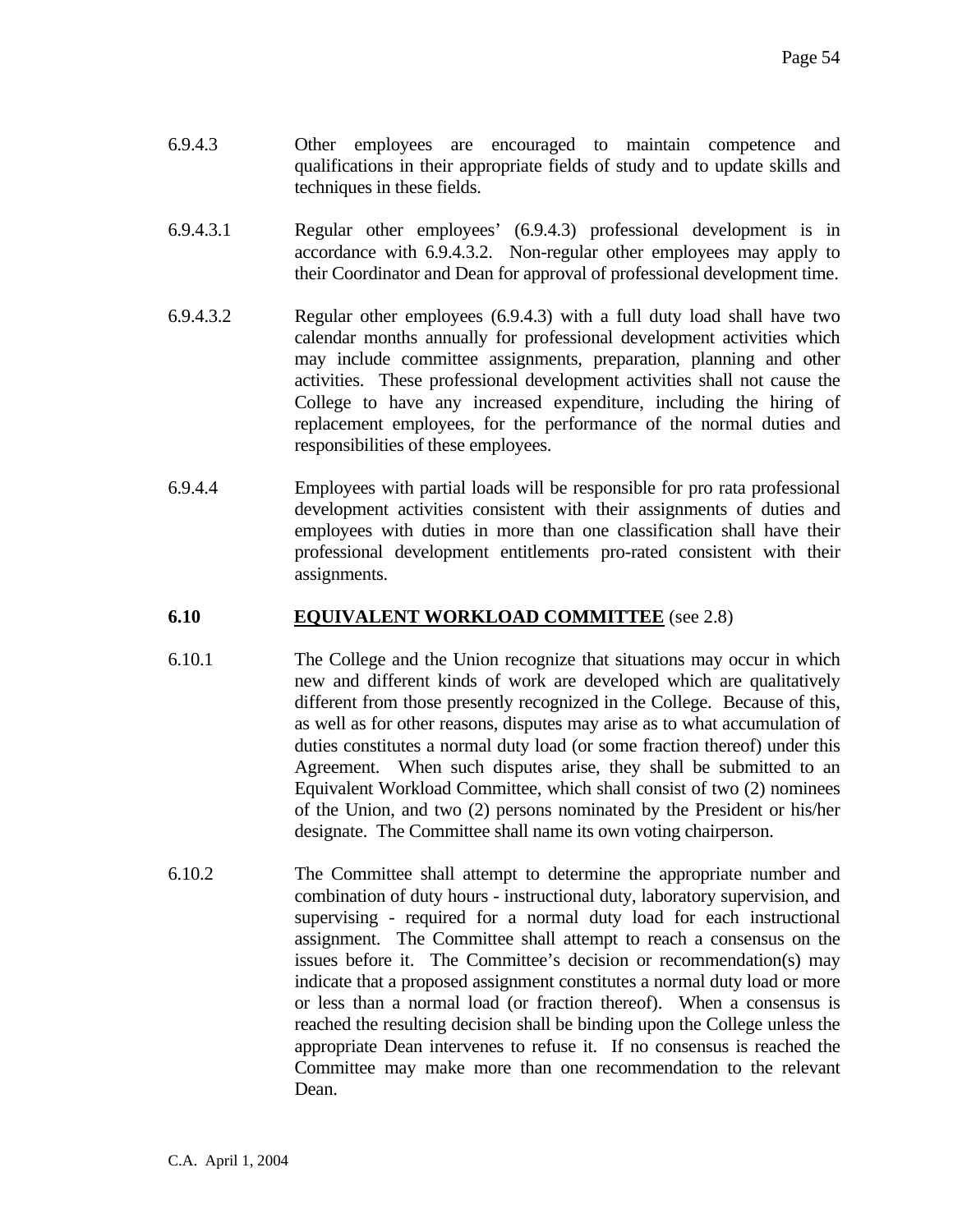- 6.10.3 The procedures and provisions related to the Equivalent Workload Committee are not intended to supplant or infringe upon other provisions of the agreement.
- 6.10.4 A matter may be brought to the Equivalent Workload Committee by the Union or the Dean.

# **6.11 WORK OVERLOAD AND WORK AVERAGING**

- 6.11A No employee may accept more than the equivalent of a full instructional contact load or a full duty load as specified in this Agreement, with the following exceptions:
	- workload averaging  $(6.11.1)$
	- work overload  $(6.11.2)$
- **6.11.1 Workload Averaging** (see 2.8)
- 6.11.1.1 A full load may be worked by different combinations of scheduled duties in two consecutive terms so long as the average of weekly loads in the two terms is not more than the full weekly load specified in the Agreement.
- 6.11.1.2 By agreement between the employee, the employee's Coordinator and the Dean, a full workload may be worked by different combinations of scheduled duties in consecutive years so long as the following conditions are met:
- $6.11.1.2.1$  the average of the weekly loads is not more than the full weekly load specified in the Agreement; and
- 6.11.1.2.2 not more than nine point five (9.5) sections or equivalent is the total workload in any one academic year; and
- 6.11.1.2.3 no non-regular or regular part-time employee's aggregate normal workload is reduced as a consequence of the averaging, unless the non-regular or regular part-time employee has a full-time employment or equivalent outside of the work covered by this Collective Agreement.
- 6.11.1.2.4 averaging agreements shall be written and a copy will be forwarded to the Union upon agreement.
- 6.11.1.3 The term "normal" as used in 6.11.1.2.3 shall be the aggregate workload of the previous academic year, up to a maximum of a full duty load. Where the non-regular or regular part-time employee has not been employed in the previous academic year, his/her normal workload will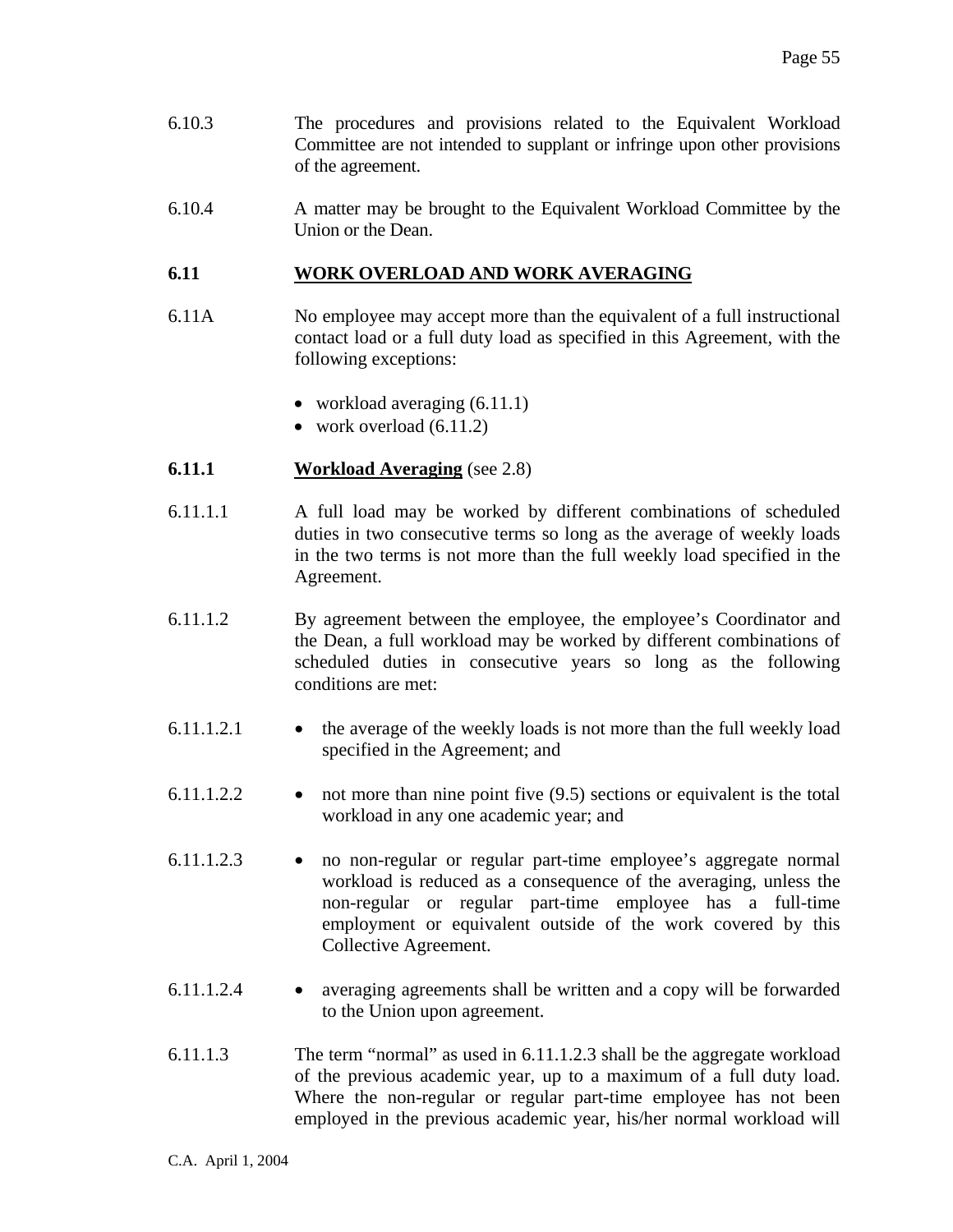be deemed to be twice his/her fall term workload up to a maximum of a full duty load, or, if assigned only in the spring term or only in the summer term, his/her normal workload will be deemed to be the spring workload or summer workload, respectively; or, if assigned in more than one term, his/her normal workload will be deemed to be the aggregate workload of those terms up to a maximum of a full duty load.

# **6.11.2 Work Overload** (see 2.8)

- 6.11.2*.*1 Circumstances may arise which make it reasonable for the College to request an employee, over the course of an academic year, to perform duties in excess of a full duty load. Except in those circumstances noted in 6.11.2.5, this shall not exceed nine point five (9.5) sections, or its equivalent, during that academic year. Workloads arising from those circumstances noted in 6.11.2.5 may not cause the total workload to exceed ten (10) sections.
- 6.11.2.2 In all circumstances except those noted in 6.11.2.5 where an employee is to work in excess of 8.5 sections the College shall provide the Union with information to the Union's satisfaction that such an overload has not caused any non-regular or regular part-time employee to have a reduction in his/her previous normal workload unless the non-regular or regular part-time employee has full-time employment or equivalent outside the work covered by this Collective Agreement.
- 6.11.2.3. No workload in excess of the full workload will commence until this section has been complied with.
- 6.11.2.4 For the purpose of administering 6.11.2.2, the term "normal" shall be the aggregate workload of the previous academic year, up to a maximum of a full duty load. Where the non-regular or Regular Part-time employee has not been employed in the previous academic year, his/her normal workload will be deemed to be twice his/her fall term workload up to a maximum of a full duty load, or, if assigned only in the spring term or only in the summer term, his/her normal workload will be deemed to be the spring workload or summer workload respectively; or, if assigned in more than one term, his/her normal workload will be deemed to be the aggregate workload of those terms up to a maximum of a full duty load.
- 6.11.2.5 Where an overload induced by the following circumstances does not exceed an aggregate of 0.5 sections overload in any academic year, provisions to comply with 6.11.2.2 shall not be required:
	- Student overloads per 6.11.2.7
	- Emergency transfers per 6.13
	- Substitution per 6.14
	- Assignment to Extension Programs and Services as part of workload per 6.15.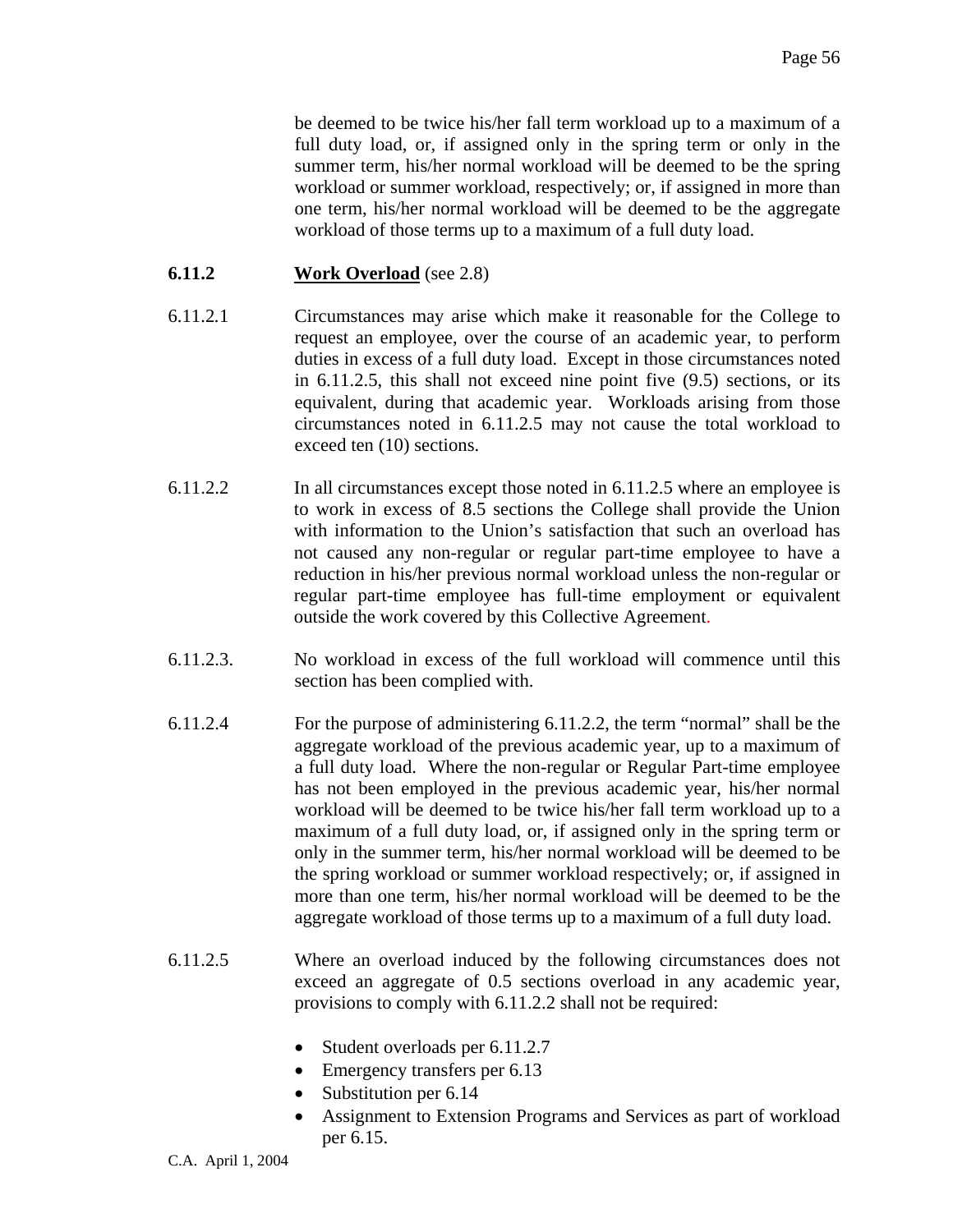- Travel time per 7.7.
- 6.11.2.6 Instructors with full loads may be requested by the College to instruct independent study students or exceptional sections, pursuant to 6.2.2.7.
- 6.11.2.7 Student overload arrangements may be made pursuant to 6.2.2.1.
- 6.11.2.8 An employee with a full duty load may be requested to substitute for another employee temporarily absent.
- 6.11.2.8.1 When such substitution occurs over a period of one (1) calendar week or more, or the substitution has occurred intermittently yet is such that the substituting employee has effectively undertaken the responsibilities of the absent employee; such substitution shall be considered an overload under this Agreement
- 6.11.2.9 Travelling time as calculated under 7.7 of this Agreement may be worked as an overload under this Agreement.
- 6.11.2.10 In all these exceptional cases (6.11.2.6 through 6.11.2.8), assignments shall be by agreement between the employee, the Coordinator and the Dean. Overloads shall be calculated according to the relevant sections of this Agreement, and shall be compensated pursuant to 6.12.
- 6.11.2.11 At the option of the employee, work overloads may be paid on scale (7.3 and 7.3A) or banked (6.12).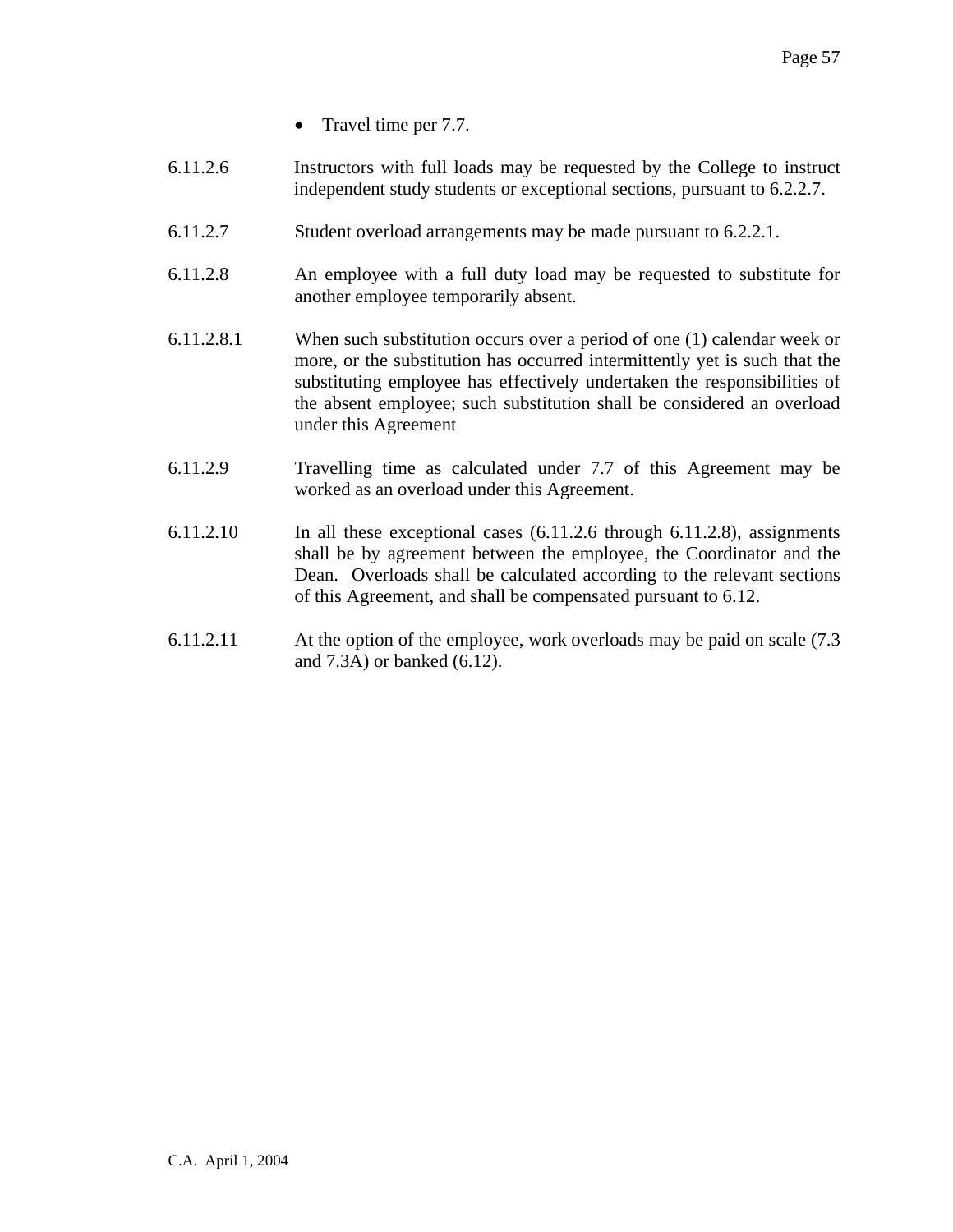# **6.12 BANKING**

- 6.12.1 For the purposes of accommodating those situations set out in 6.11, an employee who chooses to bank his/her overload shall have the time and remuneration beyond that associated with a normal duty load or its equivalent accumulated as its equivalent in sections.
- 6.12.1.1 An employee will designate his/her banked overload as either sections that may be paid out, or sections that are banked for the purpose of a future underload. This designation is subject to approval by the functional area.
- 6.12.2 An employee may accumulate up to 8 sections or its equivalent before payout or an underload will be required. Within the year following the bank reaching the 8-section limit, an employee must work as though on an underload of 8 sections or take the equivalent amount of remuneration.
- 6.12.3 Any underloads worked in accordance with this Agreement will be applied against the employee's bank first, any remaining net underload may, by agreement between the employee, his/her Coordinator and the appropriate Dean, be taken as a reduced load or averaged in accordance with 6.11.1.
- 6.12.4 An employee is not deemed to have worked a banked section until the end of the term in which the underload occurs or a cash payment is made.
- 6.12.5 Revising the designation made under 6.12.1.1 is the responsibility of the functional area and is subject to 2.8.
- 6.12.6 Not withstanding 6.12.1.1, a cash payment will also occur when an employee dies, retires, resigns or is not offered a further appointment.
- 6.12.7 The cash equivalent of the bank being paid to an employee shall be calculated according to the remuneration which would be received by that employee for that work at the time of payout.

#### **6.13 EMERGENCY TRANSFERS**

 In case of emergency an employee may be assigned to duties outside his/her job classification for a period of up to three (3) weeks. The Dean will report such assignment to the Union. The question of what constitutes an emergency and whether an assignment is outside the ordinary and proper scope of the employee's duties may be grieved.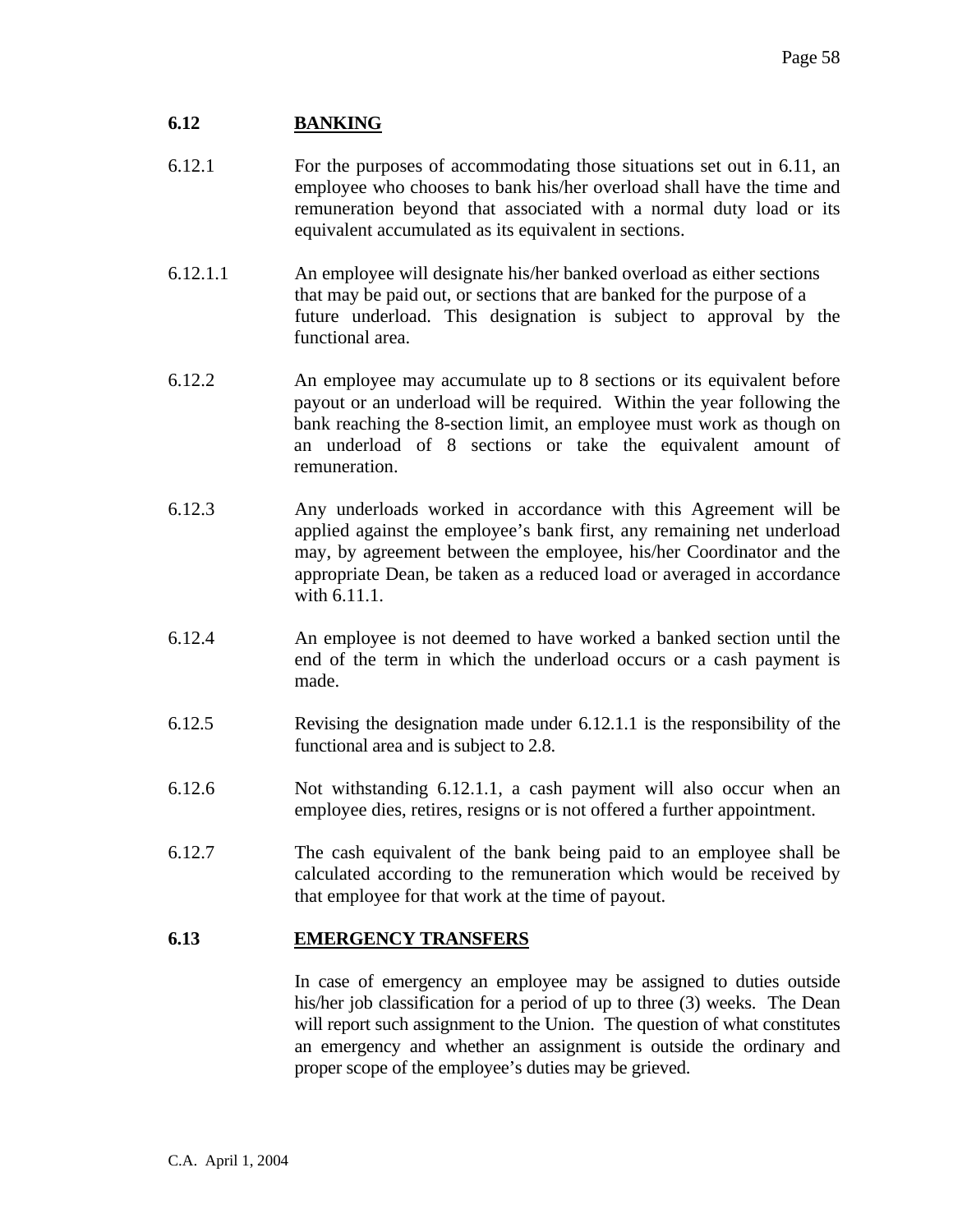#### **6.14 SUBSTITUTION**

- 6.14.1 All substitution assignments are subject to agreement by the substituting employee. An employee will not be required to substitute during his/her professional development time.
- 6.14.2 Substitution for reasons of an employee's illness, or for emergency circumstances of less than five (5) days, or for other short-term emergency circumstances mutually agreed on between the Union and the College, may be provided for in any of the following ways:
- 6.14.2.1 A regular or non-regular employee with less than a full duty load.
- 6.14.2.2 An employee with a full duty load pursuant to 6.11A.
- 6.14.2.3 An auxiliary employee.

#### **6.15 EXTENSION PROGRAMS AND SERVICES ACTIVITIES**

#### **6.15.1 Assignments**

- 6.15.1.1 The duty load of Instructors, Counsellors, Librarians, Special Appointees and Laboratory Supervisors may include assignments to those activities in Extension Programs and Services which are related to the disciplines within bargaining unit work.
- 6.15.1.2 Such assignment will be scheduled in accordance with 6.8 save that the date for employees to be advised of their Fall Extension Programs and Services assignment will be September 1st or the date set for publication of the Extension Programs and Services timetable, whichever occurs first. For all subsequent terms, such advice and assignment shall occur no later than the date set for publication of the particular Extension Programs and Services timetable.
- 6.15.1.3 Members of the bargaining unit will be preferred employees for those activities related to the disciplines within bargaining unit work. Employees may not use their status as preferred employees to access work which is paid pursuant to 6.15.2 if such work causes them to work an overload.
- 6.15.1.4 Notwithstanding the above, an employee may refuse any assignment to Extension Programs and Services activities. Such refusal must be made within five (5) working days of the dates referred to above. Such refusal by an employee will have no effect upon the employee's rights and entitlement under this Agreement, and the employee will not be subject to any discrimination, penalty or disciplinary action as a result of the refusal.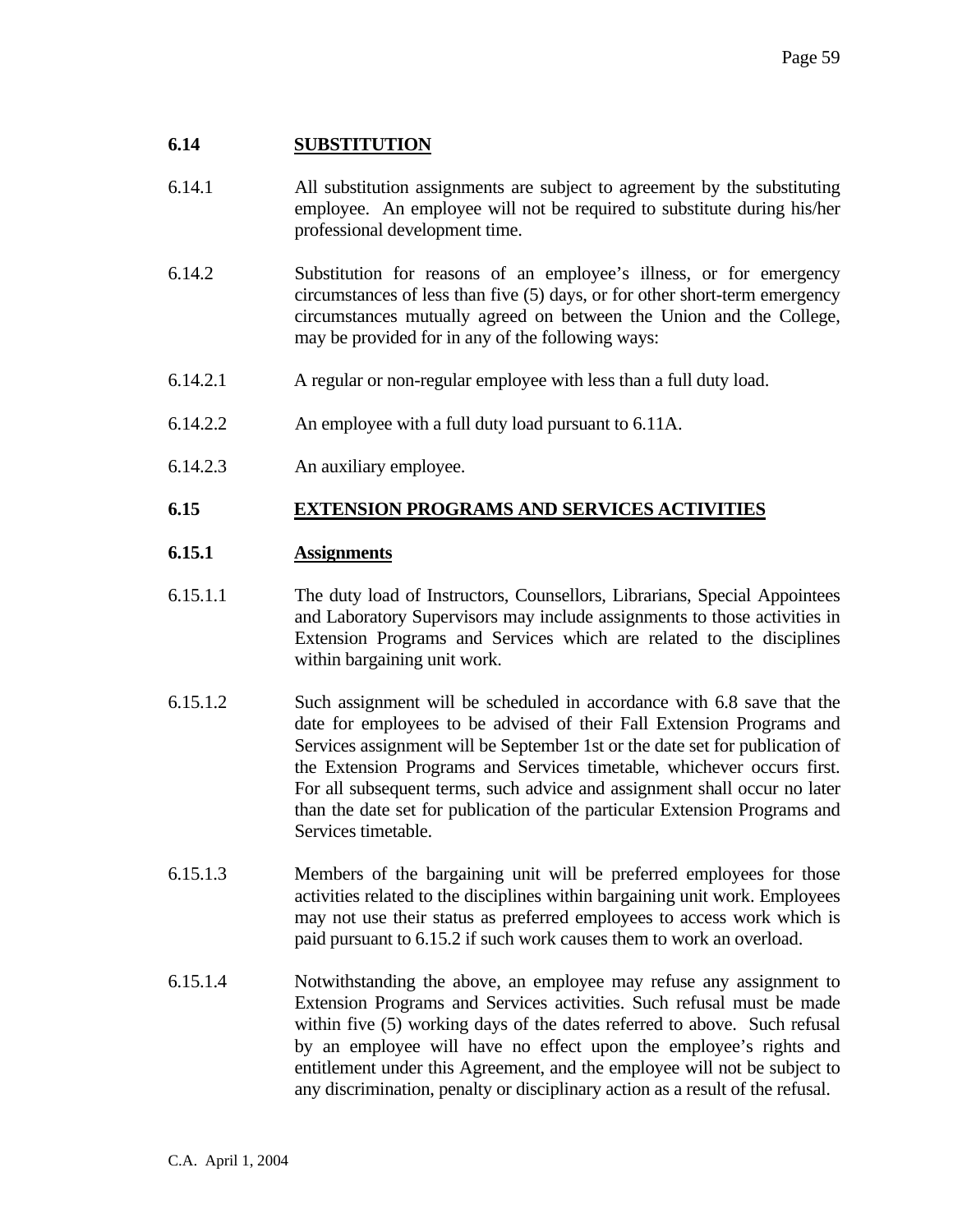# **6.15.2 Calculation of Duty Load**

 For the purpose of computing an employee's duty load, "scheduled hours" (6.2.2.2), one (1) hour of scheduled Extension Programs and Services activity is the equivalent of 0.011 section (hourly rate pursuant to 7.3 and 7.3A).

## **6.15.3 Working Conditions**

- 6.15.3.1 Save for the modifications noted below, employees whose duty load includes Extension Programs and Services activity as per 6.15.1.1 will have their instructional duty governed by 6.1, 6.2, 6.3, 6.4A, 6.4, 6.5 and 6.6 as may be appropriate.
- 6.15.3.2 Preparation for two (2) Extension Programs and Services activities will be deemed equivalent to one (1) credit preparation for the purpose of 6.2.2.6.
- 6.15.3.3 6.2.2.7 shall not apply to Extension Programs and Services activities.

#### **6.15.4 Course Cancellation Fee**

 7.6 shall not apply to Extension Programs and Services activities. Instead, a cancellation fee equivalent to 0.011 section shall apply to all cancelled scheduled Extension Programs and Services activities which have been staffed as per 6.15.1. At the Dean's discretion, this fee shall be either paid in a dollar equivalent based on the employee's salary step, or banked in accordance with 6.12, so long as the employee meets the cancelled class.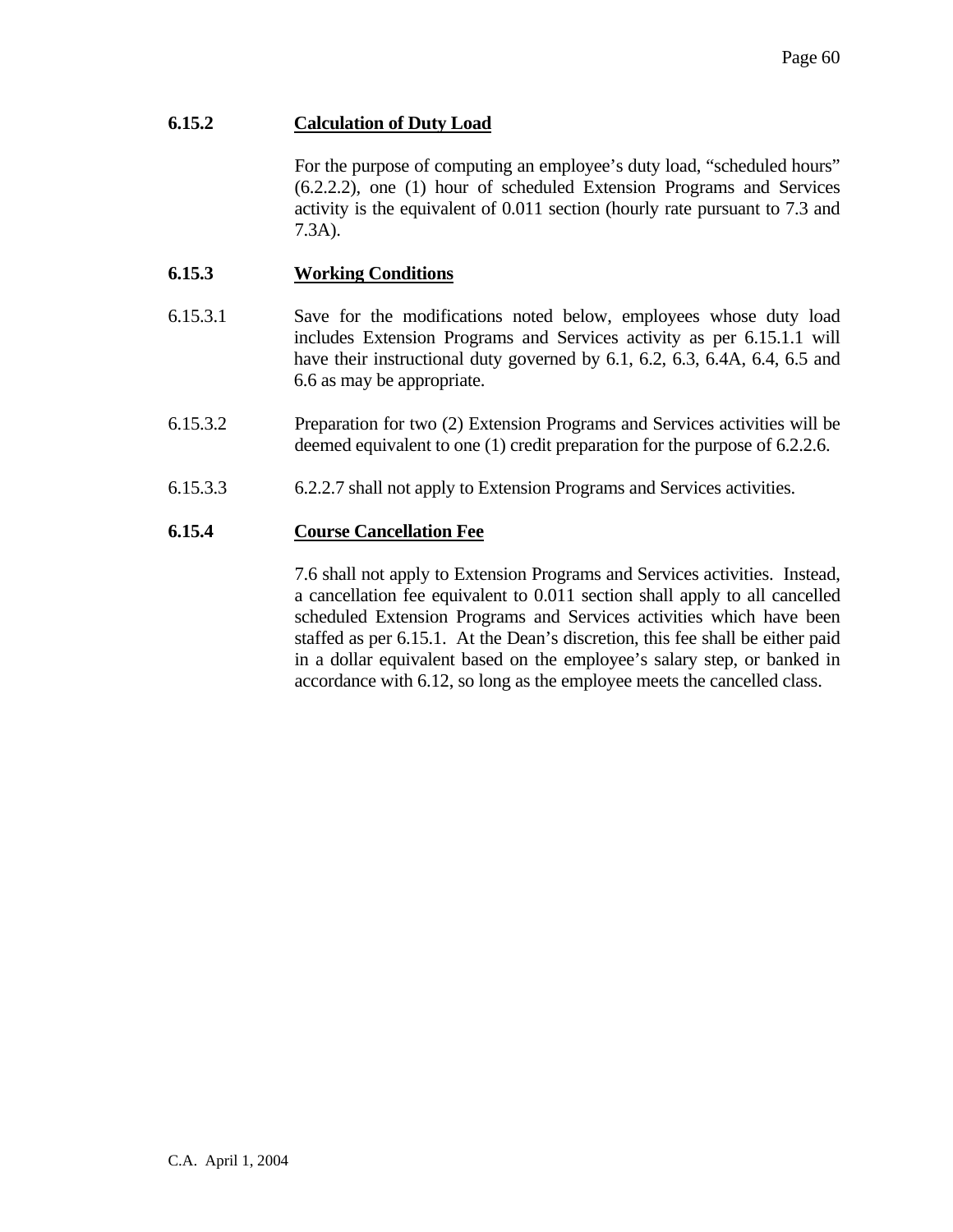# **Article 7 SALARIES AND ALLOWANCES**

#### **7.1 INSTRUCTIONAL SECTION RATE**

The Instructional Section Rate is determined by

*Instructional Section Rate = Per Annum Rate 8*

 The rates of pay "per Instructional Hour" and "per Non-Instructional Hour" are determined for each step as follows: (The factor of 0.011 implies 90.9 hours/section.)

*Per Instructional Section Rate x 0.011 = per Instructional Hour Rate*

*Per Instructional Section Rate <sup>189</sup> = per Non - Instructional Hour Rate*

#### **7.2 "PER INSTRUCTIONAL HOUR" RATE**

 The "per Instructional Hour" rate is applied to substitution and auxiliary appointments for instructors and for faculty assigned to Extension Programs and Services. The "per Non-Instructional Hour" rate is applied to substitution and auxiliary appointments for Counsellors, Librarians and Special Appointees.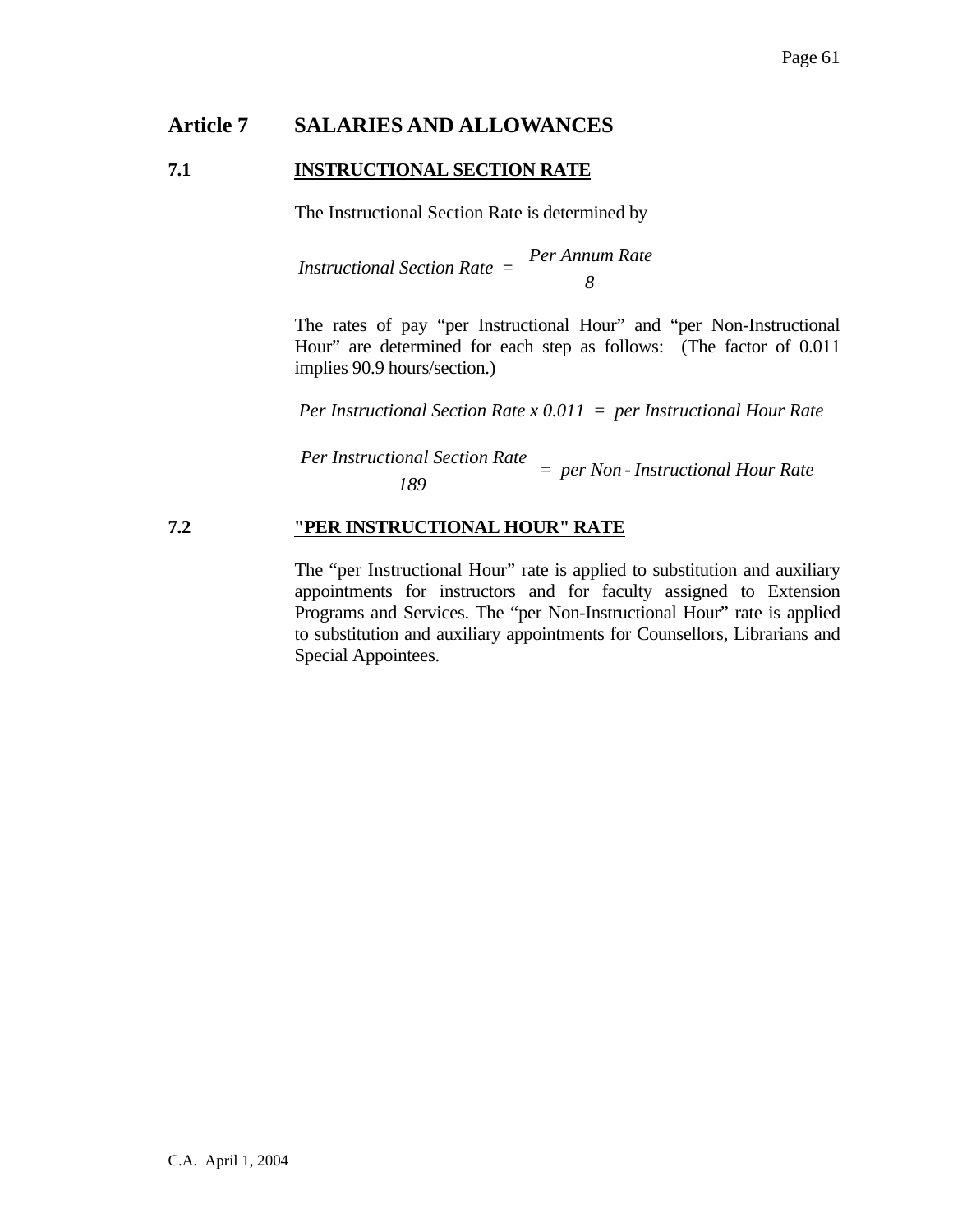# **7.3 SALARY SCHEDULE**

# **7.3.1 Effective April 1, 2004**

# **Instructor, Counsellor, Librarian, Special Appointee**

| <b>Step</b>    | <b>Per Section</b> | Per Annum | Per inst.<br><b>Hour</b> | Per Non-inst.<br><b>Hour</b> |
|----------------|--------------------|-----------|--------------------------|------------------------------|
|                | 9,157              | 73,257    | 100.74                   | 48.45                        |
| $\overline{2}$ | 8,530              | 68,238    | 93.84                    | 45.13                        |
| 3              | 8,181              | 65,445    | 90.00                    | 43.29                        |
| 4              | 7,881              | 63,048    | 86.70                    | 41.70                        |
| 5              | 7,582              | 60,651    | 83.41                    | 40.12                        |
| 6              | 7,282              | 58,254    | 80.11                    | 38.53                        |
| 7              | 6,982              | 55,857    | 76.81                    | 36.94                        |
| 8              | 6,683              | 53,460    | 73.52                    | 35.36                        |
| 9              | 6,383              | 51,063    | 70.22                    | 33.77                        |
| 10             | 6,083              | 48,666    | 66.92                    | 32.19                        |

# **7.3.2 Effective Aug. 1, 2005**

# **Instructor, Counsellor, Librarian, Special Appointee**

| <b>Step</b>    | <b>Per Section</b> | Per Annum | Per inst.<br><b>Hour</b> | Per Non-inst.<br><b>Hour</b> |
|----------------|--------------------|-----------|--------------------------|------------------------------|
| 1              | 9,341              | 74,722    | 102.77                   | 49.43                        |
| 2              | 8,701              | 69,603    | 95.73                    | 46.04                        |
| 3              | 8,345              | 66,754    | 91.81                    | 44.16                        |
| $\overline{4}$ | 8,039              | 64,309    | 88.44                    | 42.54                        |
| 5              | 7,733              | 61,864    | 85.08                    | 40.92                        |
| 6              | 7,428              | 59,419    | 81.72                    | 39.31                        |
| 7              | 7,122              | 56,974    | 78.35                    | 37.69                        |
| 8              | 6,817              | 54,529    | 75.00                    | 36.07                        |
| 9              | 6,511              | 52,084    | 71.63                    | 34.45                        |
| 10             | 6,205              | 49,639    | 68.27                    | 32.84                        |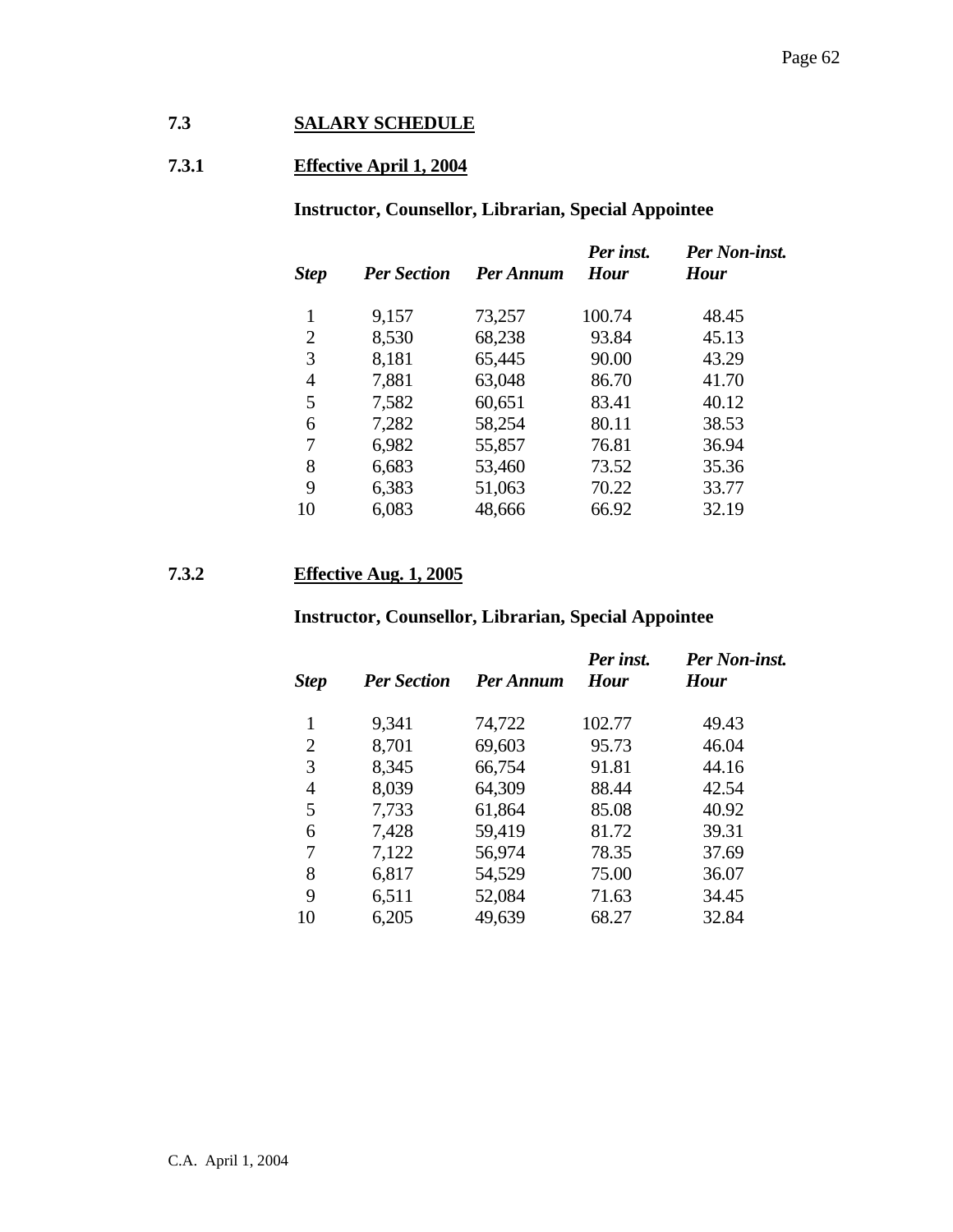#### **7.3.3 Effective April 1, 2006**

| <b>Step</b>    | <b>Per Section</b> | Per Annum | Per inst.<br><b>Hour</b> | Per Non-inst.<br><b>Hour</b> |
|----------------|--------------------|-----------|--------------------------|------------------------------|
| 1              | 9,752              | 78,010    | 107.28                   | 51.60                        |
| $\overline{2}$ | 9,341              | 74,722    | 102.77                   | 49.43                        |
| 3              | 8,701              | 69,603    | 95.73                    | 46.04                        |
| 4              | 8,345              | 66,754    | 91.81                    | 44.16                        |
| 5              | 8,039              | 64,309    | 88.44                    | 42.54                        |
| 6              | 7,733              | 61,864    | 85.08                    | 40.92                        |
| 7              | 7,428              | 59,419    | 81.72                    | 39.31                        |
| 8              | 7,122              | 56,974    | 78.35                    | 37.69                        |
| 9              | 6,817              | 54,259    | 75.00                    | 36.07                        |
| 10             | 6,511              | 52,084    | 71.63                    | 34.45                        |
| 11             | 6,205              | 49,639    | 68.27                    | 32.84                        |
|                |                    |           |                          |                              |

#### **Instructor, Counsellor, Librarian, Special Appointee**

Effective April 1, 2006, the Faculty Salary Schedule (except for PMI) will change from 10 steps to 11 steps. Movement to the 11-Step scale will be as follows:

Step 10 to step 11, step 9 to step 10, step 8 to step 9, step 7 to step 8, step 6 to step 7, step 5 to step 6, step 4 to step 5, step 3 to step 4, step 2 to step 3, step 1 to step 2. A new step 1 has been implemented. As per the Common Agreement, an employee who has spent 12 months at step 1 by April 01, 2006 shall move to the new step on April 1, 2006. Others will proceed to the new step on their normal increment date.

7.3.3.2 Laboratory Supervisors and Instructional Associates are paid at a rate of .85 on the Instructor/Counsellor/Librarian and Special Appointee Salary Schedule in 7.3 and 7.3A (see Schedule Appendix B).

#### **7.3A PRIVATE MUSIC INSTRUCTION SALARY SCHEDULE 7.3A.1 Effective April 01, 2004**

| <b>Step</b> | <b>Per Hour</b> | <b>Per Section</b> | Per Annum |
|-------------|-----------------|--------------------|-----------|
|             | 49.68           | 4,968              | 39,744    |
| 2           | 47.76           | 4,776              | 38,208    |
| 3           | 45.91           | 4,591              | 36,728    |
| 4           | 44.16           | 4,416              | 35,328    |
| 5           | 42.45           | 4,245              | 33,960    |

Section rates are based on 100 per section. Per annum rates are based on 8 sections per annum.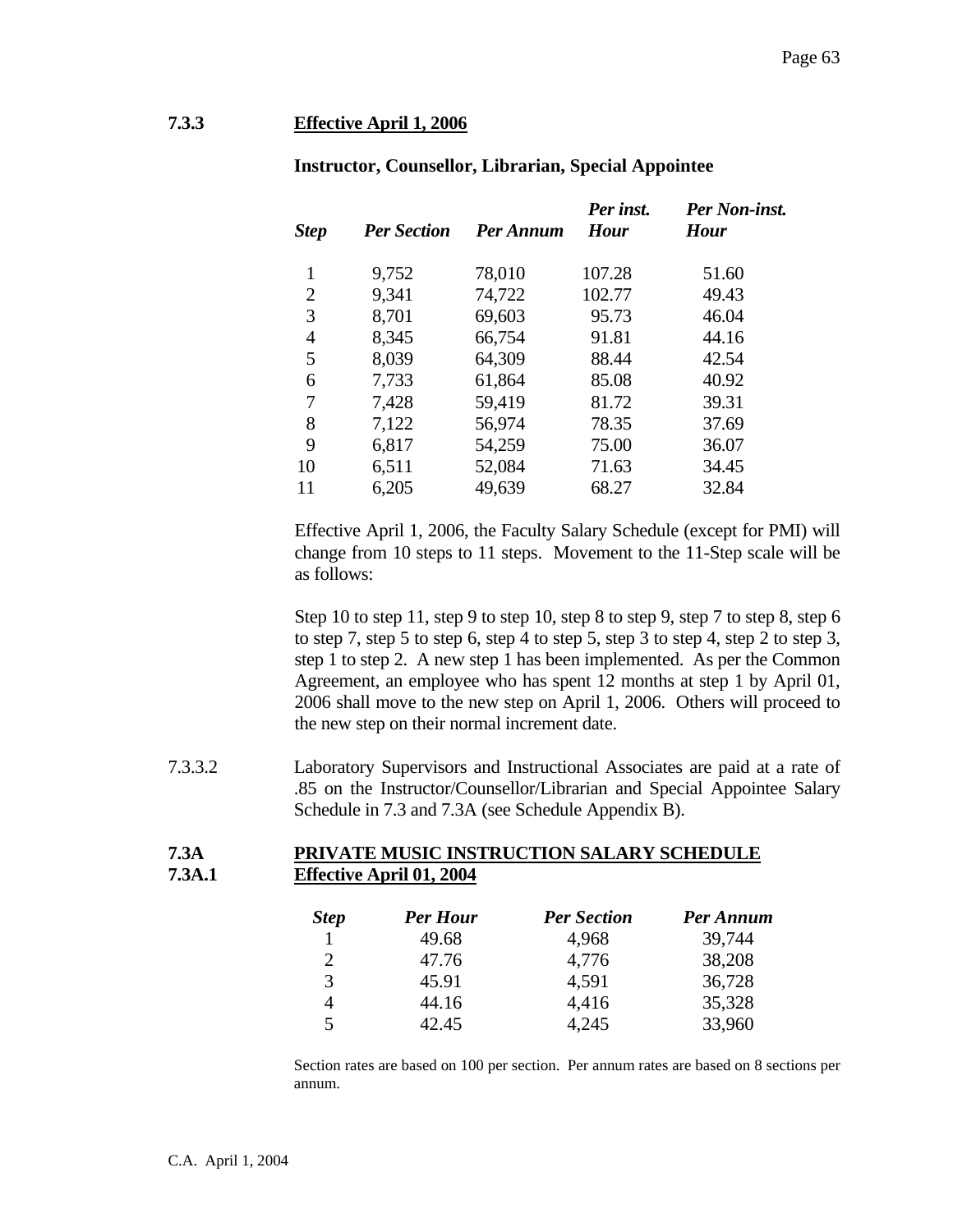#### **7.3A.2 Effective August 01, 2005**

| <b>Step</b> | <b>Per Hour</b> | <b>Per Section</b> | Per Annum |
|-------------|-----------------|--------------------|-----------|
|             | 50.68           | 5,068              | 40,544    |
| 2           | 48.72           | 4,872              | 38,976    |
| 3           | 46.83           | 4,683              | 37,464    |
| 4           | 45.05           | 4,505              | 36,040    |
| 5           | 43.30           | 4,330              | 34,640    |

# **7.3A.3 Effective April 01, 2006**

| <b>Step</b> | <b>Per Hour</b> | <b>Per Section</b> | Per Annum |
|-------------|-----------------|--------------------|-----------|
|             | 52.32           | 5,232              | 41,854    |
| 2           | 50.36           | 5,036              | 40,286    |
| 3           | 48.47           | 4,847              | 38,774    |
|             | 46.69           | 4,669              | 37,350    |
| 5           | 44.94           | 4,494              | 35,950    |

7.3A.4 Effective August 1, 2001, the rate per instructional hour is based on there being one hundred (100) instructional hours per section. This rate includes an allowance for hours necessary to perform the duties of 6.4A.1.2. This rate shall apply to all employees assigned private music instruction regardless of their job classification or appointment status.

# **7.4 VACATION TIME COORDINATOR**

- 7.4.1 During the vacation period of a Coordinator, a Vacation Time Coordinator may be appointed by the Dean to perform the Coordinator's duties. Prior to vacation periods, the Dean shall consult with the coordinated areas and will determine the need for Vacation Time Coordinators. Such appointments shall be made using procedures similar to those defined in 11.1.
- 7.4.2 Vacation Time Coordinators shall be appointed to one (1) or two (2) month appointments and the two (2) appointments of one (1) month need not be contiguous. Normally, it is not intended that vacation time coordination be accomplished through partial month appointments.
- 7.4.2.1 The number of hours per week related to this appointment shall be that which is equivalent to one quarter of a normal duty load for Instructors and the College may not require these hours to be spread over more than two (2) days per week.
- 7.4.2.2 In order to provide some structure to the relationship between the Deans and the Coordinators, and among the Coordinators themselves, a work schedule will be agreed to between each Vacation Time Coordinator and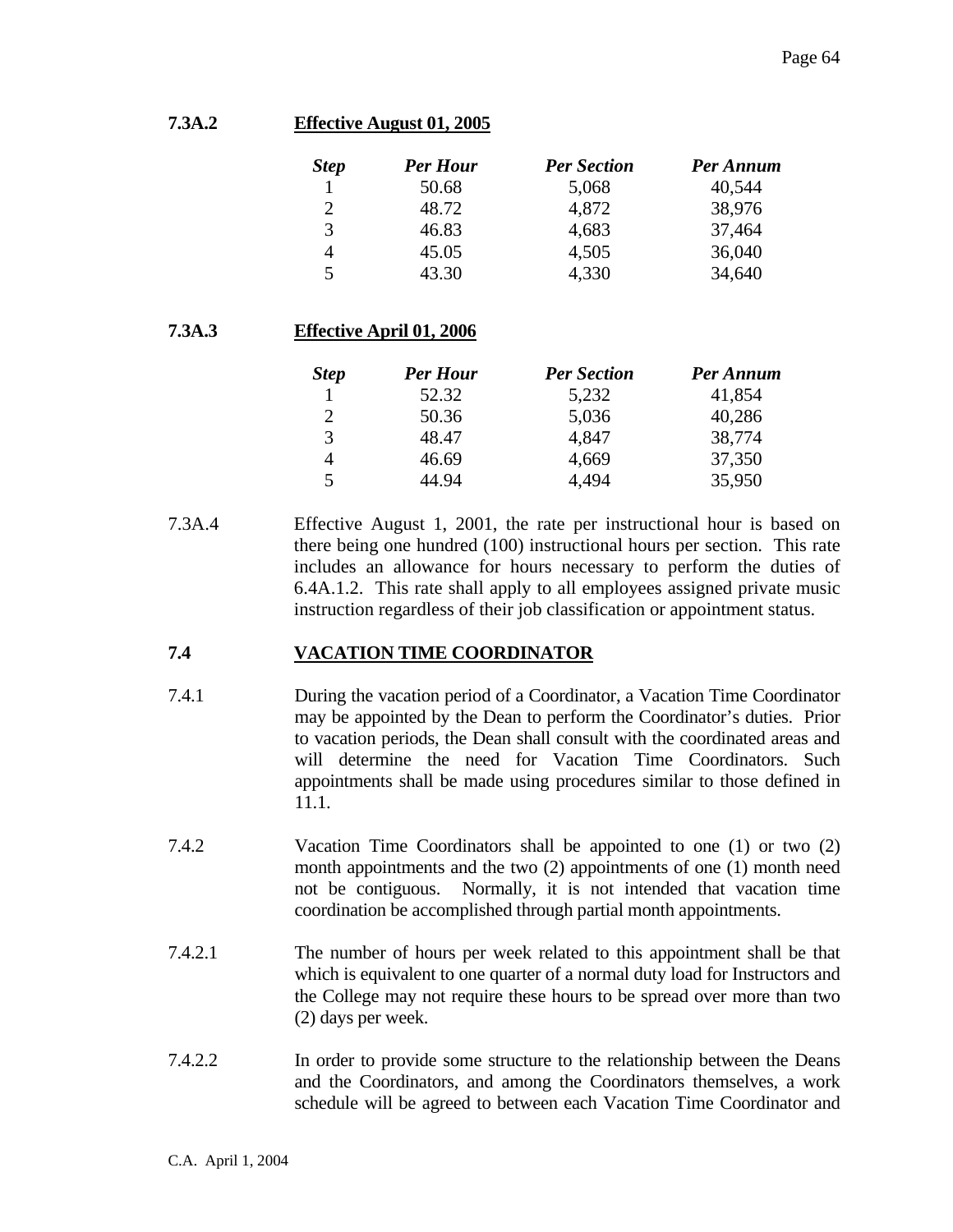the Dean and the work schedules of these Coordinators will provide a commonly scheduled period of at least two hours per week.

7.4.3 Vacation Time Coordinators shall be compensated in an amount equivalent to one-fourth of the salary for one instructional section, for each month of service as a vacation time Coordinator.

# **7.5 PAY PERIOD (DAY AND RATES)**

# **7.5.1 Regular Employees**

- 7.5.1.1 Except as otherwise noted in this Agreement**,** all regular employees shall be paid an annual salary determined by their duty load in the academic year and in accordance with 2.1.2, 2.1.3 and 2.1.4 and the appropriate section or hourly rate (7.3 and 7.3A). The salary shall be paid in equal instalments at each calendar month end. Where the duty load changes during an academic year, the monthly salary for those months remaining in the academic year each shall be an equal instalment of the then revised annual entitlement still owing.
- 7.5.1.2 Regular employees who start and/or terminate their appointment during the academic year will have their total remuneration pro-rated on the basis of their completed duty load.

# **7.5.2 Non-Regular Employees**

- 7.5.2.1 Non-regular employees may be paid over the academic year if they meet the following criteria:
- 7.5.2.1.1 A history of working at least four sections per academic year,
- 7.5.2.1.2 Assigned at least four sections each year that this article applies to him/her,
- 7.5.2.1.3 Workloads for the non-regular employee are submitted at the same time as those for regular employees and cover the entire academic year, and
- 7.5.2.1.4 Are members of the College Pension Plan.
- 7.5.2.2 Non-regular employees being paid under 7.5.2.1 cannot revert back to the non-regular payroll without proper notice for the beginning of the next academic year
- 7.5.2.3 All non-regular employees shall be paid a salary determined by their duty load and appointment period, and, in accordance with the appropriate section rate (7.3 and 7.3A), the salary shall be paid at each month end within the appointment period. A non-regular employee who wishes to be paid according to 7.5.2.1 must notify the College no later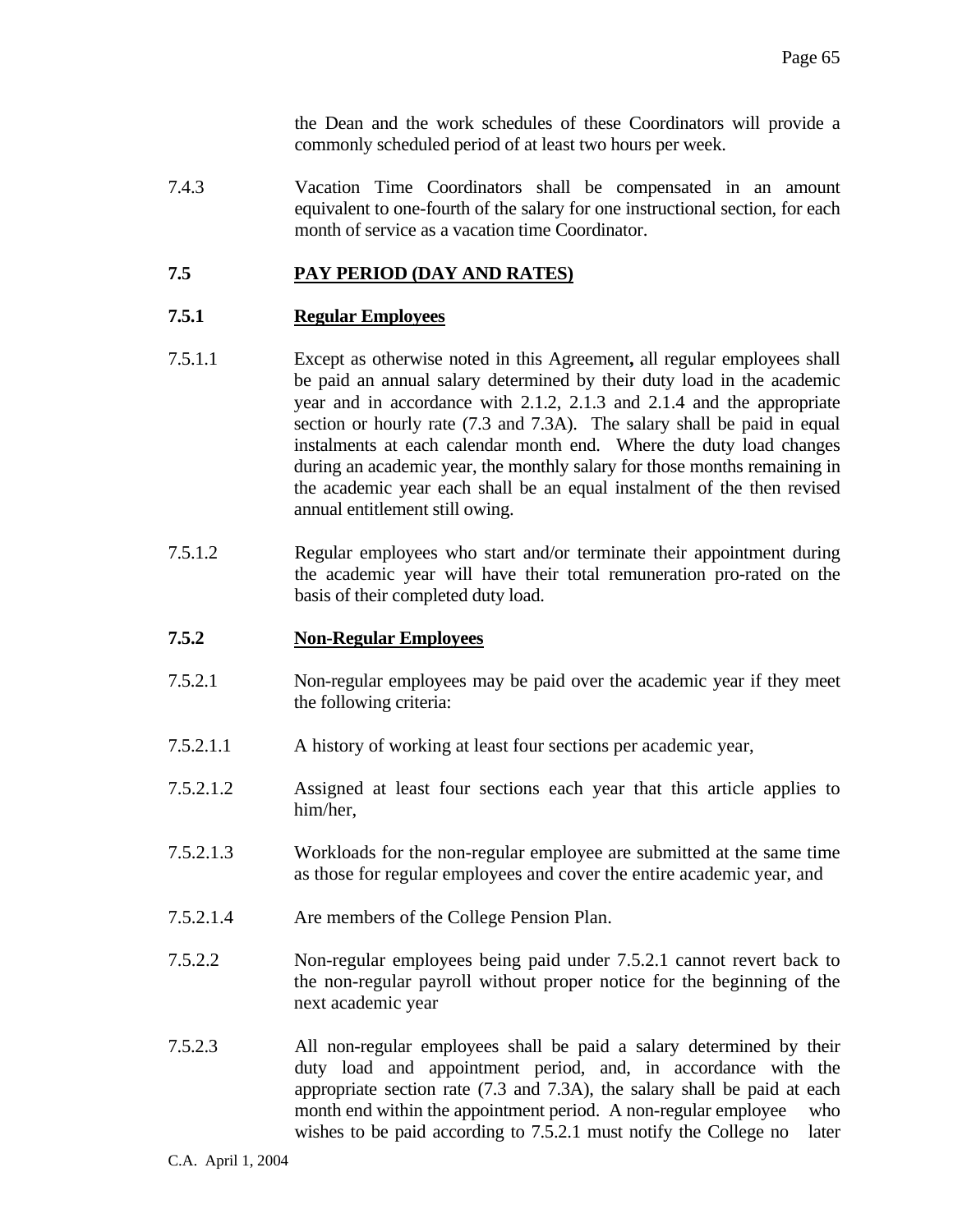than August 1 of the academic year that they wish the 7.5.2.1 method of payment to begin.

7.5.2.4 The section rate shall be pro rata for appointments of less than one section.

#### **7.5.3 Deposit of Pay Cheque**

 The College shall deposit employees' monthly pay cheques in an account at a financial institution designated by the employee. This article applies to all regular employees and those non-regular employees as designated by the College.

#### **7.5.4 Payment for Small Workload Amounts**

- 7.5.4.1 Workload adjustments during a term totalling less than 0.5 sections or section equivalents will be accumulated and paid at the end of term.
- 7.5.4.2 Workload assignments of less than 0.5 sections or section equivalents will be paid in a lump sum on the next pay period after completion of the assignment.

#### **7.6 PAYMENT FOR PREPARATION OF COURSE NOT TAUGHT**  (see 2.8)

- 7.6.1 In the event that a regular part time or non-regular employee has prepared for a course on the understanding that s/he is to teach the course, s/he shall be paid up to one-fifth (1/5) of the amount which would have been paid if the course had been taught in the event s/he does not teach the course in the term intended. No payment will be made if there are further assignments that result in a full annual workload. If the likelihood of a full annual workload is small, then payment may be advanced before the total annual workload is confirmed.
- 7.6.2 The exact amount of preparation pay shall be at the discretion of the Coordinator and the Dean, computed within the parameters of the factors provided herein.
- 7.6.3 The factor assigned will reflect:
- 7.6.3.1 the extent to which a course outline has been revised and improved by the instructor,
- 7.6.3.2 the extent to which course material has been prepared by the instructor,
- 7.6.3.3 the amount of course preparation done by the instructor,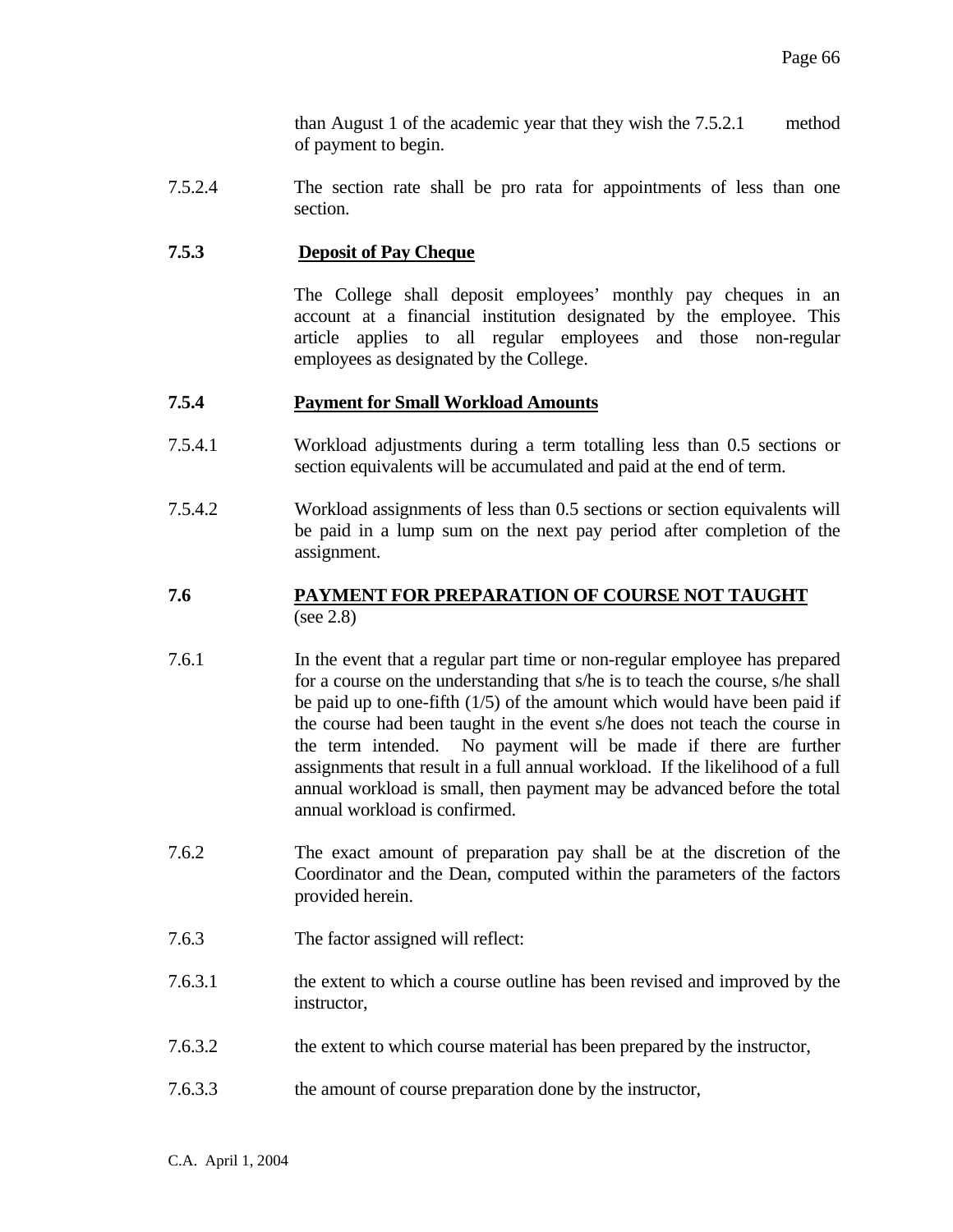- 7.6.3.4 the ordering of textbooks, library books, course/lab supplies, media supplies, arranging guest speakers, field trips,
- 7.6.3.5 the extent to which ancillary matters have been completed,
- 7.6.3.6 whether or not the cancelled class was met by the employee (the purpose of this meeting may be to advise of cancellation and to explain the alternatives open to students); and
- 7.6.3.7 the extent to which the employee has been available to his/her Coordinator and the activities of the Division.

#### **7.6.4 Circumstances and Factors**

| Established course but not previously   |  |
|-----------------------------------------|--|
|                                         |  |
| Established course that has been taught |  |
|                                         |  |

- 7.6.4.1 The Factor assigned by the Coordinator and the Dean will be applied to the stipend for one section to determine the allowance.
- 7.6.5 Where an employee is assigned multiple sections of the same course, and some but not all of these sections are cancelled, a fee equivalent to the amount paid for two instructional hours, or section equivalency, will be paid for each section cancelled prior to and/or at the end of the late registration period, if the employee met the course.
- 7.6.5.1 Multiple sections of the same course not met by the employee will qualify for the fee under 7.6.5 if the Coordinator agrees that the different sections of the same course require substantially different preparation.

# **7.7 COMPENSATION FOR MULTI-LOCATION WORK**

- 7.7.1 For the purposes of this article, all sites in the Lower Mainland north of the U.S. border up to and including the municipalities on the North Shore, and as far east as Coquitlam, Pitt Meadows and Surrey (Langley, Maple Ridge and further east are outside of this area) are deemed to be a single location known as Lynnmour.
- 7.7.1.1 Employees who are required to travel to more than one site in 7.7.1 on the same day shall be reimbursed for kilometres driven at the College's current rate.
- 7.7.2 Employees who, as provided for in 6.8, accept an assignment to work in more than one location and therefore spend time in "excess travel" shall be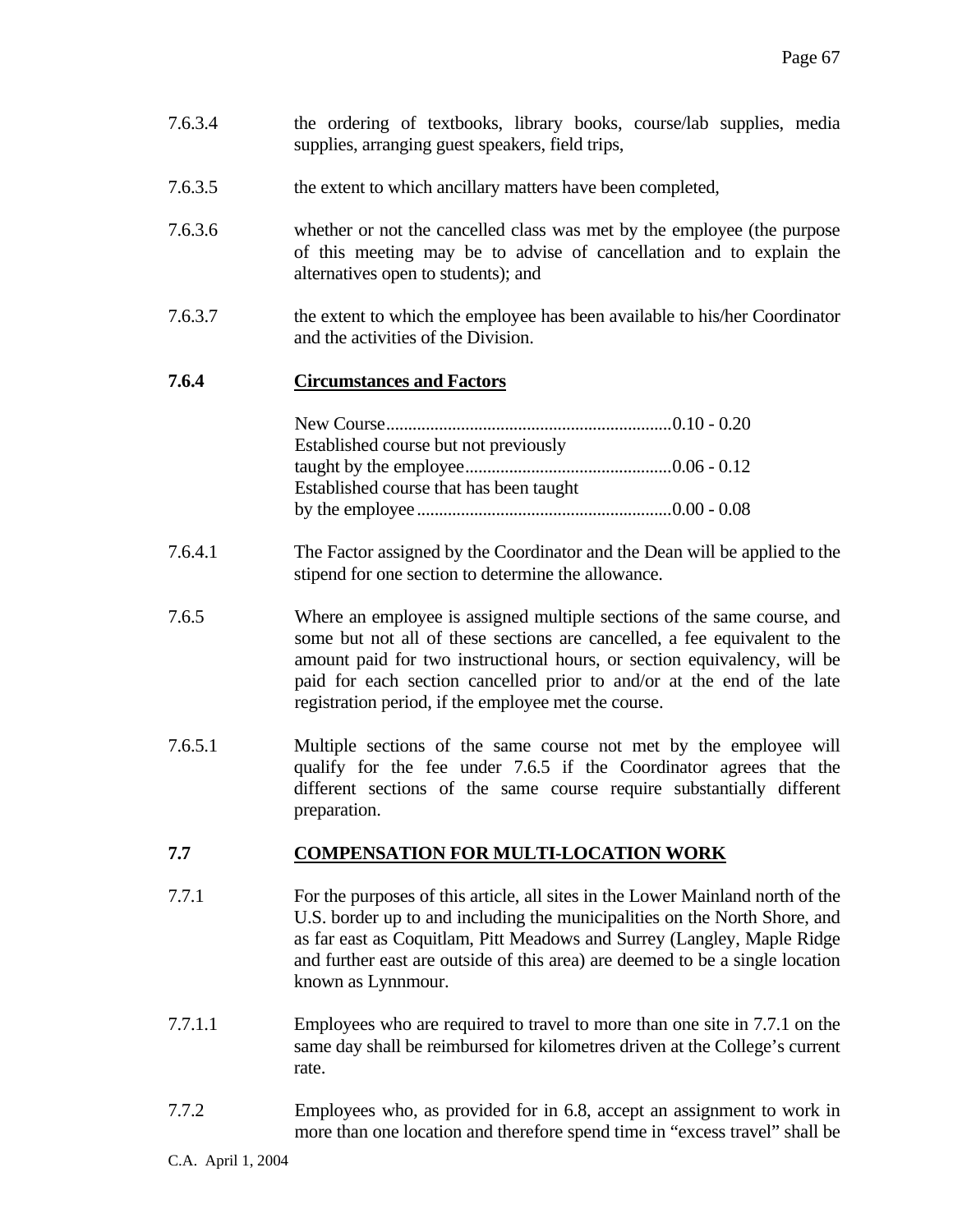compensated over and above reimbursements for their travel expenses as set out below.

7.7.3.1 Subsections 7.7.3.1.1 and 7.7.3.1.2 below define the stipend and section equivalency for any amount of "excess travel." Employees with less than a full duty load in effect are compensated in accordance with 7.7.3.1.1 so long as their duty load does not exceed a full duty load. Employees with a full duty load are compensated in accordance with 7.7.3.1.2 which section equivalency may be banked or paid as per 6.11 and 6.12.

7.7.3.1.1

$$
Stipend = \frac{Salary \, per \, section \, per \, term}{15,600} \, x \, No. \, of \, km \, of \, "excess \, travel"
$$

- 7.7.3.1.2 *Section equivalency =*  $\frac{No. \text{ of } km \text{ of } "excess \text{ travel}}{15,600}$ *15,600* " excess travel"
- 7.7.3.2 The number of km of "excess travel" is computed as multiples of the following standard round trip distances:

| Lynnmour/Pemberton  | 325 km            |
|---------------------|-------------------|
| Lynnmour/Mt. Currie | 345 km            |
| Lynnmour/Sechelt    | $125 \mathrm{km}$ |
| Lynnmour/Squamish   | 145 km            |
| Lynnmour/Whistler   | 260 km            |
| Squamish/Pemberton  | 180 km            |
| Squamish/Sechelt    | 164 km            |
| Squamish/Mt. Currie | $200 \mathrm{km}$ |
| Squamish/Whistler   | 115 km            |
| Sechelt/Whistler    | 279 km            |
|                     |                   |

- 7.7.3.3 For each pair of locations, the first named location is deemed to be the location from which the "excess travel" commences.
- 7.7.3.4 A round trip distance of "excess travel" may be claimed each day the employee travels to the second named location.

#### **7.8 ANNUAL AND GENERAL HOLIDAYS**

- 7.8.1 Any expression of rates (annual, monthly, per section and/or hourly) is inclusive of any entitlement for vacation and statutory holiday pay under this agreement and/or arising from the application of 9.2.
- 7.8.2 Notwithstanding 7.8.1, a Laboratory Supervisor or Instructional Associate paid by the hour and normally scheduled to work on a day which is a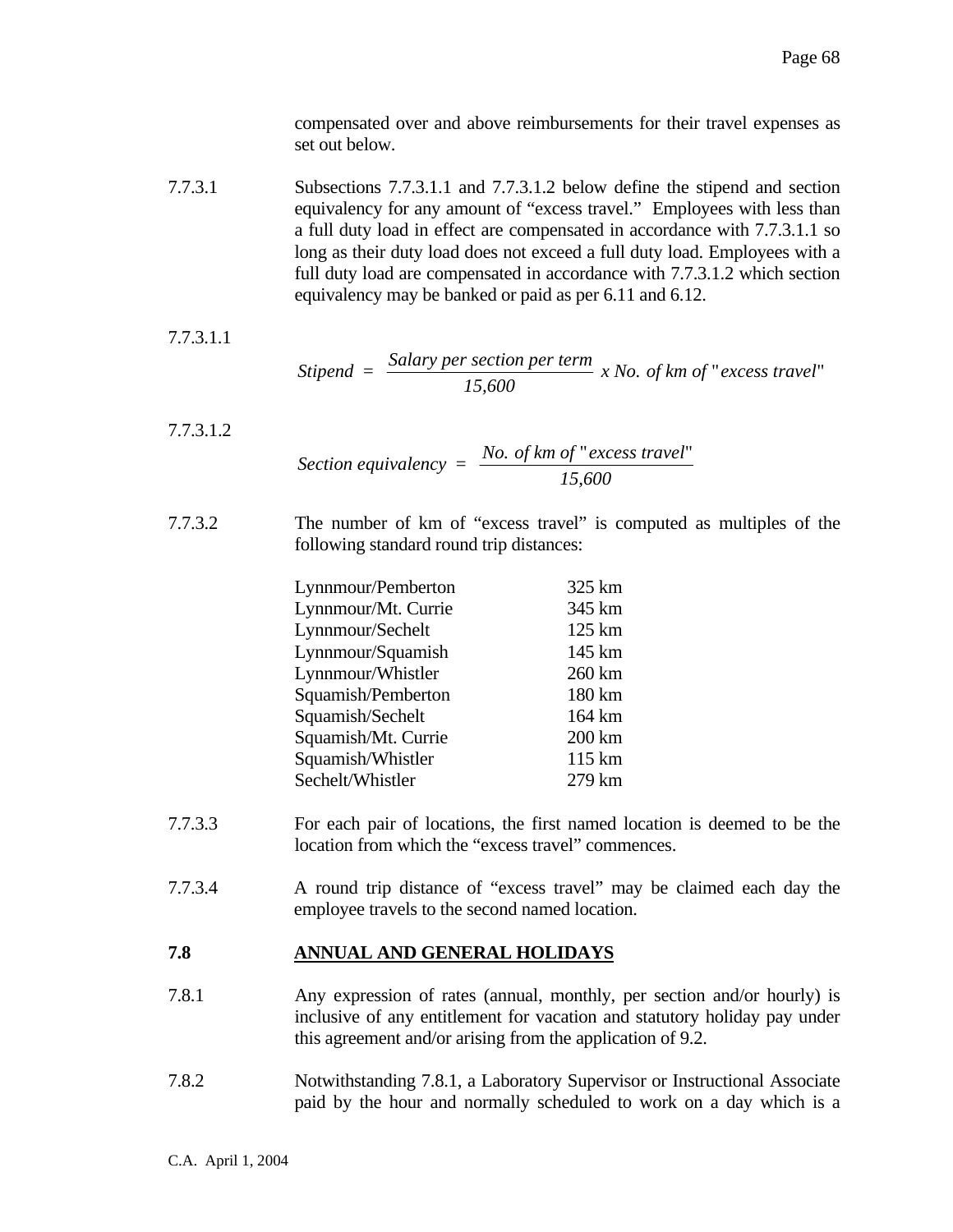statutory holiday per 9.2, will be paid for those hours which would otherwise have been worked.

# **7.9 CHALLENGE EXAMS**

7.9.1 The College shall pay faculty for a minimum of two instructional hours for preparing, administering and evaluating a challenge exam.

## **7.10 PRIOR LEARNING ASSESSMENT**

- 7.10.1 PLA Assessors will be paid under Category 4, work for 3 hours to do a prior learning assessment where the student is seeking prior learning credits for a 3-credit course.
- 7.10.2 Unless special arrangements have been made prior to the assessment being done, the PLA Assessor will be paid under Category 4, work for 4 hours to do a prior learning assessment where the student is seeking prior learning credits for courses in a similar discipline in excess of 3 credits.
- 7.10.3 Where the prior learning assessment is done by a challenge exam, 7.9 will apply.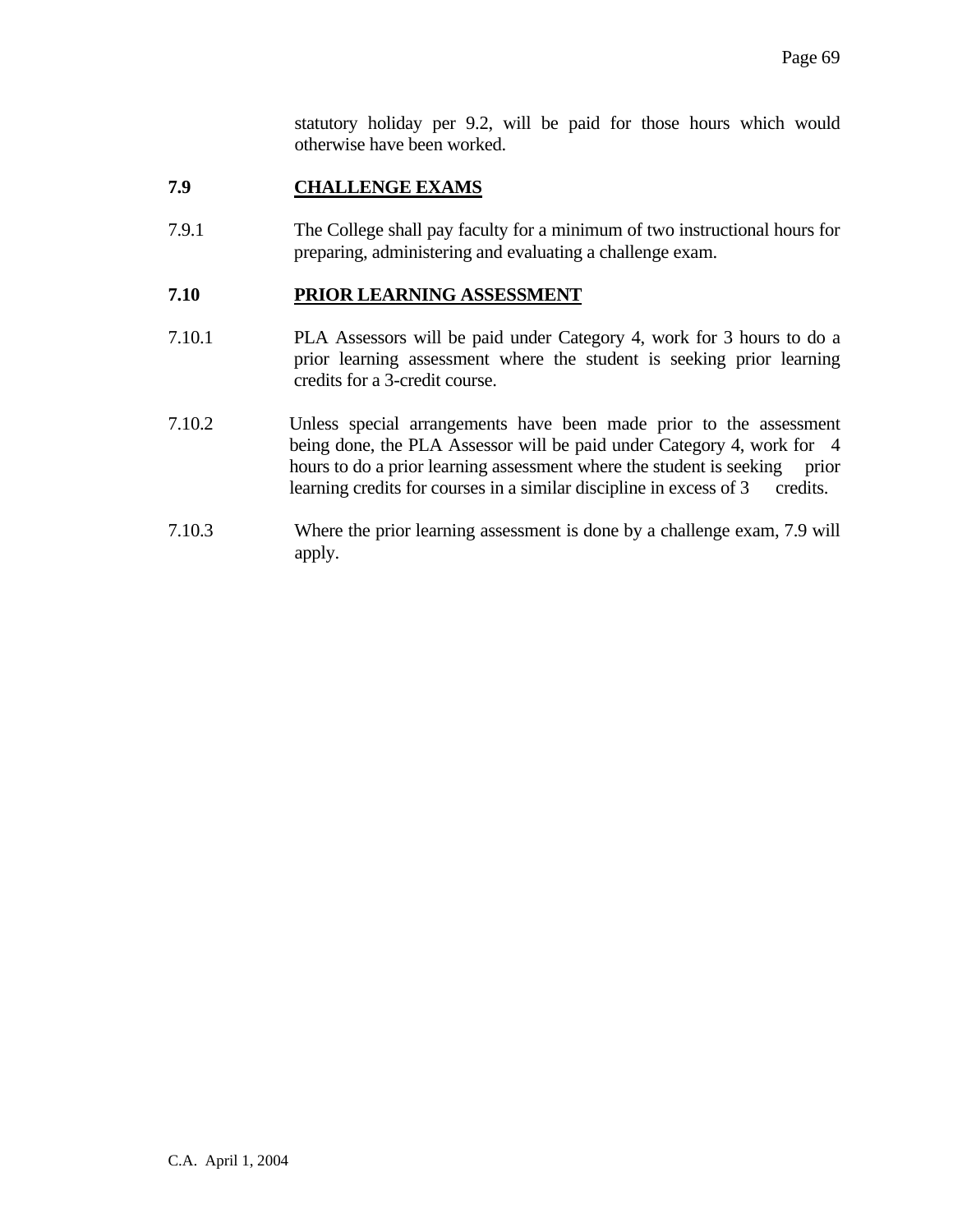# **Article 8 SALARY SCALE PLACEMENT CRITERIA**

## **8.1 REGULAR EMPLOYEES OTHER THAN LABORATORY SUPERVISORS, INSTRUCTIONAL ASSOCIATES AND PRIVATE MUSIC INSTRUCTORS**

- 8.1.1 The following criteria shall be used in determining where the regular employee or the non-regular employee as provided in 8.4.4.2 shall be placed on the scale. This article does not apply to Laboratory Supervisors, Instructional Associates and Private Music Instructors.
- 8.1.1.1 University or College Teaching Assistanceships up to one-half (1/2) step for each year of relevant Teaching Assistanceship (0 - 1/2 steps).
- 8.1.1.2 Business Experience up to one step for each year of relevant business experience (0 - 1 step).
- 8.1.1.3 Research or University Experience up to one step for each year of related research or university experience, or other equivalent teaching experience in the capacity of a Research Associate, or Lecturer at an accredited College, University or Institute (0 - 1 step).
- 8.1.1.4 College or Secondary School Teaching Experience up to one step for each year of full-time teaching experience (0 - 1 step).
- 8.1.1.5 College or University Laboratory experience up to one-half step for each year of college or university laboratory experience (0 - 1/2 step).
- 8.1.1.6 Up to one step for participation in the development of Capilano College while serving as a part-time instructor (one step is the maximum in this category).
- 8.1.1.7 One step for completed Ph.D. on being appointed full-time to the College or one step on being appointed full-time to the College for an academic degree or equivalent, appropriate to their subject area or the professional development of the employee, that is in excess of the degree(s) or equivalent accreditation normally required for his/her position. The determination of whether an employee has attained an "equivalent" to an academic degree shall be made by the Vice President of Human Resources. The Vice President of Human Resources' decision may be appealed by the employee to the Placement Committee.
- 8.1.1.8 Not more than one step can be accumulated for any given calendar year.
- 8.1.1.9 Upon final analysis of all criteria factors, the applicant shall be placed on the nearest salary step.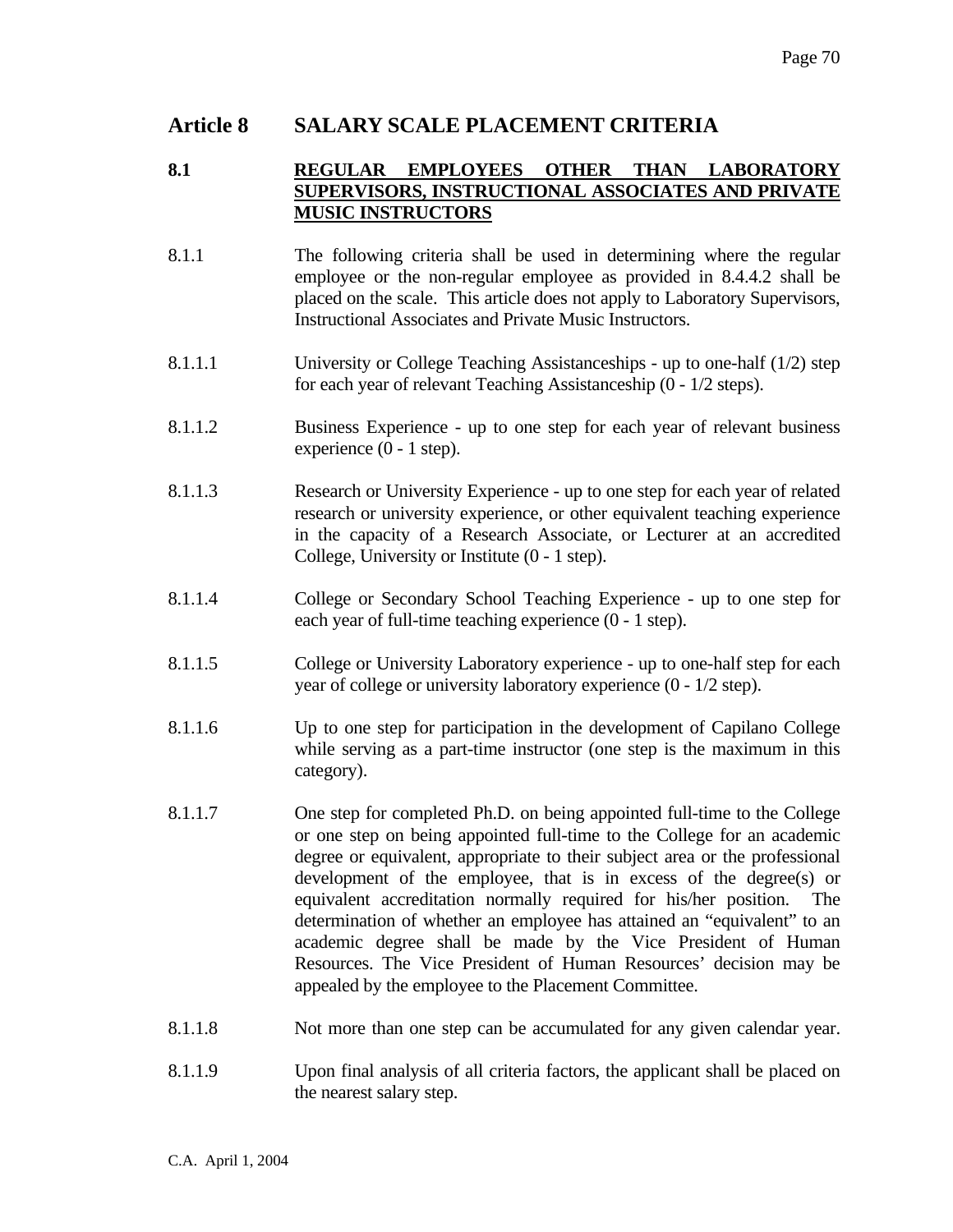8.1.1.10 Where the criteria indicate a year or full-time, pro rata recognition will be given for portions thereof.

## **8.1.2 Regular Laboratory Supervisors and Instructional Associates**

 The following criteria shall be used in determining where on the scale a regular Laboratory Supervisor or Instructional Associate shall be placed:

- 8.1.2.1 University or College Teaching Assistanceships up to one-half (1/2) step for each year of relevant teaching assistanceship (0 - 1/2).
- 8.1.2.2 Business experience up to one step for each year of relevant business experience (0 - 1 step).
- 8.1.2.3 Research or University Experience up to one-half (1/2) step for each year of related research, university experience, or other equivalent teaching experience  $(0 - 1/2 \text{ step})$ .
- 8.1.2.4 College or Secondary School Teaching Experience or the equivalent up to one-half  $(1/2)$  step for each year full-time teaching experience  $(0 - 1/2)$ step). Capilano College teaching experience - up to one (1) step for each year of full-time teaching experience (0 - 1 step).
- 8.1.2.5 College or University Laboratory Experience up to one step for each year of college or university laboratory experience or conventional seminar experience (0 - 1 step).
- 8.1.2.6 Up to one step for participation in the development of Capilano College while serving as a part-time Laboratory Supervisor or Instructional Associate (one step is the maximum in this category).
- 8.1.2.7 Up to one step for complete post basic certification in the related field on being appointed full-time to the College.
- 8.1.2.8 Not more than one step can be accumulated for any given calendar year.
- 8.1.2.9 Upon final analysis of all criteria factors, the applicant shall be placed on the nearest salary step.
- 8.1.2.10 Where the criteria indicates a year of full-time, pro rata recognition will be given for portions thereof.

#### **8.1.3 Regular Private Music Instructor**

 The following criteria shall be used in determining where on the scale a regular Private Music Instructor shall be placed: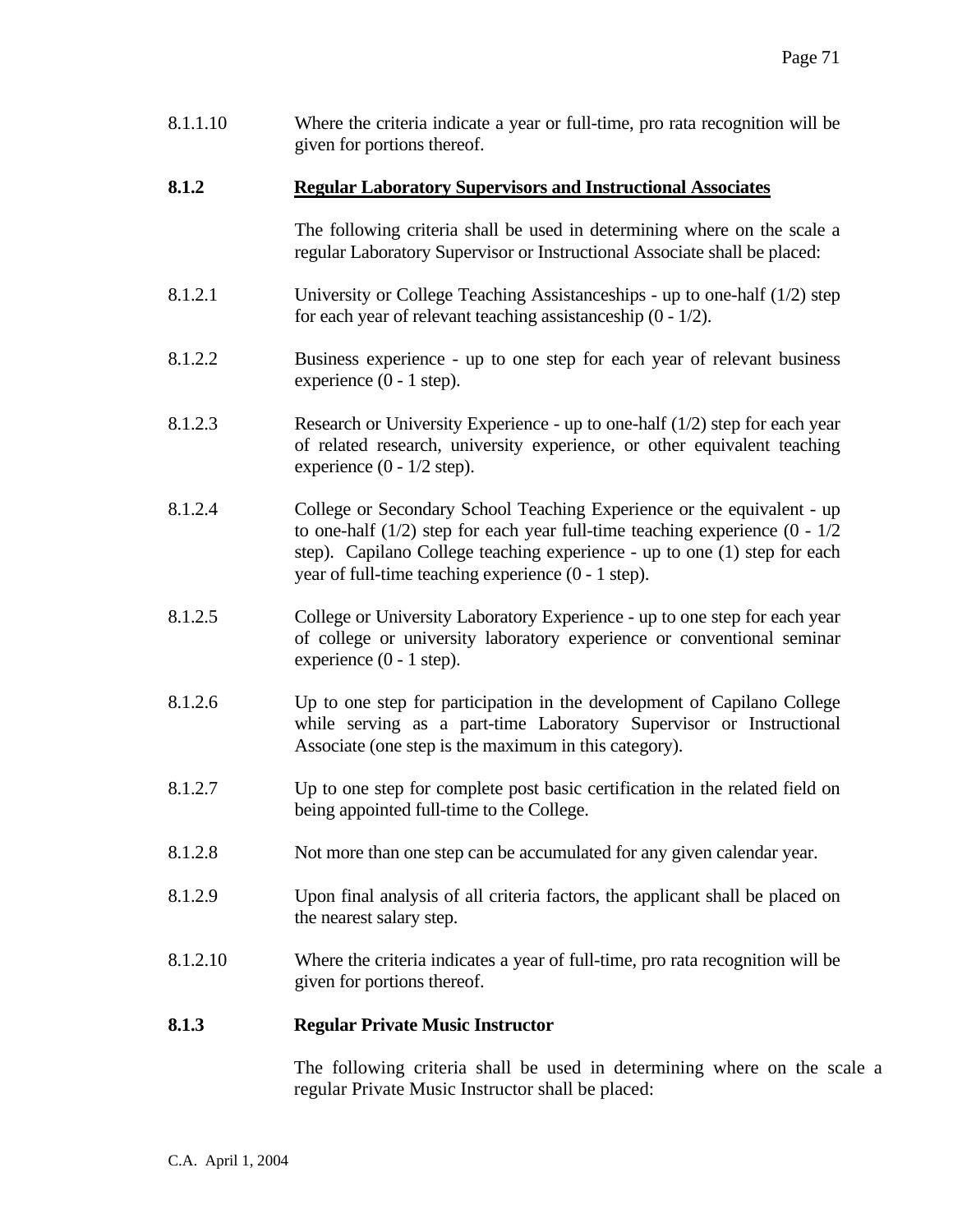- 8.1.3.1 University or College Teaching Assistantships up to one-half (1/2) step for each year of relevant teaching assistantship (0 - 1/2).
- 8.1.3.2 Experience as a Professional Musician up to one step for each year of relevant business experience (0 - 1 step).
- 8.1.3.3 Research or University Experience up to one-half (1/2) step for each year of related research, university experience, or other equivalent teaching experience  $(0 - 1/2 \text{ step})$ .
- 8.1.3.4 College or Secondary School Teaching Experience or the equivalent up to one-half (1/2) step for each year full-time teaching experience (0 - 1/2 step). Capilano College teaching experience - up to one (1) step for each year of full-time teaching experience (0 - 1 step).
- 8.1.3.5 College or University Private Music Instruction Experience up to one (1) step for each year of College or University Private Music Instruction experience (0 - 1 step).
- 8.1.3.6 Up to one (1) step for participation in the development of Capilano College while serving as a part-time Private Music Instructor (one step is the maximum in this category).
- 8.1.3.7 Up to one (1) step for complete post basic certification in the related field on being appointed full-time to the College.
- 8.1.3.8 Not more than one step can be accumulated for any given calendar year.

## **8.2 INITIAL PLACEMENT DETERMINATION**

- 8.2.1 All employees about to be evaluated for placement on the applicable salary scale shall prepare a detailed summary of their teaching, education, research, laboratory and other related work experience as set out in 8.1, 8.1.2 or 8.1.3.
- 8.2.2 The candidate or employee, and the Vice President of Human Resources shall meet and attempt to arrive at a consensus about the number of steps to be given for the related work experience of the candidate or employee. The candidate or employee shall have the opportunity to submit additional information, if any, which the candidate or employee feels could affect his or her placement.
- 8.2.3 If a consensus is not reached, the Vice President of Human Resources shall consider the information provided and make a reasonable decision. The Vice President of Human Resources shall provide the candidate or employee with a reasoned written decision.

### **8.3 SCALE PLACEMENT APPEALS** (see 2.8)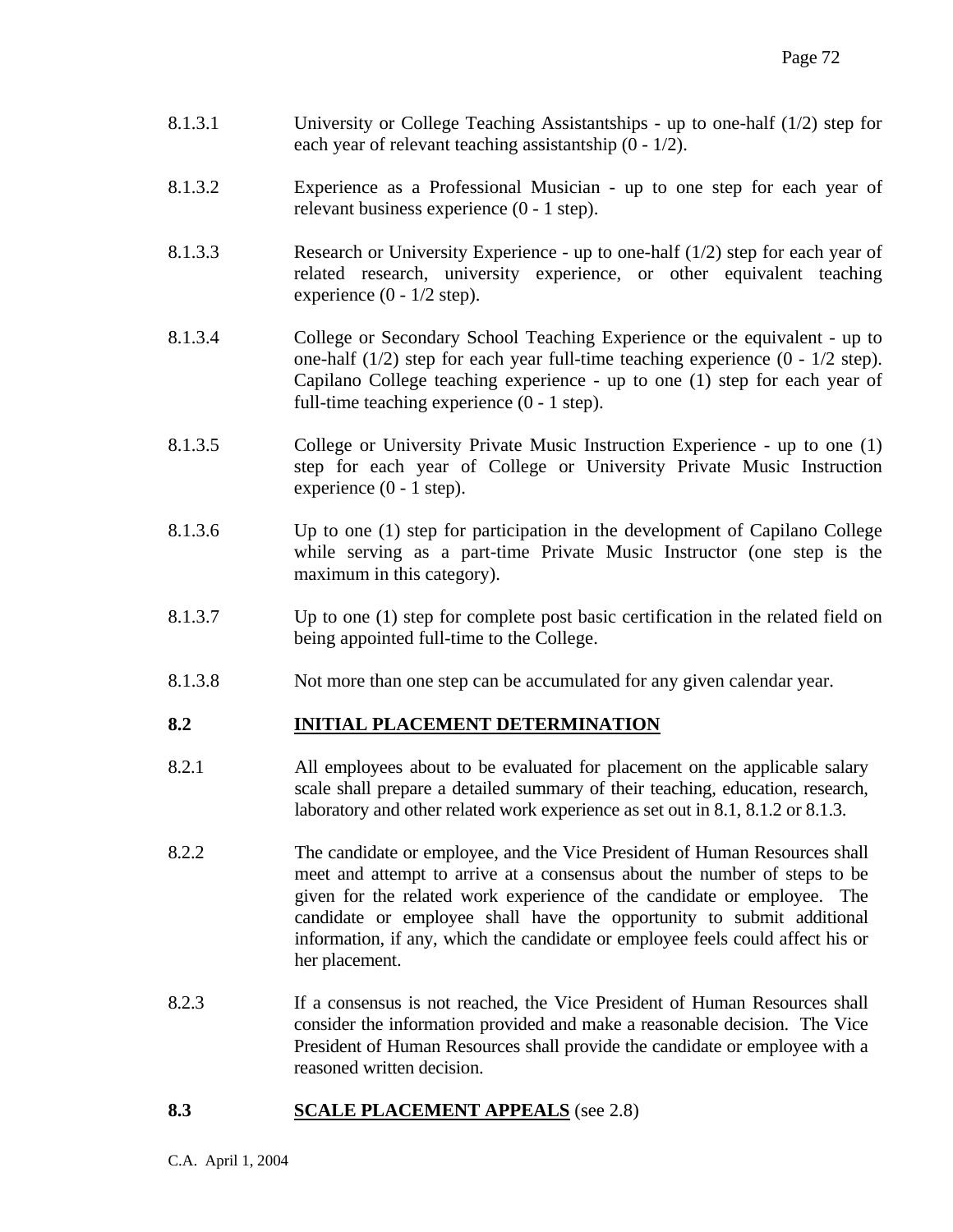- 8.3.1 There shall be a Placement Review Committee consisting of two relevant Instructional Managers, one (1) member of the unit appointed by the Union, and one (1) member of the unit appointed by the person seeking a review of his/her placement on the salary scale.
- 8.3.2 An employee may appeal his/her placement on salary scale from the period commencing three (3) months after placement and terminating six (6) months after the date of placement.
- 8.3.3 Such an appeal may be based on the application of the criteria to his/her placement on the salary scale, or on the basis that the data and information concerning the position appointment provided or presented to the employee at the time of, and prior to his/her appointment, were lacking in information which would have been material to the consideration of the salary offered with the appointment.
- 8.3.4 The employee cannot introduce any additional personal data or information which was not included in his/her curriculum vitae or Application for Appointment considered by the College at the time of hiring, unless such data or information is relevant having regard for the data and information which the College failed to make known to the employee under 8.3.3.
- 8.3.5 The Placement Review Committee may make the recommendation to the relevant Instructional Manager that an employee be placed in a new position on the salary scale, but no such recommendation shall be made unless reached by the Committee by consensus.
- 8.3.6 If the relevant Instructional Manager does not implement a recommendation of the Placement Review Committee, at the option of the employee, the matter shall be referred to a third party chosen jointly by the College and the Union primarily for his/her ability to assess professional credentials. The decision of this third party shall be final.
- 8.3.7 If a new regular employee's placement on the salary scale is changed as a result of his or her request for a placement review, the new placement will be effective at the date of commencement of the employee's appointment.

## **8.4 SALARY INCREMENTS**

This article does not apply to Private Music Instructors. See 8.4.5.

## **8.4.1 Regular Employees**

8.4.1.1 Subject to the other provisions of this Agreement, a regular full-time employee will advance one step on the salary schedule as of each first day of August following his/her commencement date.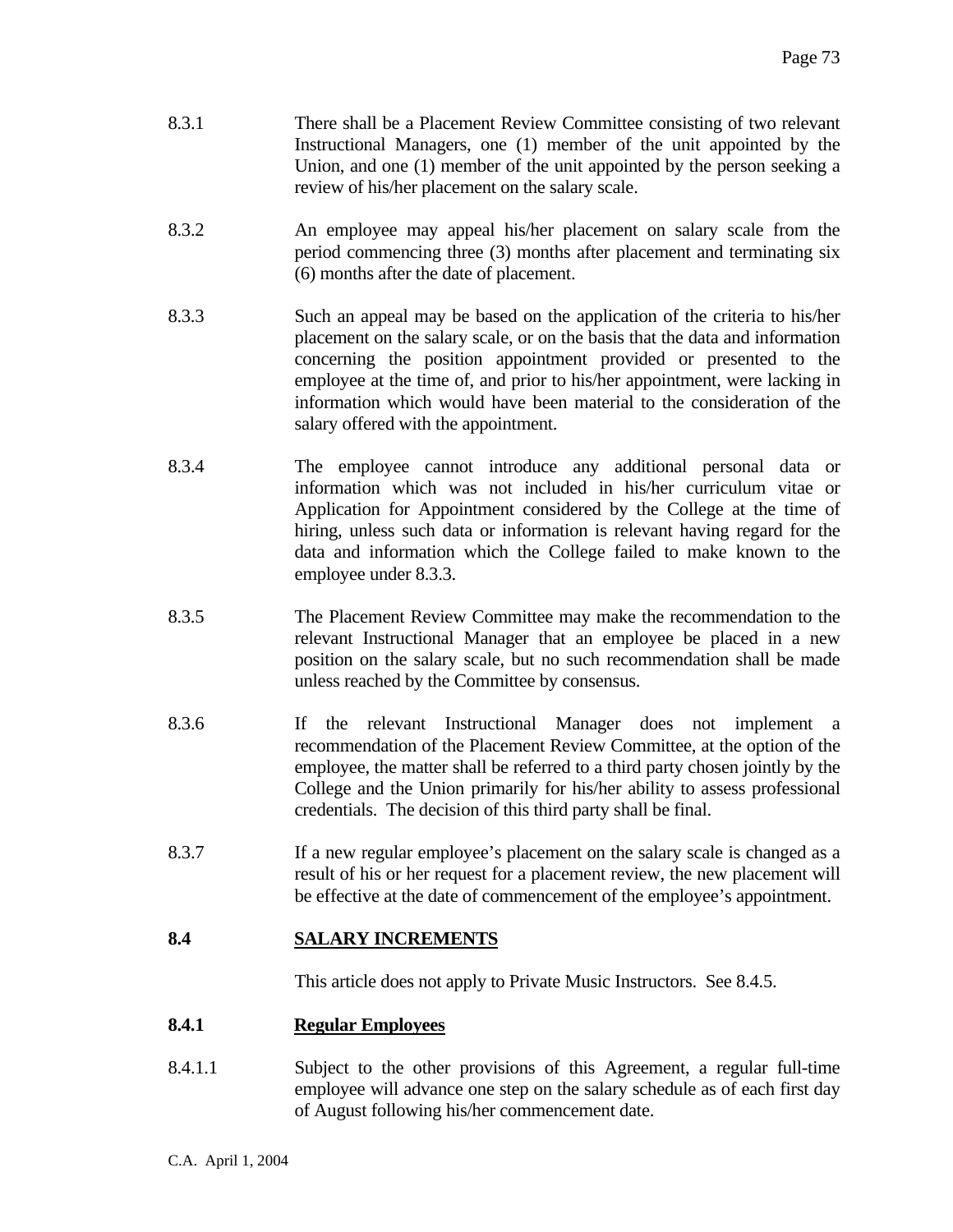- 8.4.1.2 Subject to the other provisions of this Agreement, a regular part-time employee will advance one step on the salary schedule upon completion of every eight (8) sections.
- 8.4.1.3 When an employee attains an academic degree or equivalent appropriate to their subject area or the professional development of the employee during employment at Capilano College, and this degree or equivalent is in excess of the degree(s) or equivalent accreditation normally required for his/her position, the employee shall advance one (1) step on the salary schedule on his/her next increment date, in addition to their increment progression described in 8.4.1.1 and 8.4.1.2 above. The determination of whether an employee has attained an "equivalent" to an academic degree shall be made by the Vice President of Human Resources. The Vice President of Human Resources' decision may be appealed by the employee to the Placement Committee.

## **8.4.2 Exceptions**

- 8.4.2.1 Subject to the other provisions of this Agreement, any regular full-time employee working more than half of a full-time load in an academic year (August 1 to July 31) shall receive his/her due regular step increment on the following August 1. Any RFT employee working half of a full-time load or less in an academic year shall not be eligible to receive a regular step increment on the following August 1, unless the sections or section equivalencies worked by the employee have equalled 8 sections since their last increment.
- 8.4.2.2 The increment date shall not be delayed for periods during leave of absence without pay when on an assignment related to the employee's College assignment and when so approved by the Vice-President Academic Affairs at the time the leave was granted.
- 8.4.2.3 In case of absence because of illness, no change in the increment date shall be made for absence totalling sixty (60) assigned duty days or less in any academic year.
- 8.4.2.4 Any absence from duty with pay shall not result in a delay in the increment.
- 8.4.2.5 The increment date cannot be advanced.

## **8.4.3 Regular Part-time Employees**

8.4.1.3 through 8.4.2.5 shall apply equally to regular part-time employees.

## **8.4.4 Non-Regular Employees**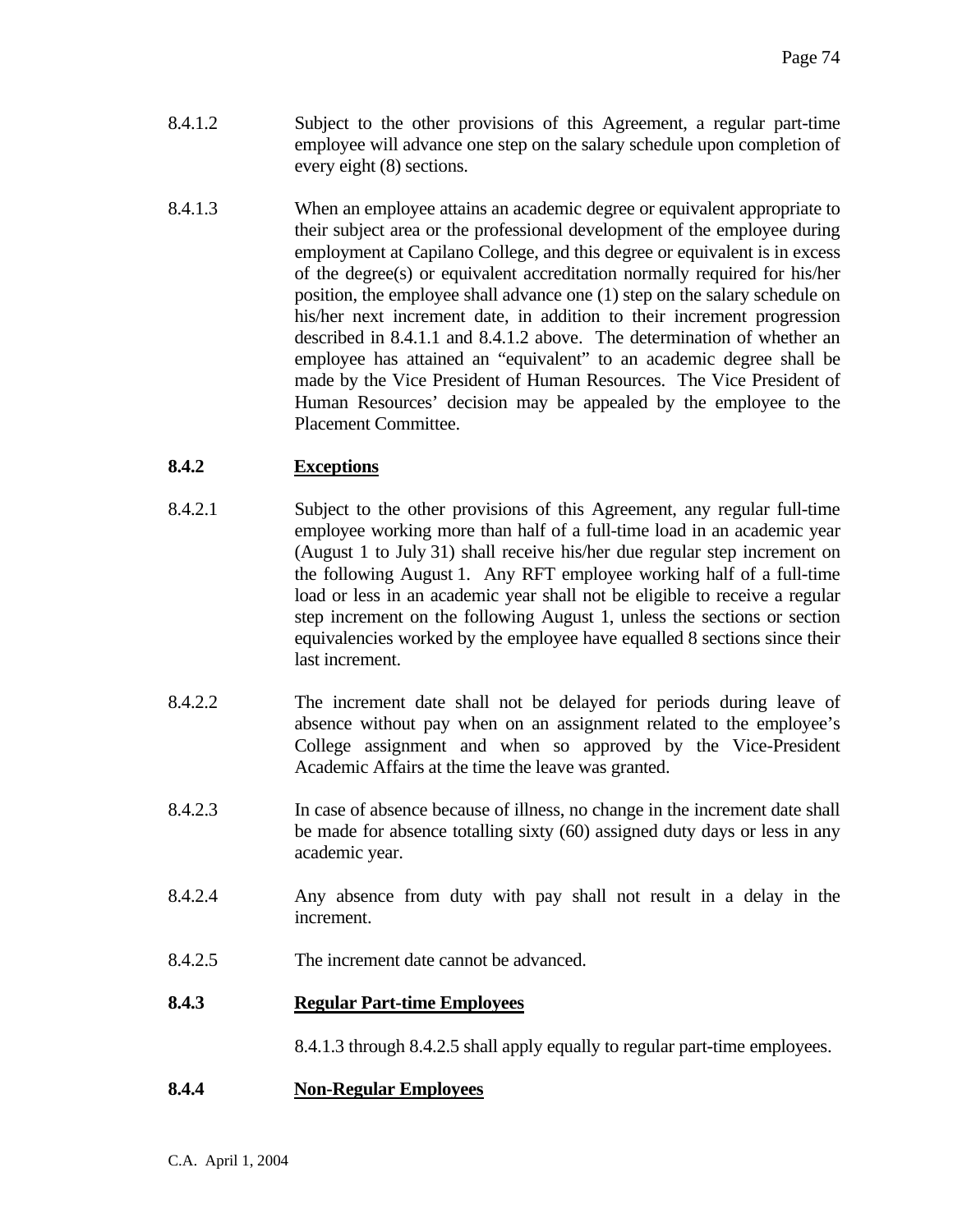- 8.4.4.1 The initial appointment for a non-regular employee is at Step 10 of the salary scale until April 1, 2006 at which time it will be at Step 11. In exceptional circumstances where a program or department requires unusual skills, credentials or experience on the part of faculty (e.g. a post baccalaureate program), the non-regular employee may be placed on the salary scale according to 8.1. Following the completion of 8 sections or its equivalent on a given step, non-regular employees will advance one step effective as of the next non-regular appointment.
- 8.4.4.2 Non-regular employees upon completion of twelve (12) sections or its equivalent shall be placed on the salary schedule according to the criteria contained in 8.1, which placement shall not exceed Step 9 until April 1, 2002 at which time the placement shall not exceed Step 7 of the salary schedule. Thereafter, the non-regular employee will advance according to 8.4.1.2.
- 8.4.4.3 For each month or any portion thereof exceeding ten (10) duty days for which a non-regular employee is absent without pay, for the purposes of increment the employee shall be credited with one less section than that specified in his/her current non-regular appointment.
- 8.4.4.4 The penalty under 8.4.4.3 shall not be exercised for such periods during leave of absence without pay when on an assignment related to the employee's College assignment and when so approved by the President at the time the leave was granted.
- 8.4.4.5 In the case of absence because of illness, the penalty under 8.4.4.3 shall not be exercised for absences totalling twenty (20) assigned duty days or less in any non-regular appointment.

## **8.4.5 Private Music Instructors**

- 8.4.5.1 The initial appointment for non-regular private music instructors is at Step 5 of the salary scale in 7.3A. In exceptional circumstances where a student requires unusual musical skills, credentials or experience on the part of the private music instructor (e.g. an unusual instrument not normally used), the non-regular private music instructor may be placed on the salary scale in 7.3A according to 8.1.3. Following completion of 8 sections or its equivalent on a given step, non-regular private music instructors will advance one step effective at the start of the next term or appointment, whichever comes first.
- 8.4.5.2 Non-regular private music instructors upon completion of twelve (12) sections or its equivalent will be placed on the salary scale in 7.3A according to the criteria contained in 8.1.3, which placement shall not exceed Step 3 of the salary scale in 7.3A. Thereafter, the non-regular private music instructor will advance according to 8.4.5.1.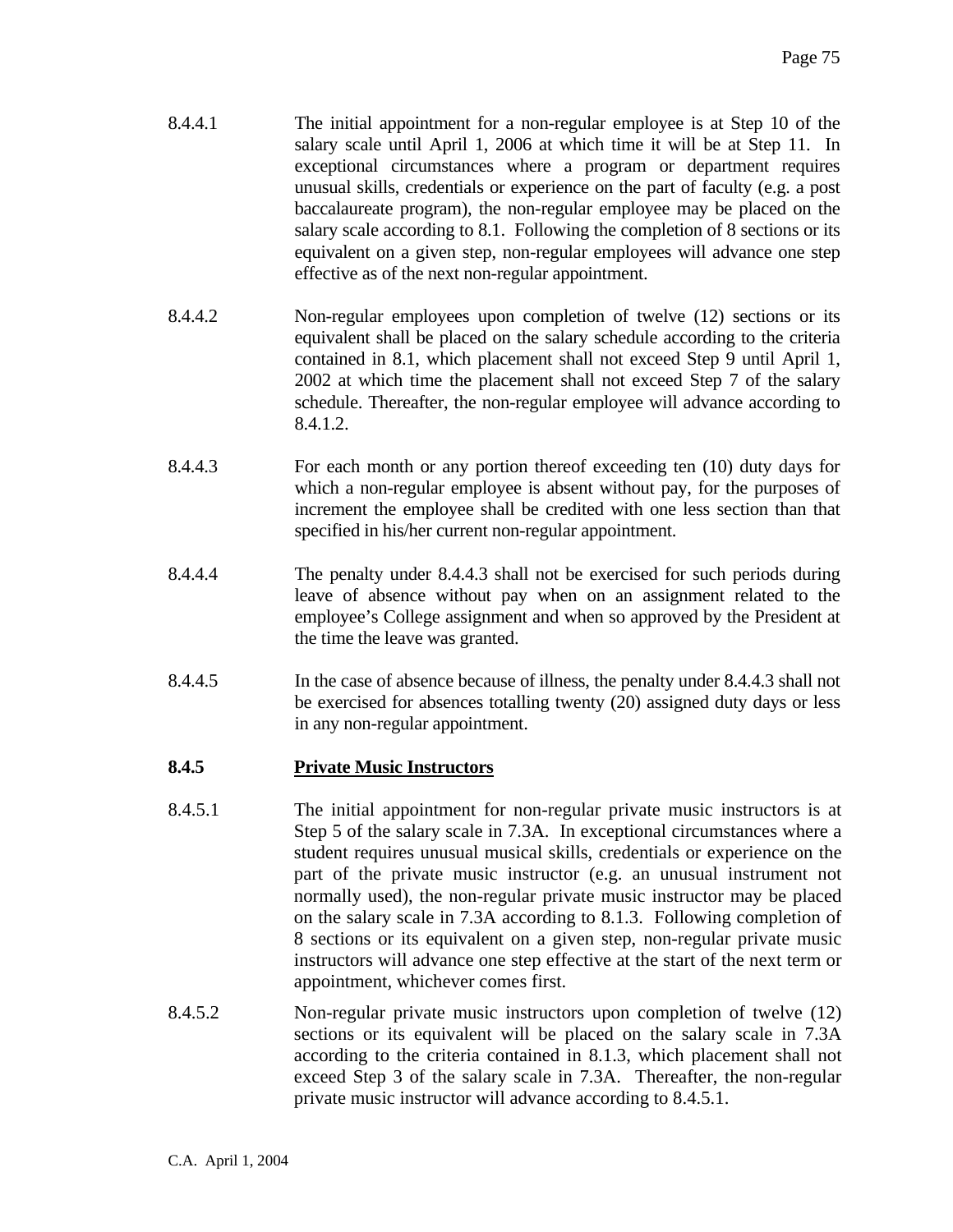8.4.5.3 Only private music instructor sections or their equivalents may be used for purposes of private music instructor scale advancement.

## **8.4.6 Previous Employees**

- 8.4.6.1 When a previous regular employee resumes employment with the College as a non-regular employee pursuant to 11.3, s/he shall be restored to the position on scale held at the time of the last term of regular employment with the College and the salary increments shall be governed by 8.4.4.
- 8.4.6.2 When a previous non-regular employee resumes employment with the College as a non-regular employee pursuant to 11.3, s/he shall be restored to the position on scale held at the time of the last term of non-regular employment with the College and the salary increments shall be governed by 8.4.4.

## **Article 9 BENEFITS**

## **9.1 VACATION**

- 9.1.1 The annual vacation entitlement for the complete calendar year for all regular full-time employees is two months.
- 9.1.2 Such annual vacation will be taken at a time or times in accordance with 6.8 based on the needs of the College, and will normally be taken in one block of two months; however, annual vacation may be taken in two blocks of one month each. A month is considered to run from a date in one calendar month to the date proceeding in the next calendar month.
- 9.1.3 For purposes of calculating part-year, where necessary and for purposes of calculating per diem payments, such annual vacation entitlement is forty-two (42) working days.
- 9.1.4 A general (statutory) holiday which occurs during such vacation block is considered to be part of the annual vacation entitlement.

## **9.2 GENERAL (STATUTORY) HOLIDAYS**

9.2.1 The following days are recognized as General (Statutory) Holidays:

 New Year's Day Labour Day Good Friday Thanksgiving Day Easter Monday Remembrance Day Victoria Day Christmas Day Canada Day Boxing Day British Columbia Day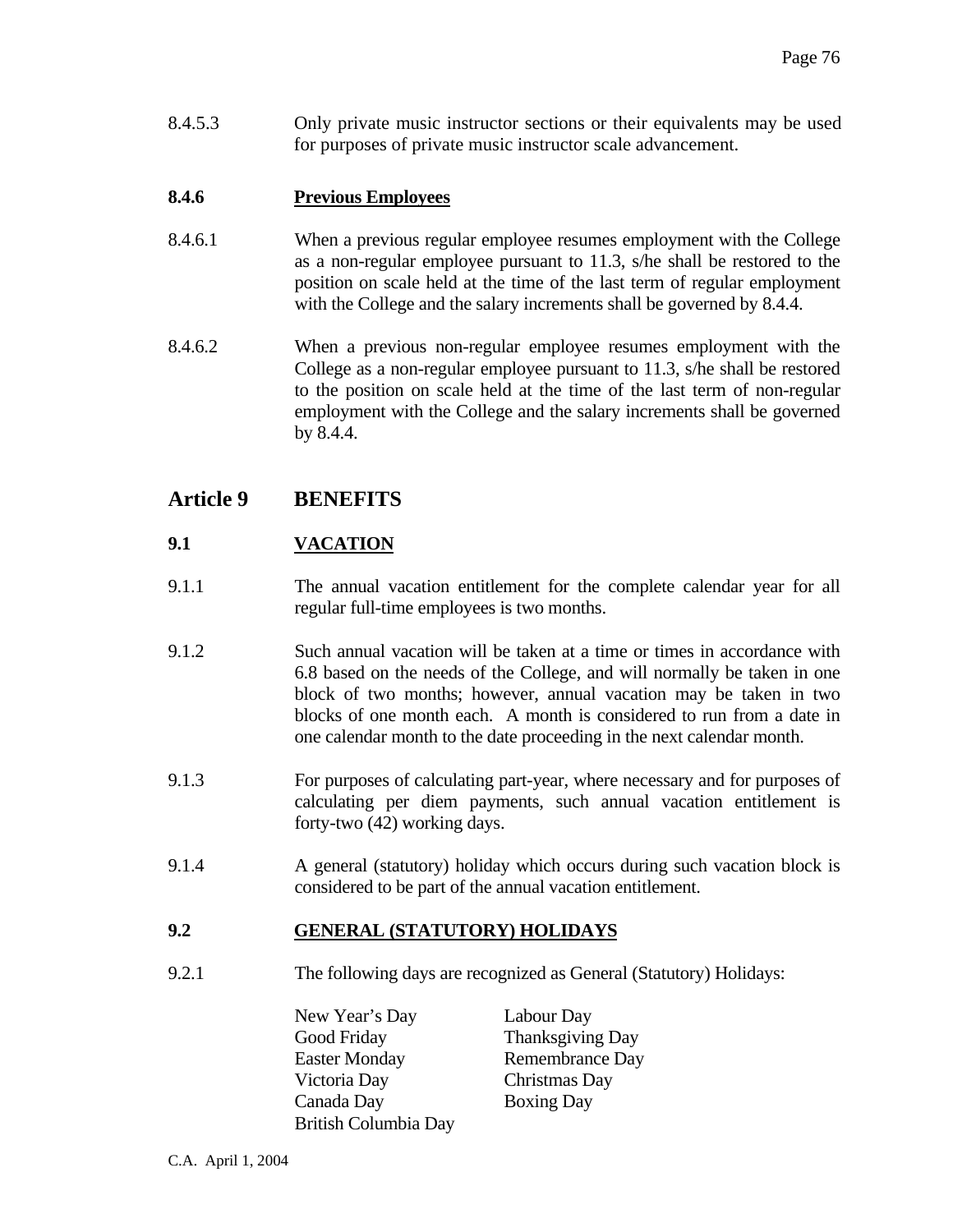and any other day declared as such by the Federal or Provincial Government.

9.2.2 An employee is entitled to be paid for such days pursuant to 7.8.

## **9.3 B.C. COLLEGE PENSION PLAN**

 Subject to the provisions of the *College Pension Act,* new regular employees appointed after January 1, 1996 must participate in the College Pension Plan. All employees shall be provided with College Pension Plan summary information. Non-regular employees not required to be in the College Pension Plan will also be provided with a Union information letter on the College Pension Plan. These non-regular employees must be given time to consider this information before electing in writing to participate or waive their right to participate in the College Pension Plan. Such waiver must occur by the 15th of any month in which it is exercised.

 The College shall contribute to the cost of such coverage to the extent provided for in the *College Pension Act*.

## **9.4 FLEXIBLE BENEFITS PLAN**

9.4.1 The College agrees to arrange and administer the Flexible Benefits Plan. The selection of benefit carriers is subject to agreement of the Union. Benefits covered include:

- medical
- life insurance
- accidental death and disablement
- extended health
- dental
- orthodontic
- vision care
- elder care
- disabled dependent care
- medical and dental claims not eligible for coverage under other aspects of the flexible benefits plan
- recognized alternate professional health care coverage not eligible for coverage under other aspects of the flexible benefits plan and
- other benefits as may be added by mutual consent.

## **9.4.2 Eligibility and Access**

### 9.4.2.1 **Regular Employees**

 All regular employees must participate in the Flexible Benefits Plan and the Disability Income Plans. Eligibility to participate occurs with the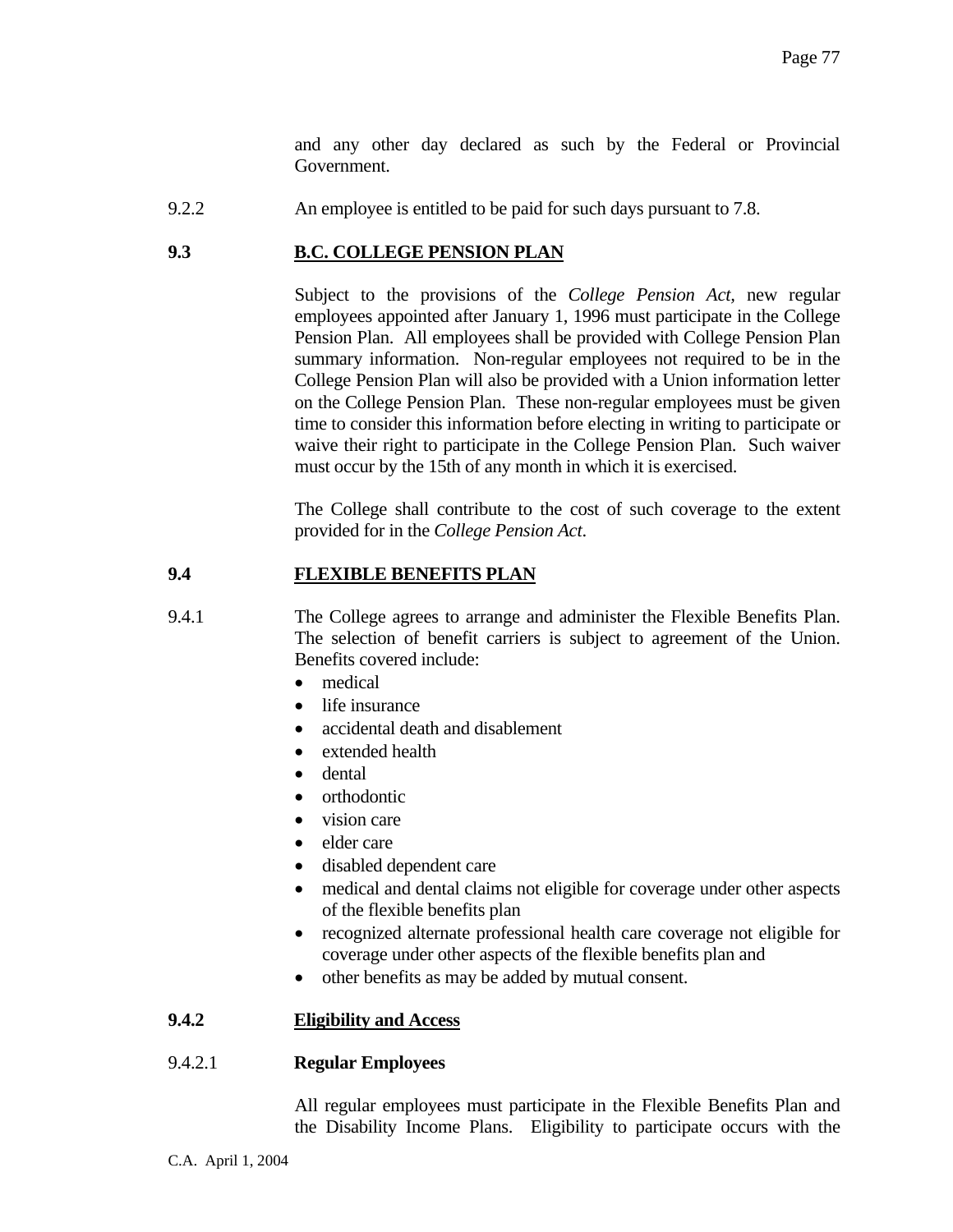commencement of employment as a regular employee. For a regular employee a Benefit Year is defined as that period commencing on August 1 and ending on the succeeding July 31.

### 9.4.2.2 **Non-regular Employees**

- 9.4.2.2.1 All non-regular employees may participate in the Flexible Benefits Plan once their eligibility is established. Eligibility to enrol occurs once the non-regular employee is assigned four (4) or more sections, or section equivalents in a Benefit Year, or two (2) or more sections or section equivalents, in an appointment term, with a minimum appointment of at least four months. For non-regular employees, a Benefit Year is defined as that period commencing on September 1 and ending on the following August 31.
- 9.4.2.2.2 Non-regular employees who enrol in the Flexible Benefits Plan must continue to participate in the Flexible Benefits Plan and must pay the costs of such participation unless the costs are paid by the College under 9.4.2.2.2.1 to 9.4.2.2.2.3. The employee may be required by the College to prepay for any period in which the College is not yet obligated to pay the costs.
- 9.4.2.2.2.1 Non-regular employees who are assigned two (2) or more sections or section equivalents in an appointment term shall have the costs of the Flexible Benefits paid by the College for a period of six months.
- 9.4.2.2.2.2 Non-regular employees who are assigned four (4) or more sections or section equivalents in a Benefit Year shall have the costs of the Flexible Benefits paid by the College for a period of one (1) Benefit Year.
- 9.4.2.2.2.3 The costs of Flexible Benefits paid by the College for a non-regular employee in a Benefit Year under 9.4.2.2.2.1 and 9.4.2.2.2.2 shall not exceed one (1) Benefit Year's costs.
- 9.4.2.2.3 Non-regular employees may participate in the dental benefits only when they are assigned one and one-half  $(1 \frac{1}{2})$  sections or section equivalents, or more, in an appointment term and are placed on scale. Such participation shall be at the College's cost and shall be for a period of six months.
- 9.4.2.2.4 Participating non-regular employees must maintain coverage for so long as their appointment rights exist (i.e. the current semester and three (3) semesters thereafter).

### 9.4.2.3 **Retired Employees**

 Enrolled employees may continue to participate in the dental and extended health benefits of the flexible benefits plan following retirement. The cost of such participation shall be one hundred percent (100%) employee paid.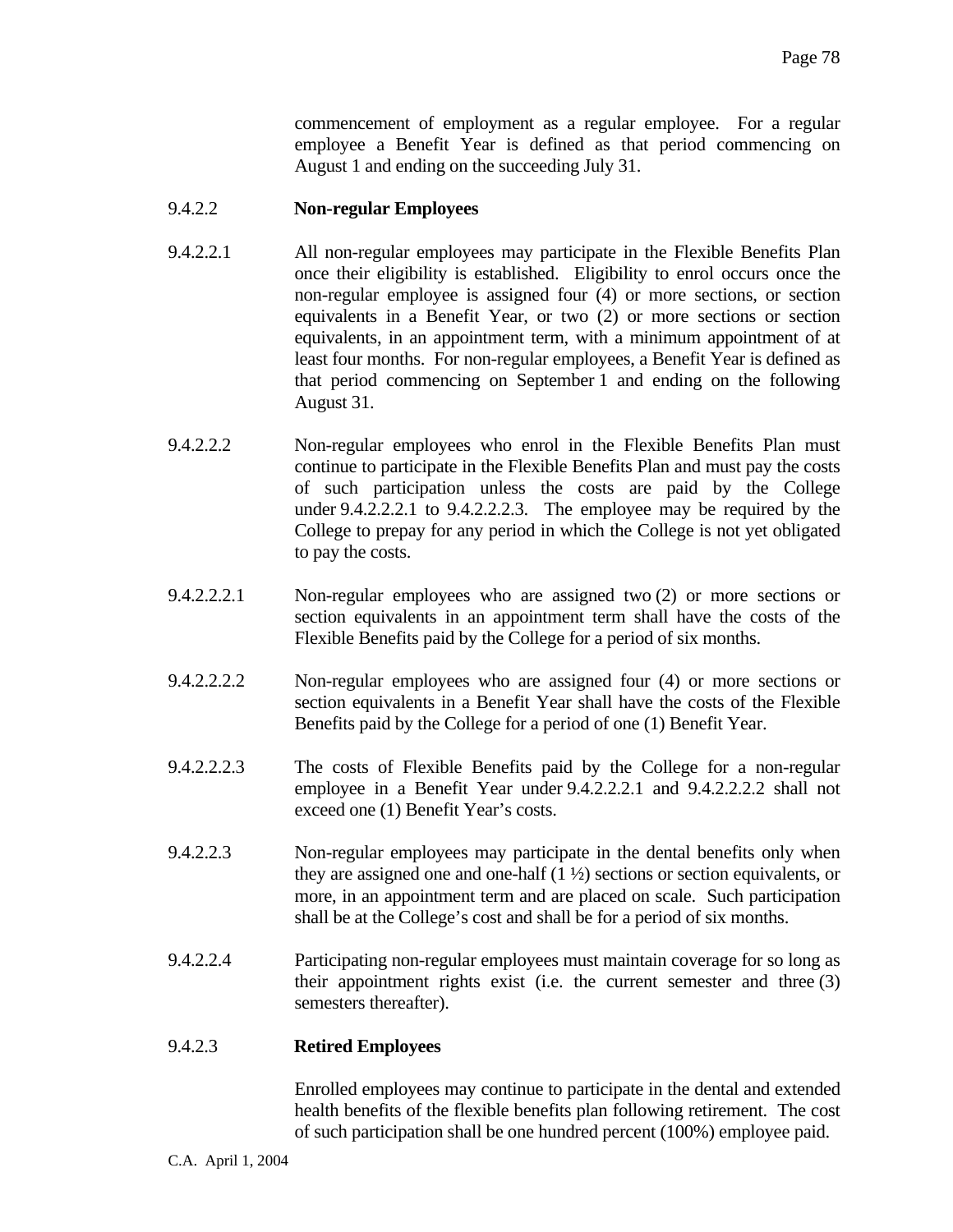## **9.4.3 Spending Account**

9.4.3.1 Each enrolled employee shall have a Spending Account, the value of which shall be the premium for providing coverage as follows:

- life insurance............................................\$155,000
- accidental death and disablement ...........\$155,000
- extended health ........................................default level coverage
- dental........................................................default level coverage
- orthodontics .............................................default level coverage as if eligible

 The dollar value of the coverage shall be determined against the employee's status (i.e. single, couple, dependants).

 A regular employee shall pay Life Insurance Premiums through payroll deduction and the equivalent premium shall be added to the employee's Spending Account.

9.4.3.2 Medical Services Plan (MSP) premiums shall be paid by a regular employee through payroll deduction and an amount equivalent to that premium shall be added to the employee's Spending Account. MSP premiums for eligible non-regular employees shall be paid by the College as a taxable benefit unless the non-regular employee chooses to pay them him/herself, in which case they shall be paid through payroll deduction and an equivalent amount credited to a Spending Account.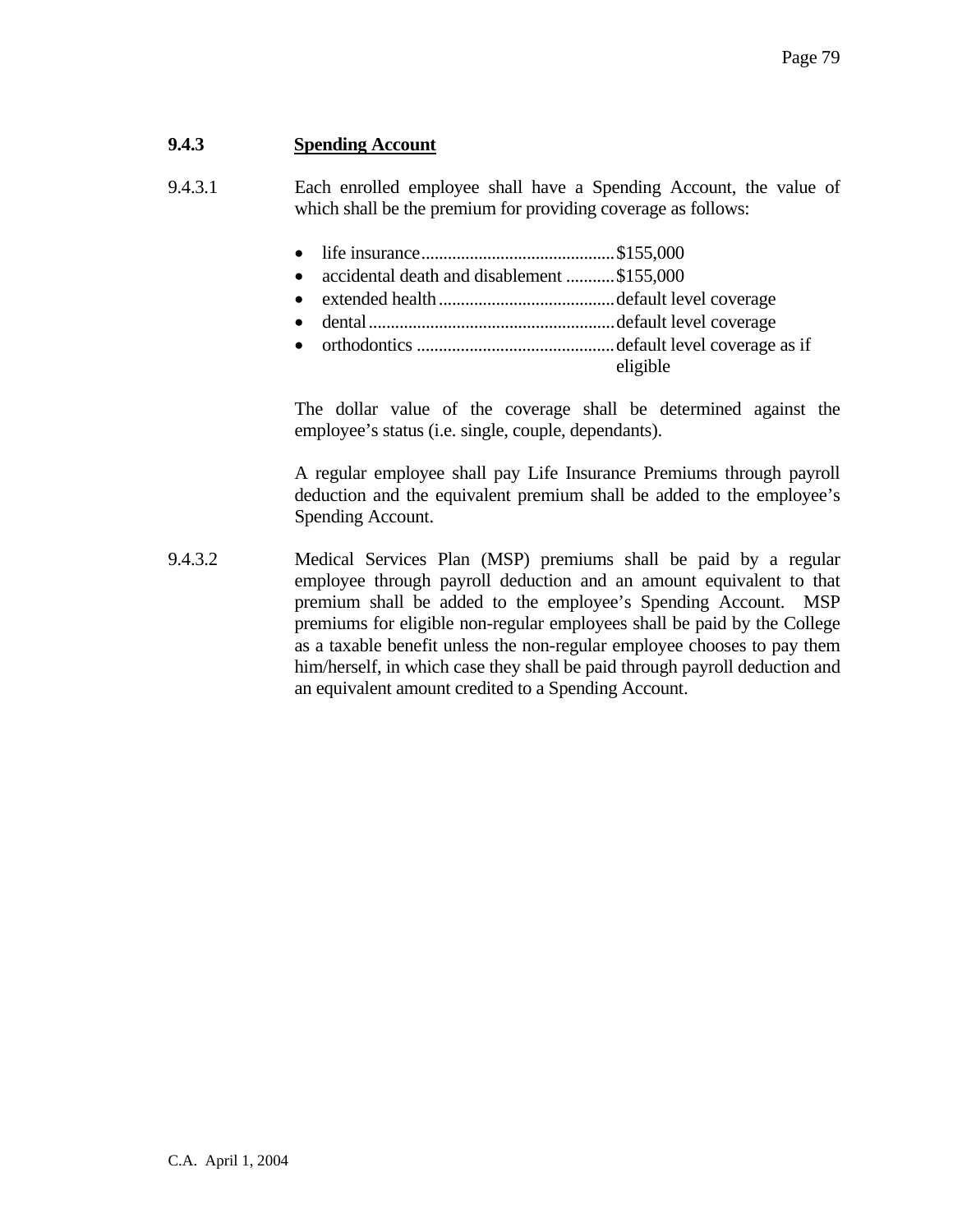- 9.4.3.3 If an enrolled employee chooses not to participate in the extended health plan, the dental plan or the Medical Services Plan, his/her Spending Account shall not be increased by any amount as a result of that choice.
- 9.4.3.4 Regular employees and full-time non-regular employees may increase their Spending Accounts by choosing to participate in the dental plan and/or the extended health plan at less than the default level of coverage. This option is not available to non-regular part-time employees.
- 9.4.3.5 If a Spending Account has a negative balance, the College may recover the amount necessary to cover that balance by deduction from the employee's salary and/or other amounts owed by the College to the employee.

## **9.4.4 Selection**

- 9.4.4.1 All enrolled employees must maintain the mandatory coverage in Group Life Insurance and Accidental Death and Disablement.
- 9.4.4.2 Once every four years, enrolled employees shall select their coverage level from amongst the available options. An eligible employee whose status changes during the four year cycle (e.g. couple to single, single to couple, new dependants, non-regular to regular) may change his/her selection based upon that change in status.

## **9.4.5 Administration of Plan**

- 9.4.5.1 During December of each year all regular employees shall receive an accounting of their Spending Account for the previous benefit year including an indication of additional amounts to be made available for the current benefits year and shall receive a confirmation of their benefit coverage as it existed at the end of the previous benefit year.
- 9.4.5.2 Not later than June 30 of each year non-regular employees shall receive an accounting of their Spending Account for the previous benefit year including an indication of additional amounts to be made available for the current benefits year and shall receive a confirmation of their benefit coverage as it existed at the end of the previous benefit year.
- 9.4.5.3 Following receipt of the accounting in 9.4.5.1 or 9.4.5.2 above, each enrolled employee shall select at least one designation for the unspent money in the Spending Account. Such designation could include:
	- depositing it in the College's group Registered Retirement Savings Plan,
	- directing it to be paid as taxable income,
	- directing it to other non-taxable purposes, or
	- allowing it to accumulate in their Spending Account.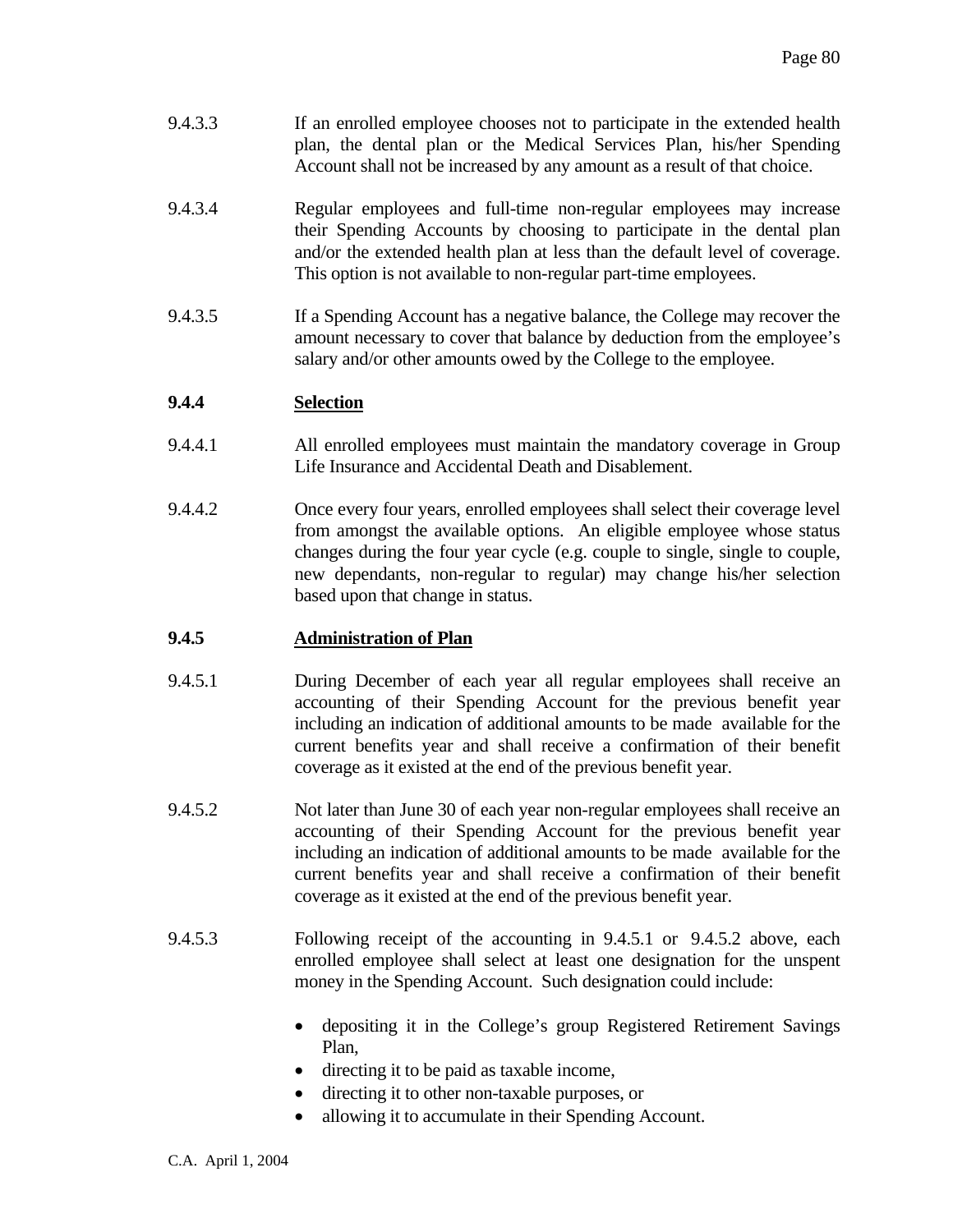- 9.4.5.4 The minimum cost to the College per year shall be based on the per coverage unit premium cost of the first year of the plan. At the end of four years that per unit cost multiplied by the number of units of coverage during each of the first four years, shall be totalled and shall represent the College's minimum commitment to the plan. Any difference between the minimum commitment and the actual premium cost to the College shall be held intact for future use under the Flexible Benefits Plan, or used for the benefit of the plan participants in a mutually agreed manner.
- 9.4.5.5 Any employee may appeal to the Joint Benefits Review Subcommittee of the Joint Standing Committee about any aspect of the Flexible Benefits Plan, including eligibility for coverage, eligibility of particular expenses for reimbursement, and the amount of premium prepayment required. The committee may recommend any action that it feels is appropriate in the circumstances.
- 9.4.5.6 The Joint Benefits Review Subcommittee of the Joint Standing Committee shall annually review the service levels received by employees under this plan. Where satisfaction levels drop below an acceptable level the College shall take corrective action to bring the service levels up to an acceptable level. The Joint Benefits Review Subcommittee of the Joint Standing Committee shall establish acceptable service levels and decide the appropriate means for measuring these levels.

## **9.4.6 Plan Monitoring**

 The Joint Benefits Review Subcommittee of the Joint Standing Committee shall monitor the implementation and administration of the Flexible Benefits Plan.

## **9.4.7 Plan Coverage Descriptions**

 The level of coverage indicated as default levels shall be applied to all regular employees unless they make a selection otherwise.

### 9.4.7.1 **Life Insurance - to a maximum of age 65**.

- 9.4.7.1.1 Mandatory coverage is \$5,000.
- 9.4.7.1.2 Default level is the maximum coverage available without a medical examination.
- 9.4.7.1.3 Options; up to two (2) additional \$50,000 units above the mandatory coverage without a medical examination, and up to an additional four (4) \$50,000 units with a medical examination. The maximum coverage is \$305,000.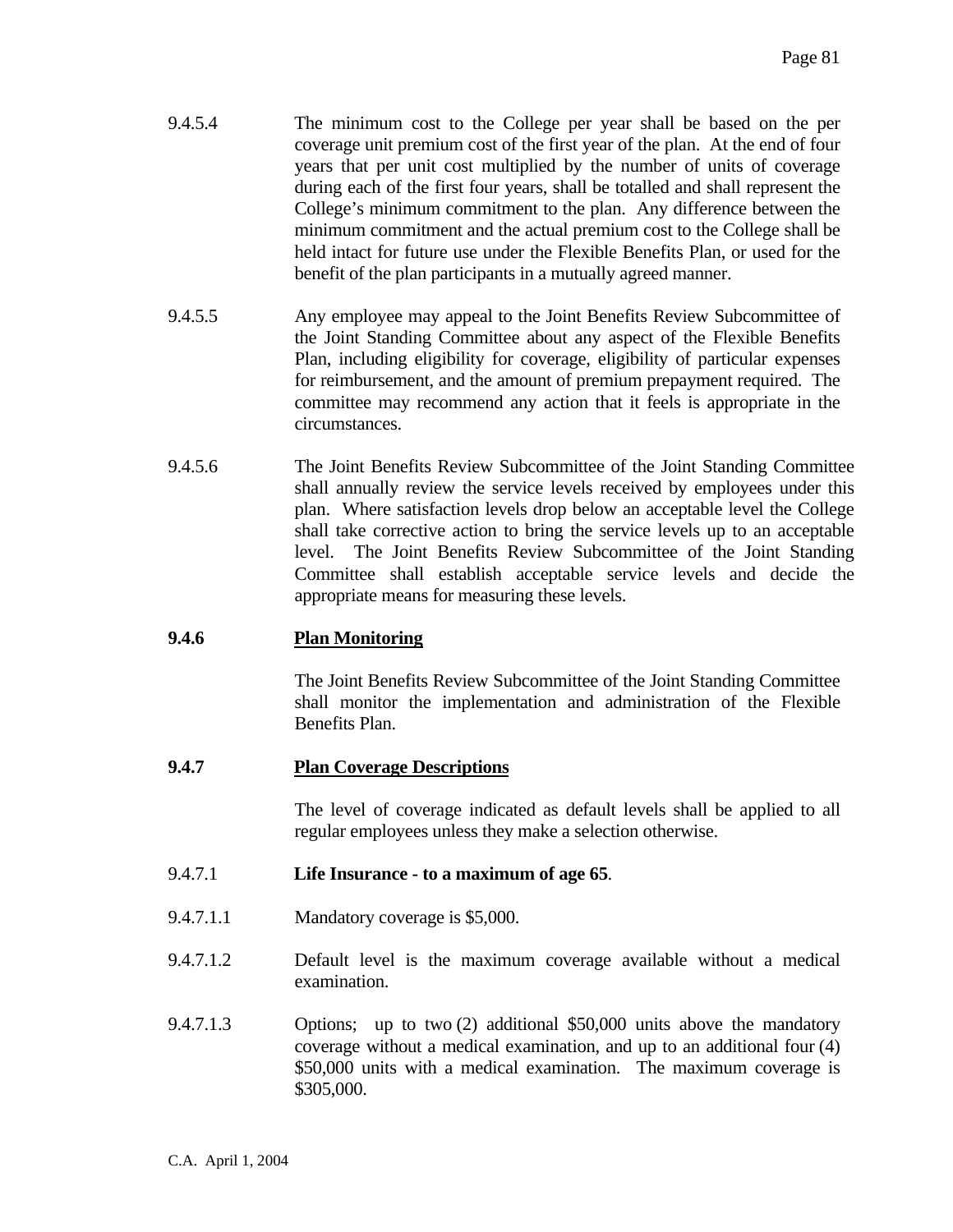- 9.4.7.1.4 All employees enrolled in the Life Insurance Plan as at April 1, 1992 are entitled to coverage of \$155,000 without a medical examination.
- 9.4.7.1.5 A normal conversion privilege shall be provided within thirty-one (31) days after termination of, or retirement from, employment.
- 9.4.7.1.6 Subject to approval of the carrier(s) and to there being no additional cost to the College, spouses of employees will be provided access to life insurance coverage at group insurance rates. The cost of premiums will be the responsibility of the employee.
- 9.4.7.2 **Accidental Death and Disablement Insurance to a maximum of age of 65**
- 9.4.7.2.1 Mandatory coverage is \$5,000.
- 9.4.7.2.2 Default level is equal to life insurance coverage amount
- 9.4.7.2.3 Options: up to six (6) additional units of \$50,000 above the mandatory coverage.
- 9.4.7.2.4 Subject to approval of the carrier(s) and to there being no additional cost to the College, spouses of employees will be provided access to Accidental Death and Disablement coverage at group insurance rates. The cost of premiums will be the responsibility of the employee.
- 9.4.7.3 **Extended Health**
- 9.4.7.3.1 Default level is:
	- \$25 annual deductible single, couple or family
	- 100% reimbursement of eligible expenses including semi-private hospital room,
	- paramedical services at \$750 per practitioner per person per year,
	- private duty nursing at \$15,000 per year (after age 65 the lifetime maximum becomes \$25,000),
	- hearing aid maximum at \$1,000 in any four consecutive years,
	- international travel assistance for out-of-Canada coverage,
	- prescription drugs, and
	- other costs prescribed by a medical practitioner.
- 9.4.7.3.2 Options:
- 9.4.7.3.2.1 Default level deductible increased to \$250 per year.
- 9.4.7.3.2.2 Default level deductible increased to \$500 per year and prescription drugs are not covered.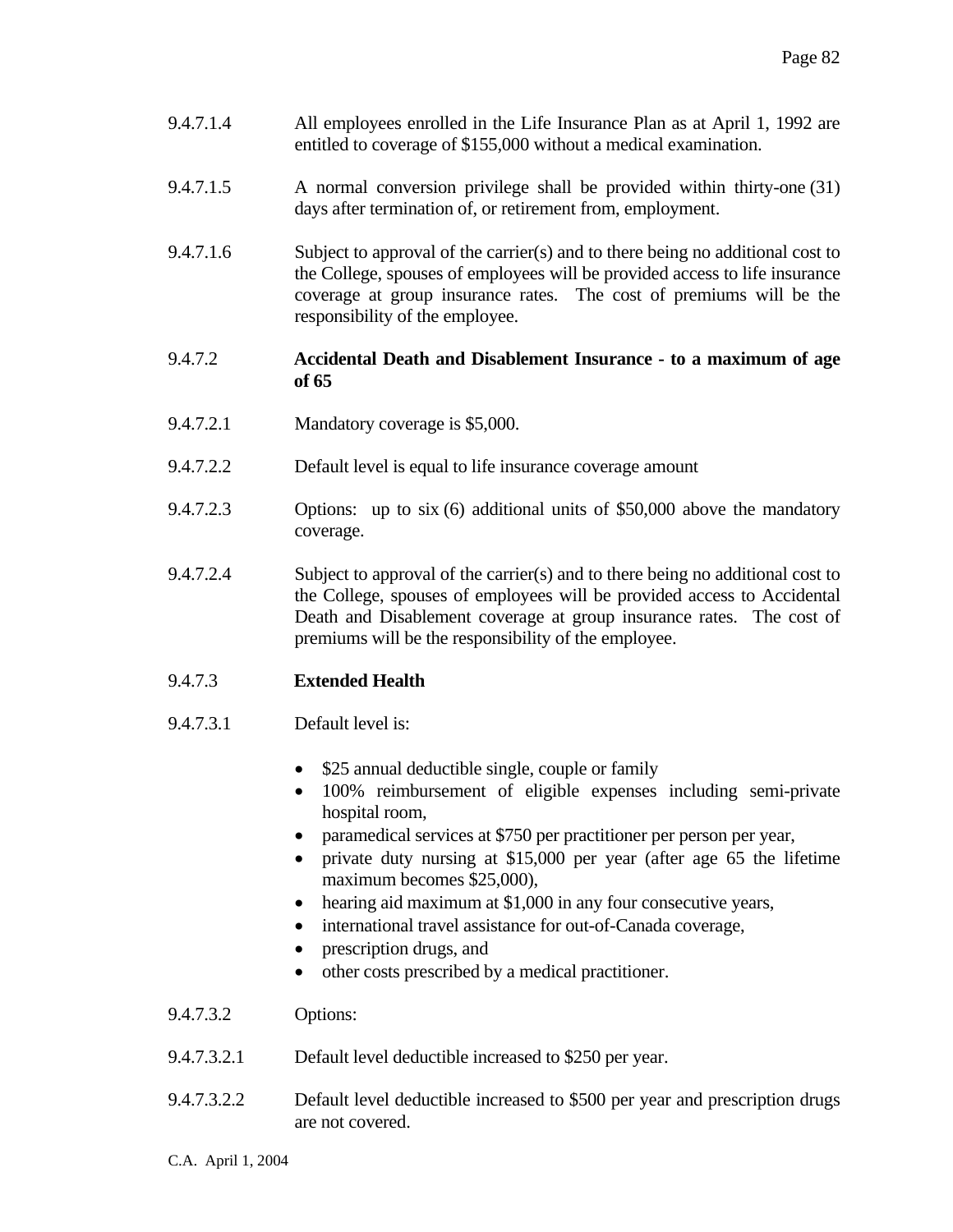### 9.4.7.4 **Dental Plan**

9.4.7.4.1 Default level is:

- no annual deductible
- 100% reimbursement for all basic and preventative work
- 75% reimbursement for all restorative work
- \$2,000 calendar year maximum per month
- 9.4.7.4.2 Options:
- 9.4.7.4.2.1 The deductible is increased from zero to \$100 per mouth per year (maximum of four mouths).
- 9.4.7.4.2.2 The deductible is increased from zero to \$250 per mouth per year (maximum of four mouths).

### 9.4.7.5 **Orthodontic**

 Default level, if there are dependent children, covers dependent children only to a lifetime limit of \$2,000 per child.

- 9.4.7.6 **Additional Coverage Possible** (Health Funding Account)
- 9.4.7.6.1 Coverage in this area is optional only; no default level exists.

 An annual coverage level is selected by the employee. The total coverage level selected may be used by any enrolled person to defray the following costs: expenditures incurred during the year of selection or during the immediately following year are eligible. Coverage level amounts not used within this time period are forfeited. None of the coverage level amount selected shall be used for administrative fees or charges related to administering the coverage.

#### 9.4.7.6.2 **Vision Care**

 The cost of corrective lenses and other eye care products not covered by other insurance benefits.

9.4.7.6.3 **Legal Care** 

The cost of hiring a lawyer.

9.4.7.6.4 **Elder Care**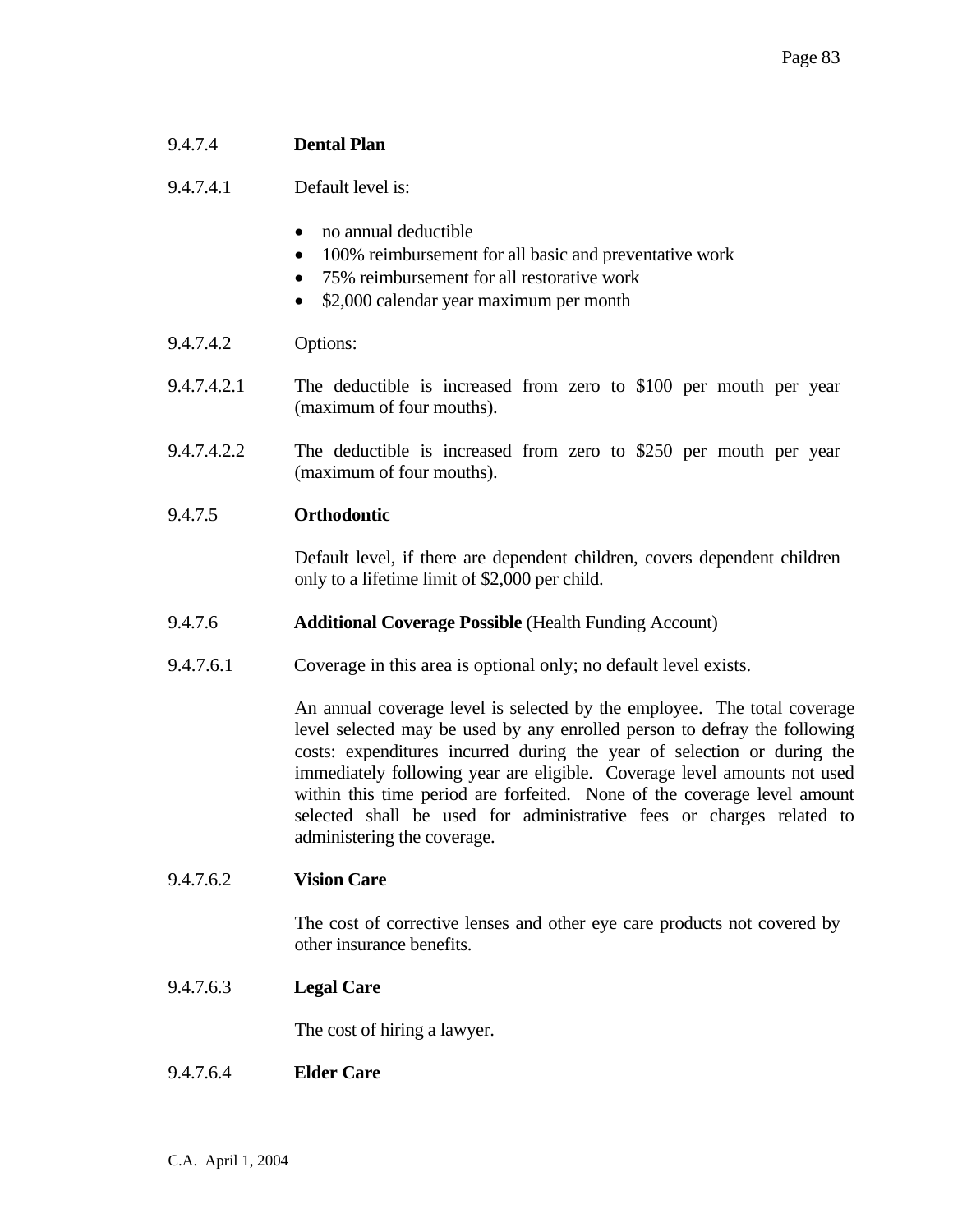The cost of providing care for a parent, step-parent or grandparent to maintain their necessities of life, e.g. housing, personal care, drugs, special dietary needs, reasonable living allowance, etc.

### 9.4.7.6.5 **Disabled Dependent Care**

 The cost of providing care for a disabled dependent to maintain their necessities of life. e.g. housing, personal care, drugs, special dietary needs, reasonable living allowance, etc.

## 9.4.7.6.6 **Medical and Dental Claims not Otherwise Eligible**

 The cost of medical and dental claims, including preventative care, not eligible for coverage under other aspects of the flexible benefits plan.

### 9.4.7.6.7 **Alternate Professional Health Care**

 The cost of recognized alternate professional health care coverage not eligible for coverage under other aspects of the flexible benefits plan. These would include, but not be limited to, the following:

- Acupuncturist Osteopath
- 
- Chiropodist Podiatrist
- 
- 
- 
- Massage therapist Speech therapist
- 
- Optometrist
- 
- Counsellor Physiotherapist
	-
- Chiropractor Practical nurse
- Denturist Psychoanalyst
- Homeopath Psychologist
	-
- Naturopath Therapeutist
- 9.4.7.6.8 Each benefit coverage added in this Agreement will be available to employees providing that at the time it is to be added the coverage does not constitute a taxable benefit.
- 9.4.8 Experience gains determined for each year of the insurance plan for 9.4.7.1.6 shall be returned to the College and used for benefits for faculty in a manner agreed between the College and the Union.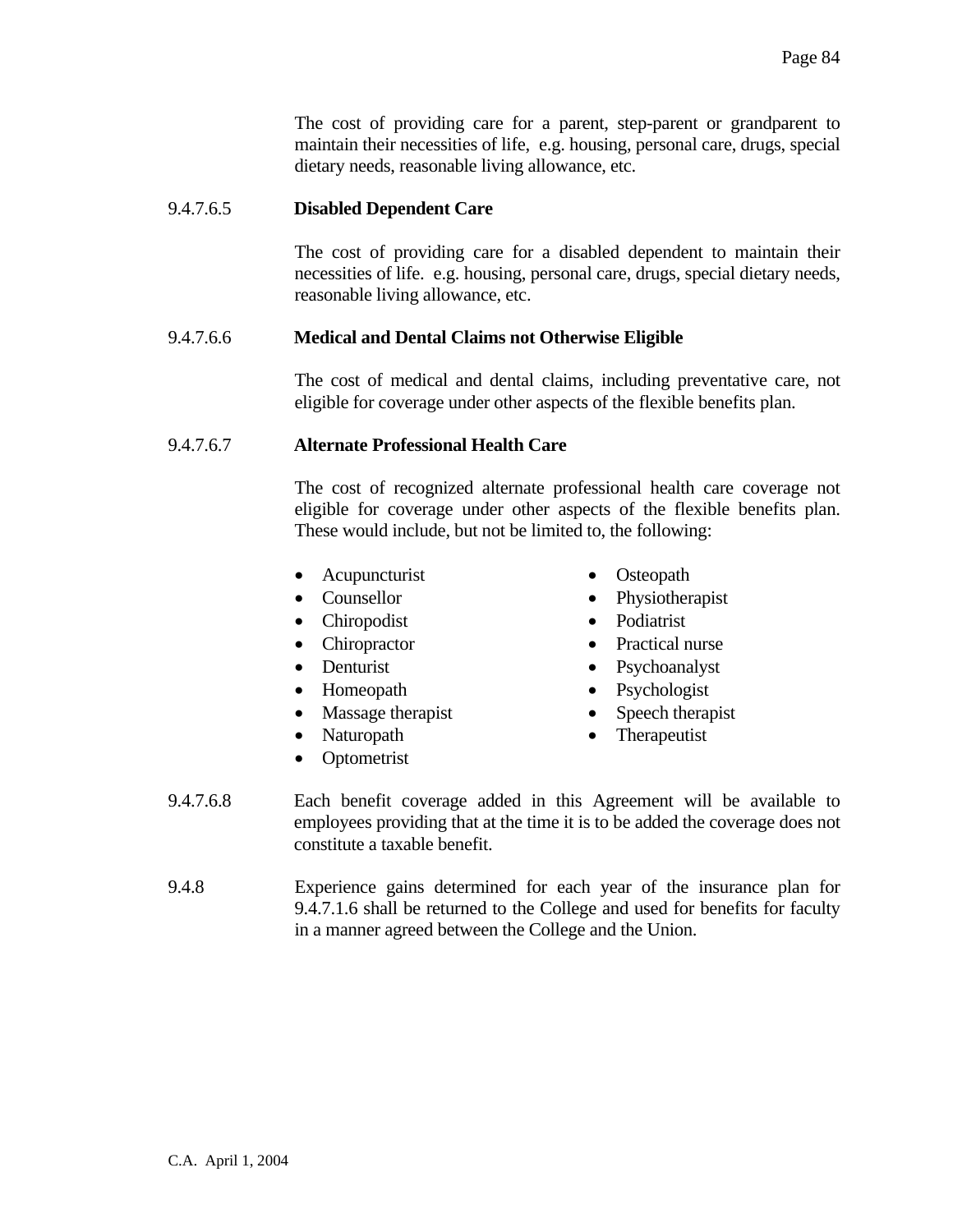## **9.5 DISABILITY INCOME PLAN**

(Note: See 9.3 of the Common Agreement. A new Disability Income Plan was put in place effective April 1, 2002)

### **9.5.1 Arrangement/Participation/Eligibility**

- 9.5.1.1 The College agrees to arrange and administer a Disability Income Plan. All regular employees must participate in this Disability Income Plan. Nonregular employees who meet the requirements of 9.4.2.2.1 must enrol and participate in the Disability Income Plan (9.5).
- 9.5.1.2 No employee will lose his or her employment because s/he is held by an insurer to be ineligible to participate in the Disability Income Plans.
- 9.5.1.3 Details of specific coverage shall be as set out in the actual plan as underwritten by the Insurance carrier or carriers. The basic provisions shall be as described in 9.5.2 to 9.5.3.
- 9.5.1.4 The selection of Disability Income Plan carriers is subject to agreement of the Union.
- 9.5.1.5 The Disability Income Plan is to provide long-term income replacement coverage for employees who become "totally disabled". At least three years of this coverage is to be occupationally related.
- 9.5.1.6 The parties acknowledge the importance of an active rehabilitation program in assisting employees in returning to their duties as soon as is reasonably possible.

### 9.5.2 **Disability Income Plan Details**

 In the event of "total disability" as defined in the Plan(s), the employee will become entitled to receive after the thirtieth (30th) calendar day of disability the appropriate benefit as calculated below.

### 9.5.2.2 **Disability Income Benefit Calculation**

Effective June 1, 1993, applicable monthly benefits are calculated as

 66.7% of monthly salary up to \$2,500 per month, plus 50% of monthly salary above \$2,500 per month

Monthly salary is calculated as follows: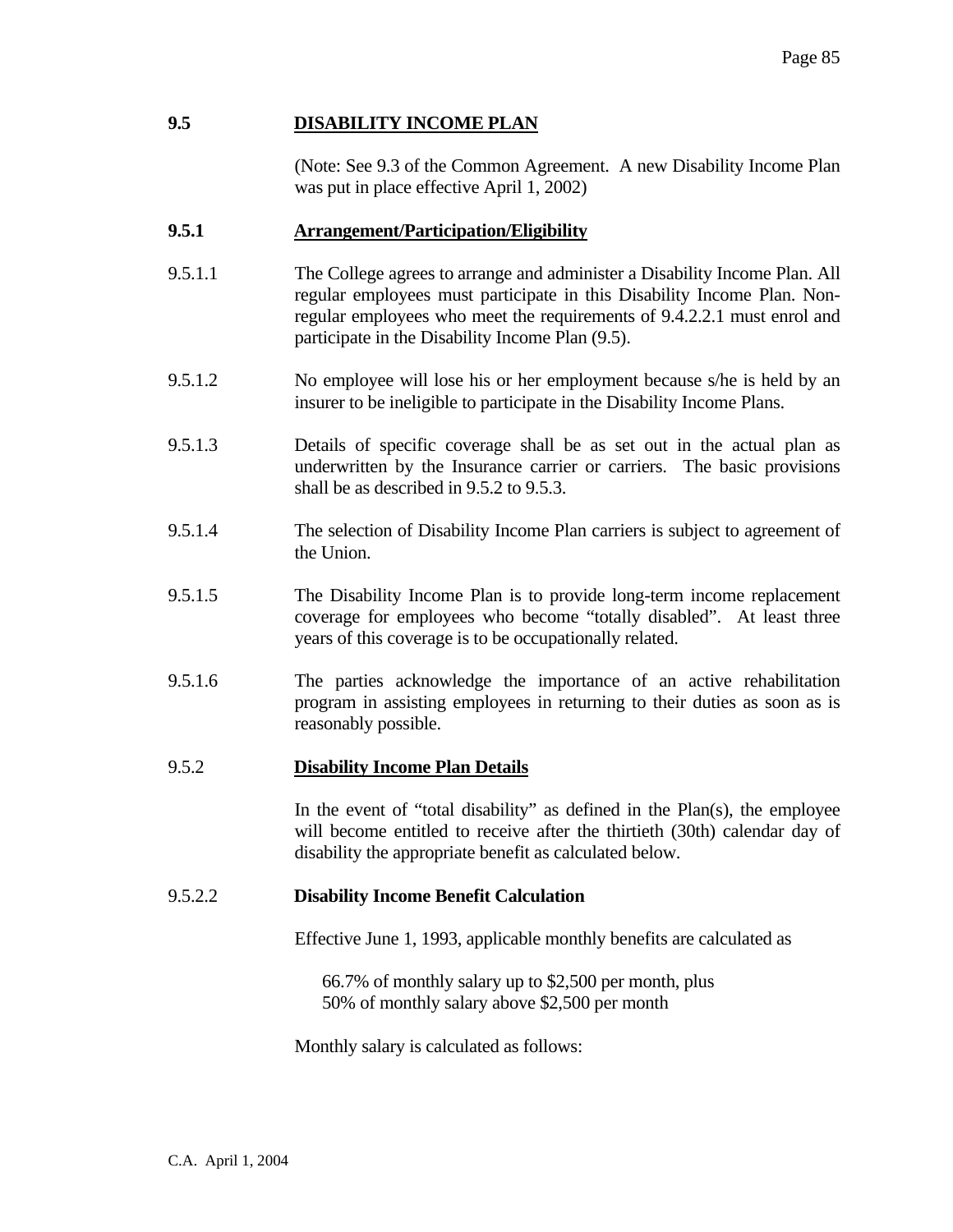| 9.5.2.2.2 | <b>Regular Full-time Employees</b>                                                                                                                                                                                             |
|-----------|--------------------------------------------------------------------------------------------------------------------------------------------------------------------------------------------------------------------------------|
|           | <u>Annual Salary per 7.3 and 7.3A (excluding overloads)</u>                                                                                                                                                                    |
| 9.5.2.2.3 | <b>Regular Part-time Employees</b>                                                                                                                                                                                             |
|           | A x X<br>12                                                                                                                                                                                                                    |
|           | where $A =$ Section Salary per 7.3 and 7.3A<br>Number of Sections assigned or appointed, whichever is<br>where $X =$<br>higher, during current academic year.                                                                  |
| 9.5.2.2.4 | <b>Non-Regular Employees</b>                                                                                                                                                                                                   |
|           | $\frac{A x Y}{6}$                                                                                                                                                                                                              |
|           | where $A =$ Section Salary per 7.3 and 7.3A<br>where $Y =$ Number of Sections assigned or appointed, whichever is<br>higher, during current academic term.                                                                     |
| 9.5.3     | <b>Other</b>                                                                                                                                                                                                                   |
| 9.5.3.1   | Benefits for employees with appointments of less than four (4) months<br>duration will be calculated by pro rating the number of months in the<br>divisor.                                                                     |
| 9.5.3.2   | This benefit will be directly reduced by any Workers' Compensation or<br>Canada Pension Plan Disability benefits.                                                                                                              |
| 9.5.3.3   | The participating employee shall contribute 100% of the monthly<br>premiums, and the College shall deduct such contributions monthly from<br>his/her salary.                                                                   |
| 9.6       | <b>BENEFITS AND INSURANCE - GENERAL</b>                                                                                                                                                                                        |
| 9.6.1     | <b>Contributions</b>                                                                                                                                                                                                           |
|           | The administrative procedure applicable to a benefit or insurance plan shall<br>determine if the deduction of an employee's contribution toward the<br>premium payments precedes or follows the coverage period to which it is |

applicable.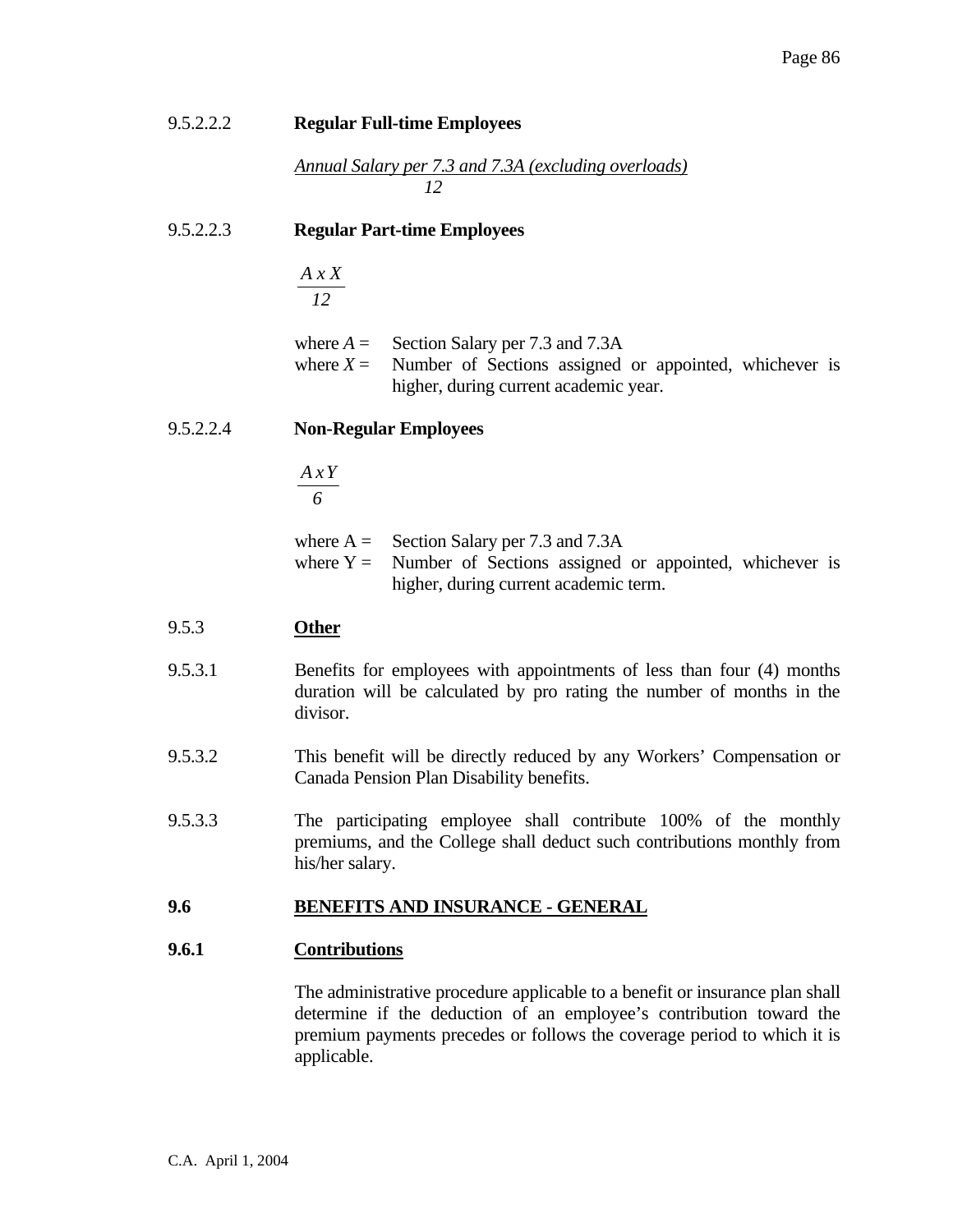## **9.6.2 Enrolment**

 Enrolment in any benefit or insurance plan is not completed until the employee has completed an Application/Waiver form (Appendix C) and application cards have been signed by the employee, acknowledged by the College and acceptance by the insurer has been confirmed.

### **9.6.3 Death of an Employee**

 In the event of death of an employee, one month's salary from the date of death to which the employee would have been entitled shall be paid to the beneficiary designated by the employee under the Group Life Insurance policy.

## **9.7 EMPLOYMENT INSURANCE**

 Employees shall be covered for unemployment insurance insofar as the statutes permit.

## **9.8 CANADA PENSION PLAN**

 All employees shall participate in and contribute to the Canada Pension Plan in accordance with the applicable legislation. The College will contribute to the plan for each employee, to the extent provided for in the applicable legislation.

### **9.9 GROUP REGISTERED RETIREMENT SAVINGS PLAN**

- 9.9.1 The College agrees to implement a group Registered Retirement Savings Plan for participation by employees. For regular employees who wish to participate in the Plan, the College agrees to contribute the total amount of the annual contribution by the fifteenth of the first month of the Benefit Year. The employee shall repay that contribution through payroll deduction in equal instalments throughout the Benefit Year.
- 9.9.2 Non-regular employees may participate in the Group Registered Retirement Savings Plan by advising the Payroll Department of their wish to do so by the fifteenth of the first month of each appointment term. The College agrees to contribute the total amount of the eligible contribution by the fifteenth of the first month following that advice. The employee shall repay that contribution through payroll deduction in equal instalments throughout the appointment term.
- 9.9.3 Any employee wishing to participate in the Group Registered Retirement Savings Plan may do so by making a single contribution to the Plan not later than February 15.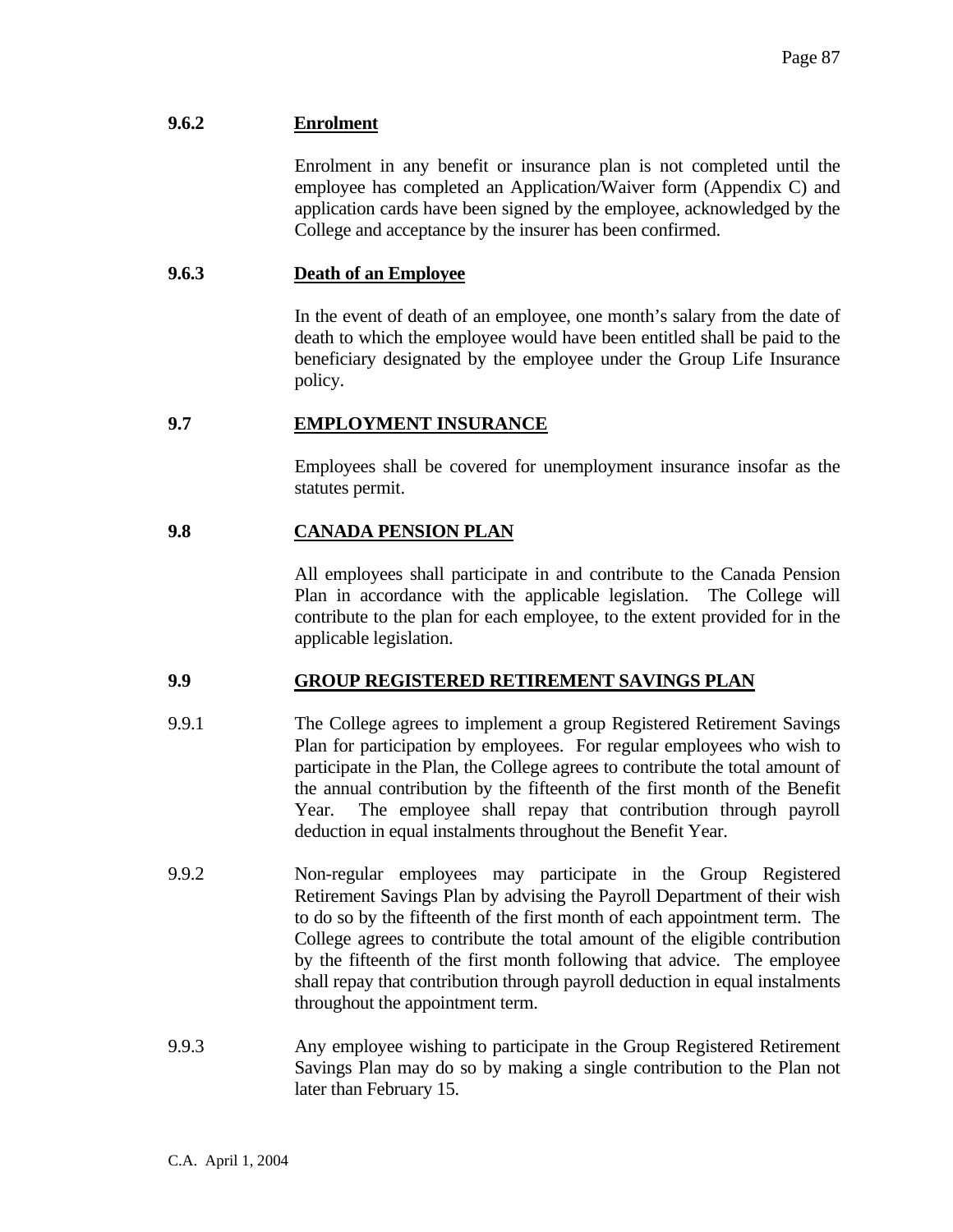## **9.10 BENEFIT COVERAGE**

### **9.10.1 Employee's Responsibility**

- 9.10.1.1 All benefit plan coverages, terms, conditions and specific eligibility requirements shall at all times be covered by the actual terms and conditions of the benefit plans as amended from time to time. The benefit plan descriptions contained in this Agreement are provided only for the purpose of general information.
- 9.10.1.2 It is understood and agreed that it is the responsibility of each employee to be familiar with the specific details of coverage and eligibility requirements of all benefit plans and that neither the Union nor the College has any direct responsibility for ensuring that all requirements for eligibility or conditions of coverage or entitlement to benefits are made by the employee beyond the obligations specifically stipulated in this Agreement.

## **9.10.2 Duty to Provide Information**

- 9.10.2.1 The actual policy contracts arranged with insurers shall be deemed to be an integral part of this Agreement. Copies of the actual policy contracts will be kept on file in the College's offices and in the Media Centre (College Library). Upon reasonable notice, access to these policy contracts will be granted to employees and to authorized representatives of the Union. The College and the Union will make every effort to provide promptly any information regarding the benefit plans to any employee requesting the information.
- 9.10.2.2 The College shall notify the Union before any change is made in the limits or substance of the policy contracts.

## **9.10.3 College's Liability Limit**

 The Union recognizes and agrees that the College's obligation and liability with regard to providing the benefit and insurance coverages agreed to herein is in all events limited to arranging the underwriting of coverages by insurers and to the internal procedural administration of the plans. The College cannot be held liable for refusal by insurers to underwrite any plan, for cancellation of coverage by insurers, or for the rejection of any claim or claims by insurers. Any costs associated with the review shall be borne by the College.

### **9.10.4 Leave of Absence**

 Where an employee has been granted an approved leave of absence without pay in excess of thirty (30) calendar days, and the employee has been participating in the following benefit coverages: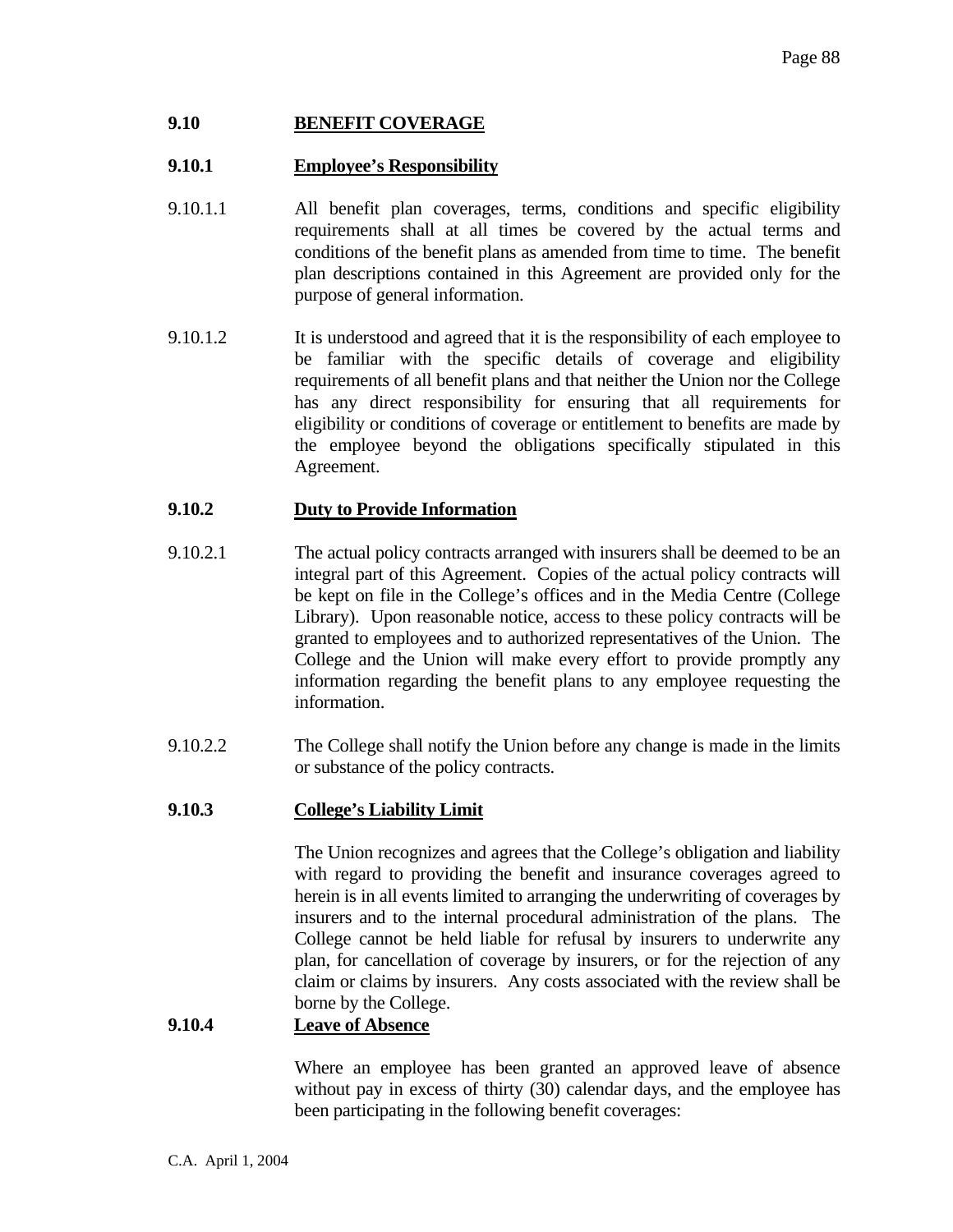| <b>Flexible Benefits Plan</b> | 9.4 |
|-------------------------------|-----|
| Disability Income Benefit     |     |

 the employee must pay 100% of the premiums for those coverages during such leave, fully paid in advance or by monthly post-dated cheques before the leave commences.

### 9.10.4.2 **Parental Leave**

- 9.10.4.2.1 Where an employee exercises his/her entitlement to 10.2.2.1 or 10.2.2.2.2.1 and the employee has been participating in any benefit plan, the College shall continue to pay the premiums of the plan in the same manner as if the employee were not absent where the College pays the total premium of the plan, or the employee elects to continue to pay her share of the premium of a jointly paid for plan.
- 9.10.4.2.2 Notwithstanding 10.2.3, where an employee exercises his/her entitlement to extended Parental Leave pursuant to 10.2.2.2.2.2, the employee must maintain those benefits carried during the immediately preceding Parental Leave and shall pay 100% of the premiums for the period of the extended leave. Prepayment of such premiums shall be pursuant to the same conditions as set out in 9.4.2.2.2.

### **9.11 ELIGIBILITY-PROTECTION**

 Notwithstanding any other provision of this Agreement, all employees who are enrolled in any benefit plan coverage during the term of the prior Agreement, will continue to be eligible to enrol in the benefit plans for which they now have coverage, notwithstanding that they would not now qualify for such coverage due to the changes in eligibility contained in this Agreement.

#### **9.12 FINANCIAL AND LIFESTYLE PLANNING**

- 9.12.1 The College shall provide, at no cost to employees, one (1) retirement planning workshop per academic year. Employees and their spouses may attend one such workshop every five (5) years. The timing of the workshop and the selection of the presenters are subject to agreement between the CCFA and the College. The workshops shall include, but shall not be limited to, basic financial planning and the considerations around lifestyle changes.
- 9.12.2 Employees who are retiring in the current year, or who have received reduction notice in the current year, shall have access to financial counselling under 18.4.
- 9.12.3 The Union shall have the option of determining how the available funds are to be allocated in any given year under 9.12.1 and 9.12.2. The cost of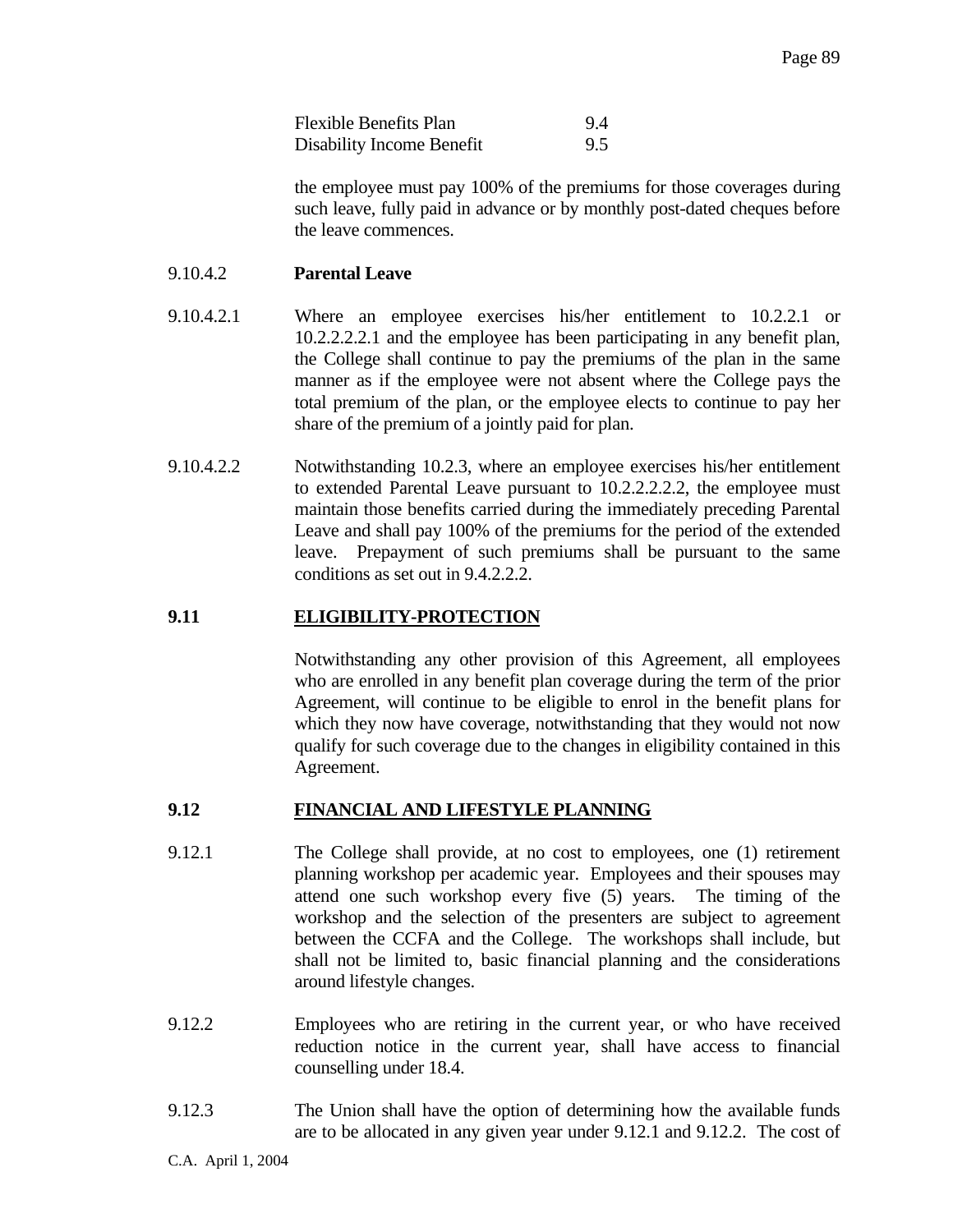providing benefits under 9.12 cannot exceed the cost of providing the benefit committed to under 9.12.1.

## **9.13 TUITION FEE WAIVER**

- 9.13.1 Except as noted below, the College shall waive all tuition costs of credit courses taken at the College by employees, and shall waive all tuition costs of three credit-free courses taken per year at the College by all Regular employees. Non-regular employees must be assigned at least 1.0 section in the term they seek the fee waiver, or 2.0 sections in the current or previous year in order to be eligible for any waiver for credit courses. Waivers must be sought and approved prior to the employee enrolling in the course or they will not apply to that course.
- 9.13.1.1 The College shall waive all tuition costs of credit courses taken at the College by retirees, providing:
	- i) there is surplus capacity in the courses;
	- ii) the retiree's enrolment attracts no additional costs to the College,

and

iii) the retiree's enrolment does not cause any instructor to exceed the average number of students in 6.2.2.1.1.

The instructor, Coordinator and Vice President must agree to the enrolment of retirees in courses with no surplus capacity. Where an instructor agrees to the enrolment of a retiree, the retiree shall not be considered to be a student for the purposes of 6.2.2.1. Surplus capacity exists if after the last day for students to add courses the course does not have an enrolment equal to the maximum shown in the College's registration system. The amount of surplus capacity shall be the difference between the number of non-retiree students enrolled and the maximum number of students allowed. This provision does not apply to the Elder College.

- 9.13.2 Nothing in the foregoing shall be construed as limiting in any fashion the College's right to cancel any course at its discretion. In the case of credit-free courses, the employee shall be entitled to the waiver only after the minimum enrolment has been met by fee payers. There shall be no waiver for non-tuition costs such as travel costs for field trips, excursions and tours, or for supplies required.
- 9.13.3 In the case of credit courses that are offered on a cost recoverable basis or that have a cost-recoverable component to them, only the amount of tuition equivalent to the fees for a regular base funded credit course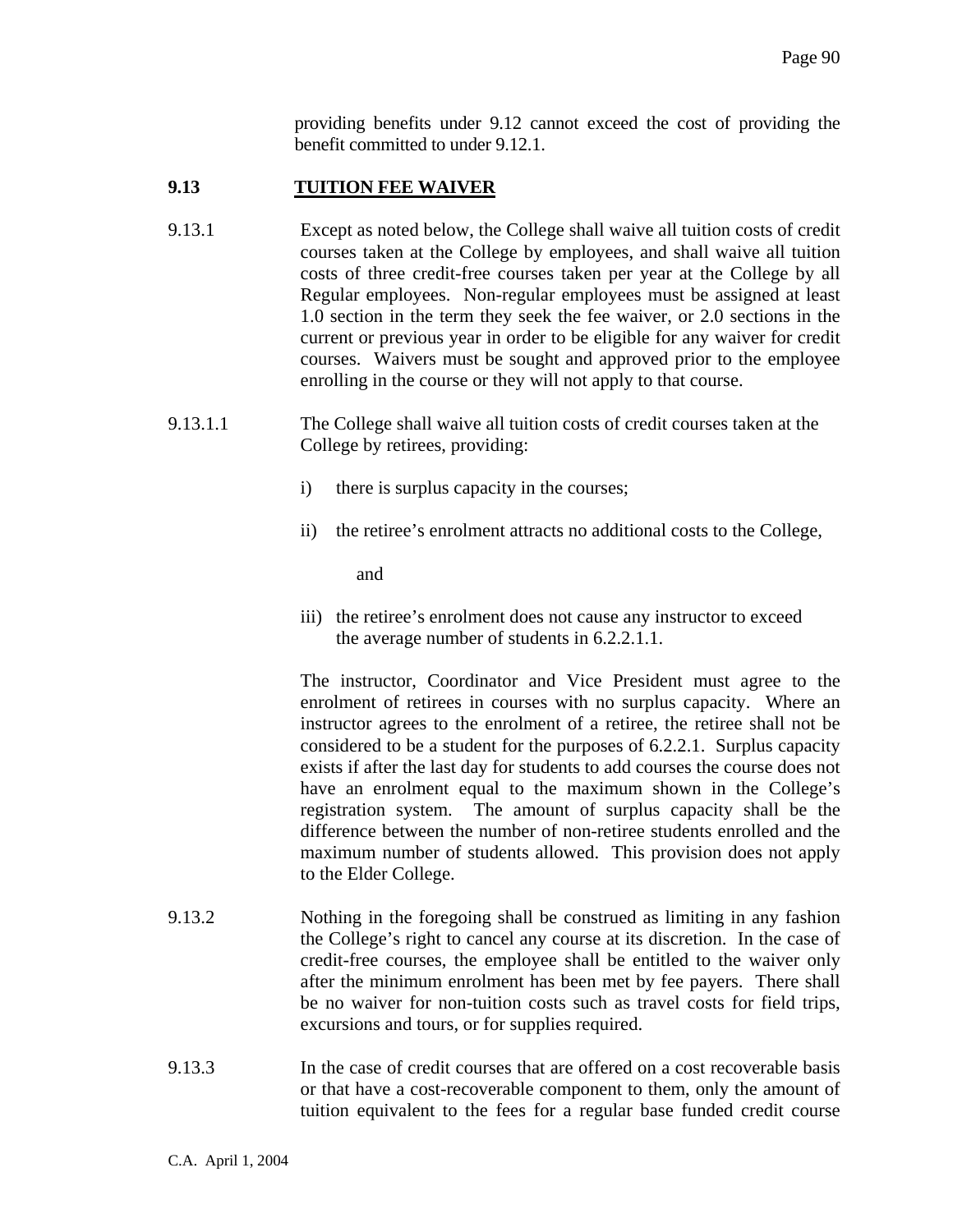shall be waived; and additional tuition costs must be paid by the employee.

9.13.3.1 All tuition fees payable under 9.13.3 will be waived for employees involved in activities included in the "Menu of Labour Adjustment Strategies: in 6.4.2.2(f) of the Common Agreement, where the fee waiver facilitates retraining to minimize the impact of the labour adjustment on the employee.

## **Article 10 LEAVES OF ABSENCE**

- **10.1 SICK LEAVE** (see 2.8)
- 10.1.1 Employees shall be granted sick leave with pay for a maximum of thirty (30) continuous calendar days.
- 10.1.2 The College may require proof of illness.
- 10.1.3 Should a single illness exceed thirty (30) calendar days in duration, the employee will suffer no loss of pay for the first thirty (30) day period as recognized in 10.1.1. After the thirty (30) days of a single continuous illness, benefits of the Long Term Disability plan per 9.5 of this Agreement shall apply, in accordance with the terms of that Plan.
- 10.1.4 Employees shall contact the Disability Management & Wellness Advisor as soon as they become aware that the sick leave may continue beyond the expiry of their sick leave entitlement as described in 10.1.1.
- 10.1.5 Should a claim application for the long term disability benefit be denied by the insurer, the employee shall suffer no loss of pay for a further thirty (30) teaching or contact day period, unless the single lifetime entitlement to this period has been exhausted previously (see also 10.2.5).
- **10.2 PARENTAL LEAVE** (See 2.8)

See also Article 8 of the Common Agreement - excerpts in Appendix F.

- **10.2.1 Application**
- 10.2.1.1 All provisions of this article apply equally to male and female employees.
- 10.2.1.2 Parental leaves may be full-time or part-time leaves from the College.
- **10.2.2 Entitlement**
- 10.2.2.1 **Prior to the Date of Birth**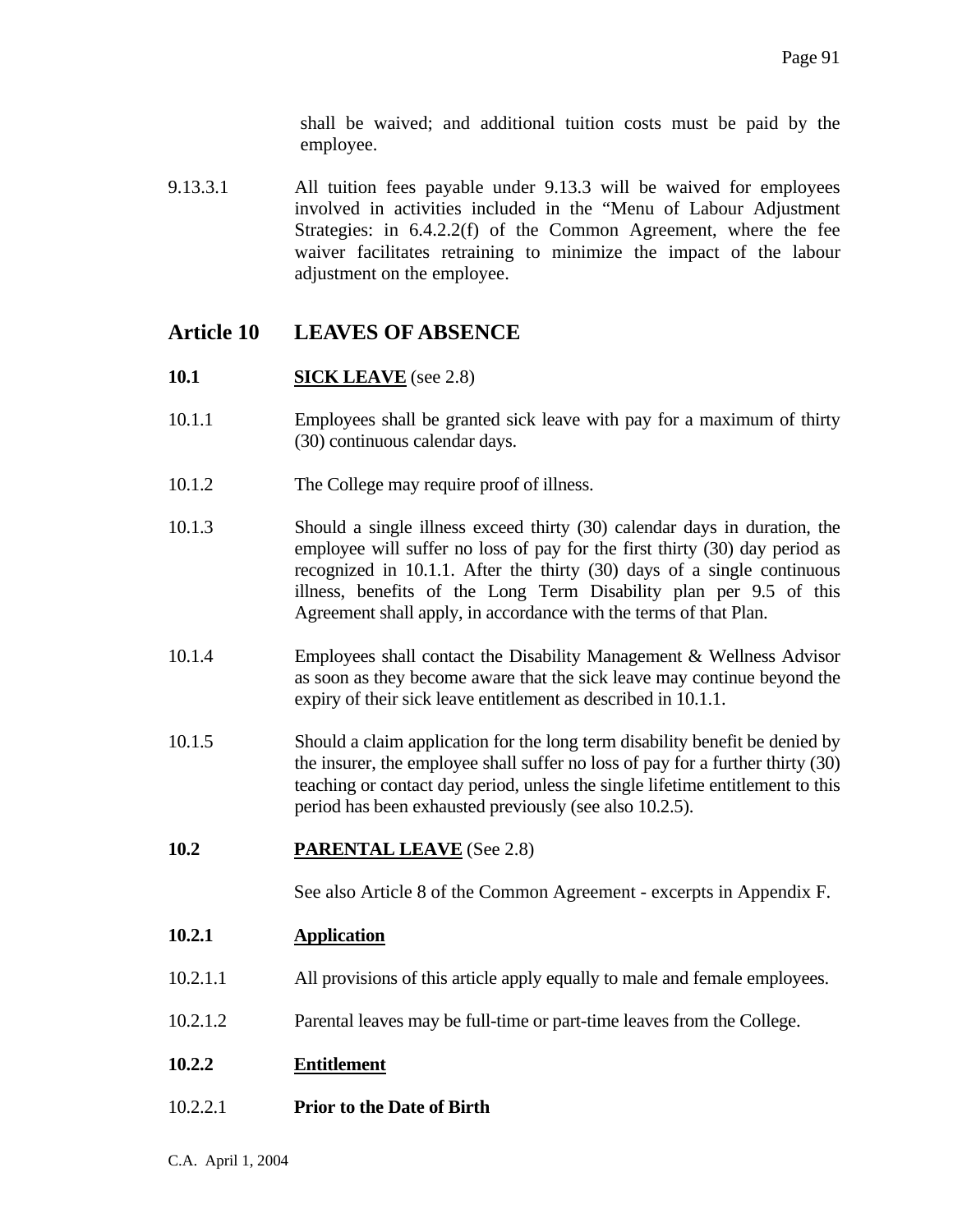- 10.2.2.1.1 A pregnant employee, unless she requests such to be deferred, is entitled to parental leave without pay eleven (11) weeks before the expected period of confinement.
- 10.2.2.1.2 A pregnant employee is entitled to an additional period of up to seventeen (17) weeks of parental leave, without pay, before the expected period of confinement. Such additional leave will accommodate the commencement of the employee's assignment period. Employees with a pregnant spouse are entitled to parental leave, without pay, upon confinement of the pregnant spouse.

## 10.2.2.2 **After the Date of Birth or Adoption**

- 10.2.2.2.1 An employee shall be entitled to Parental Leave without pay for a period of up to three (3) years following the date of birth or adoption of his/her child.
- 10.2.2.2.2 The College shall be notified of the date of return to work after Parental Leave as follows:
- 10.2.2.2.2.1 With respect to a one year leave:
	- in a maternity situation, not later than 18 weeks after the commencement of the leave;
	- in a non-maternity situation, not later than 18 weeks after the commencement of the leave.
- 10.2.2.2.2.2 With respect to the second and third years of the leave:
	- in both a maternity and non-maternity situation, not later than 18 weeks prior to the expiry of the first or second year's leave.
- 10.2.2.2.2.3 With respect to leaves shorter than one year:
	- in both maternity and non-maternity situations not later than 9 weeks after the commencement of the leave.

### 10.2.2.3 **On the Date of Birth or Adoption**

 An employee not exercising any other entitlement under this Article shall be granted a one (1) day leave with pay on, or immediately prior to or after the date of, birth or adoption of his/her child. A further two (2) days leave with pay shall be granted provided the duties of the employee are discharged at these normally scheduled times at no cost to the College.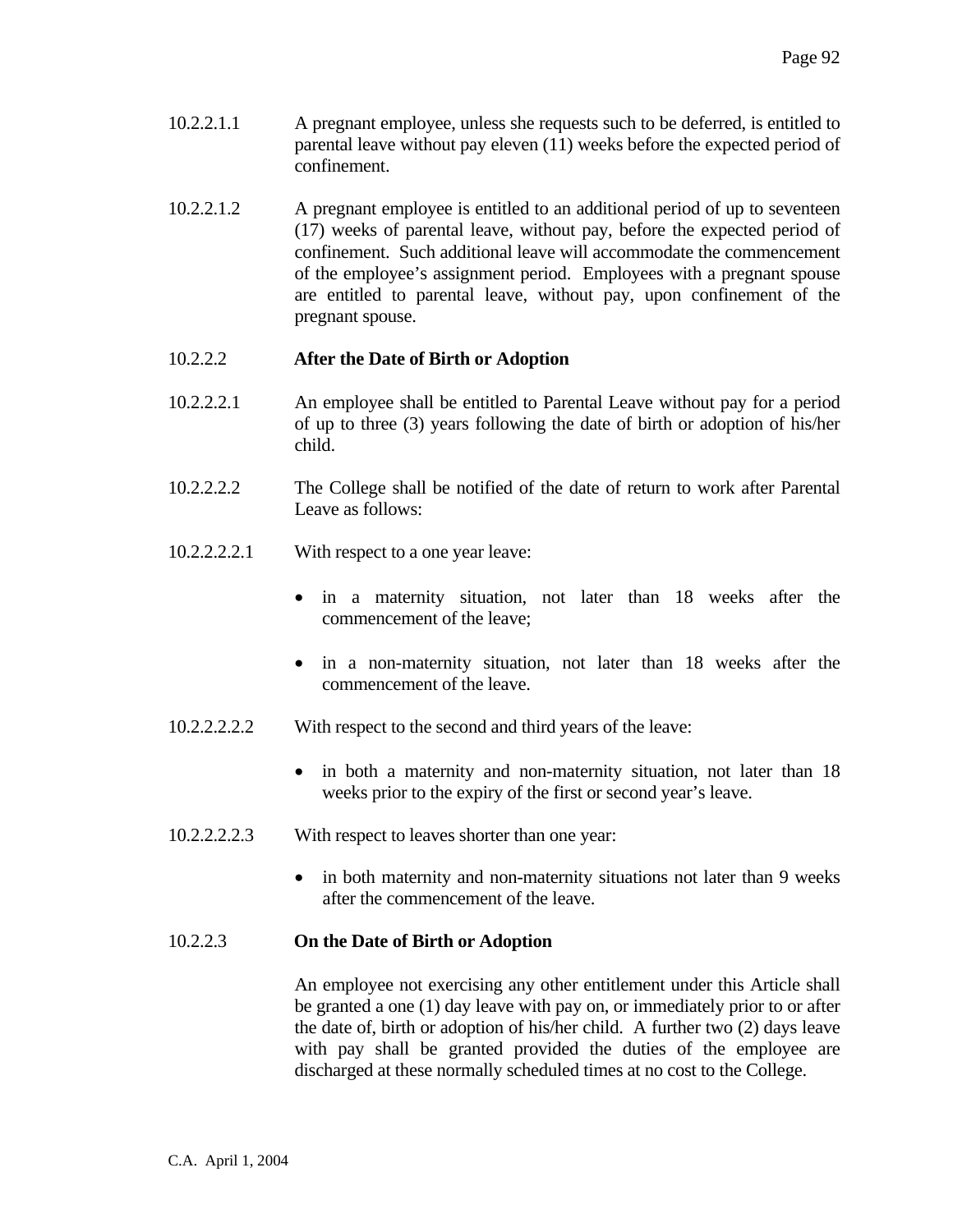## **10.2.3 Employment Standards Act**

 Subject to 9.10.4.2.2, Part 6 (Pregnancy and Parental Leave) of the *Employment Standards Act* at the date of signing of the Agreement shall in all applicable circumstances govern.

### **10.2.4 Cessation**

Parental Leave shall cease when the employee:

- 10.2.4.1 resigns during the period of leave.
- 10.2.4.2 elects not to return to his/her position at expiry of leave, or fails to do so within the prescribed time limit.

## **10.2.5 Application of Sick Leave**

 Any pregnant employee may use her bank of thirty (30) teaching or contact sick days towards maternity and/or any pregnancy related illness.

### **10.2.6 Benefit Continuation**

See 9.10.4.

## **10.3 WORKERS' COMPENSATION**

10.3.1 An employee shall remain on sick leave for the first thirty (30) continuous calendar-day period of any injury which qualifies for Workers' Compensation. The College shall advise Workers' Compensation Board of such coverage to enable their forwarding initial payments directly to the College, and subsequent entitlements directly to an employee.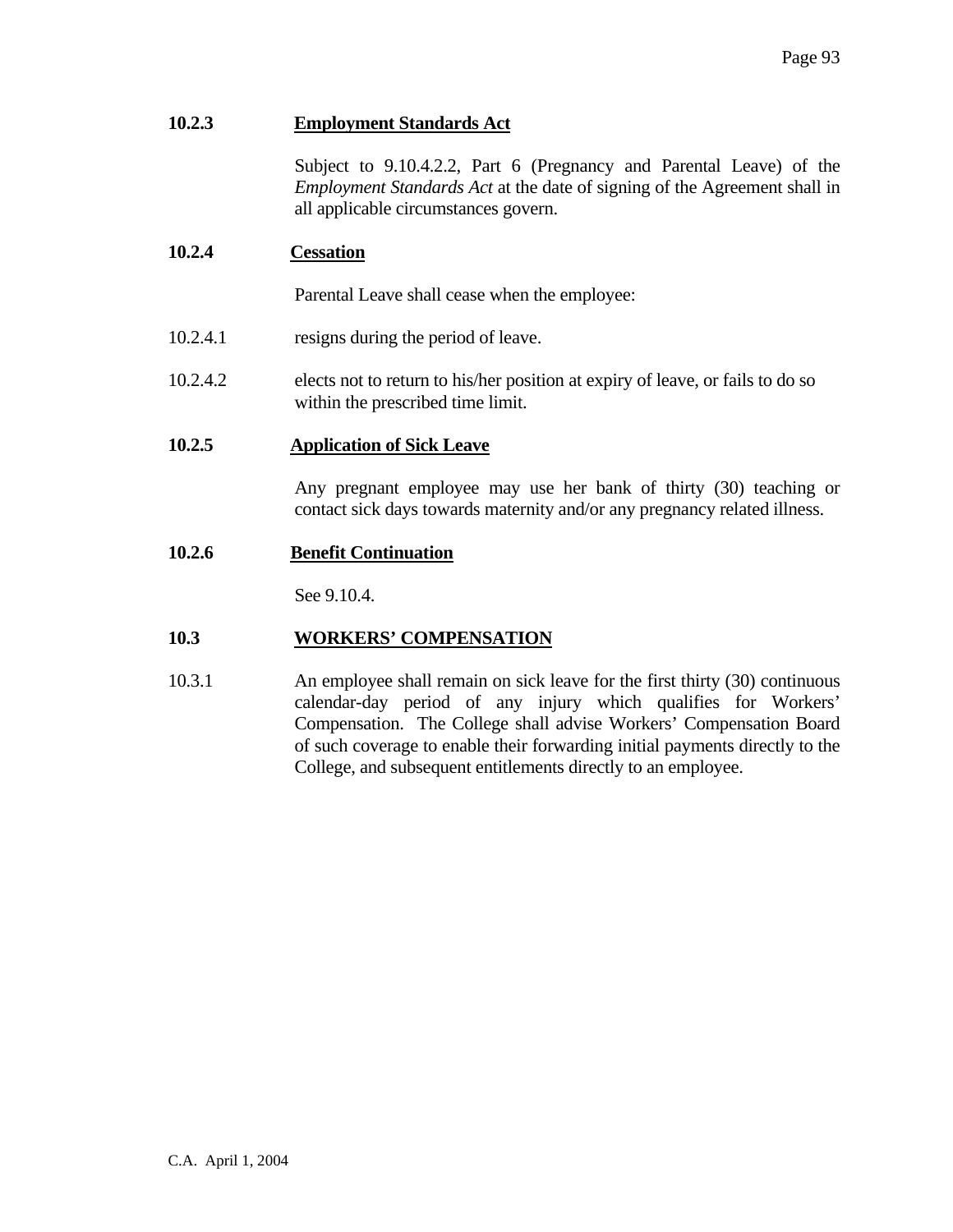10.3.2 Employees should contact the Disability Management and Wellness Advisor with respect to Long Term Disability entitlement in such circumstances as soon as they become aware that the disability may continue after the expiry of their sick leave coverage.

## **10.4 PAID EDUCATIONAL LEAVE (PEL)**

## **10.4.1 Funding**

- 10.4.1.1 The parties agree that Paid Educational Leave (PEL) is beneficial to both the College and the Faculty and, in that light, the parties agree to the funding of such leaves as follows:
- 10.4.1.1.1 Subject to 10.4.1.1.2, the College shall annually make available funds in the amount of 3% of salary budget committed to all regular positions for the purposes of PEL, as set out below.
- 10.4.1.1.2 When the College, upon receipt of its annual budget allocation, determines that there will be a decrease in services as measured by the level of services funded in the previous year, the College may decrease the sum allocated to PEL, provided that the aggregate sum shall not be reduced by more than 40% to a minimum of 60% of the funds specified in 10.4.1.1.1 in the academic year commencing August 1, 1989 and each August 1st thereafter. One Hundred Thousand dollars (\$100,000) of this drawn down amount shall be added to the Benefit Trust Fund of Article 21.
- 10.4.1.1.3 When the College receives growth funding for specified purposes, such designated funding shall not be included in the determination of level of services as specified in 10.4.1.1.2.
- 10.4.1.1.4 In the event that the sum allocated for PEL in any year is not fully utilized in the intended year, the un-utilized amount shall carry forward as funding available for PEL in subsequent years in addition to amounts arrived at under 10.4.1.1.1 and 10.4.1.1.2 above. Monies carried forward shall be used to increase the number of PELs in subsequent years.

### **10.4.2 Paid Educational Leave Seniority Credits**

10.4.2.1 Paid Educational Leave Seniority (PELS) credits are accumulated on the same basis as seniority as described in 11.8.6 until July 31, 1994 (1 section earns 1 PELS credit). Commencing August 1, 1994, PELS credits are accumulated at twice this rate (1 section earns 2 PELS credits).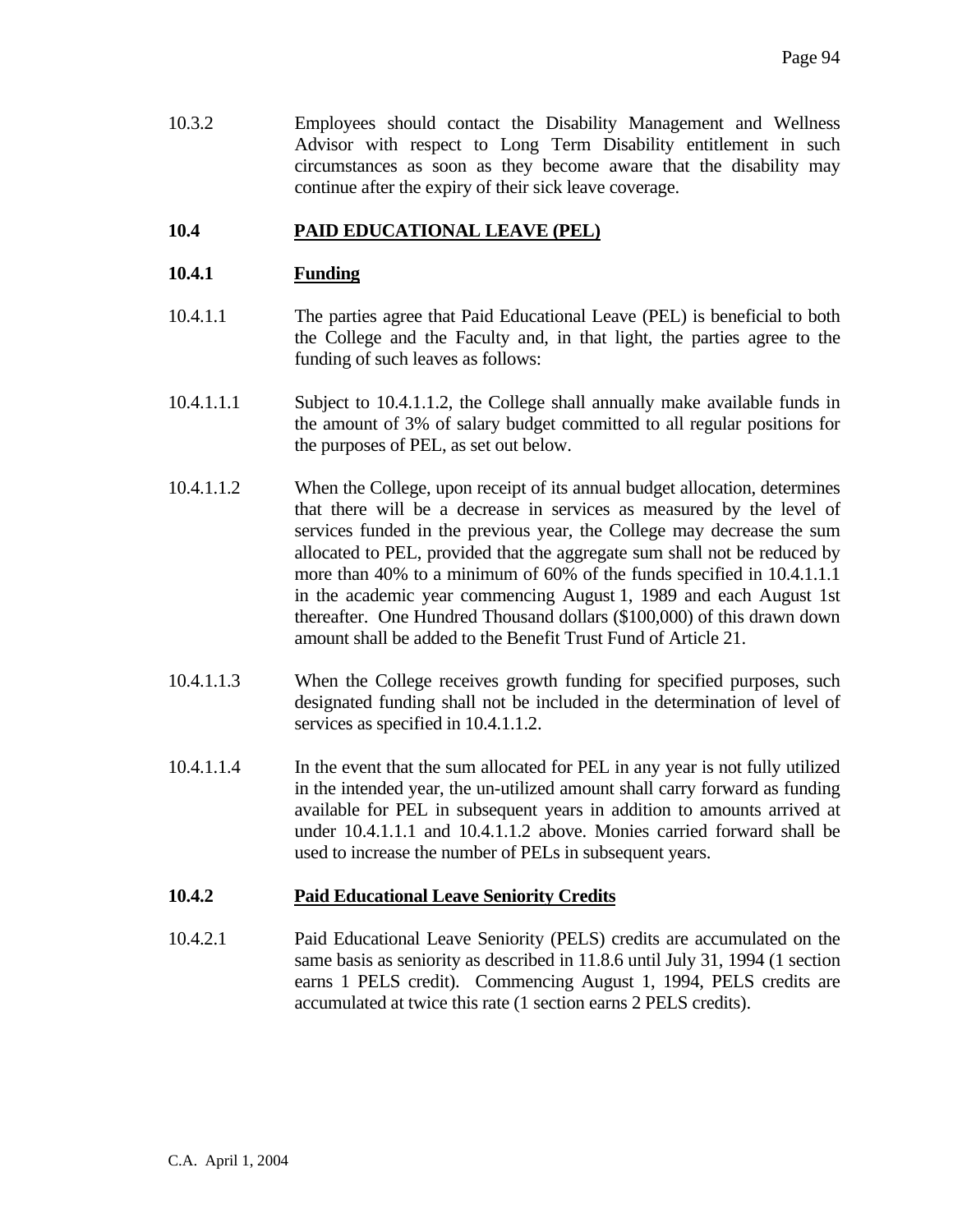- 10.4.2.2 Accumulation of PELS credits is retroactive to the date on which the employee was first hired and has been continuously appointed or has held recall rights.
- 10.4.2.3 PELS credits may only be applied to Paid Educational Leave and have no payout consequences on termination, resignation or death.
- 10.4.2.4 Any non-regular employee who has worked an average of 4 sections or more in the last four academic years and who has 32 or more sections worth of uncommitted PELS credits, and any regular employee who has 32 or more sections worth of uncommitted PELS credits, may apply for a paid educational leave. The application is subject to the adjudication provisions of 10.4.4.1.
- 10.4.2.4.1 After satisfactory adjudication, uncommitted PELS credits will be the deciding factor as to the order in which Paid Educational Leaves are granted. Uncommitted PELS credits are the accumulated PELS credits less any PELS credits committed to a granted Paid Educational Leave, whether or not that leave has yet been completed.
- 10.4.2.5 The leaves will be funded from the allocated Paid Educational Leave commitment of 10.4.1.
- 10.4.2.6 All employees who have previously been awarded and have taken a leave under 10.4 shall have their PELS credits retroactively adjusted on the basis of minus 128 credits for a long-term leave and 64 credits for a short-term leave. In no case shall the resulting calculation cause a PELS credit count of less than zero as of April 1, 1989. A long-term leave shall be defined as a leave of more than one term of one calendar year. A short term leave shall be defined as a leave of from eleven (11) days to one term. This article applies only to leaves awarded prior to April l, 1989.

## **10.4.3 Return from Paid Educational Leave**

Employees returning from Paid Educational Leave shall remain in the employ of the College for a minimum of one year following completion of their leave. In the event of default in carrying out such obligation the employee may be required to refund all or part of the amount paid by the College to the employee during such leave, on such terms as the College considers appropriate.

### **10.4.4 Procedures**

10.4.4.1 Paid Educational Leave is granted through the authority of the College. In adjudicating proposals to establish eligibility for Paid Educational Leave, the enhancement of the educational goals of the College, the excellence and the professional merit of the leave proposal and the competence of the employee to accomplish the purposes of the leave are amongst the prime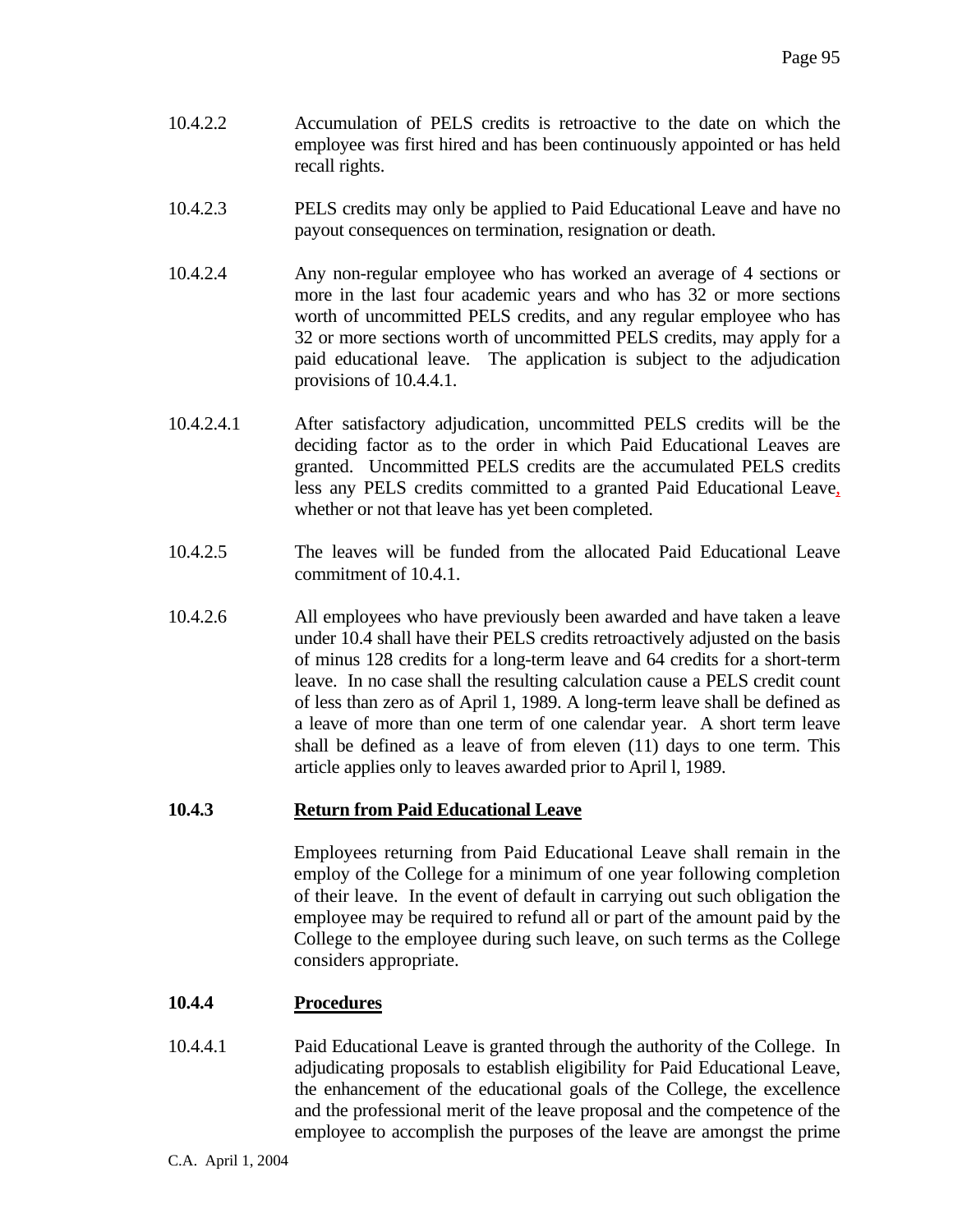considerations. The Paid Educational Leave Committee has the authority to set the standards for Paid Educational Leave and to adjudicate leave proposals against those standards. The Paid Educational Leave Committee shall not weigh the relative merits of proposed Paid Educational Leaves in the adjudication process.

- 10.4.4.2 Paid Educational Leave may be combined with earned Professional Development and vacation time.
- 10.4.4.3 Proposals for Paid Educational Leave will be invited once each academic year. The closing date for each year's proposals will be at least sixteen (16) months prior to the beginning of the academic year to which the leave relates. Applicants will receive a decision at least twelve (12) months prior to the beginning of the academic year to which the leave relates.
- 10.4.4.3.1 Proposals for Paid Educational Leaves beginning in the immediately following academic year shall be treated in the same manner as other proposals if the appropriate Dean and Coordinator agree the functional needs of the College can reasonably be met during the leave.
- 10.4.4.4 Proposals for Paid Educational Leave are submitted to the appropriate Dean and must be accompanied by an outline of the purpose of the leave.
- 10.4.4.5 Proposals received are adjudicated by the Paid Educational Leave Committee which consists of six faculty members or their alternates (see 2.8).
- 10.4.4.6 The amount allocated to the employee for the purposes of leave shall be computed as follows:

 $\frac{PELS \, credits \, applied}{16} \, x \, \frac{1}{10}$  $x$  employee's per section rate at time of leave  $x \, 8$ 

 unless the employee earned their credits as a Private Music Instructor, in which case the amount allocated for these credits shall be computed as follows:

PELS credits applied 
$$
x \frac{1}{10} x
$$
 employee's hourly rate at time of leave  $x 100 x 8$ 

 Up to 80 PELS credits can be applied per term of leave. Paid Educational Leaves shall be for one or two terms only. The PELS credits applied shall be deducted from accumulated PELS credits after the leave has been completed. Compensation available to faculty members on Paid Education Leave shall not exceed one hundred percent (100%) of the compensation that the faculty members would have otherwise received.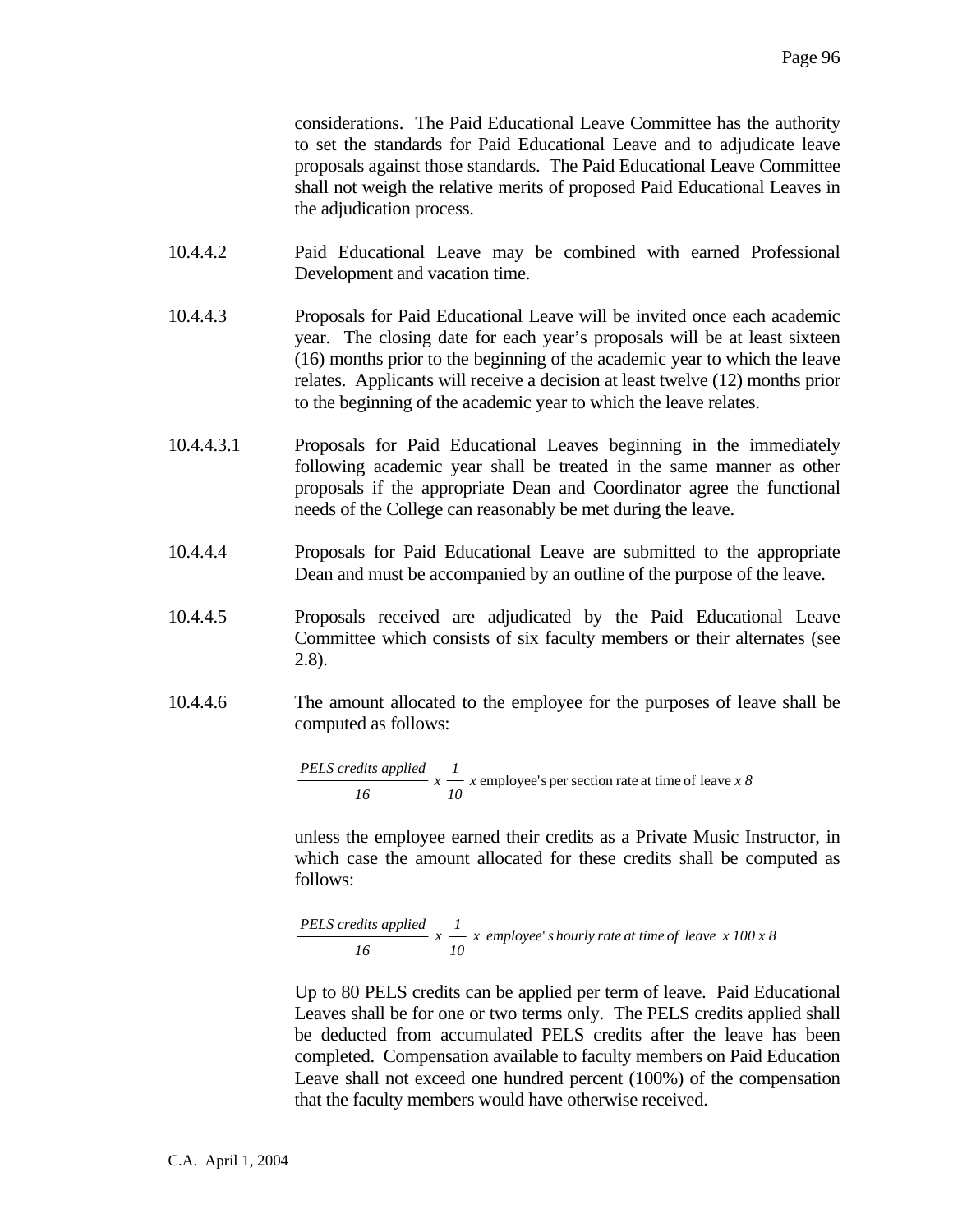- 10.4.4.7 Part Time Paid Educational Leaves shall be permissible where the objective of the Paid Educational Leave can be better accomplished on a part time basis and where the functional needs of the College can reasonably be met during the Part Time Leave.
- 10.4.4.8 Postponement of a Paid Educational Leave for up to one year shall be permissible in exceptional circumstances where the objective of the Paid Educational Leave can still be accomplished and the College's operational needs can still be reasonably met during the leave. Exceptional circumstances shall be determined by the Paid Educational Leave Committee.
- 10.4.4.9 When employees on Paid Educational Leave elect to top up their pensionable service to one hundred percent, the employees shall pay their share and the College shall pay its share from the Paid Educational Leave fund.
- 10.4.4.10 The employee, within one month of his/her return to duty, must submit to the Dean reasonable and satisfactory evidence of having carried out the purpose for which the leave was granted and, in the event of default in carrying out such obligations, may be required to refund all or part of the amount paid by the College to the employee during such leave, on such terms as the College considers appropriate.

### **10.5 OTHER LEAVES**

 Leave of absence from duty for regular and non-regular employees will be available as follows:

- **10.5.1 Unpaid Educational Leave** (see 2.8)
- 10.5.1.1 Upon agreement among the Dean, Coordinator and employee, an educational leave without pay or benefits may be granted for up to a maximum of 24 months. Any employee granted such leave shall arrange to maintain benefit coverage pursuant to 9.10.4.
- 10.5.1.2 An unpaid educational leave may be taken as a full-time or part-time leave.
- 10.5.1.3 Agreement by the Dean and Coordinator in 10.5.1.1 shall not be unreasonably withheld.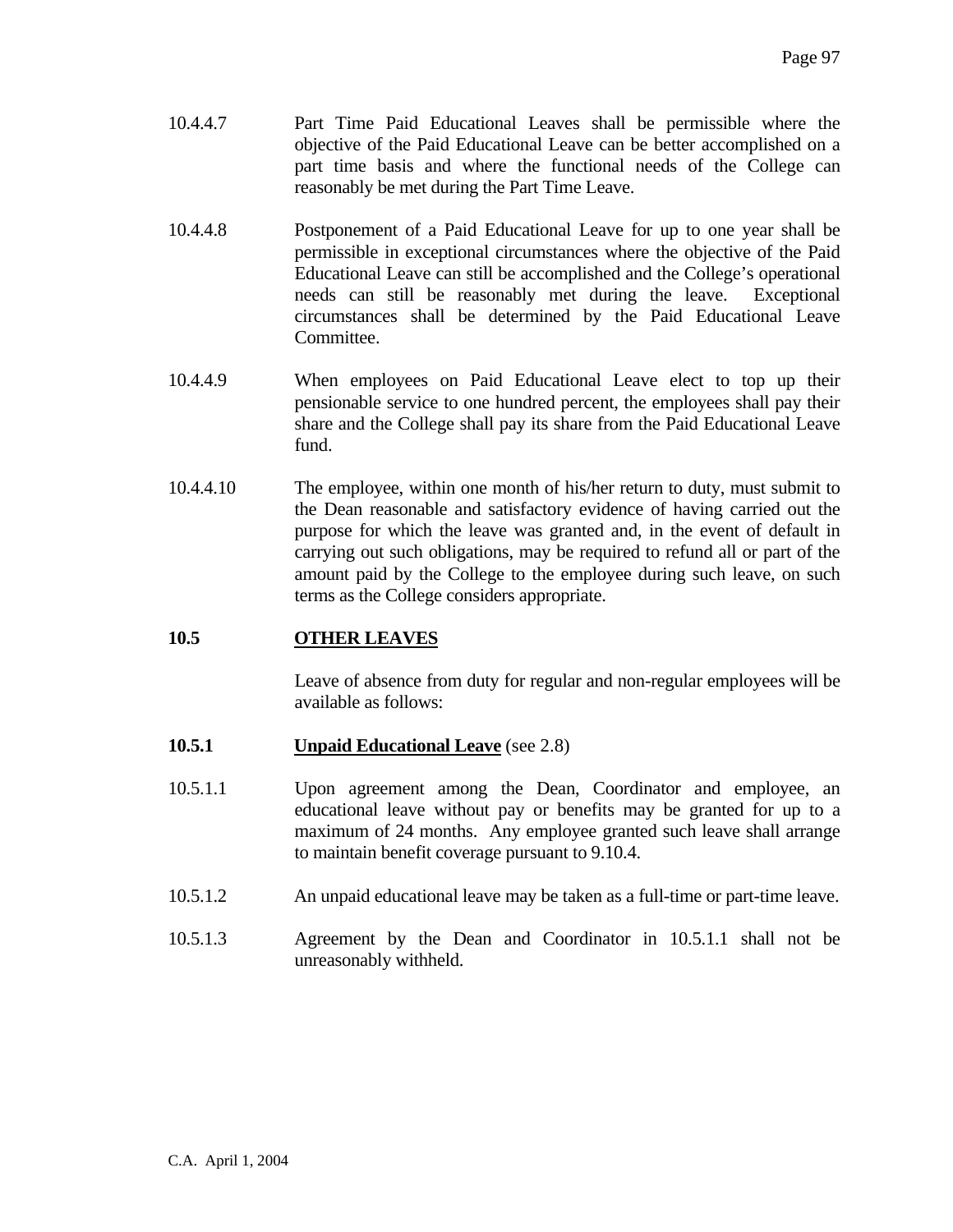## **10.5.2 Bereavement and Critical Care Leave** (see 2.8)

- 10.5.2.1 In the event of critical illness or death in an employee's immediate family, the employee not on leave of absence without pay shall be entitled to paid leave of absence as follows:
	- (a) up to and including seven (7) consecutive calendar days per year for critical illness;
	- (b) up to and including seven (7) consecutive calendar days per year for death; or
	- (c) up to an including fourteen (14) consecutive calendar days per year for combined critical illness and death.
- 10.5.2.1.1 An additional seven (7) consecutive calendar days per year with pay shall be granted on application by the employee, provided the duties of the employee are performed at the regularly scheduled times at no cost to the College.
- 10.5.2.1.2 The College may require verification of the need for the leave.

## 10.5.2.2 **Timing**

Leave granted for critical illness will terminate in the event of death of the immediate family member and the employee will then be entitled to bereavement leave. Leaves under this Article must be taken during or in relation to the time of the actual occurrence of the critical illness or death. Any additional leave shall be without pay.

### 10.5.2.3 **Definition of Immediate Family**

Immediate family is defined as an employee's spouse, parent, child, brother, sister, grandparent or grandchild of either the employee or the employee's spouse; or any other person permanently residing in the employee's household. The word "spouse" shall be deemed to include a common-law spouse and partners of the same sex.

### **10.5.3 Family Responsibility Leave**

An employee shall be entitled to up to five (5) days leave with pay per year for the purpose of caring for a sick dependent. An additional five (5) days with pay shall be granted provided the duties of the employee are performed at the regularly scheduled times at no cost to the College.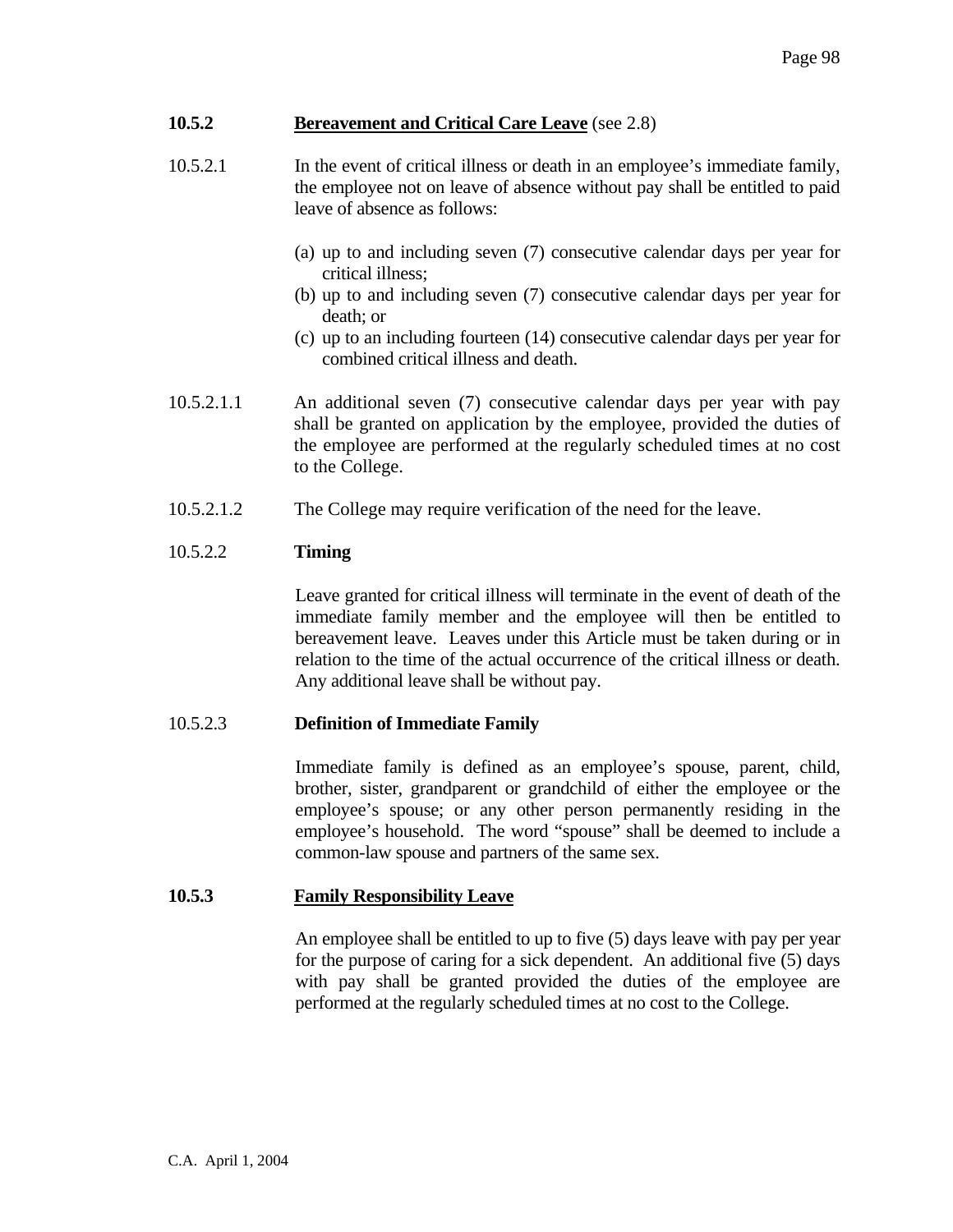# **10.5.4 Personal Leave**

(see Articles 2.8 and 7.2 of the Common Agreement)

- 10.5.4.1 Upon agreement among the Dean, Coordinator and employee a leave for reasons other than those specified elsewhere in this Agreement (e.g. study, compassionate, travel, political, religious, etc.) may be granted for up to a maximum of 24 months. Any employee granted such leave shall arrange to maintain benefit coverage pursuant to 9.10.4. Such leave shall be without pay unless otherwise authorised.
- 10.5.4.2 Agreement by the Dean and Coordinator in 10.5.4.1 shall not be unreasonably withheld.

## **10.5.5 Union Duties**

10.5.5.1 Members of the Unit are permitted to participate in Union and related duties during the course of any year so long as arrangements satisfactory to their Coordinators and the Dean have been made for the carrying out of their contractual obligations to the College (see 2.8).

## 10.5.5.2 **Union Release**

 Reasonable release time without pay shall be provided by the College to persons named by the Union for the conduct of Union business; this release time shall be provided in section units. The provision of the said release time is contingent on suitable arrangements being made for the carrying out of the contractual duties to the College of the persons released.

## 10.5.5.3 **Union Leave**

 An employee shall be granted part or full-time leave of absence for union business, including work or duties performed for any organization to which the union is affiliated, subject to the following:

- 10.5.5.3.1 The leave shall not exceed two (2) years.
- 10.5.5.3.2 The leave shall be subject to the reasonable and bona fide curriculum and scheduling requirements of the College.
- 10.5.5.3.3 An employee granted the leave shall continue to receive full salary and benefits from the College and the union shall, on a monthly basis, reimburse the College for the full amount of the employee's salary and benefits.
- 10.5.5.3.4 The employee shall continue to accrue seniority equal to the sections or section equivalencies for which s/he is released.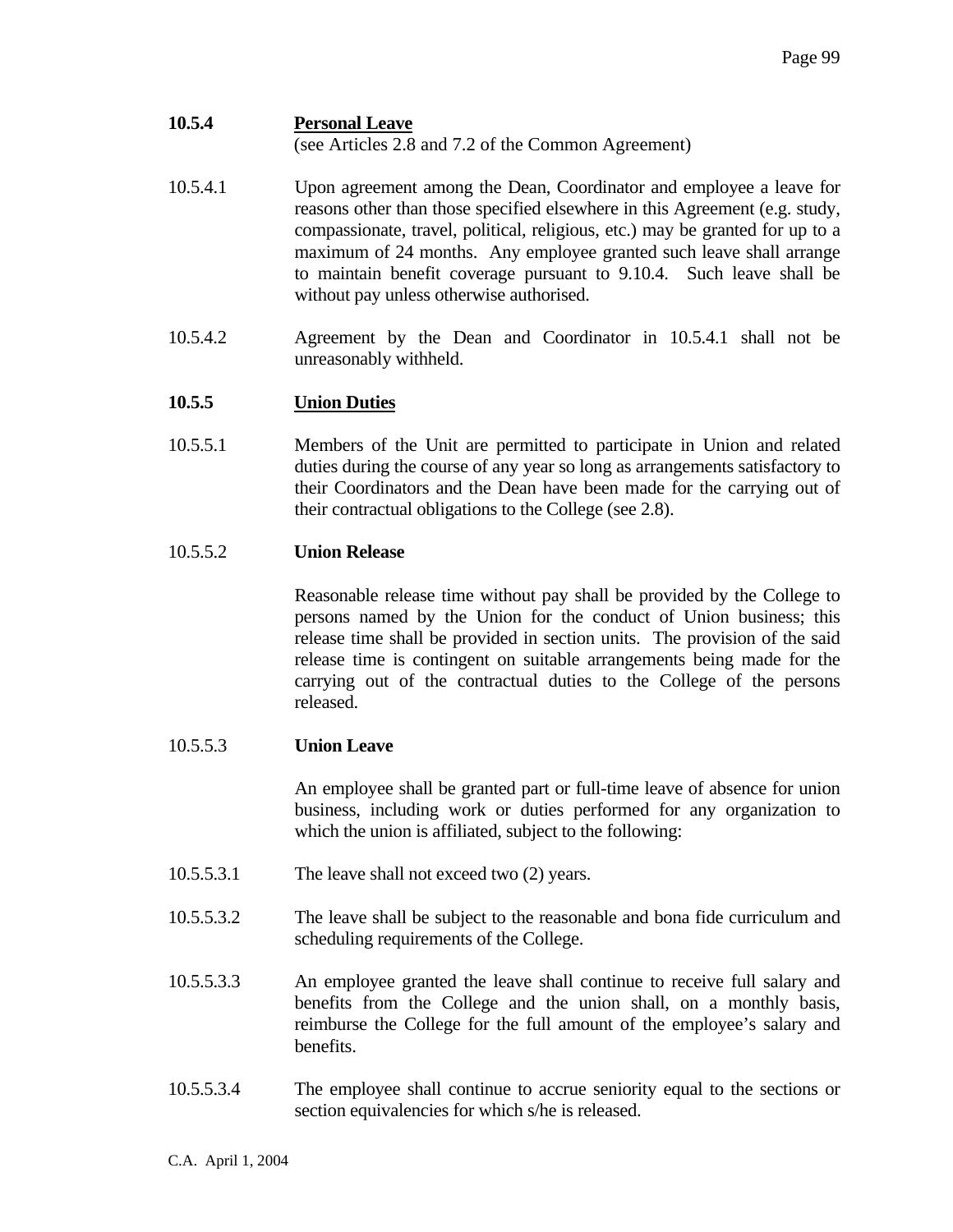## **10.5.6 Court Appearances**

- 10.5.6.1 The College shall grant leave with pay to employees summoned for jury duty or required to serve jury duty or subpoenaed for a court appearance.
- 10.5.6.2 In cases where an employee's private affairs have occasioned a court appearance, a leave of absence without pay shall be granted for a period of time reasonably required by such court appearance.
- 10.5.6.3 An employee in receipt of his/her regular earnings while serving at court shall reimburse to the College all monies paid to him/her by the Court, except travelling and meal allowances not reimbursed by the College.

## **10.6 FACULTY/EMPLOYEE EXCHANGES**

- 10.6.1 The College shall encourage and facilitate exchanges of employees with faculty members of other institutions whenever such exchanges are judged to be in the interests of the College. Exchanges are viewed as, and take the form of, professional development activities.
- 10.6.2 Employees on exchange remain members of the bargaining unit and agree to remain in the employ of the College for a minimum of one year after the exchange has been completed.
- 10.6.3 The Union and the College may annually review, and amend with mutual agreement, the procedures for implementing the faculty/employee exchange program (see Appendix D).

## **10.7 DURATION OF LEAVES**

- 10.7.1 The parties agree that the following leaves shall not be granted for a period longer than two (2) consecutive years:
	- 10.4 paid educational
	- 10.5.1 unpaid educational
	- 10.5.4 personal
	- 10.5.5.3 union
	- 10.6 faculty/employee exchanges secondment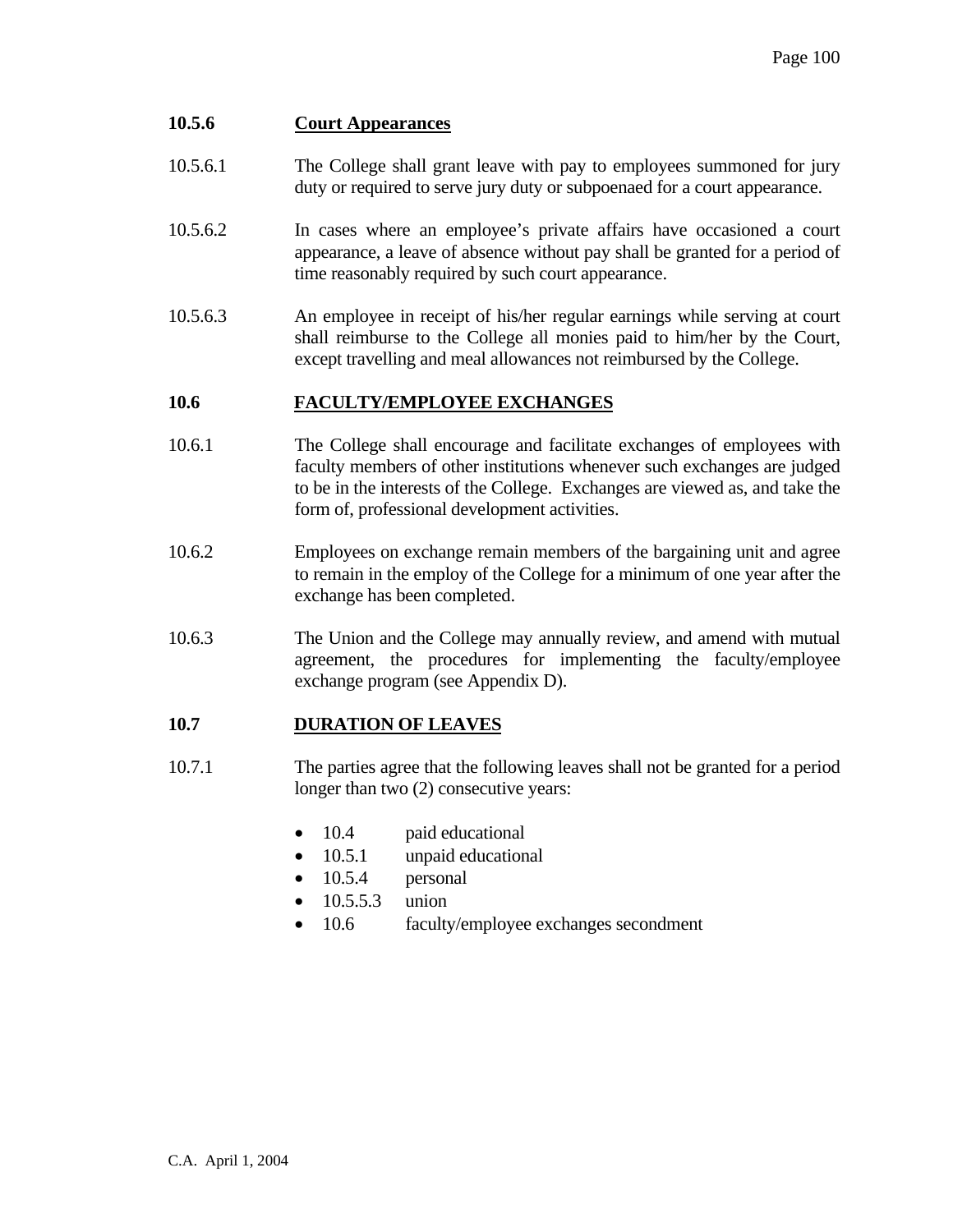# **Article 11 APPOINTMENTS, EVALUATION, TERMINATION AND SUSPENSION, REGULARIZATION, REDUCTION**

## **11.1 COORDINATORS**

### **11.1.1 Appointments** (see 2.8)

 The final decision for appointment of Coordinators rests with the Dean; however with a view to arriving at a consensus amongst those in the bargaining unit and those in the administration directly affected by any particular appointment, the following consultative processes will be used in making such appointments:

- 11.1.1.1 By March 15, the Dean will invite applications from those employees wishing to be considered for a Coordinator's position.
- 11.1.1.2 Each Dean will then initiate the process of selection of Coordinators and will ensure democratic involvement of employees in this selection process. This will be done by the Dean requesting the functional area to conduct an election by secret ballot requiring a majority vote to confirm its recommendation. This vote must take place irrespective of the number of applicants for the position of Coordinator, among the applicants pursuant to 11.1.1.1. If, by May 15 there is no accord between the Dean and the functional area, or if the functional area has failed to submit a name to the Dean, the Dean, subject to the decision making model described in 2.8, the Dean will make the appointment.
- 11.1.1.3 Coordinators will be appointed for an initial term of two (2) years. Renewals to that appointment will be for terms of one (1) year. Coordinators will be released from faculty duties for a minimum of one (1) three-credit section per term, or one-quarter (1/4) of a normal duty load. In appropriate cases, the Dean may arrange for more release time.
- 11.1.1.4 Annual Coordinator orientation shall be done jointly by the Union and the College. All new Coordinator appointments shall be subject to their attending the Coordinator orientation. (See Letter of Intent).
- 11.1.1.5 The Dean may ask a Coordinator to resign in the case of a non-confidence vote taken by secret ballot within a functional area. In areas where there are two or fewer faculty, including the Coordinator, the Dean may remove the Coordinator for cause, without a vote of non-confidence. Such removal is subject to review through the grievance procedure (See 2.8).
- 11.1.1.6 An employee may decline appointment as Coordinator; a Coordinator may resign at any time, the resignation to take effect at the first opportunity consistent with the needs of the functional area. In such an event, the Dean shall initiate the process indicated in 11.1.1.2.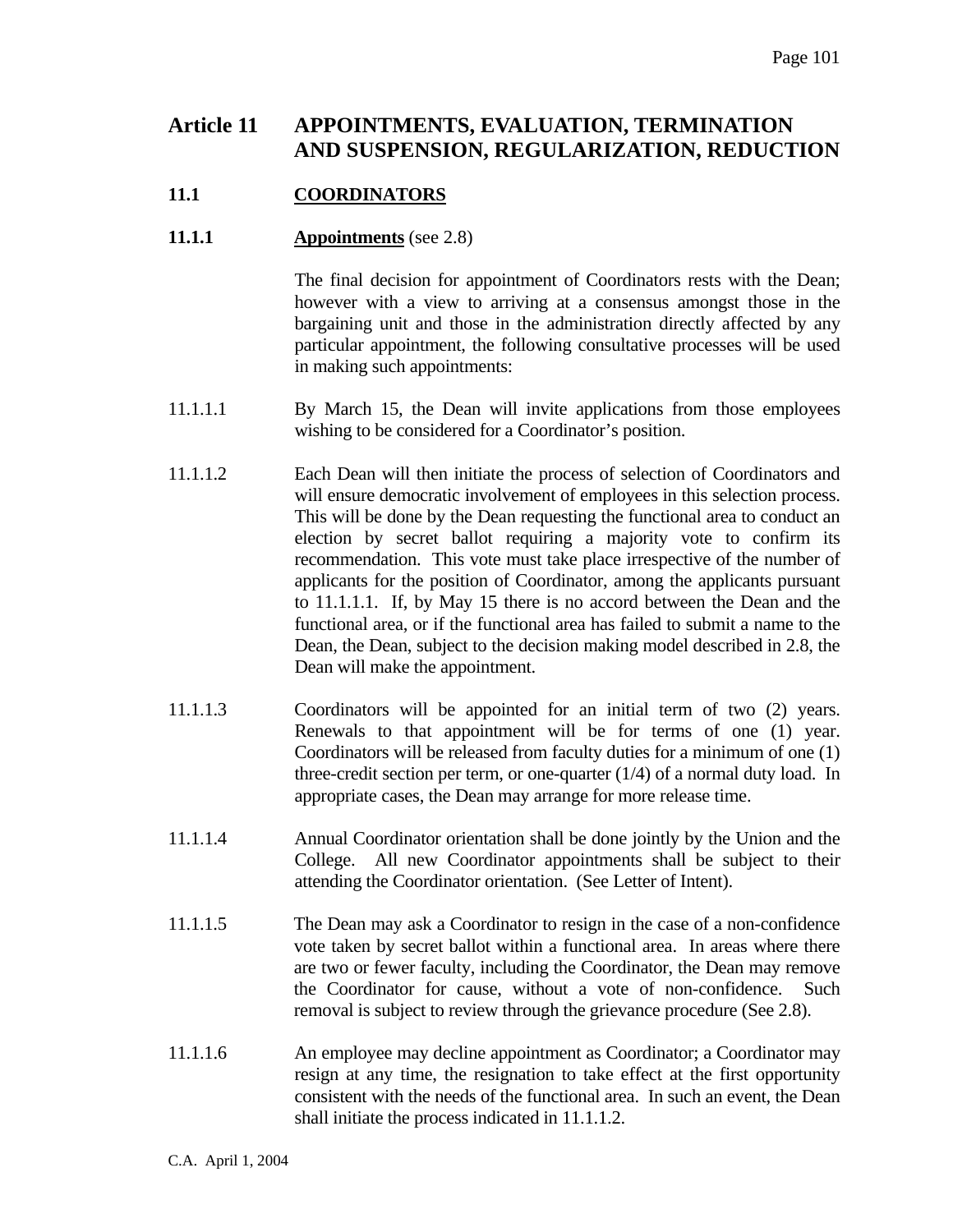## **11.2 ADMINISTRATORS**

### **11.2.1 Search Committee - Regular Appointments**

- 11.2.1.1 Selection of the Executive Administrators is the duty and responsibility of the College Board. It is recognized, however, that such persons should be selected only after wide consultation within the College community. Therefore, before making a permanent appointment of an Executive Administrator, the College Board will establish a Search Committee within the College.
- 11.2.1.1.1 The Committee will be comprised of an equal number of members of the Union and members of the Administration who do not belong to the bargaining unit, which latter members may include a member or members of the College Board. The Union shall select its members for such committees. In addition to the members so selected, a chairperson shall be named by the College Board who will ordinarily be the President. The chairperson will be non-voting. It will be the responsibility of the Search Committee to recommend names to the College Board for appointment to the office in respect of which it is struck.
- 11.2.1.1.2 The above is not intended to exclude the possibility of staff and/or student representatives also being invited by the College Board to join in such a search committee. In the event that the College Board does invite representation from these additional constituencies, the number of representatives from each additional constituency shall not exceed the number of Faculty Union representatives on the Committee.
- 11.2.1.1.3 Although appointments will normally be made from the names submitted by the Search Committee, the Board may appoint any candidate whose application has been placed before the Search Committee. Further, the names of all qualified internal candidates, whether or not they hold acting appointments, shall be included in the recommendations referred to in 11.2.1.1.1 and 11.2.2.1.
- 11.2.1.1.3.1 For purposes of 11.2.1.1 to 11.2.1.1.3 above, the term "Executive Administrator" shall be understood to mean the President and any other administrator who reports directly to the President.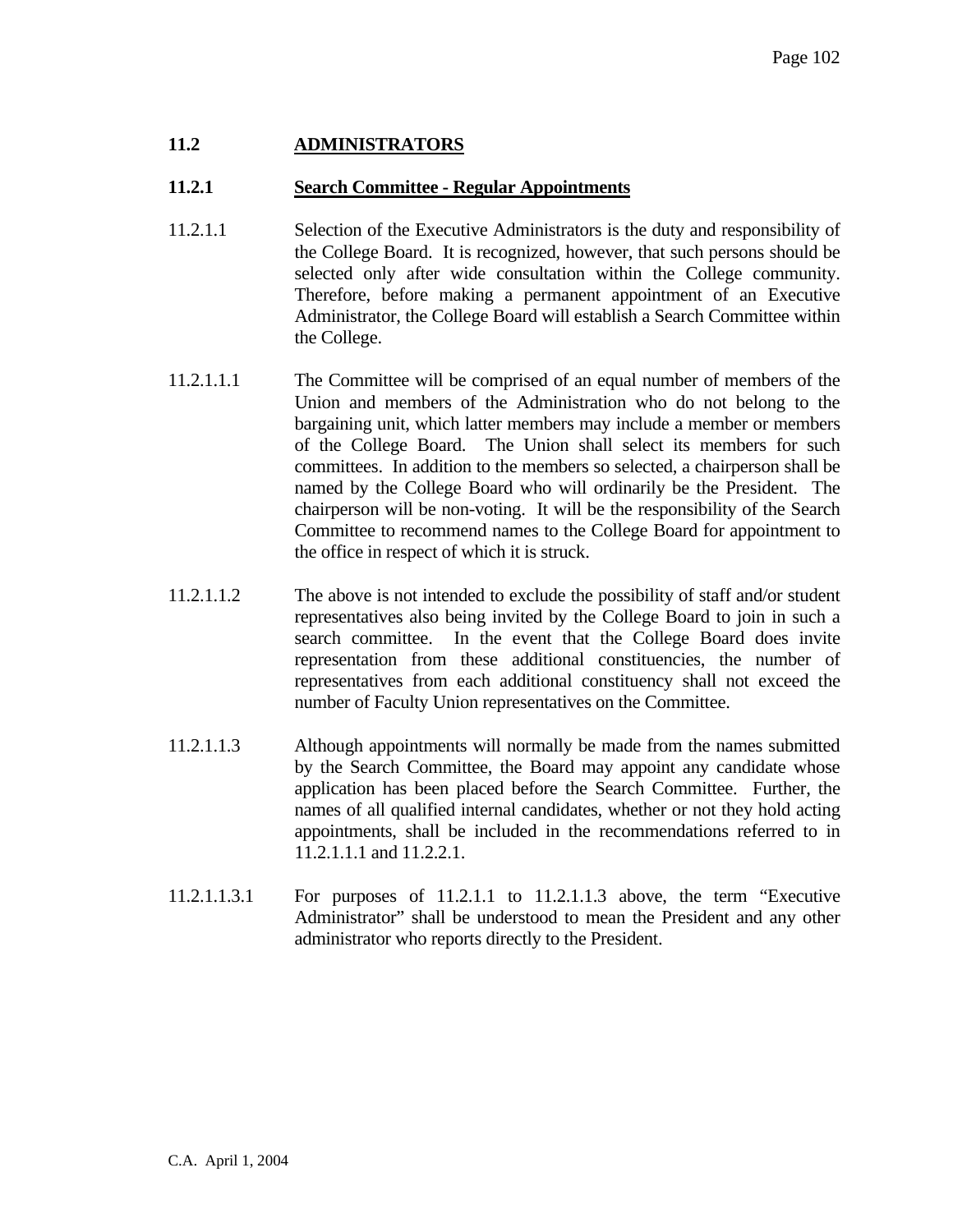- 11.2.1.2 Selection of administrators is a duty of the College Board. Such appointments shall only be made after a Search Committee has recommended an appointee to the Board.
- 11.2.1.2.1 The Committee shall be comprised of an equal number of members of the Union and the Administration. The Union shall select its members for such committees. In addition to the members so selected, a chairperson shall be named by the President. The chairperson shall be non-voting.
- 11.2.1.2.2 Staff and/or student representatives may be invited to join such a committee. In the event that such additional representatives do join the committee, the number of representatives from each additional constituency shall not exceed the number of Faculty Union representatives on the Committee.
- 11.2.1.2.3 Although appointments will normally be made from the names submitted by the Search Committee, the Board may appoint any candidate whose application has been placed before the Search Committee. Further, the names of all qualified internal candidates, whether or not they hold acting appointments, shall be included in the recommendations referred to above.

## **11.2.2 Search Committee - Acting Appointments**

- 11.2.2.1. In order to make Acting appointments to positions named in 11.2.1.1, the Board shall establish a committee consisting of one member of the Board or an administrator, and the President of the Union or his/her delegate. In addition to these members, a non-voting chairperson, who will normally be the President, shall be appointed by the Board. As well, the Board may invite a representative of the Staff Union and/or a representative of the Student Society to join the Committee.
- 11.2.2.1.1 Within one (1) week of the establishment of this committee, the committee shall recommend a name or names to the Board, which recommendation shall be advisory only. If the Committee does not make a recommendation within one (1) week, the Board will make the appointment.
- 11.2.2.2 When it appears that an acting appointment will last for a period longer than four months, a Search Committee as specified in 11.2.1 will be formed at the time the initial acting appointment is made, or immediately upon the College's determination of the probable length of the appointment. At the conclusion of the process outlined in 11.2.1, the person selected by that process shall receive the acting appointment. The initial acting appointment resulting from 11.2.2 may be extended by mutual agreement between the parties if the work of the Search Committee is not concluded at the end of the four-month period.

## **11.2.3 Faculty Secondment**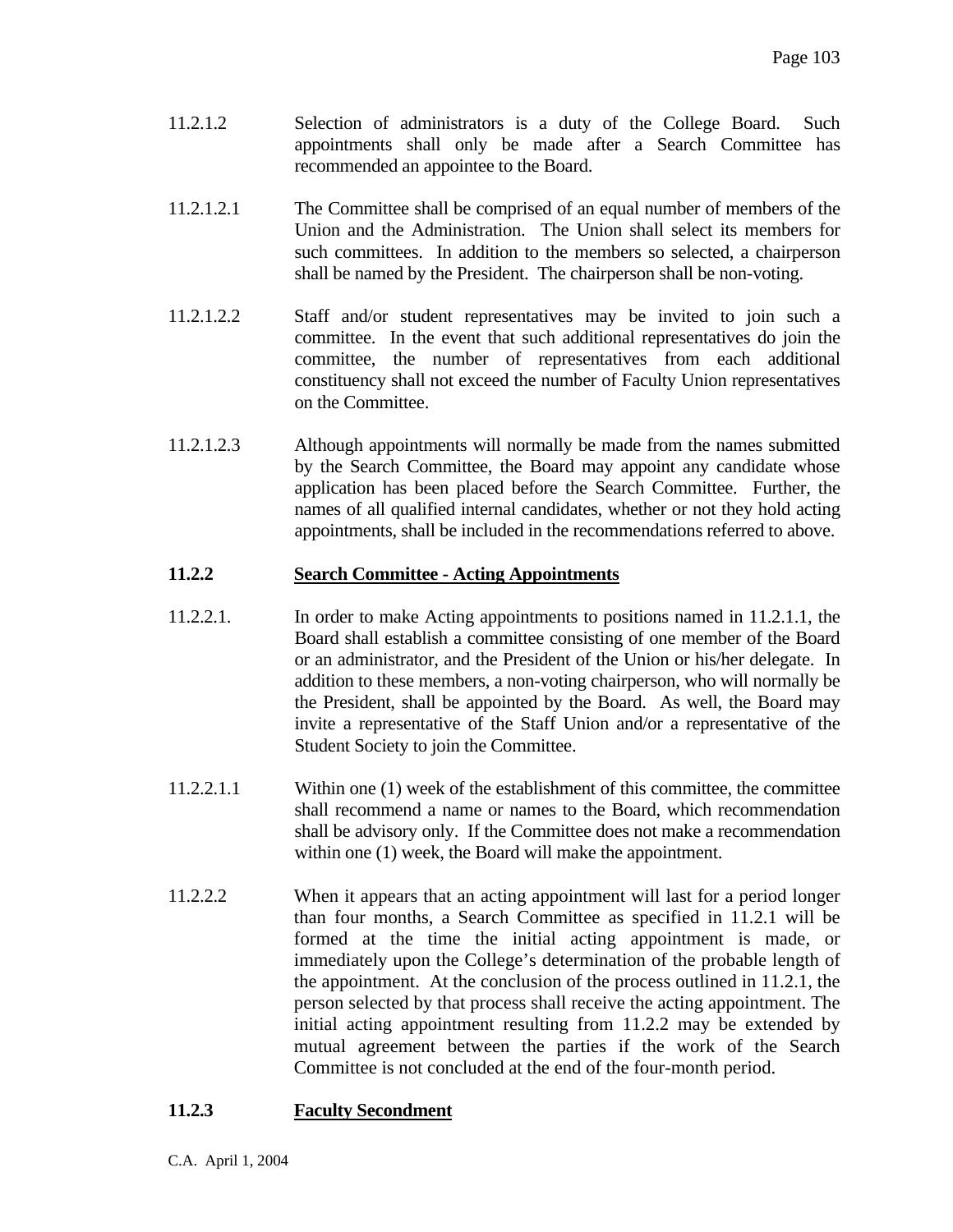- 11.2.3.1 Faculty who are appointed to an administrator position may choose to enter the "administrator stream" or to receive a secondment from their faculty position to fill the administrator position. Such secondment shall be for up to three years. Secondment renewals beyond that period require the agreement of the Union and the College. During the secondment the faculty member must maintain contact with his/her discipline by working at least one section of primary duties per year in his/her functional area. Faculty who are seconded will be fully compensated on the appropriate administrator scale. Faculty who are seconded are subject to evaluation as an administrator and as an active faculty member. Such faculty members are excluded from union membership for the period of the secondment but have access to the grievance process for issues concerning his/her faculty evaluation and are required to pay union dues on the faculty work.
- 11.2.3.2 Seconded faculty may switch to the "administrator stream" at any time providing this does not conflict with the operational needs of the faculty's functional area.

## **11.3 Faculty Appointments**

- 11.3.1 Every effort will be made to have all new regular employees appointed by May 31st of the year preceding the beginning of the academic year; and non-regular employees by May 31st when appropriate to the needs of the College.
- 11.3.2 All candidates for employment are to be processed and dealt with in a similar manner.
- 11.3.3 The parties recognize and agree that only employment appointments of individuals can be made under this Agreement. Appointments cannot be offered to corporations, partnerships or proprietorships.

## 11.3.4 **Criteria**

- 11.3.4.1 During the screening and interview processes, the applicant will be evaluated according to criteria classification, so far as they are applicable to the job classification in question, as follows:
	- y professional qualifications;
	- professional development and experience;
	- teaching experience;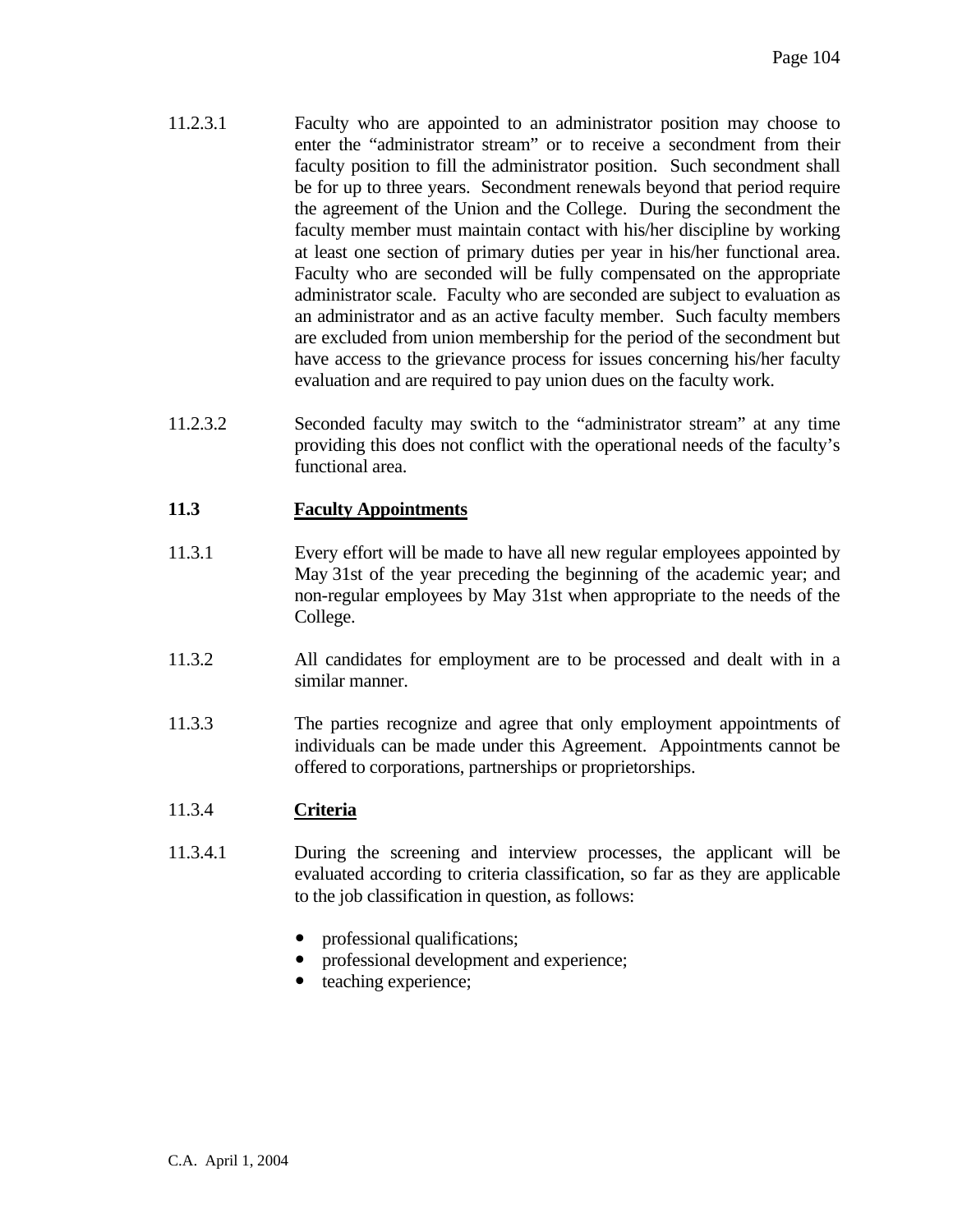- college contribution;
- community awareness; and
- personal attributes.

## **11.3.5 Procedures**

- 11.3.5.1 All applications should be dated and acknowledged, and filed appropriately for use by the Dean and made accessible only to the Coordinator and the Search Committee of the functional area. Positions will be posted publicly as soon as they are identified.
- 11.3.5.2 The Dean will request the appropriate Coordinator to establish a Search Committee and to assume or delegate the chairing of the Committee. The Committee members shall be the Dean and at least three members drawn from the bargaining unit (see 2.8).
- 11.3.5.3 The Search Committee shall interview candidates and compile a shortlist of candidates. This list shall be forwarded to the President for his/her consideration. The list may be ranked when appropriate.
- 11.3.5.4 Notwithstanding the above, the names of all internal candidates with the required competence and/or qualifications shall be included in the shortlist of candidates referred to in 11.3.5.3.
- 11.3.5.5 Where positions involve duties in more than one functional area, the Coordinator, Search Committee and the Dean referred to in 11.3.5.1 to 11.3.5.6 shall be drawn from each functional area.
- 11.3.5.6 Where the Search Committee shortlist is ranked and the President decides not to appoint the first ranked candidate, the President shall refer the matter back to the Search Committee to redo the ranking or re-open the competition, whichever the Search Committee determines is most appropriate.
- 11.3.5.7 Applications shall have a closing date stated in the publication or advertisement. Only applications received before the closing date or by the date the Committee begins interviewing, whichever is later, shall be referred to the Search Committee.

### **11.3.6 Change in Appointment**

- 11.3.6.1 When an employee has worked a minimum of one (1) section, or section equivalent, for five (5) consecutive years or more, in a functional area other than that in which s/he holds an appointment, his/her appointment(s) will be changed to reflect the assignment history.
- 11.3.6.2 If the employee does not wish to accept the changed appointment, his/her assignment may revert to his/her original appointment.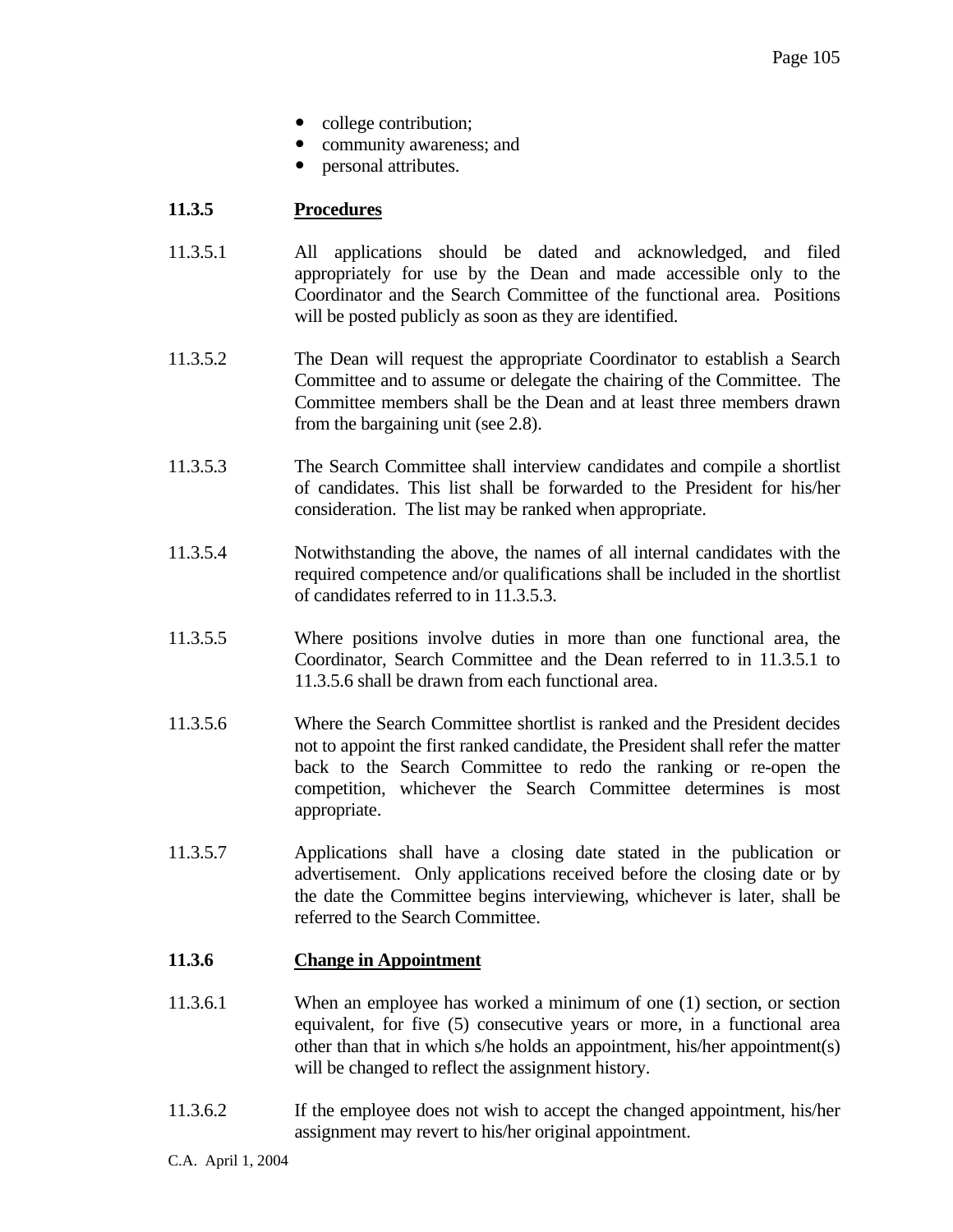- 11.3.6.3 For the purpose of all applications of 11.8, an employee who accepts a changed appointment as a result of the application of 11.3.6 will be considered to also hold an appointment in the functional area(s) in which s/he held an appointment before the application of 11.3.6.
- 11.3.6.3.1 If, as a result of the application of 11.3.6.3, an employee requires retraining to meet the current subject competence and/or qualifications that match the *bona fide* curriculum requirements as determined by the College and the functional area, s/he shall be given an unpaid educational leave for a period of up to two (2) years in order to retrain. This article does not limit the ability of the College to pay for the retraining, or of the employee to choose that the retraining form part or all of his/her professional development activities. The employee may choose to complete the retraining while working as long as the required competence and qualifications are achieved in a timely manner.

## **11.4 FACULTY APPOINTMENTS**

## **11.4.1 Probationary Appointment**

- 11.4.1.1 Normally, the first appointment for a regular, RLT and non-regular employee shall be for a two (2) year probationary period.
- 11.4.1.2 The probationary period shall be waived for a regular employee and for a regular employee who is rehired within one (1) year and if the following conditions are met:
	- previously s/he has satisfactorily completed a probationary period, and
	- his/her regular appointment is in the same functional area as the previous probationary position
- 11.4.1.3 Having met the conditions in 11.4.1.2, the regular employee shall be on a continuous appointment according to 11.4.2.
- 11.4.1.4 At least three (3) months prior to the expiry date of the probationary appointment, the employee shall be offered a continuous appointment, or, in the case of less than satisfactory performance judged by criteria set out in 11.5.2, s/he shall be offered a probationary extension of up to one year or shall be advised that no further appointment offer will be made.
- 11.4.1.5 When the evaluation during the probationary year results in a probationary extension, alerting and guidance, followed by a further evaluation as set out in 11.5, will be conducted during the extension period.

## **11.4.2 Continuous Appointment**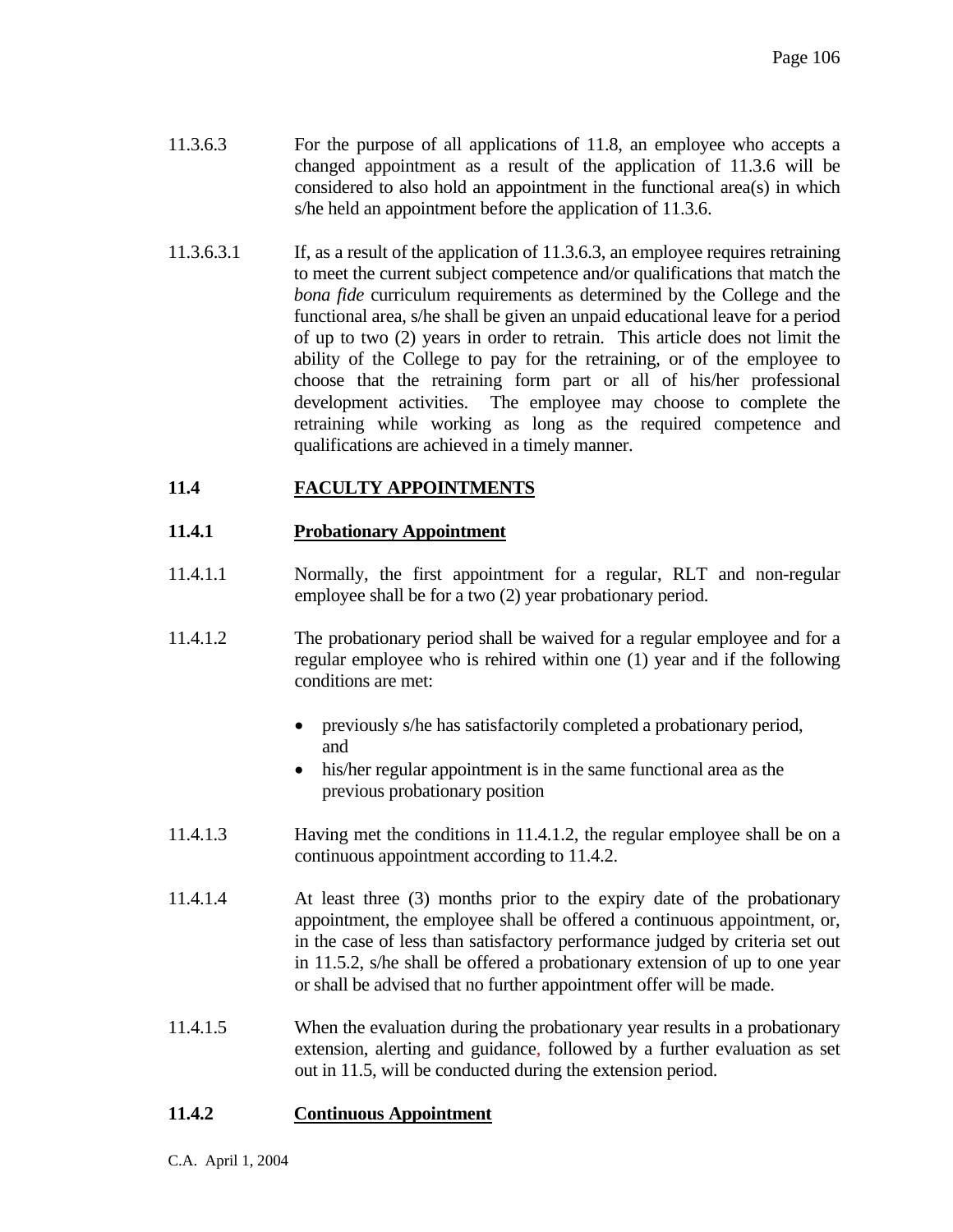- 11.4.2.1 A satisfactory completion of the probationary appointment period shall result in a continuous appointment and shall establish the employee's five (5) year cycle for evaluation pursuant to 11.5.1.4.
- 11.4.2.2 In the event that the evaluation conducted pursuant to 11.5.1.4 results in the determination of less than satisfactory performance and judged by the criteria set out in 11.5.2, this appointment will be terminated. Such termination can only occur after adequate alerting and guidance (see 11.6.7.1).
- 11.4.2.3 Terminations shall be subject to the procedures specified in 11.6.7.
- 11.4.2.4 Notice of such termination pursuant to 11.4.2.2 shall be given a minimum of five (5) months prior to the date the termination is to take effect. The time limits of such notice are mandatory. Failure to observe the timelines shall result in the notice having no force and effect.

## **11.4.3 Regular Limited Term Appointments (RLT)**

- 11.4.3.1 The length of an appointment made under this provision (see 2.1.4) is limited to a maximum of one year. If the appointment is to be extended, the RLT employee will be notified of the extension at least three (3) months prior to the termination date of the current appointment. No notification shall be given if an extension cannot be offered due to the employee who is absent from the regular position returning or resigning, or, in the case of an RLT employee appointed under 2.1.4.1.1, the assignment is complete. In the case of less than satisfactory performance judged by the criteria set out in 11.5.2, the RLT employee will be advised that such an offer of extension is not to be made.
- 11.4.3.2 If the RLT position referred to above is filled by an RPT employee in accordance with 2.1.4.3, and when the RLT position is terminated as a consequence of the resignation referred to above, then the holder of the RLT position shall be offered the vacated regular position.
- 11.4.3.3 Upon expiry of an RLT appointment the employee shall be offered a nonregular appointment if the duties which the employee has satisfactorily performed, or similar duties within the competence of the employee, recur within the next three terms. An employee who refuses such an offer forfeits his/her rights to a further appointment. A RLT employee who declines an appointment in a third consecutive term does not lose his/her reappointment rights as a result of that declining. (See 6.8.15)
- 11.4.3.4 The employee will not be offered a non-regular appointment if:
- 11.4.3.4.1 an evaluation, judged on the criteria set out in 11.5.2, indicates less than satisfactory performance, or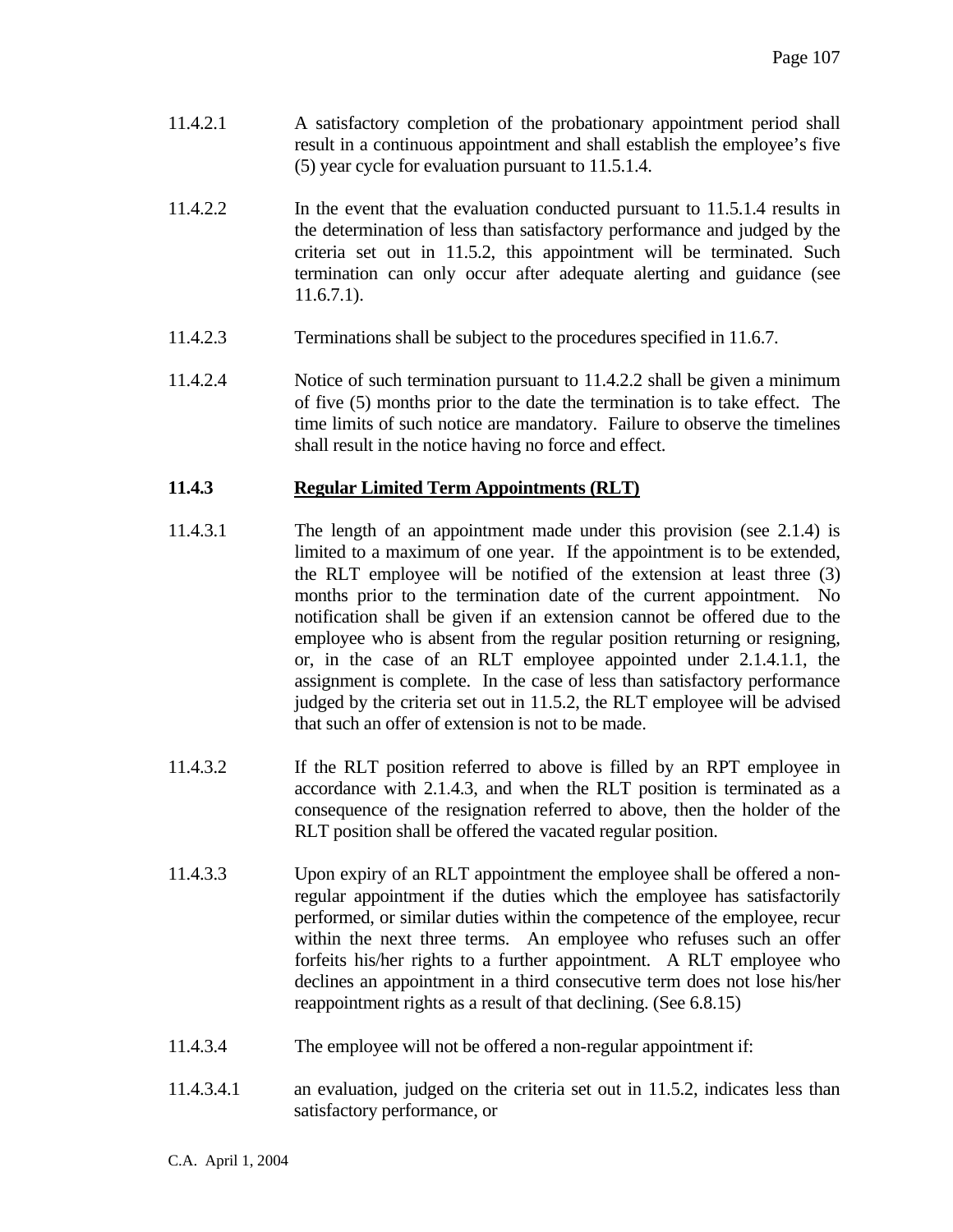- 11.4.3.4.2 the reduction process (11.8) is applied, or
- 11.4.3.4.3 there are insufficient non-regular sections available in the functional area; insufficient non-regular sections may arise as a consequence of assigning a duty load to an RPT employee in excess of his/her committed minimum.

## **11.4.4 Regular Appointments**

- 11.4.4.1 Normally the first appointment for a regular employee shall be for a two year probationary period unless 11.4.1.2 applies.
- 11.4.4.2 Having met the conditions set out in 11.4.2, the regular employee shall be on a continuous appointment according to 11.4.2.
- 11.4.4.3 Where the employee being offered his/her first regular appointment does not have complete credentials for the position, the appointment may specify that further appointments will be conditional upon completion of the credentials, even though s/he may have received a satisfactory evaluation
- 11.4.4.3.1 Further conditional appointments, each normally being for one-year period, up to a maximum of four additional years following the expiry of the first conditional appointment, will normally be offered, assuming the employee can provide evidence that s/he has achieved reasonable progress towards the completion of the credentials.
- 11.4.4.3.2 If mitigating circumstances beyond the control of the employee make the completion of the credentials unattainable, subsequent offers of reappointment will not be withheld simply because the credentials remain incomplete. The determination of what constitutes reasonable progress towards completion of the credentials or what constitutes mitigating circumstances shall be made by the Vice-President, Education by April 1 of each year. Mitigating circumstances shall not include the straightforward failure of the employee to meet the standards of the accrediting institution or agency.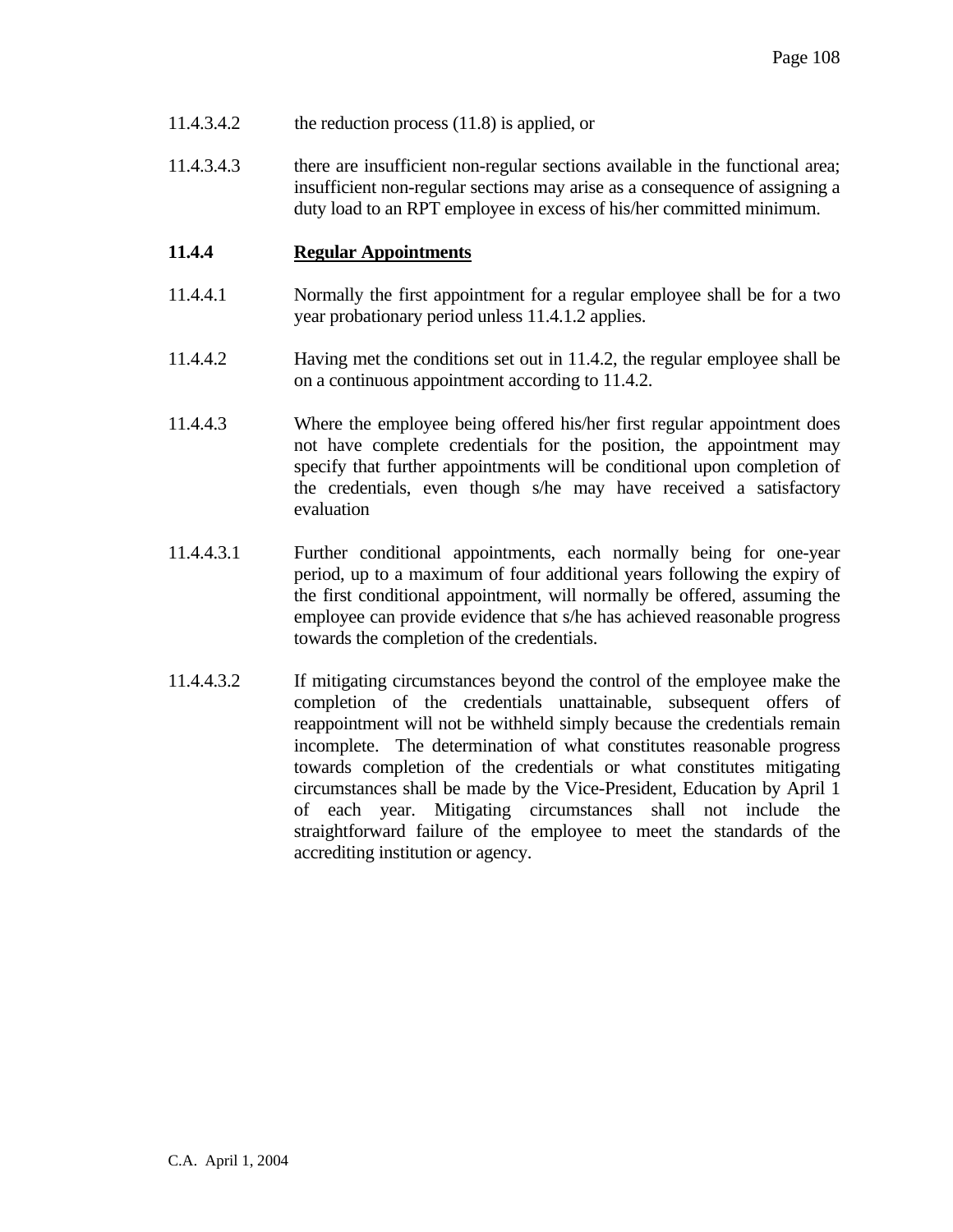# **11.4.5 Non-Regular Appointments**

11.4.5.1 A non-regular appointment shall be specified to be such at the time of offer. Normally the first appointment for a non-regular employee shall be for a specific period of time not to exceed one (1) year. All non-regular employees shall have a probationary period as set out on 11.4.1.

## 11.4.5.2 **Further Non-Regular Appointments**

- 11.4.5.2.1 Once a non-regular employee has satisfactorily completed probation s/he becomes a continuous employee.
- 11.4.5.2.2 Non-regular employees will be assigned work in their area(s) of appointment on the basis of seniority as defined by the department/functional area. A non-regular employee will be offered an additional work in his/her area(s) of appointment if work the employee has satisfactorily performed, or similar duties within the competence of the employee, recur within the next three terms. An employee who refuses such an offer forfeits his/her rights to a further appointment unless the offer would require the employee to work in three consecutive terms (see 6.8.15).
- 11.4.5.2.3 A non-regular employee who has had workload assigned only pursuant to 2.3.2 and 6.15 for three consecutive terms shall have his/her reappointment rights extinguished at the end of the third term.
- 11.4.5.2.4 A non-regular employee will have his/her continuous appointment status terminated if:
	- an evaluation judged on the criteria set out in 11.5.2 indicates less than satisfactory performance, or
	- the reduction process under 11.8 is applied, or
	- there are insufficient non-regular sections available in the functional area; insufficient non-regular sections may arise as a consequence of assigning a duty load to an RPT employee in excess of his/her committed minimum.

#### 11.4.5.3 **Duty Load of Less Than .5 Section**

- 11.4.5.3.1 For non-regular employees with a duty load of less than 0.5 section per term or equivalent, the normal process of evaluation may be waived by agreement between the functional area and the Dean. The employee and/or the Dean may request an evaluation and an evaluation shall then take place; if an evaluation in conformity with 11.4 and 11.5.2 takes place, the other provisions of 11.4.3 shall apply.
- 11.4.5.3.2 Where the initial hire for a non-regular employee is for a duty load of less than 0.5 section per term or equivalent, the normal process of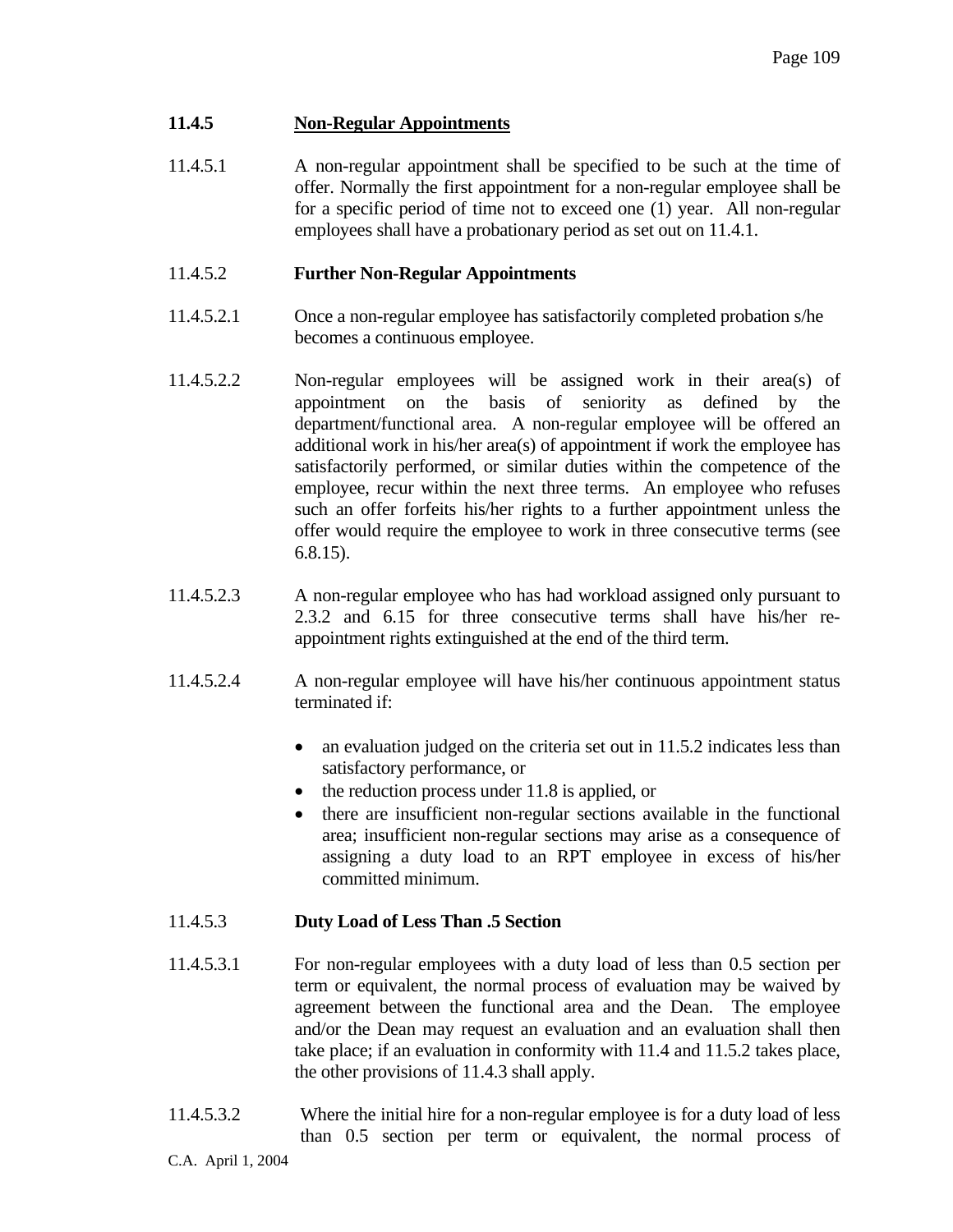appointment, reappointment and evaluation may be waived by agreement between the functional area and the Dean. The non-regular employee shall not be reappointed until such time as s/he has completed the normal appointment and evaluation processes.

## **11.4.6 Joint Appointments**

- 11.4.6.1 It is recognized that joint appointments across functional areas do occur. When joint appointments across functional areas occur, the Coordinator in the area where the employee has the greatest appointment level will be the Coordinator responsible for the evaluation of that employee and shall seek input from the Coordinator, colleagues and students in all the functional areas where the employee holds an appointment. If the appointment level is equal, the coordinators shall agree between themselves who shall have this responsibility.
- 11.4.6.2 The responsible coordinator shall seek representation for the Evaluation Committee from all functional areas where the employee holds an appointment by making a request through the appropriate coordinator of the other functional areas (see 11.5.5)

# **11.5 EVALUATION PROCEDURE**

## **11.5.1 Schedule for Summative Evaluations**

- 11.5.1.1 Non-regular and regular employees will be evaluated at least once per academic year following procedures outlined in 11.5
- 11.5.1.2 For a non-regular employee not placed on scale under eight (8) and who has satisfactorily completed probation, unless there are valid reasons otherwise, the Dean shall waive these procedures two years out of three.
- 11.5.1.3 For a non-regular employee placed on scale under eight (8) and who has satisfactorily completed his/her probationary period, unless there are valid reasons otherwise, the Dean shall waive these procedures for the first four years of a five-year cycle established in the academic year following his/her most recent regular evaluation.
- 11.5.1.4 For a regular employee with a continuous appointment, the evaluation will occur every five years unless the Dean determines there are valid reasons otherwise. The five year evaluation cycle will be established at the commencement of the continuous appointment.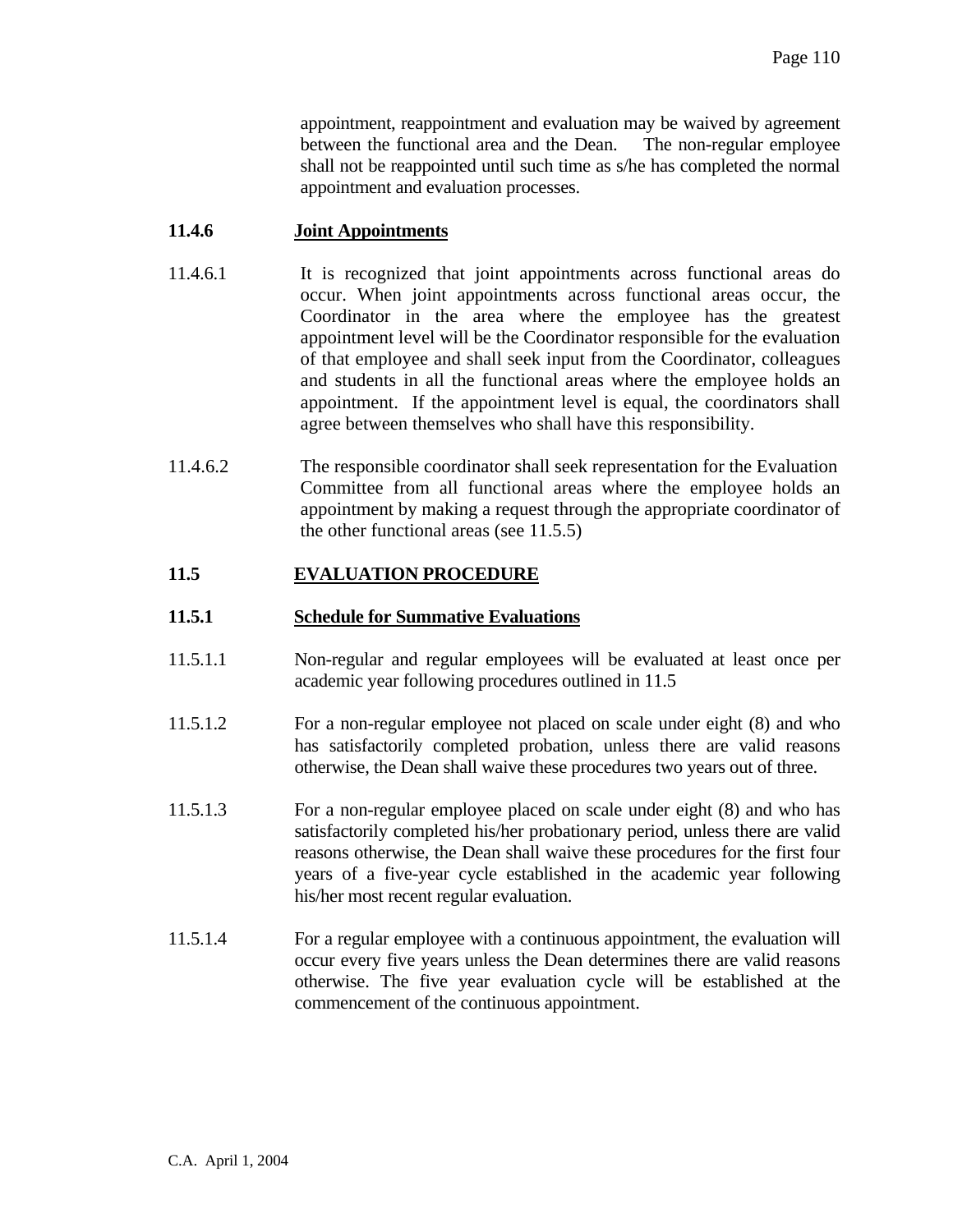# 11.5.1.5 **Evaluation Period Extension**

- 11.5.1.5.1 Employees, participating in an exchange under Appendix D, will have their evaluation period extended for a period equivalent to the term of the exchange.
- 11.5.1.5.2 An employee who has worked less than one-quarter (.25) of his or her appointed duties in his/her appointment area in any one year during the evaluation cycle shall have the evaluation period in his/her appointment area extended so as to ensure that s/he has returned to the appointed duties for at least one year prior to being evaluated.
- 11.5.1.5.3 When, during the final year before an evaluation, a regular employee is on a one year leave or full term leave, the date for the employee's evaluation shall be advanced equal to the length of leave. A regular employee on probation shall have his/her probationary period extended by the length of his/her leave provided the leave is a minimum of one term.
- 11.5.1.6 Notwithstanding 11.5.1.2, 11.5.1.3 and 11.5.1.4 employees working past age 65 shall be evaluated every two (2) years.
- 11.5.1.7 All evaluations under 11.5.1 shall be conducted by an Evaluation Committee under 11.5.5.
- 11.5.1.8 Where, under 11.5.1.2, 11.5.1.3 and 11.5.1.4, the Dean causes an evaluation of an employee to occur during the intervening years, that evaluation will have no effect on the timing of the employee's pre-existing evaluation cycle (i.e. three (3) years, four (4) years and five (5) years).

# **11.5.2 Evaluation Criteria**

11.5.2.1 Evaluation criteria and procedures shall be applied in a similar manner to all employees. The following are the criteria for evaluating an employee. Though designed for instructors, they will be applied mutatis mutandis to other employees.

# 11.5.2.2 **The Employee in Relation to Students**

- 11.5.2.2.1 Develops an approach to learning designed to reach a wide variety of students. Students should be encouraged to develop an independent and questioning attitude and not be unduly dependent on the faculty for learning.
- 11.5.2.2.2 Each student should be treated with respect and genuine interest.

# 11.5.2.3 **The Employee in Relation to Assignments**

11.5.2.3.1 Adequately develops written course objectives relevant to student needs.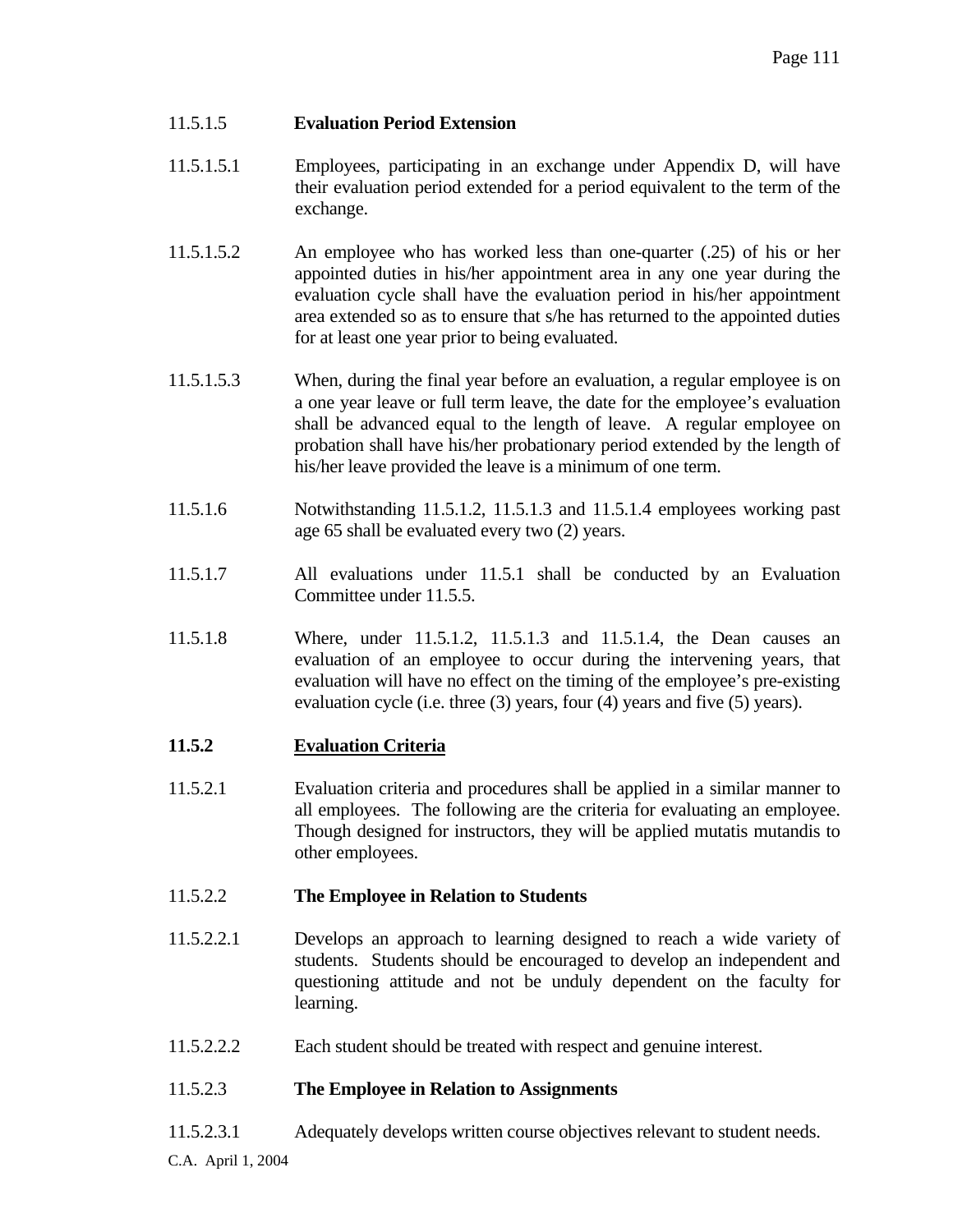- 11.5.2.3.2 Adheres to approved course outlines.
- 11.5.2.3.3 Communicates material and answers questions clearly and effectively.
- 11.5.2.3.4 Organizes and develops material clearly and effectively.
- 11.5.2.3.5 An employee's commitment to his/her discipline should demonstrate a balanced and full presentation of material and an identification of his/her philosophy as pertinent to the course material.

#### 11.5.2.4 **The Employee in Relation to his/her Subject or Area of Specialty**

- 11.5.2.4.1 The employee should understand and be knowledgeable in the latest developments in his/her field. Where practicable, the employee should also be involved in such developments.
- 11.5.2.4.2 The employee should design and teach material to take into account current offerings of secondary institutions and be compatible with the requirements of post-secondary institutions and/or the community.

# **11.5.2.5 The Employee in Relation to Other Members of the College Community**

11.5.2.5.1 Employees should be willing to exchange ideas and to assist other faculty, staff and community partners in a professional manner.

#### 11.5.2.6 **The Employee in Relation to the College**

- 11.5.2.6.1 Aside from contractual obligations, an employee is expected to participate in functional area meetings, student consultations, and in such other activities from which the students, the employees and the College as a whole may reasonably be expected to profit.
- 11.5.2.6.2 Employees should make a continuing contribution to the objectives of the College.
- 11.5.2.6.3 Employees should adequately perform approved professional development.

#### **11.5.3 The Evaluation File**

11.5.3.1 A Coordinator shall be responsible for ensuring that the materials listed below are present in the evaluation file and that they have been reviewed by the employee before the Committee considers a specific employee's case. However, should the Coordinator fail to have the materials collected or fail to have the employee review the materials, the Committee's consideration of the case will not be invalid only by reason of such failure. When the file is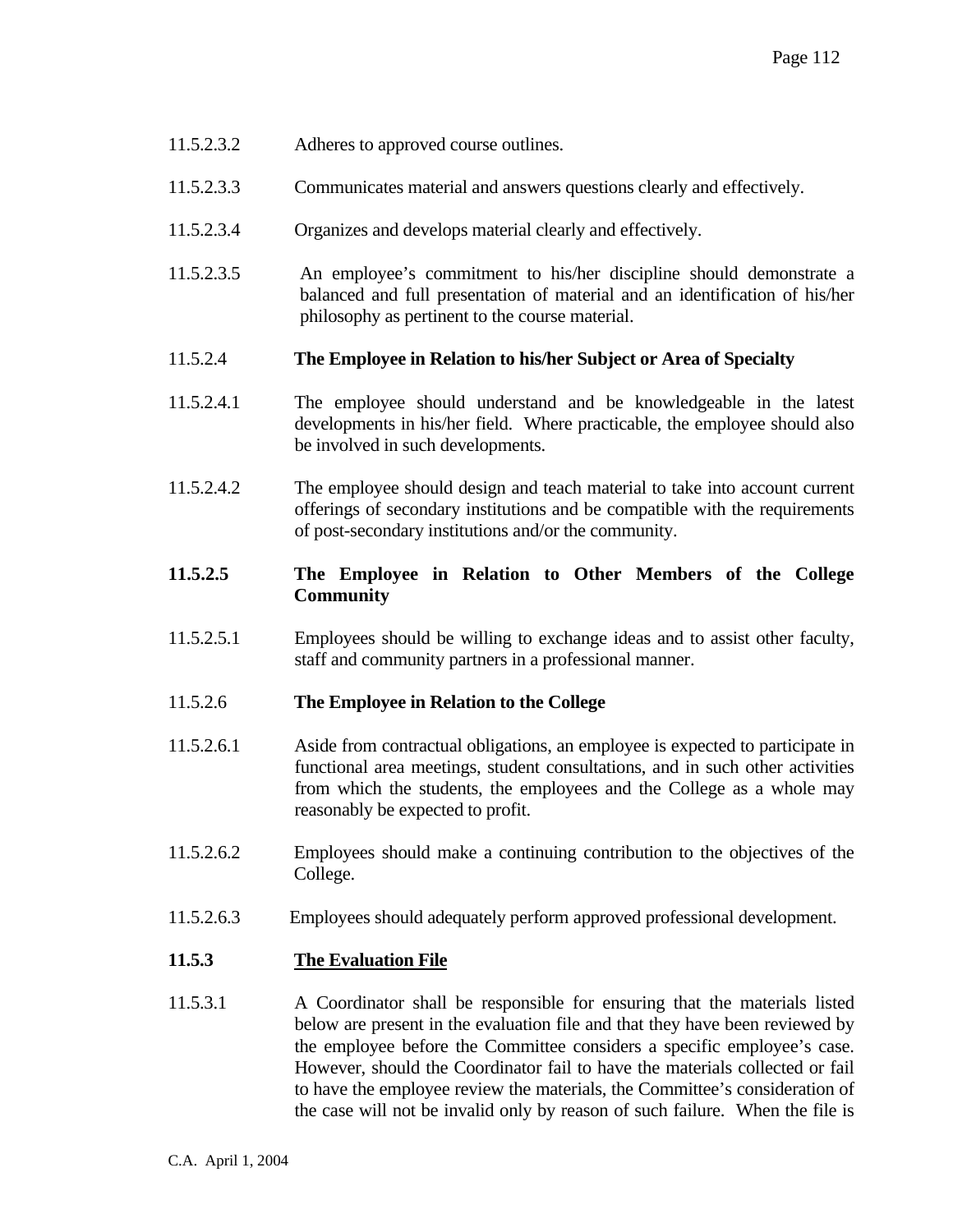complete, the employee will be notified in writing accordingly. For joint appointments, see 11.4.6.

- 11.5.3.2. The evaluation file shall contain only the following items, and all materials shall pertain only to and be based upon the criteria set forth in 11.5.2.2 - 11.5.2.6:
- 11.5.3.2.1 Questionnaires filled out by the students will not normally be distributed until at least forty percent (40%) of the scheduled contact time for the course has been completed. Questionnaires shall be distributed to a minimum of two sections per evaluation, unless the employee is working fewer than two sections during the evaluation period, in which case his/her total term workload will be evaluated. The sections chosen for student questionnaires shall be representative of the functional areas in which the employee has been assigned work.
- 11.5.3.2.2 A report, from one or more employees, chosen by the employee being evaluated, unless the non-probationary employee being evaluated and the Coordinator (or his/her designate) elect in writing to waive this item. A probationary employee's file must contain this report. This report will deal with at least the criteria in 11.5.2.2, 11.5.2.3 and 11.5.2.4**.**
- 11.5.3.2.3 A report from the appropriate Coordinator or his/her Designate, based on the criteria in 11.5.2.2 to 11.5.2.6. The report may contain the conclusion of the Coordinator, or Coordinator Designate as to whether the employee's performance is satisfactory or less than satisfactory.
- 11.5.3.2.3.1 Where the Coordinator's or Coordinator Designate's Report indicates unsatisfactory performance with respect to any of the criteria, the Report shall include any supporting evidence to substantiate the critical evaluation or recommendation. In addition, the Coordinator or Coordinator Designate shall make reasonable efforts to discuss comments relating to an unsatisfactory performance with the employee prior to finalizing the Report and submitting it to the evaluation file.
- 11.5.3.2.4 Materials, including self-submissions, relevant to the evaluation added to the file by the employee. These materials may be added any time prior to the expiration of the challenge period of 11.5.4.1. When materials are added following completion of the Coordinator or Designate report (11.5.3.2.3), this fact should be noted on the material.
- 11.5.3.2.5 Materials relevant to the evaluation added to the file by the appropriate Dean or by the President. It is agreed that only such material as is based on the Dean's or the President's personal contact, investigation or observation will be added. The Dean's submission to the current evaluation file of employees on continuing appointment shall be limited to the period commencing with the recommendation of the immediately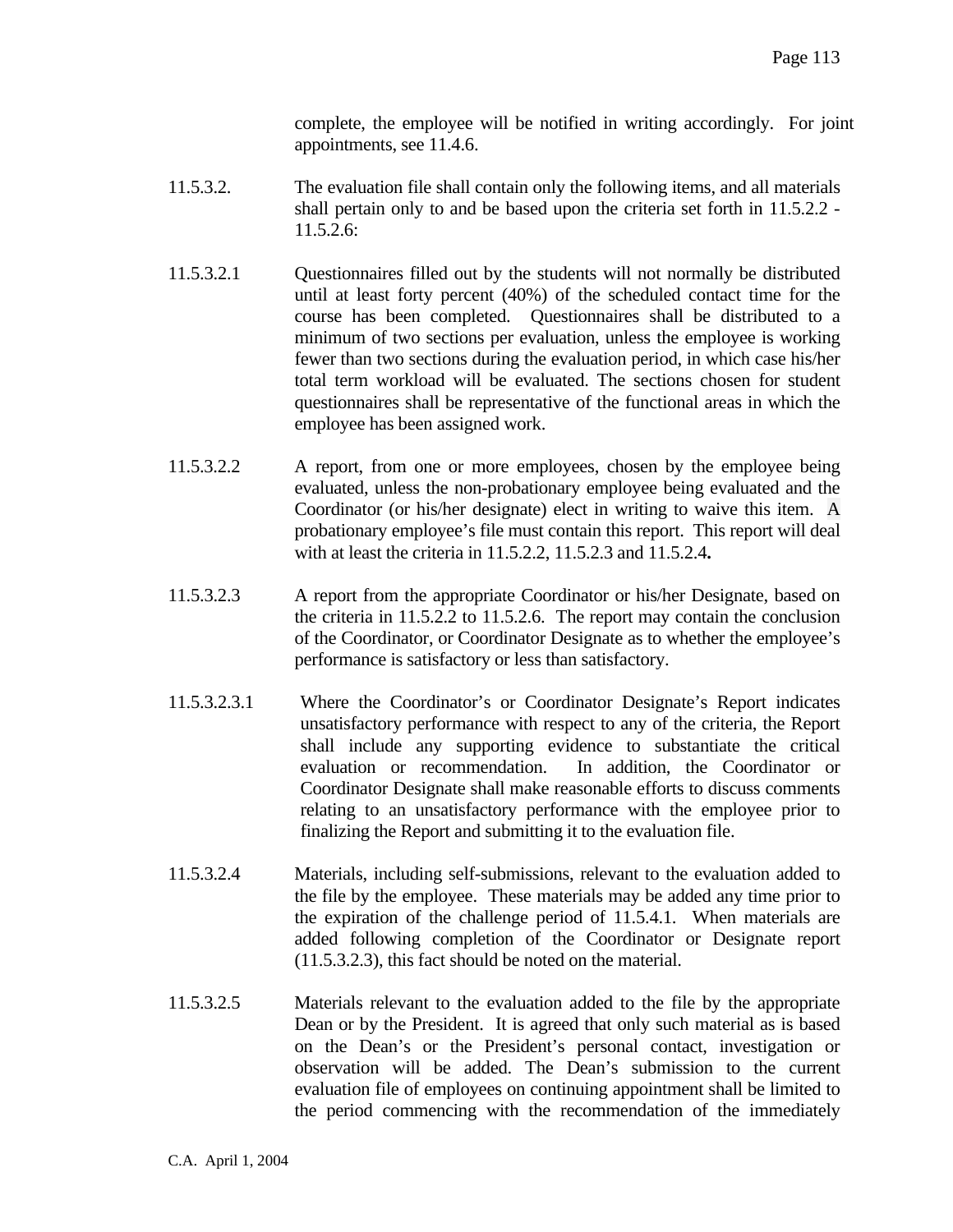previous evaluation committee and to information included in the immediately previous evaluation file.

- 11.5.3.3 In the case of instructors, the reports mentioned in 11.5.3.2.2 and 11.5.3.2.3 shall be based at least in part on observation visits to their classrooms; for all other employees, these reports shall be based at least in part on observation visits to their work area. When an employee's duties require him or her to liaise with outside agencies and/or funding partners, the Coordinator can seek input from those outside agencies and/or funding partners.
- 11.5.3.4 No classroom visit for evaluation shall take place without reasonable prior notification to the employee being evaluated.
- 11.5.3.5 The evaluation file is open to the employee at any time during College business hours, but the file must not be removed from the office in which it is kept.

#### **11.5.4 Challenge to the Evaluation File**

- 11.5.4.1 An employee may insert a written challenge into his/her evaluation file, challenging any statements made in the submissions which constitute the materials under 11.5.3.2.1 to 11.5.3.2.5 The challenge must be submitted within seven working days of the employee being advised that the evaluation file is complete. The challenge shall relate to the appropriateness of statements made in the material on the grounds that they are not relevant or that they contain information and/or judgments that are not supported by the evidence of materials in the file. The challenge procedure must be completed prior to the review of the evaluation file by the Evaluation Committee.
- 11.5.4.2 The challenge will be evaluated by a Challenge Committee established by the Dean and drawn from at least three functional areas and the Committee must include in its recommendations to the Dean a recommendation that the challenge be either sustained or denied in total or in part (see 2.8).
- 11.5.4.3 The Dean shall make a final determination in writing as to whether all or part of the challenge will be sustained or denied. If the challenge is denied in total or in part, the portion denied will be entered in the evaluation file along with the employee's written challenge.
- 11.5.4.4 Where the appropriate Dean determines that a challenge in total or in part is sustained, the sustained materials shall be removed from the file by the Dean. The employee shall be informed of this and provided with the materials impugned and all the written materials comprising the challenge and its disposition relating to the sustained portion of the challenge.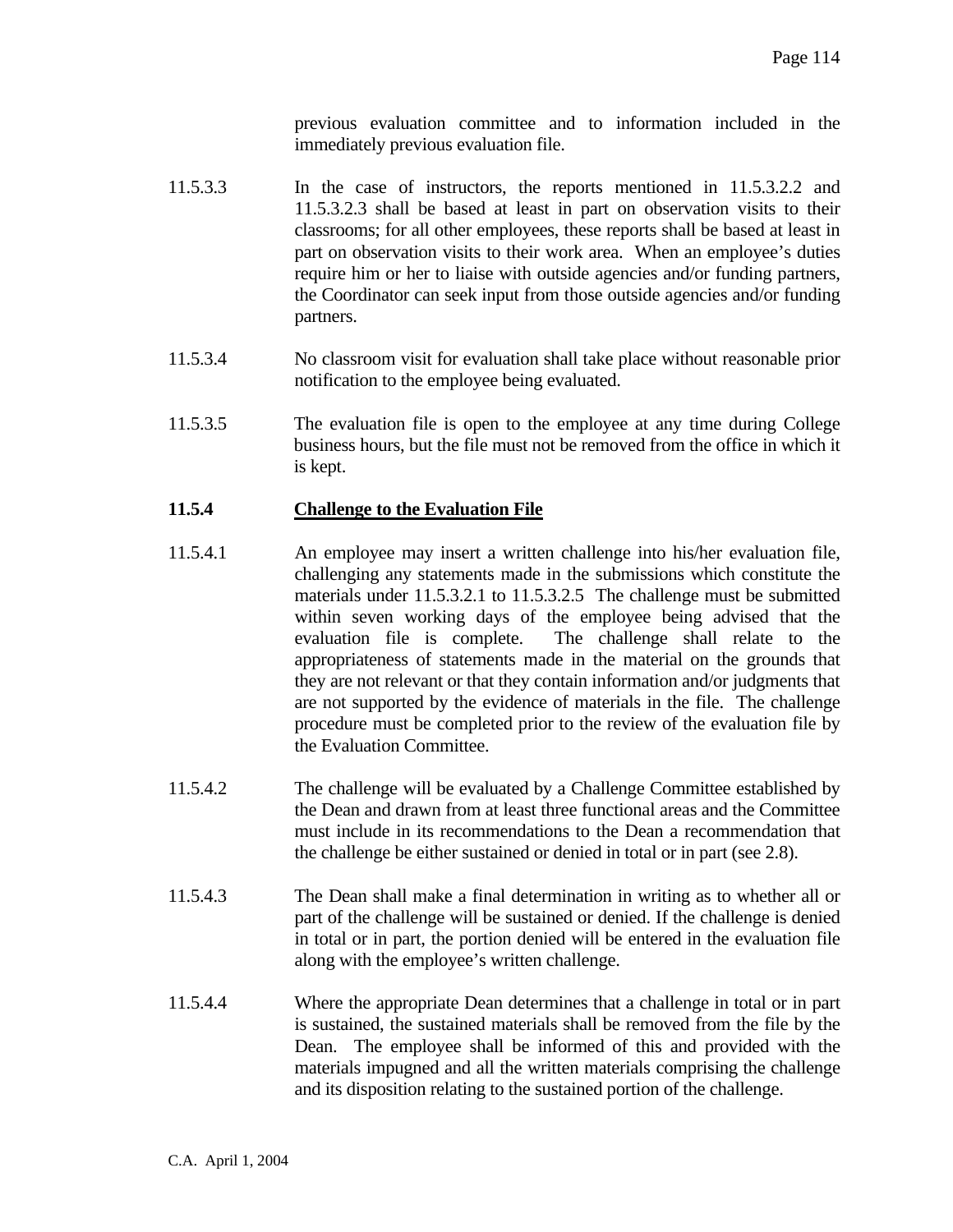11.5.4.5 Where the Dean determines that a challenge in total or in part is sustained, any letter of reference or response to a request for a recommendation will not reflect the contents of that sustained challenged material, nor will the said contents be reflected in the Dean's recommendation to the President.

# **11.5.5 Evaluation Committee**

- 11.5.5.1 The appropriate Coordinator shall establish one or more Evaluation Committees, drawn from the faculty in appropriate functional areas. Where an Evaluation Committee is to review a file for an employee with a joint appointment, the Coordinator shall seek representation from each of the functional areas where that employee holds an appointment. No one shall serve on this Committee who has submitted any material to the employee's evaluation file for that evaluation period, unless there is agreement by the employee and the Dean. This Committee shall recommend to the Dean the appropriate alternative from 11.5.5.1.1 or 11.5.5.1.2. Where the Committee is made up of representatives from more than one functional area where the employee holds an appointment, the Committee may make one joint recommendation or separate recommendations for each appointment.
- 11.5.5.1.1 In the case of a probationary employee:
	- continuous appointment when the probationary period has ended with a satisfactory evaluation, (the employee has met the standard required to be hired as a regular employee)
	- continuation of probation when the probationary period has not yet ended and the employee received a satisfactory evaluation,
	- continuation of probation with alerting and guidance when the probationary period has not yet ended and the evaluation is less than satisfactory and alerting and guidance is appropriate,
	- extension of probationary period with alerting and guidance when the initial probationary period has ended and the evaluation is less than satisfactory and alerting and guidance is appropriate., or
	- termination where the evaluation is less than satisfactory and alerting and guidance or continuation of probation with alerting and guidance is not appropriate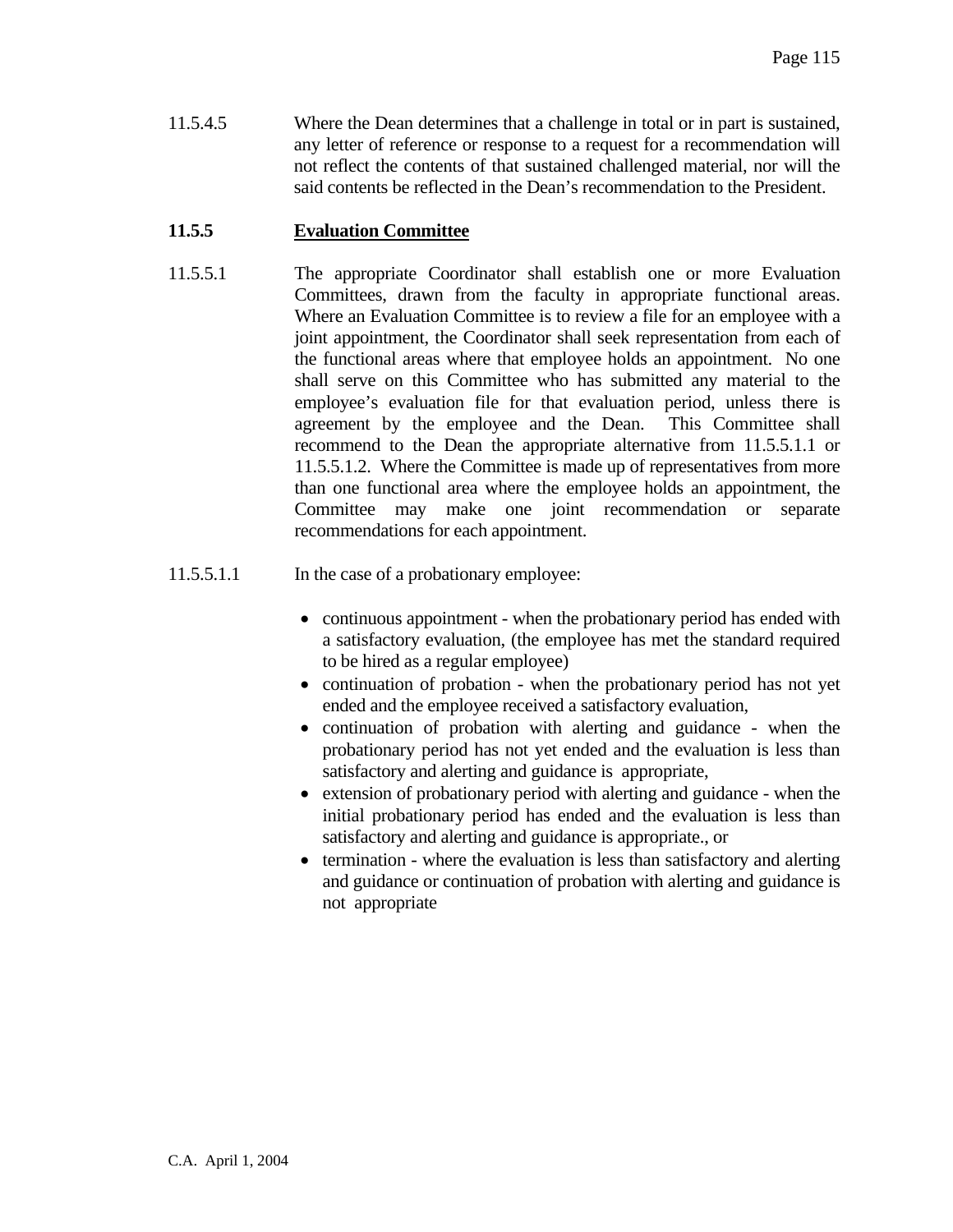- 11.5.5.1.2 In the case of an employee not on probation:
	- the evaluation is satisfactory, resulting in no change of the employee's appointment status.
	- the evaluation is less than satisfactory and alerting and guidance is appropriate, resulting in no change of the employee's appointment status. or
	- termination where the evaluation is less than satisfactory and further alerting and guidance is not appropriate
- 11.5.5.2 The Committee shall make its recommendation on the basis of the five criteria listed in 11.5.2.2. through 11.5.2.6 and, subject to the provisions of 11.5.5.3, only on the basis of materials in the evaluation file collected since the date of the last completed satisfactory evaluation.
- 11.5.5.3 In cases where alerting and guidance has been initiated, the evaluation file shall include all evaluation material initiating the alerting and guidance and all subsequent evaluation materials until the alerting and guidance is completed and the employee is notified that the alerting and guidance has been completed.
- 11.5.5.4 Where there is a substantial problem under any of the components of the evaluation, the Evaluation Committee may request clarification of, or additional information on, that component. Before the component is considered, the employee will be notified and can challenge the new material under 11.5.4.1 and/or add materials under 11.5.3.2.4
- 11.5.5.5 The Committee's recommendation and reasons shall be given in writing. The employee shall be given a copy of the recommendations.

#### **11.5.6 The Dean's Evaluation**

- 11.5.6.1 The Dean will make an overall evaluation and recommend to the President the appropriate alternative from 11.5.5.1.1 or 11.5.5.1.2
- 11.5.6.2 Where there is a substantial problem under any of the components of the evaluation, the Dean may request of the Evaluation Committee clarification of, or additional information on, that component.

#### 11.5.6.3 **Alerting and Guidance**

11.5.6.3.1 The employee shall be advised of the Alerting and Guidance in writing. The letter will indicate the shortcomings that have been identified in the evaluation and for which guidance is required with respect to the criteria of 11.5.2 and will specify the improvements expected.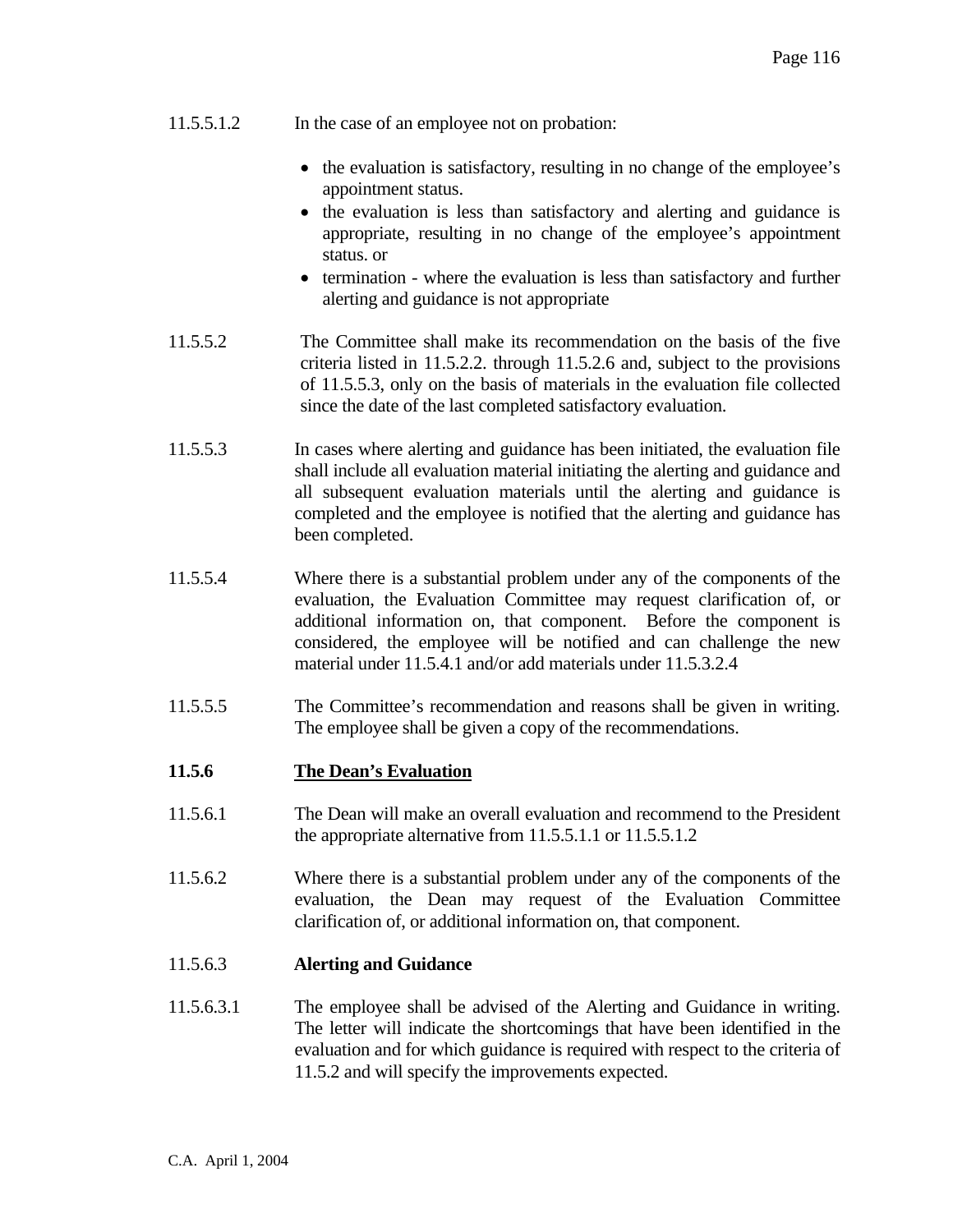- 11.5.6.3.2 A guidance committee shall be established by the Coordinator consisting of a minimum of three (3) to a maximum of five (5) faculty members, approved by the employee.
- 11.5.6.3.3 The guidance and subsequent evaluation for employees on probation shall commence in the next term with an instructional assignment and, in the event the alerting and guidance is not complete at the end of the probationary period, the probationary period will be automatically extended to the end of the alerting and guidance. The guidance and subsequent evaluation for employees not on probation shall occur in the next academic year
- 11.5.6.3.4 The guidance committee will write a report to the Dean indicating the magnitude and the specifics of the guidance provided. The guidance committee shall provide a copy of the report to the employee who is the subject of the report. This report shall be submitted before reappointment.

# 11.5.6.4 **New Evaluation Cycle**

 In the case of a continuous employee, a recommendation of continuation of that appointment marks the beginning of a new evaluation cycle, commencing with the beginning of the next academic year.

## 11.5.6.5 **Union Notification**

 When an employee is placed on alerting and guidance, the union will be notified of that fact. Failure to notify the union does not invalidate any of the procedures under 11.5 nor remove any of the College's rights under this Collective Agreement.

#### **11.5.7 Special Cases**

- 11.5.7.1 In cases where the Coordinator or Chair mentioned in 11.5.5.1 is being evaluated, the Dean will identify a Coordinator designate who shall act as the Coordinator for the purposes of the evaluation. The Coordinator designate will then establish the Evaluation Committee.
- 11.5.7.2 When an employee has been on leave, the recommendation will be based on the material for the period during which the employee has been on duty.
- 11.5.7.3 When there is no new material in the employee evaluation file since the last evaluation, the Committee recommendation will be in the case of an employee on a continuous appointment, confirmation of that continuous appointment and, in the case of a probationary employee, continuous appointment or a further non-regular appointment.
- 11.5.7.4 An employee may request an evaluation of his/her performance by the Dean at any time. These shall be placed in the evaluation file. The Dean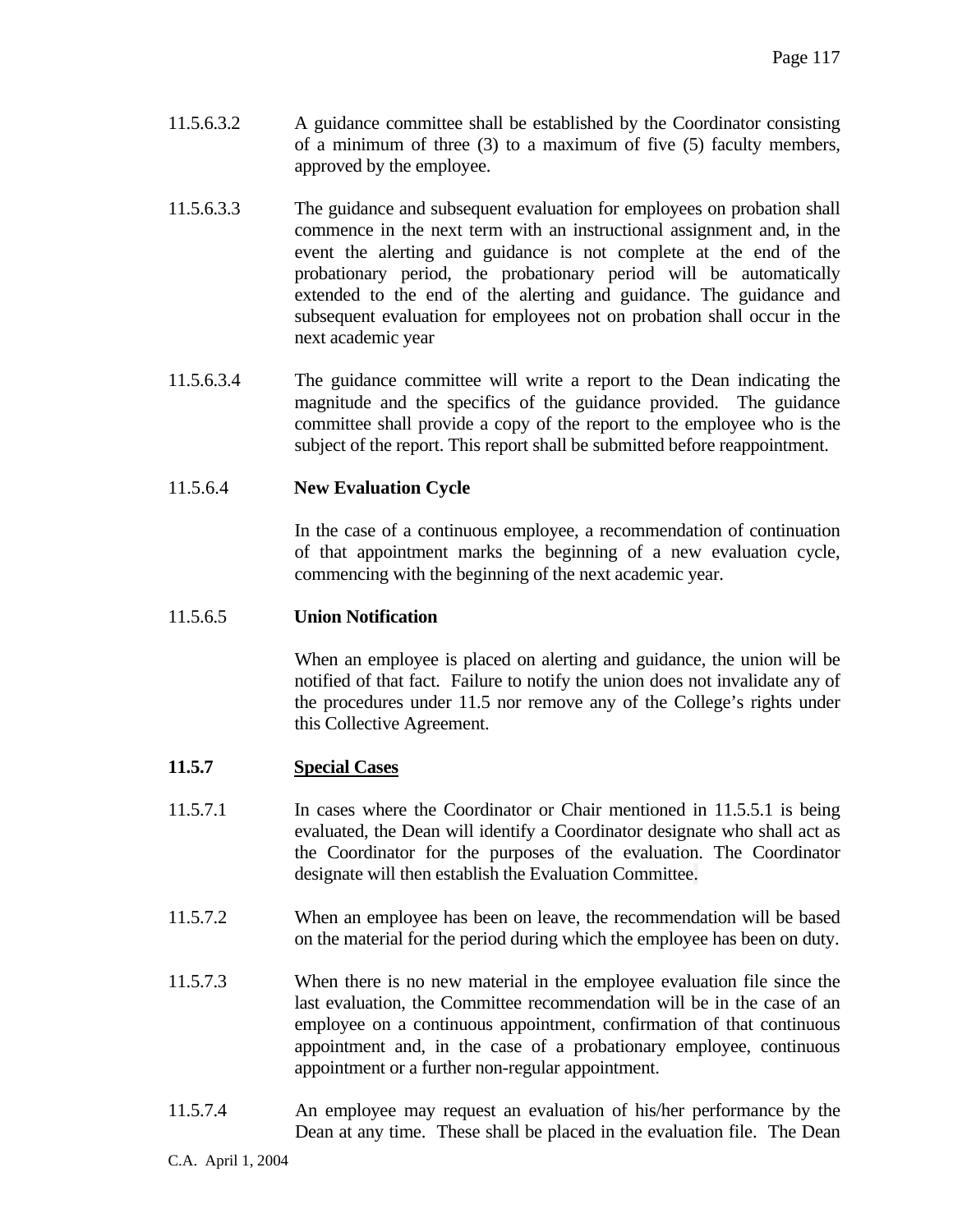is not hereby restricted from making such evaluation as s/he considers appropriate.

## **11.5.8 Formative Evaluation Principles**

The formative evaluation principles are as follows:

- Wherever possible, probationary employees should not be subject to an 11.5 evaluation without the opportunity for prior direct feedback on his/her performance related to the evaluation criteria of 11.5.2.2, 11.5.2.3 and 11.5.2.4;
- Non-probationary employees should not be subject to an 11.5 evaluation without the opportunity for prior direct feedback on his/her performance related to the evaluation criteria of 11.5.2.2., 11.5.2.3 and 11.5.2.4;
- The resulting information from a formative evaluation is for the employee's use only. Procedures should be designed that recognize the confidentiality of this information;
- All employees can benefit from feedback on a regular basis.

# **11.6 TERMINATION AND SUSPENSION**

#### **11.6.1 Union Representation**

 At any disciplinary meeting between an employee and the College, the employee has a right to be represented by a steward or officer of the Union.

## **11.6.2 Resignation**

 A regular employee who resigns shall give at least six (6) months' notice in writing to the President. The resignation date shall coincide with the end of the term. These provisions may be waived or the dates altered by mutual consent in writing.

#### **11.6.3 Retirement**

 If an employee wishes to retire at age sixty-five (65) or earlier, the retirement shall coincide with the end of the term and s/he must give at least six (6) months' notice in writing to the President. These provisions may be waived or the date altered by mutual consent in writing.

#### **11.6.4 Suspension**

 In conformity with Part 4, Section 37(1) of the *College and Institute Act*, the President may suspend an employee. The President shall provide a written notice of suspension to the employee at or before the time of said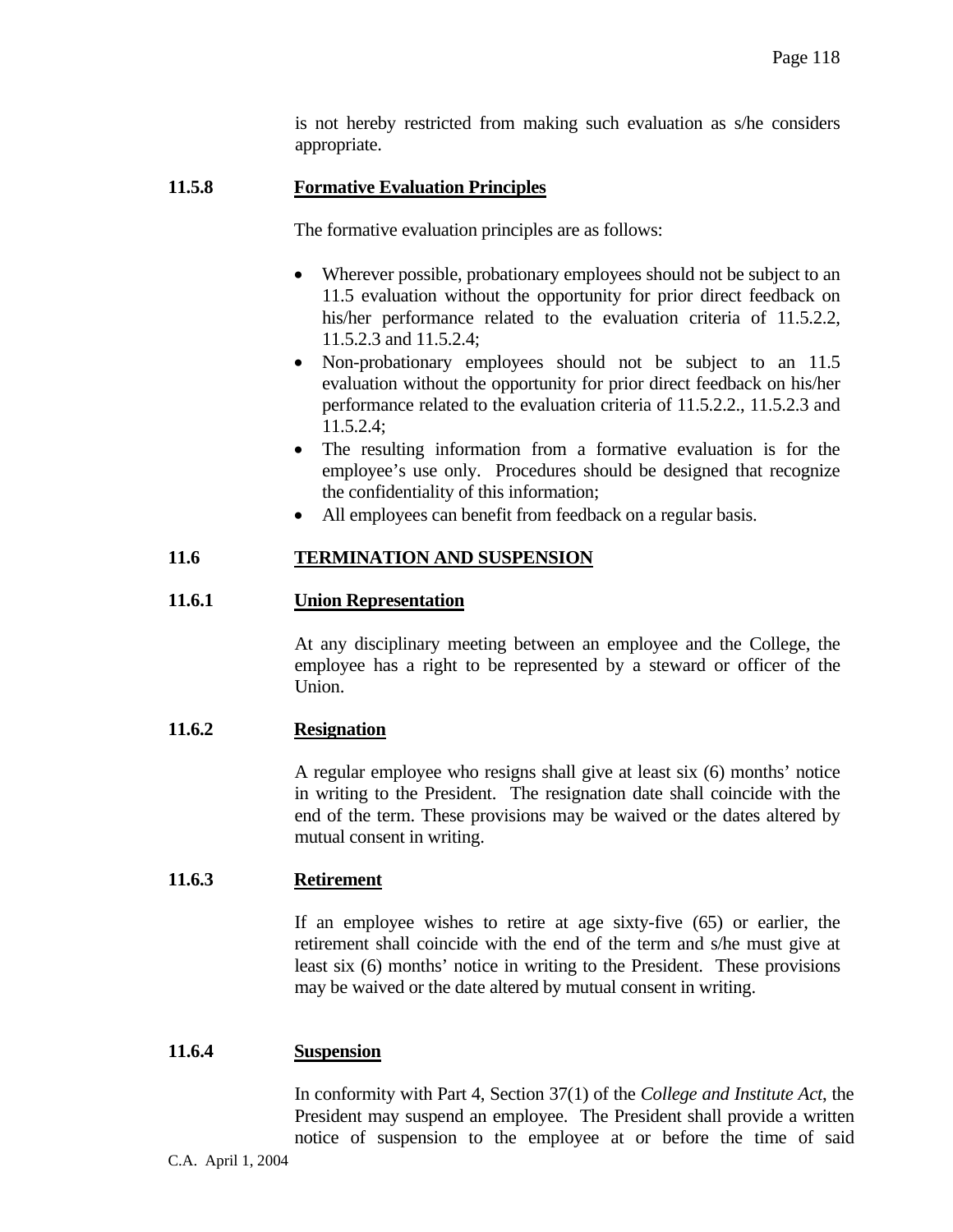suspension, and will, within two (2) working days, provide his reasons in writing for levying the suspension, on the understanding that a copy of the letter will then be placed in the employee's evaluation file. The employee may grieve the suspension and, in conformity with provisions of the Act, may appeal to the College Board.

#### **11.6.5 Dismissal for Just Cause**

 The College Board may dismiss an employee for just cause. The College will provide the employee with written notice of the dismissal at or before the time of dismissal, and written reasons will be provided at the time of dismissal, where practicable; or in any case, within seven (7) calendar days.

#### **11.6.6 Termination of Appointment during Probationary Period**

- 11.6.6.1 Within twenty-one (21) days after notice by or on behalf of the College that his/her appointment is to be terminated, the union may, on behalf of the probationary employee, appeal the termination by presenting a written complaint to the President.
- 11.6.6.2 If within ten (10) calendar days the President does not resolve the complaint, there shall be an appeal hearing by a three (3) member Appeals Board. One member shall be named by the Union, one shall be named by the President. The President's nominee shall not be the Coordinator of the appealing employee or Dean of his/her functional area. The chairperson shall be drawn on a rotation basis from the list of "Arbitrators and Appeal Board Chairpersons" specified in 5.3.1.1.
- 11.6.6.3 The Appeal Board shall formally hear the question put by the employee or his/her representative as to whether or not s/he should have been terminated. The employee shall be permitted to introduce evidence relevant to the issues to support his/her case and the Dean who made the recommendation referred to in 11.5.6 in respect of the appealing employee may also introduce relevant and substantial evidence to support his/her position.
- 11.6.6.4 The evaluation criteria referred to in 11.5.2 shall be the only criteria used by the Appeal Board in making its decision.
- 11.6.6.5 The Appeal Board shall consider the evidence and shall render its decision, within three (3) weeks after a chairperson has been selected, which shall be binding on all parties. The Appeal Board shall act with all powers of arbitration under the *Labour Relations Code*.
- 11.6.6.6 Article 5 does not apply to 11.6.6 except as to procedural matters. Nothing in 11.6.6 shall preclude the Union or employee exercising any right of appeal under the *College and Institute Act.*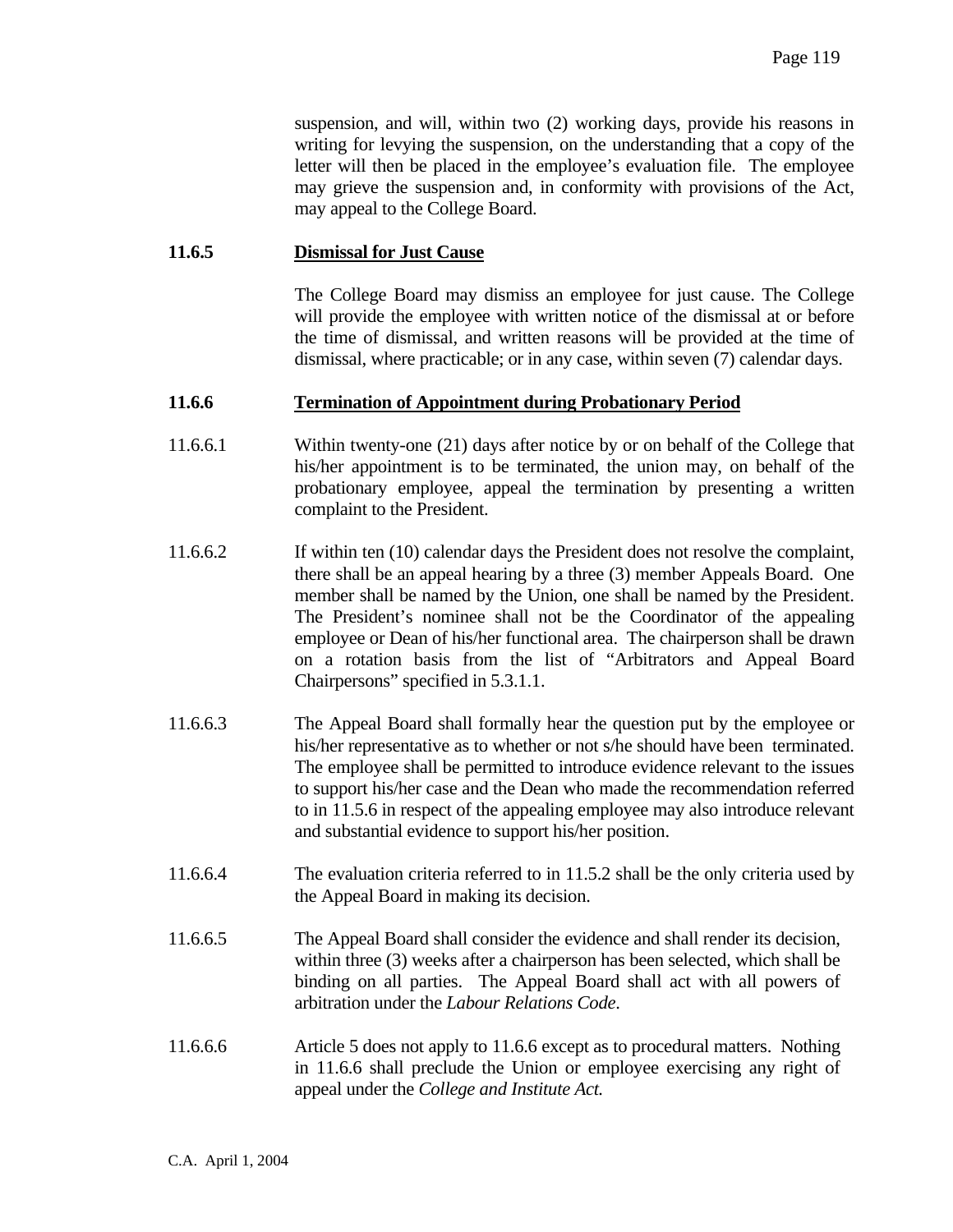# **11.6.7 Procedure for Suspension or Termination of Non-Probationary Employee**

- 11.6.7.1 Suspension or termination of an employee for unsatisfactory performance can be justified only when adequate alerting and guidance to the necessary improvements have failed to result in a satisfactory level of performance as judged against the criteria set out in 11.5.2. Except as otherwise provided herein, such suspension or dismissal shall only occur after the President has obtained a report from the Special Evaluation Committee.
- 11.6.7.2 The Special Evaluation Committee (SEC) will be made up of one (1) member from the Union, one (1) from Administration, and one (1) sub-administrator mutually acceptable to both parties to the Collective Agreement. The members of the Committee may be released from their duties up to full time at their discretion for the duration of the Committee's work. The person being evaluated and one (1) representative of the Union may also be released of their duties at the discretion of the person being evaluated. The Union shall bear any costs for the release time of the Union representative on the SEC and for the Union representative of the person being evaluated.
- 11.6.7.3 The Committee shall investigate the following questions: first, do there exist reasonable grounds to claim that the performance was unsatisfactory enough to warrant suspension or termination? Second, had there previously been adequate alerting and guidance?
- 11.6.7.4 The Committee shall submit to the President its report within two (2) weeks of the activation of the SEC process.
- 11.6.7.5 All SEC reports shall be kept on file and it is recommended that any SEC refer to these reports for guidance.
- 11.6.7.6 The SEC process shall be activated by and dated from the date on which the employee and the Union are notified in writing by the President that the employee is to be suspended or that a recommendation is to be made for his/her termination. The written notice shall name the College's appointee to the SEC and invite the Union to name its appointee.
- 11.6.7.7 In the event of failure of the parties to agree upon the appointment of a member within one (1) week of the activation of the SEC, or the failure of the Committee to deliver its report on time, the President may suspend or recommend termination without benefit of the Committee's report.
- 11.6.7.8 Refusal by either party to devote a reasonable amount of time to the deliberations of the committee shall be deemed a point of substance in any actions taken by either party which ensue from this process.
- 11.6.7.9 Nothing in 11.6.7 shall preclude the applicability of Article 5.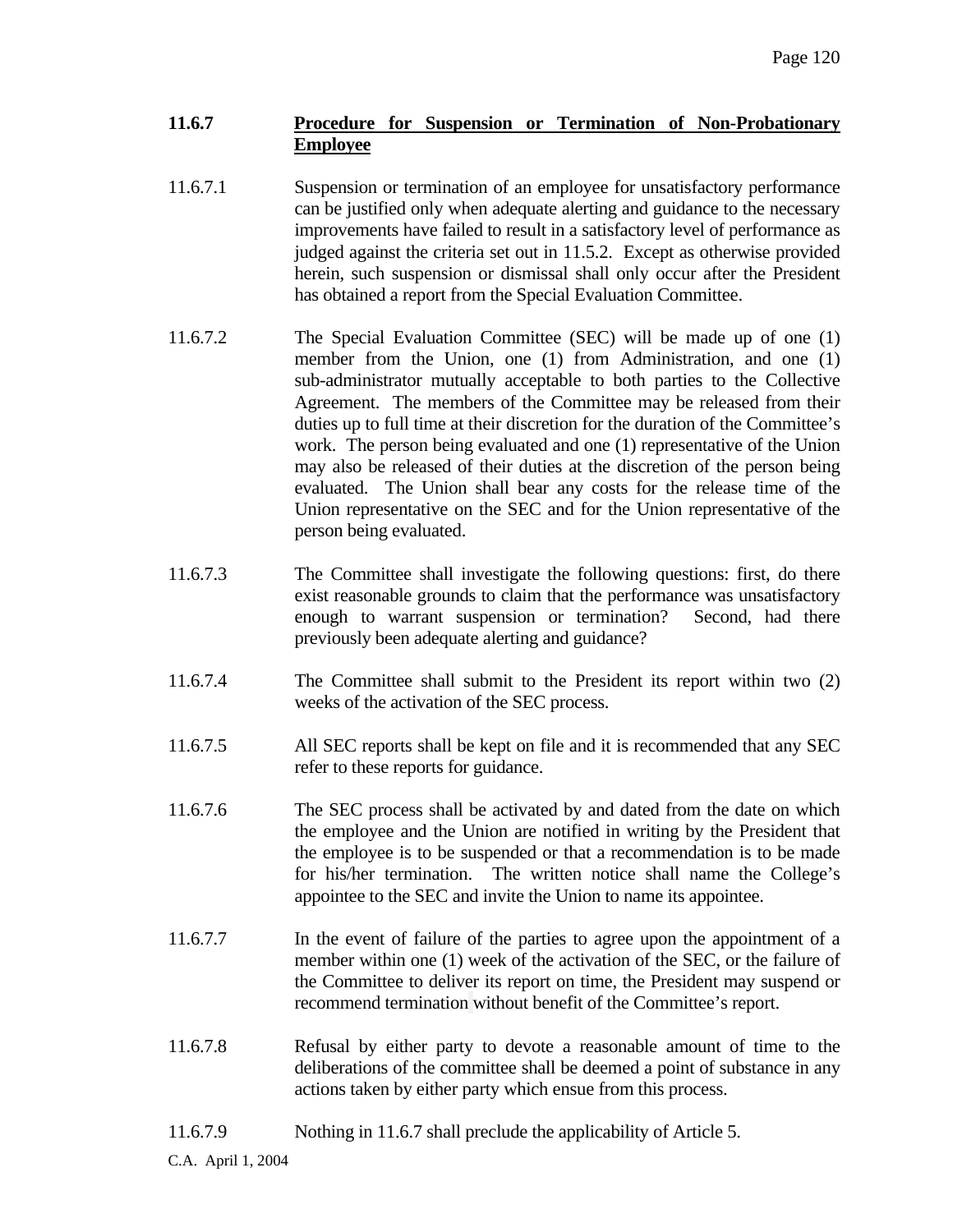# **11.7 REGULARIZATION**

 Regularization is the process by which a regular position is created. Regularization is also the process by which an employee receives a regular appointment or has his/her regular commitment level increased. Regularization occurs under 11.7.1 (regularization of the position through work), 11.7.3 (increased regularization of employees), 11.7.4 (regularization of the employee), 11.7.6 (discretionary regularization) and 2.1.4 (regular limited term position).

# **11.7.1 Regularization of the Position through Work**

- 11.7.1.1 When a non-regular, RLT or a combination of a RLT and non-regular employee has worked at least half time over two terms for a minimum of two consecutive academic years, a new regular position shall be established so long as work at the commitment level is assured for the next academic year.
- 11.7.1.2 The regularization commitment level under 11.7.1.1 shall be determined by the average workload over two highest terms over the two academic years, expressed as a whole number rounded down.
- 11.7.1.3 When a regular position cannot be created under 11.7.1.1 because the conditions of working over two terms cannot be met, or the work at least a half-time level is not assured for the next academic years, but a nonregular, RLT or a combination of RLT and non-regular employee continues to work at least half-time for the third consecutive year, a regular position will be established with a commitment level of the average workload over the three years.
- 11.7.1.4 The search for the new regular position shall be by open competition. Where the functional area determines that an external search is not necessary as there are sufficient qualified internal candidates, the functional area may limit the search to qualified internal candidates.
- 11.7.1.5 The search committee must interview all qualified internal candidates who apply.
- 11.7.1.6 A qualified internal candidate is one that has the necessary credentials required by the functional area, and has Capilano College as his/her primary place of employment.
- 11.7.1.7 For the purpose of 11.7, Capilano College is considered to be a nonregular employee's primary place of employment if:
	- at least fifty per-cent (50%) of his/her current total work at all places of employment is at Capilano College,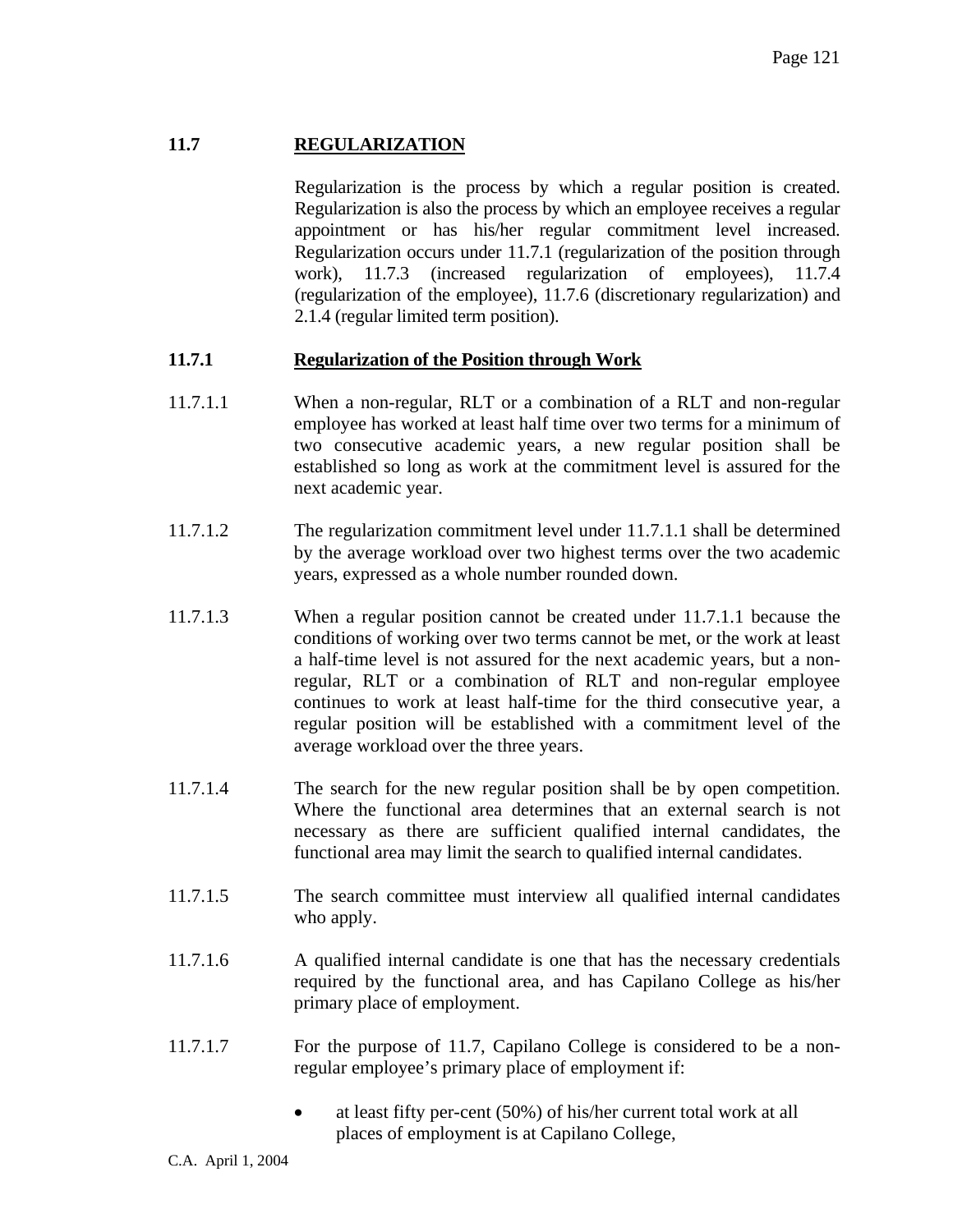• the employee provides a full and accurate disclosure of all employment and declares that Capilano College is her/her primary place of employment,

and

• the functional area agrees to the primary place of employment designation applying to the employee.

#### **11.7.2 Limitations on Impact of Regularization of the Position through Work**

- 11.7.2.1 Base sections are defined as those sections which cannot be removed/reassigned without departmental consultation required under the Collective Agreement.
- 11.7.2.2 Regularization will not occur under 11.7.1.1 if it results in the regularization of more than one hundred percent of base sections allocated to a discipline for the current academic year. Where assignments include more than one discipline, partial regularization may occur under this provision (i.e. where one discipline is at one hundred percent and the other is not) so long as the discipline in which the regularization is occurring has at least four sections available to create the regular position. The regularization commitment level will be limited to the sections available for regularization. Partial regularization may also occur where it brings the discipline up to one hundred percent regularization of base sections.
- 11.7.2.3 A new regular position will only be created if the work performed in the preceding two years would have occurred without replacement of employee(s) assigned non area-specific coordination and/or the replacement of employee(s) on parental leave and/or on leave for Union business.
- 11.7.2.4 A non-regular employee who has been rehired after retiring from the College (see 20.1) is not an eligible candidate for a regular position.

#### **11.7.3 Increased Regularization of Employees**

 At the option of the RPT employee, when an RPT employee has worked one or more sections over two terms above his/her commitment level for the past two consecutive years, an increase to the commitment level of the RPT employee shall be determined by average workload over the two highest terms over the past two academic years expressed as a whole number when rounded down.

# **11.7.4 Regularization of the Employee**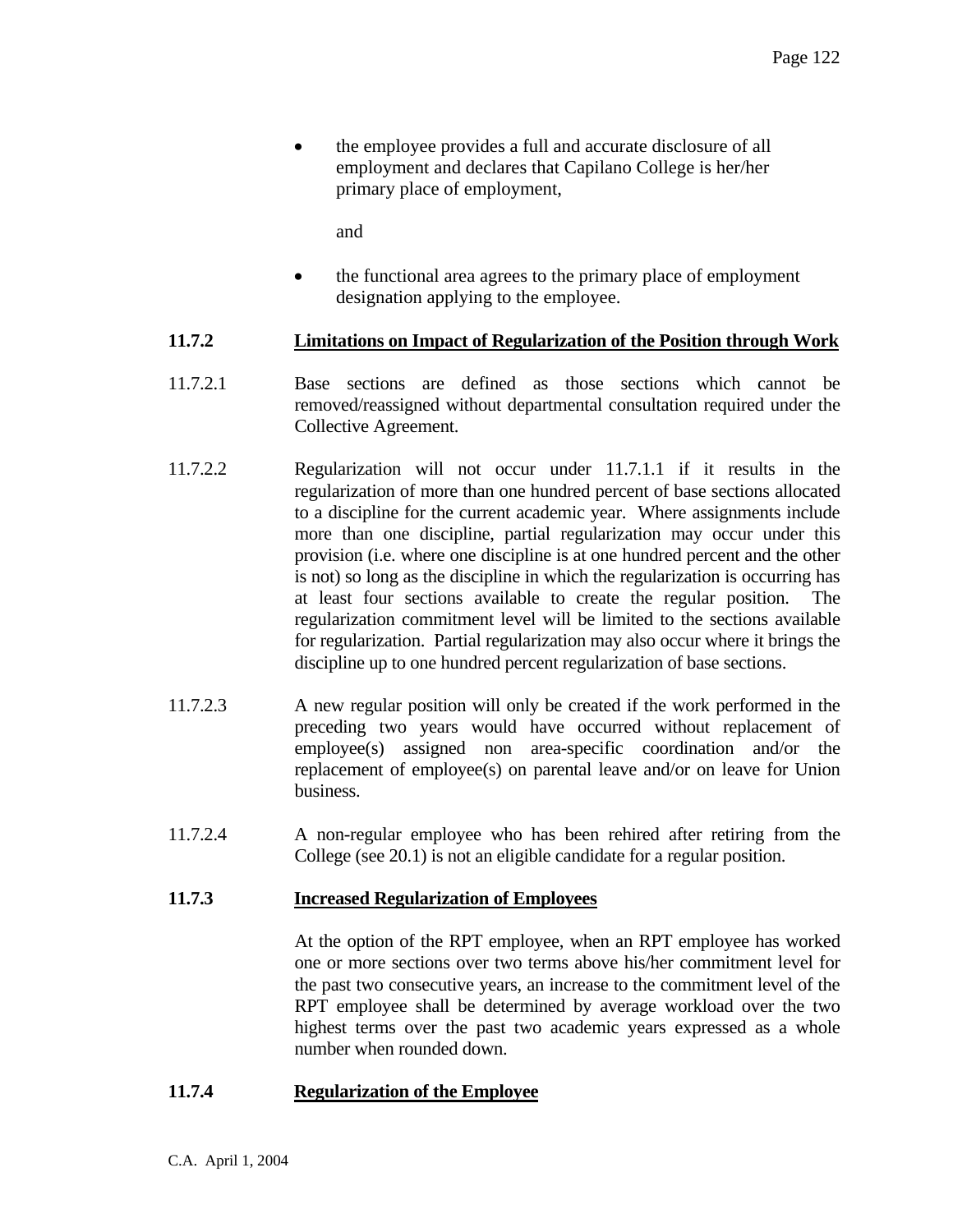When an employee has worked as either a non-regular employee, an RLT employee, or as a combination of a non-regular and RLT employee for a minimum of five consecutive years at least half-time, has completed probation and is not on alert and guidance or undergoing a summative evaluation, has Capilano College as his/her primary place of employment, and if applicable, meets the credential requirements of the functional area, then s/he shall be regularized in a new regular position with a commitment level of the average assignment over the past five years expressed as a whole number when rounded down. For the purpose of calculating sections worked, an employee on parental leave shall be considered to be working.

## **11.7.5 Timing and Designation of Regularization**

- 11.7.5.1 The calculation of the past two, three or five consecutive years' workload shall be done for the academic year ending July 31 and will be based on the known assignments for employees as at April 1 of the same academic year. Any resulting regularization is to be effective the immediately following August 1.
- 11.7.5.2 Where there is an established pattern of work in more than one functional area, the regularization or the increase in regularization will maintain as much as possible that pattern. When it is agreed by the employee, the functional areas and the Dean that a new pattern will replace the established pattern of work, this new pattern shall be reflected in the regularization or the increase in regularization.
- 11.7.5.3 Where some portion of the work causing the regularization does not result from an established pattern of available work in a particular functional area, then a joint appointment may be created with this portion of the regular position being considered a general appointment to the College as a whole. Each position created must have at least one specific appointment area. Bumping rights (11.8) under this provision are restricted to a specific appointment area(s).

#### **11.7.6 Discretionary Regularization**

The College may create a new regular position at any time, unless its creation interferes with an automatic regularization per 11.7.1.1, 11.7.1.3 and 11.7.3 that would otherwise occur on completion of the assignments already made to the employees.

#### **11.7.7 Inventory of Bargaining Unit Work and Positions**

11.7.7.1 The College shall maintain an inventory of bargaining unit work and positions. The CCFA shall have access to all information concerning bargaining unit work performed by members of the bargaining unit and all other work for which members of the bargaining unit were released.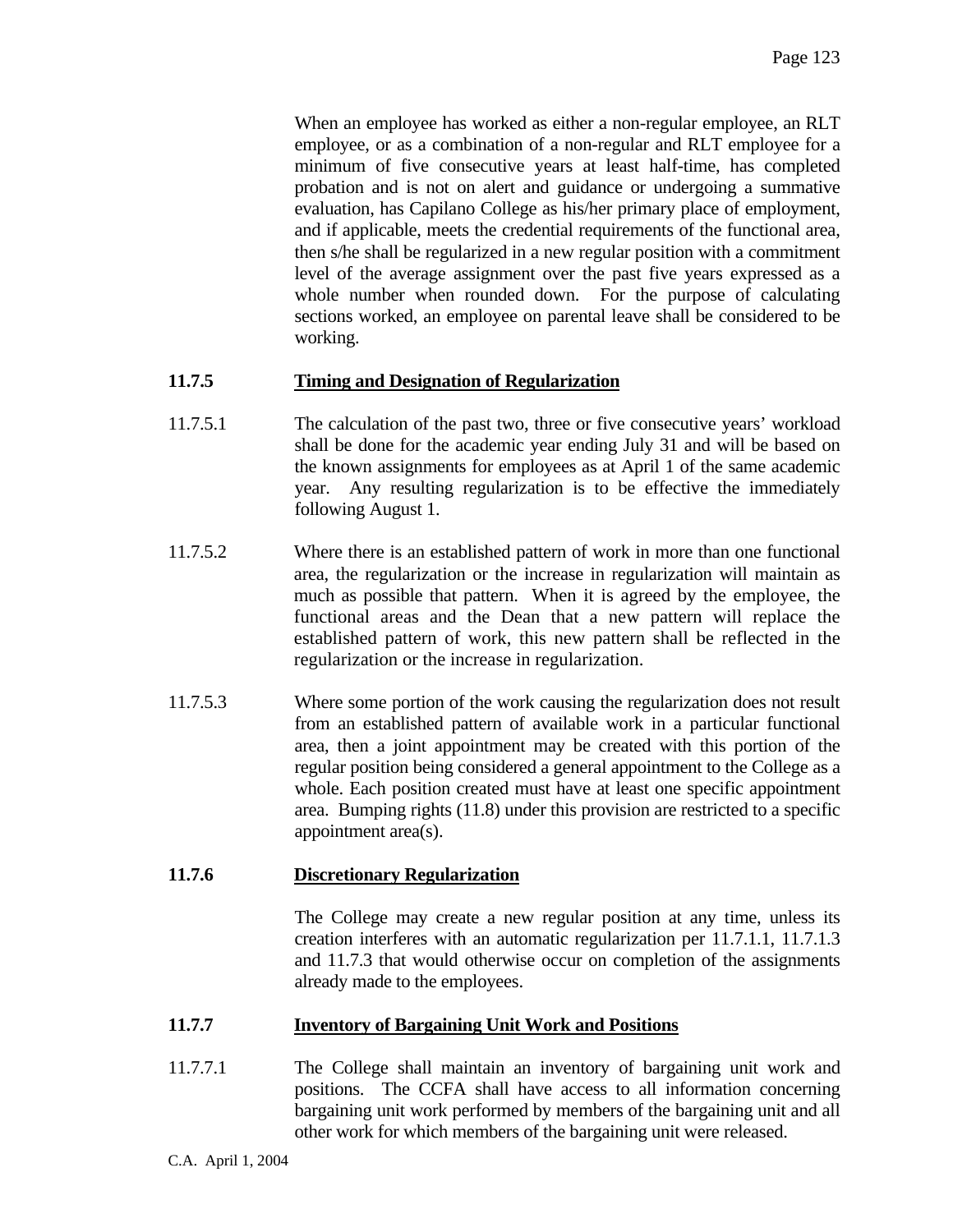- 11.7.7.2 Without limiting the generality of the foregoing, the inventory of work performed by the bargaining unit members shall be identified by the following:
	- program
	- coordinated area
	- department
	- subject area/discipline
	- name, job classification, and appointment status (RFT, RPT, RLT, Non-regular, Auxiliary) of the bargaining unit member who performed the work
	- location
	- term
	- type of funding (e.g. base funding, non-regular funding such as RAC)
	- nature of section (e.g. teaching, coordination, release, laboratory supervision and PMI)
	- any other factor deemed necessary by the CCFA

## **11.7.8 Regular Part-Time Employee Eligibility for New Regular Full-Time Positions**

- 11.7.8.1 When a new RFT position is created, or an RFT position becomes vacant, an RPT employee will be offered the position providing s/he has the subject competency for a full duty load. The increase in a regular employee's commitment level per 11.7.3 from less than a full duty load to a full duty load is not considered creation of a new RFT position for the purposes of 11.7.8.
- 11.7.8.2 In the event that an RPT employee does not have the subject competency, or the RPT employee declines the offer, then the normal search selection processes shall apply.
- 11.7.8.3 In the event that the RPT employee accepts the RFT position offered, then the normal search and selection processes shall apply when a vacant RPT position results.
- 11.7.8.4 An RPT employee may become an RFT employee only as of August 1 of any year, at which time s/he will be newly placed on scale according to the criteria of 8.1

# **11.8 REDUCTION**

11.8.1 The College recognizes the importance to employees, their families, and to the community of a stable employment situation and therefore shall exercise its right under this article in a reasonable and fair manner and in a manner which endeavours to preserve and maintain employment.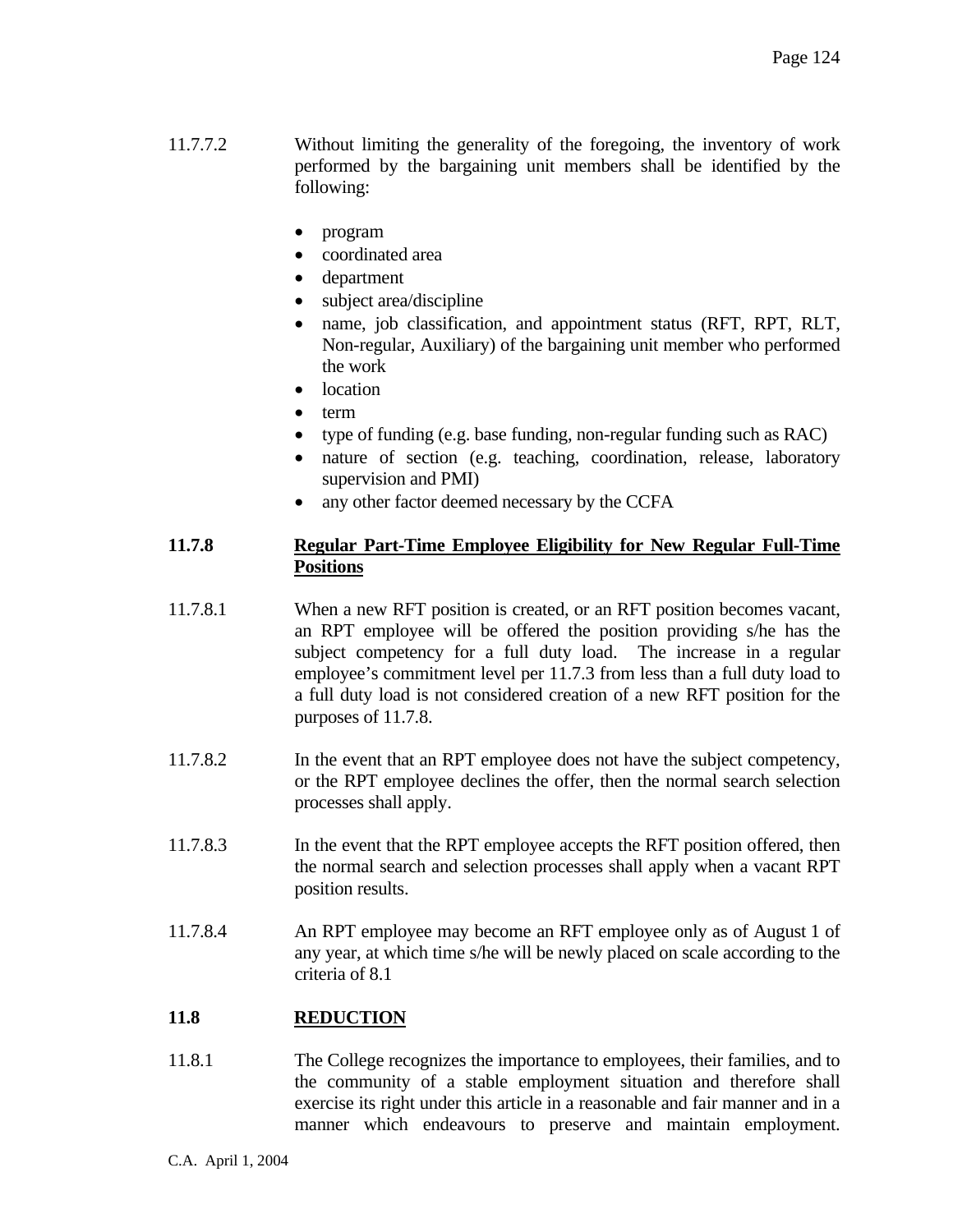Notwithstanding the foregoing, the College may find it necessary to reduce the workload of employees and/or the number of employees because of any one or several of the following reasons: low enrolments; a significant change in or elimination of programs, courses, or other bargaining unit work where it is reasonably anticipated to be of a permanent nature; a shortage of funds.

- 11.8.1.2 Where reduction occurs as a consequence of technological change, Article 14 shall first apply.
- 11.8.2.1 For the purposes of this Agreement, the term "reduction" means a reduction in the number of employees or a reduction in the workload (i.e., the number of sections or the number of hours) for which a Regular employee has been committed by his/her appointment letter.
- 11.8.2.2 The effect of reduction on a regular employee is the revision of the employee's committed workload from that specified in the employee's letter of appointment to the new committed level specified by the College in the Notice of Reduction. This new committed level of workload will remain in force, regardless of the workload actually performed in any subsequent year, until it is either further reduced or, following the test set out in 11.8.5.5.1.1, it is increased.
- 11.8.3.1 In the event that it becomes necessary for reduction to occur, the reduction will take place in those functional areas identified by the College.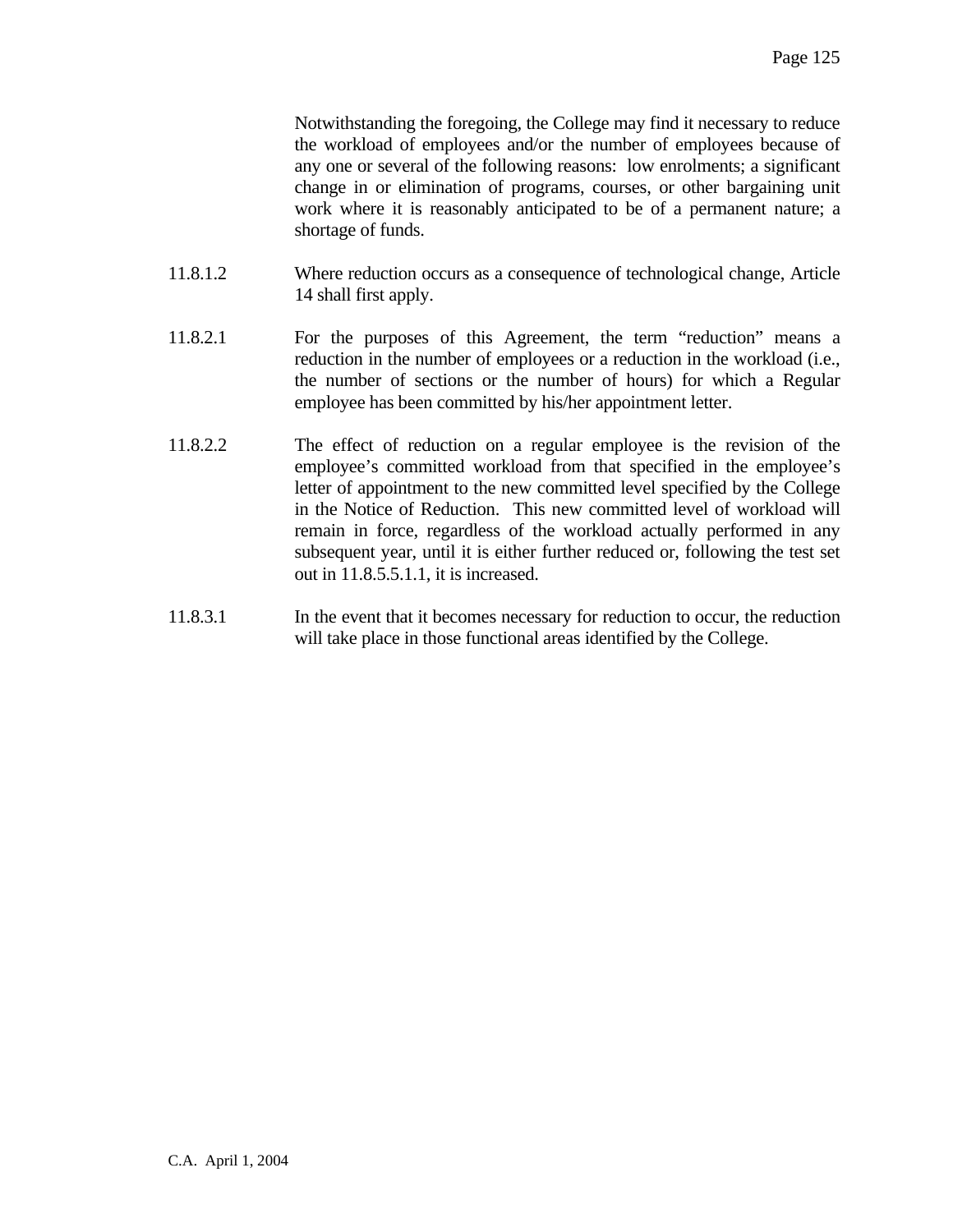- 11.8.3.2 A Notice of Reduction will be issued in writing to the employee either by June 1 and shall take effect on the immediately following August 1 or by October 15 and shall take effect on the immediately following January 1. The union shall be notified in writing of the planned reduction two (2) weeks prior to the issuance of the Notice to the employee. Within two  $(2)$ weeks of the notification to the Union, the College will meet with the Union to explore and, if possible, to develop viable alternatives to the reduction of regular employees.
- 11.8.3.3 A Notice of Reduction shall state the reason(s) for the reduction.
- 11.8.3.4 A Notice which does not actually result in a reduction of workload in a year in which it is issued shall be deemed null and void.

# **11.8.4 Reduction within a Functional Area**

- 11.8.4.1 Non-regular employees shall not be assigned workload until all regular employees who have appointment status in the functional area have received their commitment level, unless no regular employee has the subject competency and/or qualification that match the bona fide curriculum requirements as determined by the College in consultation with the functional area.
- 11.8.4.1.1 In 11.8 a regular employee has appointment status in a functional area if:
	- his/her current regular appointment is in that functional area
	- $\bullet$  11.3.6.3 applies, or
	- s/he competed successfully for a non-regular position in the functional area and currently holds further appointment rights
- 11.8.4.2 For regular employees only, seniority (see 11.8.6) shall be the basis for determining the order in which reduction occurs; neither the classification of the employee nor the level of regularization shall have any effect on this determination. The least senior of the regular employees will be reduced unless no other more senior employee has the subject competence and/or qualifications that match the bona fide curriculum requirements as determined by the College in consultation with the functional area.

#### **11.8.5 Rights of a Reduced Employee**

11.8.5.1 Subject to the subsequent clauses in 11.8.5, the rights of a reduced employee are fourfold: The right to an actual workload which is equal to the percentage of workload for which s/he was last committed; the right to severance pay; the right to retraining; the right to a reversal of reduction.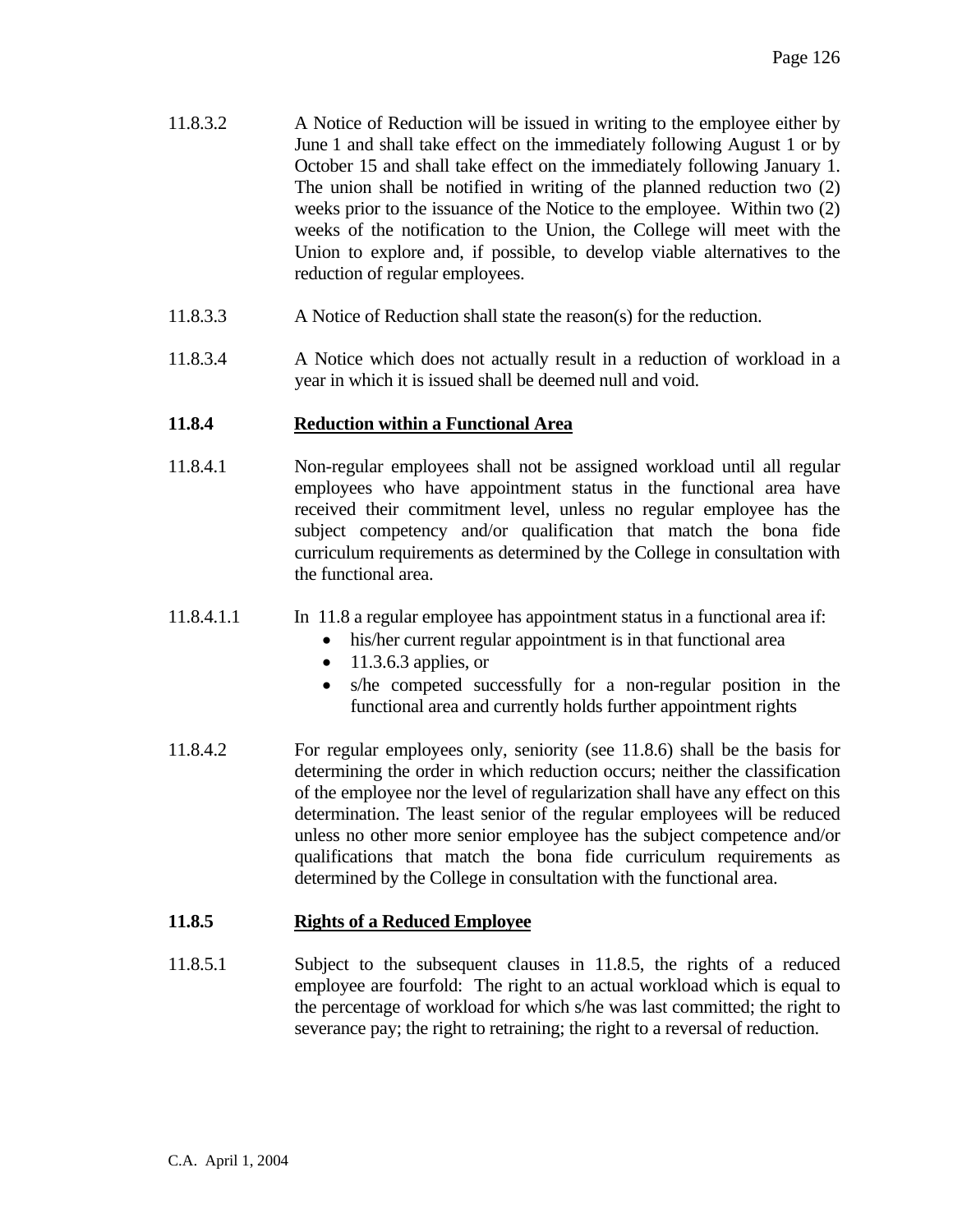#### 11.8.5.2 **Actual Workload**

- 11.8.5.2.1 The parties agree that, wherever possible, a reduced regular employee should have an actual workload which is equal to their pre-reduction commitment level. Further, the parties recognize that, from time to time, circumstances may be such as to make this possible or, failing that, circumstances may be such as to enable a reduced regular employee to have an actual workload which exceeds the new level of committed workload specified in the Notice of Reduction. In either case where this occurs, the parties agree that such occurrence does not constitute either a withdrawal of the Notice of Reduction or any change to that reduction.
- 11.8.5.2.2 A reduced regular employee's right to the workload which is equal to his/her pre-reduction commitment level may be exercised in order as set out below:
- 11.8.5.2.2.1 For a functional area in which a regular employee is on reduction, any sections allocated to that functional area that are in excess of the number required to meet the reduced commitment to regular employees in that functional area shall be offered first to reduced regular employees on the basis of seniority, and without regard to their level of regularization, and then to non-regular employees.
- 11.8.5.2.2.2 A regular employee on reduction also has a right to be assigned work in all functional areas where they have appointment status in preference to nonregular employees and less senior regular employees in those areas, provided s/he has the subject competence and/or qualifications that match the bona fide curriculum requirements as determined by the College in consultation with the functional area.
- 11.8.5.2.2.3 A regular employee reduced in the functional area to which s/he is appointed shall be assigned duties and given a reduction-generated appointment (RGA) in one or more other functional areas provided that s/he has the required competence and/or qualifications as determined by a search-like process and provided that no other regular employee, or nonregular employee with higher seniority, is displaced. The Dean may waive the search-like process for a reduced regular employee who has been assigned previously to the other functional area(s).
- 11.8.5.2.2.4 A regular employee for 11.8 is an employee who is an RFT or RPT, who is appointed to a functional area and who retains rights to a further appointment in that functional area. An employee who has had an assignment but no appointment to a functional area is not a regular employee of that functional area. If additional work becomes available in that new functional area, the reduction generated appointment (RGA) employee shall be assigned that work if s/he has the required competence and /or qualifications.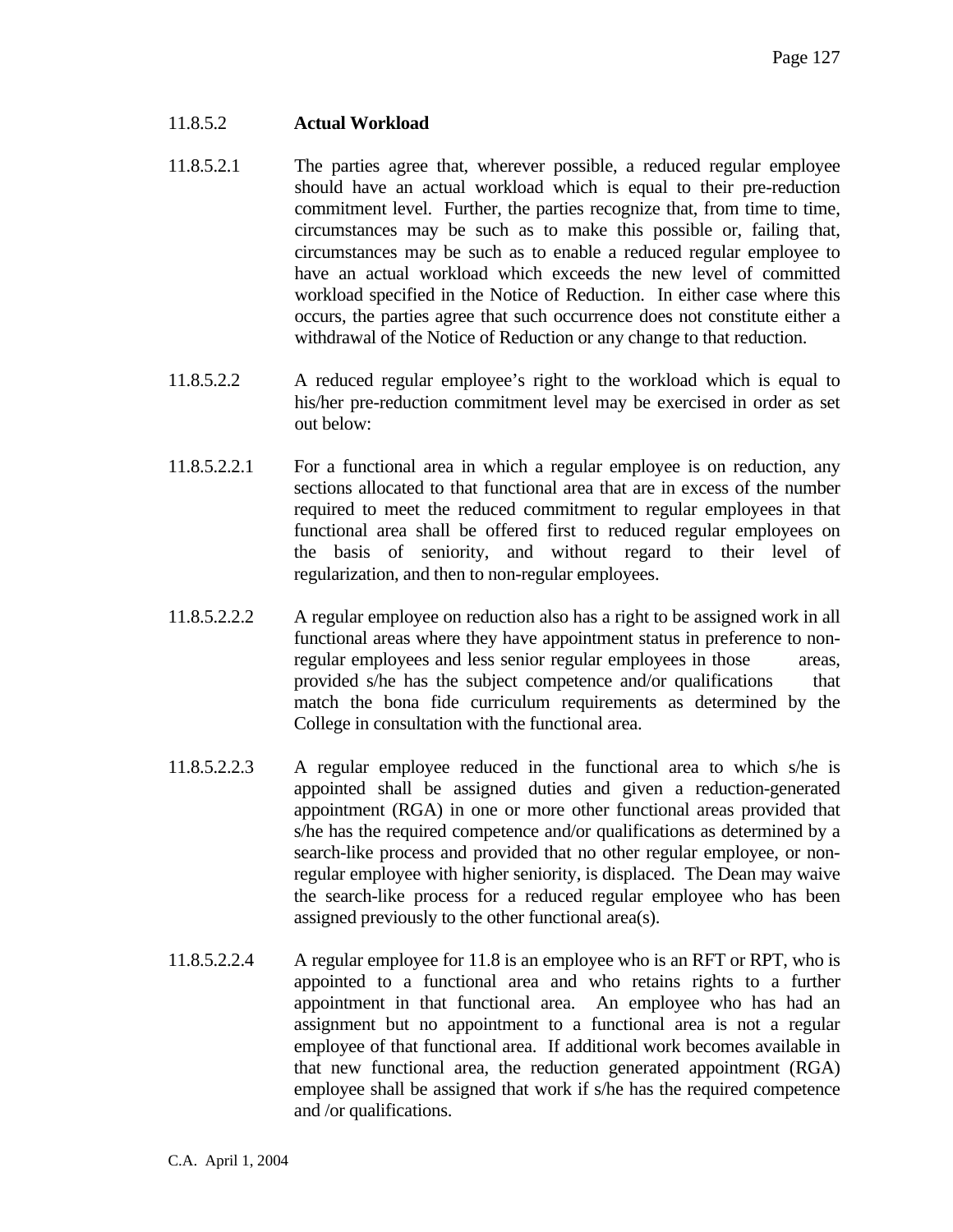- 11.8.5.2.2.5 The seniority and appointment rights of the reduced employee shall not be adversely affected in the functional area in which s/he has been reduced by the employee being given a reduction-generated appointment (RGA) in another functional area.
- 11.8.5.2.2.6 An employee with a reduction generated appointment (RGA) has appointment rights in the new functional area to the level of work generated by the bump. An employee who remains on reduction continues to have these reduction-generated appointment (RGA) rights in the new functional area. After five years, the reduction-generated appointment (RGA) shall be subject to 11.3.6.
- 11.8.5.2.2.7 If an employee with an RGA is further reduced, s/he has the right to exercise bumping (11.8.5.2.2.3). If a subsequent bump is into the area in which the employee holds an RGA appointment, the search-like process shall be waived.
- 11.8.5.2.2.8 A search-like process is one which parallels that established for the selection and appointment of new faculty. The task of the Search-Like Committee shall be to determine whether or not the reduced employee in question would have been recommended to the President pursuant to 11.3.5.3 as if s/he had been applying as an external candidate for a new appointment. This determination shall not take into account whether the reduced employee is more competent or even equally competent as compared to any employee likely to be bumped. No person shall serve on the Search-Like Committee whose position could be adversely affected by the success of the reduced employee. The Search-Like Committee shall consist of two faculty from the functional area, two faculty chosen from the panel of representatives elected from the CCFA, and the Dean. If faculty from the panel were not available, the CCFA shall find replacements within 10 working days.

# 11.8.5.3 **Severance**

- 11.8.5.3.1 A regular employee who is under notice of reduction to zero sections of workload may elect to receive severance pay at any time prior to the expiry of his/her rights to further assignments.
- 11.8.5.3.2 A regular employee who is under notice of reduction of a reduced level of workload which is greater than zero sections may elect to take severance within thirty (30) days from the notice of reduction or within thirty (30) days from the first anniversary of that notice. An employee who does not elect this severance option within either thirty (30) day timeline will retain all rights specified in 11.8.5.1 except for severance. This option to take severance will be available to the employee each time a new notice of reduction is issued which lowers the committed workload from that in force at the time of issuance of the new notice. Once the workload commitment is reduced to zero sections, then 11.8.5.3.1 shall apply.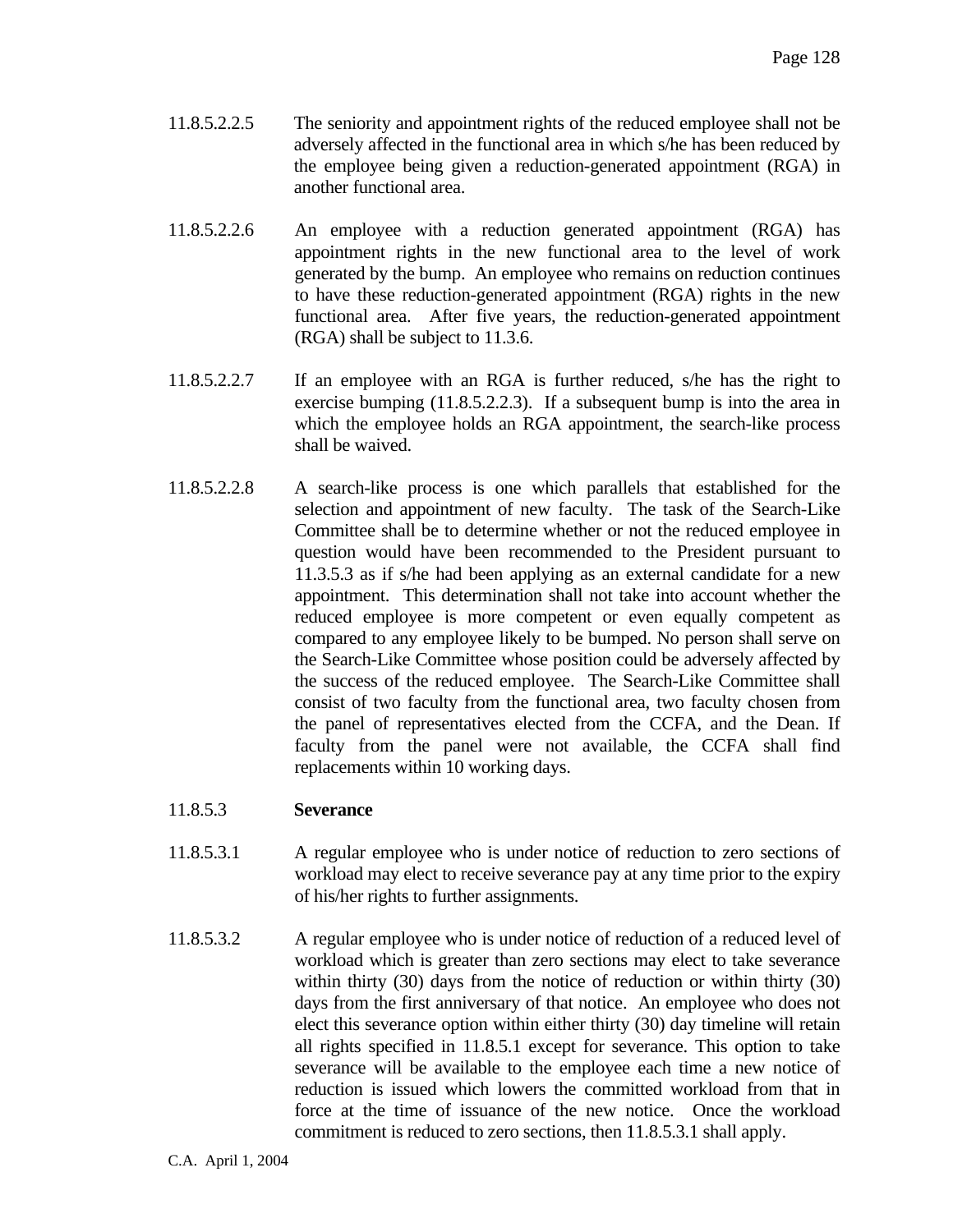| 11.8.5.3.3 | A reduced employee who received severance pay thereby waives and loses       |
|------------|------------------------------------------------------------------------------|
|            | all other rights, claims or entitlements under this Collective Agreement and |
|            | ceases to be an employee of the College.                                     |

- 11.8.5.3.4 An employee who has received severance pay and is subsequently appointed pursuant to a search process shall retain the severance payment made and, for the purposes of any future severance pay, the employee's seniority shall be calculated from the date of the subsequent appointment.
- 11.8.5.3.5 Severance pay shall be calculated as:

*Severance = 0.05 x S x Y*

where

 S is the full-time annual salary for the step that the employee is on as of the date the reduction takes effect.

 Y is the number of full-time equivalent years the employee has held continuous appointment status as reflected in the employee's seniority pursuant to 11.8.6 to a maximum of ten (10).

#### 11.8.5.4 **Retraining**

11.8.5.4.1 The College will use its good offices to secure retraining for all those reduced regular employees whose actual workload is zero sections. Prior to the expiry of their rights to further assignments, these employees may use the instructional facilities of the College free of charge during any term that their actual workload is zero sections.

#### 11.8.5.5 **Reversal of Reduction**

- 11.8.5.5.1 Recognising a reduced regular employee's right to have their committed level of workload reinstated to its last committed level, the College shall conduct the following test on an annual basis in each functional area where there are any reduced regular employees:
- 11.8.5.5.1.1 For each functional area in which there is a reduced regular employee, the difference between the total sections worked and the number of sections required to meet the reduced commitment to regular employees will be computed. Where this difference is at least two (2) sections in any two (2) of three (3) consecutive terms, the College shall determine whether or not a reduced regular employee's committed level of workload is to be increased. This determination shall be done no later than April 30 of each year and if the workload is to be increased to his/her workload level prior to reduction, the Notice of Reduction shall be withdrawn.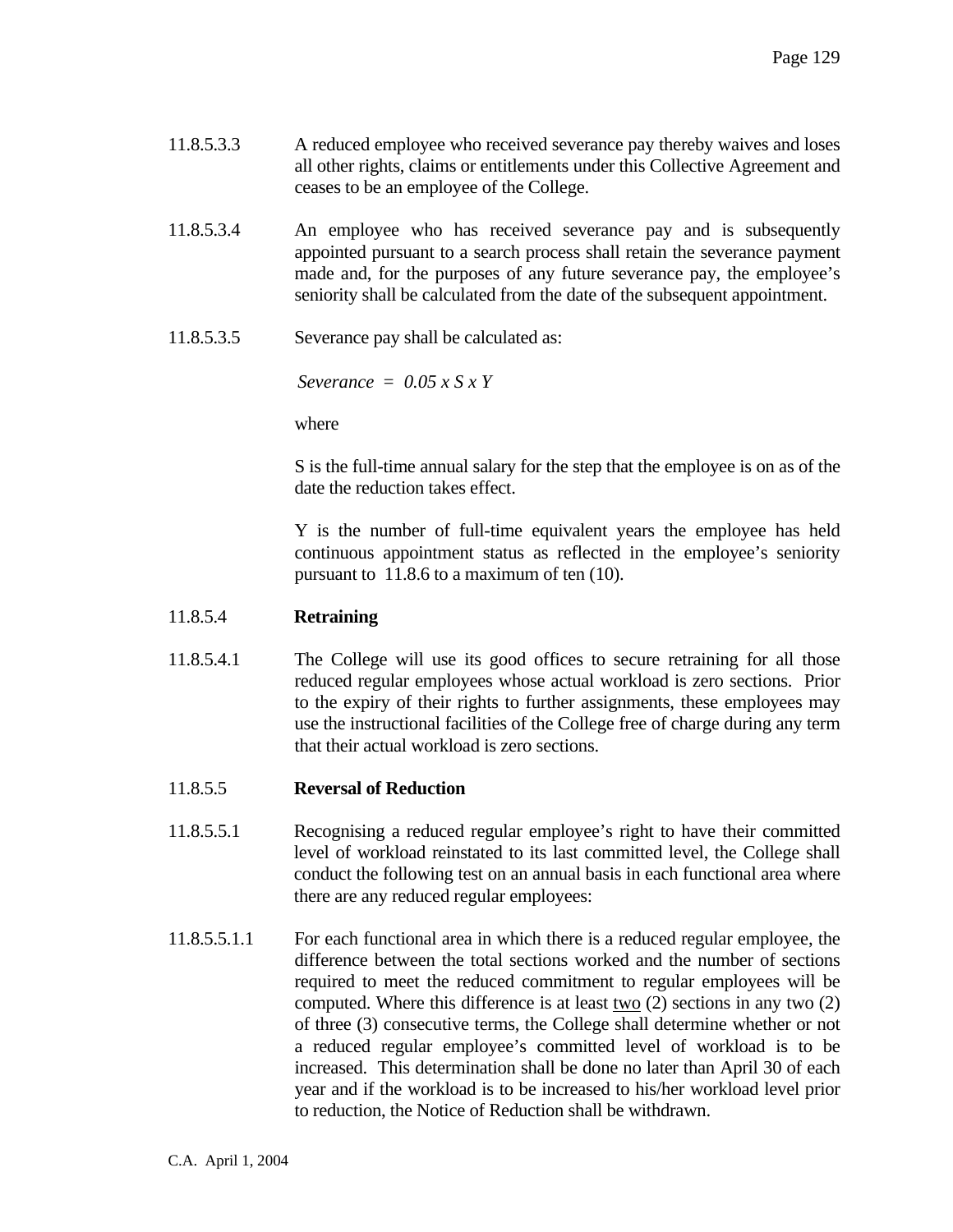11.8.5.5.1.2 Where it is determined that a reduced regular employee's committed level of workload is to be increased, the change shall be made in reverse order of employee reduction and shall be effective as of the immediately following August 1.

## 11.8.5.6 **Expiry of Rights to Further Assignments**

- 11.8.5.6.1 A reduced regular employee shall lose his/her rights to further assignments and cease to be an employee of the College when s/he has experienced an actual workload of zero sections for two consecutive years.
- 11.8.5.6.2 The records of regular employees whose employment ceases because of reduction and all references supplied to others with respect to these employees shall clearly point out the nature of the cessation of employment, and every effort shall be made to avoid any stigma of dismissal being attached thereto.

## **11.8.6 Seniority Among Employees**

- 11.8.6.1 Seniority within the functional area and other areas of previous assignment or appointment shall be applied if reductions in regular employees are necessary.
- 11.8.6.2 Seniority shall be determined by counting all assignable sections as long as employment has been continuous. Leave of absence is not an interruption of continuous employment.
- 11.8.6.3 The following work shall be included in the calculations of assignable sections:
	- all sections or sectional equivalency worked;
	- overload assignments prior to August 1, 1982 (see 11.8.6.9)
	- section equivalencies when on Paid Educational Leave;
	- section equivalencies when on Exchange Leave;
	- section equivalencies when on general leave (see 7.3 of Common Agreement - effective August 1, 1999)
	- release time and leaves to assume Union duties;
	- release time for jury duty;
	- bereavement leave time;
	- section equivalencies for Unpaid Educational Leave;
	- authorized sick leave, LTD periods and periods on WCB coverage, on compassionate or family illness leave (see 7.7 and 7.8 of Common Agreement)
	- parental leave periods;
	- section equivalencies for multi-location work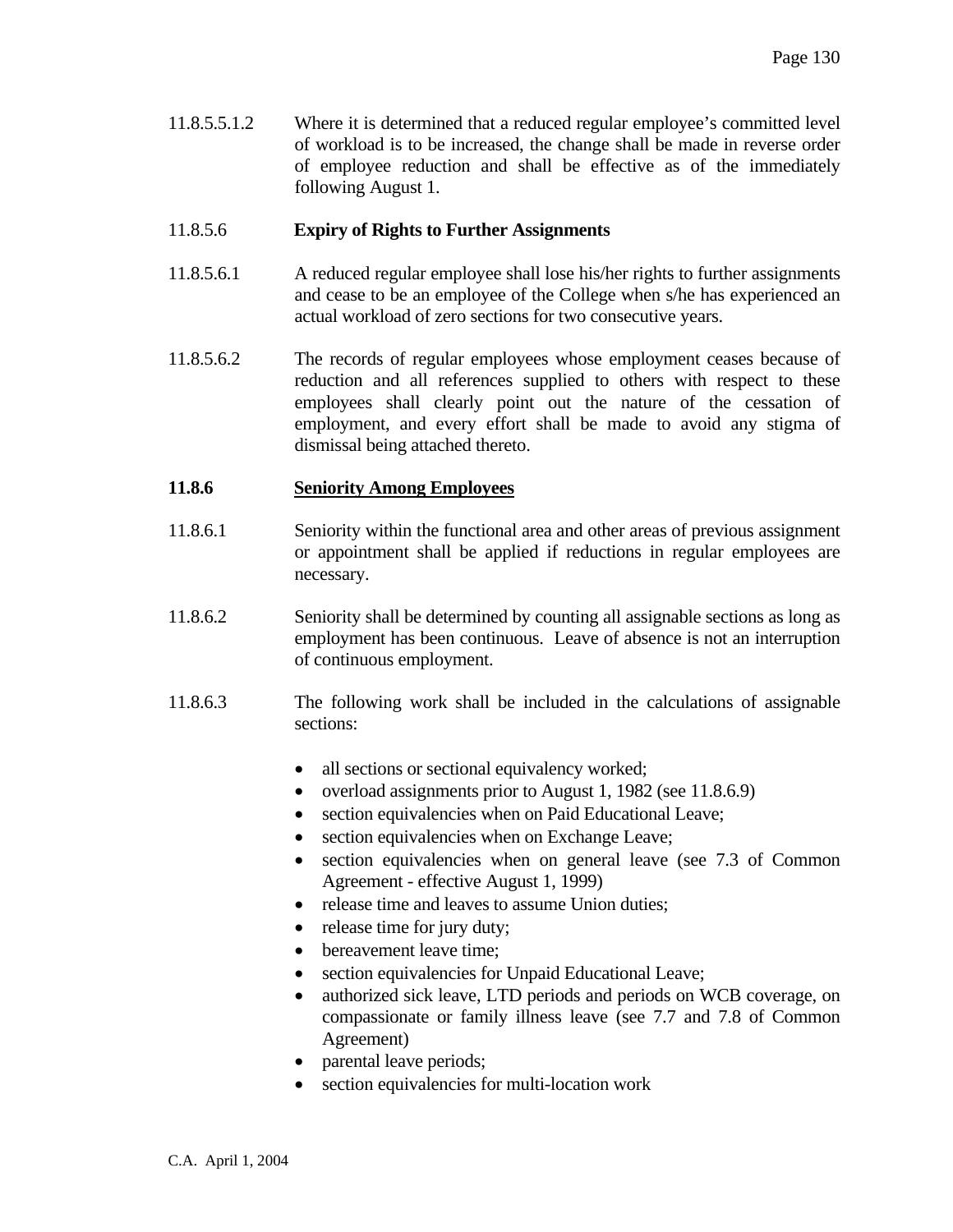- section equivalencies while an employee is performing non-bargaining unit work at the College or seconded to positions outside the College for which the College has granted leave;
- section equivalencies for coordination stipends.
- 11.8.6.4 No seniority will accrue for sections not worked as a consequence of work underloads approved pursuant to 2.1.2.3 and 2.1.3.4.
- 11.8.6.5 In instances of termination arising out of reasons other than reduction under 11.8 (resignation, dismissal with cause, termination for less than satisfactory performance, non-acceptance of a further offer of appointment) followed by a later appointment, no seniority from the previous appointment shall carry forward.
- 11.8.6.6 In instances of involuntary termination due to reduction followed by another appointment within a three-year period following the involuntary termination, seniority from the previous appointment shall carry forward, save that this value shall not be used for the determination of any future severance pay.
- 11.8.6.7 When two or more employees have an identical seniority level as determined by the calculation of seniority count, the employee whose date of commencement of employment is earliest shall be deemed the most senior. Where the employees commenced on the same date, the most senior employee shall be determined by a draw supervised by the College and the Union.
- 11.8.6.8 The date of appointment from which the seniority count begins shall be the commencement date of first appointment, whether non-regular or regular.
- 11.8.6.9 Effective August 1, 1982, no more than eight (8) sections of seniority can be accrued in any academic year except where averaging of workload over two years has occurred.
- 11.8.6.9.1 No more than 8 sections of seniority can be accrued in any academic year except where averaging of workload over two years has occurred.
- 11.8.6.9.2 Notwithstanding 11.8.6.9.1, seniority will be calculated in accordance with the previous agreement (April 1, 1989 to December 31, 1991) for all work performed up until August 1, 1992.
- 11.8.6.10 The College and the Union agree that no advantage or disadvantage in seniority should accrue as a result of workload averaging pursuant to 6.11.1.1 or 6.11.1.2. In such cases, seniority at any time shall be calculated as if such averaging had not occurred.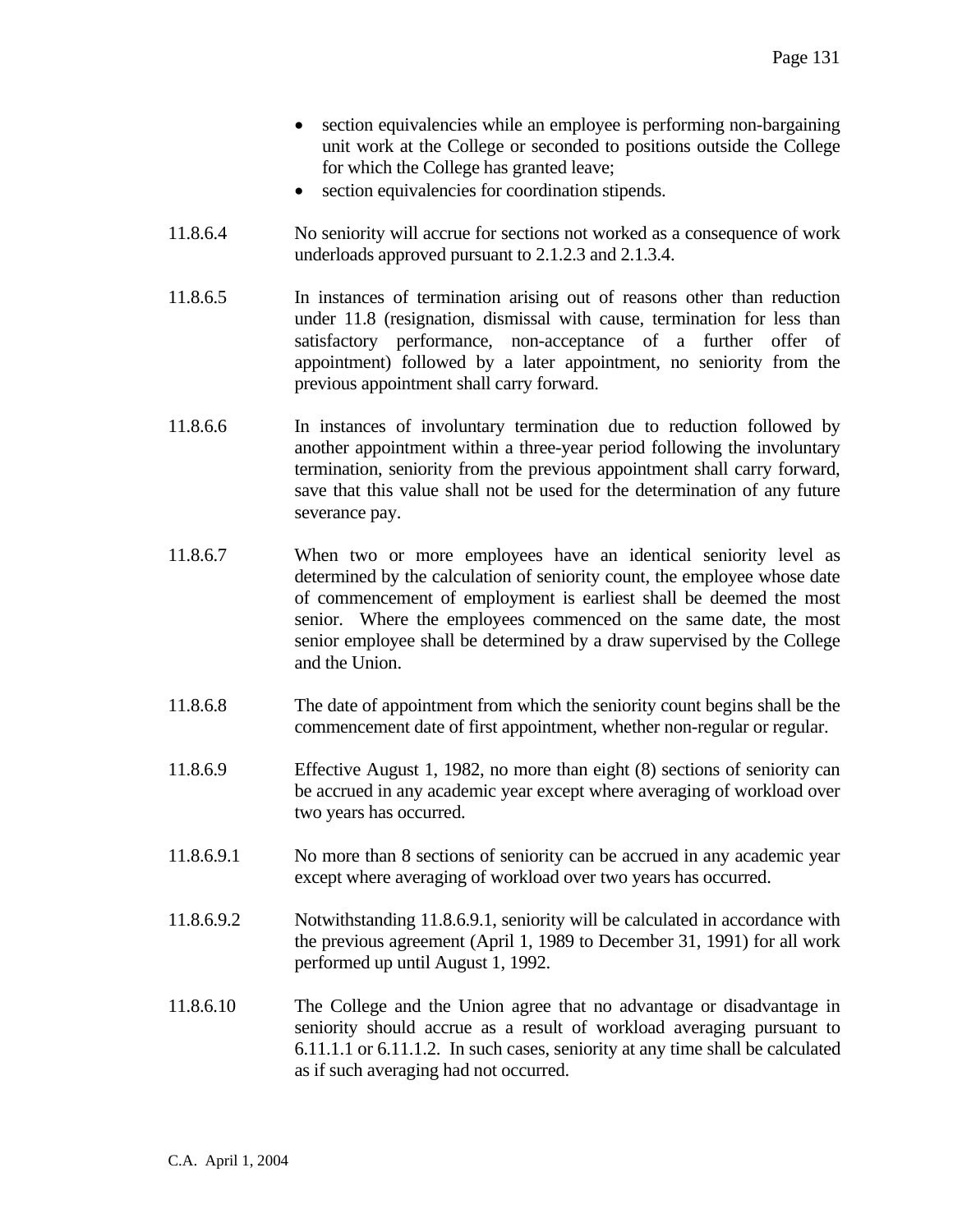# **Article 12 INSTRUCTIONAL MATERIALS CREATED WITHIN COLLEGE**

**12.1** The following arrangements apply to situations within the College in which members of the bargaining unit participate in the creation of instructional materials as part of their work for the College. The arrangements will not apply to the use of already existing materials in classes, to the copying or minor edition or rearranging of existing materials. These arrangements will apply only to the creation of instructional materials in cases where a significant amount of research and/or creative work has been required for the creation of instructional materials which are original.

# **12.2 COPYRIGHT**

When an employee is assigned to develop instructional strategies/materials, copyright law provides that the copyright of these strategies/materials rests with the College in the first instance. Recognizing that the College is not a publishing house, and that the potential for royalty is strong motivation to authors and creators of innovative instructional strategies/materials, the copyright shall, upon request of the authors, be released to the authors on the following conditions:

- 12.2.1 That the College retains the right in perpetuity and without penalty to use these strategies/materials and/or alter these strategies/materials for their use but not for the purpose of profit.
- 12.2.2 The College may require that ten per cent (10%) of all royalties paid to, for or on behalf of the author, following such release of copyright by the College to him/her, be repaid, retained or paid to the College to defray the College's cost of their development.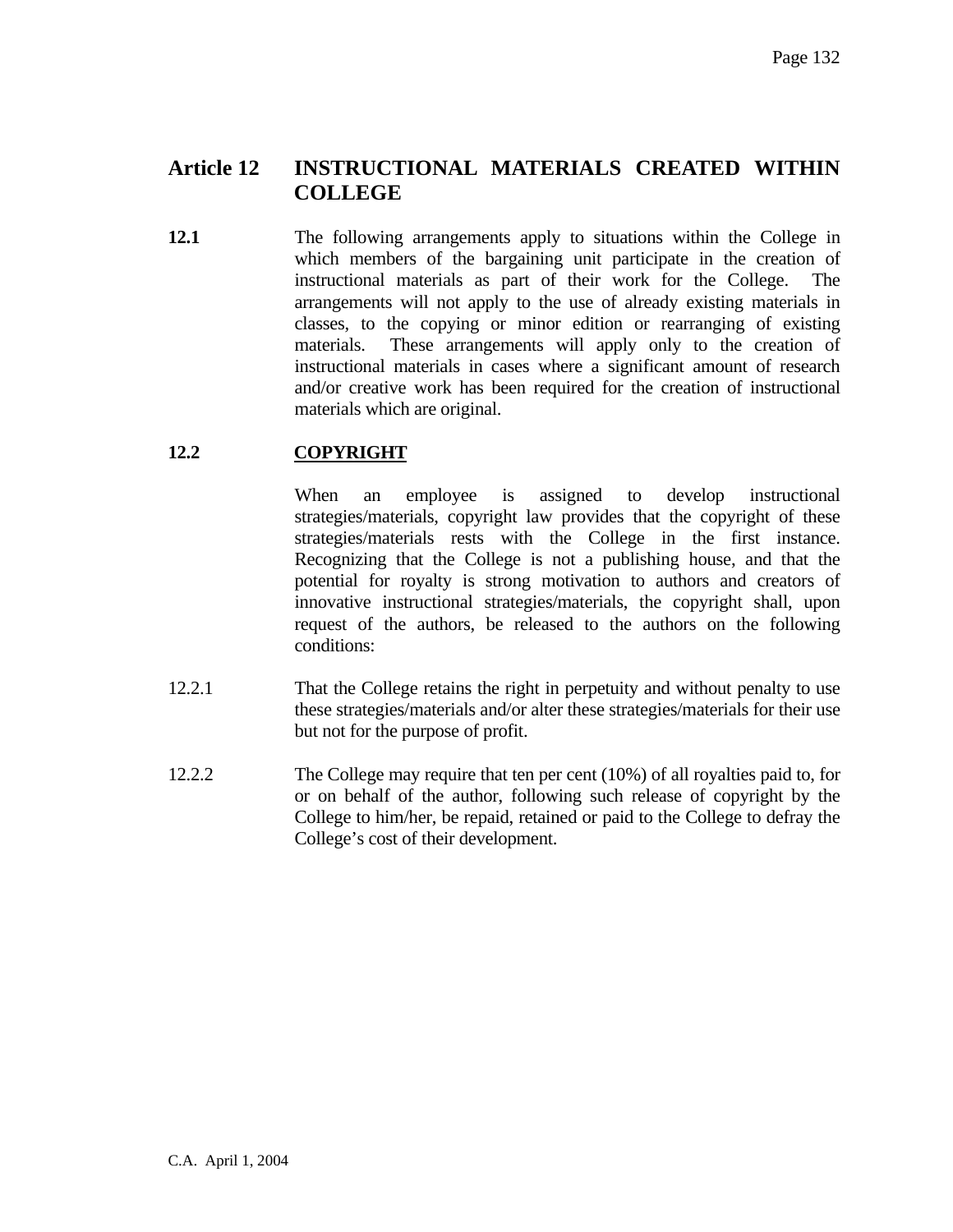## **12.3 AUTHORSHIP**

 For the purpose of this Agreement the term "author" will mean the employee(s) responsible for the educational content of new materials and who play significant creative roles in the design and realization of the materials. If more than one person is involved in authorship, they shall have the right to determine the percentage of authorship borne by each such employee. In cases where agreement has not been reached when the work is completed, the College shall determine the proportion of authorship borne by each such employee.

# **12.4 AUTHOR'S COPY**

 In all cases where instructional materials are produced pursuant to this provision, the College will provide the author one copy of the completed material, for the cost of the materials consumed in making that copy.

# **Article 13 LAW**

# **13.1 HUMAN RIGHTS**

- 13.1.1 The parties agree that the provisions of Section 13 of the BC Human Rights Code, R.S.B.C. 1996, Chapter 210, apply as though included in, and forming part of, this Agreement.
- 13.1.2 Further, the parties agree there shall be no discrimination without reasonable cause. Without limiting the generality of the foregoing, personal lifestyle, sexual orientation, family status, physical disability unrelated to job performance, previous and current psychiatric treatment unrelated to job performance and number of dependants shall not constitute reasonable cause.

### **13.2 COLLEGE AND INSTITUTE ACT**

 The parties recognize and agree that except as modified by this Agreement, all the rights, powers and authority vested in the Board, in the Union or in any employee of the Board by the provisions of the *College and Institute Act* and any other applicable legislation or regulation are retained.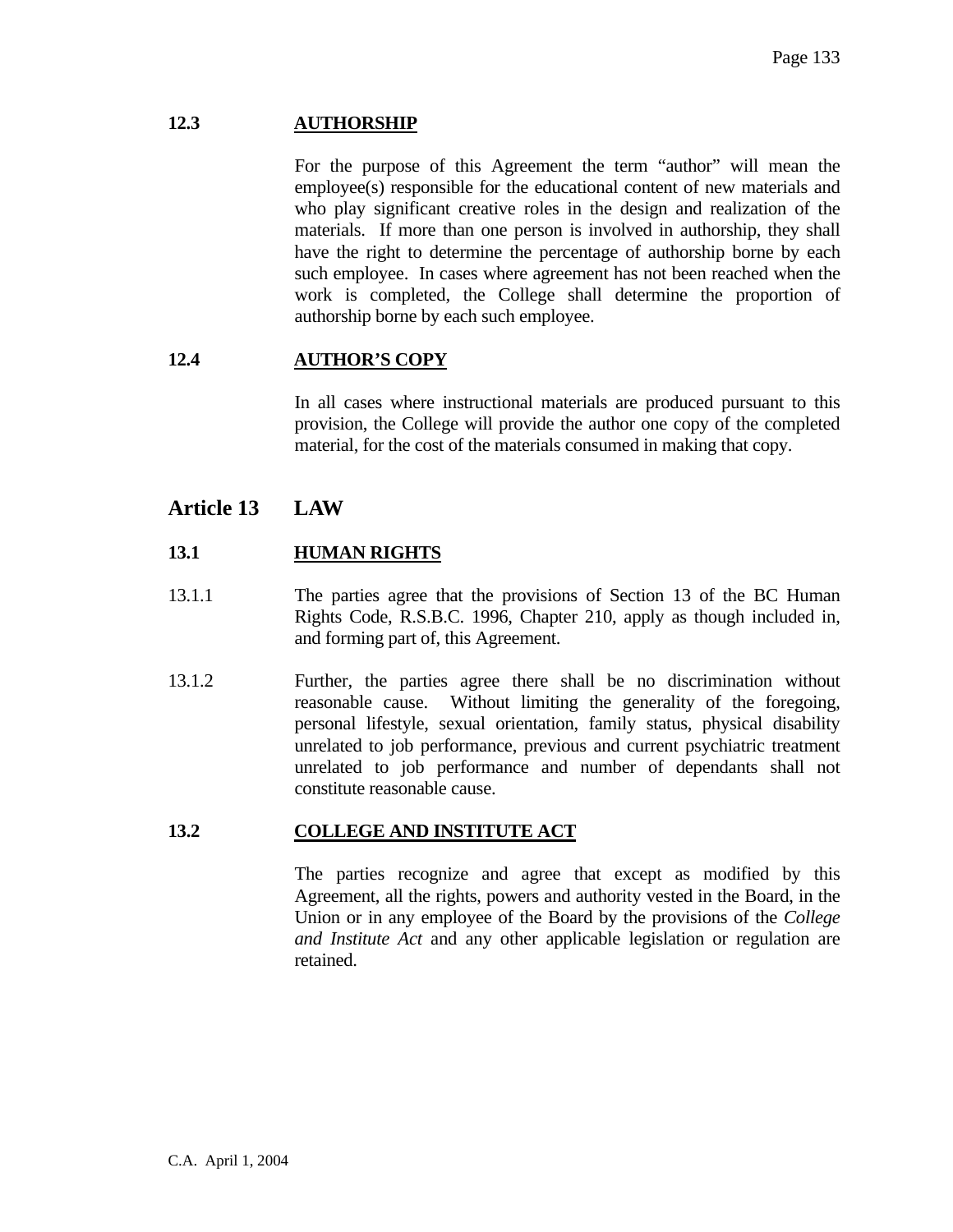# **Article 14 TECHNOLOGICAL CHANGE**

# **14.1 DEFINITION**

- 14.1.1 For the purposes of this Agreement the term "technological change" shall be understood to mean changes introduced by the College in the manner in which it carries out educational operations and services where such change or changes significantly affects the terms and conditions or security of employment of members of the bargaining unit or alters significantly the basis on which this Agreement was negotiated.
- 14.1.2 Such changes as anticipated above shall include the following where such change or changes significantly affects the terms and conditions or security of employment of members of the bargaining unit or alters significantly the basis on which this Agreement was negotiated:
- 14.1.2.1 The introduction, because of technological change or development, of equipment, material or processes different in nature, type or quantity from that previously utilized.
- 14.1.2.2 A change, related to the introduction of this equipment, material or process, in the manner in which the College carries out its educational objectives and operations.
- 14.1.2.3 Any change in work methods, organization, operations, or processes which affects one or more employees.
- 14.1.2.4 Any change in location at which the College operates.

# **14.2 NOTICE**

When the College intends to introduce a technological change:

- 14.2.1 The College agrees to notify the Union as far as possible in advance of its intention and to update the information provided as new developments arise and modifications are made.
- 14.2.2 The foregoing notwithstanding, the College shall provide the Union, at least ninety (90) days before the term in which an introduction of a technological change is intended, with a detailed description of the change it intends to carry out, disclosing all foreseeable effects and repercussions on employees.

#### **14.3 DATA TO BE PROVIDED**

 The notice mentioned in 14.2 shall be given in writing and shall contain pertinent data, including: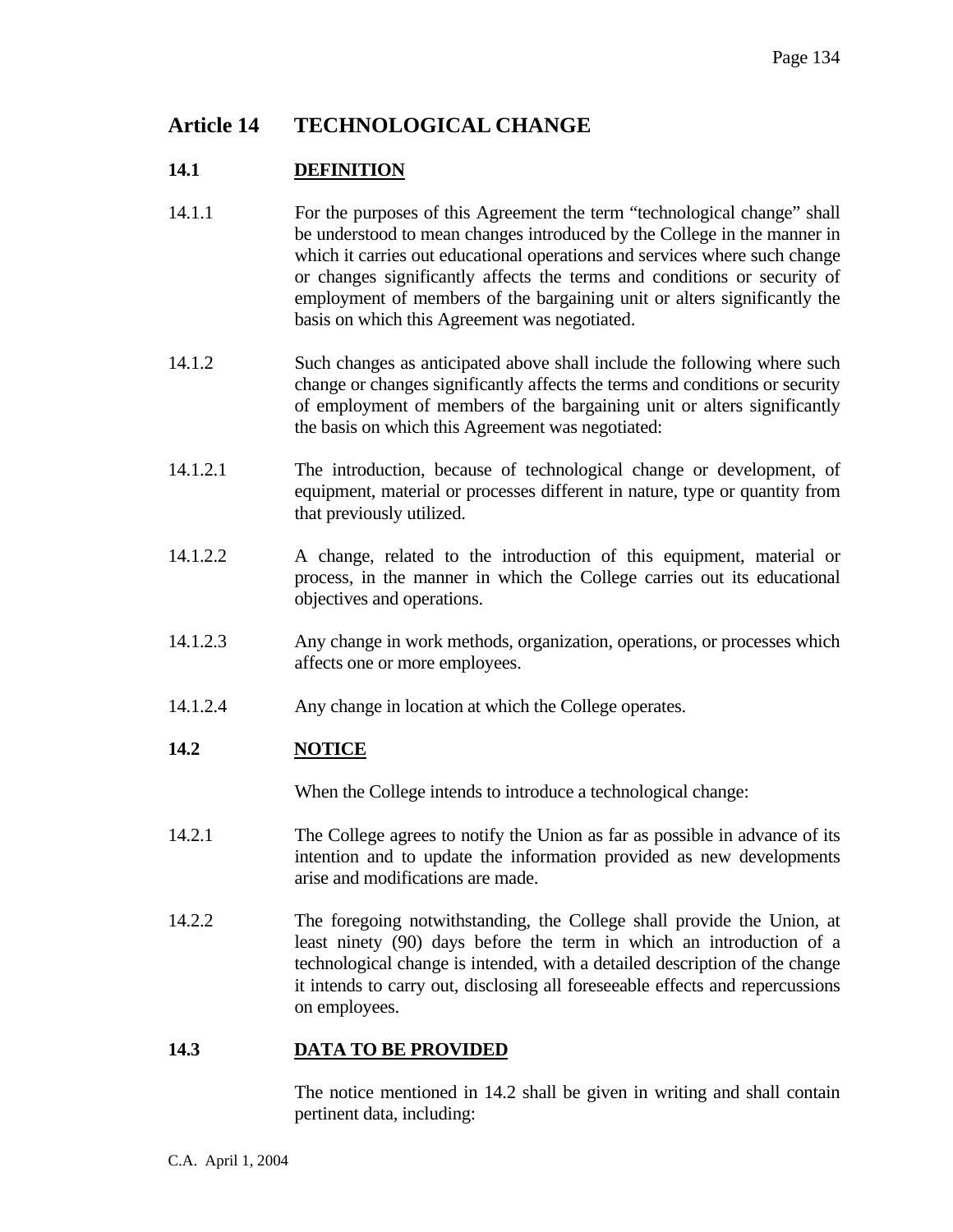- The nature of the change.
- The date on which the College proposes to effect the change.
- The approximate number, type and location of employees likely to be affected by the change.
- The effects the change may be expected to have on the employees' working conditions and terms of employment.
- All other pertinent data relating to the anticipated effects on employees.
- Draft changes and additions to the Collective Agreement (see 14.6).

## **14.4 NOTICE TO FUNCTIONAL AREAS**

 The notice mentioned in 14.2 and 14.3 shall also be given to the functional/subject area to be affected.

## **14.5 CONSULTATIONS**

 Where the College had notified the Union of its intention of introducing a technological change, the parties undertake to meet within the next thirty (30) days and to hold constructive and meaningful consultations in an effort to reach agreement on solutions to the problems arising from this intended change and on measures to be taken by the College to protect the employees from any adverse effects. The College and Union agree to bargain in good faith on all aspects of the intended change.

#### **14.6 RESULTING AGREEMENTS**

 Where the parties agree to appropriate solutions to the problems arising out of intended technological changes, the solutions shall be prepared as a Letter of Agreement between the parties and such Letters of Agreement shall have the same effect as the provisions of the existing Collective Agreement and shall be subject to the grievance procedure, up to and including arbitration.

## **14.7 FAILURE TO AGREE**

 Where the parties do not reach agreement within sixty (60) days after the date on which the Union has received notification from the College of its intention of introduction of a technological change, and various matters, including compensation in the event of reduction, remain unresolved, the parties shall refer such matters to arbitration within twenty-one (21) calendar days of failure to agree.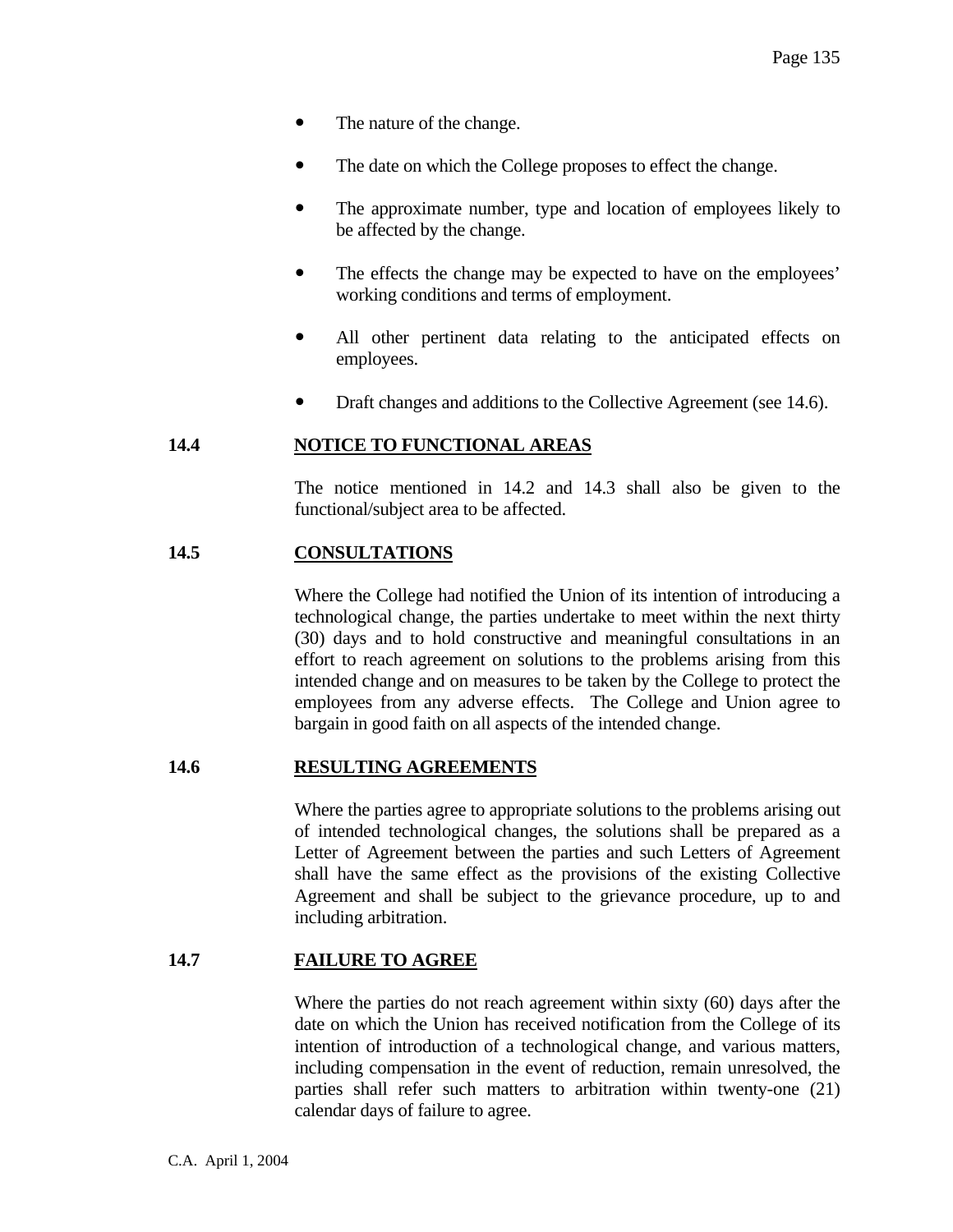## **14.8 EFFECT OF DISPUTE RESOLUTION ON INTRODUCTION OF TECHNOLOGICAL CHANGE**

 Technological change shall not be introduced by the College until the matter is resolved by agreement or arbitration.

## **14.9 REDUCTION IN NUMBER OF REGULAR EMPLOYEES AS A RESULT OF TECHNOLOGICAL CHANGE**

- 14.9.1 In the event of a reduction in the number of regular employees in consequence of technological change, such reduction shall be governed by the reduction sequence provisions of this Agreement contained in 11.8.
- 14.9.2 During the period of employment between notice of reduction and reduction taking effect (as provided for 11.8), an employee shall retain his/her placement on the salary scale and level of earnings regardless of any transfer or reduction of duties performed by the employee.

## **14.10 RELOCATION OR REASSIGNMENT**

 An employee cannot be relocated or reassigned within the College as a result of technological change without the written consent of the employee.

# **Article 15 SEXUAL HARASSMENT**

 See Article 2 – "Harassment" in Common Agreement attached to this Collective Agreement. Appendix E procedures will remain in force until the College and the Union have agreed to new procedures under the new Harassment language in the Common Agreement.

# **Article 16 LEGAL INDEMNIFICATION**

- 16.1 The College shall:
	- (a) exempt and save harmless each employee (or the estate of the employee) from any liability action arising from the proper performance of his/her duties for the College, and
	- (b) exempt and save harmless each retired employee (or the estate of the retired employee) from any liability action arising from the proper performance of his/her duties for the College prior to his/her retirement, and
	- (c) assume all costs, legal fees and other expenses arising from any such action.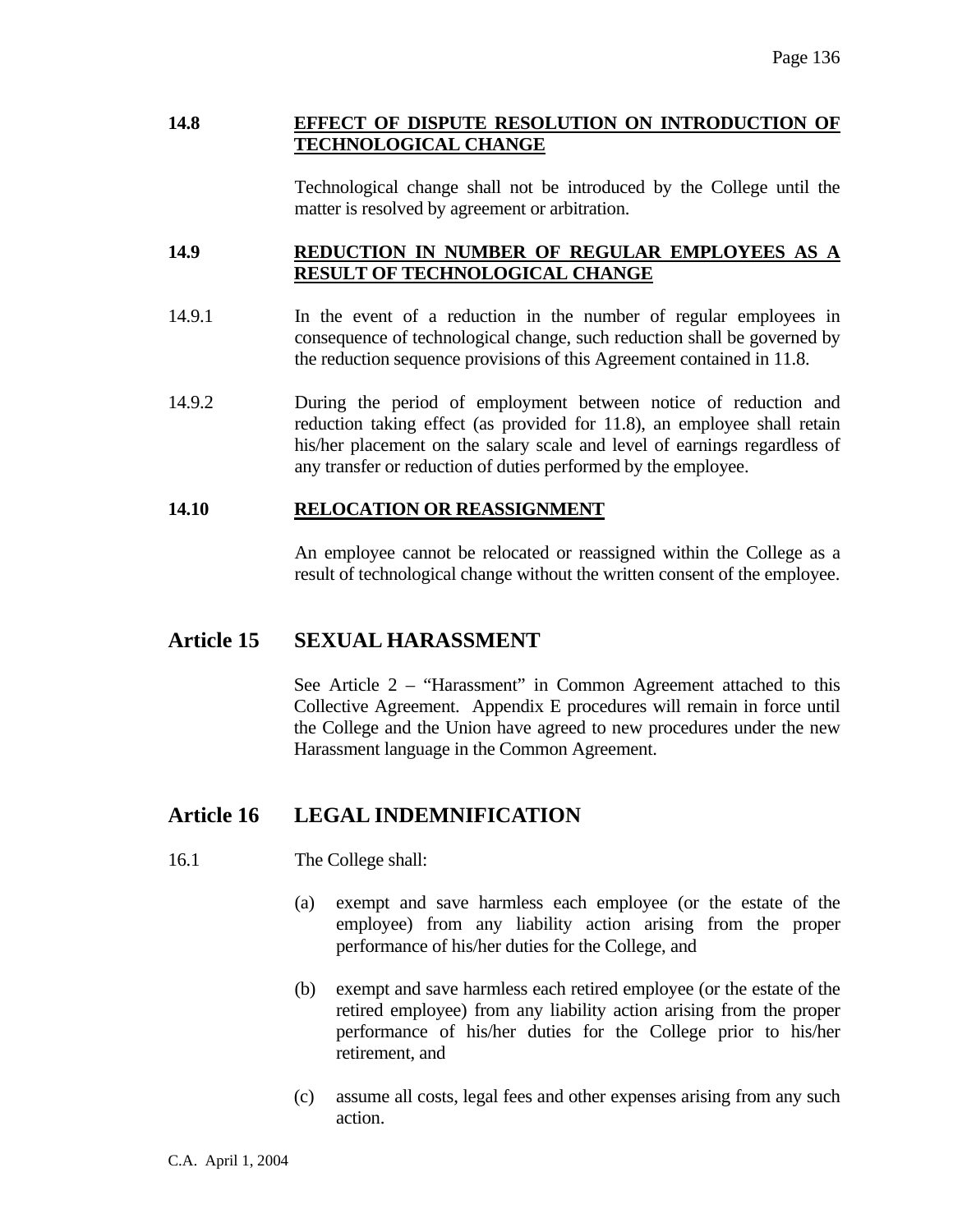(d) Consult with the employee concerning the selection of legal counsel.

# **Article 17 CHILD CARE**

17.1 The College shall create and maintain a registry of child care facilities available in the College region and shall provide that information to employees upon request.

# **Article 18 EARLY RETIREMENT PLAN**

18.1 For the purpose of expending funds allocated for early retirement under this Collective Agreement, the College shall accept and approve, on the basis of seniority as applied in 18.1.2, applications for early retirement of employees meeting the qualifications of 18.1.1

## 18.1.1 **Eligibility:**

- An employee must be at the highest achievable step of the salary scale,
- An employee must have a minimum of ten years of full-time equivalent service in the BC College and Institute System
- An employee must elect to cease employment with the College for purposes of retirement, unless 18.1.2 applies, and
- An employee must be age 55 or older.
- 18.1.2 For the purposes of Article 18 seniority is measured in accordance with 11.8.6 unless an employee qualifying under 18.1.1 can establish through certification of a physician jointly agreed upon by the Union and the College that the employee has significant outstanding health problems that would make continued employment at the College detrimental to the employee's medical condition. This employee shall have his/her seniority adjusted to 1.25 times seniority as measured by 11.8.6.
- 18.1.3 Employees accepting early retirement after the application of Article 18.1.2 cannot return to work at the College.

# **18.2 AGREEMENT**

18.2.1 An employee has the right to accept or decline an early retirement incentive offer made by the College within thirty (30) days of the offer being proposed. In the event of acceptance of an offer of early retirement, the employee's date of retirement or commencement date of leave under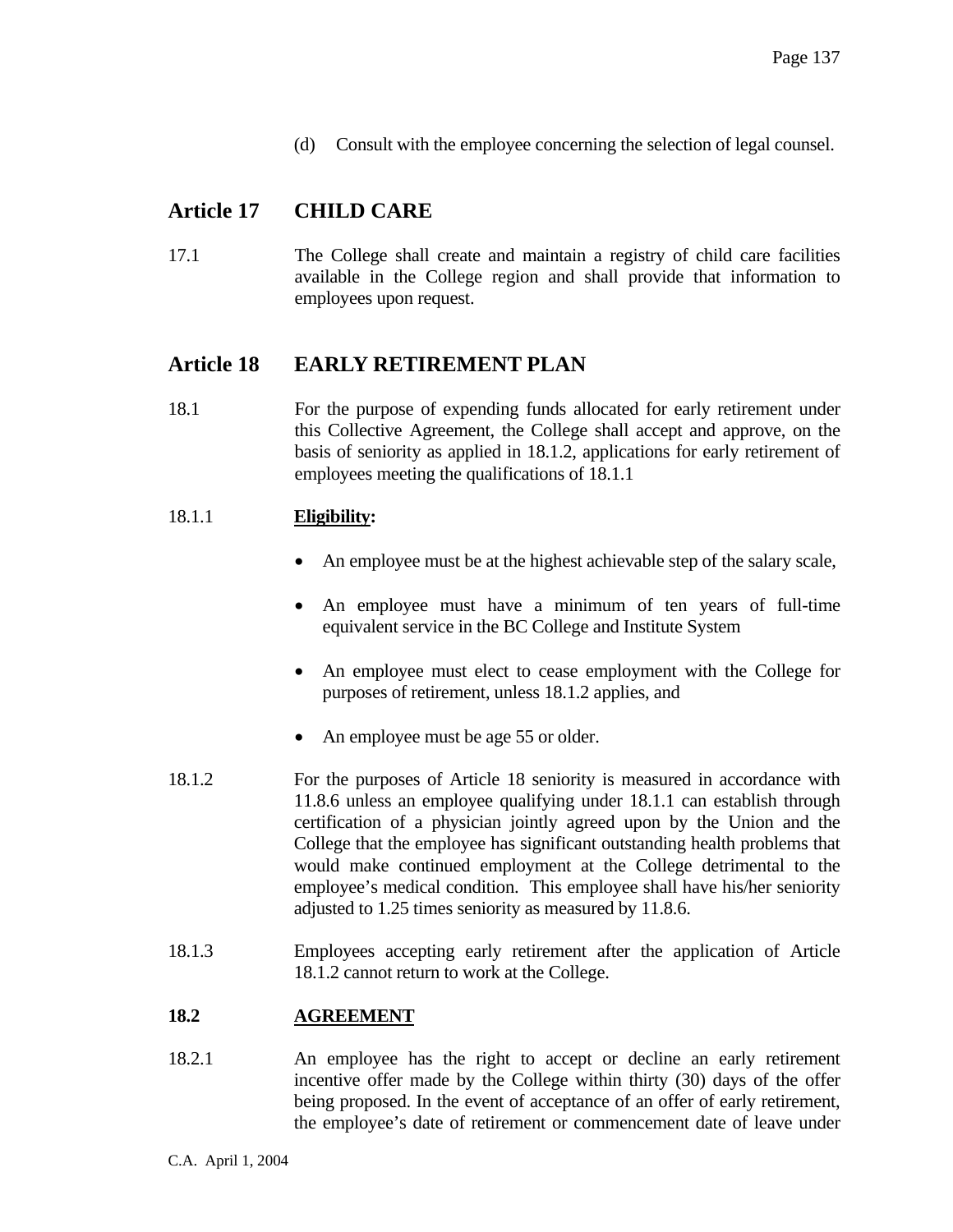Option "B" hereof shall be effective on a date mutually agreed upon between the employee and the College.

- 18.2.2 Agreement shall be in writing and shall specify the early retirement date with the incentive option agreed upon.
- 18.2.3 Acceptance must take place before the termination date of this Agreement. Retirement or commencement of leave under Option "B" hereof may take place after the termination date of this Agreement.

#### **18.3 BENEFIT OPTIONS**

#### **18.3.1 Lump Sum Payment (OPTION "A)**

 The retirement benefit will be paid in one sum on the date of retirement or, on an agreed-upon deferred date or in predetermined instalments acceptable to the employee, and will be based on scale salary without allowances in the following amounts:

#### *Age at Retirement Payout*

| 55 to 59 | 100% of annual salary                        |
|----------|----------------------------------------------|
| 60       | 80% of annual salary                         |
| 61<br>62 | 60% of annual salary<br>40% of annual salary |
| 63       | 20% of annual salary                         |
| 64       | 0% of annual salary                          |
|          |                                              |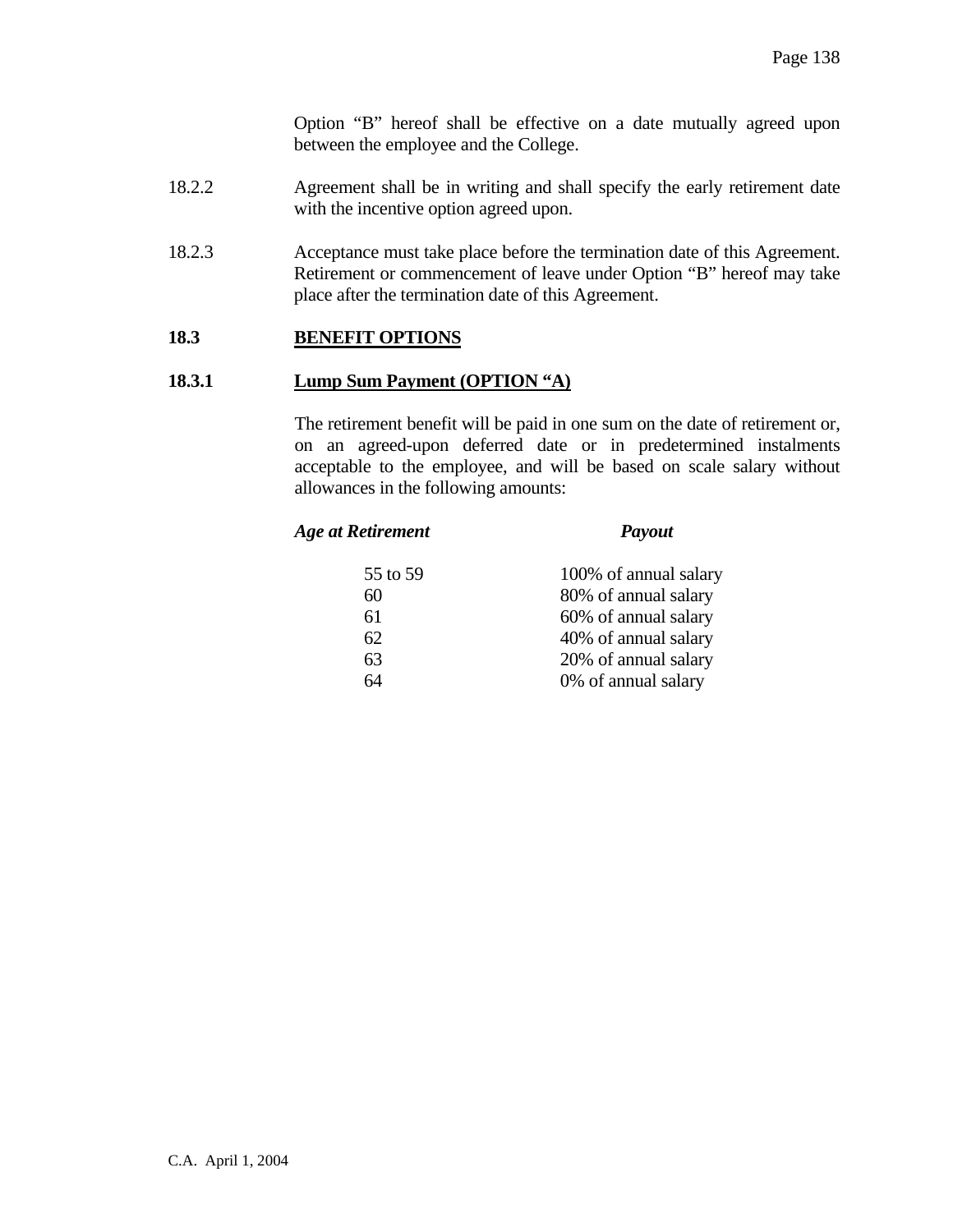#### **18.3.2 Purchase of Past Service Contributions for Early Retirement (OPTION "B)**

 The College will purchase, on behalf of the employee, past service contributions to the College Pension Plan equivalent to the value of the lump sum payment to provide for immediate early retirement benefits.

#### **18.4 FINANCIAL COUNSELLING**

 Each employee who accepts one of the foregoing incentives is entitled to attend with their spouse or another individual who advises the employee on his/her finances, a Financial Planning Workshop and to receive subsequent personal financial consultations conducted by a firm of qualified financial planners or consultants. Fees for the consultative sessions to a maximum of \$400 per session will be borne by the College.

#### **18.5 EARLY RETIREMENT FUND**

- 18.5.1 The College shall maintain an early retirement fund to fund early retirements under Article 18. The College shall add to this fund the following:
- 18.5.1.1 Thirty Thousand dollars (\$30,000) per year; and
- 18.5.1.2 Any amounts received by the College and specifically designated for the early retirement of its faculty.
- 18.5.2 The College shall deduct from this fund the amount of early retirement benefit options disbursed.
- 18.5.3 The College shall maintain records for the Early Retirement Fund. The Union shall be provided with an annual reconciliation summarizing the changes in the Early Retirement Fund. The Union shall be given access to the supporting records upon request.

# **Article 19 PAST PENSION SERVICE**

The College shall provide all necessary support to assist employees in the purchase of past pension service using the employee's own funds.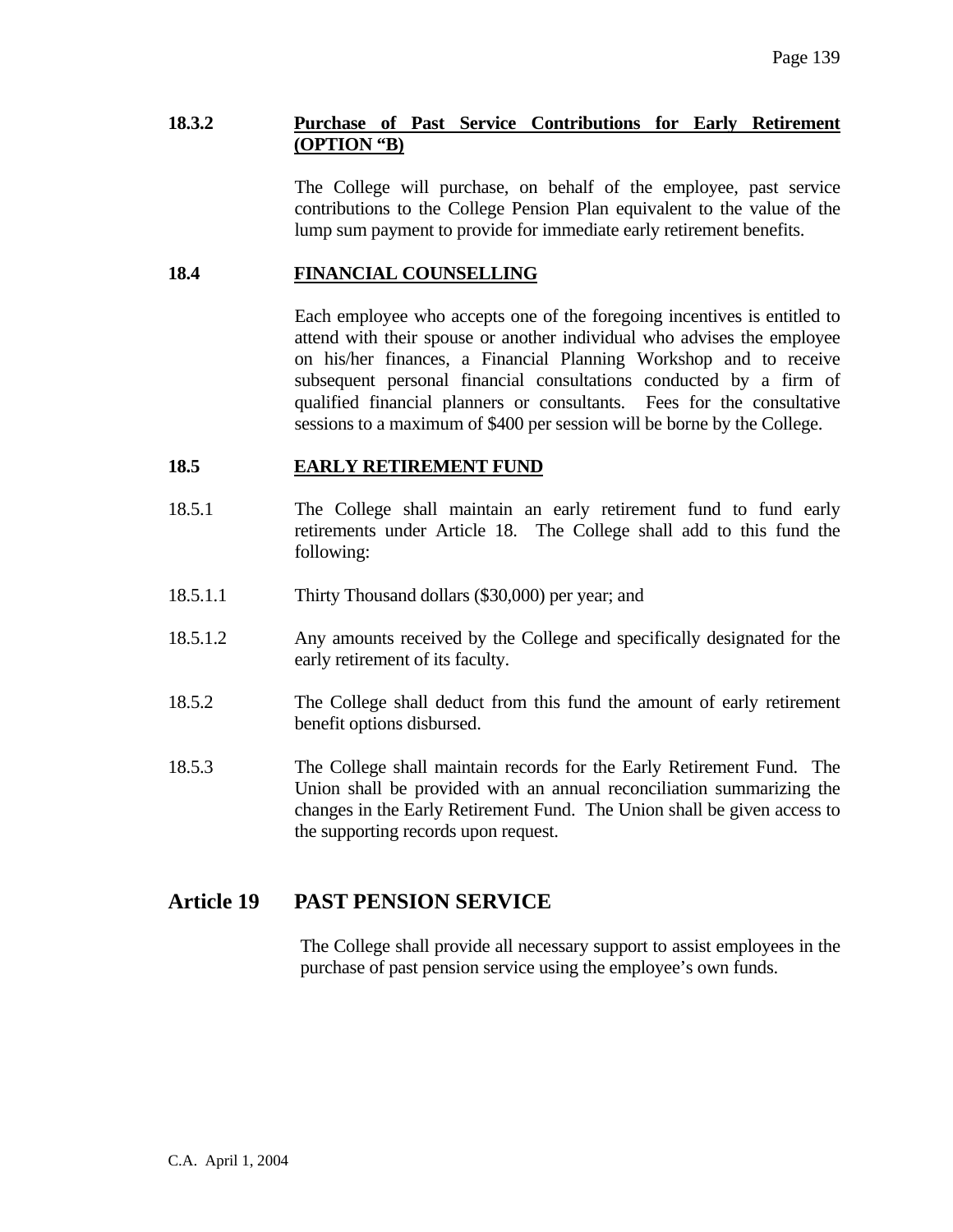# **Article 20 RETIRED EMPLOYEES**

#### **20.1 PHASED-IN RETIREMENT**

 Following retirement from the College, a previous employee may be appointed to a position as a non-regular employee. Such appointment shall be governed by 11.3 of the Collective Agreement. At the option of the functional area and with the approval of the Dean, the search process to fill a vacant non-regular position may be restricted to internal candidates and retired employees (see 11.7.2.4).

- 20.1.1 A previous employee who has retired and is subsequently appointed to a non-regular position may work up to one-half of a full duty load, provided that the employee was not in receipt of an early retirement from the College. Where the employee was in receipt of an early retirement incentive from the College, the employee may work up to two sections per year.
- 20.1.2 Appointments of retired employees shall be governed by 11.3. The probationary provisions of 11.4.1 shall not apply to retired employees who receive non-regular appointments following retirement. At the option of the functional area, with the approval of the Dean, the search process to fill a vacant non-regular position may be restricted to internal candidates and retired employees.
- 20.1.3 An amount equal to the College's contribution to the College Pension Plan for the workload of the retired employee subsequently hired as a nonregular employee will be added to the Early Retirement Fund under 18.5.
- 20.2 Upon request, a retiree shall be provided with a library card at no charge as a community borrower and allowed access to the College's facilities as if s/he were a registered student. The Vice President may withdraw this benefit for a particular retiree. The withdrawal of the benefit will not take effect until the CCFA has been notified of the proposed withdrawal and provided with the reasons for this decision. This benefit shall not be unreasonably withdrawn.

# **Article 21 TRUST FUNDS**

**21.1** The College and the Union agree that monies owed to faculty as per 21.4 are to be held in trust for the benefit of faculty. The trust is to be jointly administered in accordance with the terms and conditions below.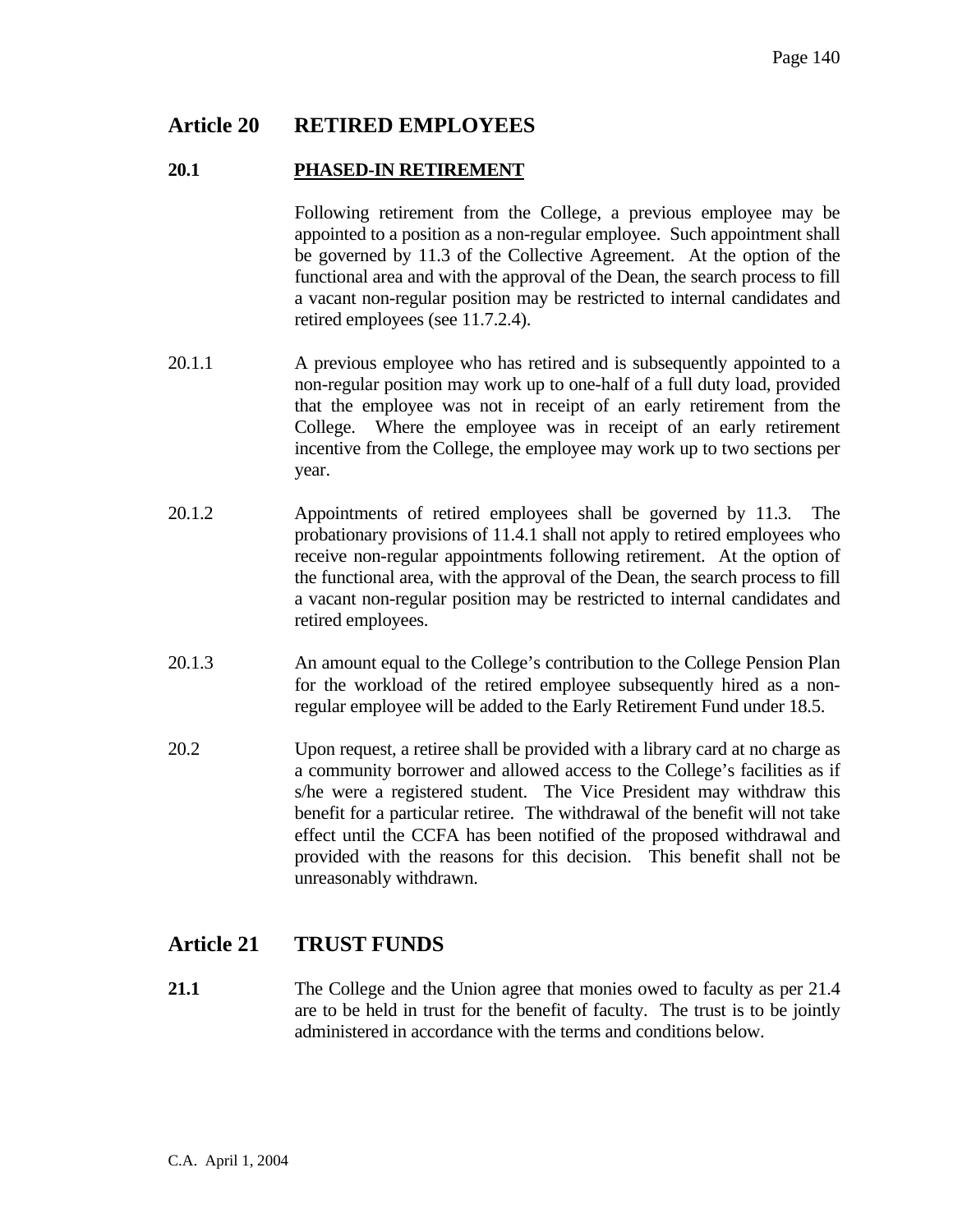# **21.2 ADMINISTRATION**

- 21.2.1 The College shall continue to administer and account for the ongoing aspects of the trust amounts. The College shall provide the Union with an annual reconciliation summarizing the changes in the trust amounts and shall give the Union access to the supporting records upon request. All information required to be given to the Union under this letter of agreement shall be at no cost to the Union.
- 21.2.2 Annually, prior to October 15, the College shall inform the Union of the amount of benefit (21.4) generated by the holding of the trust and add this amount to the Benefit Trust Fund (21.3).

# **21.3 BENEFIT TRUST FUND**

- 21.3.1 The Benefit Trust Fund is an ongoing trust fund maintained by the College on behalf of the Union. The use of this fund for any or all of the approved purposes of 21.3.3 is at the discretion of the Union. The Union will make every reasonable effort to allocate the annual benefit amount by December 15.
- 21.3.2 The College shall maintain records for the Benefit Trust Fund. Separate sub-accounts shall be maintained for each approved purpose. The College shall provide the Union with an annual reconciliation summarizing the changes in the Benefit Trust Fund and its sub-account balances and give the Union access to the supporting records upon request.
- 21.3.2.1 The balance of these accounts is an ongoing liability of the College. The balances shall carry forward until used as intended or reallocated by the Union.

# 21.3.3 **Approved Purposes**

The approved purposes are:

- The purchase of the College's portion of College Pension Plan past service for faculty employed as of July 31, 1995, who, prior to 1989, were unable to enrol in the College Pension Plan;
- The purchase of the employer's portion of the College Pension Plan past service for faculty employed as of July 31, 1995 who, prior to 1989 did not join the College Pension Plan.
- Retraining for continuing employees facing the loss of work due to reduction or changing curriculum requirements;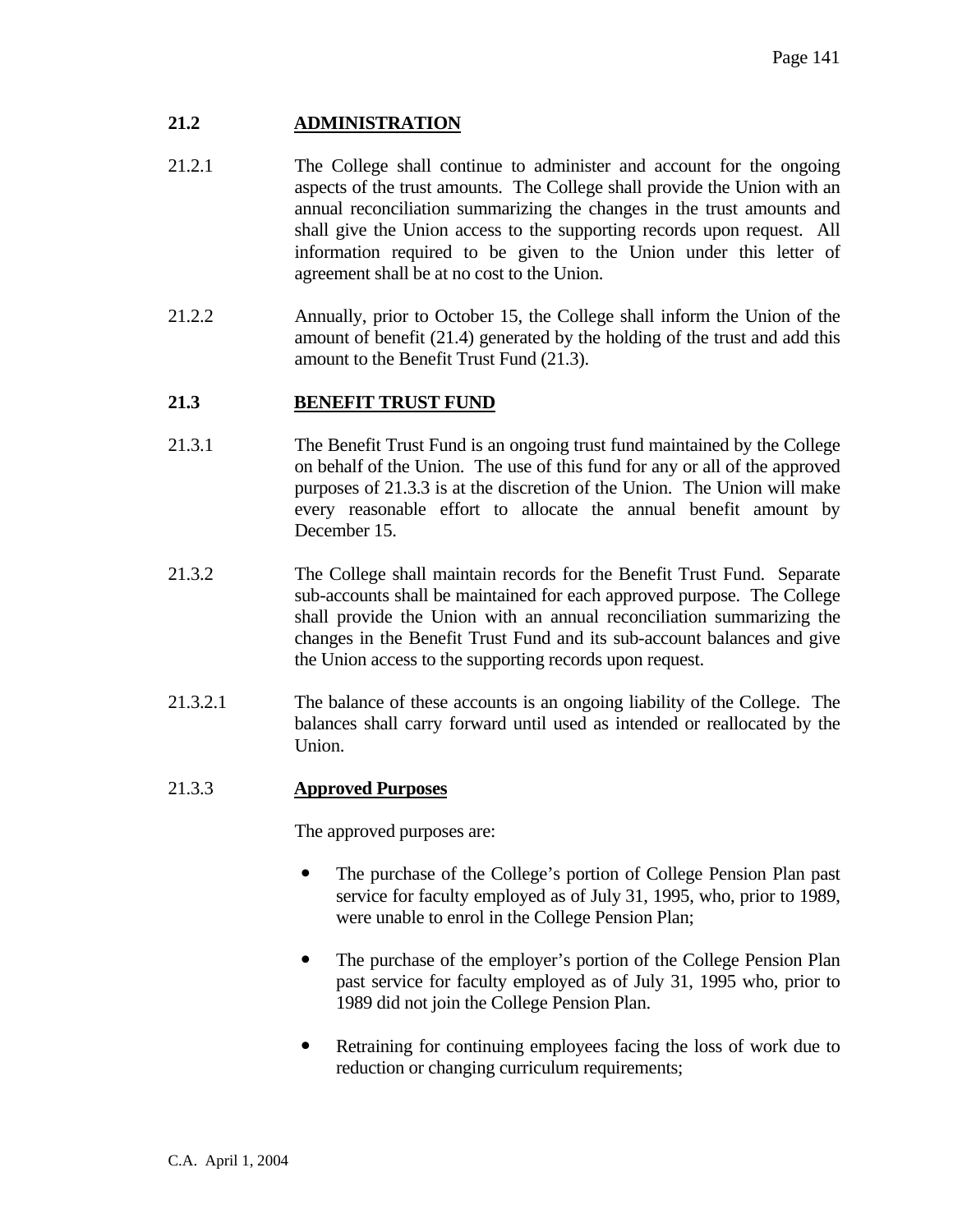- Retraining for continuing employees to meet new minimum credential requirements or to facilitate their return to duties in other areas of the College;
- Reimbursement of continuing employees for professional development expenses on the basis of sections worked;
- Contribution to a Matching Grants Fund to encourage the use of Article 24, Educational Partnership;
- Additional contributions to the Paid Educational Leave Fund  $(10.4.1.1.4);$
- Additional contributions to the Early Retirement Fund (18.5);
- Other purposes as mutually agreed to by the College and the Union.

# **21.4 ANNUAL BENEFIT**

- 21.4.1 The annual benefit amount is determined by adding the deemed investment revenue (21.4.2) to the aggregate deemed early retirement salary savings (21.4.3).
- 21.4.2 The deemed investment revenue is determined by multiplying the trust fund base (21.4.2.1) by the trust fund interest rate (21.4.2.2).
- 21.4.2.1 The trust fund base is the sum of the following amounts measured on July 31 of each year:
- 21.4.2.1.1 The value of sections not yet paid to employees as a result of banked 6.11.2 overloads;
- 21.4.2.1.2 The unspent balance of the Early Retirement Fund (18.5);
- 21.4.2.1.3 The unspent balance of flexible benefits spending accounts (9.4.3);
- 21.4.2.1.4 The unspent balance of one-time amounts identified by the College for faculty;
- 21.4.2.1.5 The unspent balance of the Benefit Trust Fund and its sub-accounts.
- 21.4.2.2 The trust fund interest rate shall be the rate for the third quarter prescribed by Revenue Canada in regulation 4301(b), the rate applicable to refunds made by the Minister.
- 21.4.3 The aggregate deemed early retirement salary savings shall be computed each year as the sum of the following resulting from each early retirement made under Article 18, unless 21.4.4 applies: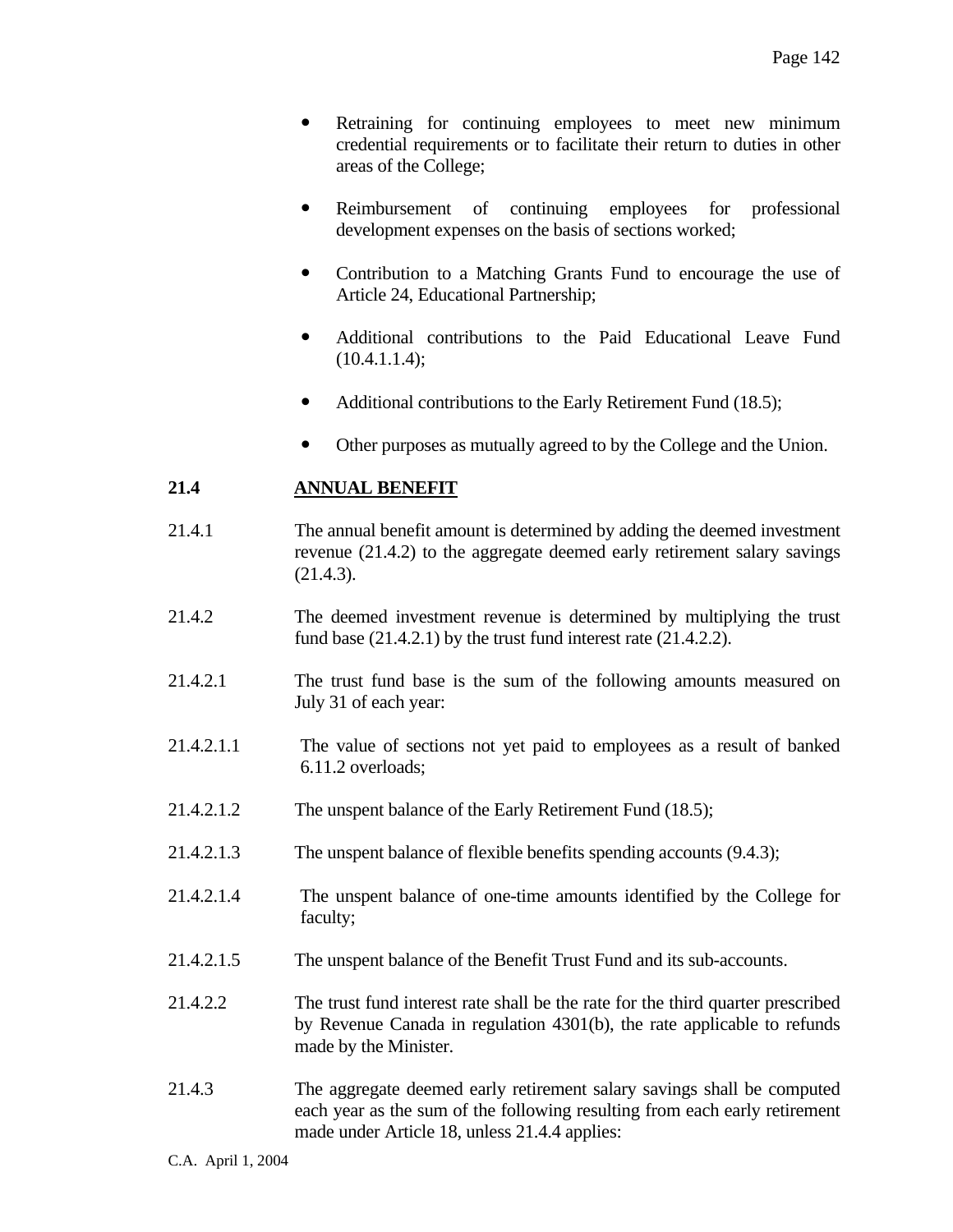- 21.4.3.1 In the first year following an early retirement, the difference between step 1 per section and step 7 per section multiplied by the number of sections committed to the early retiree immediately prior to retirement;
- 21.4.3.2 In the second year following an early retirement, the difference between step 1 per section and step 6 per section multiplied by the number of sections committed to the early retiree immediately prior to retirement;
- 21.4.3.3 In the third year following an early retirement, the difference between step 1 per section and step 5 per section multiplied by the number of sections committed to the early retiree immediately prior to retirement;
- 21.4.3.4 In the fourth year following an early retirement, the difference between step 1 per section and step 5 per section multiplied by the number of sections committed to the early retiree immediately prior to retirement;
- 21.4.3.5 In the fifth year following an early retirement, the difference between step 1 per section and step 2 per section multiplied by the number of sections committed to the early retiree immediately prior to retirement.
- 21.4.4 Where there is obviously a particular replacement employee, then the savings is the difference between step 1 per section and the step of the replacement employee at the time of initial replacement multiplied by the number of sections committed to the early retiree immediately prior to retirement. After each year following the retirement the step level of the replacement employee is increased by one (1) for the purposes of this calculation.
- 21.4.5 If the College and Union mutually agree to calculate and fund a lump sum savings of the above, then the current salary scales shall apply to the calculation.

# **Article 22 GOVERNANCE**

 The parties agree that faculty play a significant role in the governance of the College and that, to the extent permitted by the *College and Institute Act*, that role will be maintained as it exists April 30, 1995.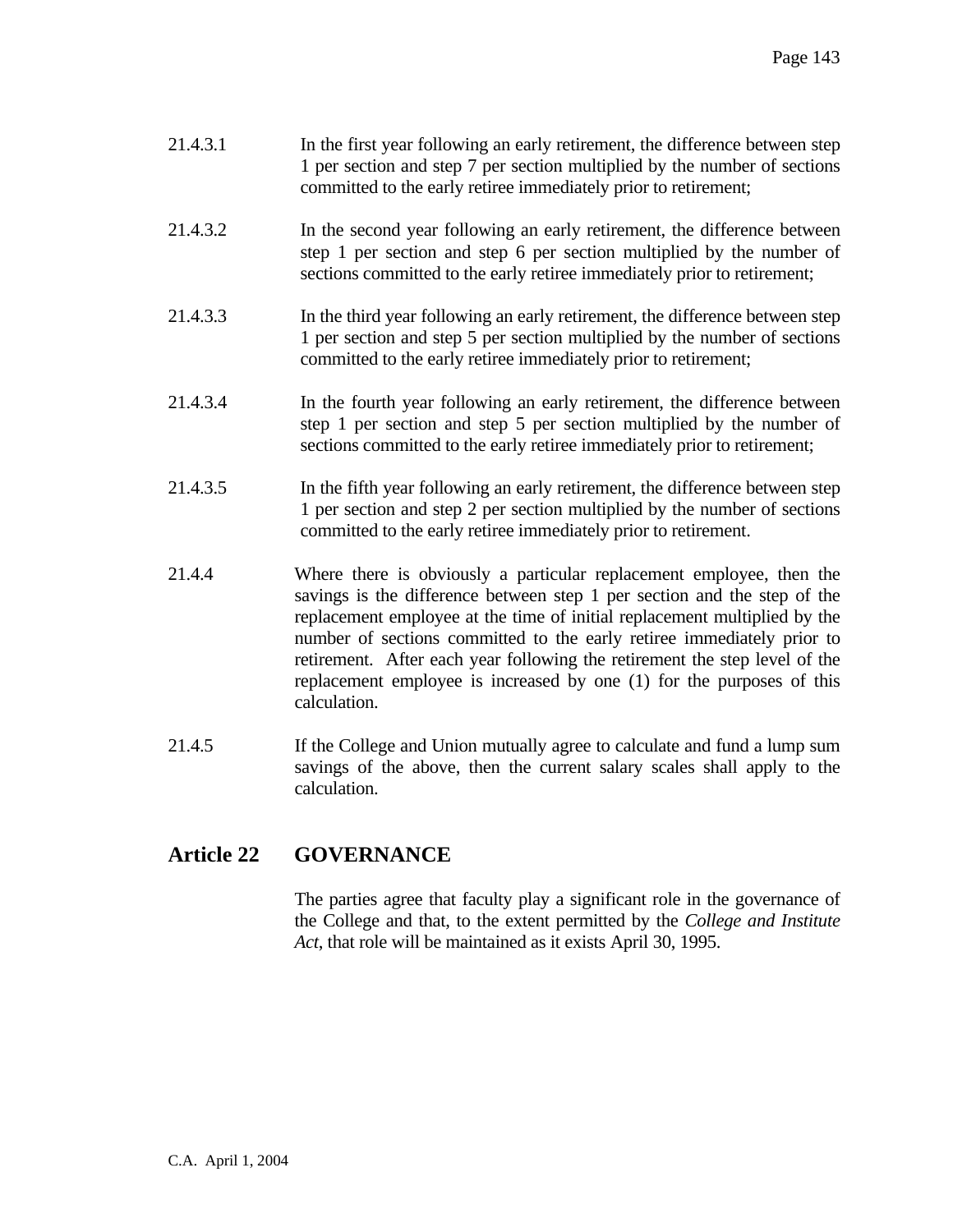# **Article 23 EMPLOYEE ASSISTANCE PLAN**

- **23.1** The parties agree to an Employee Assistance Plan to be administered by a joint College/Union committee. Subject to the following services being available through the College's EAP provider and after appropriate consultation with the cross-College EAP Committee, the College will make every reasonable effort to ensure that:
- 23.1.1 The plan is administered in a manner which will ensure:
- 23.1.1.1 Employees, their spouses and dependants all have access to the same level of service;
- 23.1.1.2 The service received is available in series of pre-booked times appropriate to the circumstances;
- 23.1.1.3 The prompt referral of the employee to other professional advisors of the employee's choice who are appropriate to the circumstances.
- 23.2 A retiree shall have access to the Employee Assistance Plan, as if they were still an employee of the College, for two (2) years following their last employment with the College.
- **23.3** Employees who have been reduced and choose severance shall have access to the Employee Assistance Plan, as if they were still employees of the College, for one year following their last employment with the College.

# **Article 24 EDUCATION PARTNERSHIP**

# **24.1 PURPOSE**

 The purpose of this agreement is to assist the College in meeting its mandate through the acquisition of supplies, equipment and/or education services exclusively for the use by employees in performing their duties. The employees in question will agree to reduce the value of their earned time by the cost of acquisition.

### **24.2 CONDITIONS**

- 24.2.1 Acquisitions will only be made for approved proposals.
- 24.2.2 Proposals must include:
	- The supplies, equipment and/or education services to be acquired,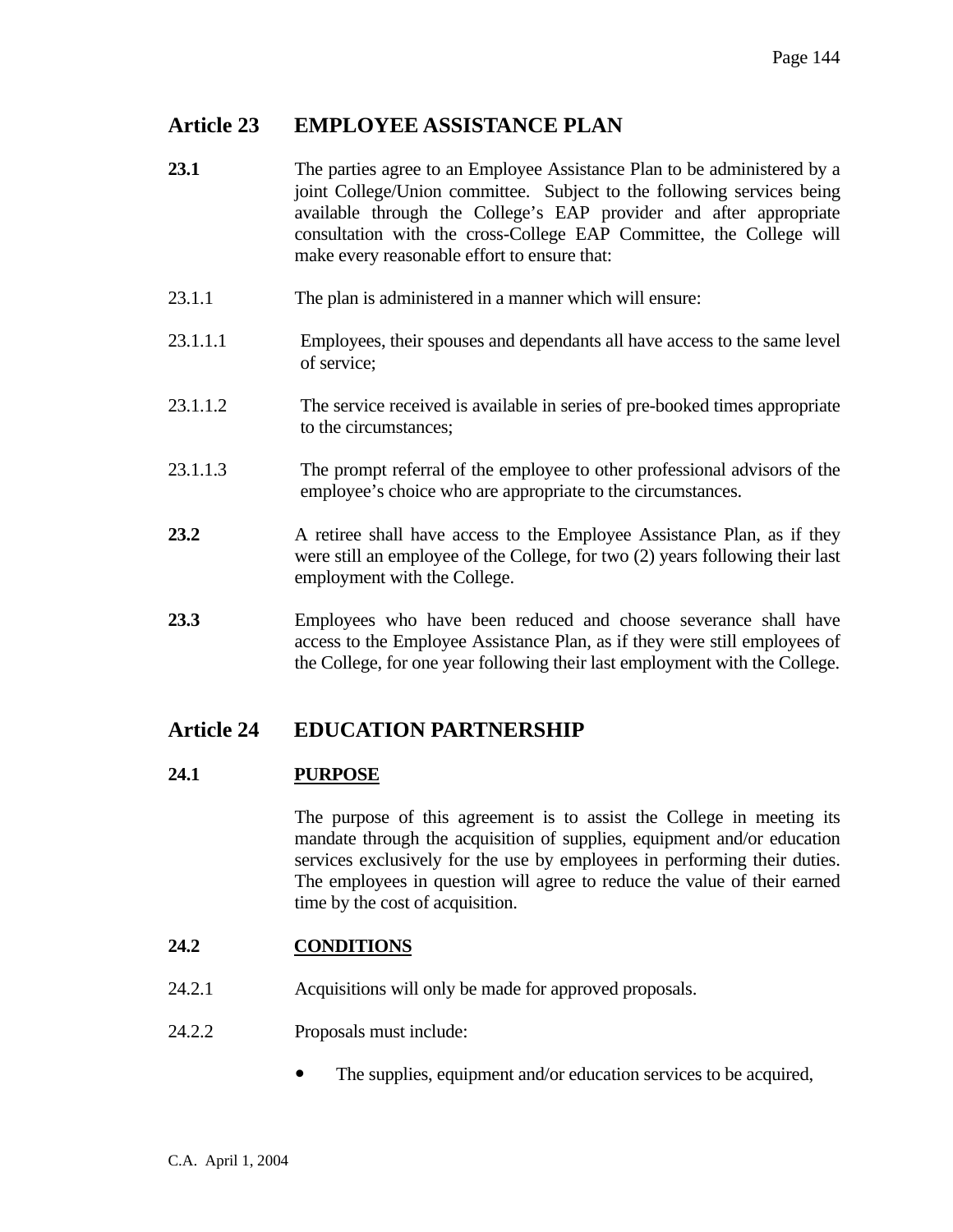- An explanation of how they assist the College in meeting its mandate, and
- The amount of earned time to be donated.
- 24.2.3 Any property acquired through this process will belong to the College and not to the employee, so that the employee will use such property exclusively for professional purposes for the benefit of the College, will not use such property for private commercial purposes, will agree to permit other employees of the College to use the property at the reasonable direction of the College and will not be able to sell, lease or lend the property. The property will be labelled as being the property of the College.

# **24.3 PROCESS**

- 24.3.1 Employees will prepare a proposal including the above information and any other terms relating to the reduction of their earned time. Employees will submit their proposal to their Coordinator and then to their Dean or Vice-President.
- 24.3.2 The Coordinators will review the proposals and satisfy themselves that the proposed acquisitions will assist the College in meeting its mandate and will be exclusively used by the employees in performing their duties.
- 24.3.3 The Deans or Vice-Presidents will review the proposal and satisfy themselves that the proposed acquisitions will assist the College in meeting its mandate and will be exclusively used by the employees in performing their duties. Approved proposals meeting these conditions will then be forwarded to financial services.
- 24.3.4 Financial services shall initiate the acquisition after confirming the existence of sufficient available funding, including the earned time to be donated.
- 24.3.5 A copy of the approved proposal shall be returned to the employee.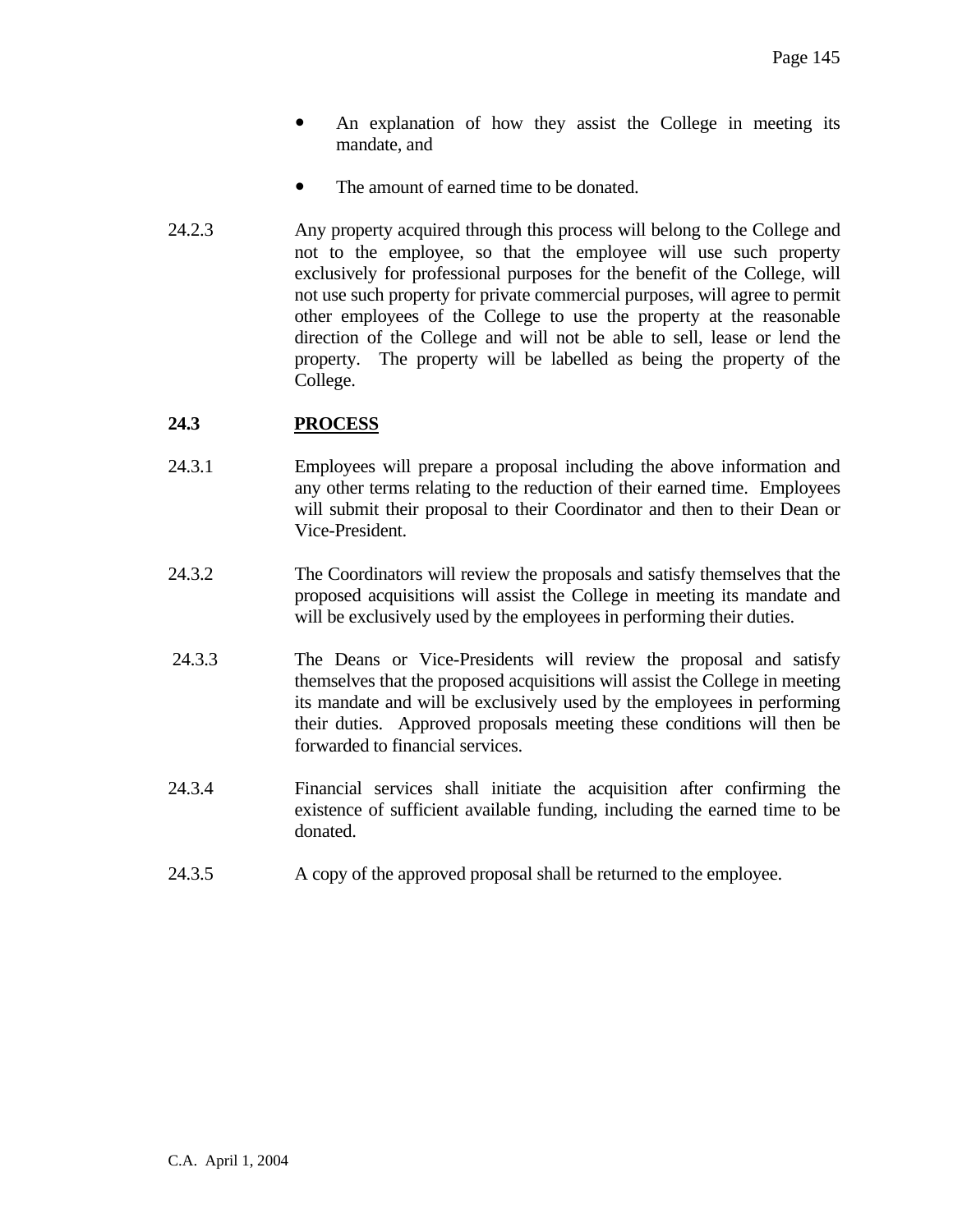IN WITNESS WHEREOF the Board of Capilano College has caused the name and seal of Capilano College to be affixed hereto in the presence of the Chairperson of the College Board and the Bursar, and the Union has caused these presents to be executed under the hands and seal of its proper officers duly authorized in that behalf, the day and year first above written.

 $\overline{\phantom{a}}$  , and the set of the set of the set of the set of the set of the set of the set of the set of the set of the set of the set of the set of the set of the set of the set of the set of the set of the set of the s

CAPILANO COLLEGE

by:

Linda Robertson Mark Vernon Chairperson, Capilano College Board VP, Finance and Administration

THE CAPILANO COLLEGE FACULTY ASSOCIATION

by:

\_\_\_\_\_\_\_\_\_\_\_\_\_\_\_\_\_\_\_\_\_\_\_\_\_\_\_\_\_\_\_\_ \_\_\_\_\_\_\_\_\_\_\_\_\_\_\_\_\_\_\_\_\_\_\_\_\_\_\_\_\_\_\_\_\_\_\_ Leslie Baker **Eduard Lavalle** 

President, CCFA Chair, Bargaining Committee, CCFA

THE POST SECONDARY EMPLOYERS' ASSOCIATION

by

Nick Rubidge, Ph.D., PSEA Chair, Board of Directors

\_\_\_\_\_\_\_\_\_\_\_\_\_\_\_\_\_\_\_\_\_\_\_\_\_\_\_\_\_\_\_\_\_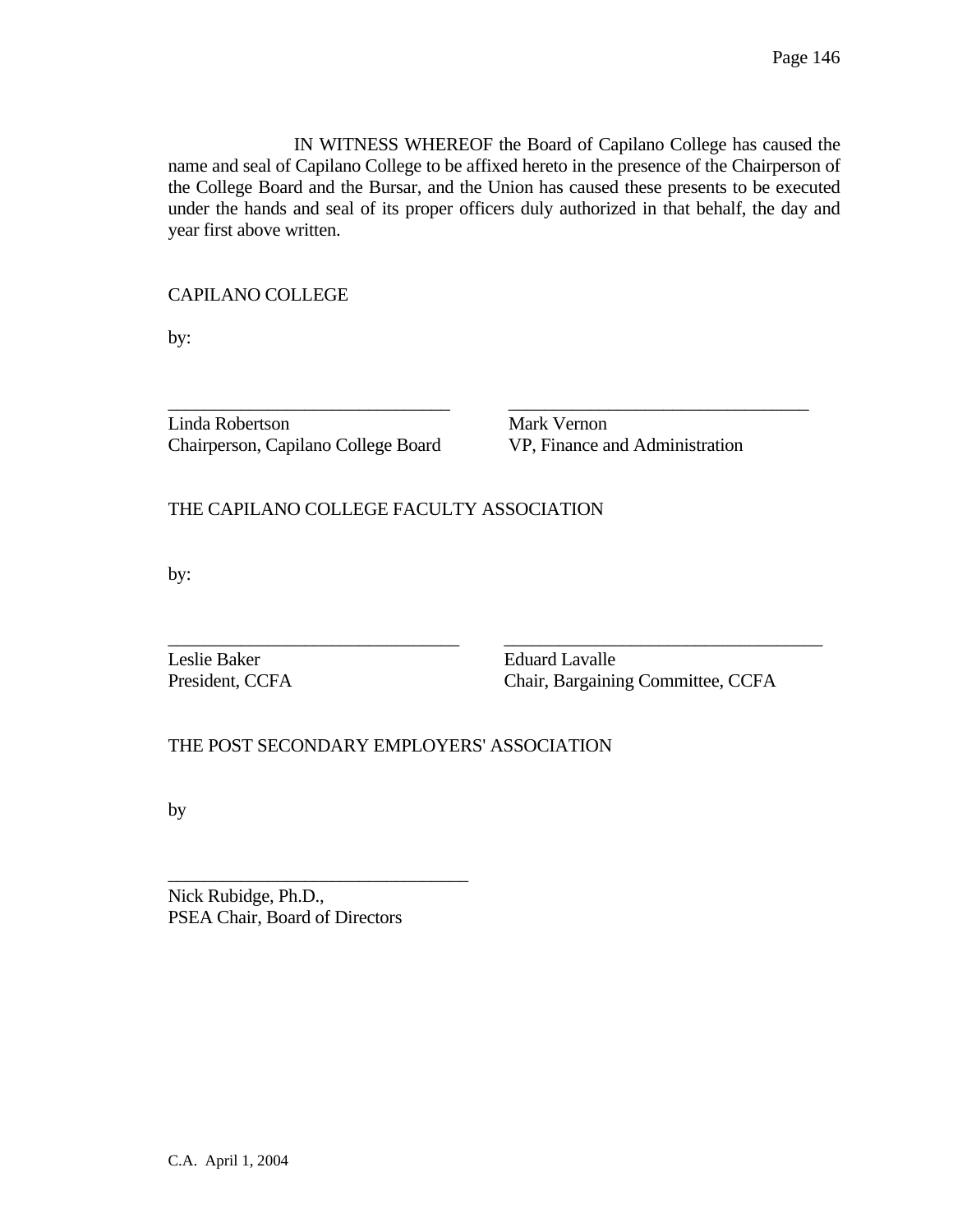# **APPENDIX A**

Date:\_\_\_\_\_\_\_\_\_\_\_\_\_\_\_\_\_\_\_\_\_

# TO: Capilano College

# **RE: ASSIGNMENT OF WAGES, CHECK-OFF OF UNION DUES AND ASSESSMENTS**

Until this authority is revoked by me in writing, I hereby authorize you to deduct from my wages and to pay the Union of Capilano College, dues at the rate established by the Union to be deducted on a monthly basis.

I understand these dues will be deducted from each pay period authorized herein and that this form must be received by the Payroll Department on or before the 15th of the month in which the first deduction is to be made, otherwise a deduction equal to two (2) months dues may be deducted in the following pay period.

I recognize that any objection that I now have, or may have in future, relative to the deduction of such fees, dues or assessments, is a matter only between the Union and myself, and no liability can attach to Capilano College in consequence of any such dispute or objection.

I acknowledge that I am required to execute this assignment authorizing the deduction of fees, dues and assessments from my wages as a condition of employment.

Name:

 $Sigma:$   $\qquad \qquad$   $\qquad \qquad$   $\qquad \qquad$   $\qquad \qquad$   $\qquad \qquad$   $\qquad \qquad$   $\qquad \qquad$   $\qquad \qquad$   $\qquad \qquad$   $\qquad \qquad$   $\qquad \qquad$   $\qquad \qquad$   $\qquad \qquad$   $\qquad \qquad$   $\qquad \qquad$   $\qquad \qquad$   $\qquad \qquad$   $\qquad \qquad$   $\qquad \qquad$   $\qquad \qquad$   $\qquad \qquad$   $\qquad \qquad$   $\qquad \qquad$   $\qquad \qquad$ 

\_\_\_\_\_\_\_\_\_\_\_\_\_\_\_\_\_\_\_\_\_\_\_\_\_\_\_\_\_\_\_\_\_\_\_ Received per: \_\_\_\_\_\_\_\_\_\_\_\_\_\_\_\_\_\_\_\_\_\_\_

CAPILANO COLLEGE

Social Insurance Number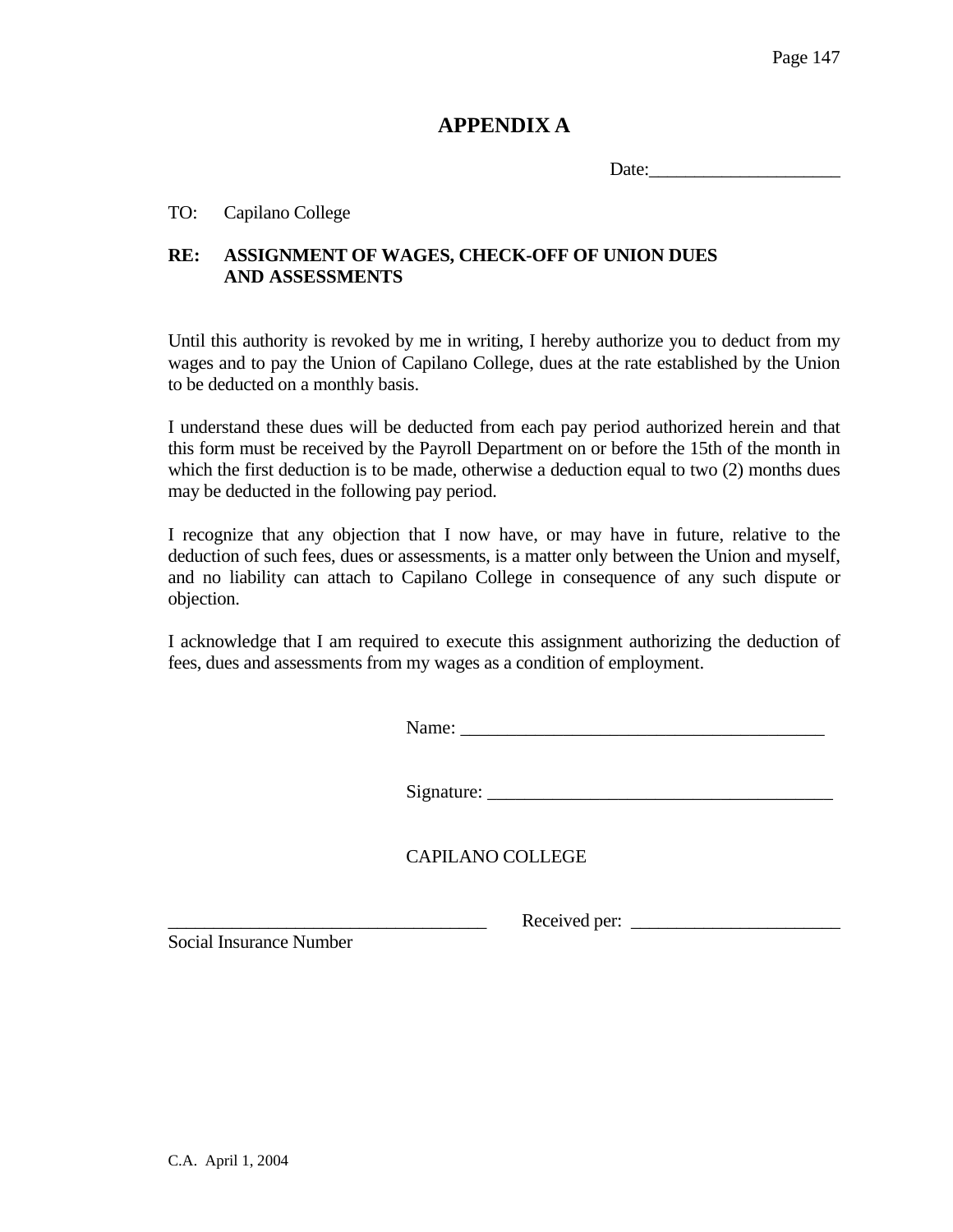# **APPENDIX B**

# **SALARY SCHEDULE FOR LABORATORY SUPERVISORS AND INSTRUCTIONAL ASSOCIATES**

# **LABORATORY SUPERVISORS, INSTRUCTIONAL ASSOCIATES**  (Effective April 1, 2004)

| <b>Step</b>    | <b>Per Section</b> | Per Annum | Per Inst.<br><b>Hour</b> |  |
|----------------|--------------------|-----------|--------------------------|--|
| 1              | 7,784              | 62,272    | 41.19                    |  |
| $\overline{2}$ | 7,251              | 58,008    | 38.37                    |  |
| 3              | 6,954              | 55,632    | 36.80                    |  |
| $\overline{4}$ | 6,699              | 53,592    | 35.45                    |  |
| 5              | 6,445              | 51,560    | 34.10                    |  |
| 6              | 6,190              | 49,520    | 32.75                    |  |
| 7              | 5,935              | 47,480    | 31.40                    |  |
| 8              | 5,681              | 45,448    | 30.60                    |  |
| 9              | 5,426              | 43,408    | 28.71                    |  |
| 10             | 5,171              | 41,368    | 27.36                    |  |

# **LABORATORY SUPERVISORS, INSTRUCTIONAL ASSOCIATES**

(Effective August 1, 2005)

| <b>Step</b> | <b>Per Section</b> | Per Annum | Per Inst.<br><b>Hour</b> |  |
|-------------|--------------------|-----------|--------------------------|--|
| 1           | 7,940              | 63,520    | 42.02                    |  |
| 2           | 7,396              | 59,168    | 39.14                    |  |
| 3           | 7,093              | 56,744    | 37.53                    |  |
| 4           | 6,833              | 54,664    | 36.16                    |  |
| 5           | 6,574              | 52,592    | 34.79                    |  |
| 6           | 6,314              | 50,512    | 33.41                    |  |
| 7           | 6,054              | 48,432    | 32.04                    |  |
| 8           | 5,794              | 46,352    | 30.66                    |  |
| 9           | 5,534              | 44,272    | 29.29                    |  |
| 10          | 5,275              | 42,200    | 27.92                    |  |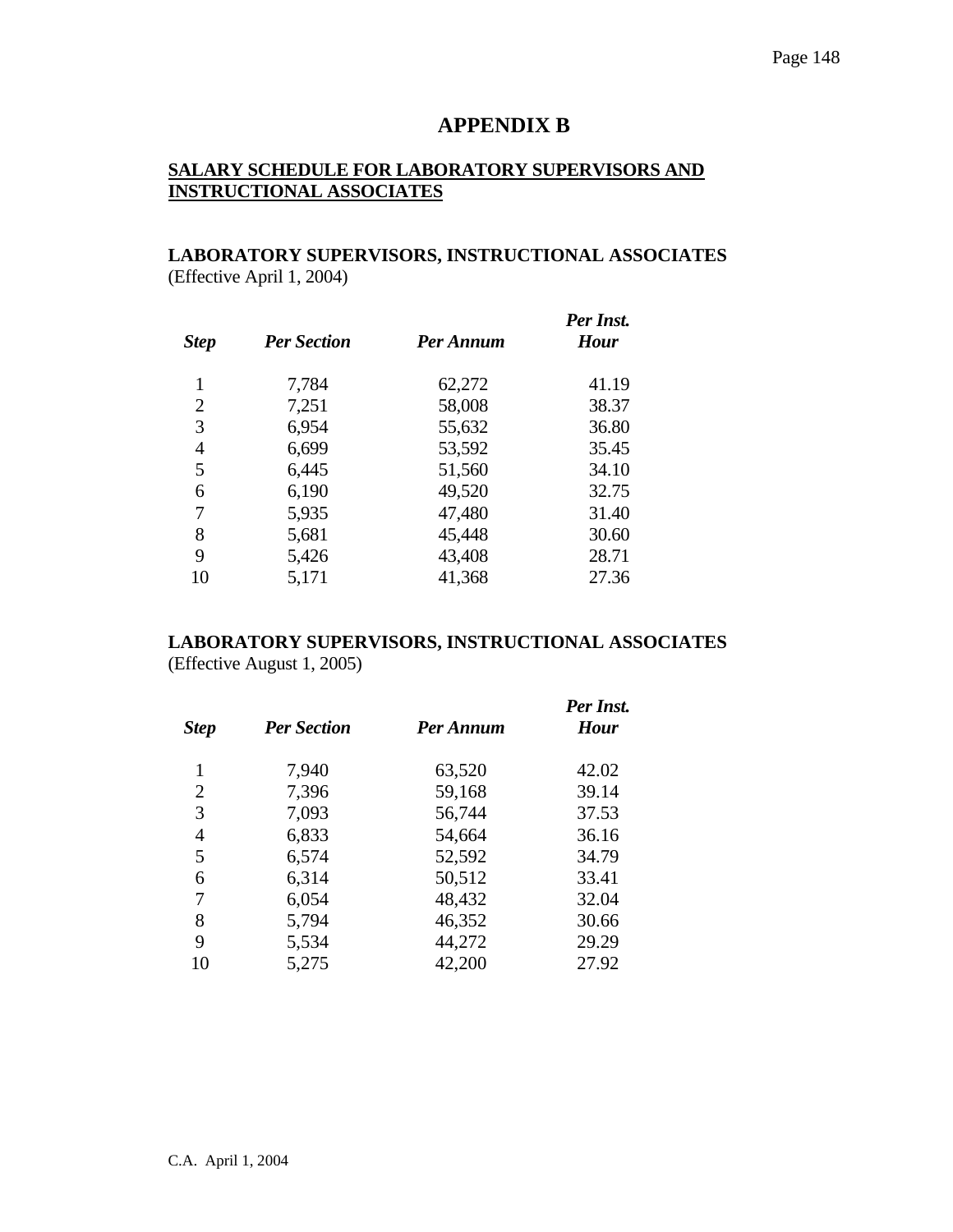# **LABORATORY SUPERVISORS, INSTRUCTIONAL ASSOCIATES**

(Effective April 1, 2006)

| <b>Per Section</b> | Per Annum | Per Inst.<br><b>Hour</b> |  |
|--------------------|-----------|--------------------------|--|
| 8,289              | 66,312    | 43.86                    |  |
| 7,940              | 63,520    | 42.02                    |  |
| 7,396              | 59,168    | 39.14                    |  |
| 7,093              | 56,744    | 37.53                    |  |
| 6,833              | 54,664    | 36.16                    |  |
| 6,574              | 52,592    | 34.79                    |  |
| 6.314              | 50,512    | 33.41                    |  |
| 6,054              | 48,432    | 32.04                    |  |
| 5,794              | 46,352    | 30.66                    |  |
| 5,534              | 44,272    | 29.29                    |  |
| 5,275              | 42,200    | 27.92                    |  |
|                    |           |                          |  |

Effective April 1, 2006, the Faculty Salary Schedule (except for PMI) will change from 10 steps to 11 steps. Movement to the 11-Step scale will be as follows:

Step 10 to step 11, step 9 to step 10, step 8 to step 9, step 7 to step 8, step 6 to step 7, step 5 to step 6, step 4 to step 5, step 3 to step 4, step 2 to step 3, step 1 to step 2. A new step 1 has been implemented. As per the common agreement, an employee who has spent 12 months at step 1 by April 01, 2006 shall move to the new step on April 1, 2006. Others will proceed to the new step on their normal increment date.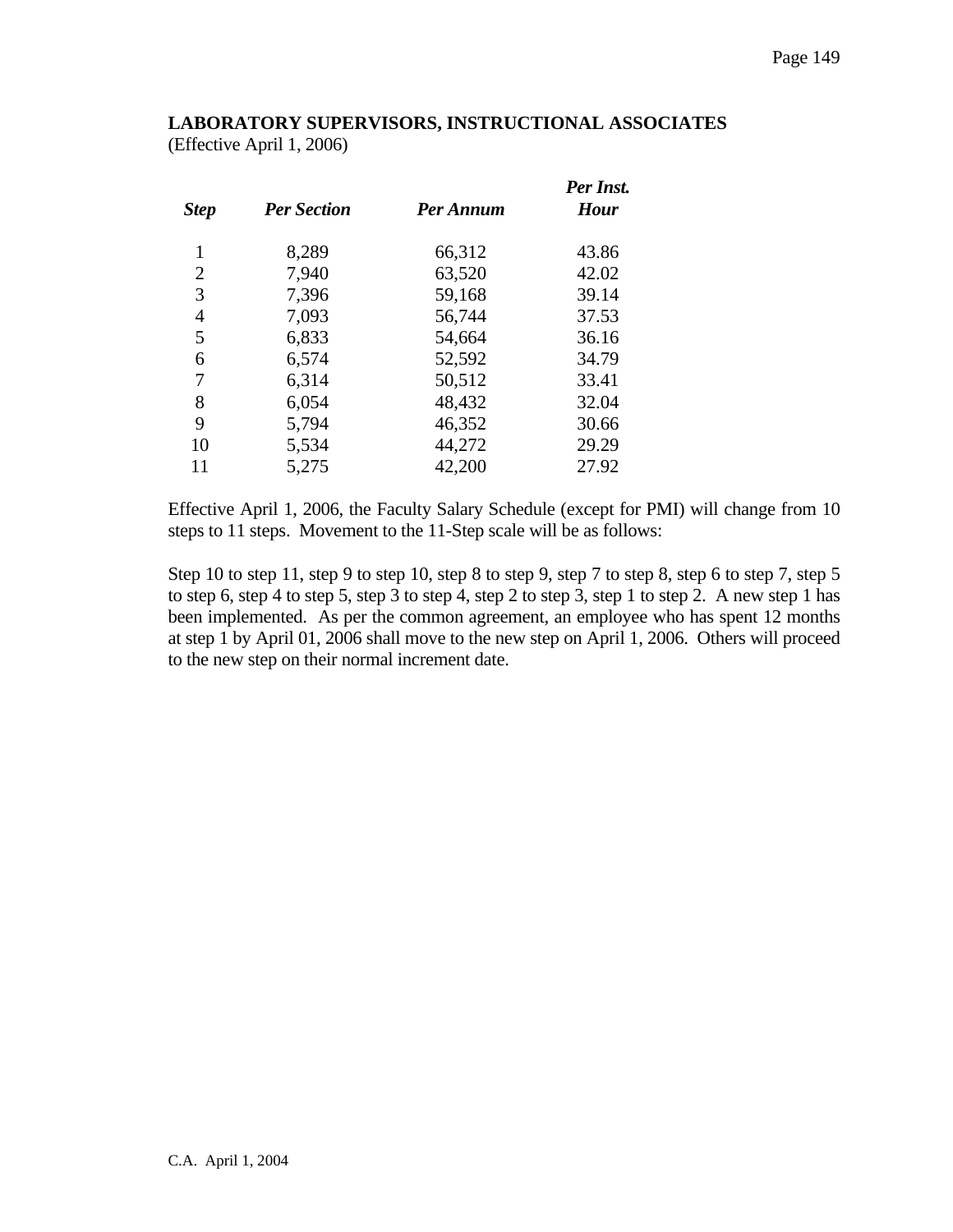#### Page 150

# **APPENDIX C**

# **APPLICATION AND WAIVER FORM RE EMPLOYEE BENEFITS Reference - Article 9 Benefits**

In accordance with the provisions of the current Collective Agreement between the College and the Capilano College Union,

#### I, \_\_\_\_\_\_\_\_\_\_\_\_\_\_\_\_\_\_\_\_\_\_\_\_\_\_\_\_\_\_\_\_\_\_\_\_\_\_\_\_\_\_\_\_\_\_\_\_\_\_\_\_\_\_\_\_\_ (print name), acknowledge and accept that:

- a) disability Income Plan coverage is mandatory for all regular employees and mandatory for all non-regular employees once they become eligible to enrol in flexible benefits;
- b) the information below represents my election with regard to the benefit plans available and is based on my status as indicated below;
- c) as a condition of enrolment I must maintain benefit coverage for the four-year period of the benefit selection and that coverage cannot be changed during this period unless there is a change in my employee status or in my status as single/couple/family;
- d) I will be liable for premiums for the duration of the time that I must maintain coverage (for non-regular employees this means while reappointment rights are still in existence - one year following the last assignment) save and except when the College pays the premiums under the plan;
- e) collection of premiums for which I am liable shall be by prepayment from the date the premiums are no longer paid by the College;
- f) my application must be accepted by the Insurer(s) and the acceptance confirmed to me before the coverage becomes effective.

#### *Employee status (check one box below)*

- ¨ Regular employee
- ¨ Non-regular employee eligible to enrol in flexible benefits
- ¨ Non-regular employee not eligible to enrol in flexible benefits

### *Dependent status (check one box below)*

- ¨ Single
- ¨ Couple (one dependent)
- ¨ Family (more than one dependent)

I herein make application for enrolment in those benefits indicated below, or I have on this date voluntarily elected to waive my rights to enrol in those benefits indicated below.

| <b>Benefit</b>                      | Enrolment<br>Requested | Enrolment<br>Waived |
|-------------------------------------|------------------------|---------------------|
| Basic Medical (M.S.P.)              |                        |                     |
| <b>Extended Health</b>              |                        |                     |
| Dental                              |                        |                     |
| Orthodontics                        |                        |                     |
| Group Life Insurance                |                        |                     |
| Accidental Death and Disablement    |                        |                     |
| <b>Additional Coverage Possible</b> |                        |                     |

#### \_\_\_\_\_\_\_\_\_\_\_\_\_\_\_\_\_\_\_\_\_\_\_\_\_\_\_\_\_\_\_\_\_\_\_ CAPILANO COLLEGE

Signature of employee

S.I.N Received per

\_\_\_\_\_\_\_\_\_\_\_\_\_\_\_\_\_\_\_\_\_\_\_\_\_\_\_\_\_\_\_\_\_\_\_ \_\_\_\_\_\_\_\_\_\_\_\_\_\_\_\_\_\_\_\_\_\_\_\_\_\_\_\_\_\_\_\_\_\_\_\_\_\_\_\_\_\_\_\_\_

\_\_\_\_\_\_\_\_\_\_\_\_\_\_\_\_\_\_\_\_\_\_\_\_\_\_\_\_\_\_\_\_\_\_\_ \_\_\_\_\_\_\_\_\_\_\_\_\_\_\_\_\_\_\_\_\_\_\_\_\_\_\_\_\_\_\_\_\_\_\_\_\_\_\_\_\_\_\_\_\_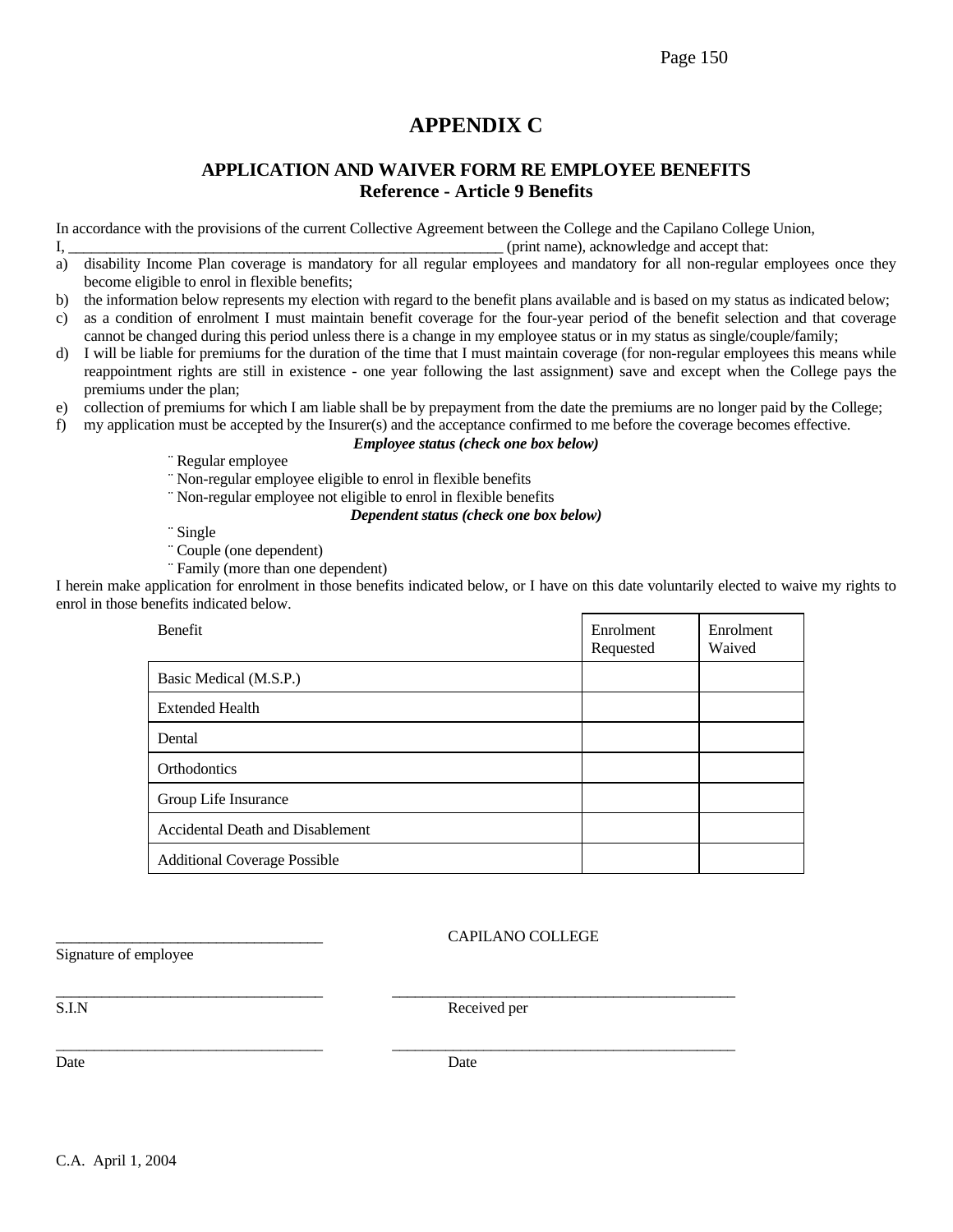# **APPENDIX D**

# **10.6 - FACULTY/EMPLOYEE EXCHANGES**

(see 2.8)

NOTE: The Collective Agreement Numbers below refer to the numbers in the March 31, 1984-July 31, 1989 Collective Agreement.

For the purpose of implementing 10.6:

- 1. The following are the principles governing exchanges for employees under this Agreement:
- 1.1 It is the policy of the College to encourage and facilitate exchanges of Capilano College employees with faculty members of other institutions whenever such exchanges are judged to be in the interests of the College. Faculty exchanges are viewed as, and should take the form of, professional development activities (rather than as concessions or awards to employees).
- 1.2 Faculty exchange proposals may be initiated by an employee, a department, or any other unit of the College; however, no faculty exchange shall be authorized without the approval of the department which shall agree to serve as host for the incoming faculty member. An exchange proposal for a Capilano College employee requires the formal approval of the President.
- 1.3 In general terms, a Capilano College employee on exchange at another institution shall remain an employee of the College for purposes of union membership, basic compensation and employee benefits, but agree to working conditions of the host institution while on exchange; equally, incoming exchange faculty remain employees of their own institutions but agree to the working conditions of Capilano College while on exchange here.
- 1.4 A Capilano College employee who participates in an exchange must agree to remain in the employ of the College for a minimum of one year following completion of the exchange.
- 2. The following are the basic procedures to be used for the implementation of faculty exchanges:
- 2.1 Applications for exchange are addressed to the functional area Coordinator.
- 2.2 A faculty exchange will be authorized only with departmental approval of the assignments and periods of exchange for both employee and faculty member concerned, normally at least four (4) months in advance of the exchange. The Union shall be advised of all exchange employees and of persons coming to the College on exchange.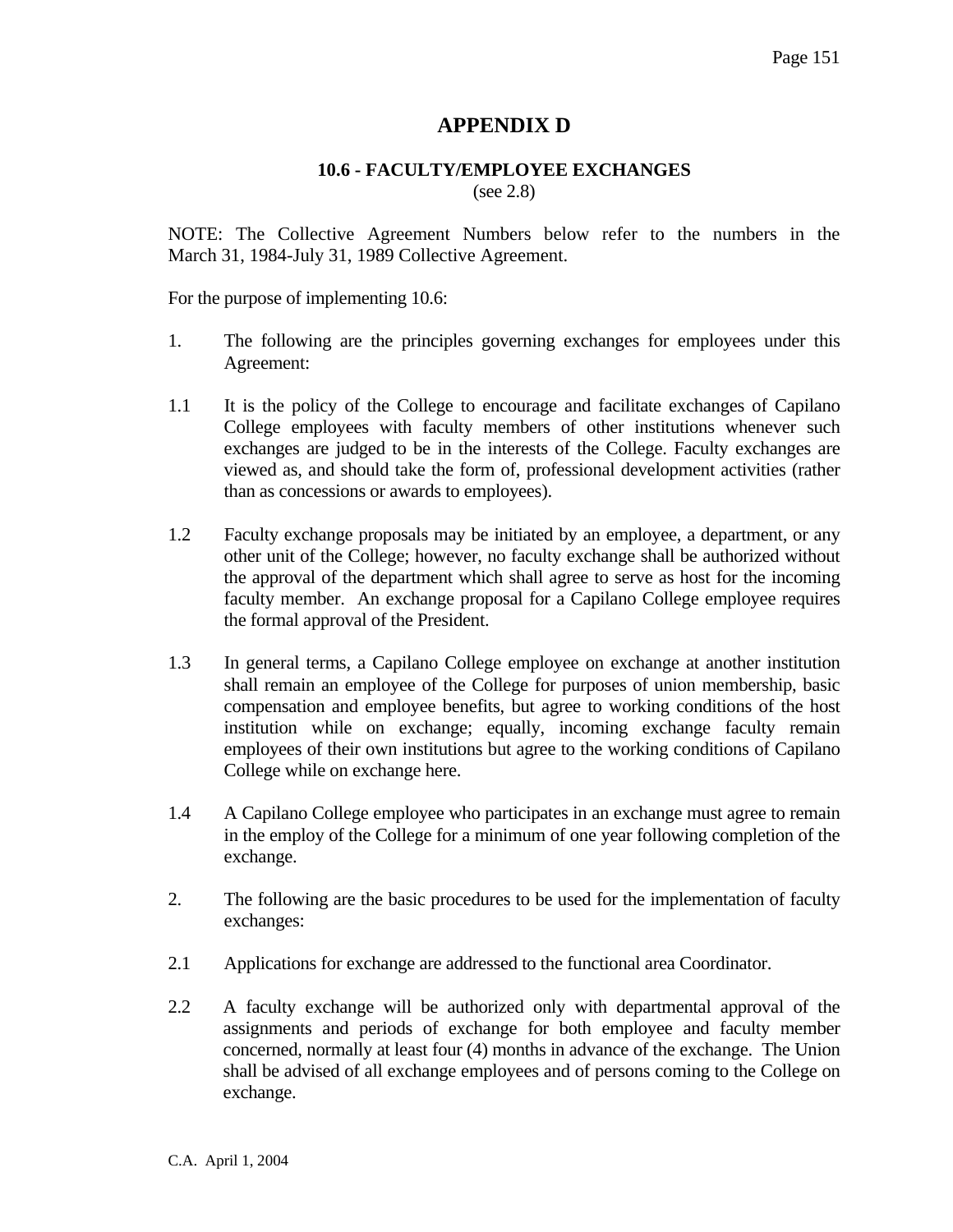- 2.3 The employee on exchange shall remain an employee of Capilano College, shall continue to receive salary and eligible employee benefits, and shall accept responsibility for all employee benefit coverage not provided by employee benefit programs of the College; the College will assist all employees considering exchanges in all matters related to employee benefit coverage. In the event of a possible work stoppage or other circumstances that could adversely affect the salary or benefits of an employee on exchange, the College shall advise the employee of the circumstance as far in advance as possible.
- 2.4 For purposes of seniority and salary placement, the employee on exchange shall be considered as being on regular assignment.
- 2.5 Formal evaluation of performance of employees on exchange will be waived.
- 2.6 Specific professional development projects will not be required of employees on exchange, although a period of professional development may be included in an exchange assignment.
- 2.7 A report to the department and to the Dean on the experiences while on exchange shall be required of all employees returning from exchange. The character of this report shall be established by the employees, the department and the Dean as part of the determination of the assignment on exchange.
- 2.8 Although the College makes no commitment to defraying costs incurred by an employee on exchange, it will consider some financial support for such.
- 2.9 The process of selecting exchange faculty members from other institutions should be similar to that for faculty appointments to Capilano College. A review of credentials and some substitute for a personal interview by the host department of Capilano College will be required.
- 2.10 The College will waive all tuition costs of courses for the dependents of faculty members on exchange at Capilano College.
- 2.11 The College shall make available to any department hosting an exchange faculty member a small budget to assist the department in its hosting responsibilities.
- 2.12 The College shall maintain an information clearing house on faculty exchange possibilities and shall distribute an informational newsletter on exchanges to employees from time to time.
- 2.13 If an exchange, for whatever reasons, is not working, the institutions shall bear the responsibility without penalty to the exchange person or to the host departments.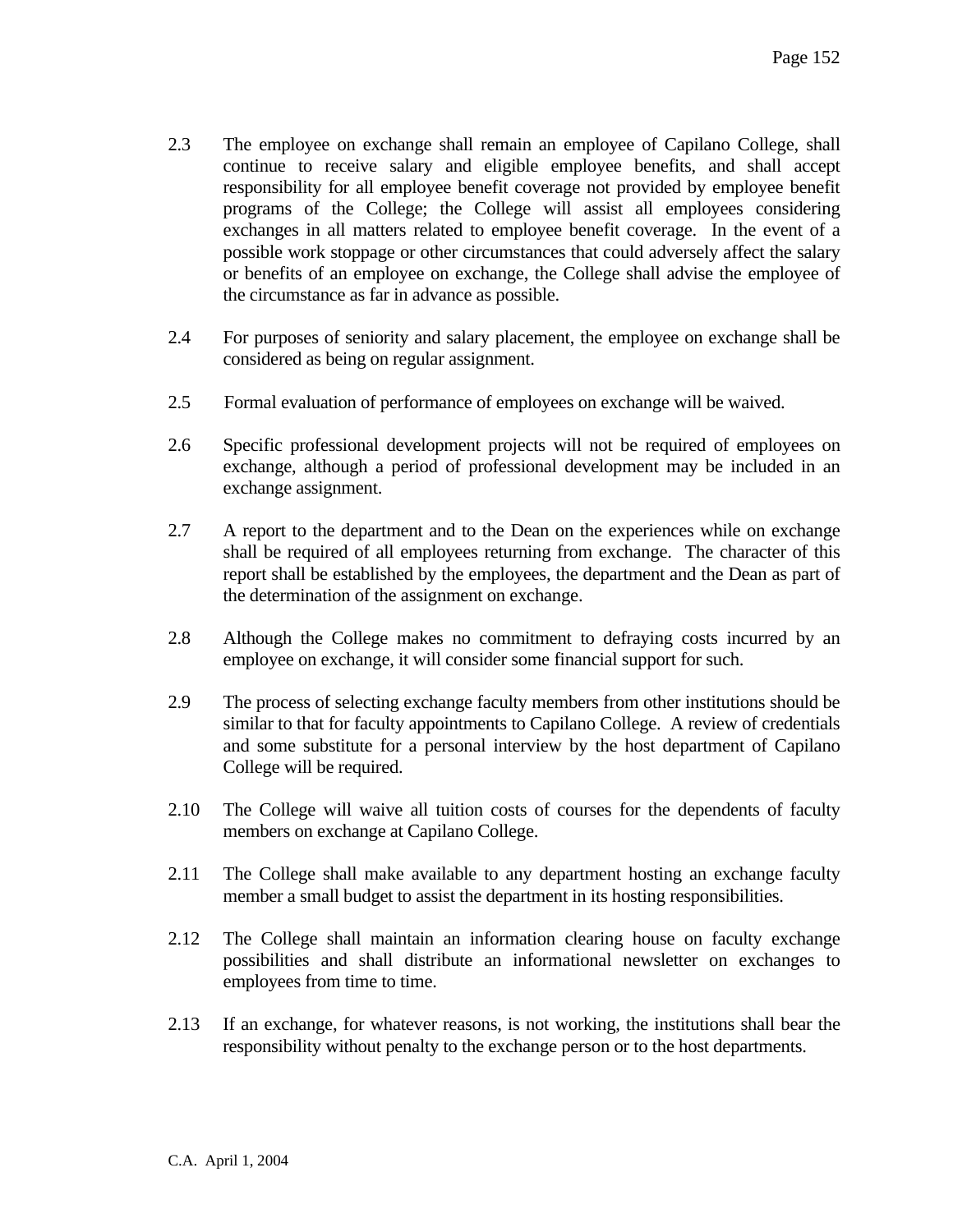3. The terms of this Agreement, as they apply to Capilano College Union members on exchange, are as follows:

Article 1, 2, 3, 4, 6.6.1, 6.8.1, 6.8.2, 6.8.7, 6.8.8, 6.8.12, 6.8.13, 6.8.14, 6.8.15, 6.8.16, 6.8.17, 7.1, 7.2, 10.5.4, 11.1, 11.2, 11.4, 14, 20, 21, 22 N/A Article 5 An employee on exchange shall waive their right to grieve, under this article, conditions in the host institution; they shall, of course, retain their right to grieve conditions in the home institution via the home institution's procedures. Article 6.1, 6.2, 6.3, 6.4, 6.4A, 6.5, 6.6.2, 6.6.3, 6.8.3, 6.10, 6.11, 6.14, 7.6, 7.7, 7.8, 13, 15, 17, 23 Conditions of the host institution should apply. 6.7: An employee on exchange shall not be permitted to be a Coordinator while on exchange. 6.8.4, 6.8.5, 6.8.6, 6.8.9, 6.8.10, 6.8.11, 6.8.14 1. The assignment dates of the host institution should apply. 2. Should the host institution deem that a reassignment is necessary, the onus shall be on the host institution to produce a reassignment satisfactory to the employee on exchange and that employee shall waive the right to grieve the reassignment. 6.9 (Professional Development): Recognizing that an exchange is a professional development activity per se, the normal professional development requirements of both institutions should be waived; the substance and timing of specific professional development activities should be included in the original assignments of the exchange individuals. 6.13 Institutions should agree that this will not be used for

exchange individuals.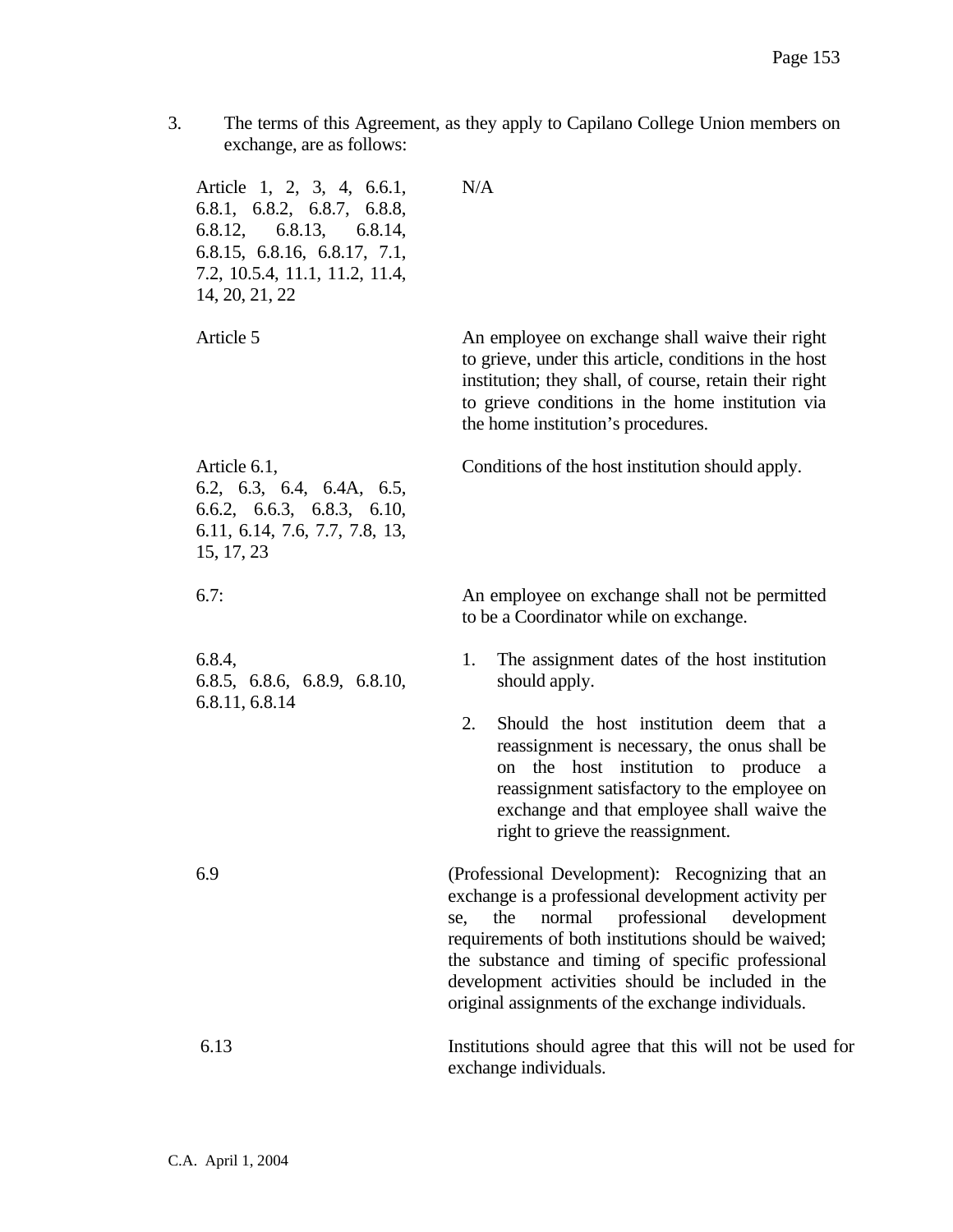| 7.3                                                                                       | Conditions of home institution shall apply.<br>All<br>subsections for our faculty should be spelled out in the<br>assignment prior to the approval of the exchange.                          |
|-------------------------------------------------------------------------------------------|----------------------------------------------------------------------------------------------------------------------------------------------------------------------------------------------|
| 7.4                                                                                       | Conditions of host institution should apply; a faculty<br>member here<br>shall not be assigned summer<br>coordination.                                                                       |
| 7.5, 7.9, 7.10, 8, 10.1,<br>10.2, 10.5.2, 11.6, 11.7,<br>16, 18, 19,<br>24,<br>Appendix B | Conditions of the home institution should apply.                                                                                                                                             |
| 9                                                                                         | Conditions of the home institution should apply. The<br>applicability of benefits for employees on exchange<br>should be determined in advance.                                              |
| 10.3                                                                                      | host institution<br>principle,<br>should<br>In<br>accept<br>responsibility to attempt coverage as at home<br>Applicability should be determined in<br>institution.<br>advance.               |
| 10.4                                                                                      | Should not be implemented while on exchange.                                                                                                                                                 |
| 10.5.2                                                                                    | Conditions of the home institution should apply.                                                                                                                                             |
| 10.5.3,<br>10.5.5                                                                         | Conditions of the host institution should apply<br>(interpreting these leaves as working conditions rather<br>than benefits).                                                                |
| 11.3                                                                                      | N/A; however, our policy should ensure that faculty<br>members accepted here on exchange should be selected<br>by a process similar to, or a variation of, our selection<br>process.         |
| 11.5                                                                                      | There should be no evaluation by either institution for<br>an employee on exchange; rather, an employee's<br>contract shall be extended for the length of time s/he<br>has been on exchange. |
| 11.8                                                                                      | An employee on exchange shall be entitled to the same<br>notice as other members of the bargaining unit,<br>conditions of the home institution should apply.                                 |
| 12.1                                                                                      | If part of the assignment, conditions of the host<br>should apply because the institution<br>institution                                                                                     |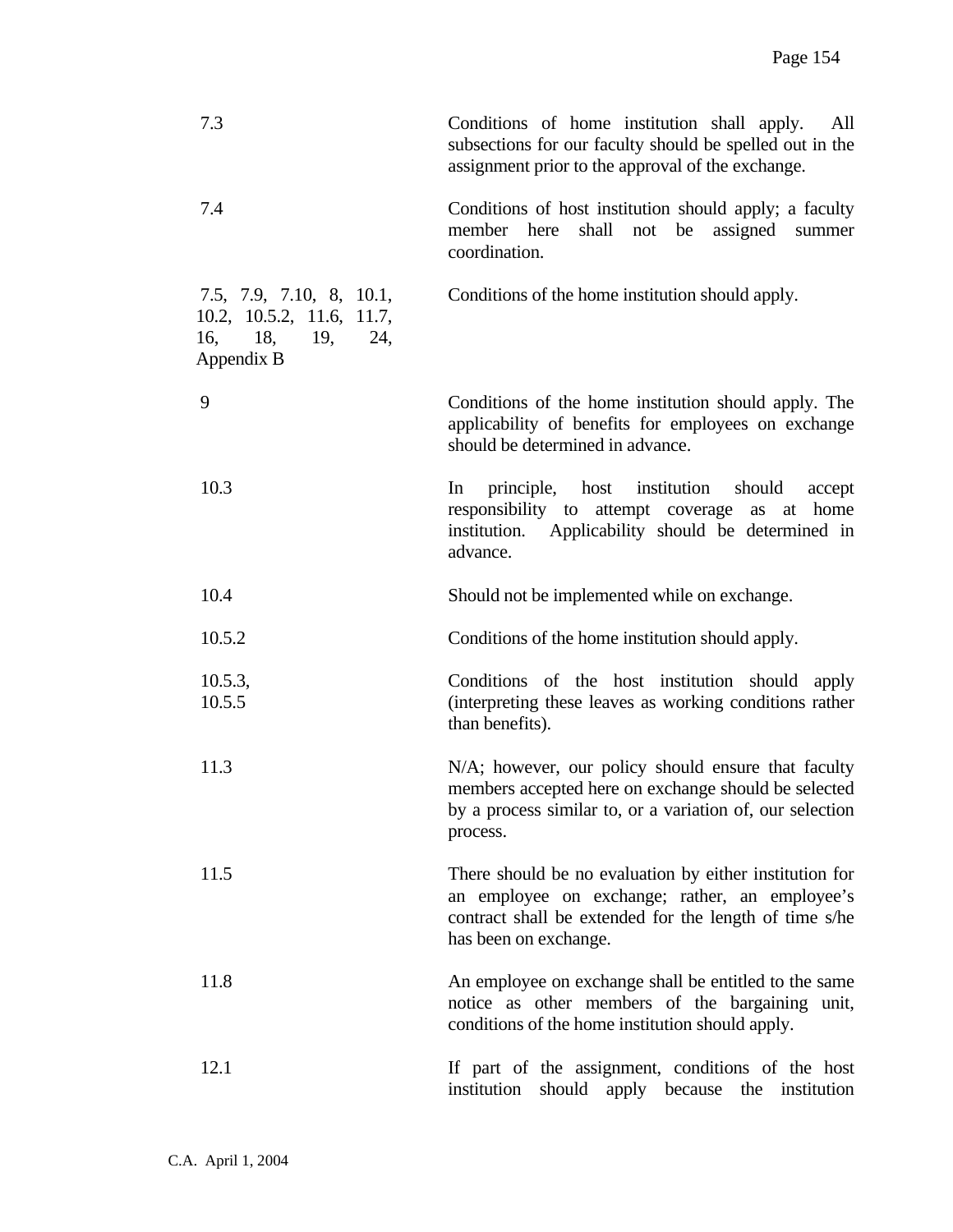|            | normally holds the copyright in the first instance.                                              |
|------------|--------------------------------------------------------------------------------------------------|
| -13        | Conditions of the host institution should apply.                                                 |
| Appendix A | Capilano College employees remain employees of the<br>College and members of the bargaining unit |

These principles, procedures, and terms may be modified at any time by agreement between the parties to this Agreement.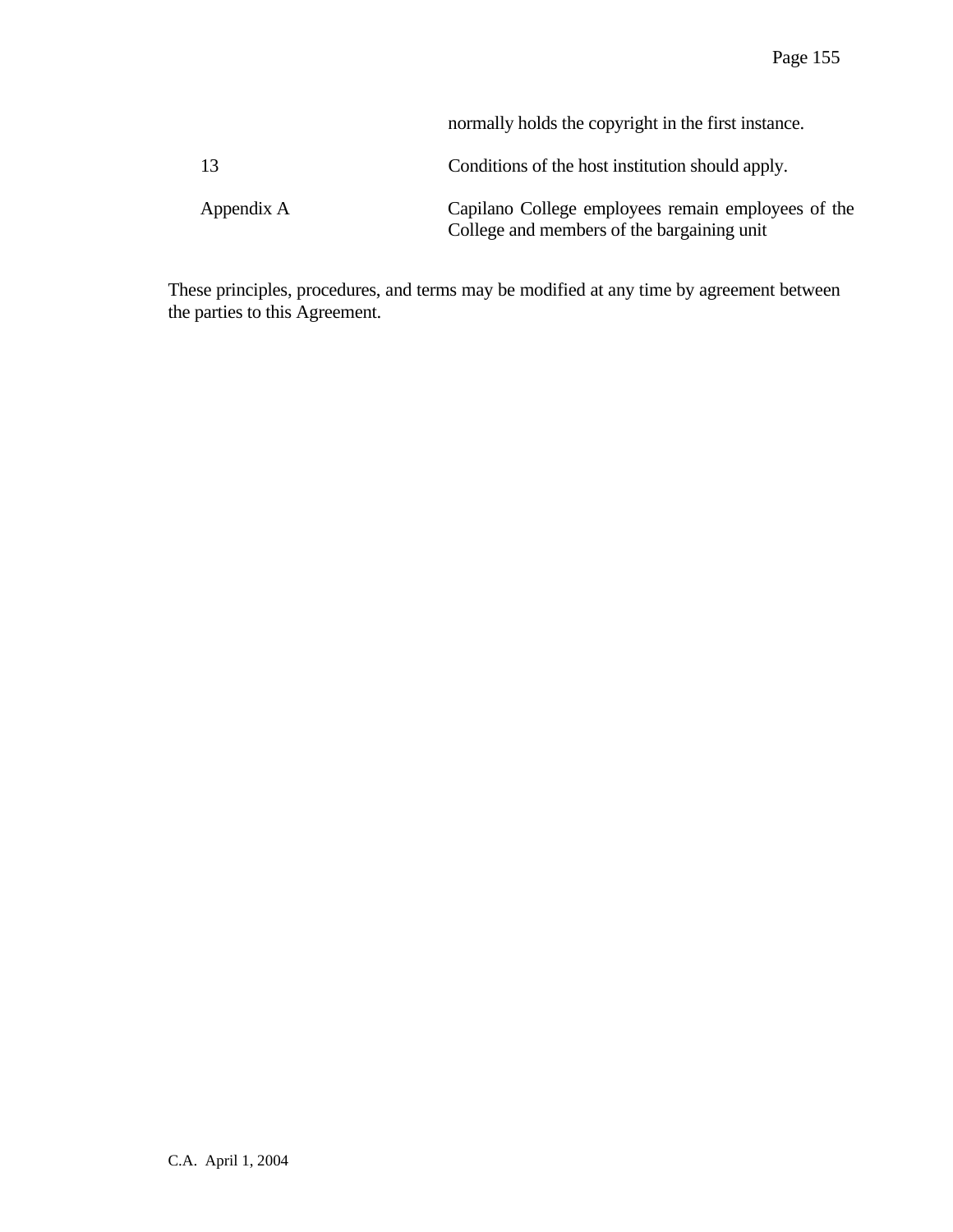# **APPENDIX E**

# **SEXUAL HARASSMENT POLICY AND PROCEDURES**

### **1. Statement of Commitment**

The College promotes teaching, scholarship and research and the free and critical discussion of ideas.

The Union and the College are committed to providing a working and learning environment that allows for full and free participation of all members of the institutional community. Harassment undermines these objectives and violates the fundamental rights, personal dignity and integrity of individuals or groups of individuals. Harassment is a serious offence that may be cause for disciplinary sanctions including, where appropriate, dismissal or expulsion.

The College will offer educational and training programs designed to prevent harassment and to support the administration of the institutional policies and to ensure that all members of the College community are aware of their responsibility with respect to the policy.

# **2. Definitions**

**2.1** Harassment is a form of discrimination that adversely affects the recipient on one or more of the prohibited grounds under the BC Human Rights Code [R.S.B.C. 1996 c.210].

 Harassment as defined above is behaviour or the effect of behaviour, whether direct or indirect, which meets one of the following conditions:

- a. is abusive or demeaning;
- b. would be viewed by a reasonable person experiencing the behaviour or effect of the behaviour, as an interference with her/his participation in an institutional related activity;
- c. creates a poisoned environment.

 As of this date, the grounds protected against discrimination by BC's Human Rights Code [R.S.B.C. 1996 c.210] are age, race, colour, ancestry, place of origin, political belief, religion, marital status, physical or mental disability, sex, sexual orientation and, in the case of employment, unrelated criminal convictions.

2.2 Sexual Harassment is behaviour of a sexual nature by a person who knows or ought reasonably to know that the behaviour is unwanted or unwelcome; and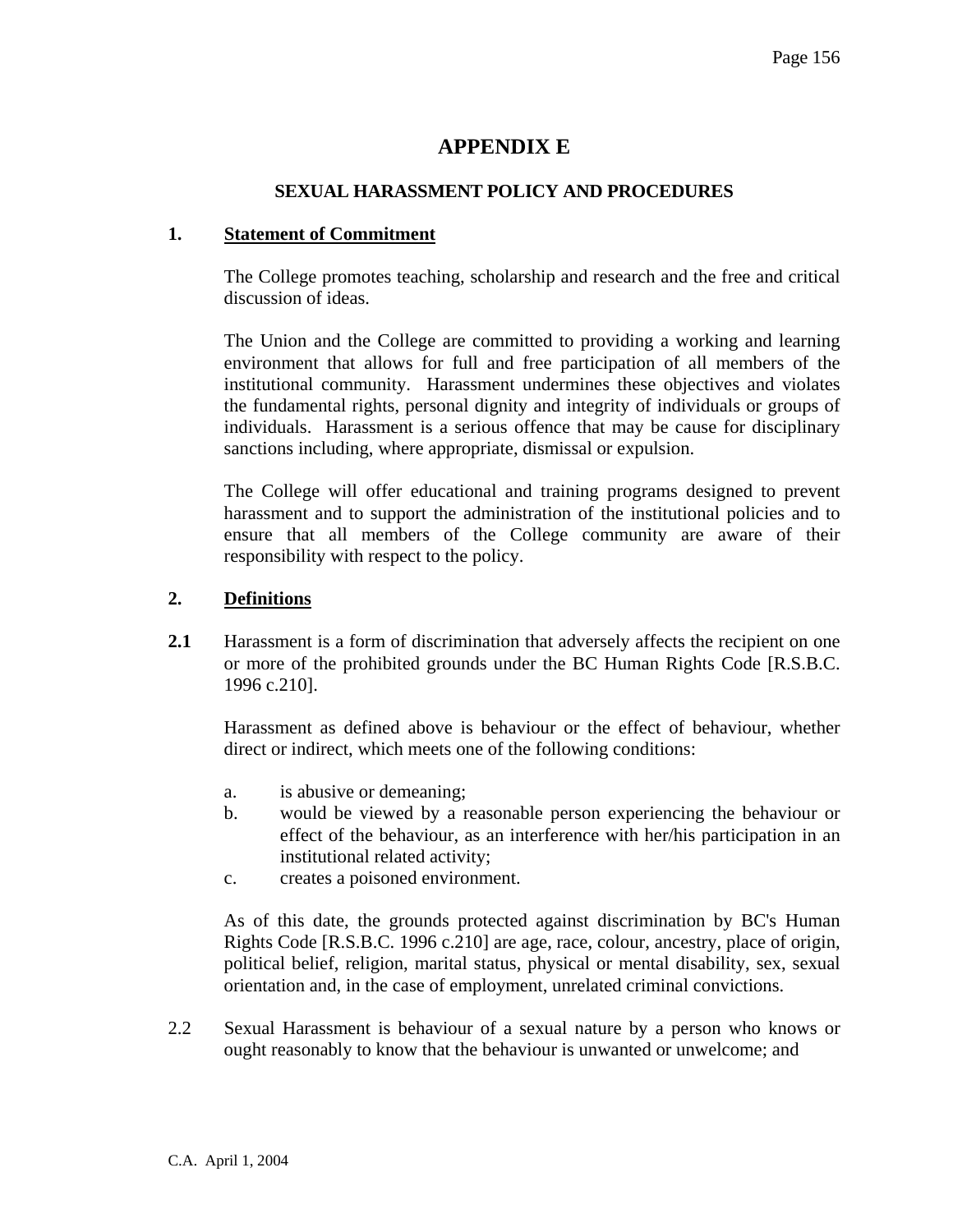a. which interferes with another person's participation in an institutionrelated activity; or leads to or implies employment, or academically-related consequences for

the person harassed;

or

which creates a poisoned environment.

# **3. Procedures**

# **3.1 Complaints**

 A member of the College community who believes that s/he has a complaint of sexual harassment is encouraged to make a direct request of the harasser that the offensive behaviour or actions cease. If the request is unsuccessful, or if it is considered inappropriate, or uncomfortable to make such a request, the complainant may seek the confidential advice of the Conflict Resolution Advisor.

# **3.2 Mediation**

 When a complaint is received by the Employer involving an individual covered by this Collective Agreement, the local parties will initiate a mediation procedure at the bargaining unit level. The mediation process is the recommended avenue of resolution.

 Consensual mediation will require the agreement of the complainant and the alleged harasser to use the following process:

 where the parties agree to mediation, the matter will be mediated by the Conflict Resolution Advisor, unless the parties agree otherwise;

 the mediation process and resolution will be kept strictly confidential by all participants;

 where a resolution is reached, the complainant and the alleged harasser must agree in writing to the resolution and the matter will then be considered concluded;

 no record of the mediation except the written agreed resolution will be placed on an employee's file. The written resolution will be removed from the employee's file after 12 months unless there has been a subsequent complaint of harassment against the employee within the 12 month period.

# **3.3 Mediation Process**

### **3.3.1 Informal Mediation**

 The Conflict Resolution Advisor will assist all parties involved in allegations of sexual harassment, in determining the basis, if any, for a complaint of sexual harassment; in formulating the complaint and/or response; and by explaining the options available through College policy or Collective Agreements. With a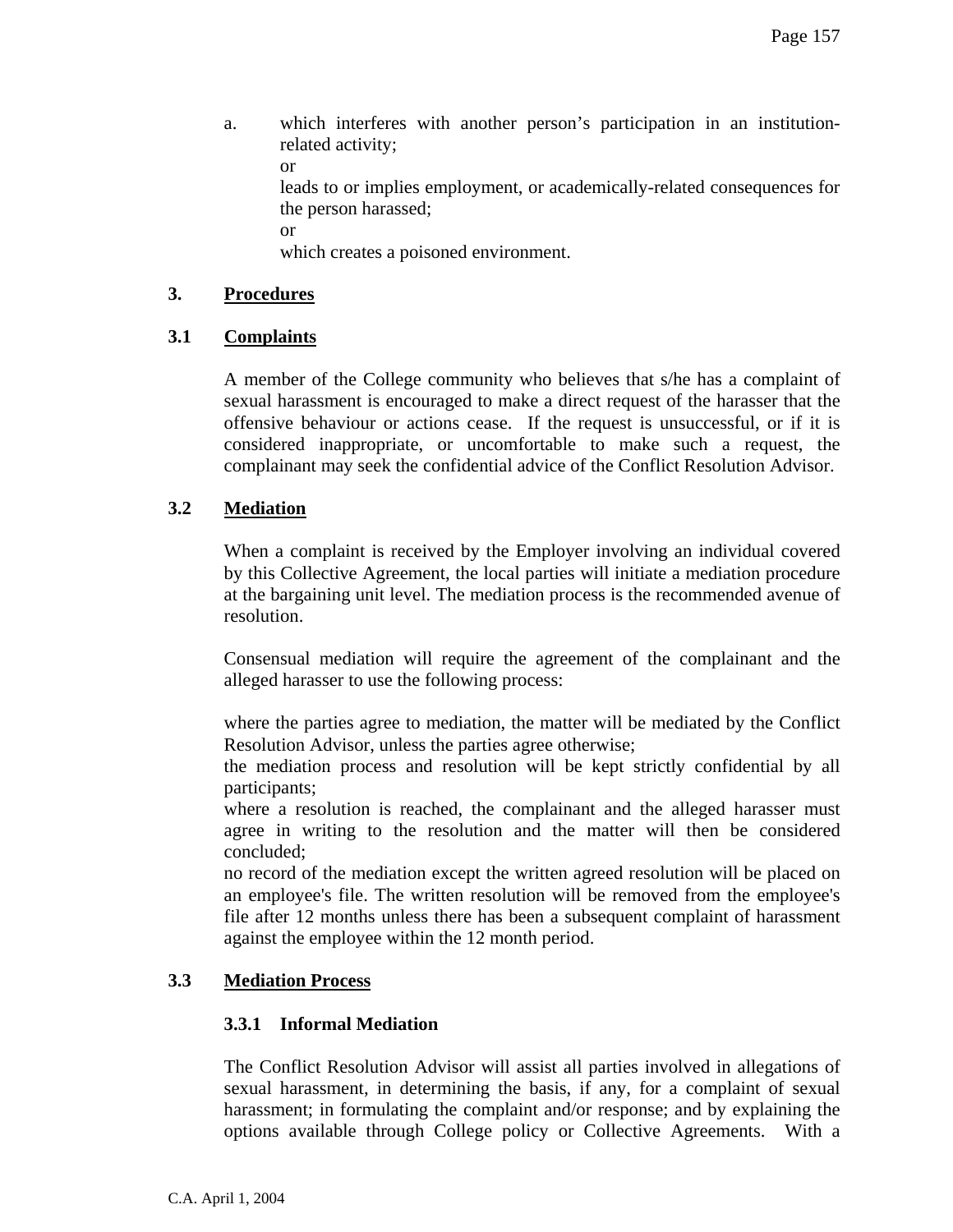written agreement of the complainant, the Advisor may discuss the complaint with the alleged harasser (the respondent) in an effort to reach a mutually acceptable resolution without recourse to formal procedures.

 Following consultation with the Conflict Resolution Advisor the complainant has the following options:

 to proceed to mediation; to proceed to formal administrative action; not to take further action.

 If the complainant decides to take no further action, the Advisor will not proceed and the matter will be closed.

 If the matter becomes the subject of any other conflict resolution procedure, including the subject of a charge laid pursuant to the Criminal Code of Canada, the Advisor shall not take any further action until the other process has been concluded and further action is requested by the complainant.

### **3.3.2 Formal Mediation**

 If a complainant wishes to proceed to informal mediation, the following shall occur:

 The complainant must provide the Advisor with a written complaint giving details of the alleged sexual harassment as defined in Section 2 of the Sexual Harassment Policy, including dates, times, places, names of individuals involved in the incident(s), names of any witnesses and any other relevant information.

 Within five working days from the date of receipt of the written complaint, the Advisor shall inform the respondent of the allegation(s) and shall provide the respondent with a copy of the written complaint.

 Within ten working days of the action in 3.2 above, the Advisor shall, if the respondent agrees, select a mediator from a list of potential mediators and shall receive agreement of the choice of mediator from both the complainant and the respondent. The mediator chosen must be unbiased and independent of both parties. The list of mediators shall be established by the President following consultation with the President's Advisory Committee on Sexual harassment and the Conflict Resolution Advisor.

 Within a period of thirty working days from the date of appointment of the mediator under 3.3 above, the mediation process shall be concluded. The options for resolution shall be of a voluntary or informal nature and shall not include the power of formal administrative action such as discipline. If resolution is achieved as a result of mediation, a written copy of the resolution shall be signed by the complainant and the respondent. A copy of the written complaint, the mediators report and the resolution shall be maintained by the Advisor in a confidential file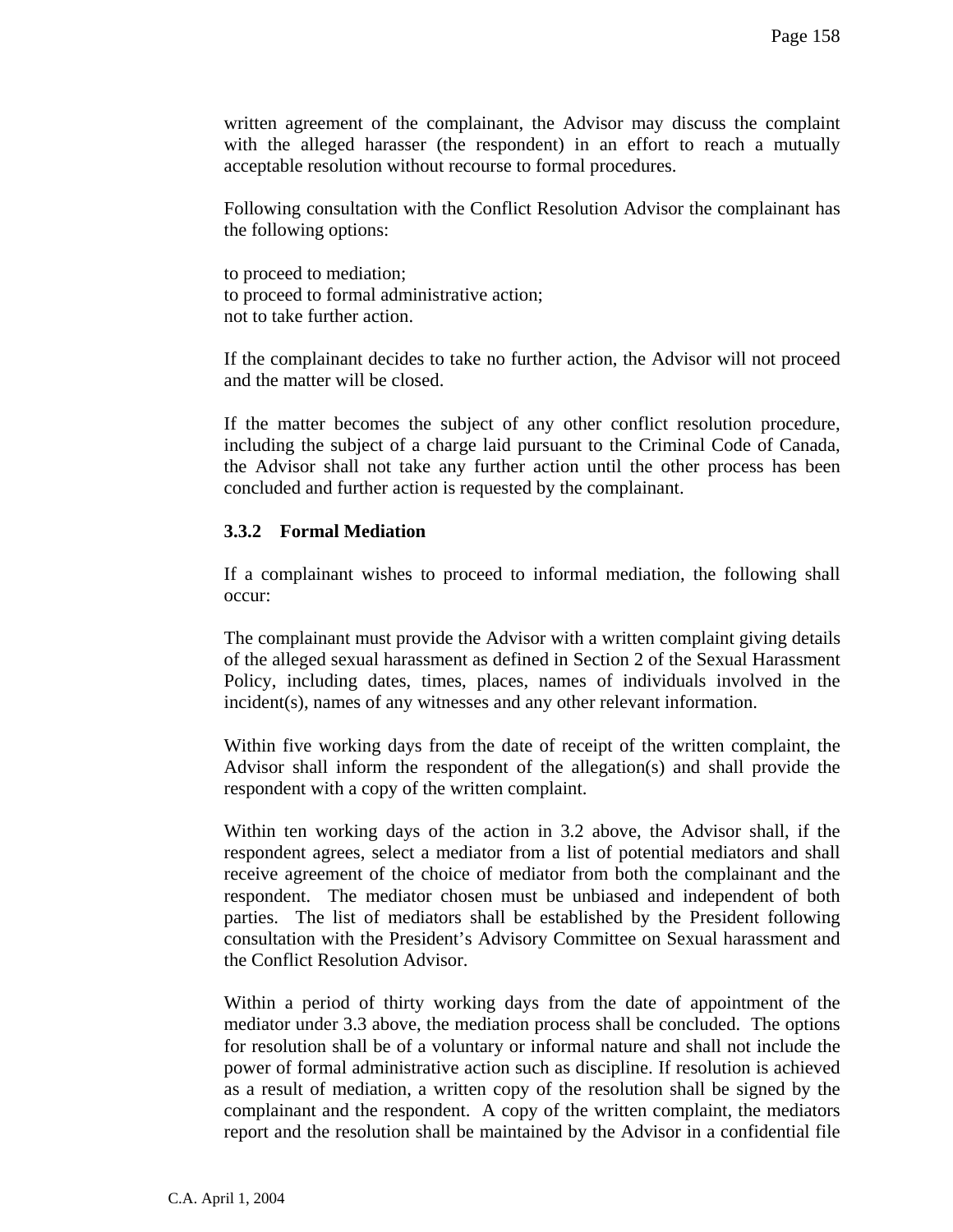for a period of six years from the date of mediation and shall be destroyed thereafter.

# **4. Investigation**

4.1 Where either the complainant or alleged harasser does not agree to mediation, or no resolution is reached during the mediation, an investigator will be selected from a list of investigators agreed upon by the local parties. Where the local parties are unable to agree on a list of investigators, JADRC will determine the list.

 An investigator will be appointed within ten (10) working days of referral. The appointment of an investigator does not preclude that investigator from mediating the dispute where possible.

 Any complaint of harassment will be kept confidential except as is necessary to investigate and resolve the issue.

### **4.2 Terms of Reference of the Investigator**

- a. The purpose of the investigator will be to ascertain facts.
- b. All persons quoted in the investigation will be named.
- c. The Institution, the complainant, the alleged harasser and the union will each receive a copy of the investigator's report as well as the Employer's written determination as outlined in 2.4 below.
- d. The report will not be introduced as evidence or have standing in any arbitration, or other legal procedure. This does not preclude the Parties from reaching an Agreed Statement of Fact based upon facts in the report in preparation for an arbitral proceeding.
- e. Reliance on Report of Third Party Investigator

 Despite 2.3.3 (d), an institution is entitled to rely on the fact of mediation or the report of a third party investigator as evidence that may mitigate liability in a proceeding that follows receipt of the third party investigator's report.

 The employer is entitled to rely on the investigator's report as evidence that it acted in good faith in any disciplinary action that it undertook following receipt of the third party investigator's report where the issue of good faith is raised by a grievor or the union.

- f. The investigator will not be compellable as a witness in any arbitration or other legal procedure which may result from the investigation.
- g. The investigator will conclude her/his work within ten days of appointment, and will render a report within a further five days.
- h. The investigator may, as part of her/his report, make recommendations for resolution of the complaint.
- i. The investigator's report will not be placed on an employee's file.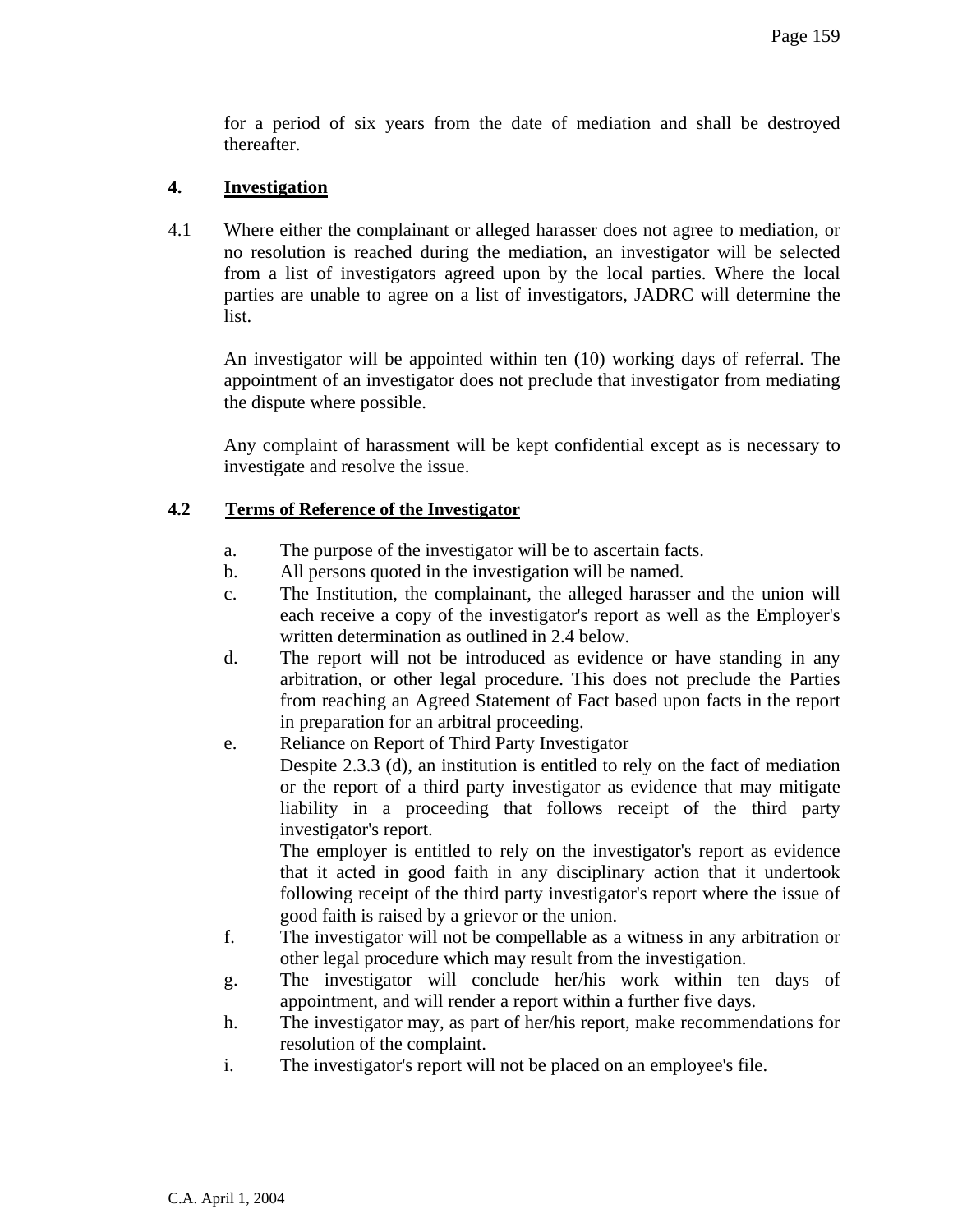# **4.3 Findings**

- 4.3.1 The Employer will make a written determination based upon the facts and recommendation, if any, within 10 working days of the receipt of the Investigator's report.
- 4.3.2 The determination will:
	- a. state the action(s), if any, to be taken or required by the Employer.
	- b. include, where appropriate, a statement of exoneration.

# **5. Rights of the Parties**

- **5.1** These procedures may not be used where a complainant has filed a complaint under the Human Rights Code.
- **5.2** The above noted procedure does not restrict:
	- a. The Employer's right to take disciplinary action;
	- b. The Union's right to grieve such disciplinary action or to grieve an alleged violation of this article.

# **6. False Complaints, Breaches of Confidentiality and Retaliatory Action**

Frivolous, vexatious or malicious complaints of harassment or breaches of the confidentiality provisions of this clause or retaliation in respect of a complaint may result in discipline.

# **7. Local Discussion**

The local parties will meet within 30 days of ratification of this Agreement to review the administration and other aspects of the application of this article including issues arising under 2.8 below. The local parties may refer any differences over the administration or application of this article to JADRC for resolution.

### **8. Relation to Other Agreements**

Where a complaint under Article 2 involves individuals who are covered by another Collective Agreement the local parties will meet to clarify and agree upon a procedure.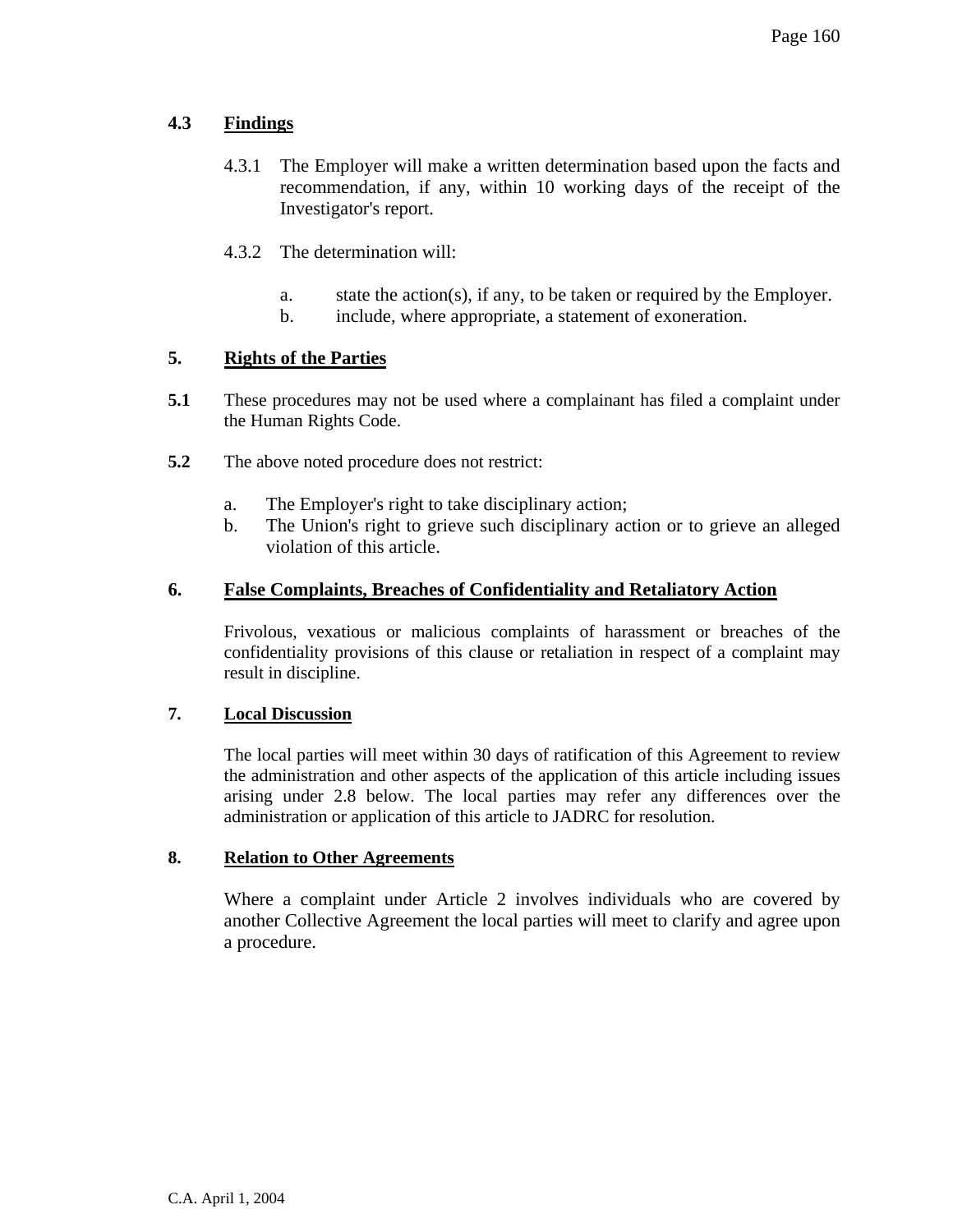# **APPENDIX F**

The following are excerpts from the Common Agreement. For a full copy of the Common Agreement, please go to www.psea.bc.ca.

# **PARENTAL LEAVE**

### **I. Entitlement**

Upon written request, an employee shall be entitled to a leave of absence without pay of up to twelve (12) consecutive months in addition to statutory requirements.

### **II. Commencement of Leave**

Leave taken under this provision shall commence:

- 1. for the birth mother, immediately after the end of the leave taken under the pregnancy leave provisions unless the Employer and the employee agree otherwise.
- 1. for a birth father, after the child's birth and within fifty-two (52) weeks of the birth.
- 2. for an adopting parent, within fifty-two (52) weeks after the child is placed with the parent.

### **III. Benefits Continuation**

- 1. The Employer will maintain coverage for medical, extended health, dental, group life and long term disability benefits for leaves taken under this clause and will pay the Employer's portion of premiums.
- 2. An employee who returns to work following a parental leave shall retain the seniority the employee had attained prior to the leave and shall accrue seniority for the period of leave.
- 3. An employee who returns to work following a parental leave, shall be placed in the position the employee held prior to the leave or in a comparable position.
- 4. An employee who has taken leave under this provision is entitled to all increases in wages and benefits the employee would have been entitled to had the leave not been taken.
- 5. Where the proposed commencement of the leave or return to work does not coincide with the instructional calendar the local parties will negotiate mutually acceptable dates.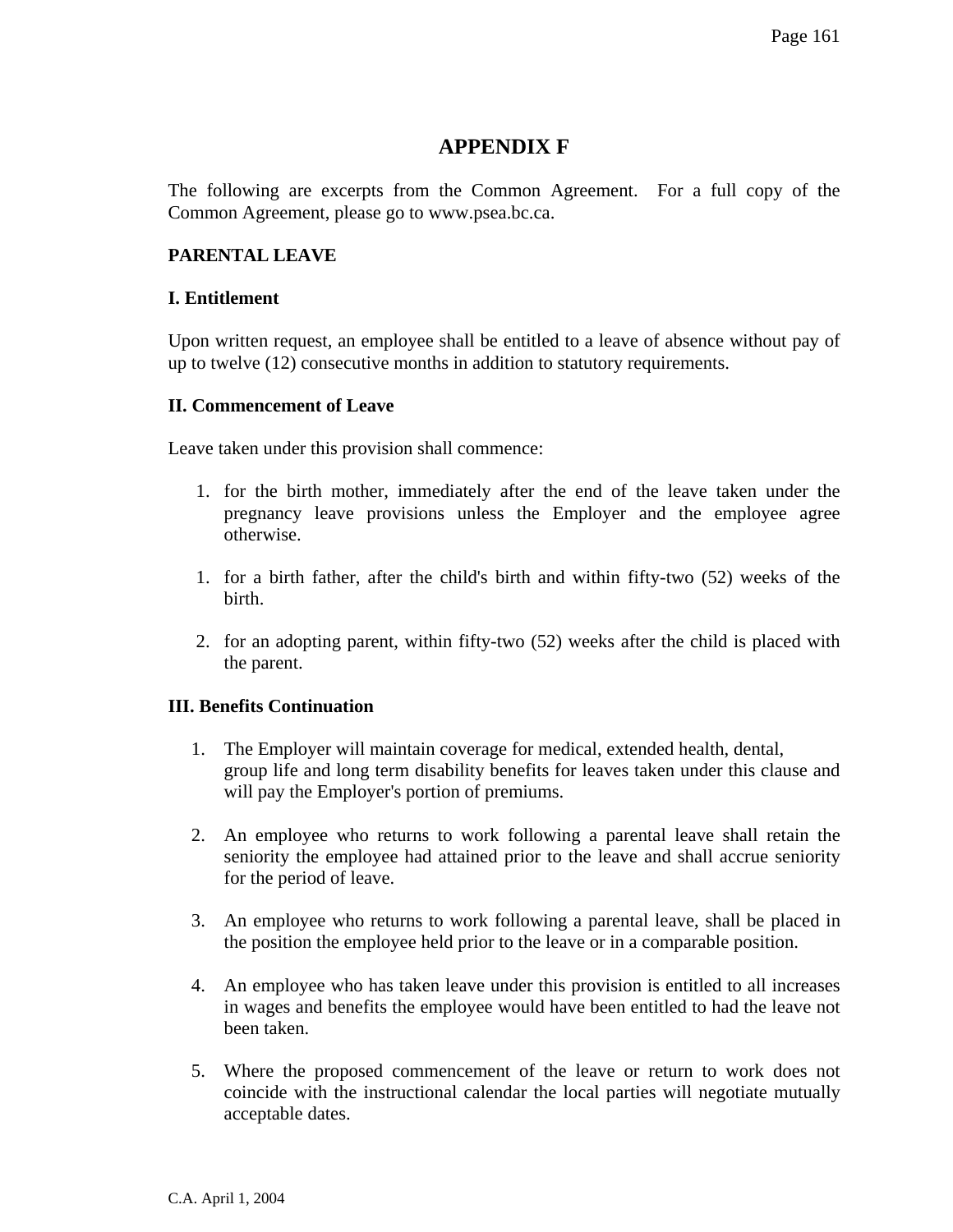# **IV. Supplemental Employment Benefit for Maternity and Parental Leave**

- 1. Effective April 1, 2002, when on maternity or parental leave, an employee will receive a supplemental payment added to Employment Insurance benefits as follows:
	- a. For the first two (2) weeks of maternity leave an employee shall receive on hundred percent (100%) of her salary calculated on her average base salary.
	- b. For a maximum of fifteen (15) additional weeks of maternity leave the employee shall receive an amount equal to the difference between the Employment Insurance benefits and ninety-five percent (95%) of her salary calculated on her average base salary.
	- c. For up to a maximum of thirty-five (35) weeks of parental leave, the biological mother shall receive an amount equal to the difference between the Employment Insurance benefits and eighty-five percent (85%) of the employee's salary calculated on her average base salary.
	- d. For up to a maximum of thirty-seven (37) weeks of parental leave, the biological father or adoptive parent shall receive an amount equal to the difference between the Employment Insurance benefits and eighty-five (85%) of the employee's salary calculated on his/her average base salary.
	- e. The average base salary for the purpose of Article 8.4.1(a) through (d) is the employee's average base salary for the twenty-six (26) weeks preceding the maternity or parental leave. If the employee has been on unpaid leave for part of the preceding twenty-six (26) weeks, then up to four (4) weeks of that unpaid leave will be subtracted from the twenty-six (26) weeks for the purpose of calculating the average base salary.
- 2. An employee is not entitled to receive Supplemental Employment Benefits and disability benefits concurrently. To receive Supplemental Employment Benefits the employee shall provide the Employer with proof of application for and receipt of Employment Insurance benefits.
- 3. If an employee is disentitled or disqualified from Employment Insurance maternity or parental benefits, the employee shall receive the supplemental payment to the appropriate percentage less the amount of Employment Insurance benefits the employee would have received if qualified for Employment Insurance benefits.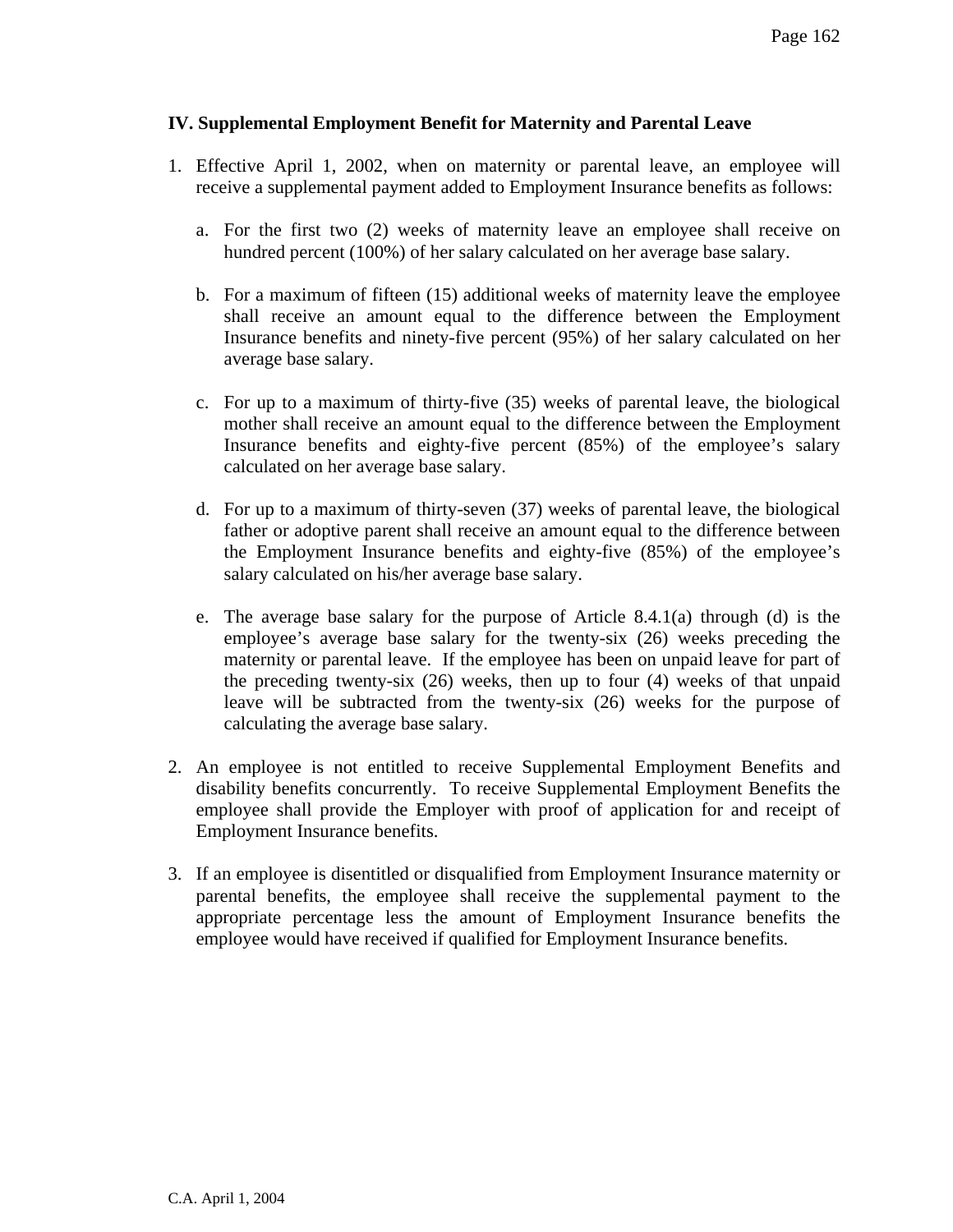# **BETWEEN**

# **CAPILANO COLLEGE**

**AND** 

# **CAPILANO COLLEGE FACULTY ASSOCIATION**

# **Re: 6.2.2.2.1 – SCHEDULED ABE HOURS**

The parties agree that the College will be bound by past practice in its administration of 6.2.2.2.1.

This agreement shall not expire with future Collective Agreements and does not need to be renewed to remain in effect.

Executed this  $23^{\text{rd}}$  day of June, 1995.

# CAPILANO COLLEGE CAPILANO COLLEGE FACULTY ASSOCIATION

by: "Jack McKeoun" "Valerie Cochran"

"Marie Jessup" "John Wilson"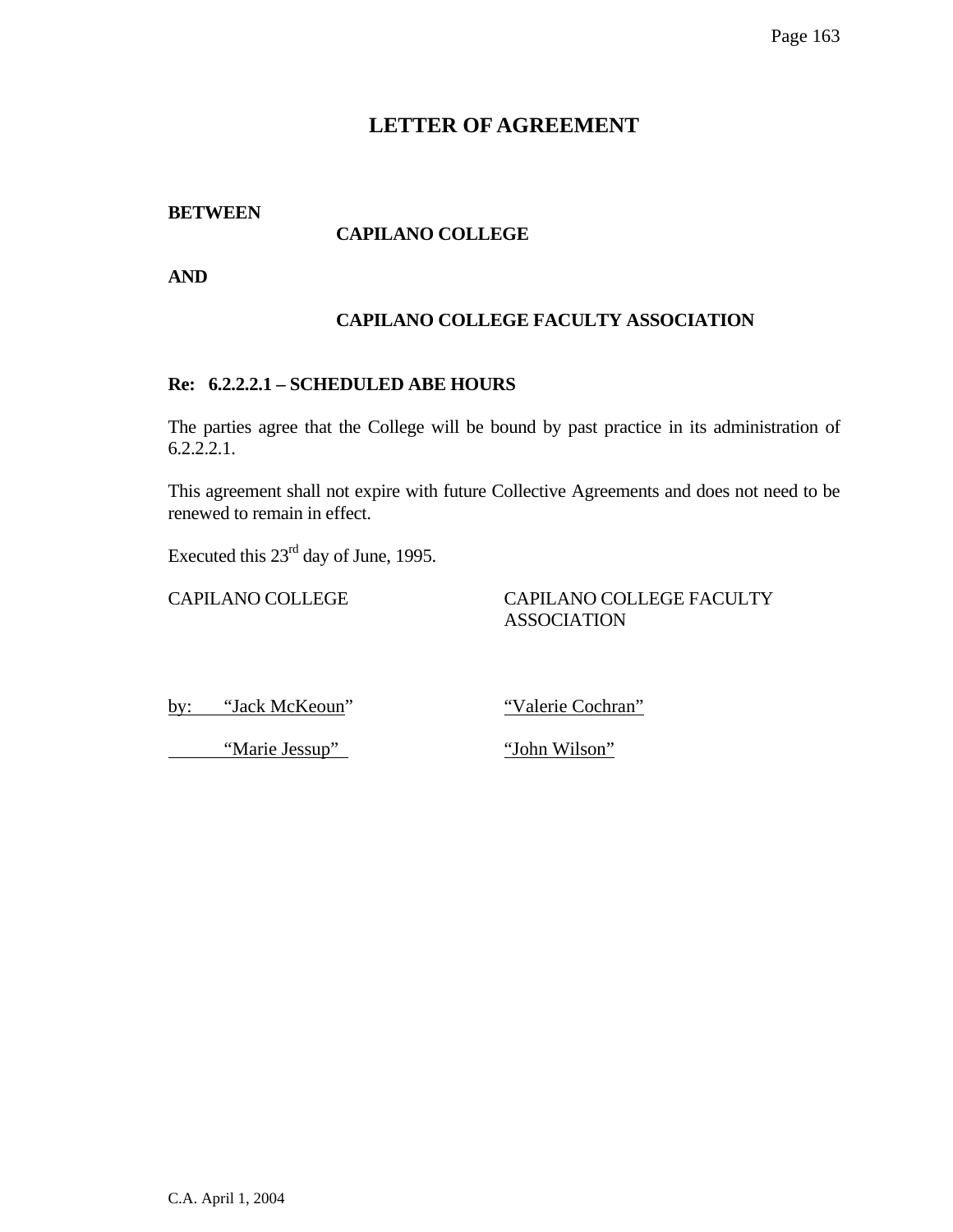### **BETWEEN:**

**AND:** 

# **CAPILANO COLLEGE**

# **CAPILANO COLLEGE FACULTY ASSOCIATION**

#### **Re: RAPIDLY CHANGING AREAS**

#### **Instructions:**

All instructors at the College share an environment that includes some element of change, and time for adjustments and modifications of course material are currently built into workloads through non-instructional hours and professional development time. However, some instructors must deal with frequent change as a result of the implementation of external factors outside the control of the instructor that is not incorporated into the current workload model. The College and the CCFA have agreed to the following process, which is meant to provide some relief to instructors who have to deal with this type of significant change.

#### **Process:**

- 1. Instructors (regular or non-regular) who have a significant change in course materials due to factors outside their control may apply for release time by filling out the Application Form. An instructor can get an Application Form from the Human Resource Office (Local 4979).
- 2. The instructor and the functional area, through the Coordinator, must agree that the instructor meets the criteria before an application can go forward.
- 3. Recommendations for release will be made to the appropriate Dean by the Rapidly Changing Workload Committee.
- 4. Once approved by the Dean, release time of up to .5 sections will be assigned.
- 5. Release for part-time instructors will be pro-rated.
- 6. If there are more approved applications than sections available, instructors may receive a smaller proportion of release time.
- 7. Unused allocations will be carried forward from year to year because applications will probably be uneven.

Executed this  $6<sup>th</sup>$  day of April, 1999

| "Naomi Yamamoto" | "Dileep Athaide" |  |  |
|------------------|------------------|--|--|
| "Mark Vernon"    | "John Wilson"    |  |  |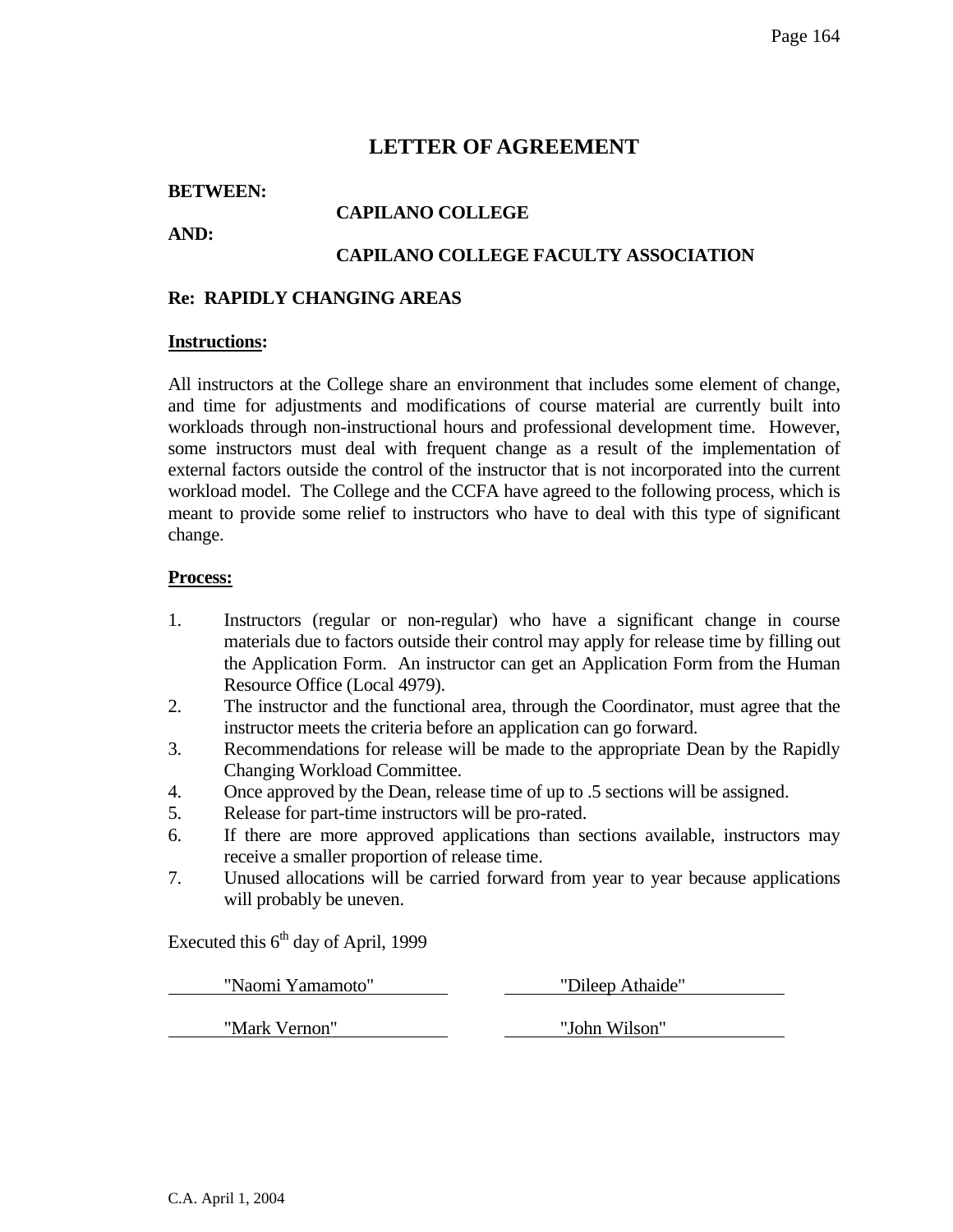#### **BETWEEN:**

#### **CAPILANO COLLEGE**

**AND:** 

# **CAPILANO COLLEGE FACULTY ASSOCIATION**

#### **Re: INSTRUCTOR EMERITUS**

The parties agree that the position of "Instructor Emeritus" will be created and will be governed by the following policy:

The President may appoint a retiree to the special honorary position of Instructor Emeritus. Such appointments shall be for retirees who have demonstrated outstanding service to the College and to their discipline and who continue to be professionally active in the discipline at or beyond retirement.

Appointment as Instructor Emeritus will include general access to College facilities and access to the resources of the retiree's department to the extent approved by the department's Coordinator in consultation with the department. Retirees holding Instructor Emeritus appointments are not employees of the College and may not do work reserved for the faculty bargaining unit without the permission of the CCFA.

The appointment process for Instructor Emeritus positions can only be initiated by departments. The process is:

- 1) A department nominates a retiree and the Coordinator takes the nomination to the appropriate Dean's Advisory Committee.
- 2) the appropriate Dean's Advisory Committee must endorse the Instructor Emeritus nominations before they are forwarded to the Education Council.
- 3) The Education Council must endorse Instructor emeritus nominations before they can be forwarded to the President of the College.
- 4) The President of the College may accept or reject nominations forwarded by the Education Council.

Executed this 19th day of January, 1993

#### CAPILANO COLLEGE CAPILANO COLLEGE FACULTY ASSOCIATION

by: "Marie Jessup" "Valerie Cochran"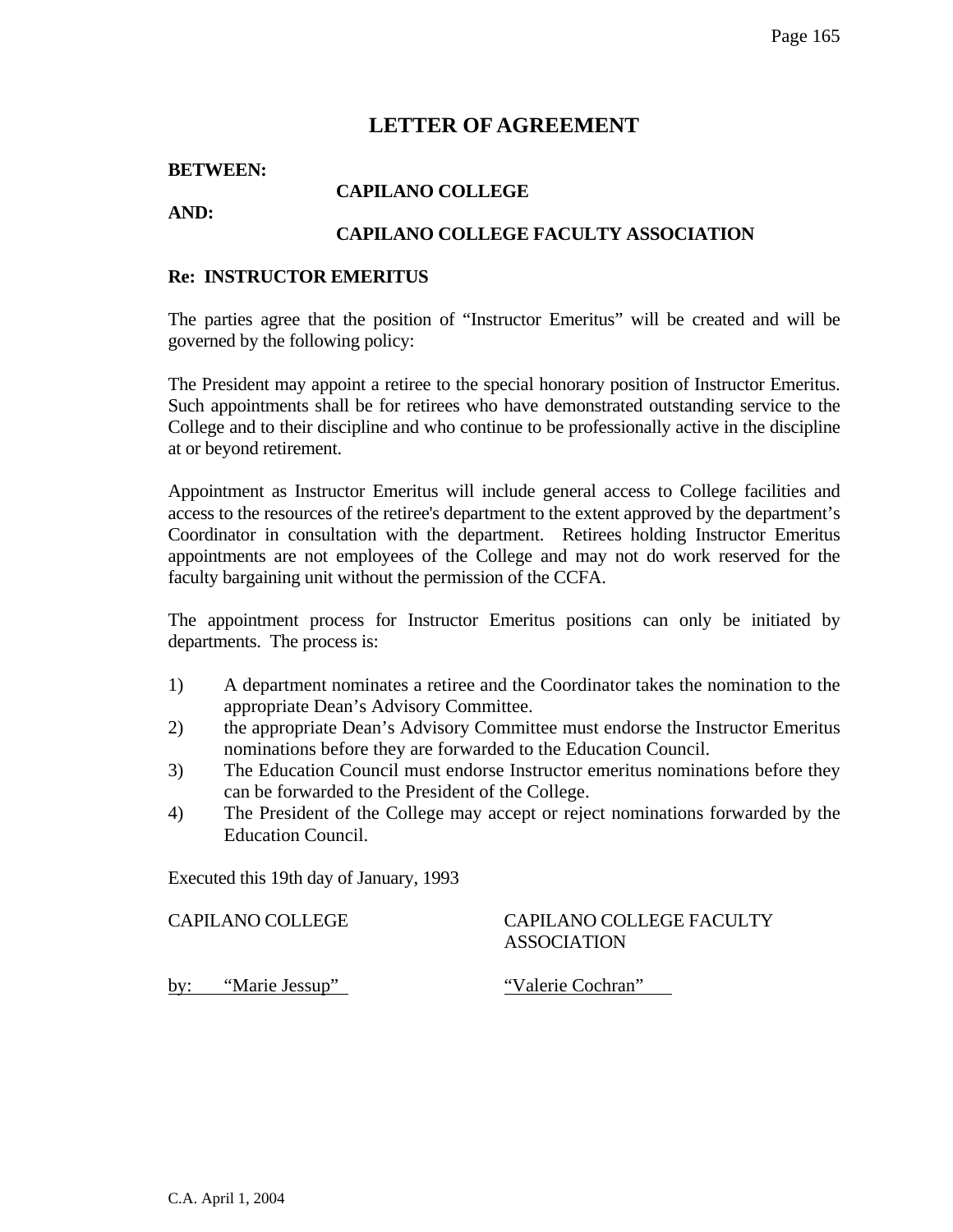### **BETWEEN:**

# **CAPILANO COLLEGE**

**AND:** 

# **CAPILANO COLLEGE FACULTY ASSOCIATION**

#### **Re: NON-BASE FUNDED PROGRAMS**

The parties agree that non-base funded programs and activities shall be organized in the following manner.

### **1. PRINCIPLES**

All College Divisions/Departments shall be encouraged to engage in revenue generating activities.

- 1.1 Non-base funded activities/projects will be coordinated by the functional area(s) most closely related to the activity/project's discipline. When a nonbased funded project/activity on a regional campus is related to a discipline, coordination will be mutually determined by the regional campus and the discipline functional areas.
- 1.2 Nothing in this letter changes Service Course arrangements between functional areas. (e.g. existing functional areas are the preferred provider: faculty appointments are not changed by service course assignment).
- 1.3 Prior to a faculty member's accepting and being assigned release sections for non-base funded development, the College shall establish the expected outcomes of these release sections. The faculty member who agrees to being assigned the release sections shall act in accordance with the expected outcomes.
- 1.4 The following are excluded from this Letter of Agreement:
	- International Student Fees
	- International Programs
	- Individual courses that are normally base funded and are:
		- a) purchased by a third party or
		- b) offered as a cost recoverable section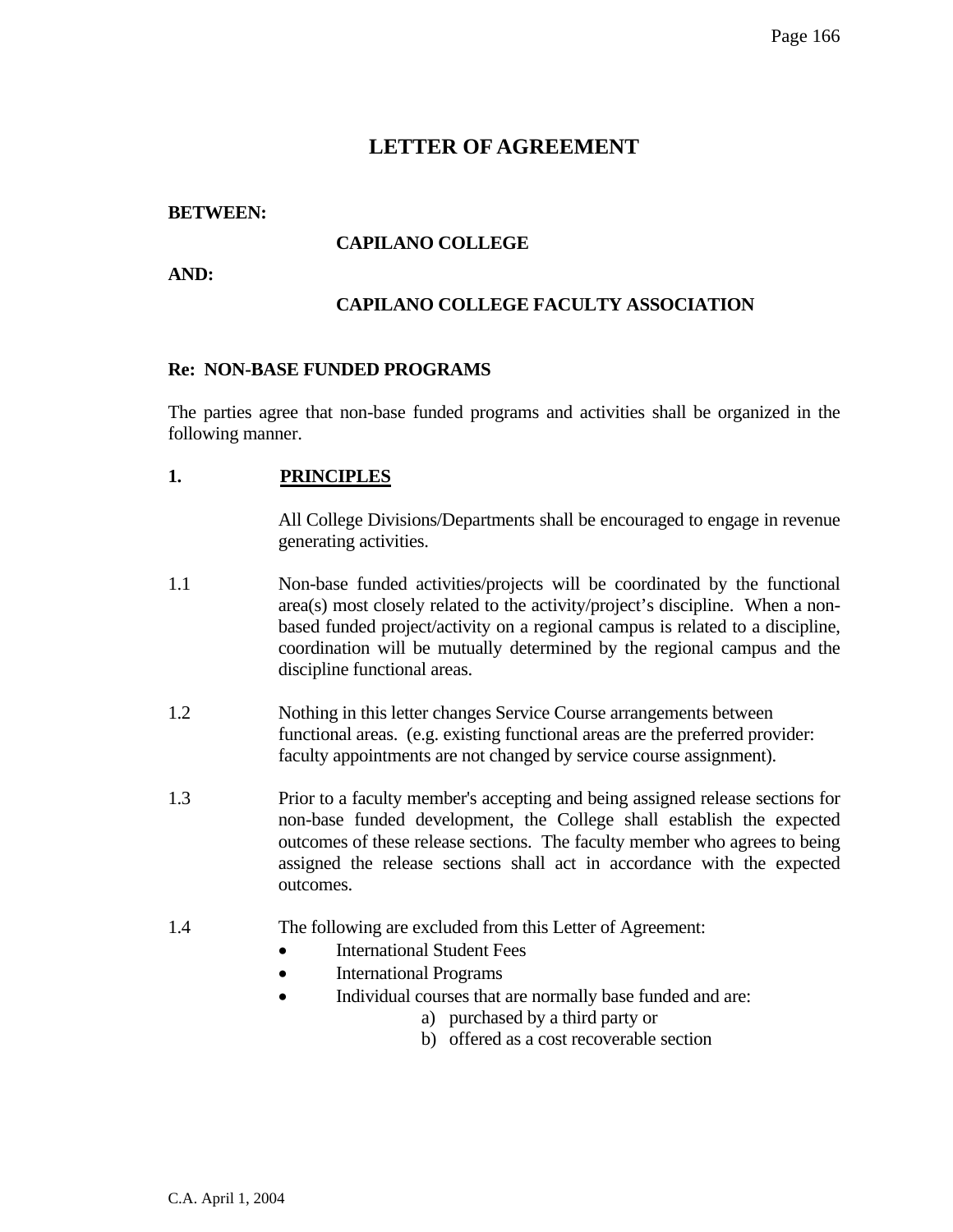# **2. PROJECT PLAN**

- 2.1 As part of the approval process, the appropriate Dean shall require from the proposing functional area a detailed project plan covering the educational and financial scope and nature of the project. This plan shall include:
	- Educational aspects and relation to the College's Mission & Values and Strategic Directions.
		- Revenue Expected
		- Direct costs with indications of services to be provided by other areas of the College
		- Applicable overhead rate to be applied
- 2.2 Where the Dean and functional area cannot agree on the details of the project plan, the matter shall be referred to the Joint Non-Base Funding Committee (JNBFC).

# **3. BUDGETING AND PRICING**

# 3.1 **Overhead**

- 3.1.1 Overhead rates for general support provided by the College to non-base activities will range from 15% to 5% of costs not forwarded to partnering external agencies. The Dean(s) may agree that an overhead rate lower than 15% may be applied if it is in the best overall interest of the College. (e.g. prevention of reduction notices or the layoff of continuing employees, attraction of future contracts, over-riding community benefit).
- 3.1.2 The College overhead rate will include a 2% non-base capital pool allocation. These funds will be used to replace computers and specialized equipment on the same basis as similar equipment in the College, and to purchase office furnishings.
- 3.1.3 Priority of NBF overhead funds should be to support infrastructure service directly affected by non-base demands. The College overhead rate will include the following services:
	- Financial services
	- Registration (in either of the College registration systems)
	- 2% capital pool allocation
	- Core non-base infrastructure
	- Incidental computer lab use
	- Classrooms and offices if available
	- Workload payroll services
	- Computer services\*
	- Library services\*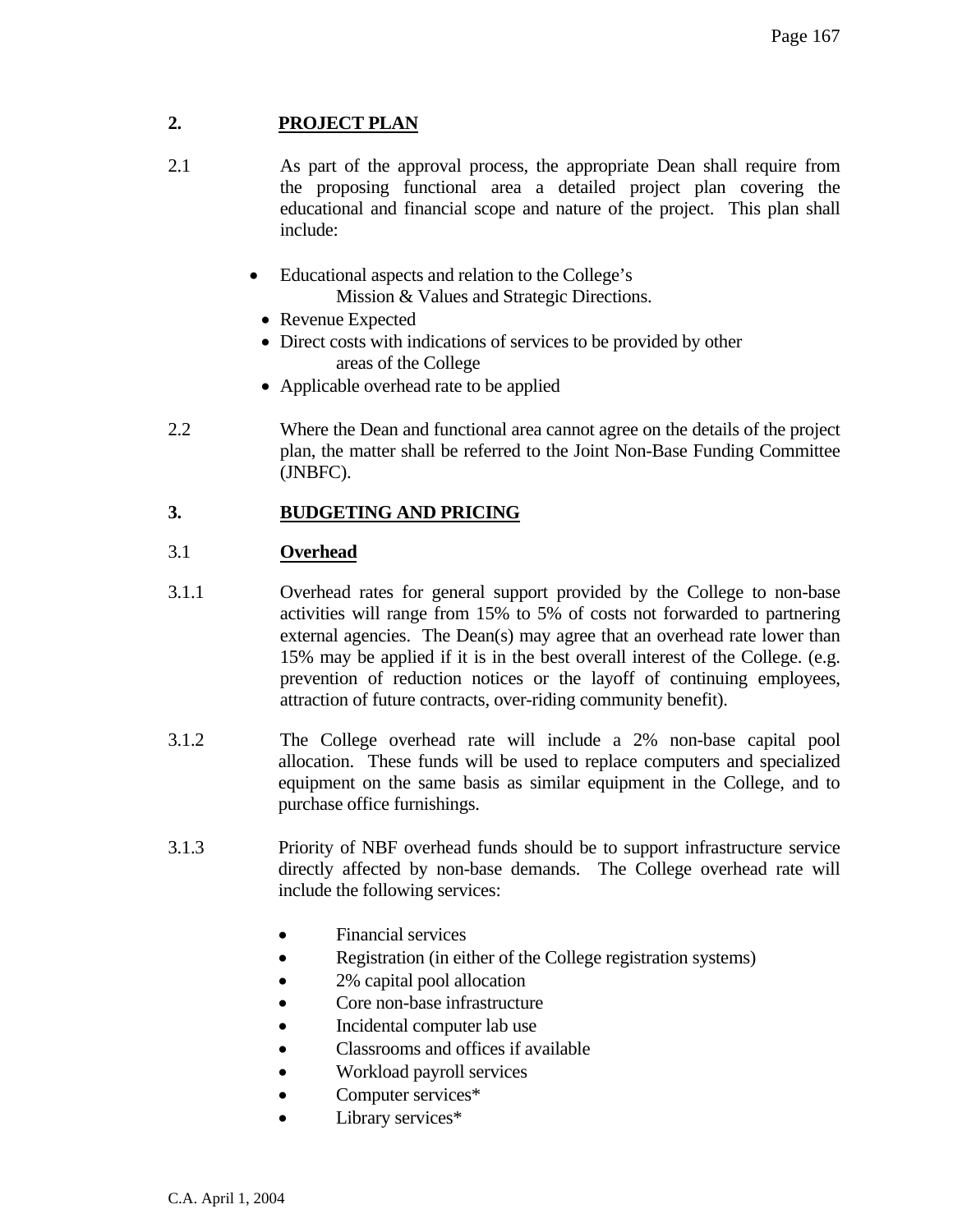- Media centre services\*
- SIS services\*
- Substitution

\*Any extraordinary service level should be built into budgets as a direct cost.

# 3.2 **Direct Costs**

- 3.2.1 All direct costs of project are to be calculated including such costs as salary, travel expenses, benefits, direct supplies, materials, rentals, support staff, coordination, project management, project development costs, professional development costs, costs to develop any future projects, and commission.
- 3.2.2 Initial purchase of computers and specialized equipment should be built in as direct project costs
- 3.2.3 Computer labs will be rented at a cost equal to the standard internal College rate.

# **4. WORK**

# 4.1 **Currently Offered**

4.1.1 This Letter of Agreement does not apply to the offerings of Extension Programs and Services for the five years preceding January 1, 1996.

### 4.2 **CLASSIFICATIONS OF WORK**

Base funded work is not covered by this letter.

4.2.1 Unless otherwise provided in the Collective Agreement, Instructional work at College is done using five different classifications as follows:

| <b>CLASSIFICATION</b>                  | 1              | $\mathbf{2}$   | 3              | 4              |
|----------------------------------------|----------------|----------------|----------------|----------------|
| <b>Primary Activity Divisor</b>        | 64             | 88             | <b>120</b>     | 152            |
| <b>Primary Activity</b>                |                |                |                |                |
| • Instruction                          | Yes            | Yes            | Yes            | N <sub>0</sub> |
| • Non-Instruction                      | N <sub>o</sub> | N <sub>0</sub> | N <sub>0</sub> | Yes            |
| <b>Additional Activities Expected:</b> |                |                |                |                |
| • Ancillary duties                     | Yes            | N <sub>o</sub> | N <sub>0</sub> | N <sub>0</sub> |
| • Functional Area Meetings             | Yes            | Yes            | Yes            | Yes            |
| • Office Hours                         | Yes            | N <sub>o</sub> | No             | N <sub>0</sub> |
| • Preparation and Planning             | Yes            | Yes            | Minimal        | Yes            |
| • Professional Development             | Yes            | Yes            | Yes            | Yes            |
| • Student Evaluation                   | Yes            | Yes            | Minimal        | No             |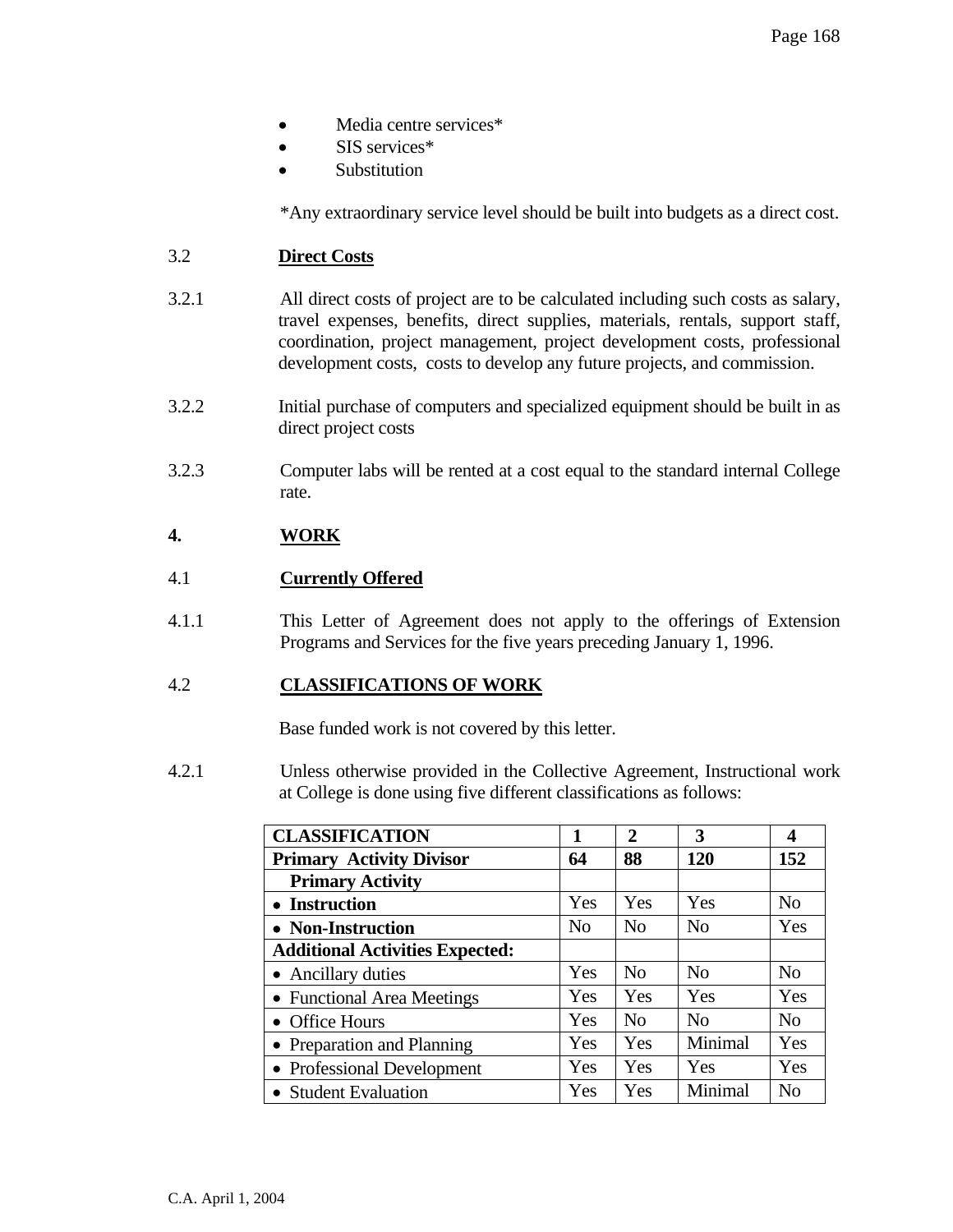This table is based on the Collective Agreement standard of 189 non-instruction hours per section that includes 37 hours of professional development time.

- 4.2.2 Different classifications have different responsibilities. These responsibilities both define the classification to be used and determine the duties which are included in the section rate.
- 4.2.3 Once determined, the sectional equivalents are calculated based upon the divisor for the classification. This calculation is:
	- *For Classification 1, 2 and 3*  **Sections=total instruction hours/divisor for classification.**
	- •Duties which are not included in the classification may be assigned on an hourly basis and the additional sections worked are calculated as:

# **Sections=total additional office hours/88 Sections=total additional ancillary hours/152**

- *For Classification 4*  **Sections=total hours/152**
- 4.2.4All sectional rates include professional development time. Faculty are responsible for 37 hours of professional development time per section.
- 4.2.5 For laboratory or like activity, the section equivalent or hourly rate is the same as laboratory or like Classification 1 activities.

# 4.2.6 **Classification 5**

- 4.2.6.1 Classification 5 work is the instruction of Non-Credit courses of fewer than 30 hours duration. They have no formal evaluation and no College Credit earned toward a Certificate (not including a certificate of completion) or Diploma (e.g. no transcript is provided) issued by the College or recognized professional body or an organization with which the College is associated.
- 4.2.6.2 Classification 5 work is not covered by the Collective Agreement except to the extent provided under 2.3 and 6.15. When members of the bargaining unit perform Classification 5 work through the application of 6.15, that work shall be considered Classification 2 work for the duration of the assignment.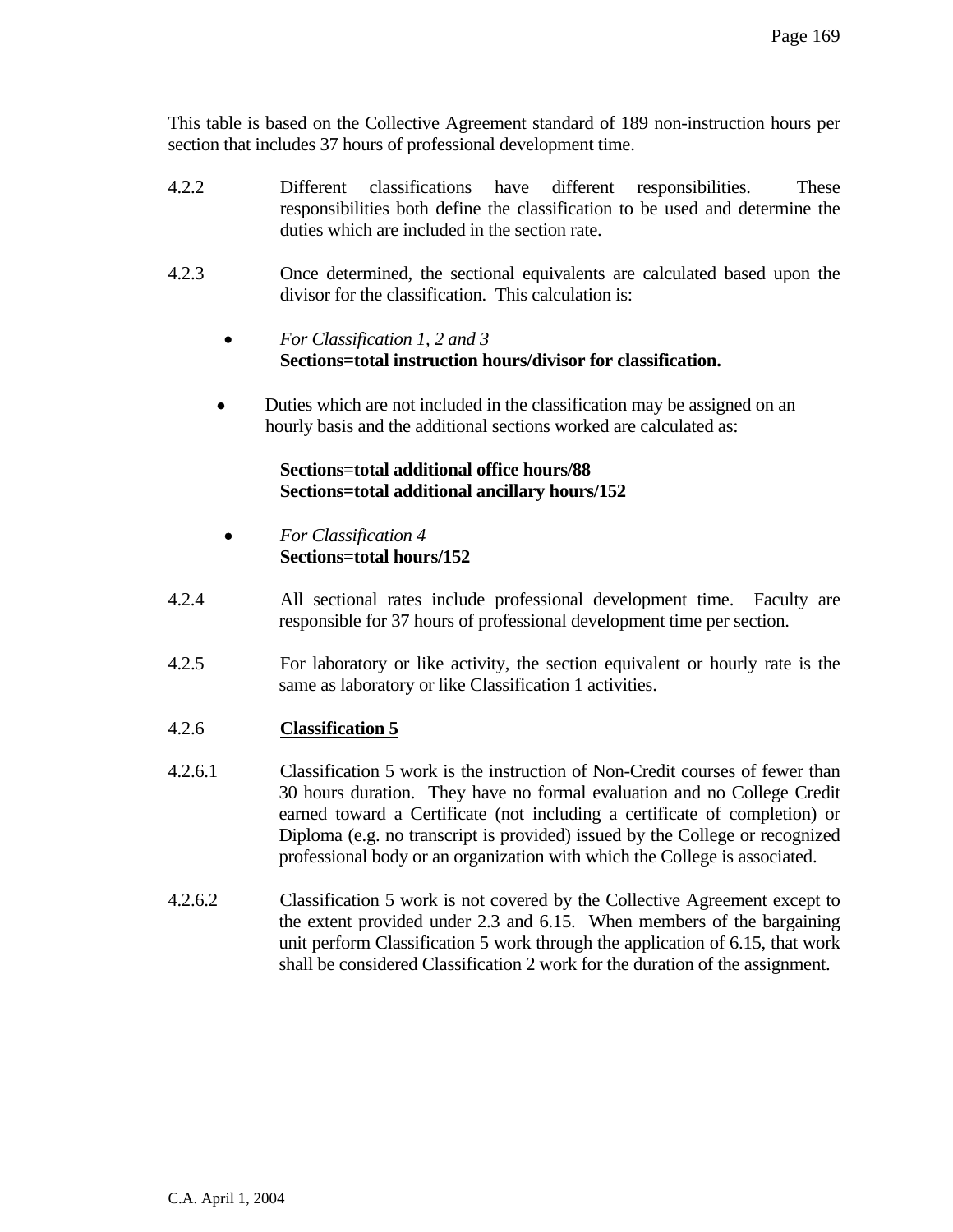# 4.3 **UNIQUE SKILLS OR EXPERIENCE**

In circumstances where an individual with unique skills and/or experience can be retained to provide the instruction/activity only if s/he is paid at a rate of compensation higher than that provided under the Collective Agreement, the Joint Non-Base Funding Committee may agree to compensation in excess of that provided in the agreement.

# 4.4 **DEVELOPMENT OF NEW PROGRAM/ACTIVITY**

Where a faculty member initiates and develops a new non-base funded program/activity, s/he may be granted up to a one section overload per year for up to three consecutive years to participate in the program/activity. This overload shall not be subject to the constraints of 6.11 and 6.15.1.3 of the Collective Agreement. No faculty member may work more than one such overload section in any academic year.

### 4.5 **JOINT NON-BASE FUNDING COMMITTEE (JNBFC)**

- 4.5.1 At the call of either party, the Joint Standing Committee will be convened as the Joint Non-Base Funding Committee. This committee is expected to meet either in person or through some other means on very short notice (24 to-48 hours).
- 4.5.2 The parties shall mutually agree upon a chairperson and vice-chairperson who shall not attend meetings or have a vote except as outlined below.
- 4.5.3 The JNBFC shall normally operate on a consensus basis without the chairperson or vice-chairperson present. If consensus is not possible then the chairperson will attend the next meeting as a voting member and each of the parties will designate which of their two representatives shall be their voting member for that meeting.
- 4.5.4 The vice-chairperson will act for the chairperson when s/he is unavailable
- 4.5.5 The JNBFC shall be responsible for:
	- Resolving disputes as to the meaning and application of this Letter of Agreement and for providing recommendations to the parties on changes to this Letter of Agreement;
	- Providing a timely response to requests for non-base funded projects/activities which require a quicker response than is available through normal College channels. Such responses shall be reviewed by the Education Council and will not be available as precedents for future decisions; and
	- Providing a timely response to special requests for non-base funded projects/activities which request a variation to the Collective Agreement or attached letters of agreement. Such responses shall not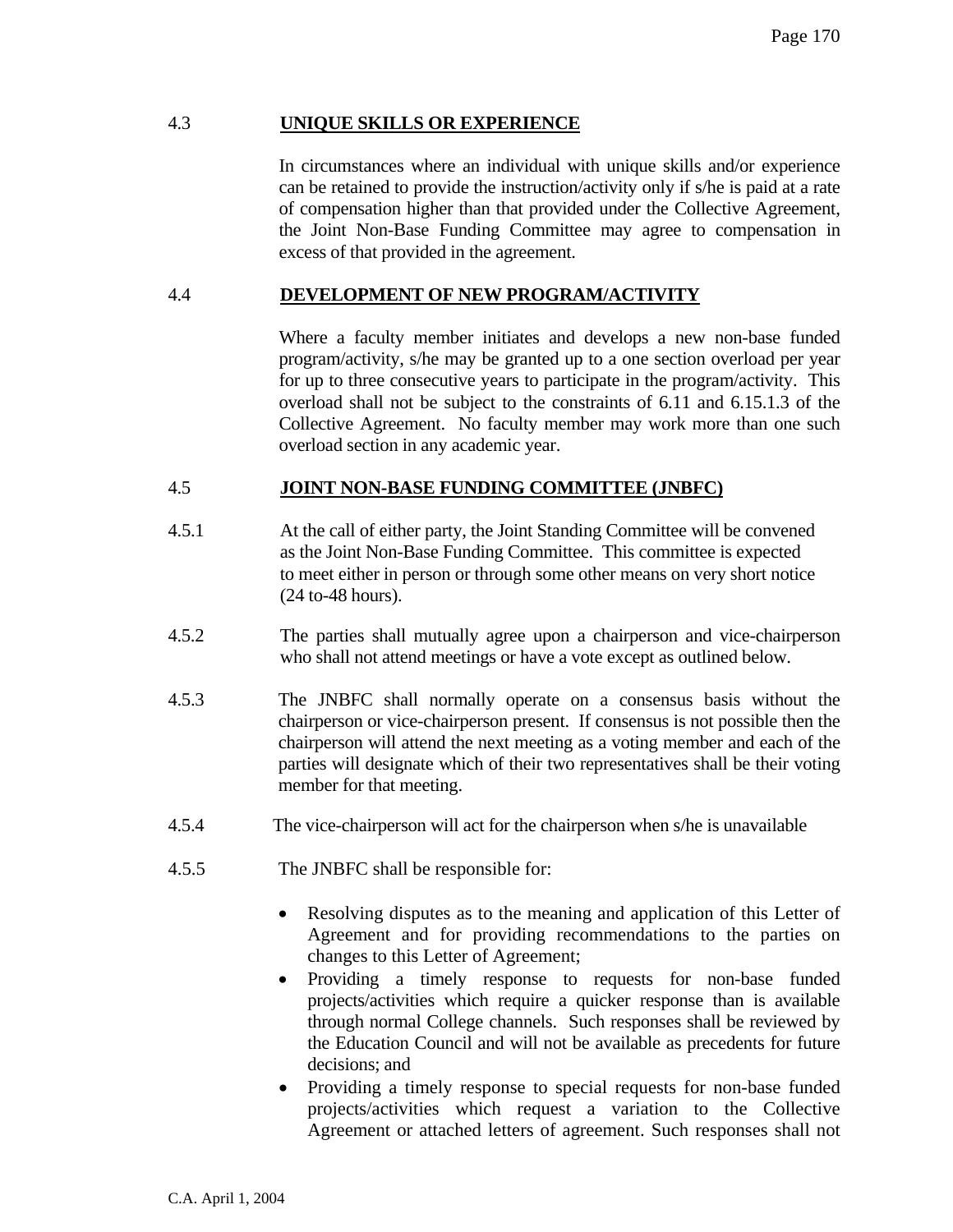be available as precedents for future decisions. Such projects/activities must be reviewed by the JNBFC at the end of its initial funding or within one year of its approval, whichever comes first, to determine whether the project/activity should continue.

- When there is a disagreement between functional areas about which functional area should be the location of the non-base funded activity, the matter shall be decided by the Dean(s) after consultation with the affected functional areas.
- When functional areas disagree with a decision made under 6.4, the matter shall be referred to the JNBFC for resolution.
- The College will provide the Union with a copy of all reports on NBF programs provided to the Board.
- The College will respond within a reasonable time to request for information on NFB programs from parties through their representatives on the JNBFC.

\_\_\_\_\_\_\_\_\_\_\_\_\_\_\_\_\_\_\_\_\_\_\_\_\_\_\_\_\_\_\_\_\_ \_\_\_\_\_\_\_\_\_\_\_\_\_\_\_\_\_\_\_\_\_\_\_\_\_\_\_\_\_\_\_\_\_\_

\_\_\_\_\_\_\_\_\_\_\_\_\_\_\_\_\_\_\_\_\_\_\_\_\_\_\_\_\_\_\_\_\_ \_\_\_\_\_\_\_\_\_\_\_\_\_\_\_\_\_\_\_\_\_\_\_\_\_\_\_\_\_\_\_\_\_\_

EXECUTED this  $20<sup>th</sup>$  day of November, 2001

"Donnaleen Miller" "Melanie Fahlman-Reid" Chairperson, Capilano College Board President, CCFA

"Mark Vernon, C.A." "John Wilson, C.A."

VP, Finance and Administration Chair, Bargaining Committee, CCFA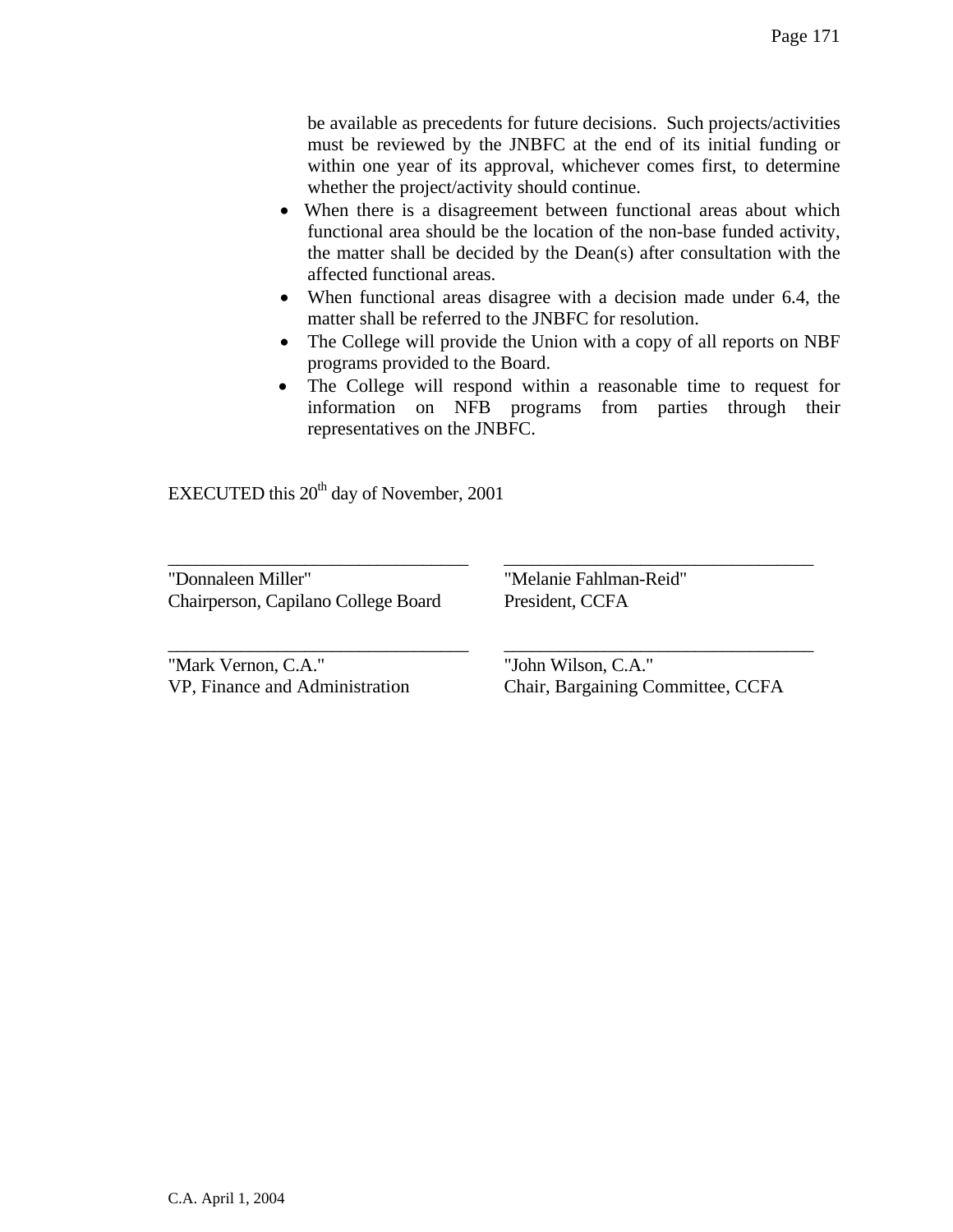# **BETWEEN:**

# **CAPILANO COLLEGE**

**AND:** 

# **CAPILANO COLLEGE FACULTY ASSOCIATION**

# **Re: MULTI-LOCATION WORK**

The Parties agree to establish a Joint Committee to review the current compensation and expenses for multi-location work. Therefore the Parties

- Will establish a Joint Committee with two representatives each from the College and the Union, with;
- A rotating voting chair from the members of the committee.
- The Committee shall be formed by September 15, 2005; further
- The Committee shall set its own rules for the review.
- The review shall be completed by March 31, 2006; and
- The Parties shall set out their agreement in a Letter of Agreement.

\_\_\_\_\_\_\_\_\_\_\_\_\_\_\_\_\_\_\_\_\_\_\_\_\_\_\_\_\_\_\_\_\_ \_\_\_\_\_\_\_\_\_\_\_\_\_\_\_\_\_\_\_\_\_\_\_\_\_\_\_\_\_\_\_\_\_\_

\_\_\_\_\_\_\_\_\_\_\_\_\_\_\_\_\_\_\_\_\_\_\_\_\_\_\_\_\_\_\_\_\_ \_\_\_\_\_\_\_\_\_\_\_\_\_\_\_\_\_\_\_\_\_\_\_\_\_\_\_\_\_\_\_\_\_\_

EXECUTED  $16<sup>th</sup>$  day of May, 2005

Linda Robertson Leslie Baker Chairperson, Capilano College Board President, CCFA

Mike Arbogast **Eduard Lavalle**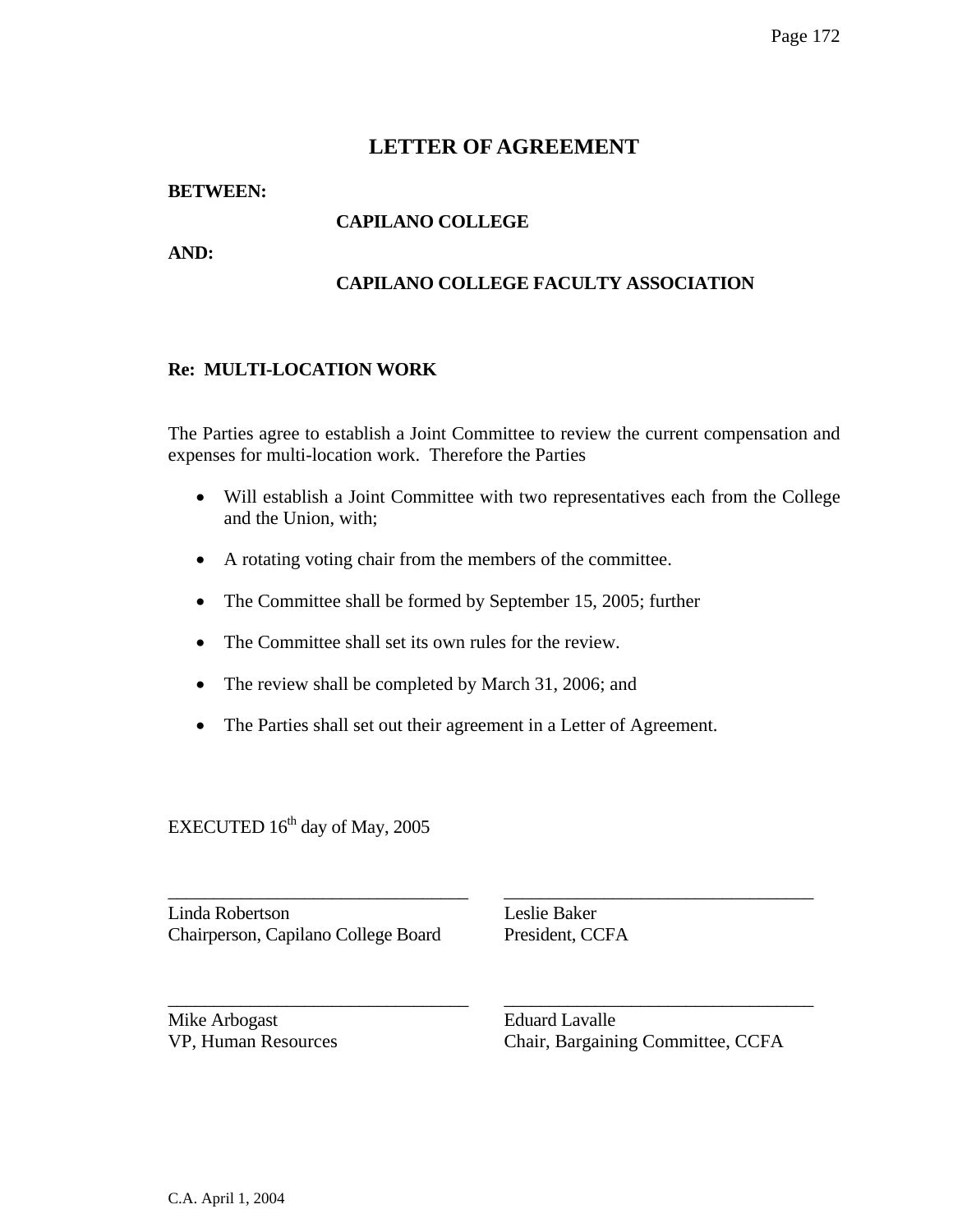#### **BETWEEN:**

# **CAPILANO COLLEGE**

**AND:** 

# **CAPILANO COLLEGE FACULTY ASSOCIATION**

# **Re: SHORT TERM DISABILITY PREMIUM REIMBURSEMENT AND TRUST FUNDS (ARTICLE 21)**

- 1. At the option of the Union this letter of agreement shall be implemented.
- 2. Employees shall pay the premium for the short-term disability benefit. The short-term disability benefit is the benefit described in the Common Agreement Article 9.3 or equivalent benefit.
- 3. Amend Local Agreement 21.4.2.1 by adding 21.4.2.1.6 "an amount paid by the College into the Trust Fund determined as follows:

 The amount that the College would have paid for Short Term Disability premiums under the Common Disability Plan for the year ending July 31,

Less

 The difference, if any, between the amount that would have been paid under the Common Disability Plan and the actual premiums paid for Long Term Disability by the College.

- 4. Amend 21.3.1 by adding to the second sentence "and does not create an enforceable right or entitlement for an employee."
- 5. The approved purposes of the Benefit Trust Fund (21.3.3) are amended effective April 1, 2006 to include the following approved purposes [Article References are to the Local Agreement]

### • **Working Less than a Full Duty Load**

 Payment of costs incidental to eliminating the limitation on carrying less than a full duty load as set out in the amended 2.1.2.3.1 and amended 2.1.3.4.1

### **2.1.2.3.1**

 Less than a full duty load may be assigned on a basis agreed between the employee, the Coordinator and the Dean. Except **where the functional area has agreed** (see 2.8) or as provided in 2.1.2.3.2, less than a full duty **shall**  not be assigned for more than two consecutive academic years. Release time provided under 10.5.5.2 is part of a duty load for the purposes of this clause (see 2.8).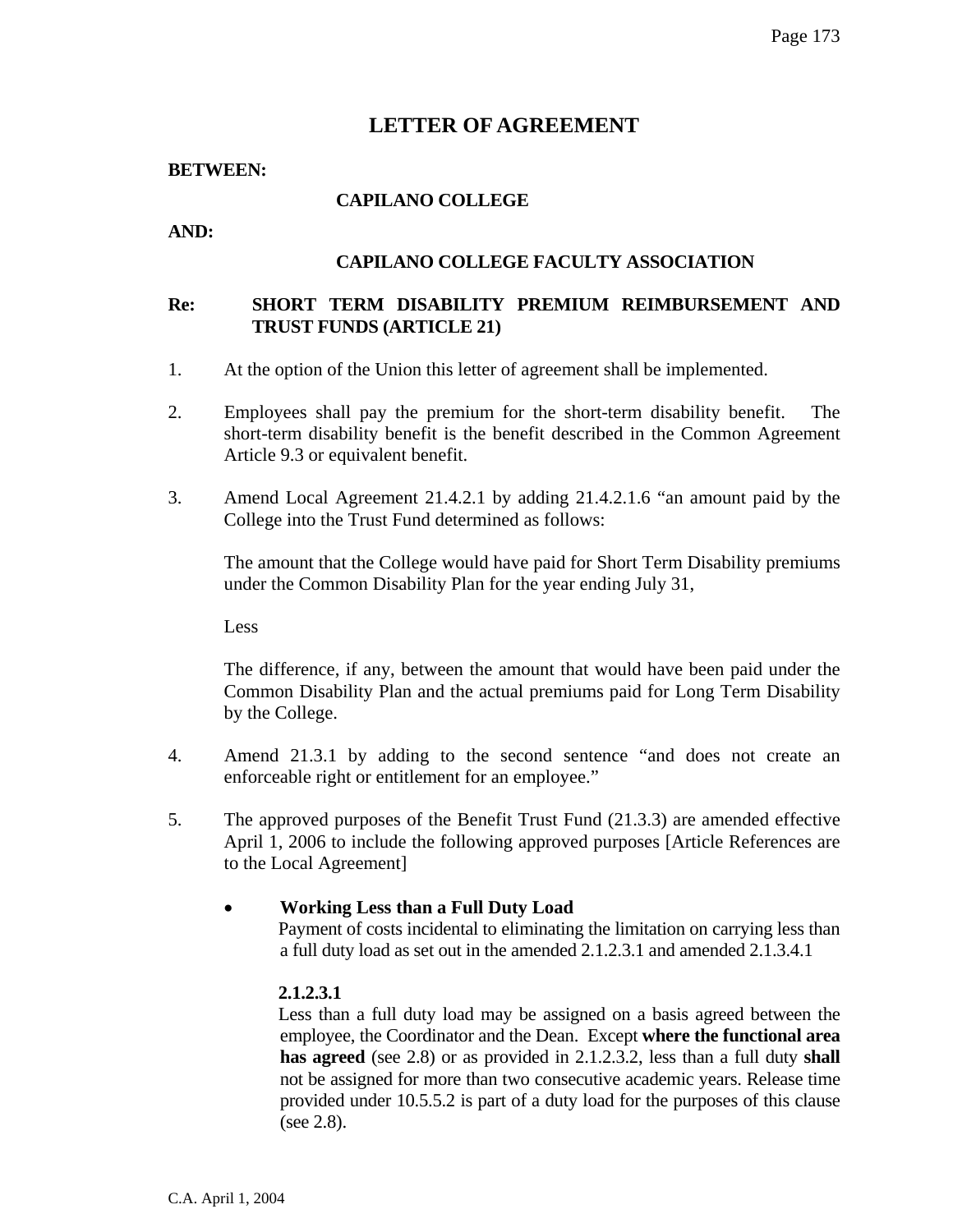# **2.1.3.4.1**

A duty load of less than the commitment level may be assigned on a basis agreed between the employee, the Coordinator and the Dean. Except where the functional area has agreed (see 2.8) or as provided in 2.1.2.3.2, less than a full duty load shall not be assigned for more than two consecutive academic years. Release time provided under 10.5.5.2 is part of a duty load for the purposes of this clause (see 2.8).

# • **PMI Instructors: Hours per Section**

 Payment of costs incidental to the implementation of the following amended 6.4A.2.2. and amended 6.4A.2.5

# **6.4A.2.2.**

 Replace "…one hundred (100) instructional hours…" with "…. eightyeight (88) instructional hours…."

# **6.4A.2.5**

 Replace "…one –hundred hours equals one section." with "…eighty-eight hours equals one section."

# • **Flexible Benefit Plan Access [User Pay]**

 Payment of costs incidental to the implementation of the following amended 9.4.2.2.1

### **9.4.2.2.1**

All non-regular employees may participate in the Flexible Benefits Plan. For non-regular employees, a Benefit Year is defined as that period commencing on September 1 and ending on the following August 31.

### • **Replacement of Once-only 30 day sick leave**

 Payment of costs incidental to the implementation of the following amended 10.1.5

### **10.1.5**

Should a claim application for the short term or long term disability benefit be denied by the insurer, the employee shall suffer no loss of pay for a further thirty (30) teaching or contact day period. **This thirty (30) teaching or contact day period shall be replenished after five years.**  (See also 10.2.5)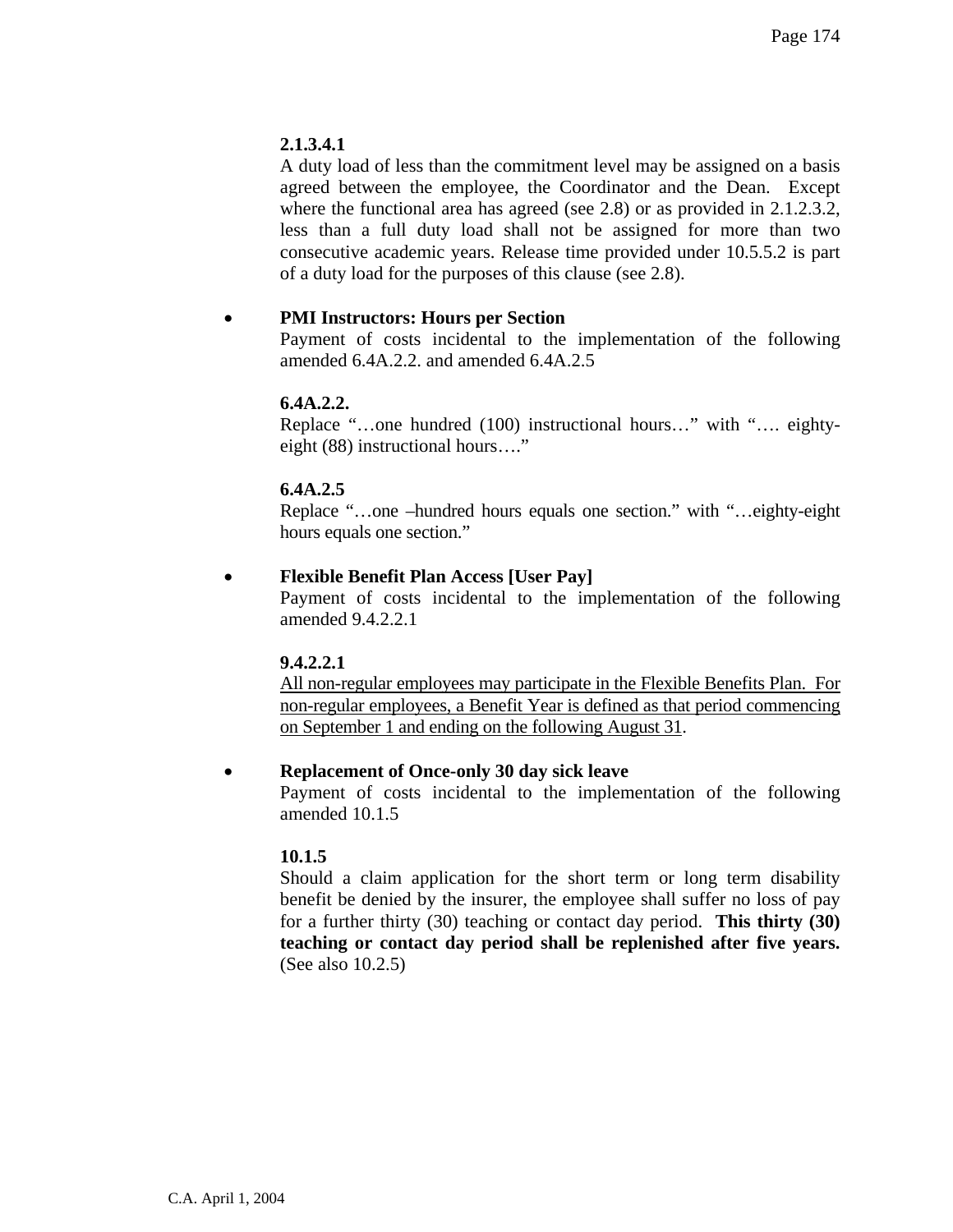# • **Reimbursement for required professional fees (pro-rata)**  Payment of professional fees for regular faculty who require professional association fees or memberships for hiring and maintaining employment.

EXECUTED 16<sup>th</sup> day of May, 2005

Linda Robertson Leslie Baker<br>Chairperson, Capilano College Board President, CCFA Chairperson, Capilano College Board

\_\_\_\_\_\_\_\_\_\_\_\_\_\_\_\_\_\_\_\_\_\_\_\_\_\_\_\_\_\_\_\_\_ \_\_\_\_\_\_\_\_\_\_\_\_\_\_\_\_\_\_\_\_\_\_\_\_\_\_\_\_\_\_\_\_\_\_

\_\_\_\_\_\_\_\_\_\_\_\_\_\_\_\_\_\_\_\_\_\_\_\_\_\_\_\_\_\_\_\_\_ \_\_\_\_\_\_\_\_\_\_\_\_\_\_\_\_\_\_\_\_\_\_\_\_\_\_\_\_\_\_\_\_\_\_

Mike Arbogast **Eduard Lavalle**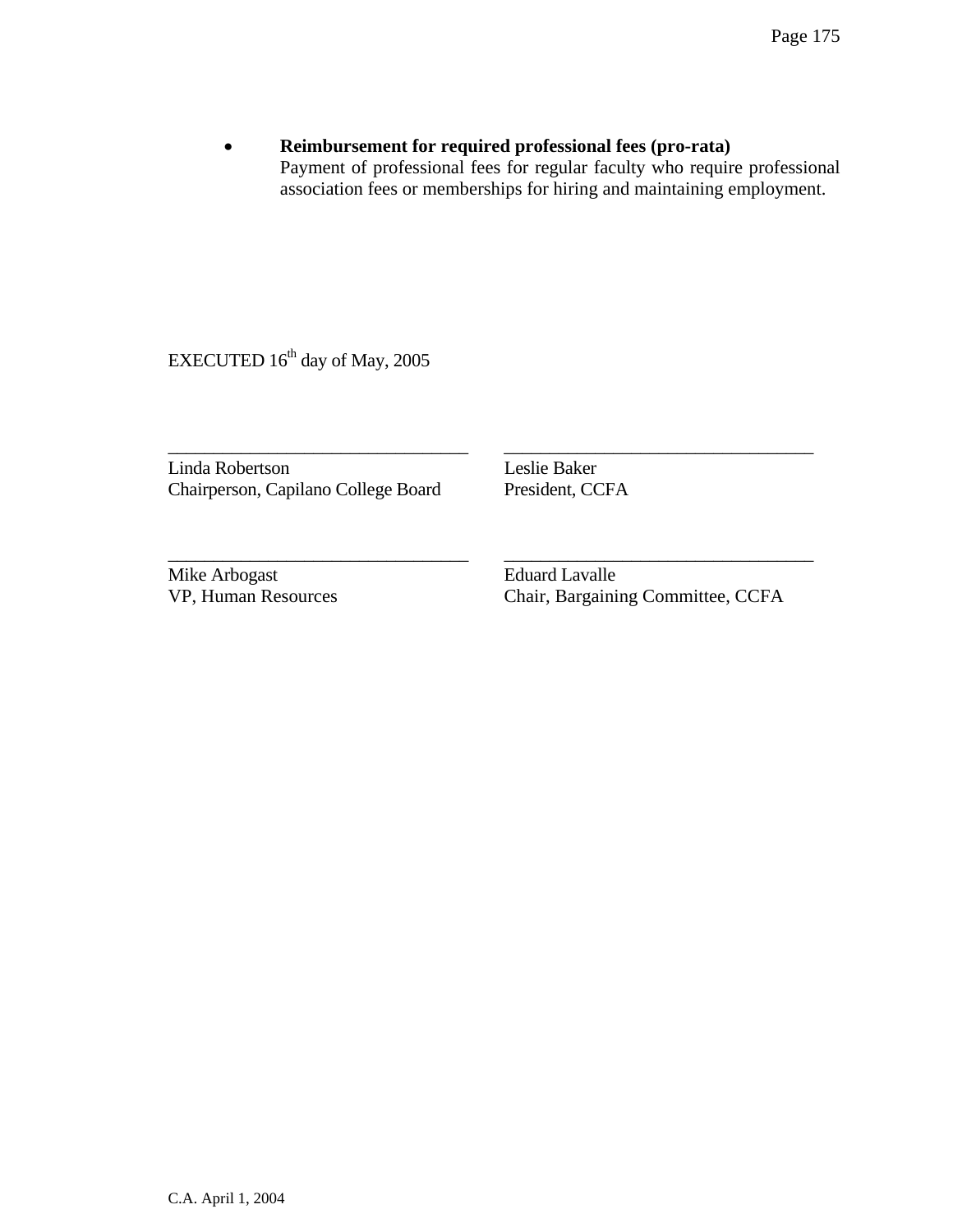# **LETTER OF INTENT**

**BETWEEN:** 

# **CAPILANO COLLEGE**

**AND:** 

# **CAPILANO COLLEGE FACULTY ASSOCIATION**

### **Re: DESIGNATED TELEPHONES FOR EMERGENCY PURPOSES**

The parties agree to refer the issue of increasing designated telephones for emergency purposes to the Occupational Health and Safety Committee and to require a resolution of this matter within six months.

\_\_\_\_\_\_\_\_\_\_\_\_\_\_\_\_\_\_\_\_\_\_\_\_\_\_\_\_\_\_\_\_\_ \_\_\_\_\_\_\_\_\_\_\_\_\_\_\_\_\_\_\_\_\_\_\_\_\_\_\_\_\_\_\_\_\_\_

\_\_\_\_\_\_\_\_\_\_\_\_\_\_\_\_\_\_\_\_\_\_\_\_\_\_\_\_\_\_\_\_\_ \_\_\_\_\_\_\_\_\_\_\_\_\_\_\_\_\_\_\_\_\_\_\_\_\_\_\_\_\_\_\_\_\_\_

EXECUTED 16<sup>th</sup> day of May, 2005

Linda Robertson Leslie Baker Chairperson, Capilano College Board President, CCFA

Mike Arbogast **Eduard Lavalle**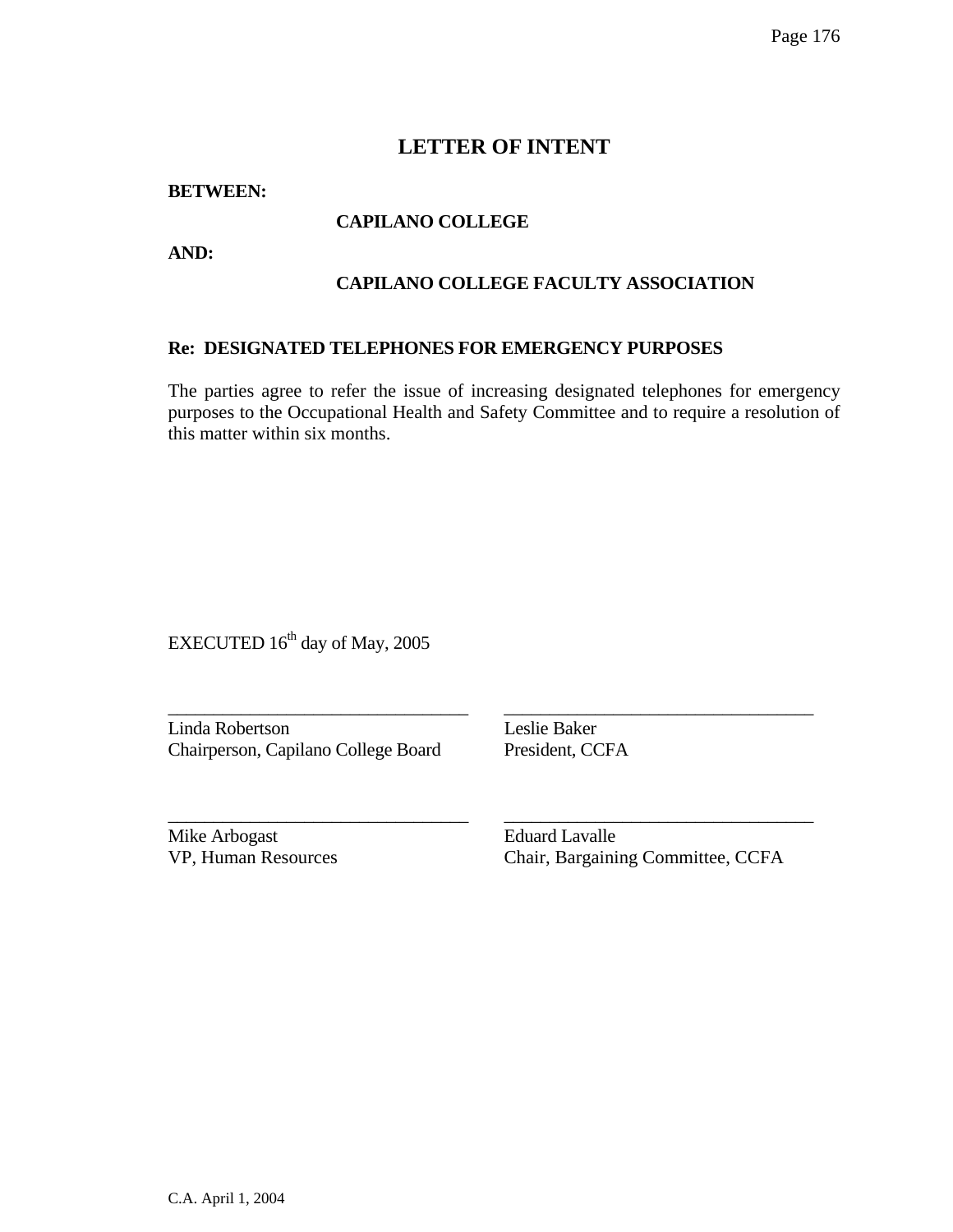# **LETTER OF INTENT**

# **BETWEEN:**

# **CAPILANO COLLEGE**

**AND:** 

# **CAPILANO COLLEGE FACULTY ASSOCIATION**

# **Re: COORDINATOR TRAINING**

The Parties agree that regular training sessions to develop the skills and knowledge to carry out the functions of Coordinators are beneficial.

A committee of 2 Union representatives and 2 College representatives will meet to:

- Identify areas where training is desirable
- Develop methods to deliver the training
- Evaluate the training sessions

EXECUTED  $16<sup>th</sup>$  day of May, 2005

\_\_\_\_\_\_\_\_\_\_\_\_\_\_\_\_\_\_\_\_\_\_\_\_\_\_\_\_\_\_\_\_\_ \_\_\_\_\_\_\_\_\_\_\_\_\_\_\_\_\_\_\_\_\_\_\_\_\_\_\_\_\_\_\_\_\_\_ Linda Robertson Leslie Baker Chairperson, Capilano College Board President, CCFA

\_\_\_\_\_\_\_\_\_\_\_\_\_\_\_\_\_\_\_\_\_\_\_\_\_\_\_\_\_\_\_\_\_ \_\_\_\_\_\_\_\_\_\_\_\_\_\_\_\_\_\_\_\_\_\_\_\_\_\_\_\_\_\_\_\_\_\_

Mike Arbogast Eduard Lavalle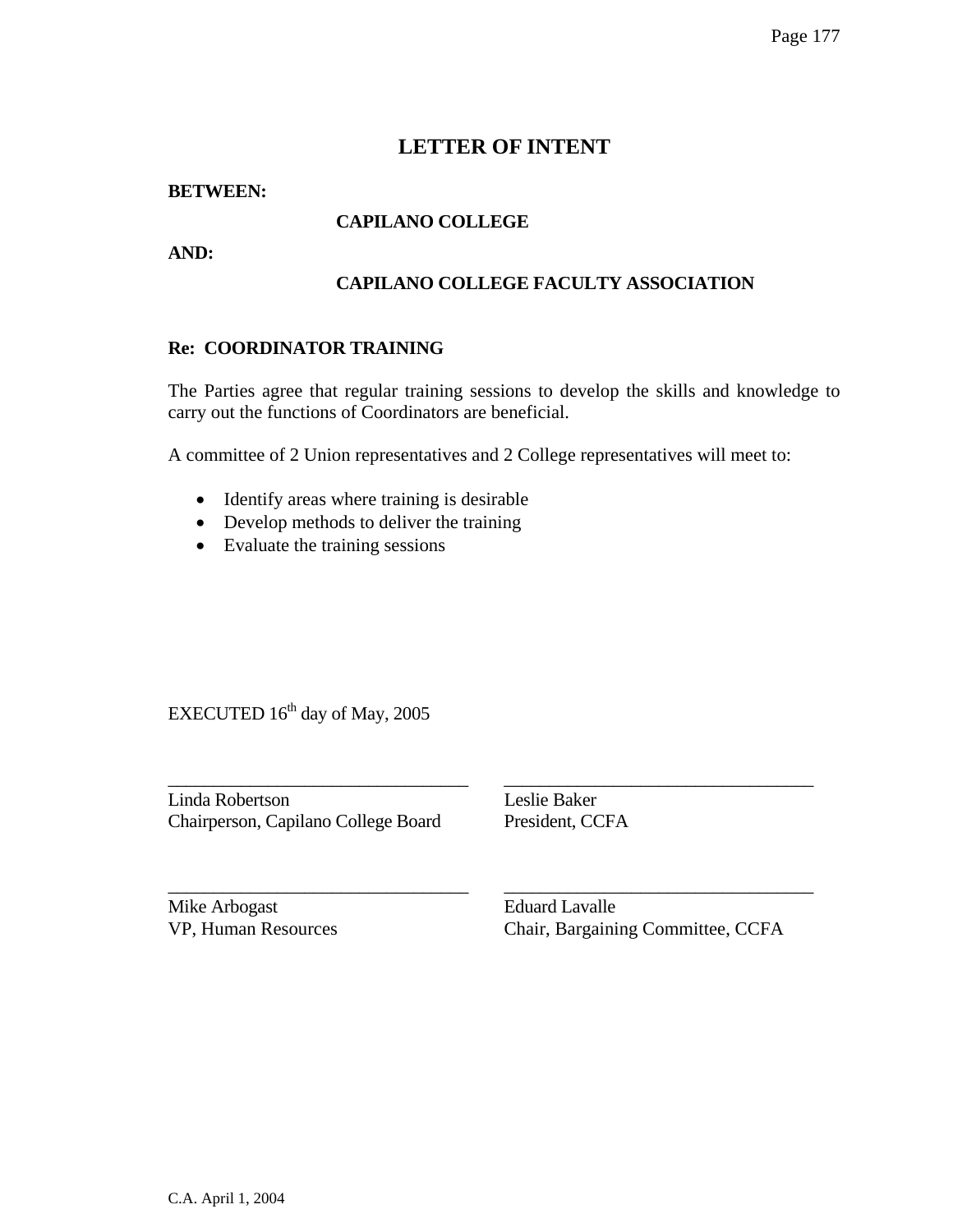# **LETTER OF INTENT**

### **BETWEEN:**

# **CAPILANO COLLEGE**

**AND:** 

### **CAPILANO COLLEGE FACULTY ASSOCIATION**

# **Re: IMPROVE TERMS OF REFERENCE AND PROVIDE TRAINING FOR THE ALERTING AND GUIDANCE/CHALLENGE COMMITTEE**

The Alerting and Guidance/Challenge Committee Sub-Committee submitted the following Letter of Intent:

#### **Preparing a Challenge**

The Challenge must relate to the appropriateness of the statements made in the material on the grounds that:

• **the statements are not relevant** -- In reviewing the relevance of the statements made, the Committee will be guided by the components set out in Article 11.5.2 – Evaluation Criteria.

and/or

• **the statements are unsupported.** They contain information and/or judgments that are not supported by the evidence of materials in the file. With respect to information and/or judgments that are not supported by the evidence of materials in the file, the Challenge Committee will be guided by all the materials in the file, which will include student statements in questionnaires, personal observations documented by the Colleague and the Coordinator (or Designate) and any other materials added to the file by the employee, the Coordinator or Dean.

### **Establishing the Challenge Committee**

- 1. Article 11.5.4.2 states that the Challenge Committee shall be established by the Dean from the panel of employees trained to serve on challenge committees.
- 2. The Challenge Committee members must be drawn from at least three functional areas outside of the employee's functional area.
- 3. The Dean will ask prospective members of the Challenge Committee if they have a conflict of interest.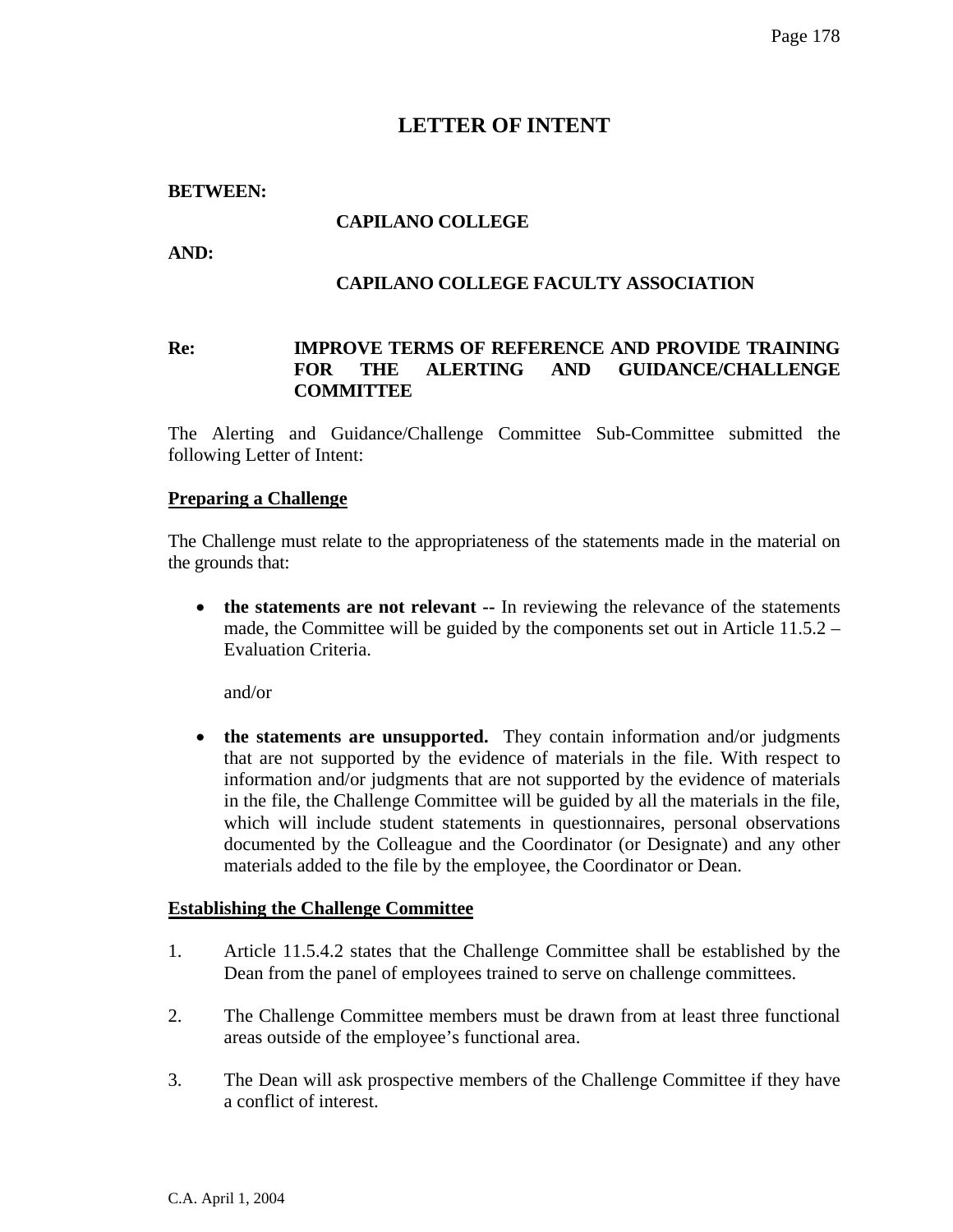# **Reviewing a Challenge**

### **1. Missing Documentation**

If the Challenge Committee cannot determine whether to sustain or deny the challenge because documentation specifically cited in the evaluation file is not provided, the Challenge Committee can ask to have that documentation produced.

# **2. Language**

In the Coordinator's and Colleague's reports words should be given their ordinary meaning, and the Committee should review them only to determine if they are **irrelevant** to the evaluation criteria or **unsupported**.

**3.** The Challenge Committee must review each statement challenged and must determine, on the grounds cited for the challenge, whether the challenge is sustained or denied.

# **The Challenge Committee's Recommendations**

The Challenge Committee must make a recommendation to the Dean to either sustain or deny, in total or in part, the challenge to each statement. The recommendation should identify the grounds on which the challenge to a statement has been sustained or denied. (See Article 2.8)

# **EVALUATION AFTER ALERTING AND RESULTING IN GUIDANCE**

### **The Evaluation Process**

- 1. An evaluation file resulting in alerting and guidance becomes Part I of a two-part evaluation file.
- 2. An evaluation file (Part I) resulting in alerting and guidance remains intact and stays in the Dean's Office until the completion of Part II of the file.
- 3. Part II of the evaluation file is prepared in the same way as Part I.
- 4. Student questionnaires are handed out in each term, preferably late in the first term.
- 5. Coordinator and Colleague visits occur at least once per evaluation year. For an employee on guidance, it may be useful for these observation visits to occur in both terms.
- 6. When Part II of the evaluation file is complete and ready to be forwarded to the Evaluation Committee, the department requests that the Dean forward Part I to the Evaluation Committee.
- 7. The Evaluation Committee makes its recommendation based on a review of the complete evaluation file consisting of Parts I and II. **GUIDANCE**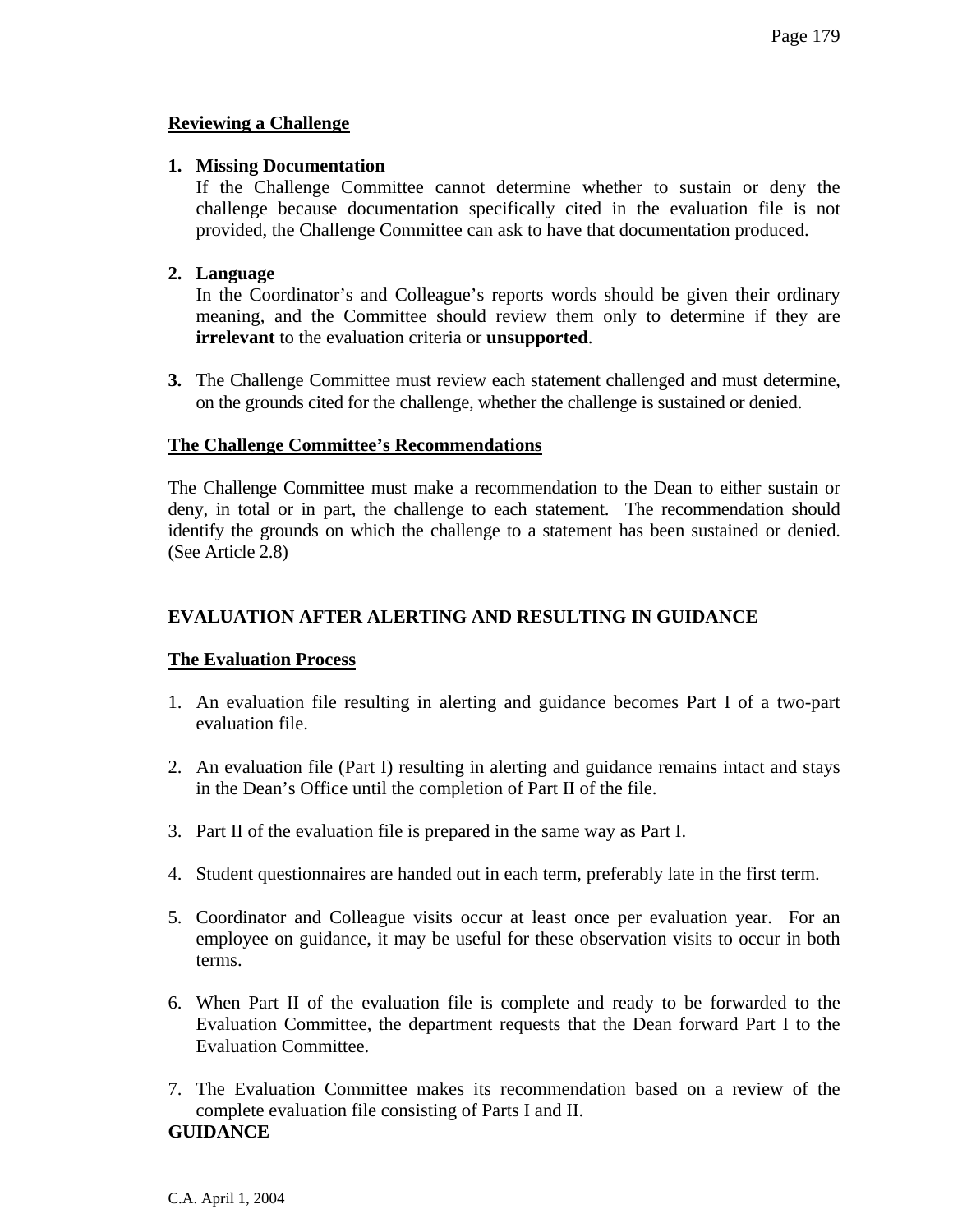### **The Guidance Process**

- 1. The College alerts the employee prior to the start of the guidance.
- 2. For the probationary employee, guidance begins in the next term in which there is an instructional assignment.
- 3. For the non-probationary employee, guidance begins at the beginning of the next evaluation year.
- 4. Immediately after the College has alerted the employee, the Coordinator (Chair) establishes a Guidance Committee of three to five members, approved by the employee. (See Article 11.5.6.3.2).
- 5. The Guidance Committee in collaboration with the employee develops a guidance activity plan for the evaluation year.
- 6. Guidance is provided during the full year, although the emphasis should be placed on the first half of the year to maximize the benefit to the employee.
- 7. Guidance takes place in the evaluation year during which the evaluation file (Part II) is compiled.
- 8. At the end of the guidance, the Guidance Committee prepares a Report for the Dean, detailing the guidance given.
- 9. A copy of the Report should be given to the employee (See Article 11.5.6.3.4)
- 10. The Report notes that guidance took place or that the employee refused to participate in guidance. The Report does not evaluate the employee's performance or participation the guidance.
- 11. The Dean's copy of the Guidance Report is destroyed when the Evaluation file is destroyed.

### **TRAINING CHALLENGE AND GUIDANCE COMMITTEES**

The parties to the Collective Agreement agree to work together to develop orientation and training materials to be used in the training of potential Challenge and Guidance Committee members. The relevant portions of this letter will be part of the training materials.

EXECUTED  $16<sup>th</sup>$  day of May, 2005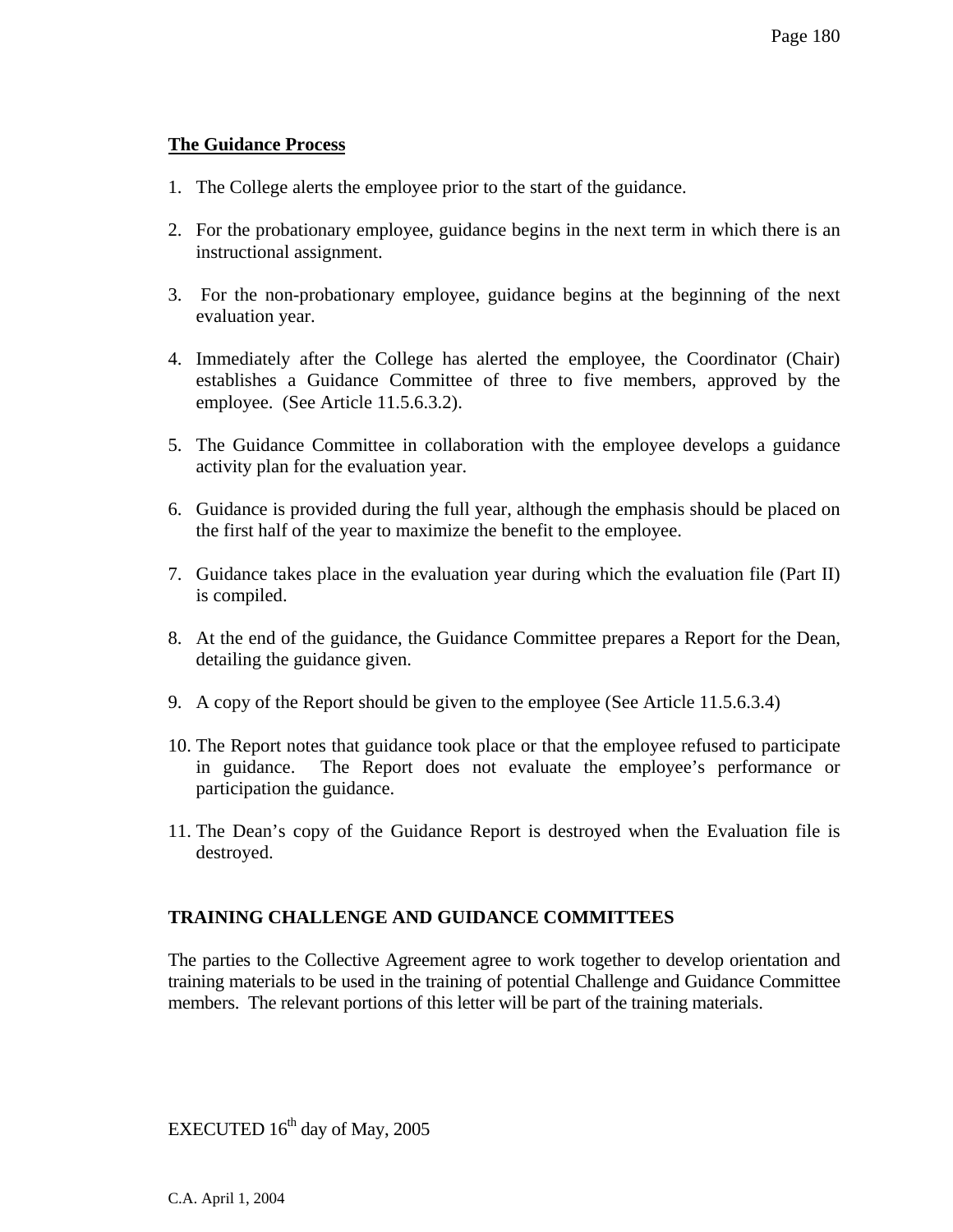Linda Robertson Leslie Baker<br>Chairperson, Capilano College Board President, CCFA Chairperson, Capilano College Board

\_\_\_\_\_\_\_\_\_\_\_\_\_\_\_\_\_\_\_\_\_\_\_\_\_\_\_\_\_\_\_\_\_ \_\_\_\_\_\_\_\_\_\_\_\_\_\_\_\_\_\_\_\_\_\_\_\_\_\_\_\_\_\_\_\_\_\_

\_\_\_\_\_\_\_\_\_\_\_\_\_\_\_\_\_\_\_\_\_\_\_\_\_\_\_\_\_\_\_\_\_ \_\_\_\_\_\_\_\_\_\_\_\_\_\_\_\_\_\_\_\_\_\_\_\_\_\_\_\_\_\_\_\_\_\_

Mike Arbogast<br>
VP, Human Resources<br>
Chair, Bargainii

Chair, Bargaining Committee, CCFA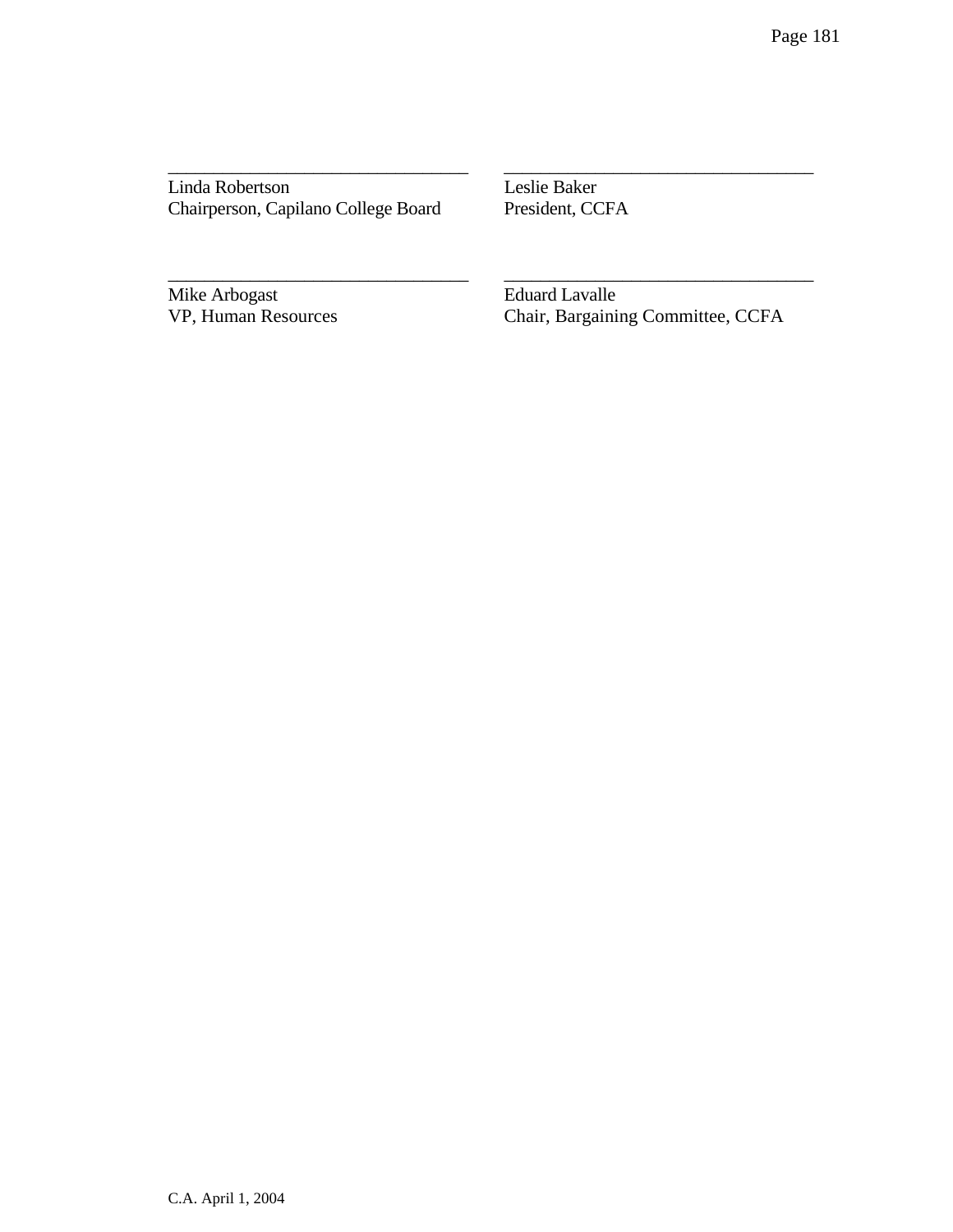# **LETTER OF INTENT**

### **BETWEEN:**

### **CAPILANO COLLEGE**

**AND:** 

### **CAPILANO COLLEGE FACULTY ASSOCIATION**

### **Re: LINKAGES TO THE COMMON AGREEMENT**

- 1. Items settled at the MID Table (exclusive of Common Agreement Articles 9.1 and 9.2) will be included in the Capilano College/CCFA Collective Agreement.
- 2. **Article 6.7: Educational Technology / Distributed Learning**  6.7.1

It is understood that the phrase defining Distributed Learning in this and all following articles also refers to Educational Technology activities.

6.7.4 /6.7.5 It is understood that the employer determines what is "necessary".

#### 3. **Article 7: Leaves**

7.1 Definitions It is understood that "stepchild, stepchild in-law" refers to "stepchildren, step children's spouses".

## 4. **Article 8: Parental Leave**

8.1.1 Definitions (b) It is understood that base salary does not include stipends, overloads etc…

#### 5. **Article 14: International Education**

It is understood that this Article shall govern the terms and conditions for employees originally hired at BC campuses who travel outside Canada and the US.

14.2 Expenses

It is understood that travel and other expenses referred to do not include those expenses incurred when an employee is living in another country.

14.5 Orientation and Return

It is understood that when travel is to Mexico, the employee may not require 3 working days inclusive of travel.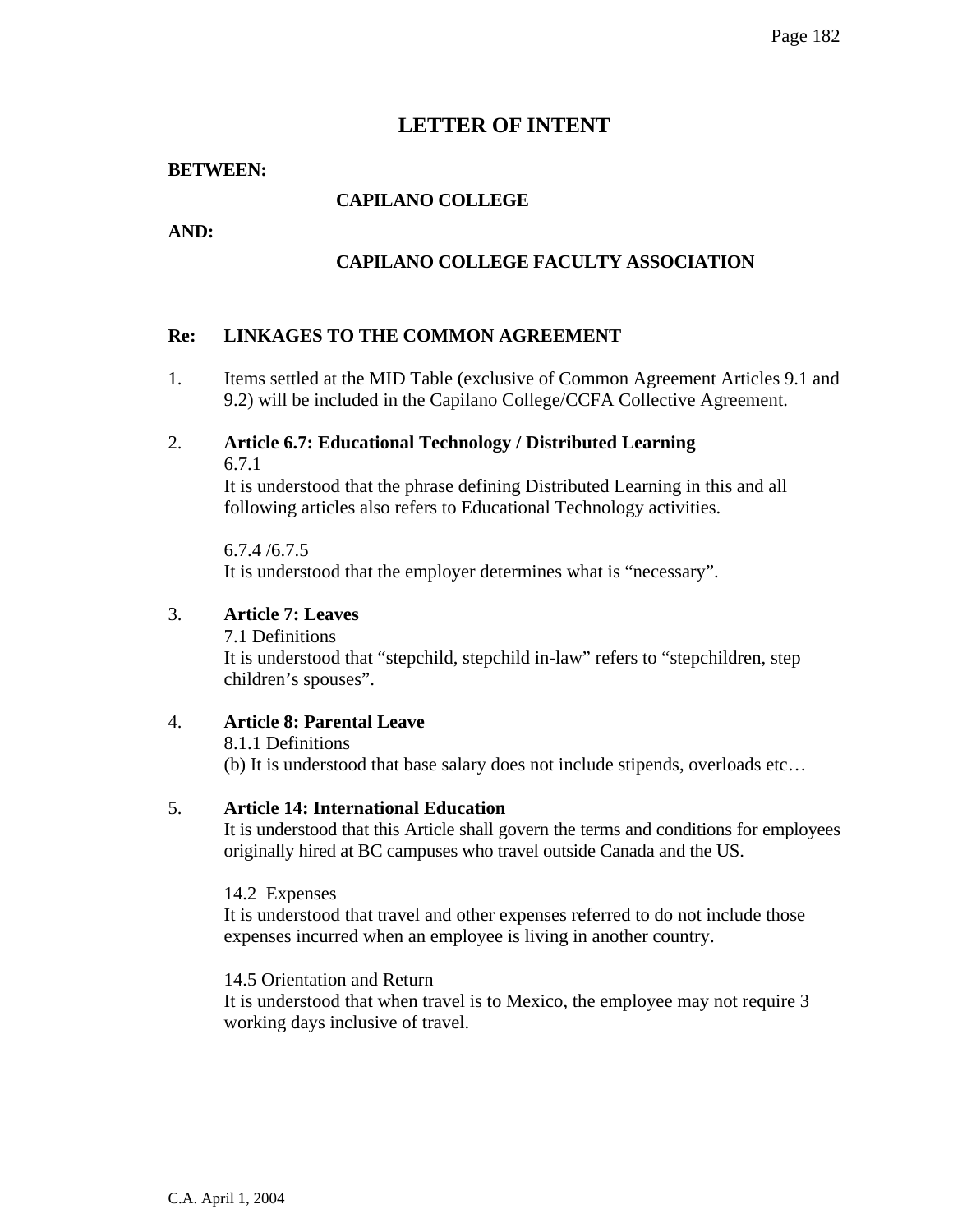# 6. **Article 15: Health and Safety Equipment**

It is understood that "all" relates to appropriate Health and Safety apparel and equipment required by Workers' Compensation.

\_\_\_\_\_\_\_\_\_\_\_\_\_\_\_\_\_\_\_\_\_\_\_\_\_\_\_\_\_\_\_\_\_ \_\_\_\_\_\_\_\_\_\_\_\_\_\_\_\_\_\_\_\_\_\_\_\_\_\_\_\_\_\_\_\_\_\_

\_\_\_\_\_\_\_\_\_\_\_\_\_\_\_\_\_\_\_\_\_\_\_\_\_\_\_\_\_\_\_\_\_ \_\_\_\_\_\_\_\_\_\_\_\_\_\_\_\_\_\_\_\_\_\_\_\_\_\_\_\_\_\_\_\_\_\_

*Without Prejudice* 

EXECUTED  $16^{th}$  day of May, 2005

Linda Robertson Leslie Baker Chairperson, Capilano College Board President, CCFA

Mike Arbogast **Eduard Lavalle** 

VP, Human Resources Chair, Bargaining Committee, CCFA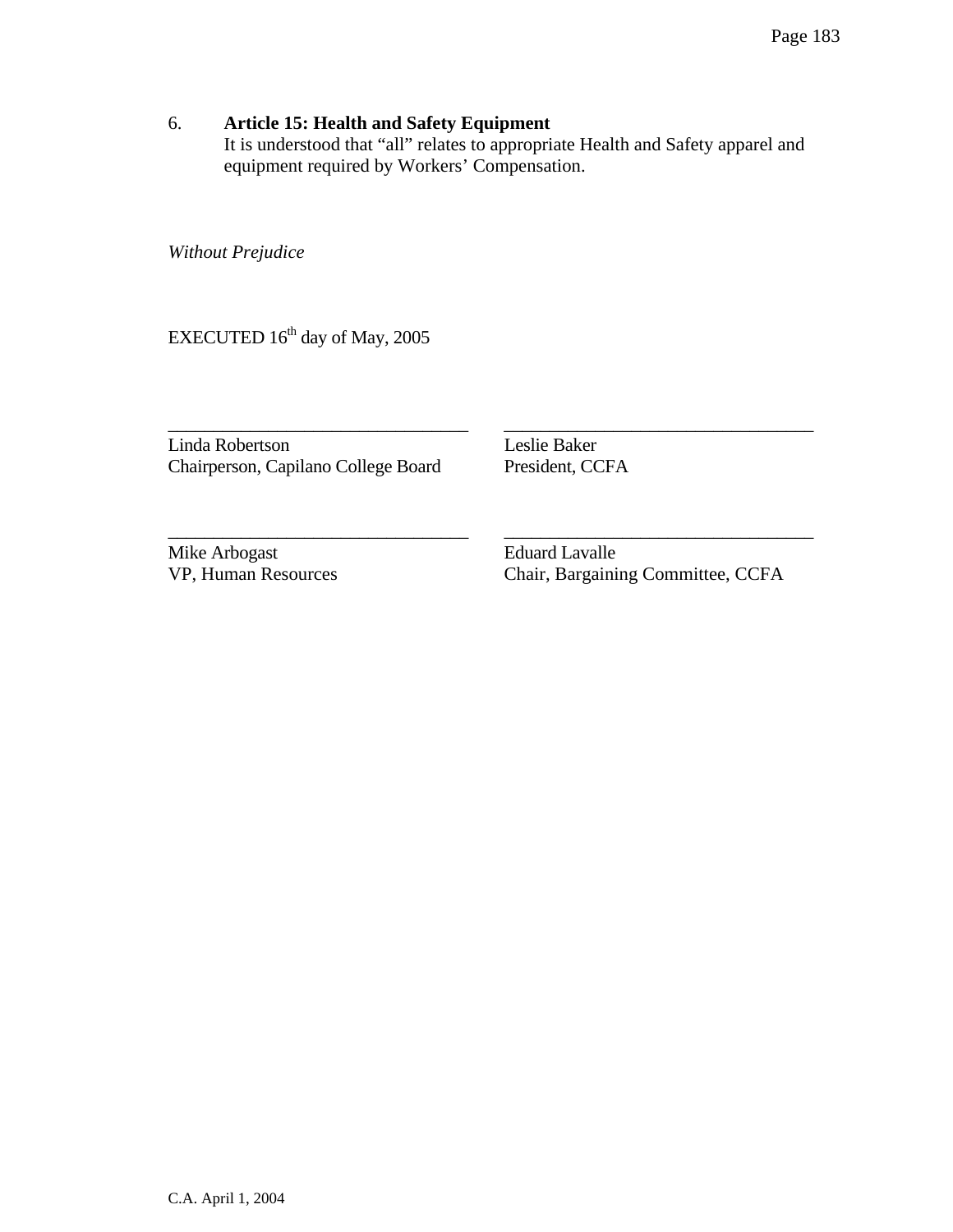# **LETTER OF INTENT**

### **BETWEEN:**

# **CAPILANO COLLEGE**

**AND:** 

## **CAPILANO COLLEGE FACULTY ASSOCIATION**

### **Re: LINKAGES TO THE COORDINATORS' MANUAL, COLLEGE POLICY AND PAST PRACTICE**

### **Insertions to the Coordinator's Manual (CM)**

**CM-Section 4.8.2-Annual Proposals -** Add the following wording: "Professional Development can include Union activities when these relate to the employee's professional development."

**CM-Section 4.11.1** – Add the **NREG: Non-expiry of Rights** paper.

#### **College Policy**

#### **Revise Administration Reference Memo 1016**

Provided there are no alternative childcare arrangements that can be made, the College will reimburse childcare expense when the College requires a faculty employee to work outside of his or her normal working times. The amount cannot exceed the minimum hourly wage per hour.

### **Continuation of Past Practice**

### **Re: Article 11.7.1.1 and Article 11.7.3.1**

The College proposes to continue the practice of topping up the commitment of an employee provided they sign the agreement to work over 3 terms.

#### **Re: Office hours through e-mail**

The parties agree to continue past practice with reference to the above proposal.

### **Re : Article 6.14 - Substitution**

The parties agree to respect the principles embodied in the Gelin memo.

*Without Prejudice*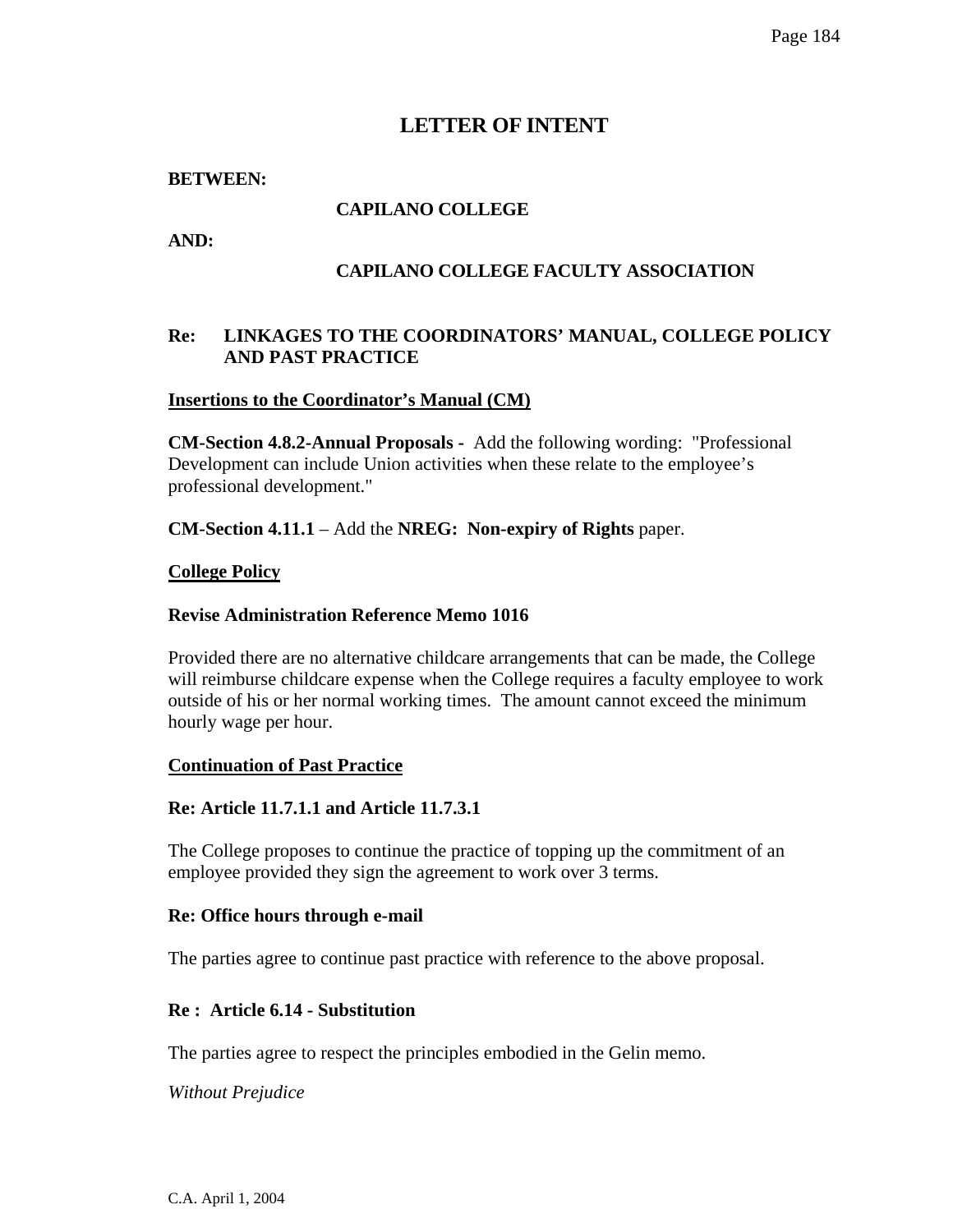EXECUTED  $16^{\text{th}}$  day of May, 2005

Linda Robertson Leslie Baker Chairperson, Capilano College Board President, CCFA

\_\_\_\_\_\_\_\_\_\_\_\_\_\_\_\_\_\_\_\_\_\_\_\_\_\_\_\_\_\_\_\_\_ \_\_\_\_\_\_\_\_\_\_\_\_\_\_\_\_\_\_\_\_\_\_\_\_\_\_\_\_\_\_\_\_\_\_

\_\_\_\_\_\_\_\_\_\_\_\_\_\_\_\_\_\_\_\_\_\_\_\_\_\_\_\_\_ \_\_\_\_\_\_\_\_\_\_\_\_\_\_\_\_\_\_\_\_\_\_\_\_\_\_\_\_\_\_\_\_\_\_

Mike Arbogast Eduard Lavalle<br>
VP, Human Resources Chair, Bargainii

**Chair, Bargaining Committee, CCFA**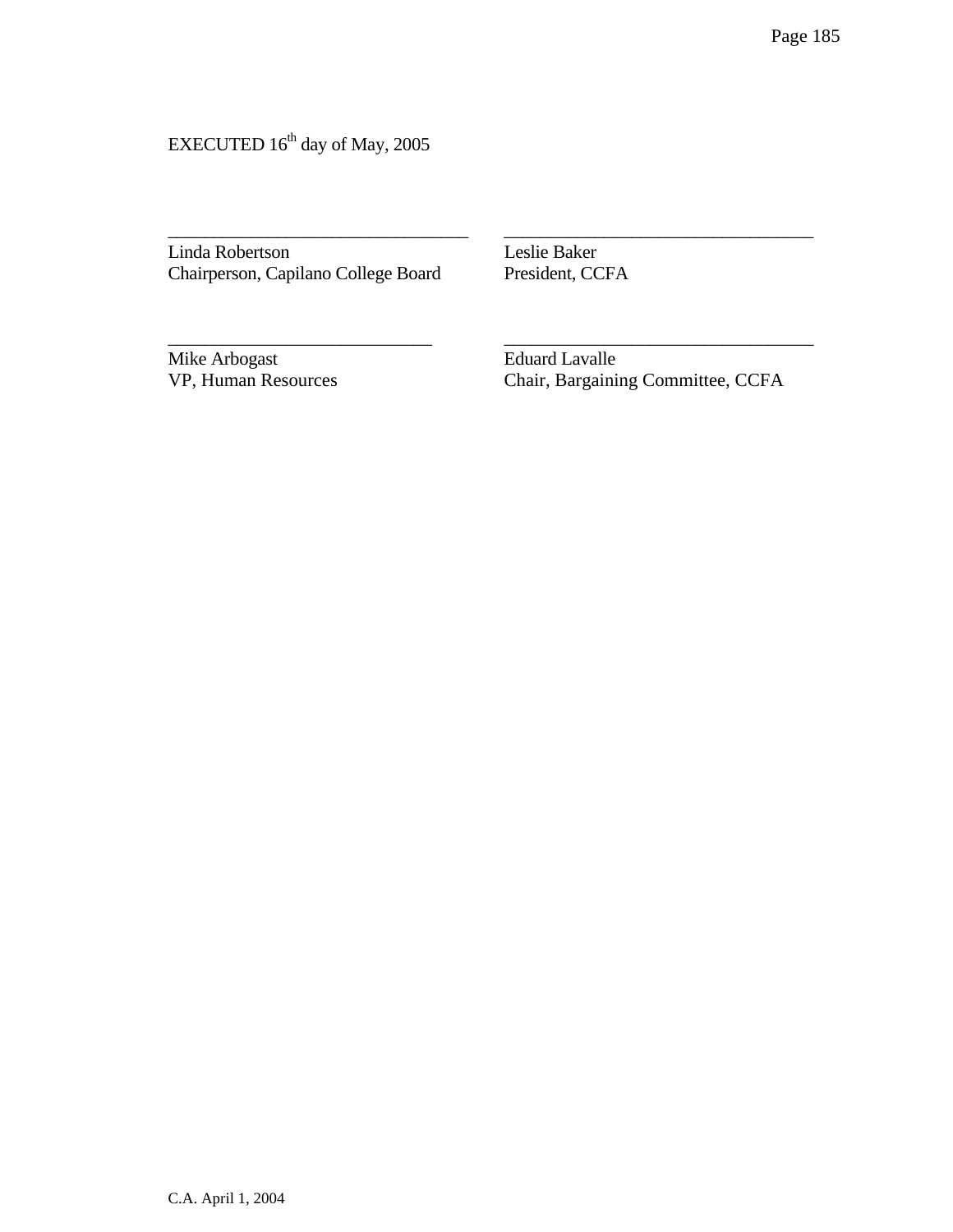# INDEX

| Additional Coverage Possible (Health Funding Account) - 9.4.7.6      | 84         |
|----------------------------------------------------------------------|------------|
| Administrators                                                       |            |
| Administrators Teaching - 1.7                                        | 11         |
| Appointment - 11.2                                                   | 103        |
| Faculty Secondment - 11.2.3                                          | 105        |
| Search Committee - 11.2.1, 11.2.2                                    | 103        |
| Agreement                                                            |            |
| Contracting Out - 1.4                                                | 10         |
| Contracts, Existing and Future - 1.3                                 | 10         |
| Date of Contract - 1.5                                               | 11         |
| Legislation - 1.2                                                    | 10         |
| Term - 1.1.1                                                         | 10         |
| Alerting and Guidance<br>Evaluation file, documents kept - 11.5.5.3  | 117        |
| Guidance Committee                                                   |            |
| Letter of Intent                                                     | 179        |
| Members - 11.5.6.3.2                                                 | 118        |
| Guidance Committee Report - 11.5.6.3.4                               | 118        |
| Union Notification - 11.5.6.5                                        | 118        |
| Written Notification, Employee - 11.5.6.3.1                          | 117        |
| Annual and General Holidays – 7.8                                    | 70         |
| Appendices                                                           |            |
| A - Assignment of Wages, Check-Off of Union Dues                     | 148        |
| B - Salary Schedule for Lab Supervisors and Instructional Associates | 149        |
| C - Application and Waiver Form re Employee Benefits                 | 151        |
| D - 10.6 Faculty/Employee Exchanges                                  | 152        |
| E - Sexual Harassment Policy and Procedures                          | 157        |
| F - Parental Leave - Excerpts from Common Agreement                  | 162        |
| Appointments                                                         |            |
| Administrators - 11.2                                                | 103        |
| Administrators' Faculty Secondment - 11.2.3                          | 105        |
| Administrators' Search Committee - 11.2.1, 11.2.2                    | 103        |
| Auxiliary - 2.1.6                                                    | 15         |
| Change in Appointment - 11.3.6                                       | 106        |
| Change in Status from RFT to RPT - 2.1.2.4                           | 13         |
| Continuous $-11.4.2$                                                 | 108        |
| Coordinators - 11.1                                                  | 102        |
| Criteria - 11.3.4                                                    | 105        |
| Duty Load of Less than .5 Section- 11.4.5.3                          | 110<br>105 |
| Faculty Appointment Process - 11.3<br>Further Non-Regular - 11.4.5.2 | 110        |
| Joint Appointment - 11.4.6                                           | 111        |
| Non-Regular Appointment - 11.4.5                                     | 110        |
| Non-Regular Employee - 2.1.5                                         | 15         |
| Probationary - 11.4.1                                                | 107        |
| Procedures - 11.3.5                                                  | 106        |
| Regular Appointment - 11.4.4                                         | 109        |
| Regular Employee - 2.1.1                                             | 12         |
| Regular Full-time - 2.1.2                                            | 12         |
| Regular Limited Term - 2.1.4                                         | 14         |
| Extension of Appointment - 11.4.3                                    | 108        |
| Regular Part-time - 2.1.3                                            | 13         |
| Termination and Suspension of - 11.6                                 | 119        |
| Terms and Interpretation                                             |            |
| Appointment                                                          | 18         |
| <b>Reduction-Generated Appointment</b>                               | 19         |
| Arbitration                                                          |            |
| Arbitrators - 5.3.1                                                  | 34         |
| Expenses of Arbitration - 5.3.2                                      | 35         |
| Handling of and Participation in Grievances and Arbitrations - 5.6   | 36         |
| Assignment of Wages, Check-Off of Union Dues – Appendix A            | 148        |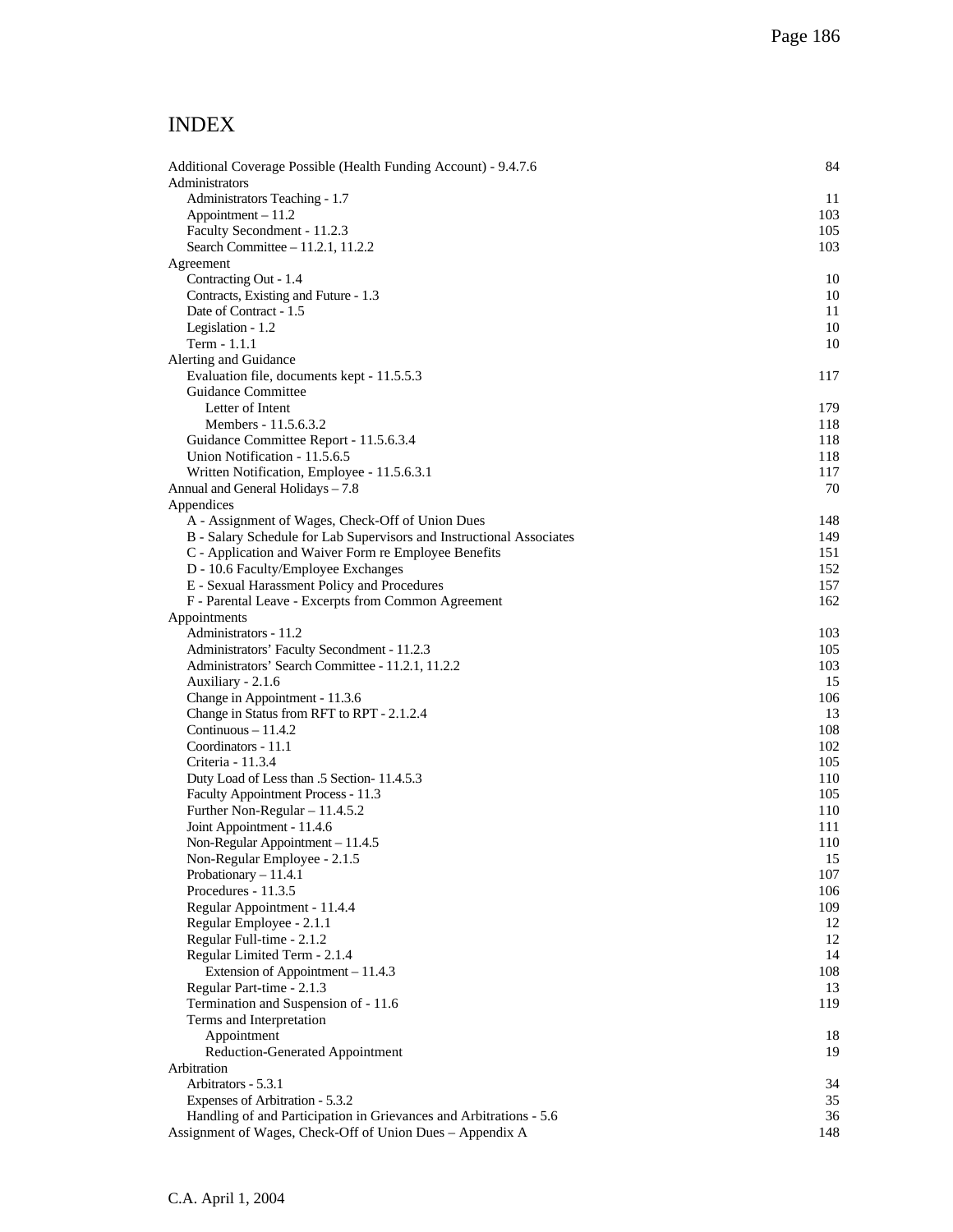| Assignments                                                                   |                      |
|-------------------------------------------------------------------------------|----------------------|
| Extension Programs and Services Activities – 6.15.1                           | 60                   |
| of Duties - 6.8                                                               | 51                   |
| Outside of Classification - Emergency Transfers - 6.13                        | 59                   |
| Author's Copy - 12.4                                                          | 134                  |
| Authorship - 12.3                                                             | 134                  |
| Auxiliary Employee - 2.1.6                                                    | 15                   |
| Banking Overloads - 6.12                                                      | 59                   |
| Bargaining Unit Description $-3.1$                                            | 27                   |
| BC College Pension Plan - 9.3                                                 | 78                   |
| <b>Benefit Coverage</b>                                                       |                      |
| College's Liability Limit - 9.10.3                                            | 89                   |
| Duty to Provide Information - 9.10.2                                          | 89                   |
| Employee's Responsibility - 9.10.1                                            | 89                   |
| Leave of Absence - 9.10.4                                                     | 90                   |
| Parental Leave - 9.10.4.2                                                     | 90                   |
| <b>Benefits</b>                                                               |                      |
| Accidental Death and Disablement Insurance - to a maximum of age 65 - 9.4.7.2 | 83                   |
| Alternate Professional Health Care - 9.4.7.6.7                                | 85                   |
| Application and Waiver Form Re Employee Benefits - Appendix C                 | 151                  |
| B.C. College Pension Plan - 9.3                                               | 78                   |
| Coverage - 9.10                                                               | 89                   |
| Dental Plan - 9.4.7.4                                                         | 84                   |
| Disability Income Plan - 9.5                                                  | 86                   |
| Disabled Dependent Care - 9.4.7.6.5                                           | 85                   |
| Elder Care - 9.4.7.6.4                                                        | 85<br>90             |
| Eligibility - Protection - 9.11<br>Employee Assistance Plan - 23              | 145                  |
|                                                                               | 83                   |
| Extended Health - 9.4.7.3<br>Financial and Lifestyle Planning - 9.12          | 90                   |
| Flexible Benefits Plan - 9.4                                                  | 78                   |
| Group Registered Retirement Savings Plan - 9.9                                | 88                   |
| Health Funding Account - 9.4.7.6                                              | 84                   |
| Legal Care - 9.4.7.6.3                                                        | 85                   |
| Life Insurance - to a maximum of age $65 - 9.4.7.1$                           | 82                   |
| Medical and Dental Claims not Otherwise Eligible - 9.4.7.6.6                  | 85                   |
| Non-regular Faculty - 9.4.2.2                                                 | 79                   |
| Orthodontic - 9.4.7.5                                                         | 84                   |
| Regular Faculty - 9.4.2.1                                                     | 79                   |
| Retired Faculty - 9.4.2.3                                                     | 80                   |
| Spending Account - 9.4.3                                                      | 80                   |
| Statutory Holidays - 9.2                                                      | 78                   |
| Vacation - 9.1                                                                | 77                   |
| Vision Care - 9.4.7.6.2                                                       | 85                   |
| Benefits and Insurance Plans                                                  |                      |
| Contributions - 9.6.1                                                         | 87                   |
| Death of an Employee - 9.6.3                                                  | 88                   |
| Enrolment - 9.6.2                                                             | 88                   |
| <b>Bereavement Leave</b>                                                      |                      |
| Definition of Immediate Family - 10.5.2.3                                     | 99                   |
| Timing $-10.5.2.2$                                                            | 99                   |
| <b>Bumping</b>                                                                | <b>See Reduction</b> |
| Calculation of Duty Load, Extension Programs and Services Activities - 6.15.2 | 61                   |
| Canada Pension Plan - 9.8                                                     | 88                   |
| Challenge Committee - Letter of Intent                                        | 179.                 |
| Challenge Exams - 7.9                                                         | 70                   |
| Challenge to the Evaluation File $-11.5.4$                                    | 115                  |
| Challenge Committee - 11.5.4.2                                                | 115                  |
| Letter of Intent                                                              | 179                  |
| Change in Appointment - 11.3.6                                                | 106                  |
| Change in Status from RFT to RPT - 2.1.2.4                                    | 13                   |
| Child Care Facilities - 17                                                    | 138                  |
| College and Institute Act - 13.2                                              | 134                  |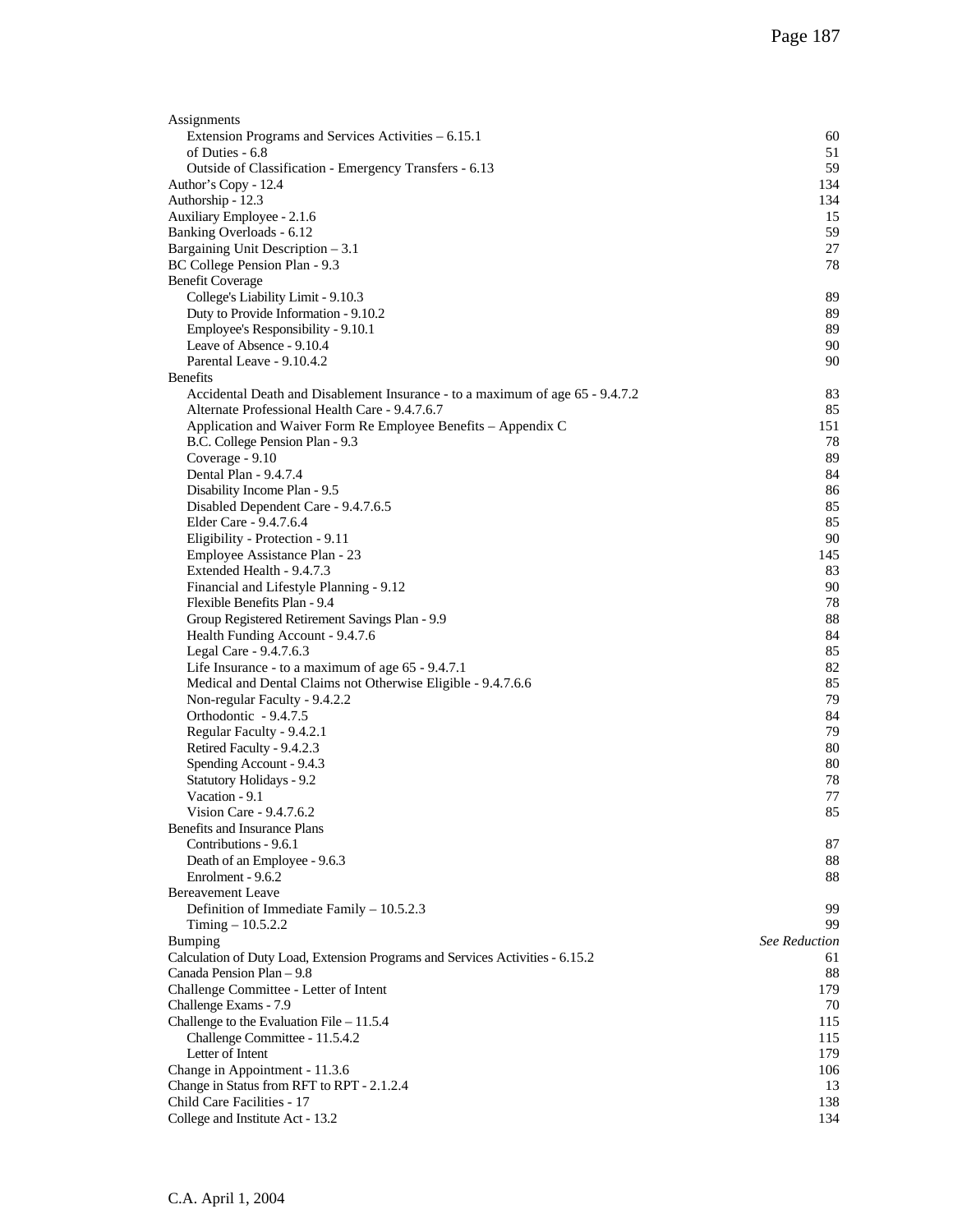| Collegial Model - 2.5<br>Common Agreement - Linkages                | 21<br>183                        |
|---------------------------------------------------------------------|----------------------------------|
| <b>Excerpts re Parental Leave</b>                                   | 162                              |
| Consultative Process - 2.6                                          | 21                               |
| Continuous Appointments - 11.4.2                                    | 108                              |
| Contracts, Existing and Future - 1.3                                | 10                               |
| Conversation Monitor (Native Speaker)                               |                                  |
| Duties and Responsibilities - 6.3.1.1                               | 42                               |
| Coordinators<br>$Appointment - 11.1$                                | 102                              |
| Definition - 6.7.1                                                  | 50                               |
| Duties and Responsibilities - 6.7.2                                 | 50                               |
| Training - Letter of Intent                                         | 178                              |
| Vacation Time $-7.4$                                                | 65                               |
| Workload - 6.7.3                                                    | 51                               |
| Copyright, Materials Created within the College - 12.2              | 133                              |
| Counsellors                                                         |                                  |
| Duties and Responsibilities - 6.1.1                                 | 37                               |
| Workload - 6.1.2                                                    | 38                               |
| Course and Program Preparation - 6.2.2.6                            | 41                               |
| Course Cancellation $-$ EPS $-$ 6.15.4                              | 61                               |
| Course Fee Waivers $-9.13$                                          | 91                               |
| Court Appearance, Leave for $-10.5.6$                               | 101                              |
| Critical Care Leave                                                 |                                  |
| Definition of Immediate Family - 10.5.2.3                           | 99                               |
| Timing $-10.5.2.2$                                                  | 99                               |
| Dean's Evaluation – 11.5.6                                          | 117                              |
| Decision Making Model                                               |                                  |
| Administrator Accepts Recommendation - 2.8.2.7.6                    | 26                               |
| Administrator Acts on Own Volition - 2.8.2.7.1                      | 24                               |
| Administrator Rejects Recommendation - 2.8.2.7.7                    | 26                               |
| Complaints and Grievances Under the Decision Making Model - 2.8.2.7 | 24                               |
| Decisions - 2.8.2                                                   | 22                               |
| Definition of Functional Area - 2.8.2.7.8                           | 26                               |
| Determinations - 2.8.2.6                                            | 24                               |
| Dispute Resolution Committee - 2.8.2.7.3                            | 25                               |
| Failure to Resolve Dispute - 2.8.2.7.5                              | 25                               |
| Resolution of Dispute by Committee - 2.8.2.7.4                      | 25                               |
| Table 1, Decisions - 2.8.2.5                                        | 23                               |
| Table 2, Determinations - 2.8.2.6.2                                 | 24                               |
| Time Limit for Complaint - 2.8.2.7.2                                | 25                               |
| Definition of Functional Area - 2.8.2.7.8                           | 26                               |
| Definition of Terms                                                 | 18                               |
| Deposit of Pay Cheque - 7.5.3                                       | 67                               |
| Designated Telephones for Emergency Purposes - Letter of Intent     | 177                              |
| Determinations                                                      | <b>See Decision Making Model</b> |
| Direct Deposit                                                      | See Deposit of Pay Cheque        |
| Disability Income Plan                                              |                                  |
| Arrangement/Participation/Eligibility - 9.5.1                       | 86                               |
| Calculation of Benefit $-9.5.2.2$                                   | 86                               |
| Details - 9.5.2                                                     | 86                               |
| Dispute Resolution                                                  |                                  |
| Committee - 2.8.2.7.3                                               | 25                               |
| Failure to Resolve Dispute - 2.8.2.7.5                              | 25                               |
| Resolution of Dispute by Committee - 2.8.2.7.4                      | 25                               |
| Time Limit for Complaint - 2.8.2.7.2                                | 25                               |
| Dual Location (Multi-Location) - 6.8.8                              | 52                               |
| Compensation for $-7.7$                                             | 69<br>173                        |
| Letter of Agreement<br>Duration of Leaves - 10.7                    |                                  |
| Duty Load - 6.10.1                                                  | 101<br>55                        |
| of less than .5 Section-11.4.5.3                                    | 110                              |
| Duty to Notify Union of Workloads - 3.5                             | 29                               |
|                                                                     |                                  |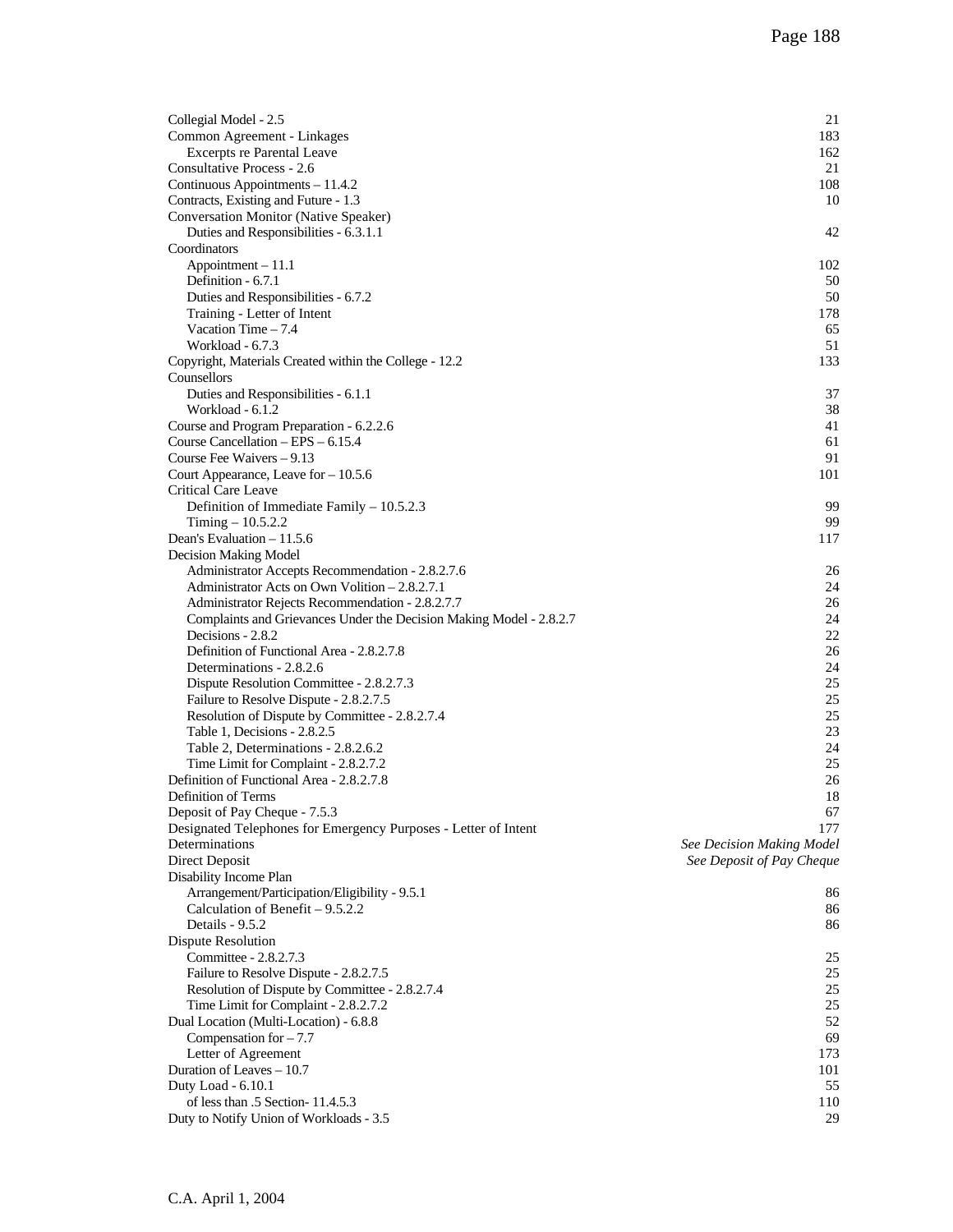| Duty to Notify Union Regarding Positions - 3.8          | 30                           |
|---------------------------------------------------------|------------------------------|
| Duty to Provide Copies of Agreement - 3.6               | 29                           |
| EAP                                                     | See Employee Assistance Plan |
| Early Retirement<br>Benefit Options - 18.3              | 139                          |
| Early Retirement Fund - 18.5                            | 140                          |
| Eligibility - 18.1.1                                    | 138                          |
| Financial Counselling - 18.4                            | 140                          |
| Timeline - 18.2.1                                       | 139                          |
| <b>Education Partnership</b>                            |                              |
| Conditions - 24.2                                       | 145                          |
| Process - $24.3$                                        | 146                          |
| Purpose - 24.1                                          | 145                          |
| Emergency Transfers - 6.13                              | 59                           |
| Emeritus, Instructor - Letter of Agreement              | 166                          |
| Employee Assistance Plan (EAP) - 23                     | 145                          |
| Retiree Access to EAP - 23.2                            | 145                          |
| <b>Employee Classification</b>                          |                              |
| Assignment Outside of - Emergency Transfers - 6.13      | 59                           |
| Coordinators<br>Definition 6.7.1                        |                              |
| Duties and Responsibilities - 6.7.2                     | 50<br>50                     |
| Workload - 6.7.3                                        | 51                           |
| Counsellors                                             |                              |
| Duties and Responsibilities 6.1.1                       | 37                           |
| Workload - 6.1.2                                        | 38                           |
| <b>Instructional Associates</b>                         |                              |
| Conversation Monitor (Native Speaker)                   |                              |
| Duties and Responsibilities - 6.3.1.1                   | 42                           |
| Language Laboratory Monitor                             |                              |
| Duties and Responsibilities - 6.3.2.1                   | 43                           |
| Workload - 6.3.3                                        | 44                           |
| Instructors<br>Duties and Responsibilities 6.2.1        | 38                           |
| Number of Students 6.2.2.1                              | 39                           |
| Scheduled Hours 6.2.2.2                                 |                              |
| ABE 6.2.2.2.1                                           | 40                           |
| Student Contact 6.2.2.3                                 | 40                           |
| Workload - 6.2.2                                        |                              |
| Course and Program Preparation - 6.2.2.6                | 41                           |
| Independent Study and Exceptional - 6.2.2.7             | 41                           |
| Special and Equivalent - 6.2.2.5                        | 41                           |
| Vocational Programs - General - 6.2.2.4                 | 40                           |
| <b>Laboratory Supervisors</b>                           | 44                           |
| Duties and Responsibilities - 6.4.1<br>Workload - 6.4.2 | 46                           |
| Librarians                                              |                              |
| Duties and Responsibilities - 6.5.1                     | 47                           |
| Workload - 6.5.2                                        | 48                           |
| <b>Private Music Instructors</b>                        |                              |
| Duties and Responsibilities - 6.4A.1                    | 46                           |
| Workload - 6.4A.2                                       | 47                           |
| Special Positions and Special Appointees                |                              |
| Special Appointees - 6.6.2                              | 49                           |
| Special Positions - 6.6.1<br>Workload - 6.6.3           | 48                           |
| Employer for Purposes of this Agreement - 2.1.9         | 49<br>17                     |
| Employment Insurance Coverage - 9.7                     | 88                           |
| Equivalent Workload Committee - 6.10                    | 55                           |
| Evaluation                                              |                              |
| Administrators Teaching, Evaluations for - 1.7.1.5      | 12                           |
| Auxiliary Employees, Evaluations for - 2.1.6.3          | 15                           |
| Continuous Appointment - 11.4.2                         | 108                          |
| Termination of - 11.4.2.2                               | 108                          |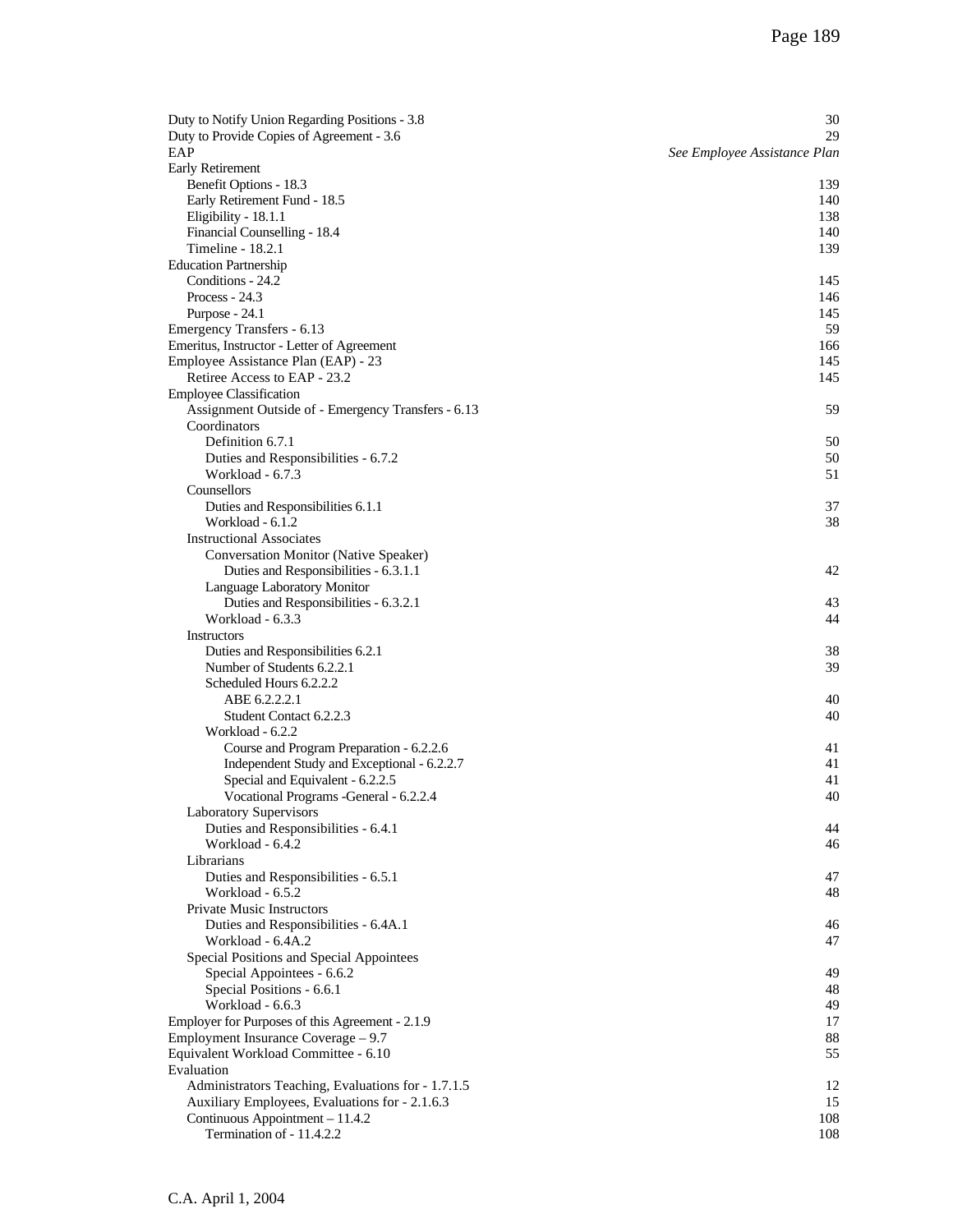| Coordinator                                                           |                    |
|-----------------------------------------------------------------------|--------------------|
| Duties and Responsibilities, participation - 6.7.2.4                  | 50                 |
| Duty load of less than .5 Section, Evaluation for - 11.4.5.3          | 110                |
| Evaluations - Summative - 11.5                                        |                    |
| Alerting and Guidance - 11.5.6.3                                      |                    |
| Evaluation file, documents kept - 11.5.5.3                            | 117                |
| Guidance Committee                                                    |                    |
| Letter of Intent                                                      | 179                |
| Members - 11.5.6.3.2                                                  | 118                |
| Guidance Committee Report - 11.5.6.3.4                                | 118                |
| Union Notification of 11.5.6.5                                        | 118                |
| Written Notification, Employee - 11.5.6.3.1                           | 117                |
| Challenge to the Evaluation File - 11.5.4                             | 115                |
| Challenge Committee - 11.5.4.2                                        | 115                |
| Letter of Intent                                                      | 179                |
| Criteria - 11.5.2                                                     | 112                |
| Dean's Evaluation - 11.5.6                                            | 117                |
| Evaluation Committee - 11.5.5                                         | 116                |
| Recommendations                                                       |                    |
| Non-probationary Employee - 11.5.5.1.2                                | 117                |
| Probationary Employee - 11.5.5.1.1                                    | 116                |
| Evaluation File - 11.5.3                                              |                    |
| Classroom Visit, Coordinator and Colleague - 11.5.3.3                 | 113                |
| Colleague Report- 11.5.3.2.2                                          | 114                |
| Coordinator Report - 11.5.3.2.3                                       | 114                |
| Coordinator Responsibility-11.5.3.1<br>Dean's Submission - 11.5.3.2.5 | 114                |
|                                                                       | 115                |
| Employee Access to - 11.5.3.5                                         | 115<br>114         |
| Questionnaires - 11.5.3.2.1<br>Self-Submission - 11.5.3.2.4           | 114                |
| Extension, Evaluation Period - 11.5.1.5                               | 112                |
| Schedule - 11.5.1                                                     | 111                |
| Special Cases - 11.5.7                                                | 118                |
| Evaluations, Formative 11.5.8                                         | 119                |
| Exchange, Faculty On - waiver of formal evaluation for (Appendix D)   | 152                |
| Extension Programs and Services, Evaluations for - 2.3.2.4            | 18                 |
| Information Release, written authority for - 1.6                      | 11                 |
| Joint Appointment - 11.4.6                                            |                    |
| Probationary Appointment - 11.4.1                                     | 107                |
| Regular Limited Term Appointment - 11.4.3                             | 108                |
| Satisfactory Evaluation - Definition - 2.4.1                          | 20                 |
| Secondment as Administrator, evaluation while on - 11.2.31            | 105                |
| Special Positions and Special Appointees, evaluation for              |                    |
| Criteria - 6.6.2.3                                                    | 49                 |
| Union Consultation on Evaluation Criteria- 6.6.1.1                    | 48                 |
| <b>Extension Programs and Services - 2.3</b>                          | 17                 |
| Activities - 6.15                                                     | 60                 |
| Definition                                                            | 19                 |
| Faculty Secondment to Administrator Positions - 11.2.3                | 105                |
| Faculty/Employee Exchanges - 10.6                                     | 101                |
| Appendix D                                                            | 152                |
| Family Responsibility Leave - 10.5.3                                  | 99                 |
| Fee Waivers - 9.13                                                    | 91                 |
| Financial Information Provided to the Union - 3.7                     | 30                 |
| Flexible Benefits Plan - 9.4                                          | 78                 |
| Application and Waiver Form re Employee Benefits - Appendix C         | 151                |
| Eligibility and Access - 9.4.2                                        | 79                 |
| Retired Employees - 9.4.2.3                                           | 80                 |
| Spending Account - 9.4.3                                              | 80                 |
| While on Leave - 9.10.4                                               | 90                 |
| Formative Evaluation - 11.5.7.6                                       | 119                |
| Forward Averaging                                                     | See Work Averaging |
| Further Non-Regular Appointments - 11.4.5.2                           | 110                |
| Governance - 22                                                       | 144                |
|                                                                       |                    |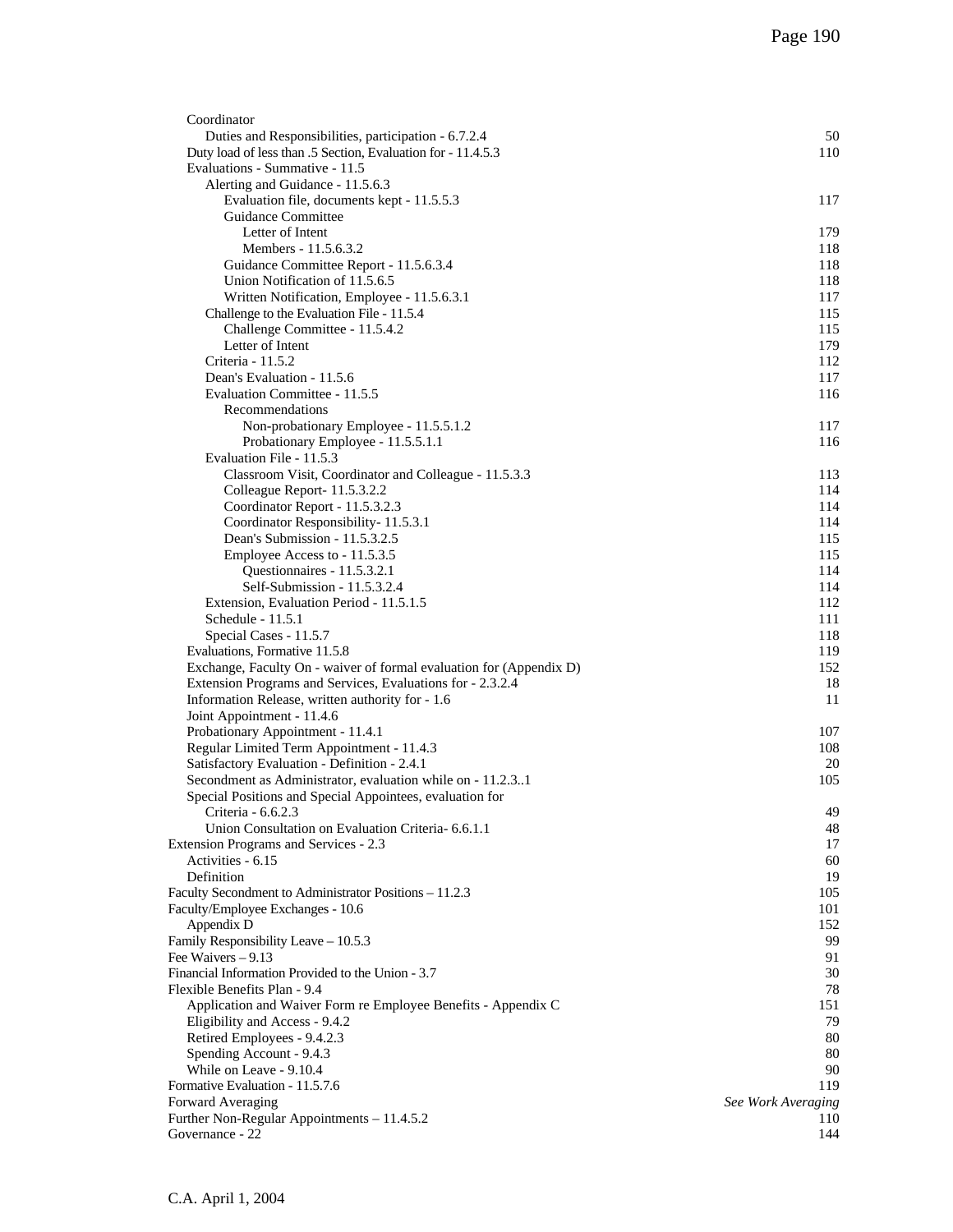| Grievance and Arbitration - 5                                                         | 33                          |
|---------------------------------------------------------------------------------------|-----------------------------|
| Procedure - 5.2<br>Time Limits - 5.4                                                  | 33<br>35                    |
| Under the Decision Making Model - 2.8.2.7                                             | 24                          |
| Group Registered Retirement Savings Plan - 9.9                                        | 88                          |
| Holidays                                                                              |                             |
| Annual and General, inclusion in $pay - 7.8$                                          | 70                          |
| General (Statutory) 9.2                                                               | 78                          |
| Human Rights - 13.1                                                                   | 134                         |
| Independent Study and Exceptional Sections - 6.2.2.7                                  | 41                          |
| Information Release - 1.6                                                             | 11                          |
| Information to be Routinely Provided to Union - 3.9<br>Instructional Associates - 6.3 | 31<br>42                    |
| Conversation Monitor (Native Speaker) - 6.3.1                                         | 42                          |
| Language Laboratory Monitor - 6.3.2                                                   | 43                          |
| Salary Scale Placement - 8.1.2                                                        | 72                          |
| Salary Schedule - Appendix B                                                          | 149                         |
| <b>Instructional Hour Rate - 7.2</b>                                                  | 62                          |
| Instructional Materials Created Within College - 12                                   | 133                         |
| <b>Instructional Section Rate - 7.1</b>                                               | 62                          |
| Instructor Emeritus - Letter of Agreement                                             | 166                         |
| Instructors                                                                           |                             |
| Duties and Responsibilities 6.2.1<br>Number of Students 6.2.2.1                       | 38<br>39                    |
| Scheduled Hours 6.2.2.2                                                               |                             |
| $A.B.E. - 6.2.2.2.1$                                                                  | 40                          |
| Student Contact Hours - 6.2.2.3                                                       | 40                          |
| Workload - 6.2.2                                                                      | 39                          |
| Course and Program Preparation - 6.2.2.6                                              | 41                          |
| Independent Study and Exceptional - 6.2.2.7                                           | 41                          |
| Special and Equivalent - 6.2.2.5                                                      | 41                          |
| Vocational Programs - General - 6.2.2.4                                               | 40                          |
| Inventory of Bargaining Unit Work and Positions - 11.7.7                              | 125                         |
| Joint Appointments - 11.4.6                                                           | 111<br>125                  |
| Regularization - 11.7.5.3<br>Joint Standing Committee - 4                             | 32                          |
| <b>Laboratory Supervisors</b>                                                         | 44                          |
| Duties and Responsibilities - 6.4.1                                                   | 44                          |
| Workload - 6.4.2                                                                      | 46                          |
| Language Laboratory Monitor - 6.3.2                                                   | 43                          |
| Duties and Responsibilities - 6.3.2.1                                                 | 43                          |
| Workload - 6.3.3                                                                      | 44                          |
| Law - 13                                                                              | 134                         |
| College and Institute $Act - 13.2$                                                    | 134                         |
| Human Rights $-13.1$<br>Lay-off                                                       | 134<br><b>See Reduction</b> |
| Leaves                                                                                |                             |
| Benefit Coverage while on - 9.10.4                                                    | 90                          |
| <b>Bereavement and Critical Care Leave - .10.5.2</b>                                  | 99                          |
| Court Appearances - 10.5.6                                                            | 101                         |
| Duration of - 10.7                                                                    | 101                         |
| Effect on Evaluation Timing - 11.5.1.5.3                                              | 112                         |
| Family Responsibility Leave - 10.5.3                                                  | 99                          |
| Paid Educational Leave - 10.4<br>Parental Leave - 10.2                                | 95                          |
| Excerpts from Common Agreement - Appendix F                                           | 162                         |
| Personal Leave - 10.5.4                                                               | 100                         |
| Sick Leave - 10.1                                                                     | 92                          |
| Union Leave - 10.5.5.3                                                                | 100                         |
| Unpaid Educational Leaves - 10.5.1                                                    | 98                          |
| Legal Indemnification - 16                                                            | 137                         |
| Letter of Agreement                                                                   |                             |
| 6.2.2.2.1 Scheduled ABE Hours                                                         | 164                         |
| <b>Instructor Emeritus</b>                                                            | 166                         |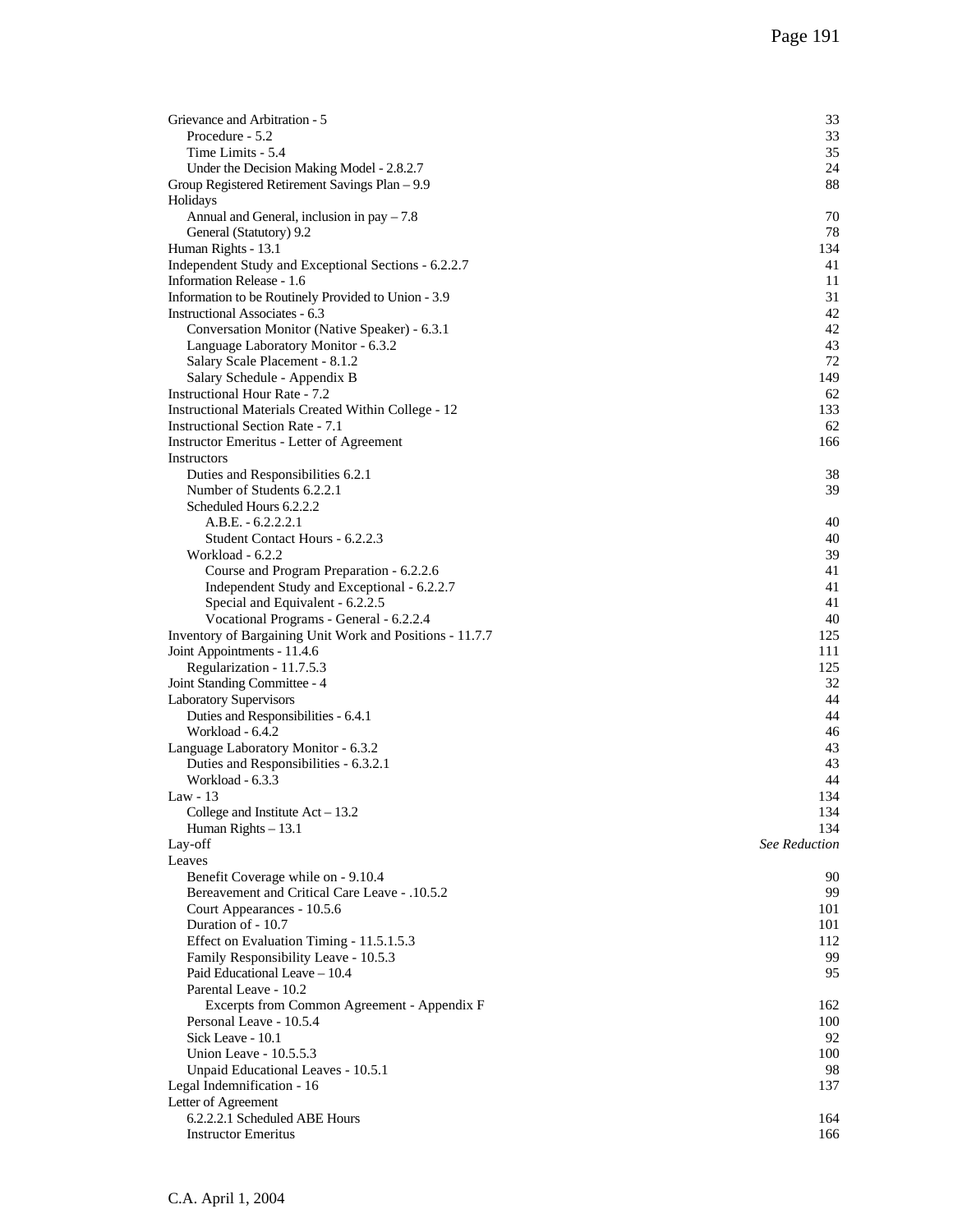| Multi-Location (Dual Location)                                                                    | 173      |
|---------------------------------------------------------------------------------------------------|----------|
| Non-Base Funded Programs                                                                          | 167      |
| Rapidly Changing Areas                                                                            | 165      |
| Short Term Disability Premium Reimbursement and Trust Funds                                       | 174      |
| Letter of Intent                                                                                  |          |
| Common Agreement - Linkages                                                                       | 183      |
| Coordinator Training                                                                              | 178      |
| Designated Telephones for Emergency Purposes                                                      | 177      |
| Improve Terms of Reference and Provide Training for the Alerting and Guidance/Challenge Committee | 179      |
| Linkages to the Coordinators' Manual, College Policy and Past Practice<br>Librarians              | 185      |
| Duties and Responsibilities - 6.5.1                                                               | 47       |
| Workload - 6.5.2                                                                                  | 48       |
| Life Insurance                                                                                    | 82       |
| Management - 2.1.10                                                                               | 17       |
| Mandatory Retirement - 2.1.7                                                                      | 16       |
| Multi-Location (Dual Location)                                                                    |          |
| Compensation for $-7.7$                                                                           | 69       |
| Letter of Agreement                                                                               | 173      |
| Non-Base Funded Programs - Letter of Agreement                                                    | 167      |
| Non-Regular                                                                                       |          |
| Appointment - 11.4.5                                                                              | 110      |
| Benefits - 9.4.2.2                                                                                | 79       |
| Definition - 2.1.5                                                                                | 15       |
| Duty Load of less than .5 section - 11.4.5.3.1                                                    | 110      |
| Further Non-Regular Appointments - 11.4.5.2                                                       | 110      |
| Pay Period - 7.5.2                                                                                | 66       |
| Pension Plan, Participation in - 9.3                                                              | 78       |
| Salary Increments - 8.4.4                                                                         | 76       |
| Termination of Continuous Appointment - 11.4.5.2.4                                                | 110      |
| Orientation Training for Coordinators - 11.1.1.4                                                  | 102      |
| Letter of Intent                                                                                  | 178      |
| Overload - 6.11.2                                                                                 |          |
| Banking - 6.12<br>Student Overload - 6.2.2.1                                                      | 59<br>39 |
| Term Overload - 6.8.11                                                                            | 53       |
| Paid Educational Leave - 10.4                                                                     | 95       |
| <b>Parental Leave</b>                                                                             |          |
| Appendix F - Common Agreement Excerpt                                                             | 162      |
| Application - 10.2.1                                                                              | 93       |
| Application of Sick Leave - 10.2.5                                                                | 94       |
| Benefit Continuation - 9.10.4.2                                                                   | 90       |
| Cessation - 10.2.4                                                                                | 94       |
| Entitlement - 10.2.2                                                                              | 93       |
| Past Pension Service - 19                                                                         | 140      |
| Pay Period                                                                                        |          |
| Non-regular - 7.5.2                                                                               | 66       |
| Regular - 7.5.1                                                                                   | 66       |
| Payment for Preparation of Course not Taught - 7.6                                                | 67       |
| Personal Leave - 10.5.3                                                                           | 100      |
| Approval - 2.8.2.5                                                                                | 23       |
| Picket Lines - 3.4                                                                                | 28       |
| Primary Care Giver Underload                                                                      |          |
| Regular Full-time - 2.1.2.3.2<br>Regular Part-time - 2.1.3.4.2                                    | 12<br>13 |
| Prior Learning Assessment - 7.10                                                                  | 70       |
| Private Music Instructors                                                                         |          |
| Duties and Responsibilities - 6.4.A1                                                              | 46       |
| Scale Placement Criteria - 8.4.5                                                                  | 76       |
| Workload - 6.4A.2                                                                                 | 47       |
| Probationary Appointment - 11.4.1                                                                 | 107      |
| Professional Development - 6.9                                                                    | 54       |
| Faculty Exchanges - Appendix D                                                                    | 152      |
| Professional Representation - 2.7                                                                 | 22       |
|                                                                                                   |          |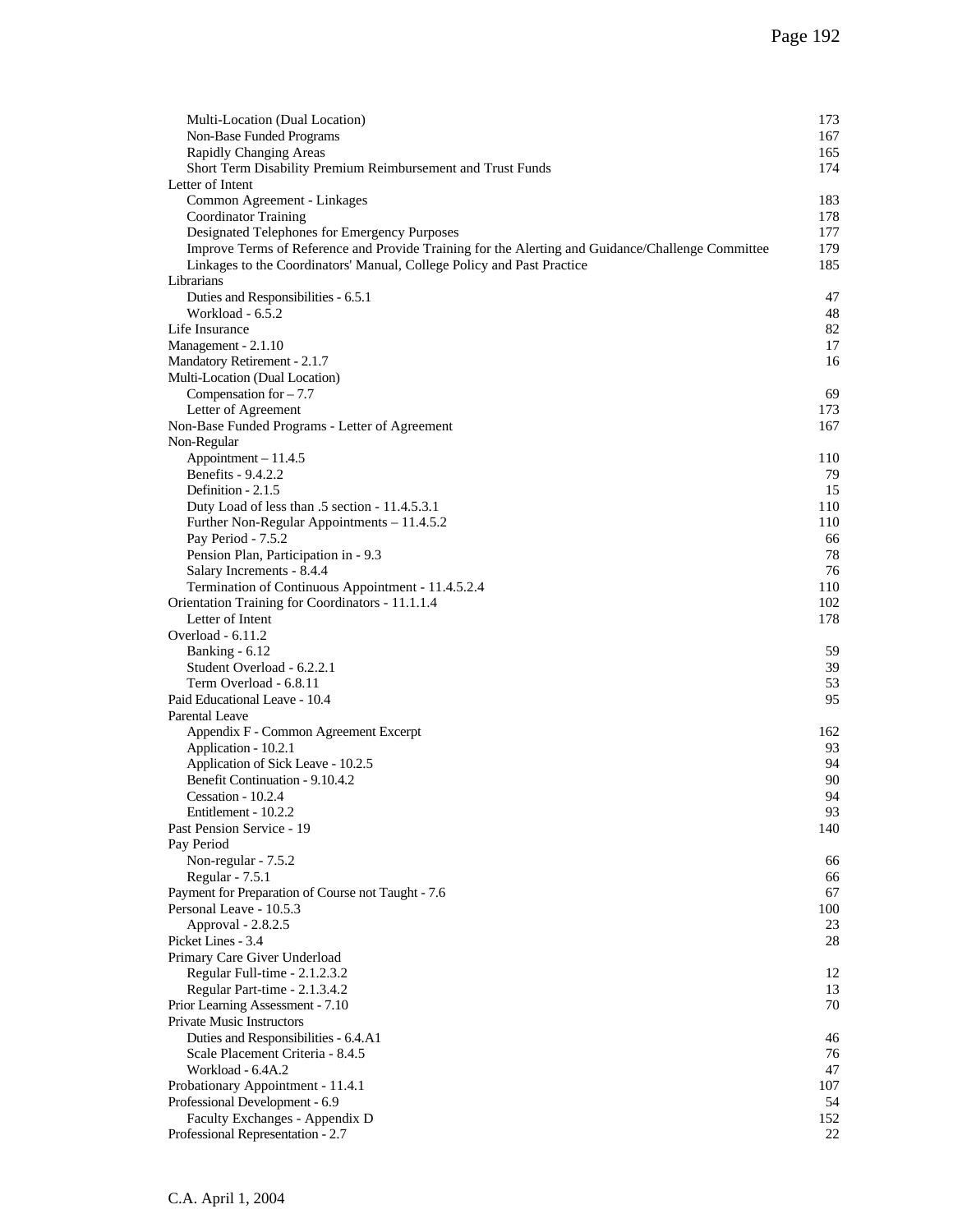| Rapidly Changing Areas - Letter of Agreement          | 165            |
|-------------------------------------------------------|----------------|
| Recognition of Union Representative - 2.2             | 17             |
| Reduced Load                                          | See Underloads |
| Reduction - 11.8                                      | 126            |
| Actual Workload - 11.8.5.2                            | 128            |
| Assignment of Work - 11.8.5.2.2.1                     | 128<br>128     |
| Bumping - 11.8.5.2.2.3<br>Expiry of Rights - 11.8.5.6 | 131            |
| Financial Counselling - 9.12.2                        | 91             |
| Notice of Reduction - 11.8.3.2                        | 127            |
| Reduction Generated Appointment, definition           | 19             |
| Reduction, definition of - 11.8.2.1                   | 126            |
| Retraining - 11.8.5.4                                 | 130            |
| Reversal of - 11.8.5.5                                | 130            |
| Rights of a Reduced Employee - 11.8.5                 | 127            |
| Search-like Process - 11.8.5.2.2.8                    | 129            |
| Seniority Among Employees - 11.8.6                    | 131            |
| Severance - 11.8.5.3                                  | 129            |
| Within a Functional Area - 11.8.4                     | 127            |
| Regular Employee - 2.1.1                              | 12             |
| Appointments - 11.4.4                                 | 109            |
| Benefits - 9.4.2.1                                    | 79             |
| Pay Period - 7.5.1                                    | 66             |
| Pension Plan, Participation - 9.3                     | 78             |
| Regular Full-time Employee - 2.1.2                    | 12             |
| Regular Limited Term - 2.1.4                          | 14             |
| $Appointment - 11.4.3$                                | 108            |
| Regular Part-time Employee - 2.1.3                    | 13             |
| Regularization<br>Change in Appointment - 11.3.6      | 106            |
| Change in Status - 2.1.2.4                            | 13             |
| Discretionary $-11.7.6$                               | 125            |
| Increases in $-11.7.3$                                | 124            |
| Limitations $-11.7.2$                                 | 123            |
| Of the Employee $-11.7.4$                             | 124            |
| Of the Position Through Work $-11.7.1$                | 122            |
| Pattern - 11.7.5.2                                    | 124            |
| RLT Creation - 2.1.4                                  | 14             |
| RPT Eligibility for RFT Positions - 11.7.8            | 125            |
| Timing and Designation $-11.7.5$                      | 124            |
| Release of Information                                | 11             |
| Resignation - 11.6.2                                  | 119            |
| <b>Retired Employees</b>                              |                |
| Early Retirement including Article 18                 | 138            |
| Participation in Flexible Benefits Plan - 9.4.2.3     | 80             |
| Phased-In Retirement - 20.1<br>Retirement - 11.6.3    | 141<br>119     |
| Approaching Retirement, definition                    | 18             |
| Benefits - 9.4.2.3                                    | 80             |
| Change in Status - 2.1.2.4                            | 13             |
| Mandatory Retirement - 2.1.7                          | 16             |
| Planning - 9.12                                       | 90             |
| <b>Salaries</b>                                       |                |
| Annual and General Holidays - 7.8                     | 70             |
| Challenge Exams - 7.9                                 | 70             |
| Compensation for Multi Location Work - 7.7            | 69             |
| Deposit of Pay Cheque - 7.5.3                         | 67             |
| Pay Period                                            |                |
| Non-Regular Employees - 7.5.2                         | 66             |
| Regular Employees - 7.5.1                             | 66             |
| Payment for Small Workload Amounts - 7.5.4            | 67             |
| Prior Learning Assessment - 7.10                      | 70             |
| Salary Increments                                     |                |
| Exceptions - 8.4.2                                    | 75             |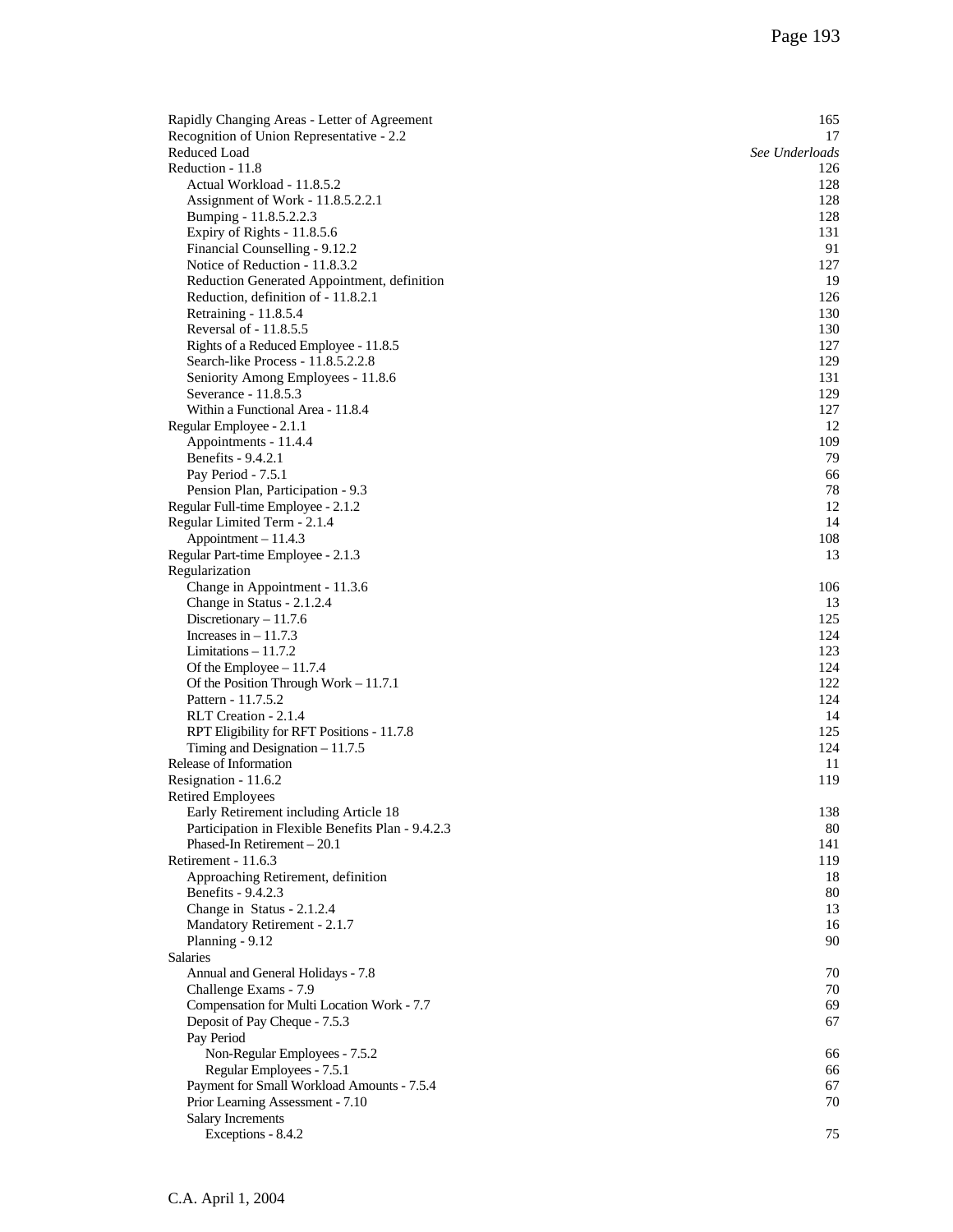| Non-Regular Employees - 8.4.4<br>Previous Employees - 8.4.6                                                  | 76<br>77              |
|--------------------------------------------------------------------------------------------------------------|-----------------------|
| Private Music Instructors - 8.4.5                                                                            | 76                    |
| Regular Employees - 8.4.1                                                                                    | 75                    |
| Salary Scale Placement                                                                                       |                       |
| Appeals - 8.3                                                                                                | 74                    |
| Initial Placement - 8.2.                                                                                     | 73                    |
| Regular Employees other than Lab Supervisors, Instructional Associates and Private Music Instructors - 8.1.1 | 71                    |
| Regular Laboratory Supervisors and Instructional Associates - 8.1.2                                          | 72                    |
| Regular Private Music Instructor - 8.1.3                                                                     | 72                    |
| Unusual Skills-8.4.4.1                                                                                       | 76                    |
| Salary Schedule - 7.3                                                                                        | 63                    |
| Instructor, Counsellor, Librarian, Special Appointee - 7.3.1, 7.3.2, 7.3.3                                   | 63                    |
| Lab Supervisors and Instructional Associates - Appendix B                                                    | 149                   |
| Private Music Instruction - 7.3A1, 7.3A2, 7.3A3                                                              | 64                    |
| Scheduled Hours - 6.2.2.2                                                                                    | 40                    |
| $ABE - 6.2.2.2.1$                                                                                            | 40                    |
| Hours of Work - 6.8.9 and 6.8.10                                                                             | 52                    |
| Student Contact Hours - 6.2.2.3                                                                              | 40                    |
| Vocational Programs - 6.2.2.4                                                                                | 40                    |
| Search                                                                                                       |                       |
| Administrators - 11.2.1, 11.2.2                                                                              | 103, 104              |
| Non-Regular Employee - 2.1.5.2                                                                               | 15                    |
| Non-Regular Hire - Retiree - 20.1.2                                                                          | 141                   |
| Procedures - 11.3.5                                                                                          | 106                   |
| Regular Position - 11.7.1.4                                                                                  | 122                   |
| Search-like Process                                                                                          | <b>See Reduction</b>  |
| Seniority                                                                                                    |                       |
| Among Employees - 11.8.6                                                                                     | 131                   |
| Auxiliary Employees - 2.1.6.4                                                                                | 15<br>110             |
| Non-Regular Assignments - 11.4.5.2.2<br>RFT Approaching Retirement - 2.1.2.4.2                               | 13                    |
| Severance $-11.8.5.3$                                                                                        | 129                   |
| Sexual Harassment - 15                                                                                       | 137                   |
| Policy and Procedures - Appendix E                                                                           | 157                   |
| Short Term Disability Premium Reimbursement and Trust Funds - Letter of Agreement                            | 174                   |
| Sick Leave - 10.1                                                                                            | 92                    |
| Determinations - 2.8.2.6.2                                                                                   | 24                    |
| Maternity Related Illness - 10.2.5                                                                           | 94                    |
| Workers' Compensation - 10.3                                                                                 | 94                    |
| Special and Equivalent Workload                                                                              | See Workload          |
| Special Appointees - 6.6.2                                                                                   | 49                    |
| Workload - 6.6.3                                                                                             | 49                    |
| Special Positions - 6.6.1                                                                                    | 48                    |
| Spending Account - 9.4.3                                                                                     | 80                    |
| Administration of Plan - 9.4.5                                                                               | 81                    |
| Statutory Holidays - 9.2                                                                                     | 78                    |
| Step Increment                                                                                               | See Salary Increments |
| Substitution - 6.14                                                                                          | 60                    |
| Summative Evaluation                                                                                         | See Evaluation        |
| Suspension - 11.6.4                                                                                          |                       |
| Definition                                                                                                   | 20                    |
| Procedure for - 11.6.7                                                                                       | 121                   |
| Union Representation - 11.6.1                                                                                | 119                   |
| <b>Technological Change</b><br>Consultations - 14.5                                                          |                       |
|                                                                                                              | 136                   |
| Data To Be Provided - 14.3<br>Definition - 14.1                                                              | 136<br>135            |
| Effect Of Dispute Resolution - 14.8                                                                          | 137                   |
| Failure To Agree - 14.7                                                                                      | 137                   |
| Notice - 14.2                                                                                                | 135                   |
| Notice To Functional Areas - 14.4                                                                            | 136                   |
| Reduction In Number Of Regular Employees - 14.9                                                              | 137                   |
|                                                                                                              |                       |